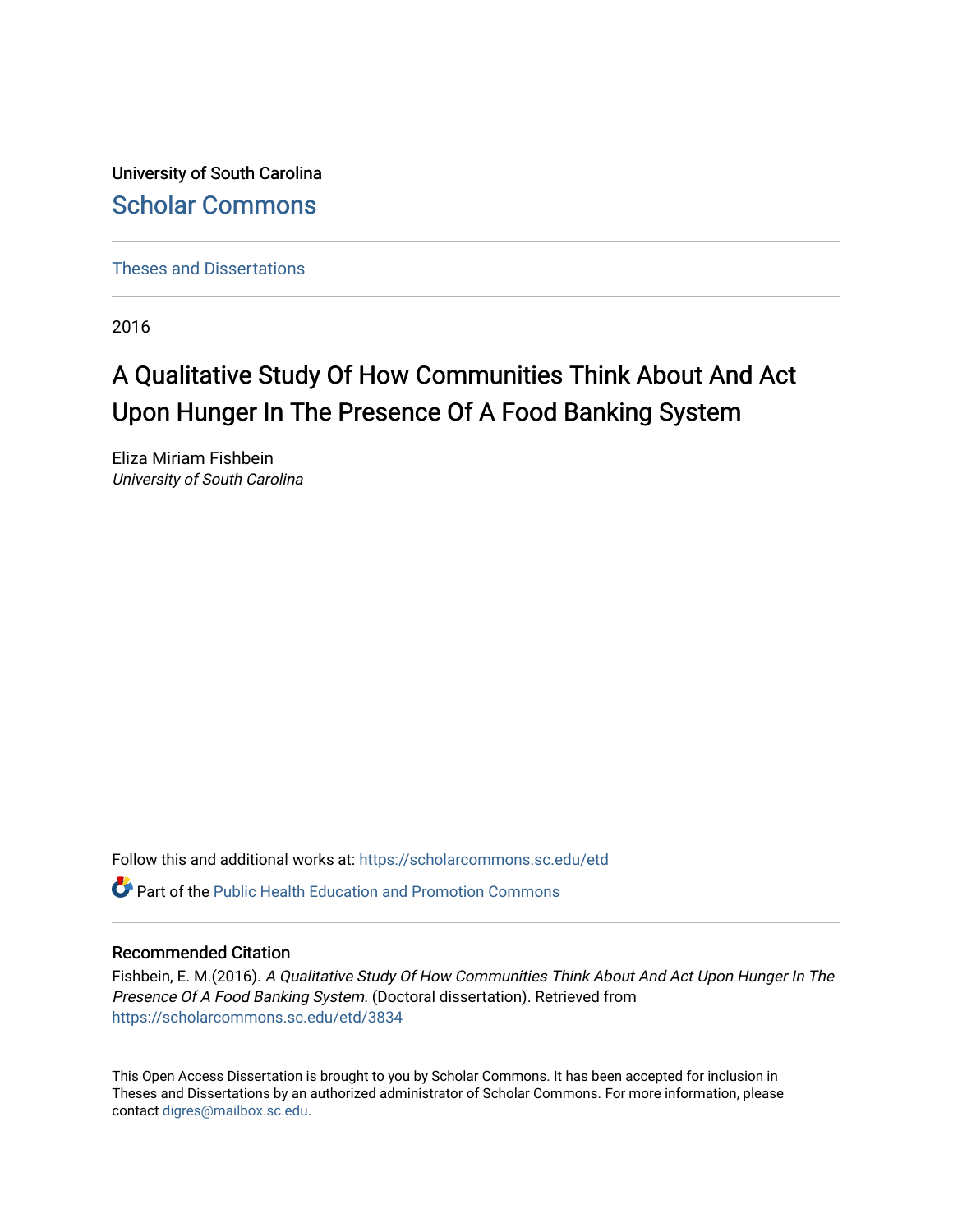### A QUALITATIVE STUDY OF HOW COMMUNITIES THINK ABOUT AND ACT UPON HUNGER IN THE PRESENCE OF A FOOD BANKING **SYSTEM**

by

Eliza Miriam Fishbein

Bachelor of Arts Arizona State University, 2011

Submitted in Partial Fulfillment of the Requirements

For the Degree of Doctor of Philosophy in

Health Promotion, Education, and Behavior

Norman J. Arnold School of Public Health

University of South Carolina

2016

Accepted by:

Edward A. Frongillo, Major Professor

Christine E. Blake, Committee Member

Ruth P. Saunders, Committee Member

Cheri Shapiro, Committee Member

Lacy Ford, Senior Vice Provost and Dean of Graduate Studies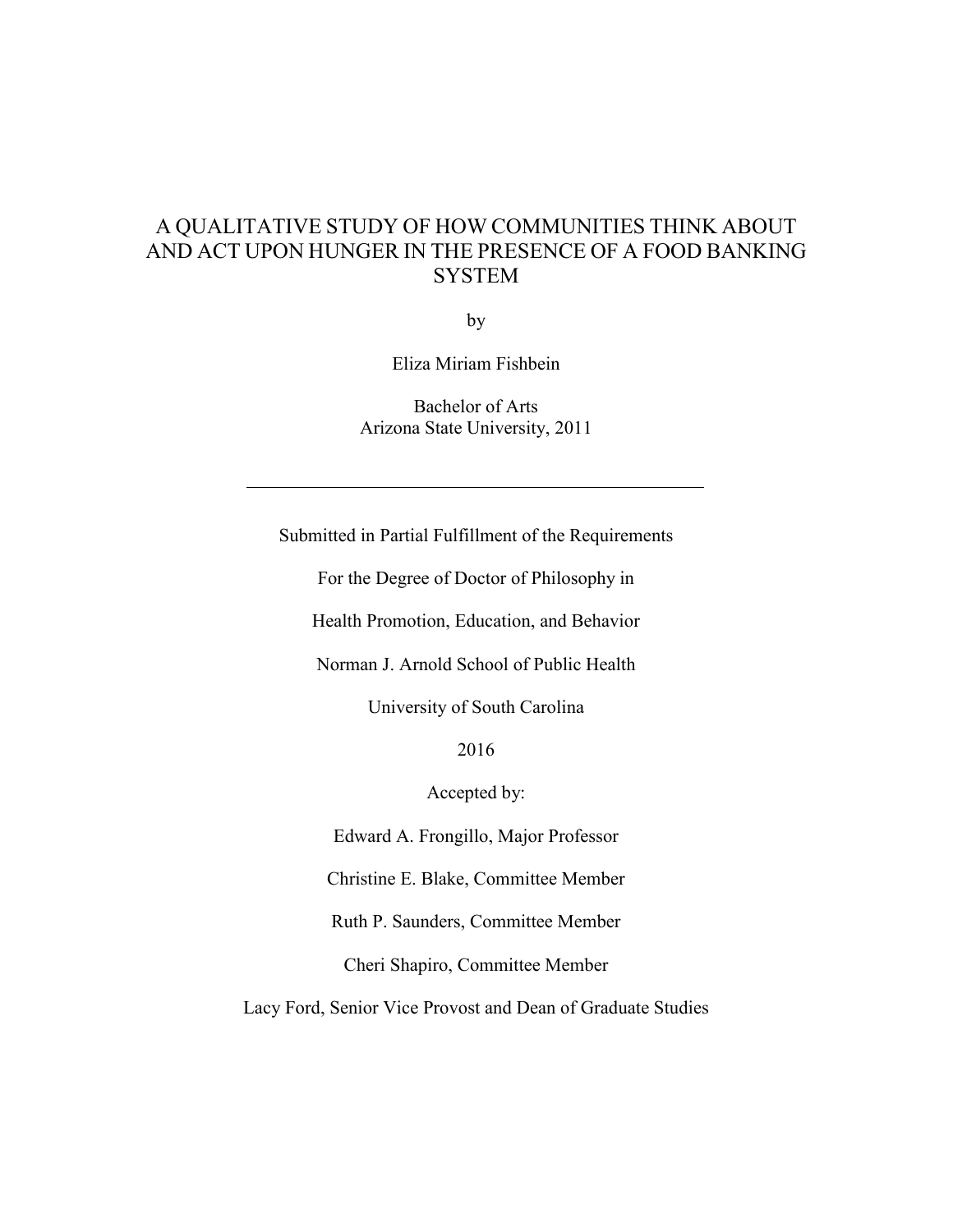© Copyright by Eliza Miriam Fishbein, 2016 All Rights Reserved.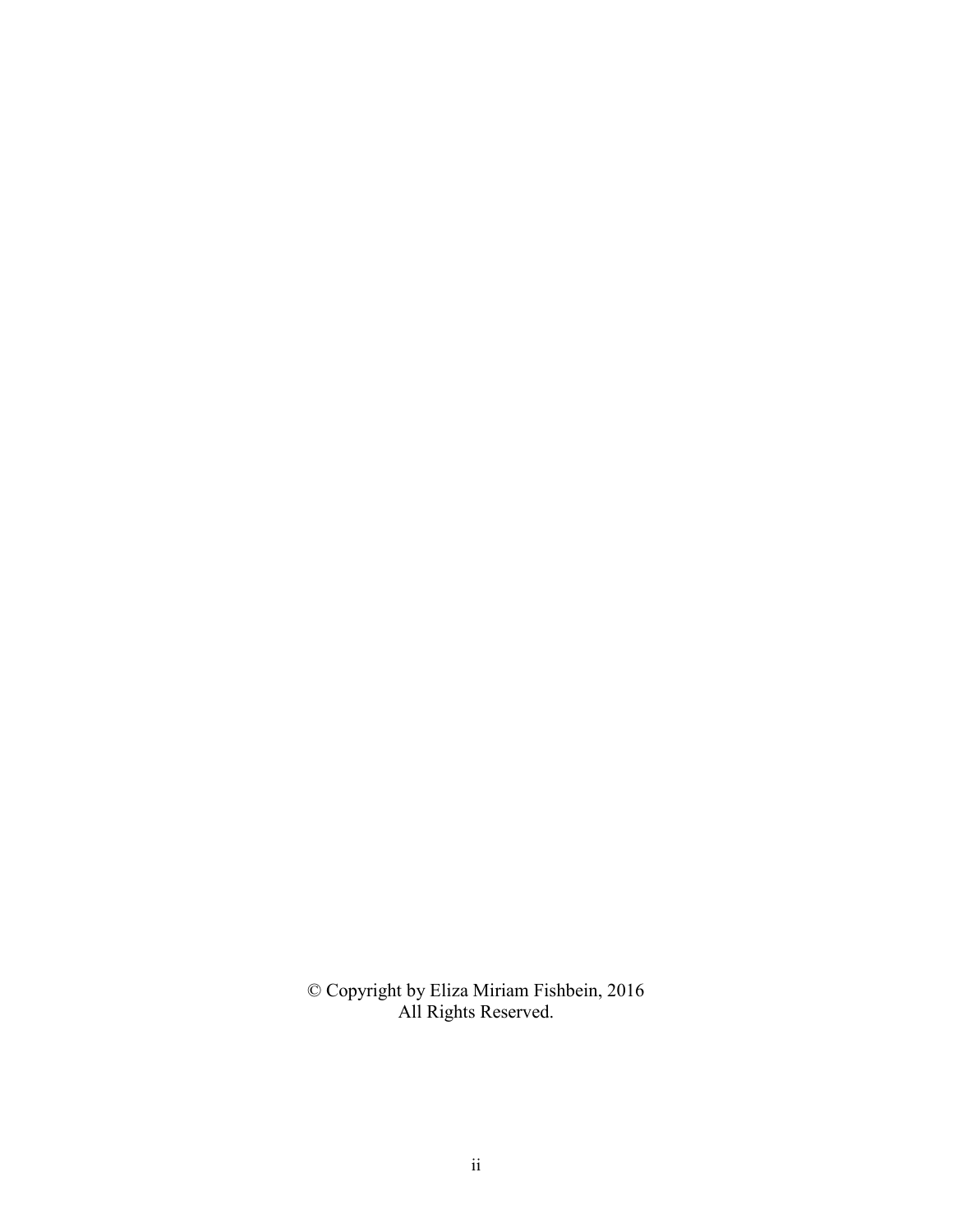#### ACKNOWLEDGEMENTS

 I would like to thank my advisor and committee chair, Dr. Frongillo for his mentorship and guidance over the last five years. Thank you for your patience and for helping me realize my potential. I am grateful for the support of my committee members Drs. Blake, Saunders, and Shapiro: thank you for flexibility, words of encouragement, and for challenging me throughout this process. I would not be here today, if it were not for the support, sacrifices, and encouragement of my parents, younger sister Ruby, and my husband, Adam. Thank you for fostering this dream and surrounding me with love and understanding throughout my education. I also want to thank my entire HPEB cohort, especially Drs. Casey Childers, Charis Davidson, Joni Nelson, Kristen Van De Griend, Hanadi Wathen, and Ms. Andrea Warren for walking this path with me as colleagues and friends.

 I would like to dedicate this work to my faithful companion, Penny, who has willingly sat at my feet during the many hours of writing it took to complete my dissertation.

iii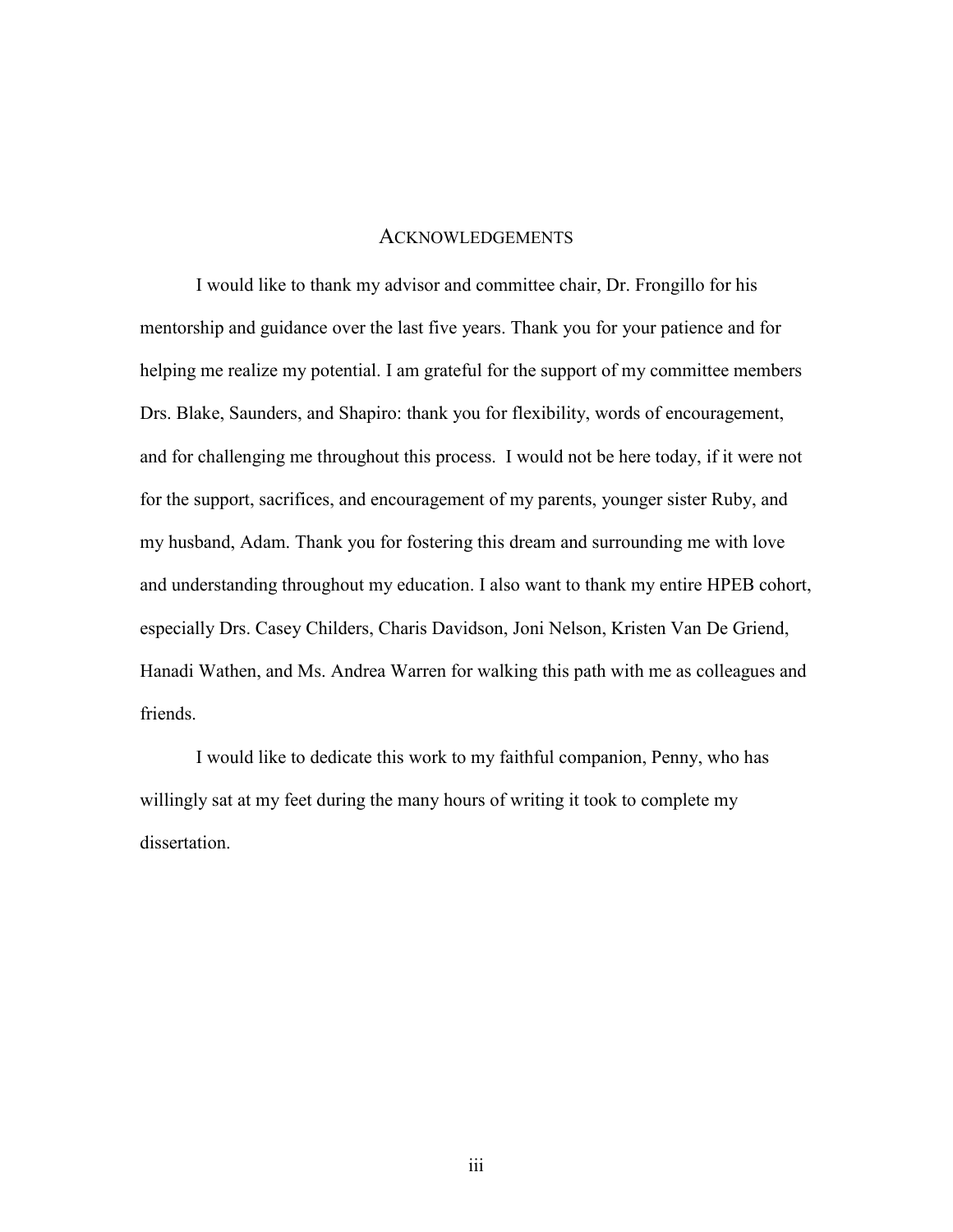#### **ABSTRACT**

 Hunger is often addressed by providing food directly to those experiencing symptoms of food insecurity and hunger. Even with the availability of government food assistance programs, food insecurity and hunger rates continue to rise. Many local community organizations (e.g., small food banks, faith-based organizations, schools) across the country have come together to create and implement a variety of nongovernment food programs. Although there is no evidence these programs lower food insecurity and hunger rates, community organizations appear to be strongly committed to sustaining these programs. Little is known about the basis for this commitment, i.e., " the will to act and to keep acting until the job is done" (Heaver, 2005). Many of these nongovernment food programs are implemented through the school system, and the effects of such programs on the educational setting are unknown. To understand commitment and the effects of non-government food programs, we conducted qualitative interviews with key actors at community organizations. Specifically we articulated 1) how decisions are made by community organizations to sustain commitment to non-government food programs to hunger; and 2) the effects of one non-government food program, backpack programs, on guidance counselors. In our first manuscript, we described how key actors at community organizations think about hunger, what they want, what they assume, how they identify themselves using tenants of Clark's social policy theory; and what about non-government food programs engenders their commitment. We learned that all organizations want to be involved in the well-being of the community, and non-

iv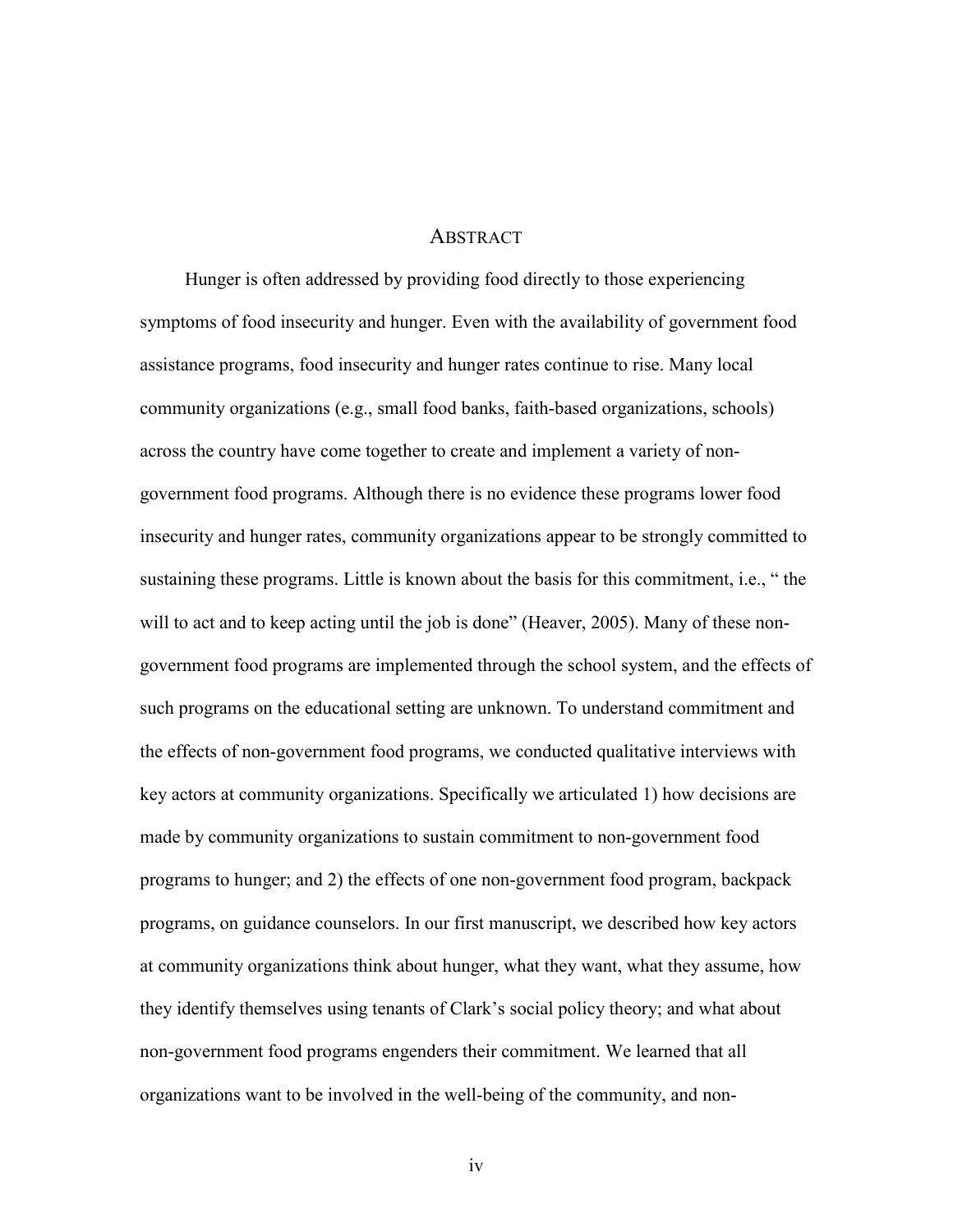government food programs provide a variety of ways in which community members can be involved. Faith-based organizations want to provide outreach programs that serve a perceived need in the community, and are interesting to their congregants. Many school participants reported that because of their commitment to students, they see themselves as little more than a mechanism through which food programs are provided, and believe they have little power to make suggestions to influence the food programs. Food bank participants identified that their role is to provide best practices and financial and logistical support for food programs. In our second manuscript, we described what types of non-government food programs are implemented through schools, how the daily routines of professional school counselors have changed to accommodate such programs, and positive and negative effects of these programs on staff and their teaching responsibilities. We learned that backpack programs provide professional school counselors with additional opportunities to engage with students and families and bring awareness of hunger to the local community. They can detract from professional school counselors' other responsibilities in schools (e.g., one-on-one meetings with students, staff meetings). From both manuscripts, we learned that providing food to others is a powerful act, and through these programs, food banks and faith-based organizations can provide a highly positive experience to their volunteers. Many of these programs are systematized and packaged by local food banks, making it accessible and easy for faithbased and other organizations to adopt. Seeking to improve the well-being of the community by ending hunger is not the primary value on which organizations focus; instead, it is the process of fulfilling other values (i.e., forming or maintaining relationships within the community), maintaining identity, and appealing to their

v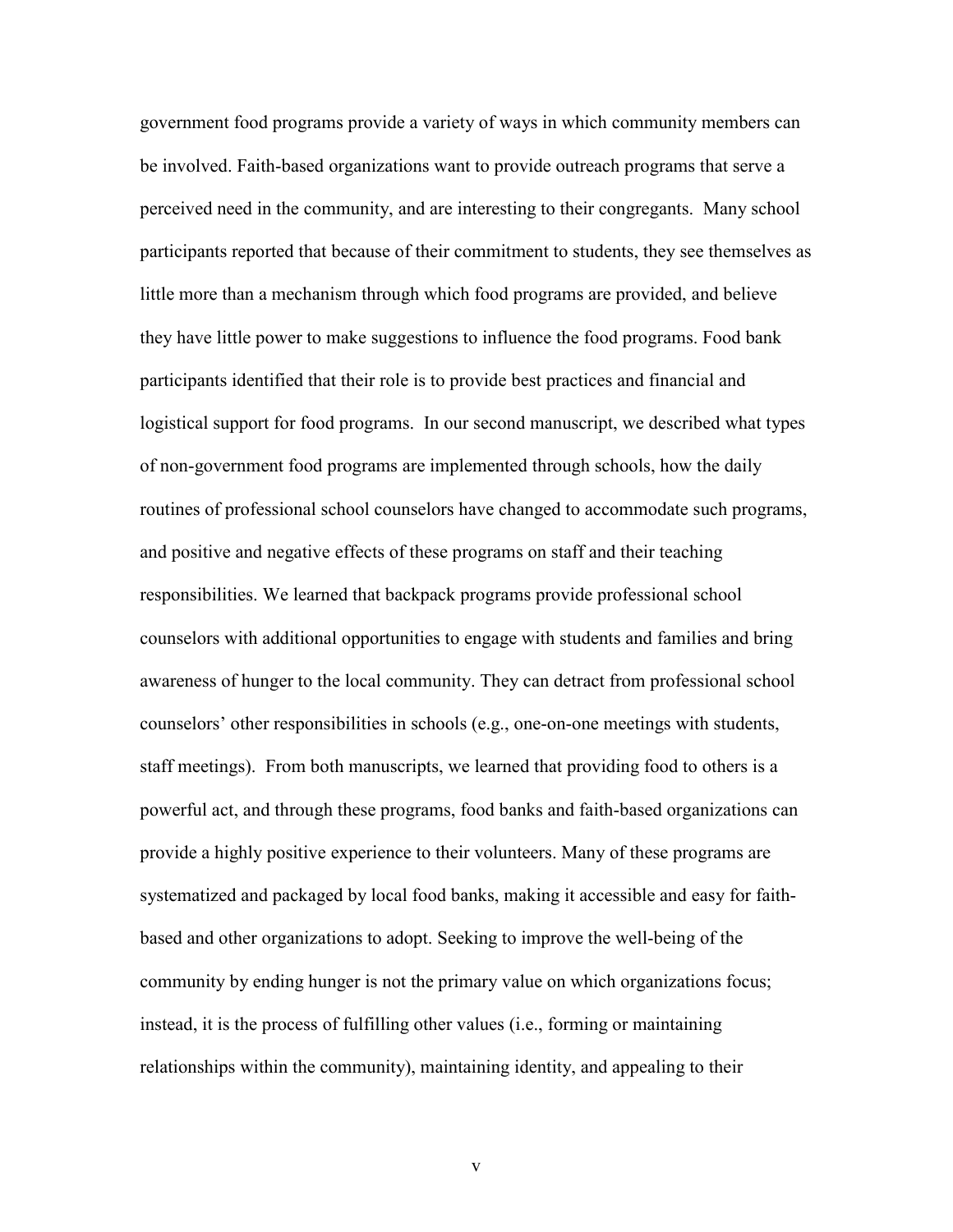participants that strengthens their commitment to non-government food programs. Similar to other non-government food programs, backpack programs obscure a discussion about poverty and provide an illusion of a solution to hunger.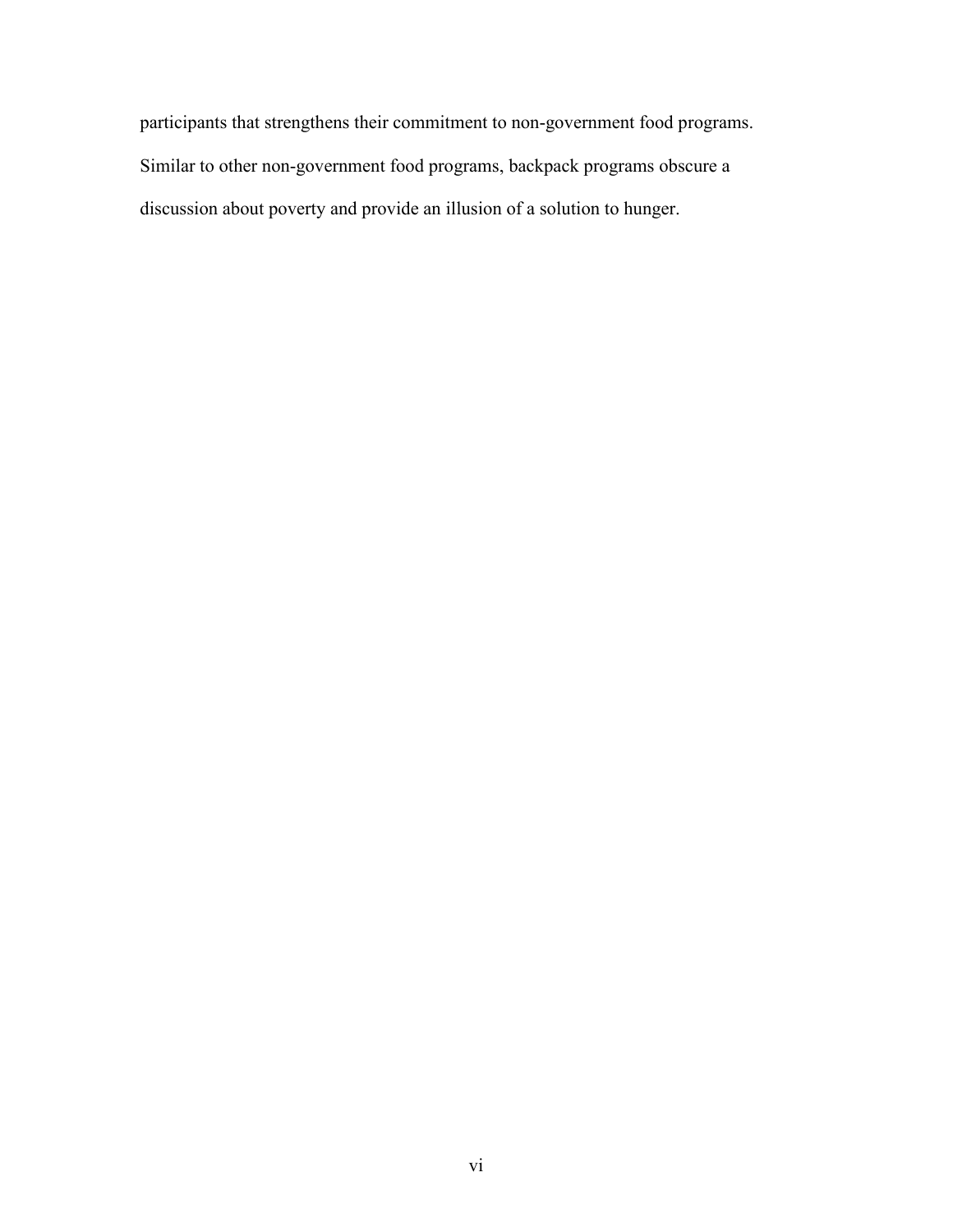## TABLE OF CONTENTS

| 2.2 THE CHURCH AS A SETTING FOR NON-GOVERNMENT FOOD PROGRAMS 10 |
|-----------------------------------------------------------------|
|                                                                 |
|                                                                 |
|                                                                 |
|                                                                 |
|                                                                 |
|                                                                 |
|                                                                 |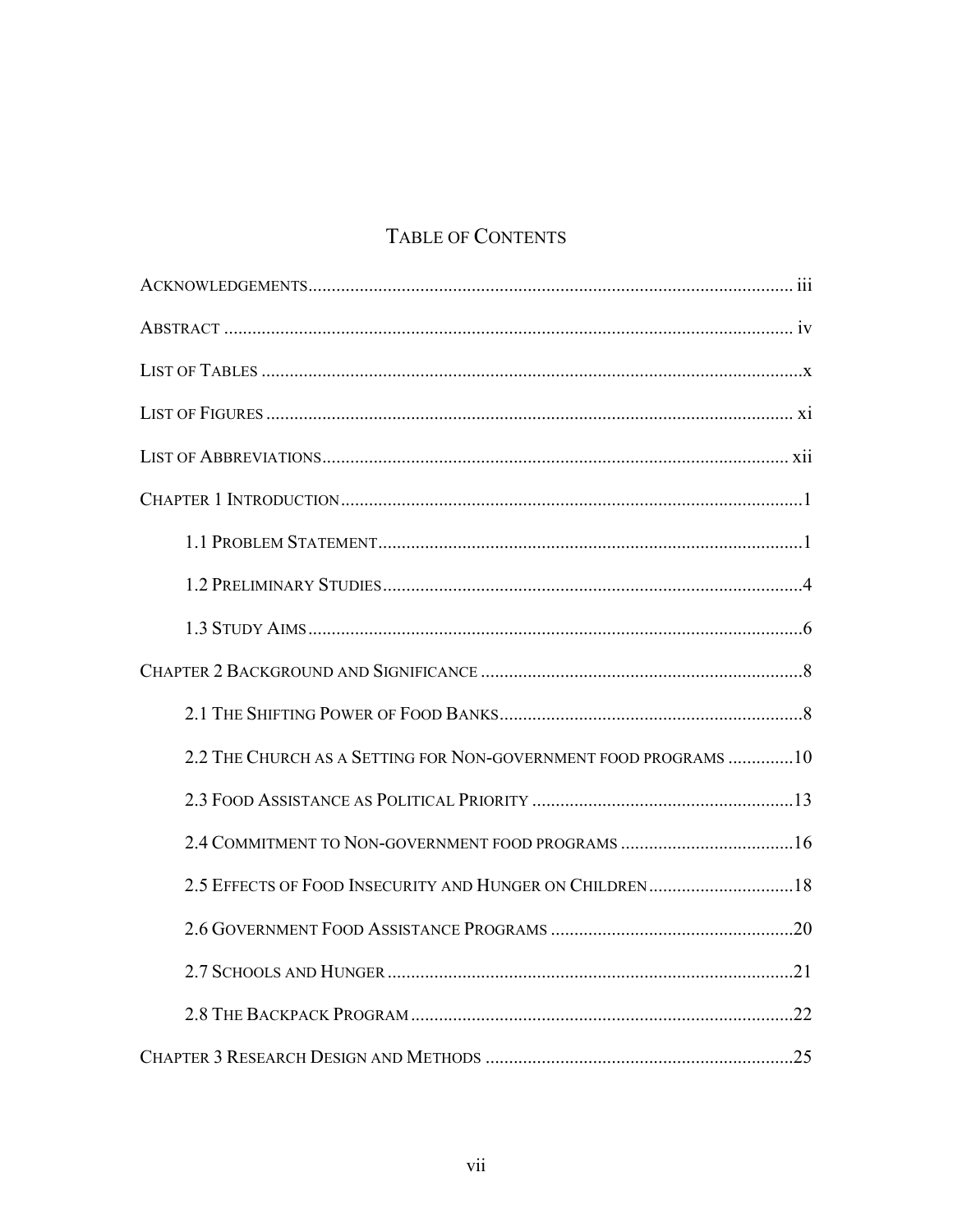| 4.1 UNDERSTANDING COMMITMENT OF LOCAL FOOD BANKS, FAITH-BASED<br>ORGANIZATIONS, AND SCHOOLS TO PROVIDE SUSTAINED NON-GOVERNMENT FOOD |  |
|--------------------------------------------------------------------------------------------------------------------------------------|--|
| 4.2 EFFECTS ON PROFESSIONAL SCHOOL COUNSELORS OF IMPLEMENTING NON-<br>GOVERNMENT FOOD PROGRAMS AT ELEMENTARY AND MIDDLE SCHOOLS107   |  |
|                                                                                                                                      |  |
|                                                                                                                                      |  |
|                                                                                                                                      |  |
|                                                                                                                                      |  |
|                                                                                                                                      |  |
|                                                                                                                                      |  |
|                                                                                                                                      |  |
|                                                                                                                                      |  |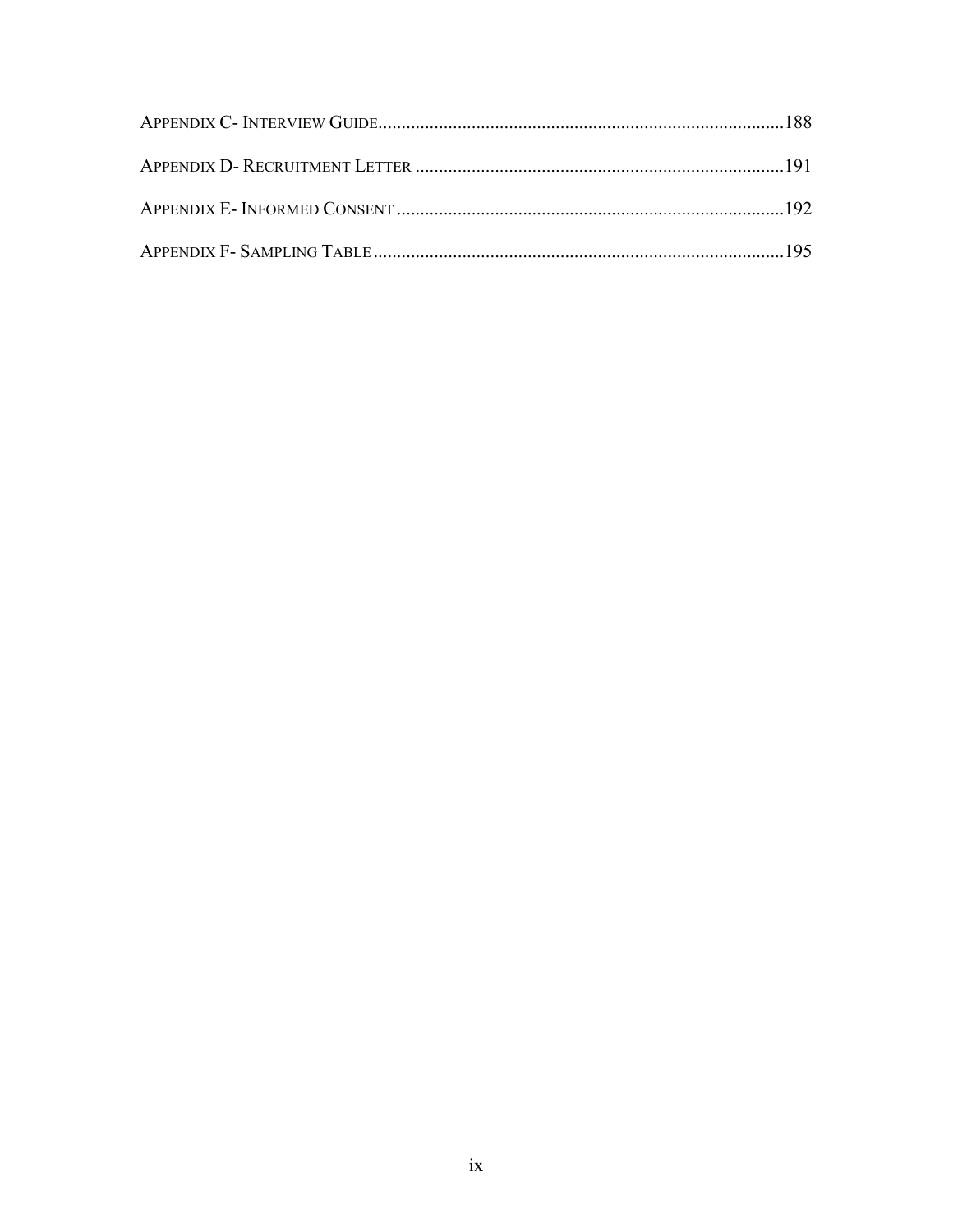## **LIST OF TABLES**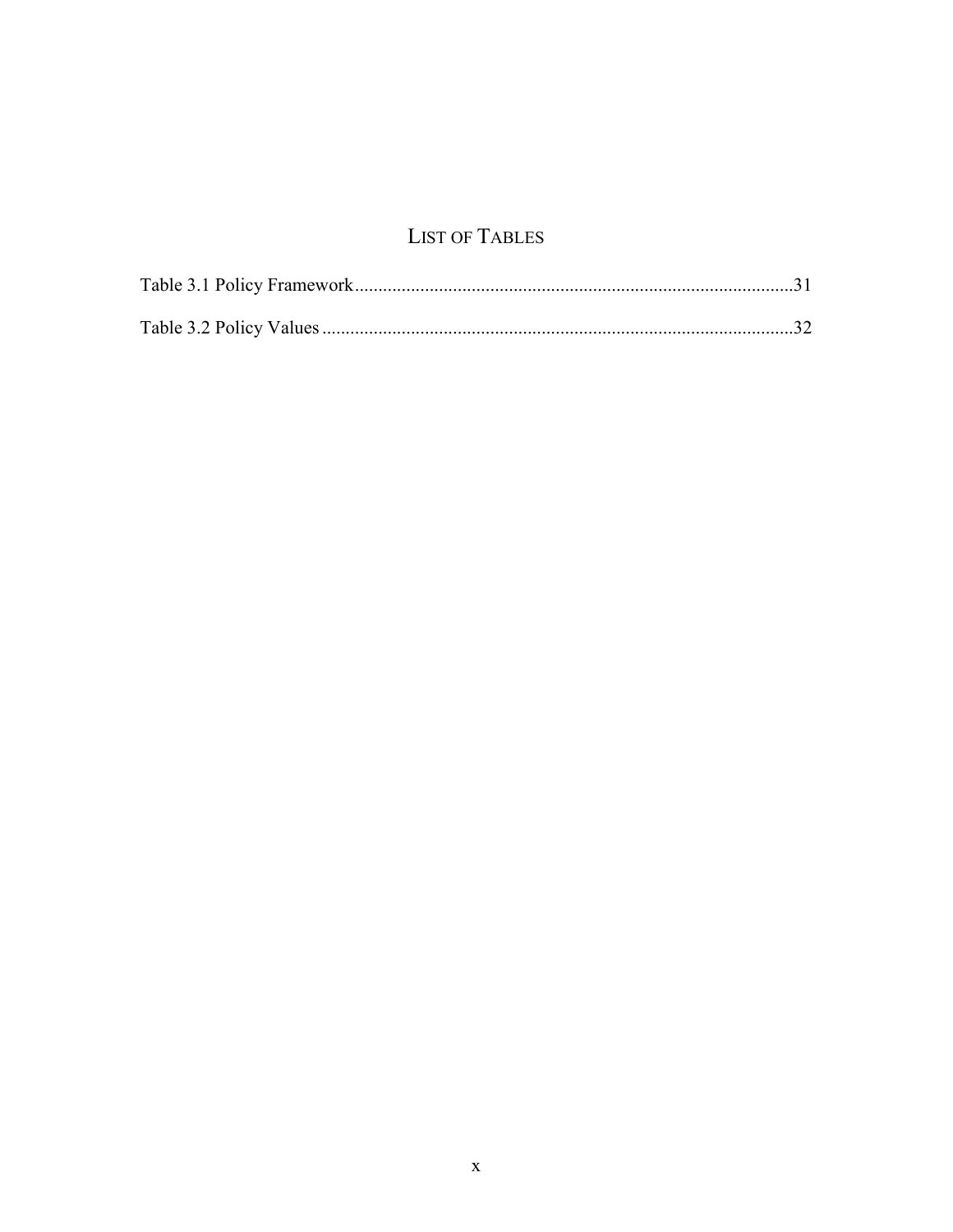## LIST OF FIGURES

| Figure 3.2 Commitment to non-government food programs and school context35 |  |
|----------------------------------------------------------------------------|--|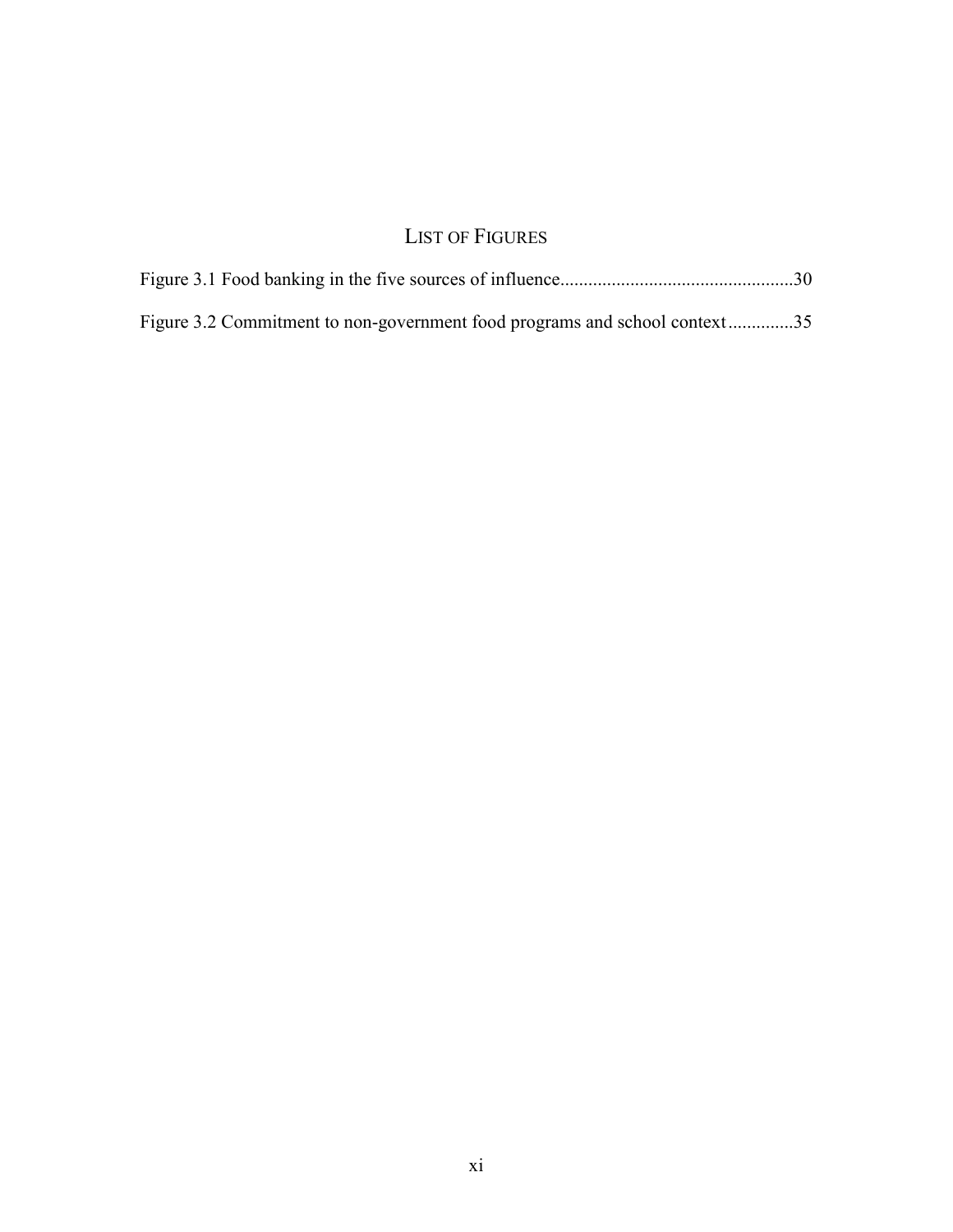### LIST OF ABBREVIATIONS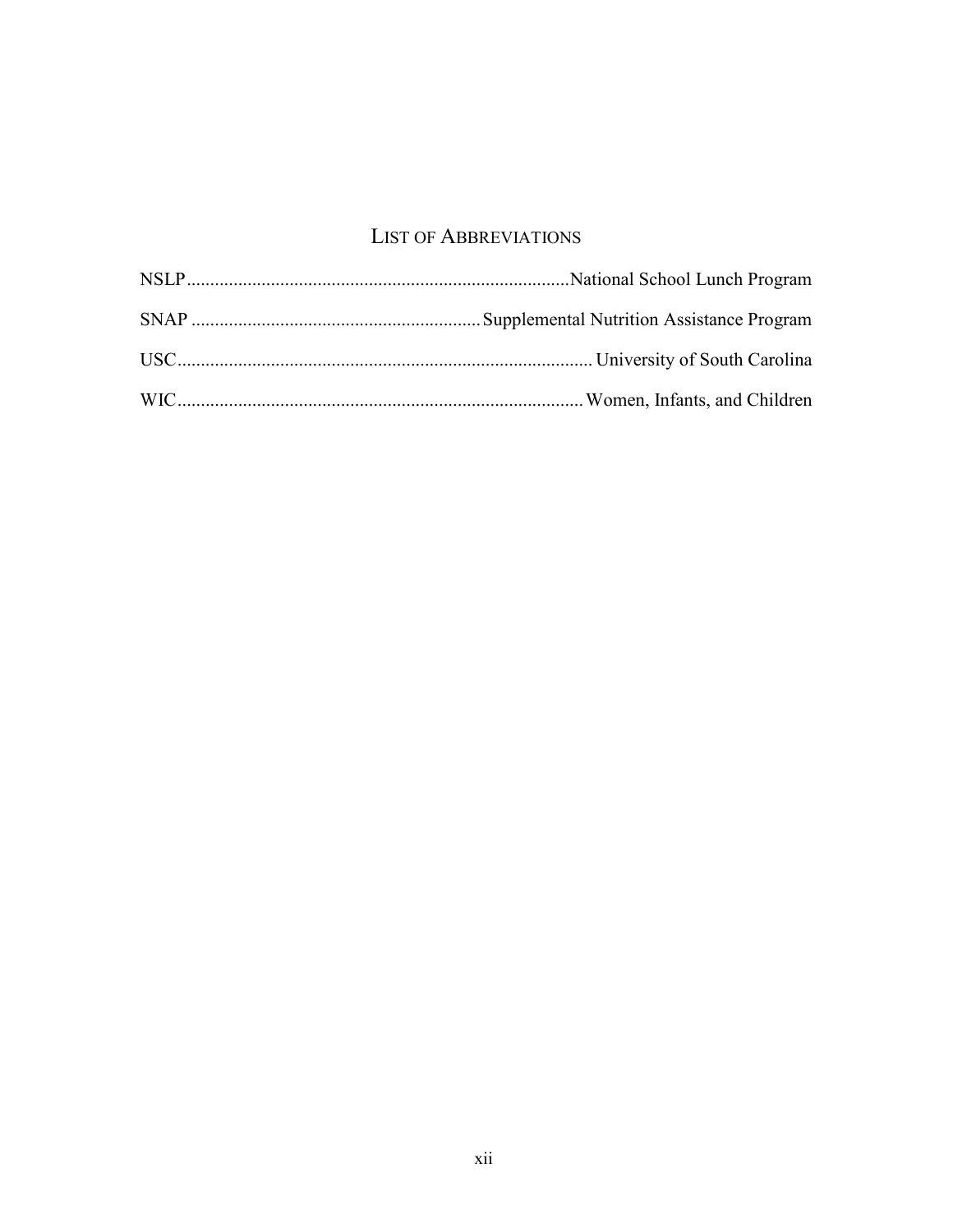#### CHAPTER 1

#### **INTRODUCTION**

#### **1.1 PROBLEM STATEMENT**

Despite the existence of government-supported food-assistance programs, such as the Supplemental Nutrition Assistance Program (SNAP), Women, Infants, and Children (WIC), and the National School Lunch Program (NSLP), there are still unmet food needs as evidenced by over twenty percent of U.S. families experiencing food insecurity and hunger (Nord, Andrews, & Carlson, 2005). As a response to an increased demand for food assistance, large independent food banks that collect, systematize, and deliver food to non-profit organizations have grown in number and size since the early 1980s (Janet Poppendieck, 1999; Warshawsky, 2010). With the partnership of community organizations (e.g., local food banks, faith-based organizations, and schools), the foodbanking-centered model of emergency food assistance has become one of the largest and most influential food-delivery systems in the U.S (Warshawsky, 2010).

The development of large food banks was a response to decreased government funding to food assistance programs post the Reagan administration and the economic downturn of the early 1980s. Several events occurred which helped spur the rapid growth of food banks and food donations. This included the implementation of federal tax incentives for corporate donations that influenced the growth of food banks between 1970 and 1985, including the Tax Reform Act of 1976, and the Good Samaritan Food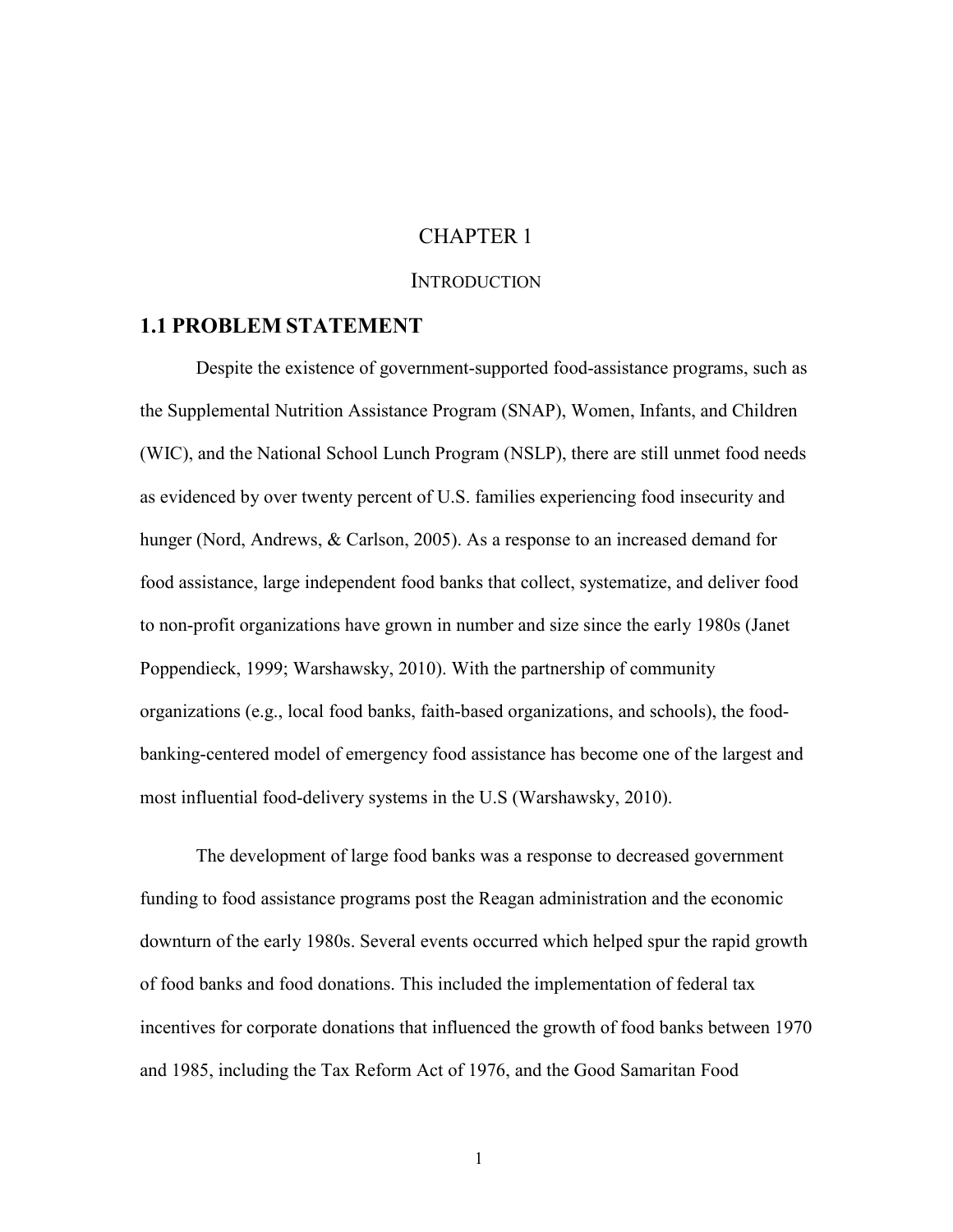Donation Act of 1996 (Tarasuk & Eakin, 2005; Warshawsky, 2010; Wilson, 2004). Both acts provided incentives to donate food and funding for big businesses, while legally absolving corporate donors of criminal and civil liability for food donations. The further consolidation and growth of the grocery and agricultural businesses streamlined the process of donating food. This prompted fewer, but larger, corporations to become involved in the food banking system.

One of these corporations, Feeding America, is now one of the ten largest charitable organizations in the country (America, 2014; Warshawsky, 2010). Feeding America owes much of its wide acceptance to its large geographic footprint and fourstep food- banking model. First, food is donated from government organizations, private donors, and the food industry. Second, food is then transported to larger, regional food banks. Third, food donations are warehoused in these regional food banks until they are transferred to local community food banks. Fourth, food is then transferred to community organizations (e.g., schools, faith-based organizations), which provide non-government food programs (e.g., local pantries, senior feeding) (Feeding America, 2016b). Nongovernment food programs provide supplemental food and meals to families. The federal government does not support or regulate these programs. Instead, private national organizations (e.g., Feeding America, Salvation Army), and community organizations (e.g., churches, local food banks) provide food programs through their own financial and logistical support. Local food banks often pay a user fee to purchase food, programming details, and ability to be affiliated with Feeding America. There have been many studies examining the rise of food banks and their influence at the community level (Paulhamus & Cotugna, 1998; Riches, 2002; Tarasuk & Eakin, 2003; Warshawsky, 2010). While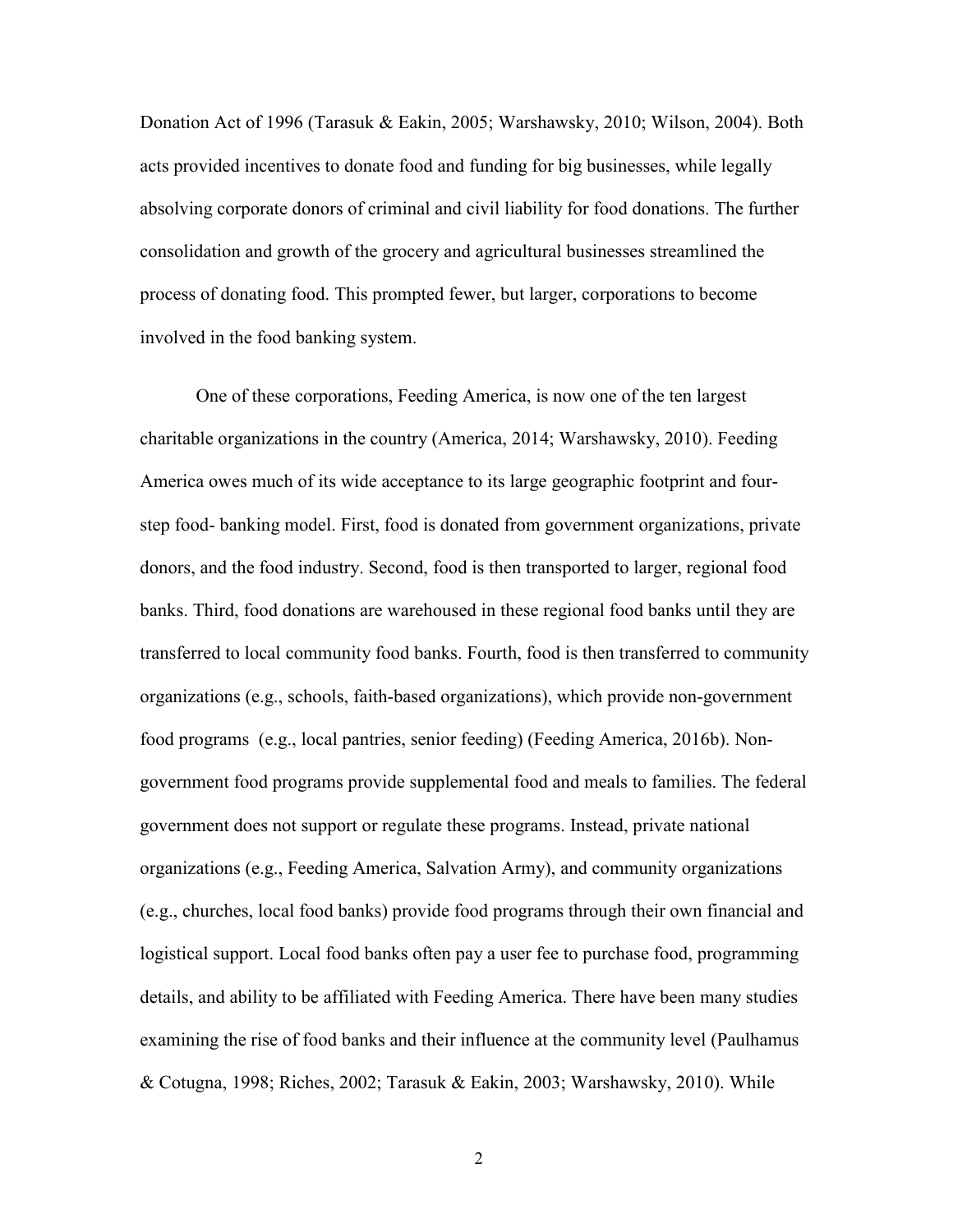these studies articulate, for example, how the Feeding America model functions at a corporate level, they do little to explain how it is that providing food through their programs has become a favorable solution to hunger in many communities (Warshawsky, 2010).

Sustaining non-government food programs requires significant support from communities. For example, local food banks often work with Feeding America to provide faith-based organizations and schools logistical assistance with various non-government food programs (Cotugna & Forbes, 2008; Y. E. Rodgers & Milewska, 2005; Warshawsky, 2010). Additionally, faith- based organizations (through the work of their ministries and volunteer programs) provide logistical support, finances, and other resources for the implementation of their non-government food programs (Feeding America, 2016b; Park & Smith, 2000; Warshawsky, 2010). Schools provide ready access to families and children for food distribution (Fram, Frongillo, Fishbein, & Burke, 2014)f. The effort put forth by all of these different types of organizations working together to provide non-government food programs suggests they are strongly committed to providing these programs, with little known about the basis for this commitment, i.e., "the will to act and to keep acting until the job is done" (Heaver, 2005). Commitment can further foster common interests, camaraderie, and trust between organizations, but may also limit organizational growth and political involvement in addressing hunger for the sake of maintaining status quo (Brown, 1996; Lok & Crawford, 1999).

Non-government food programs are frequently provided through the school system (Ecker, 2012; Feeding America, 2016b). The literature provides varied results in assessing benefits for students and their families, with limited literature illuminating the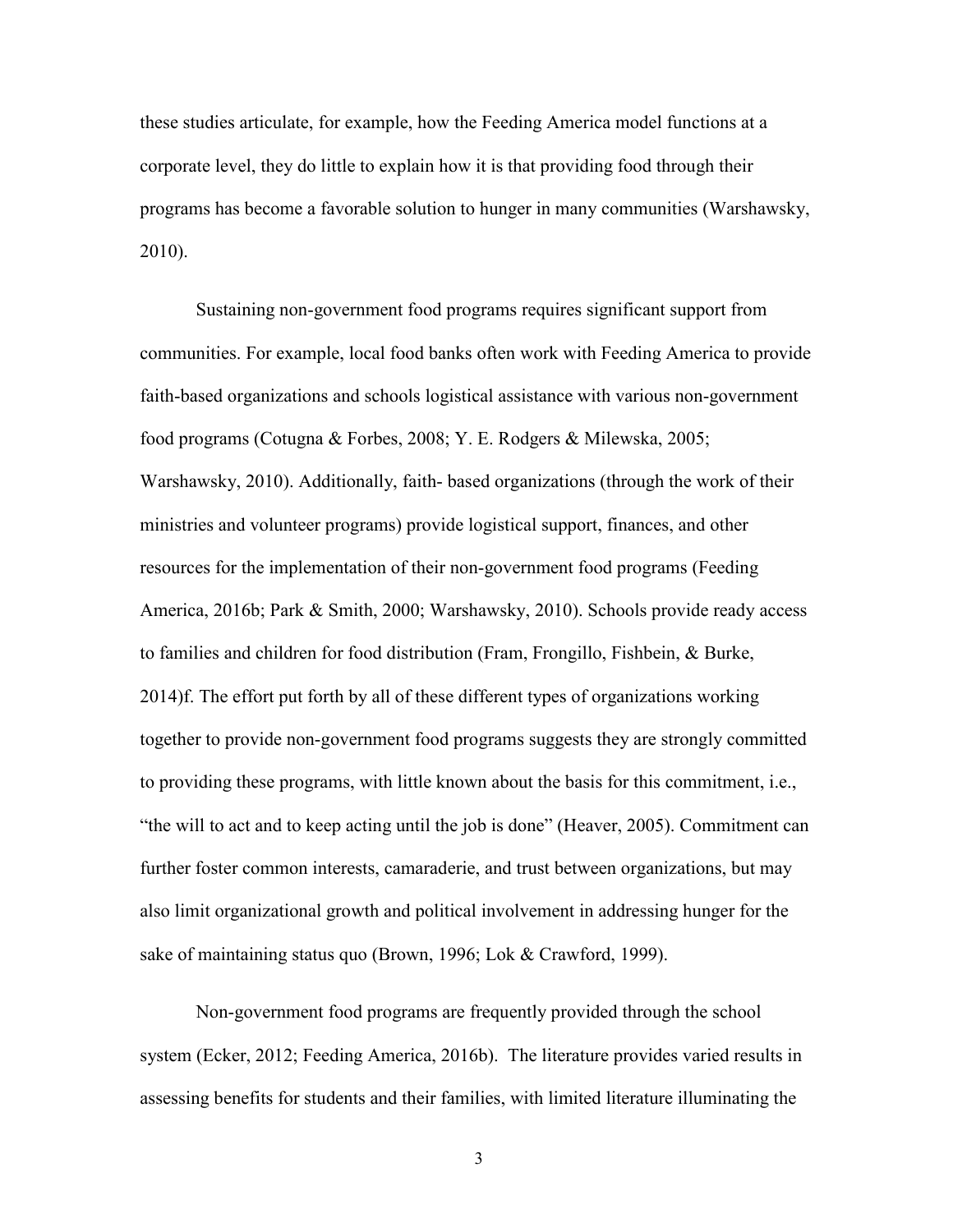effects that implementation of non-government food programs has on the schools internal structure. The provision of non-government food programs through schools may have unknown benefits and consequences for staff members and students.

Fourteen percent of American households reported they have experienced food insecurity in the last six months. Feeding America, only one food bank, serves over twenty-five million Americans annually through over fifteen programs.. We must posit then, that perhaps the interest in providing non-government food programs is not to actually address hunger, but for something else. Because the factors that contribute to effectiveness are complex, lack of complete effectiveness of existing programs does not necessarily mean that these programs serve other purposes (although it may well be that these programs also serve other purposes). This has implications for how communities think about and act upon hunger, and how hunger is discussed in communities.

This research was conducted by studying a local food bank, various faith-based organizations, and elementary and middle schools in central South Carolina. The research objectives were to articulate: a) how and why communities are committed to providing non-government food programs, b) how non-government food programs affect the setting in which they are provided, and c) how hunger is discussed and acted upon in a southern metropolitan area with a high prevalence of food insecurity.

#### **1.2 PRELIMINARY STUDIES**

Previous work and coursework completed in the student's anthropology undergraduate program at Arizona State University in the School for Human Evolution and Social Change added to her experience for this dissertation. There, she focused on the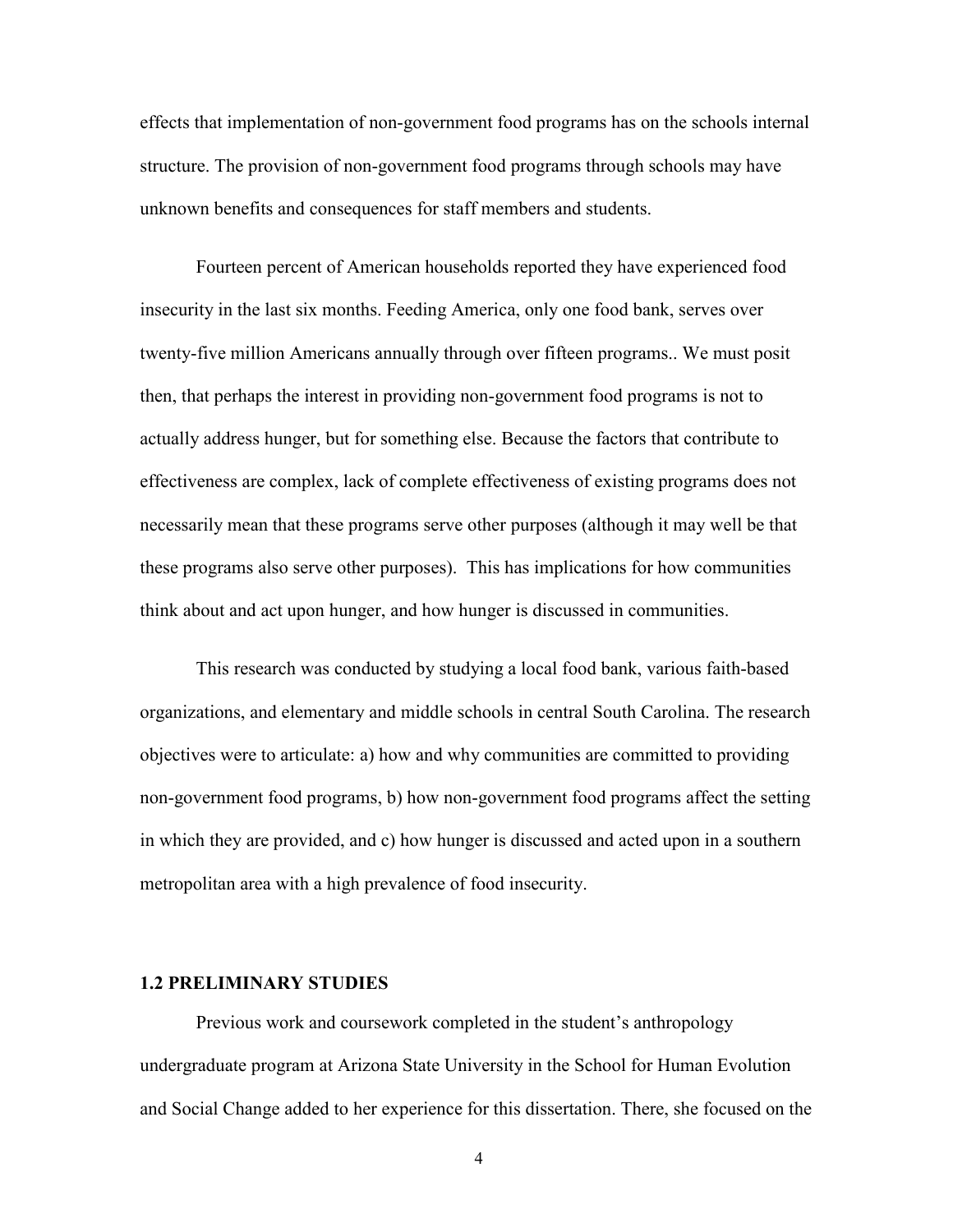indigenous women's rights of native peoples in Colombia and Egypt. She was able to apply her communication, research, and advocacy skills. After graduation, she volunteered in women and children's health clinics in India, Morocco, and Peru for nine months exposing her to the system of international food aid. The student used this time to refine her interviewing and observational skills.

 While studying towards her Ph.D. at the University of South Carolina (USC), the student took coursework that gave her the skills necessary to complete this dissertation. As a graduate student researcher, the student aided in the development of the only measure which has been shown to be valid and reliable for assessing child-level food security status. During the 2012-2013 academic school year, the student was the project manager for "Food for Thought" project, which aimed to develop a protocol to systematically identify children experiencing food insecurity through the school system. This dissertation is built upon questions and themes from both of these work experiences.

 Additionally, the student convened a multidisciplinary committee with expertise in the social work and public health fields. Dr. Cheri Shapiro holds dual associate professor positions in the College of Social Work and at the Institute for Families in Society at USC specializing in stakeholder engagement and parenting research. Dr. Ruth Saunders is a Professor Emerita in the Arnold School of Public Health specializing in health promotion programs in organizational settings. Dr. Christine Blake is an associate professor in the Arnold School of Public Health. Her work focuses on child and family nutrition through the use of qualitative methods. Dr. Edward Frongillo is the department chair of Health Promotion, Education, and Behavior in the Arnold School of Public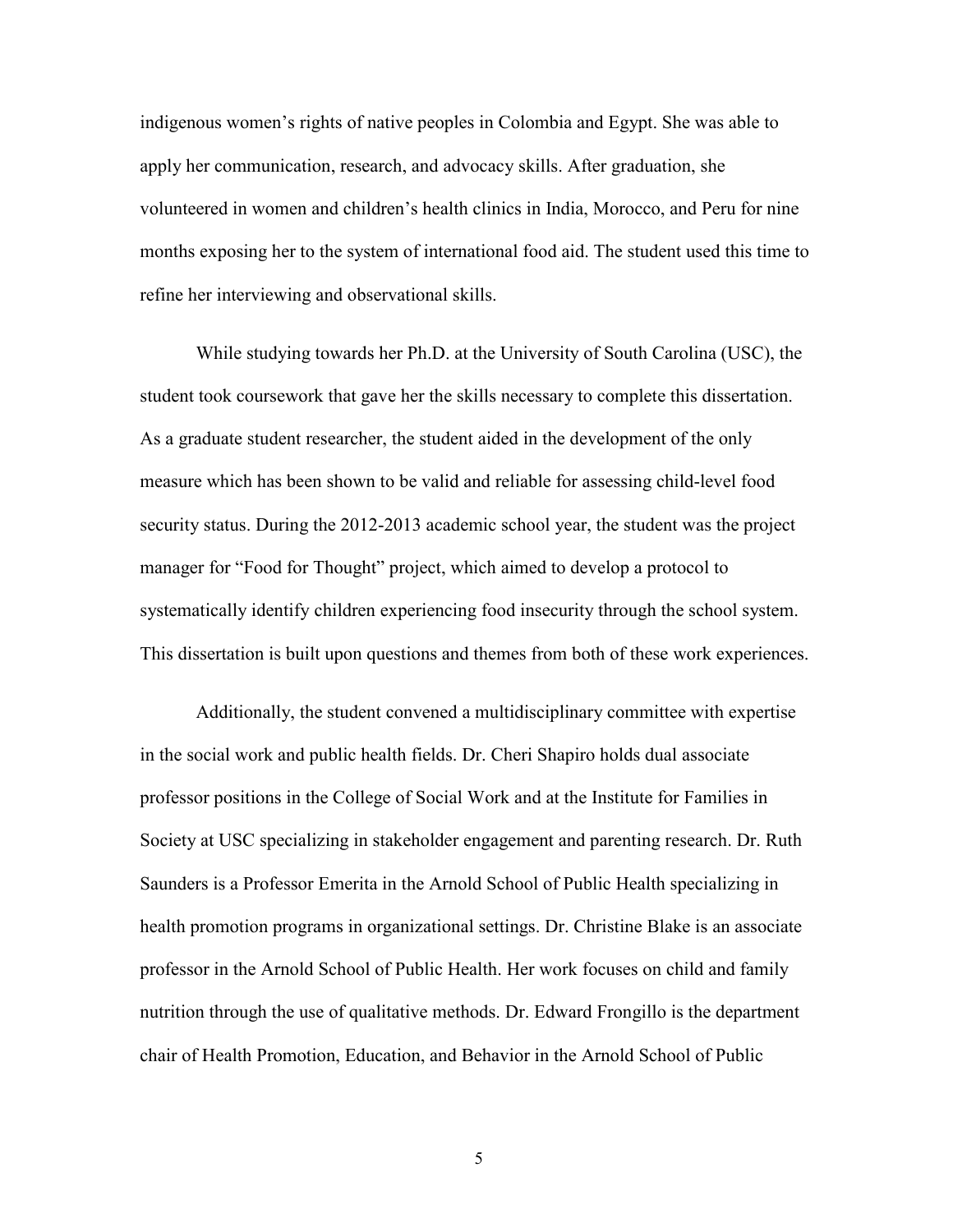Health, and chair of the student's dissertation committee. He has expertise in research with food-insecure populations and nutrition policy analysis.

#### **1.3 STUDY AIMS**

 This study used a qualitative approach to understand how communities come to sustain non-government food programs. The study addressed the following specific aims:

**SA1: To articulate how decisions are made by community organizations to sustain commitment to non-government food programs.** 

**RQ1:** What is the problem community organizations are aiming to address through the sustaining non-government food programs?

**RQ2:** How do community organizations identify themselves?

**RQ3:** What do community organizations want from their non-government food programs?

**RQ4:** What are their assumptions about their non-government food programs?

**SA2: To articulate the effects of backpack programs on professional school counselors in schools.** 

 **RQ5:** How do professional school counselors incorporate backpack programs into their schools?

**RQ6:** How has the implementation of backpack programs influenced the relationships inside and outside of the school setting?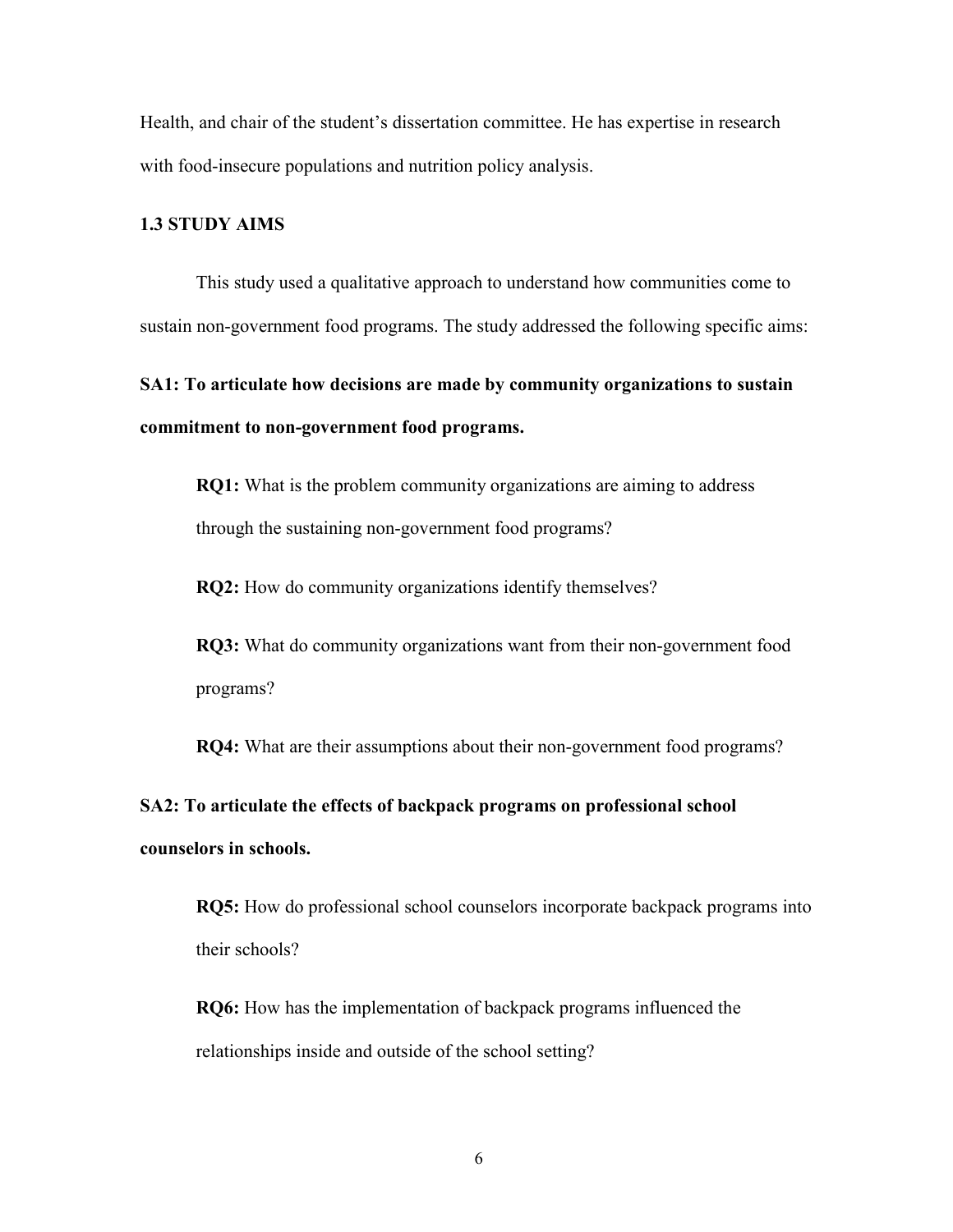**RQ7:** What do professional school counselors need to implement the backpack program?

**RQ8:** What activities have changed to incorporate the backpack program?

 The dissertation is organized as follows: a review of the literature (Chapter 2), a discussion of the theoretical framework and research methodology (Chapter 3), research study results in the form of two manuscripts (Chapter 4), and discussion and recommendations for future research (Chapter 5). Manuscripts are formatted in accordance with the specifications of target journals.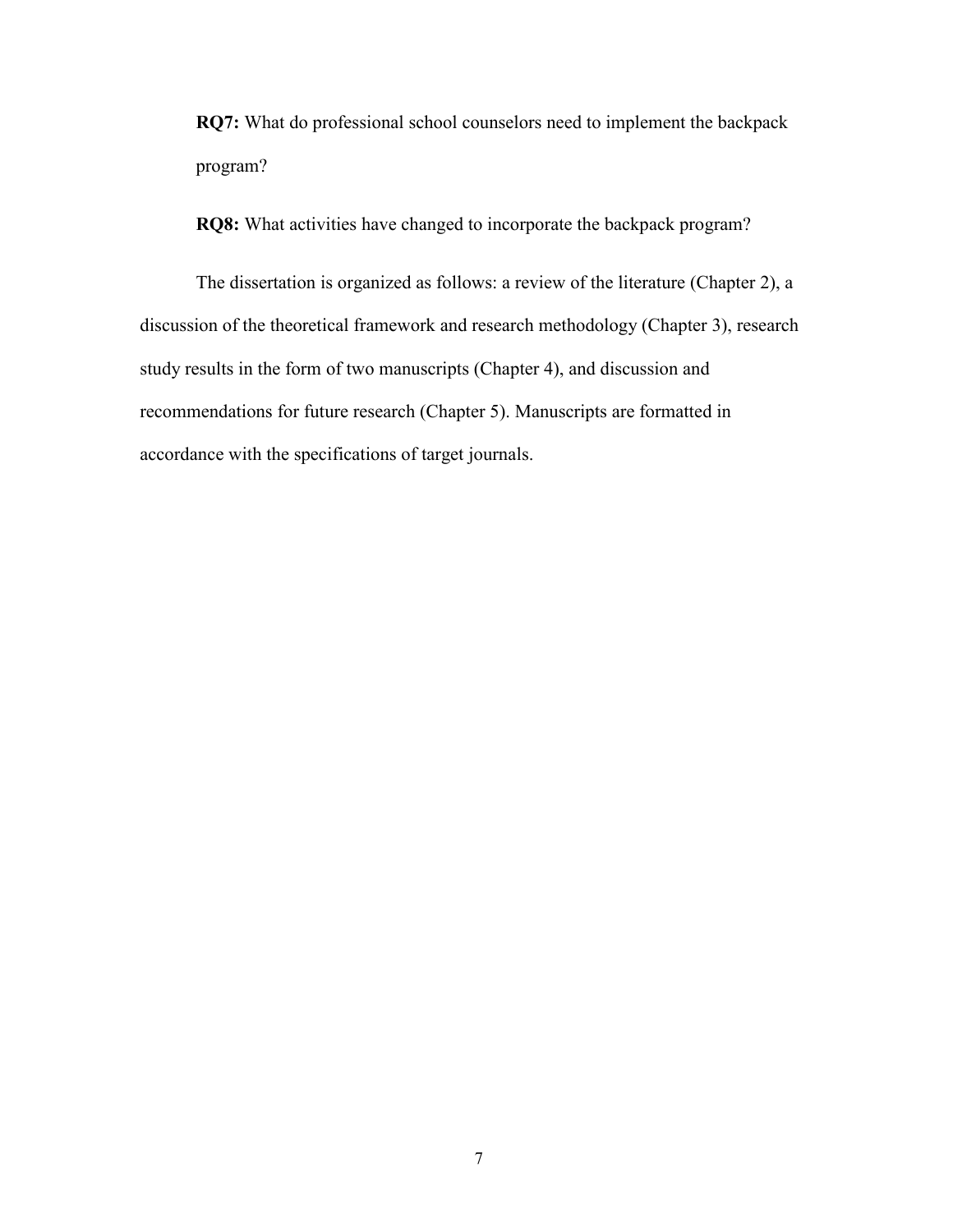#### CHAPTER 2

#### BACKGROUND AND SIGNIFICANCE

#### **2.1 THE SHIFTING POWER OF FOOD BANKS**

Prior to the early 1980's, food pantries were localized and community supported often located in churches, outside of nearby schools, attached to grocery stores, or were held in community centers (Biggerstaff, Morris, & Nichols-Casebolt, 2002; Daponte, 2000; Landers, 2007). Although the government may have donated some surplus food in select locations, food pantries were thought of as "neighbors helping neighbors" rather than large conglomerate corporations feeding the hungry (Lee  $\&$  Frongillo, 2001; Warshawsky, 2014). When President Reagan cut a majority of government funding to SNAP, hunger rates rose in the early 1980's (Leitner, Peck, & Sheppard, 2007; Wilson, 2004). Larger, more organized initiatives slowly took the place of community food pantries in response to the unmet need. For example, Feeding America collected, systematized, and delivered food to low- income communities, often utilizing the infrastructure of the existing food pantries (Janet Poppendieck, 1995; Warshawsky, 2010).

Feeding America's business model allows for enough autonomy for the local food banks and pantries to remain quasi-independent in decisions they make about heir food distributions. Local food banks and pantries have the ability to seek out other food donations and community support, but rely on Feeding America to secure food from large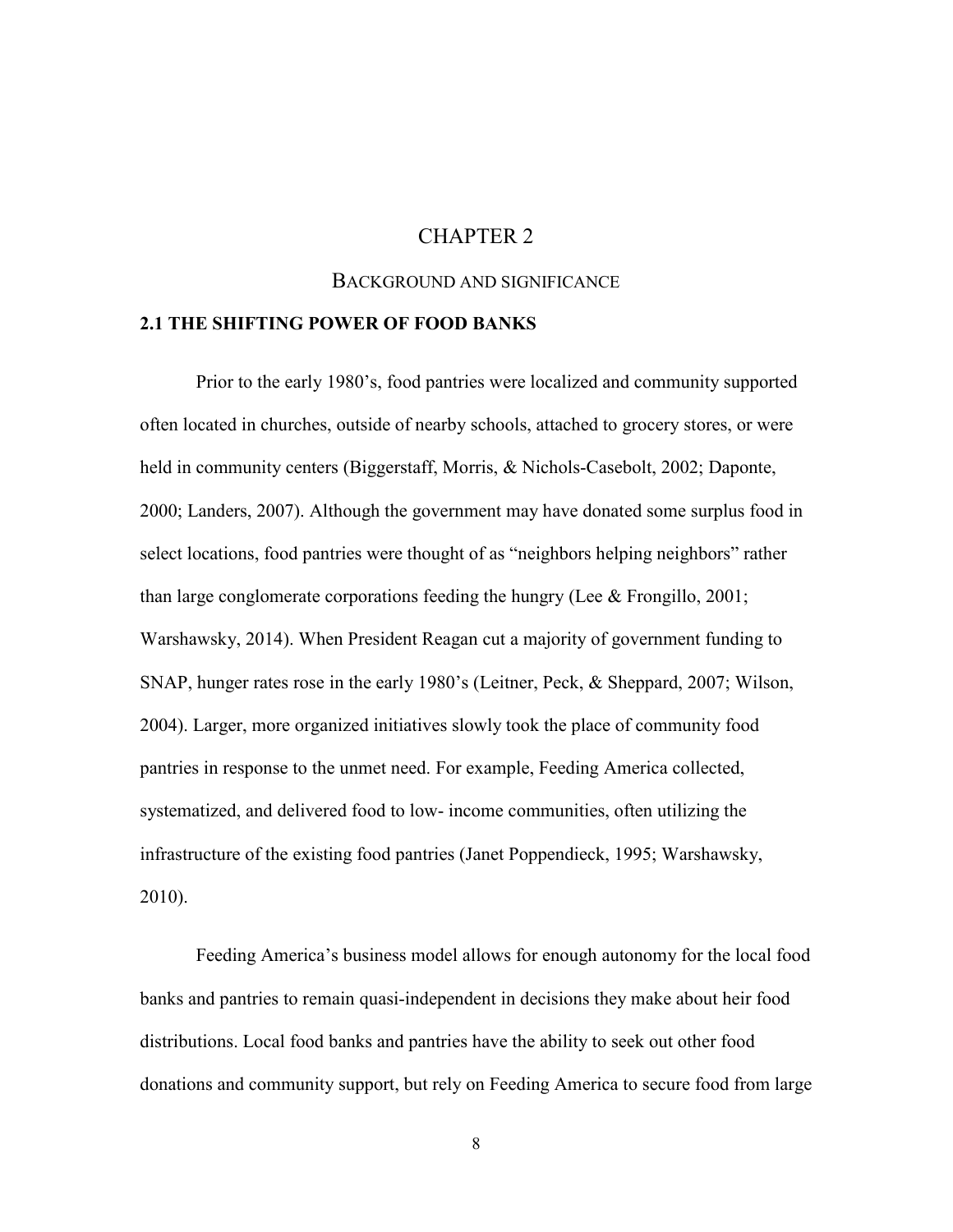corporate manufactures and retailers through nationwide initiatives and facilitate the acquisition of government supplied food (Warshawsky, 2010). Additionally, Feeding America often provides internal grants and "seed money" for special local projects (Feeding America, 2016b). Any organization that chooses to work with Feeding America also has the ability to use the Feeding America brand and logo to command attention and respect (Feeding America, 2016a, 2016b). Some literature has reported that Feeding America is fully autonomous, as it has reached institutional stability, and has the potential to influence national discourse on poverty and hunger (Janet Poppendieck, 1999; Warshawsky, 2010).

Poppendieck raises concerns about the institutionalization of the food banking system. The development, implementation, and perpetuation of the system allows for a shift in the focus from the social inequality drivers behind hunger, to a focus on charity and support for the social service mechanisms. By allowing the public through their supported organizations to reconcile their personal guilt through participating in nongovernment food programs, the food banking system encourages the continuation of giving food masked as effective action (Jan Poppendieck, 1994; Janet Poppendieck, 1999).

Support for the food banking system comes from various corporate and private organizations, and the media. With this support, the system is accepted as a legitimate symbol for fighting hunger and improving communities (Tarasuk & Eakin, 2003, 2005). To be part of this system, local food banks and other support organizations may be limited politically to freely discuss hunger, and other possible solutions to addressing hunger, to maintain their role in the community (Warshawsky, 2010). These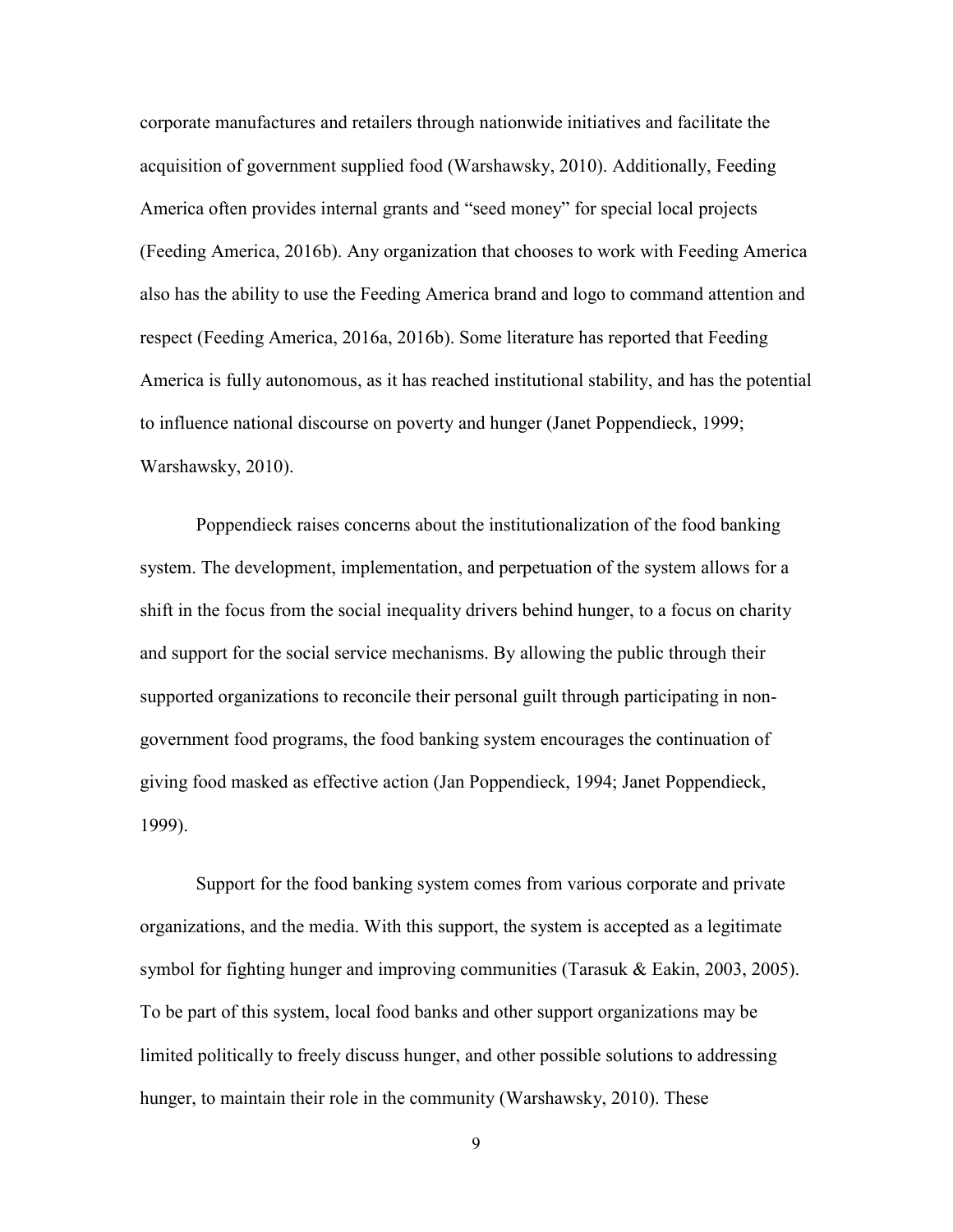organizations are choosing their affiliation with the larger system, over their ability to advocate for addressing hunger differently. In this scenario, hunger can be easily depoliticized and frequently disconnected from a broader discussion surrounding the social determinants of poverty (Janet Poppendieck, 1995; Riches, 2002; Warshawsky, 2010).

The food banking system has been thoroughly studied in the Chicago area. Food banks there have grown in size and financial robustness, but also have imposed their institutional control over smaller food pantries, schools, and other community organizations (Warshawsky, 2010). By promoting public-private partnerships and thirdparty involvement in hunger, Chicago's food banks play an important role by influencing the conceptualization of hunger, the management and approaches to poverty, and how the organizations of food distribution is determined.

# **2.2 THE CHURCH AS A SETTING FOR NON-GOVERNMENT FOOD PROGRAMS**

Given the rising rates of food insecurity and hunger in the southern U.S., there has been a rise in church- supported programs aimed at alleviating this problem. Churches have been considered an influential and important presence in communities across the southeast, with many of their missions extending to social, economic, and political issues affecting their congregants and communities (A. Ammerman et al., 2002). As an integral part of the food banking system in Columbia, South Carolina, most non-government food programs are provided through churches with the support of a food bank (Feeding America, 2016b). Little is known about these partnerships beyond understanding the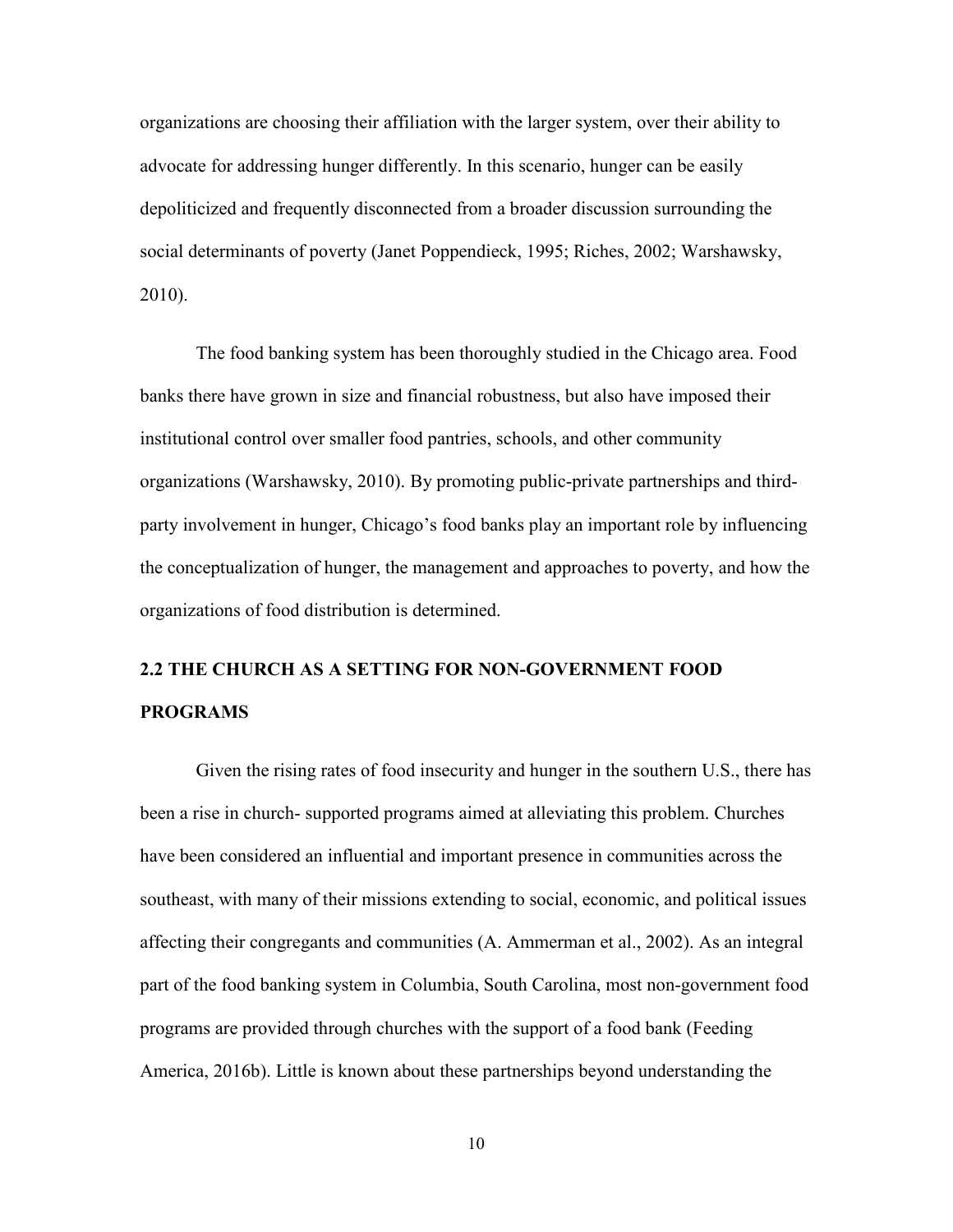churches' proactive stance on giving to the needy, and local food banks' interests in providing food to the local community.

When non-government food programs become a permanent fixture in a community, "Wenceslas syndrome" can occur. Wenceslas syndrome is the process by which the joys and demands of personal and organizational charity divert organizations from the more fundamental solutions to the deepening poverty and growing inequality (Janet Poppendieck, 1999). This creates a corresponding process in which this diversion of efforts leaves the door open to those who want more inequality, not less. Seeing someone eat at the hands of another is extremely powerful, and creates a "charitable high", increasing the likelihood of attachment to the act of giving (Kaplan, Pamuk, Lynch, Cohen, & Balfour, 1996; Janet Poppendieck, 1999; Tarasuk & Dachner, 2009). Organizations engaging in non-government food programs, which elicit this type of response, are likely to continue to provide opportunities that satisfy the individual in this way. Organizations may become distracted by the logistical challenges of acquiring food and administering it, while the community as a whole has ignored the increasing gap between themselves and those they are serving(Jan Poppendieck, 1994; Janet Poppendieck, 1999; Silverman, 1996; Tarasuk & Dachner, 2009; Tarasuk & Eakin, 2005).

It is possible that as churches are the main mechanism in the southern United States through which non-government food programs are provided have become more occupied with concerns over the process of their programs and less focused on the solutions' intended outcomes. Churches in this way, are able to satisfy their members' attachment to donating food, by justifying it through the national agenda set by the food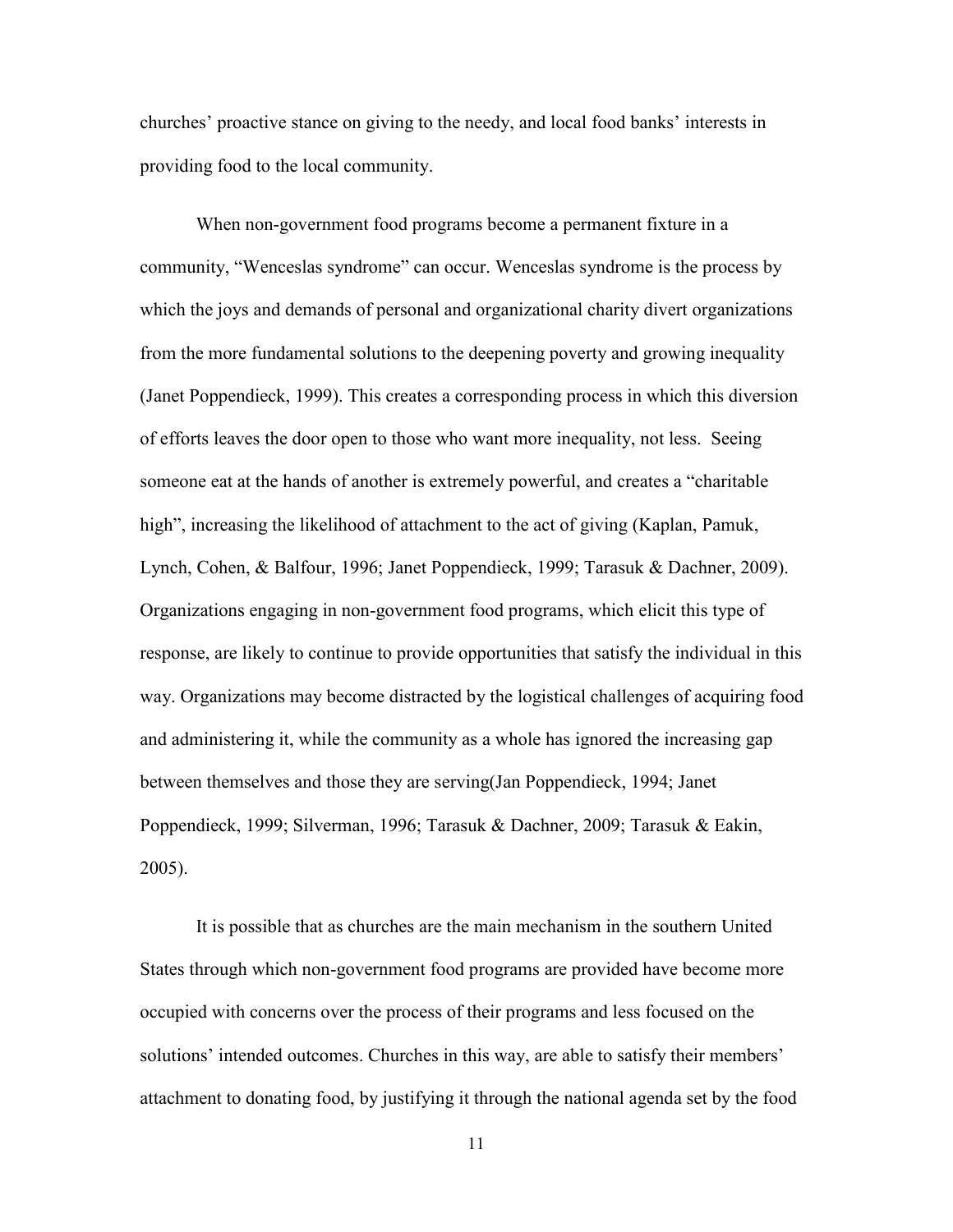banking system (Anderson & Moore, 1978; Clary et al., 1998). Additionally, proximity to the community in which one lives has been shown to increase volunteer efforts and enthusiasm. Serving the immediate community may further incentivize churches to provide non-government food programs(Anderson & Moore, 1978; Becker & Dhingra, 2001; Clary et al., 1998; Janoski, Musick, & Wilson, 1998).

There are two approaches used to frame, at an organizational level, how churches obtain fulfillment from providing non-government food programs: (1) the symbolic nature of a sociological approach, where motivation is part of a larger cultural understanding or as an expression of certain values and beliefs; and (2) the functional psychological approach, where motivation is an expression of pre-existing needs and dispositions, and volunteering provides a match between the individuals' psychological needs and that of the organization (Brown, 1996; Cnaan & Amrofell, 1994). Churches encourage serving the needy, allowing for their volunteers to fulfill a larger cultural understanding of belonging to a community and giving back with religious fulfillment. Simultaneously, volunteers may have had personal experiences with hunger, or may enjoy the social aspect of volunteering, and are able to fill their own personal psychological needs through non-government food programs.

Efforts through the church attract both volunteers and activists. These terms are often used interchangeably, but have significantly different meanings because they attract different types of people. Activists are concerned with social change, while volunteers are concerned with improving individual problems (Allen, 2008; N. T. Ammerman, 1997; Brown, 1996; Caputo, 1997). Church members self-identify as volunteers, not activists (Park & Smith, 2000; Wymer, 1998). Non-government food programs are often focused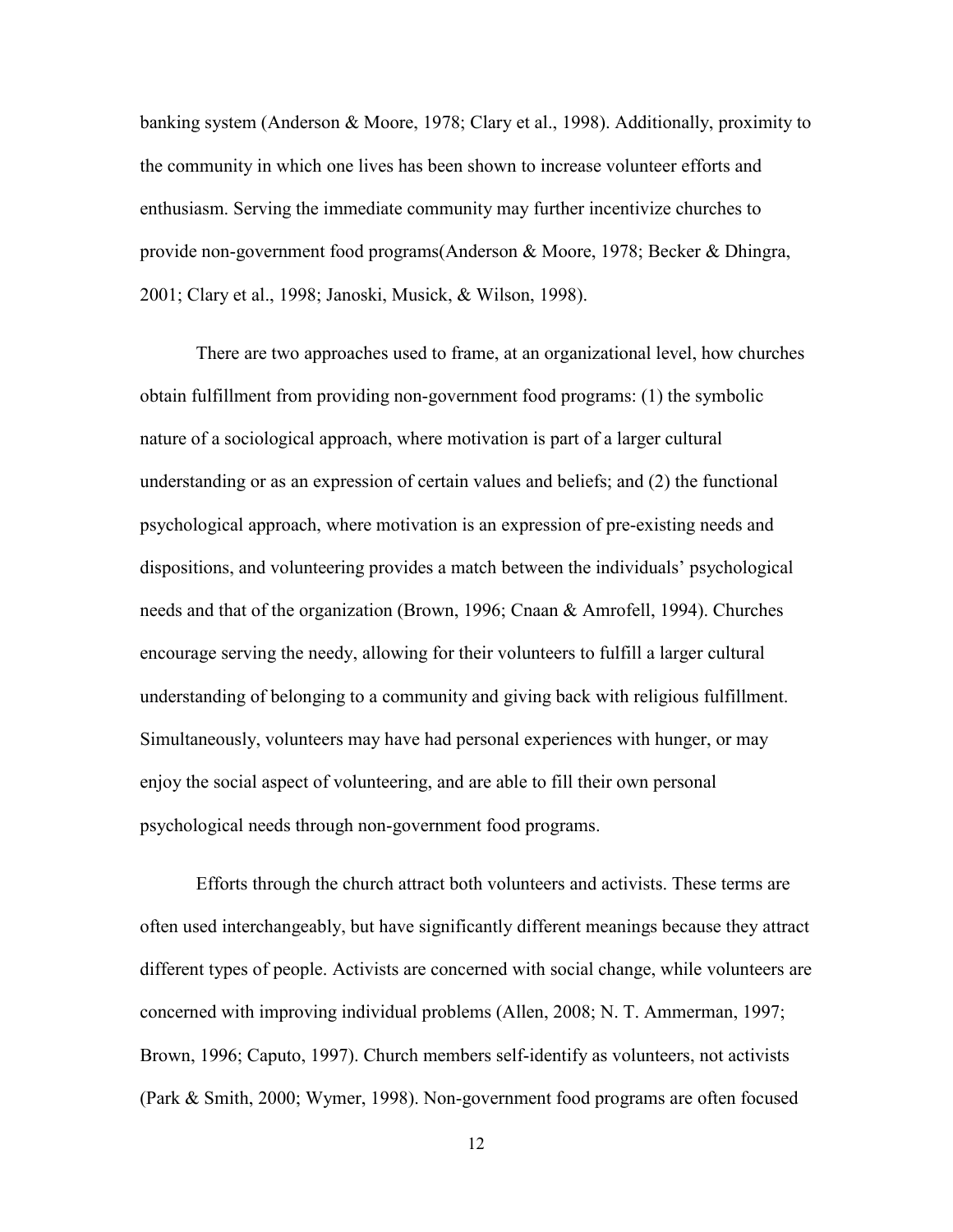on the individual, and the immediate relief of hunger. These initiatives do little to bring focus to the greater socio-political issues that contribute to poverty.

#### **2.3 FOOD ASSISTANCE AS POLITICAL PRIORITY**

The food banking system is a collective action initiative, and presents itself as a means to pursue both social and political change (America, 2014). Of central concern with collective action initiatives is the role of power: the power of organizations who are connected to the food banking system; the power of ideas used to define and describe hunger; the power of the political contexts to inhibit or enhance political support; and the power of some characteristics of hunger (e.g., statistics on hungry children in the U.S.) (Clary et al., 1998; D. Pelletier, Kraak, McCullum, Uusitalo, & Rich, 1999; D. L. Pelletier, Kraak, McCullum, & Uusitalo, 2000; Shiffman & Smith, 2007).

The power of the organizations involved in addressing hunger directly dictates how influential the national food banking system is in the community(Shiffman & Smith, 2007). Initiatives for planning and addressing hunger are reliant upon the actors who have the control to make decisions, often forming community advocates championed by prominent leaders of food banks and churches. Feeding America and the local food banks agree on basic issues (e.g., that hunger should be addressed through non-government food programs), and are more likely to acquire political support if they are united on how to solve hunger. Feeding America, local food banks, churches, and schools may have different interests and values that are expressed and acted upon, but they all agree that addressing hunger in communities is of importance. For example, all of these institutions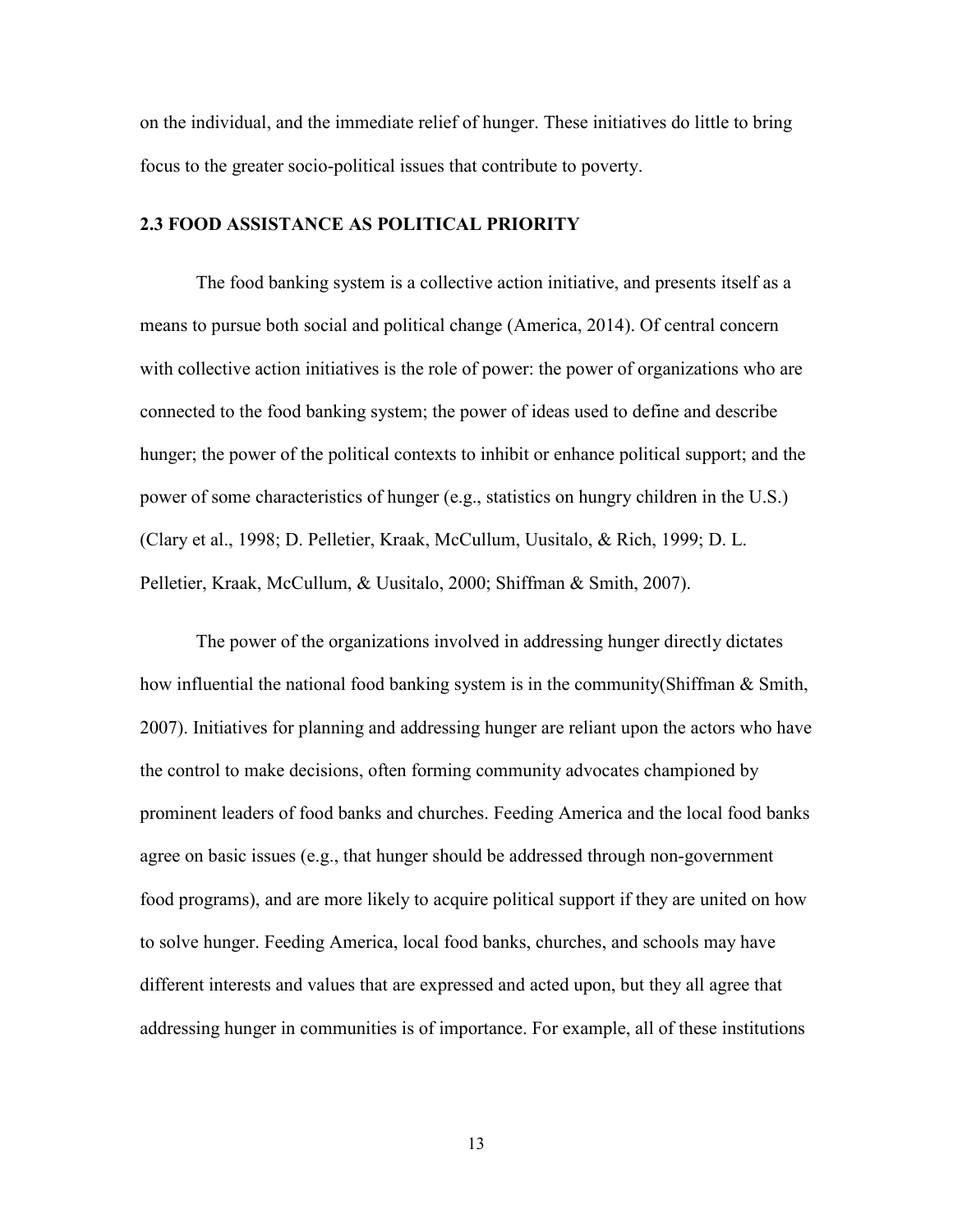value-maintaining relationships within the community to provide programs they believe will address hunger– but their interest to maintain those relationships may differ.

Hunger has been ideologically framed as a public health concern, a child development problem, and humanitarian crisis. Internal framing used between large food banks and community organizations ensures that food insecurity and hunger are issues that are tangible, and can be remedied by their volunteerism and donation of food (Bronfenbrenner, 1997; Shiffman & Smith, 2007). External framing is meant to resonate with the public often used to gather funding and further support. Hunger, and in particular, child hunger, has the potential to generate public support as it can draw on emotions of the public. Framing the issue of hunger has been crucial in the development and support of non-government food programs.

Policy windows are important for understanding moments in time when national or global conditions align favorably for an issue, presenting with the opportunity for advocates to influence decision makers(Shiffman & Smith, 2007). Policy windows are open after major events, disasters, discoveries, or international forums. Although there has not been a single "event" that has brought food insecurity and hunger into the forefront of the U.S., many factors have contributed to the policy window that exists for addressing hunger. For example, food insecurity and hunger are mentioned in the Millennium Development Goals receiving global recognition. The continuing rising rates of food insecurity and hunger have sparked interest across the country, creating a need for altruism, which has helped the development of non-government food programs. President Obama campaigned on a platform in the first election that included ending childhood hunger; this is still in play even in the second term. Food insecurity and hunger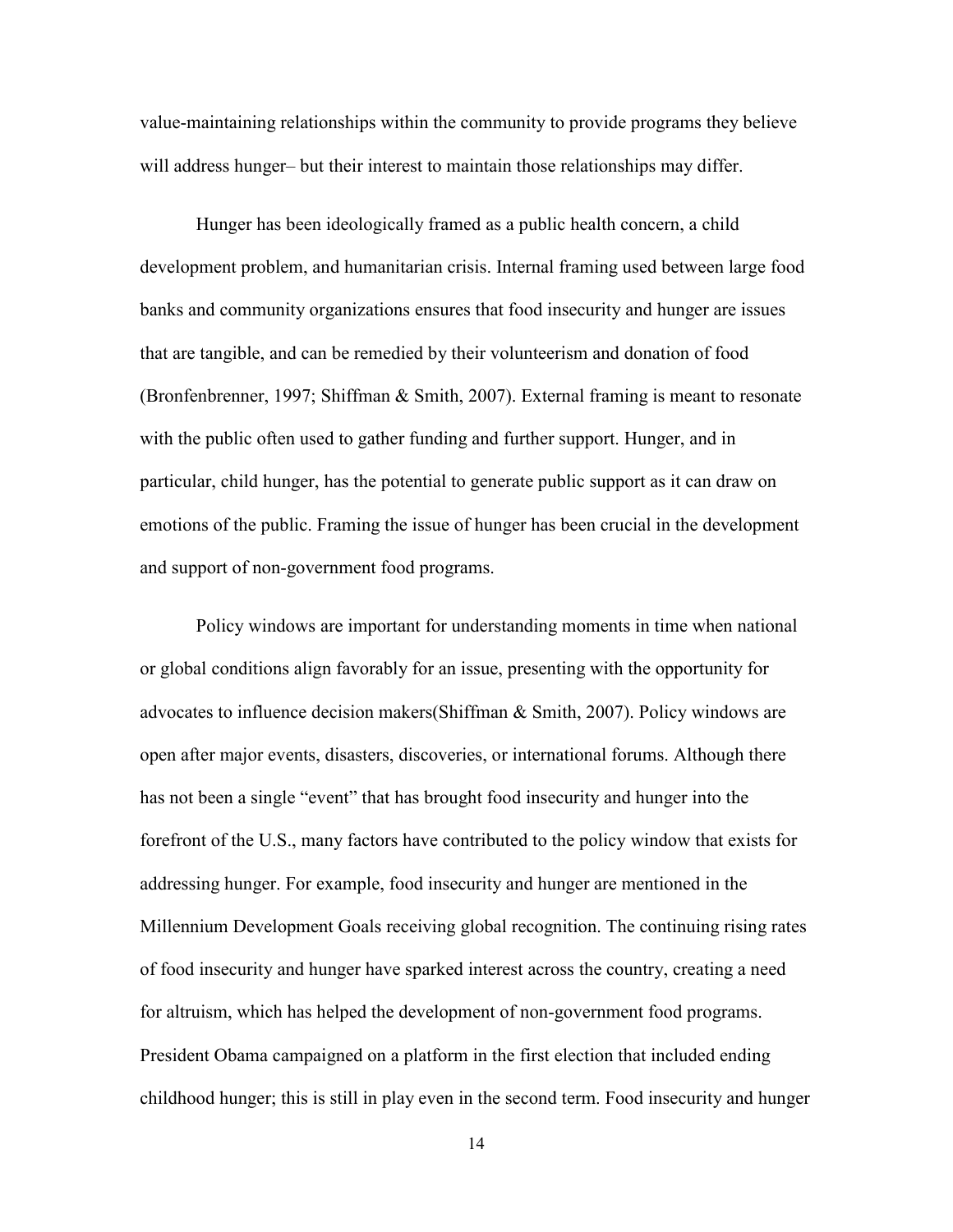have also been part of the national conversation due to other issues surrounding food quality in the NSLP and after school snack programs.

Hunger triggers strong emotions with the public. The food banking system and non-government food programs provide a way in which average Americans can partake in addressing an issue important to them. Food insecurity and hunger rates are able to be measured, lending findings to gaining more political support since policymakers and advocates have information to confirm the severity and the progress in addressing the issue (Shiffman & Smith, 2007). Additionally, giving food to those who are hungry is a tangible, simple solution(Fram et al., 2014; Kendall, Olson, & Frongillo Jr, 1996; Nord & Parker, 2010). Policymakers and advocates are able to devote resources to alleviating hunger they think can be addressed effectively and less expensively than other options while obtaining public support. The food banking system appeals to the emotional nature of the policy, while capitalizing on a participating action plan that has helped generate public attention.

The food banking system has capitalized on the use of power for ensuring hunger will receive political priority and support (Shiffman  $\&$  Smith, 2007). Each of these concepts enhances the likelihood the issue of food insecurity and hunger will receive priority, and will be addressed through the food banking system. The U.S. has generated political support for the food banking system because the movement is cohesive, well led, guided by a strong institution (Feeding America, 2016), and is backed by local systems (Shiffman & Smith, 2007). Taking advantage of the political support system provided by the U.S., Feeding America is able to present itself as an optimal solution to address food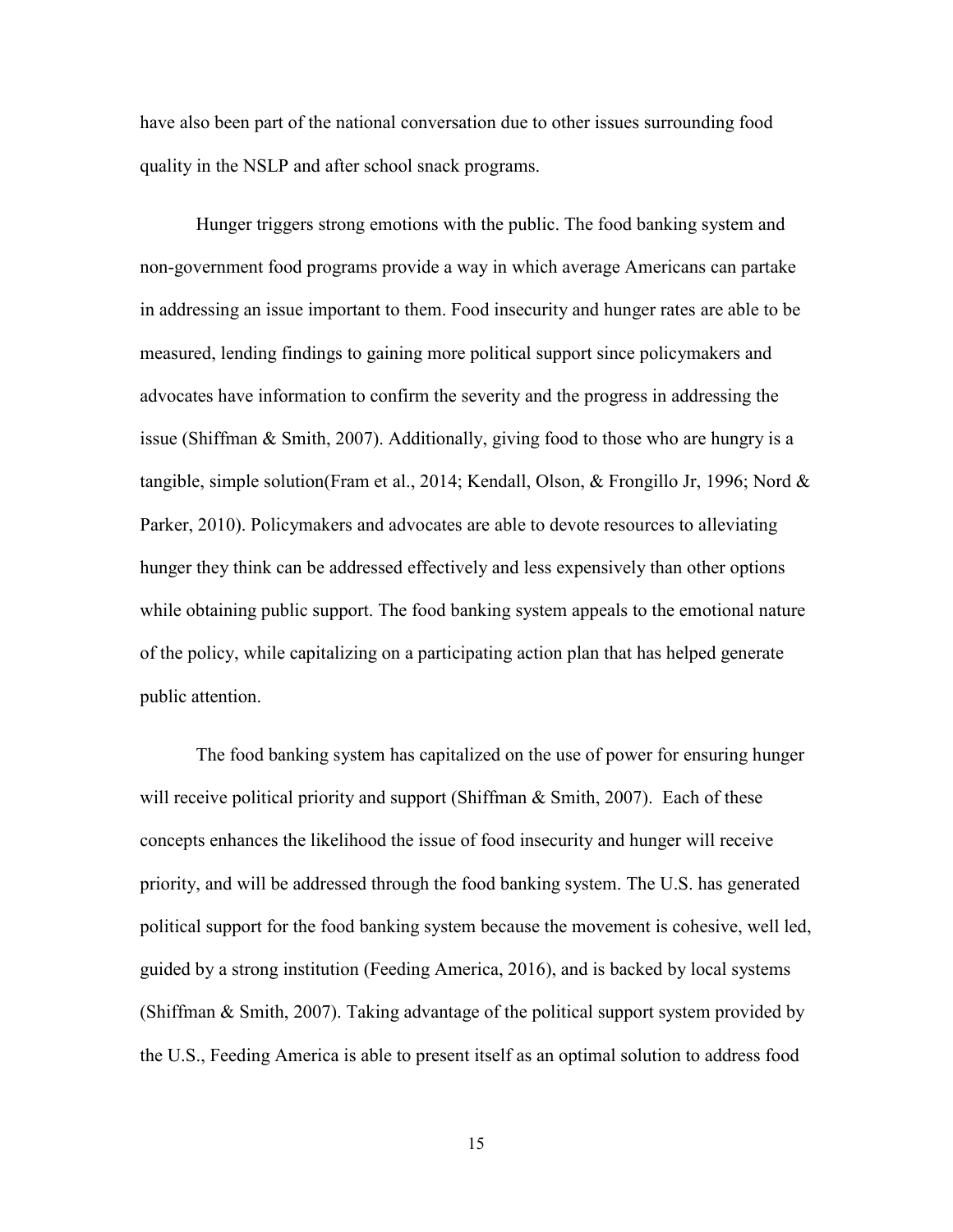insecurity and hunger, and has since developed a framework that resonates with the general public.

#### **2.4 COMMITMENT TO NON-GOVERNMENT FOOD PROGRAMS**

Sustaining non-government food programs requires significant support from communities (Tarasuk & Eakin, 2005). Local food banks work through Feeding America to provide faith-based organizations and schools logistical support for non-government food programs (Warshawsky, 2010). Faith-based organizations, through the work of their ministries and volunteers, provide logistical support, finances, and other resources for solutions they support. Schools provide ready access to families and children for food distribution. Sustaining non-government food programs by these organizations suggests they are strongly committed to providing these programs, although little is known about the basis for this commitment, i.e., "the will to act and to keep acting until the job is done" (Heaver, 2005; Lintelo & Lakshman, 2015). Commitment is a binding pledge, with the obligation that organizations are dedicated and will push through setbacks and follow through with their commitment until they feel their job is completed. This commitment is often the backbone of an organization, giving its members strength and a common interest through which to direct their efforts (Brown, 1996; Hunt & Morgan, 1994; Lok & Crawford, 1999). The literature suggests that organizations cooperate at a higher level when they share a commitment, and doing so can help to foster camaraderie, trust, and caring (Brown, 1996; Lok & Crawford, 1999; te Lintelo & Lakshman, 2015). In the context of non-government food programs, the greater basis there is for commitment, the greater the momentum that can be generated to provide these programs.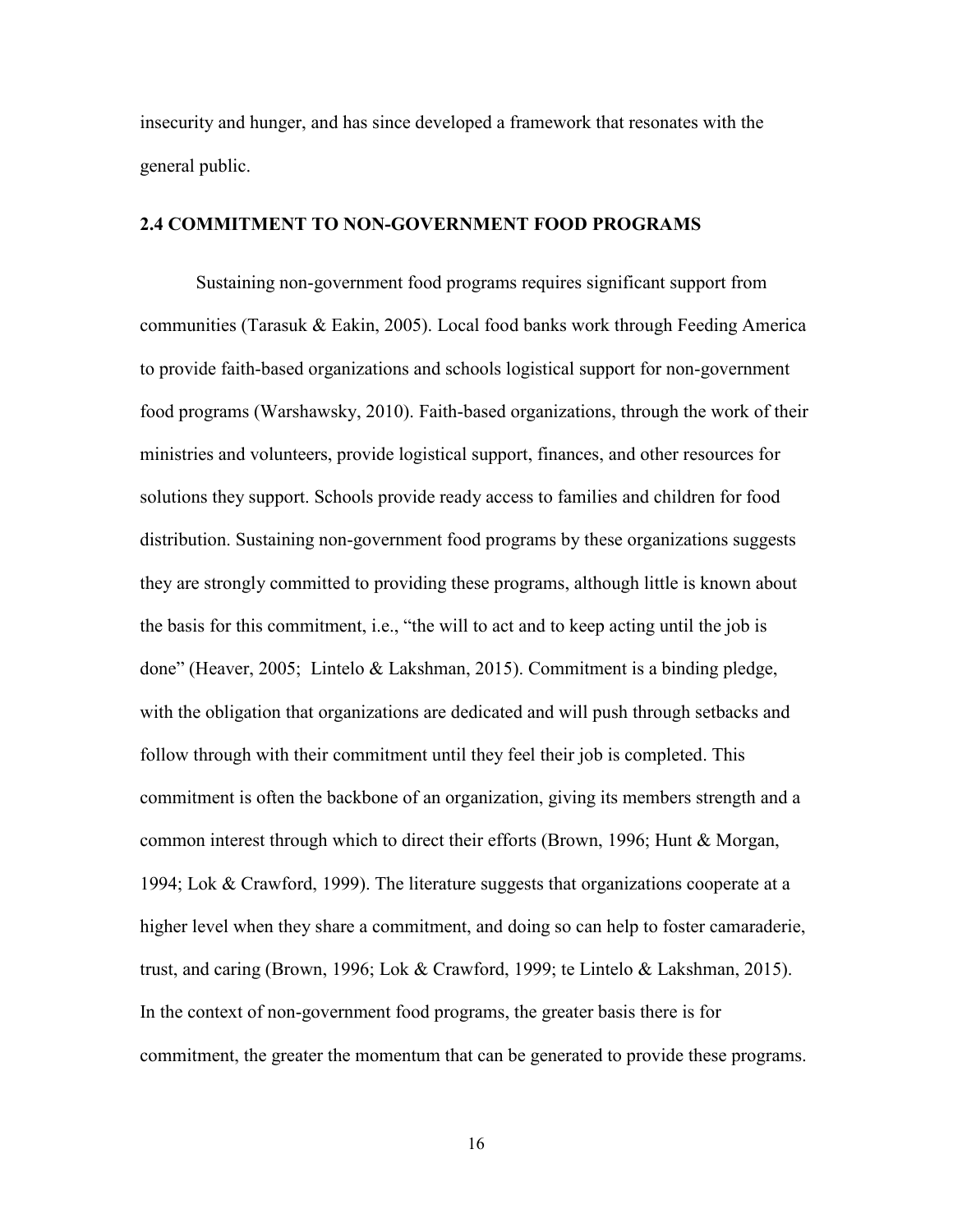Sustained non-government food programs are marketed to help "end hunger" (Feeding America, 2016b; Janet Poppendieck, 1999; Tarasuk & Eakin, 2003; Warshawsky, 2010). They are becoming increasingly common across communities, but food insecurity rates continue to rise throughout the country ("USDA Economic Research Service - Key Statistics & Graphics," n.d.; Warshawsky, 2010). This seems counterintuitive, as it would be expected that food insecurity rates would decrease with an abundance of additional food available in communities. Organizational commitment to non-government food programs is perhaps not about "ending hunger," but rather about pursuing particular programs. This is consistent with literature documenting a commitment to nutrition programs. For example, governments sometimes claim they are improving child nutrition, even though the solutions they are committed to, have little effect on the nutritional intake of children (Heaver, 2005). In this instance, the commitment to particular programs may cause organizations to miss opportunities to embrace new innovations to improve child nutrition.

Similarly, literature suggests that SNAP and WIC are helpful to those experiencing very low levels of food security, but is unclear about the long term benefits of providing food to families experiencing low and marginal food security (Wilde  $\&$ Nord, 2005). Although the literature suggests that providing food to these families may not help their overall food security, the solution of giving food is continued. Commitment to a particular solution to address hunger is consistent with many food security initiatives worldwide (Curtis & McClellan, 1995; Heaver, 2005; Sridhar, 2007).

Organizations that are committed to a particular non-government food programs also position themselves to influence others in the community (Clary et al., 1998; Lok  $\&$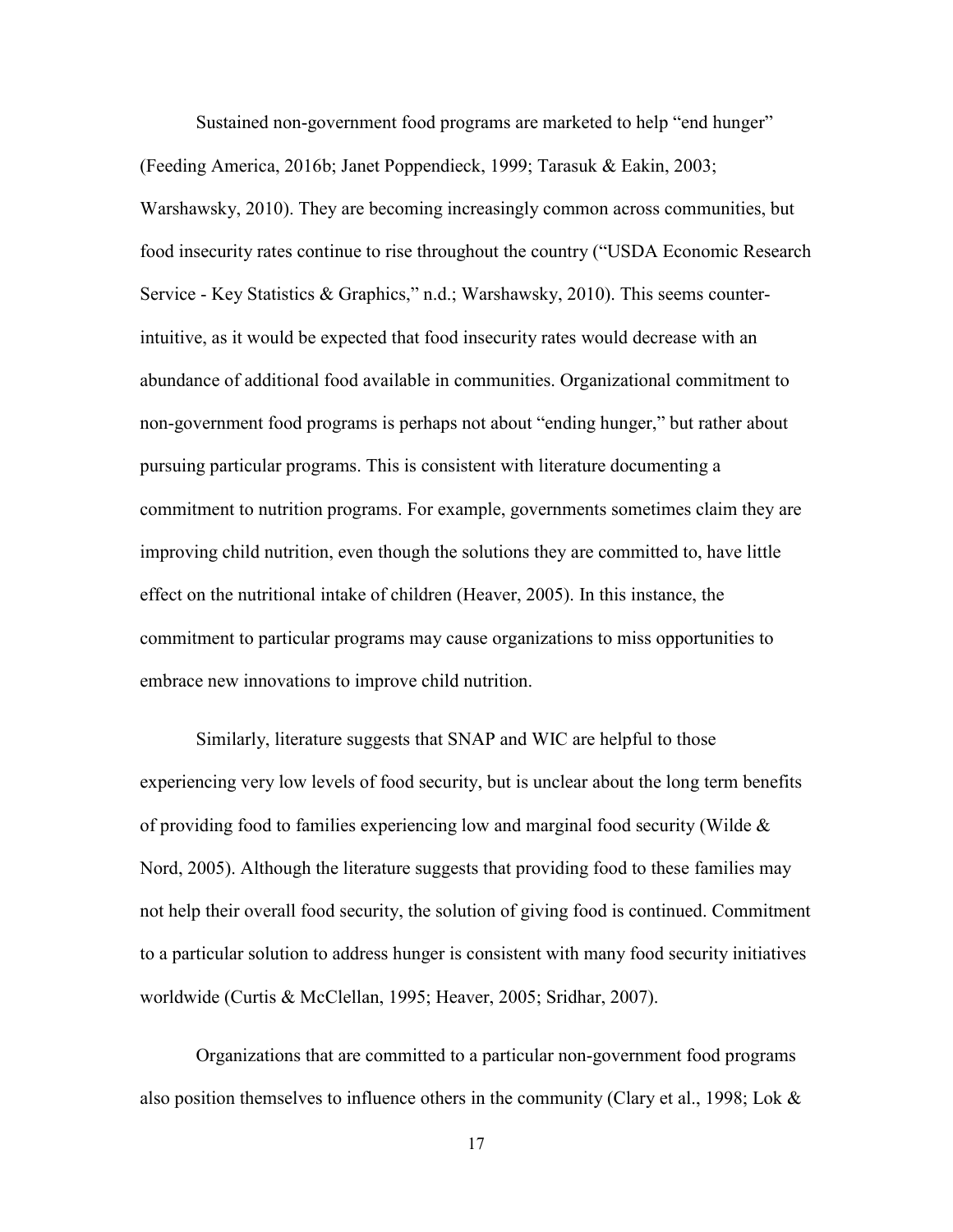Crawford, 1999). For example, if a particular ministry group acts with dedicated commitment towards a non-government food program, other organizations not originally involved may pay attention and get involved, or pioneer their own solution. Commitment to non-government food programs can influence involvement, and how the community discusses and thinks about those utilizing their programs (Anderson  $\&$  Moore, 1978; Becker & Dhingra, 2001; Cnaan & Amrofell, 1994; Janoski et al., 1998). This inherently influences whether decisions about how to address hunger and food insecurity are made locally, nationally, or globally, and also how to think about those who are utilizing these services.

#### **2.5 EFFECTS OF FOOD INSECURITY AND HUNGER ON CHILDREN**

 Many non-government food programs target arguably the most vulnerable population in the U.S.: children. Children living in food insecure homes are less likely to have access to foods that are healthy, and nutrient dense, and are therefore more likely to consume foods that have a high-fat, high-calorie content (Dunifon & Kowaleski $\Box$ Jones, 2003; Figlio & Winicki, 2005; Winicki & Jemison, 2003). Due to limited access to nutrient-rich foods, these children are often at risk for obesity, cardiovascular risk, and diabetes(Dinour, Bergen, & Yeh, 2007; Drewnowski & Specter, 2004; Finney Rutten, Yaroch, Colón-Ramos, Johnson-Askew, & Story, 2010; Lozoff, Jimenez, Hagen, Mollen, & Wolf, 2000). The literature further suggests that children who experience limited access to healthy foods are at risk for delays in both mental and social development(Ashiabi & O'Neal, 2008; Campbell & Ramey, 1994; Fram, Frongillo, Draper, & Fishbein, 2013).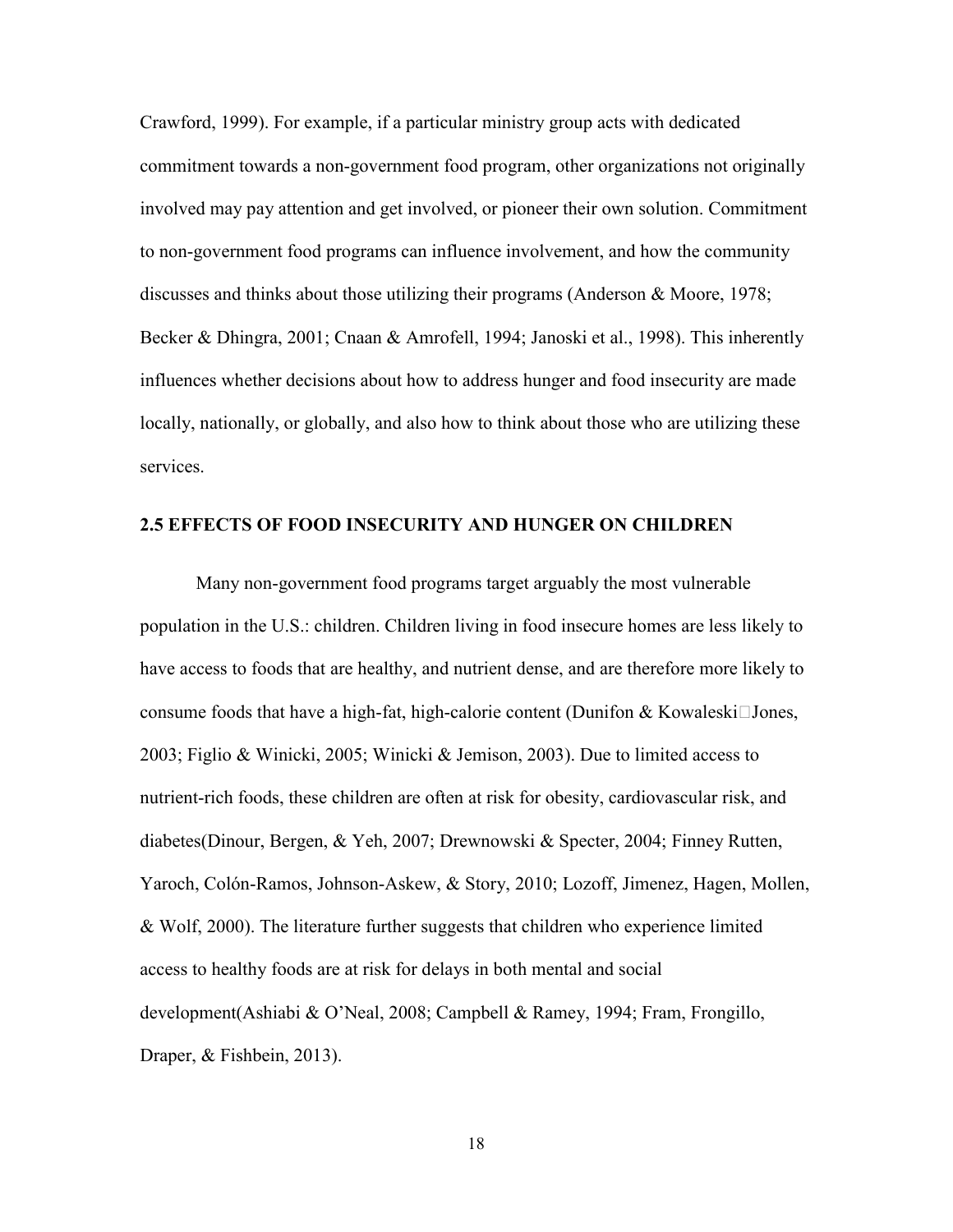Children who live in a food insecure household may be at risk for academic and behavioral problems. Children from food insecure homes were found to be more likely to have a repeated grade, and more likely to have seen a psychologist as compared with children from food secure homes (Alaimo, Olson, & Frongillo, 2001; Murphy et al., 1998). Likewise, Nord and Parker found significantly higher rates of repeating a grade among children ages 6-11 from food insecure homes(Nord & Parker, 2010). Additionally, food insecure children make fewer academics gains throughout the school year than their food secure counterparts(Winicki & Jemison, 2003).

 When compared with children from food secure homes, children experiencing food insecurity are more likely to experience behavioral and emotional distress (Slopen, Fitzmaurice, Williams, & Gilman, 2010). Children from food insecure homes may display aggressive behavior, such as conduct issues (e.g. fighting, disobedience, drug abuse, lack of attention)(Carr, 2006). These children also may experience emotional behaviors including crying, worrying, and withdrawal more frequently(Carr, 2006; Fram et al., 2013; Slack & Yoo, 2005). The United State Department of Agriculture reported higher rates of anxiety, depression, and suicidal symptoms among school-aged children experiencing food insecurity (USDA, 2010).

 Fram et al. reported that children are cognitively aware of and have their own experiences with food insecurity, regardless of their caregivers attempts to shield them from hardship(Fram et al., 2013). Several studies have found a strong association between parental depression and food insecurity(Ashiabi & O'Neal, 2008; Bronte-Tinkew, Zaslow, Capps, Horowitz, & McNamara, 2007; Slopen et al., 2010; Wehler et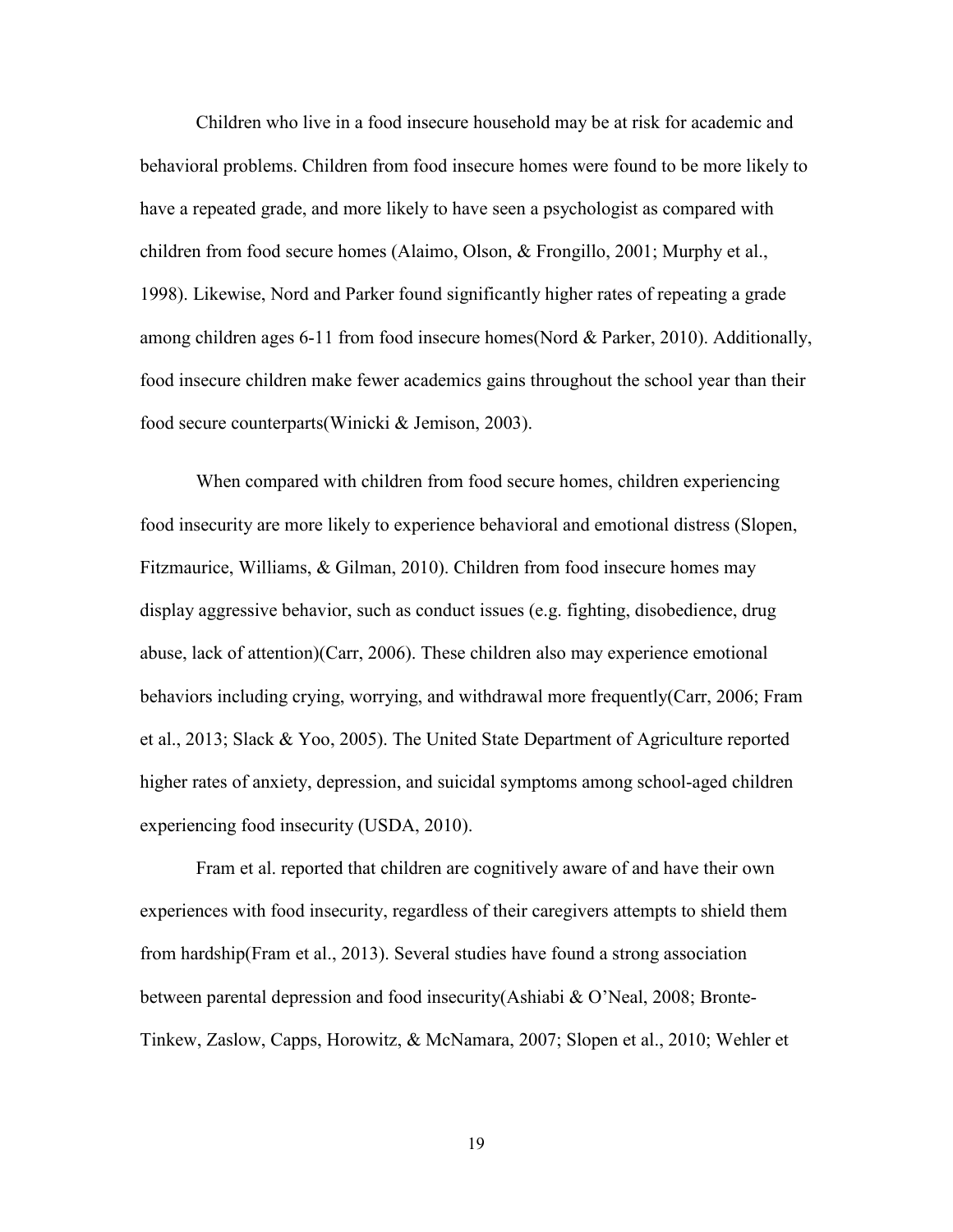al., 2004). These studies suggest that parental depression may strain positive parenting behaviors, and may have negative effects on child-well being.

The literature provides many example of the importance of proper nutrition and food security. Children living in food insecure homes are at risk for physical, mental, and developmental problems. In an effort to combat food insecurity and shield children from the harms of food insecurity, many families rely on government food assistance programs.

#### **2.6 GOVERNMENT FOOD ASSISTANCE PROGRAMS**

In an effort to assist families, the U.S. government provides a variety of federally funded programs that provide nutritious food. SNAP and WIC are targeted to alleviate food insecure families (USDA, 2010). The literature suggests these two federally funded programs are effective in improving several areas of intellectual and psychosocial functioning for participating children and adults. In a follow-up study comparing nineteen pairs of siblings whose parents had enrolled in WIC, younger siblings who began the program at an early age had significantly higher IQ scores when compared with their older siblings(Hicks et. al., 1988) Additionally, children whose families are enrolled in SNAP were reported to have greater increased in reading and math scores when compared with children in households that discontinued the use of SNAP (Frongillo et.al., 2006; Hicks et. al., 1988).

As many children who experience food insecurity at home attend public schools, the government also funds the NSLP which aims to provide low-income students with two nutritious meals at no, or a reduced cost to their families. The NSLP has been reported as improving participating students' academic and behavior performance during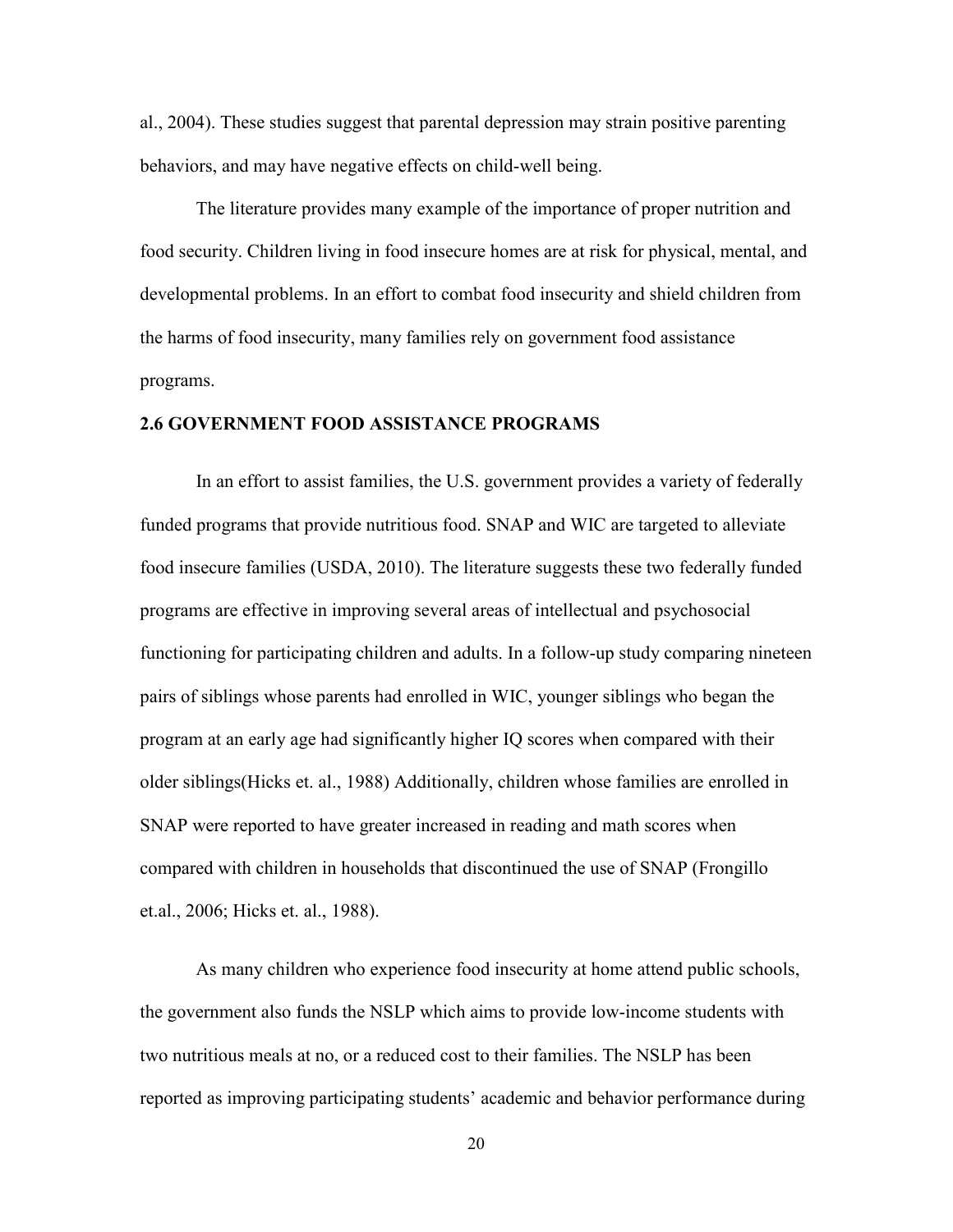the school day(Bro, Shank, Williams, & McLaughlin, 1994; Bryant, 1913; Dunifon  $\&$ Kowaleski-Jones, 2003). Additionally, in many places throughout the country, the NSLP has expanded to also include a breakfast component(Bro et al., 1994; Bryant, 1913).

Despite some studies' results, others have reported that participation in the NSLP was not associated with improvement in child well-being (e.g. worrying, fighting, reading achievement, and math scores). One study found that participation in the NSLP was associated with higher rates of worrying, and lower scores in mathematics (Dunifon & Kowaleski□Jones, 2003). Additionally, Connell et al. reported on children's psychological perceptions of food insecurity results in feelings of worry, anxiety, and sadness about their home food situations(Connell, Lofton, Yadrick, & Rehner, 2005; Connell, Nord, Lofton, & Yadrick, 2004). Although their cohort of children had access to the NSLP and school breakfast, children from food insecure homes still worried about meals over the weekend and for dinner (Dunifon & Kowaleski-Jones, 2003). The additional stress of finding food for times when they were not in school in addition to other characteristics of experiencing poverty could explain why children did not show improvement through NSLP participation.

#### **2.7 SCHOOLS AND HUNGER**

Beyond providing the NSLP and school breakfast programs, schools have a history of responding to the needs of children and families. During the great depression, schools became an epicenter for health related services including primary care, dentistry, and providing surplus food to children and their families(Bryant, 1913; Gunderson, 1971). Although limited, the literature suggests that teachers are actively recognizing and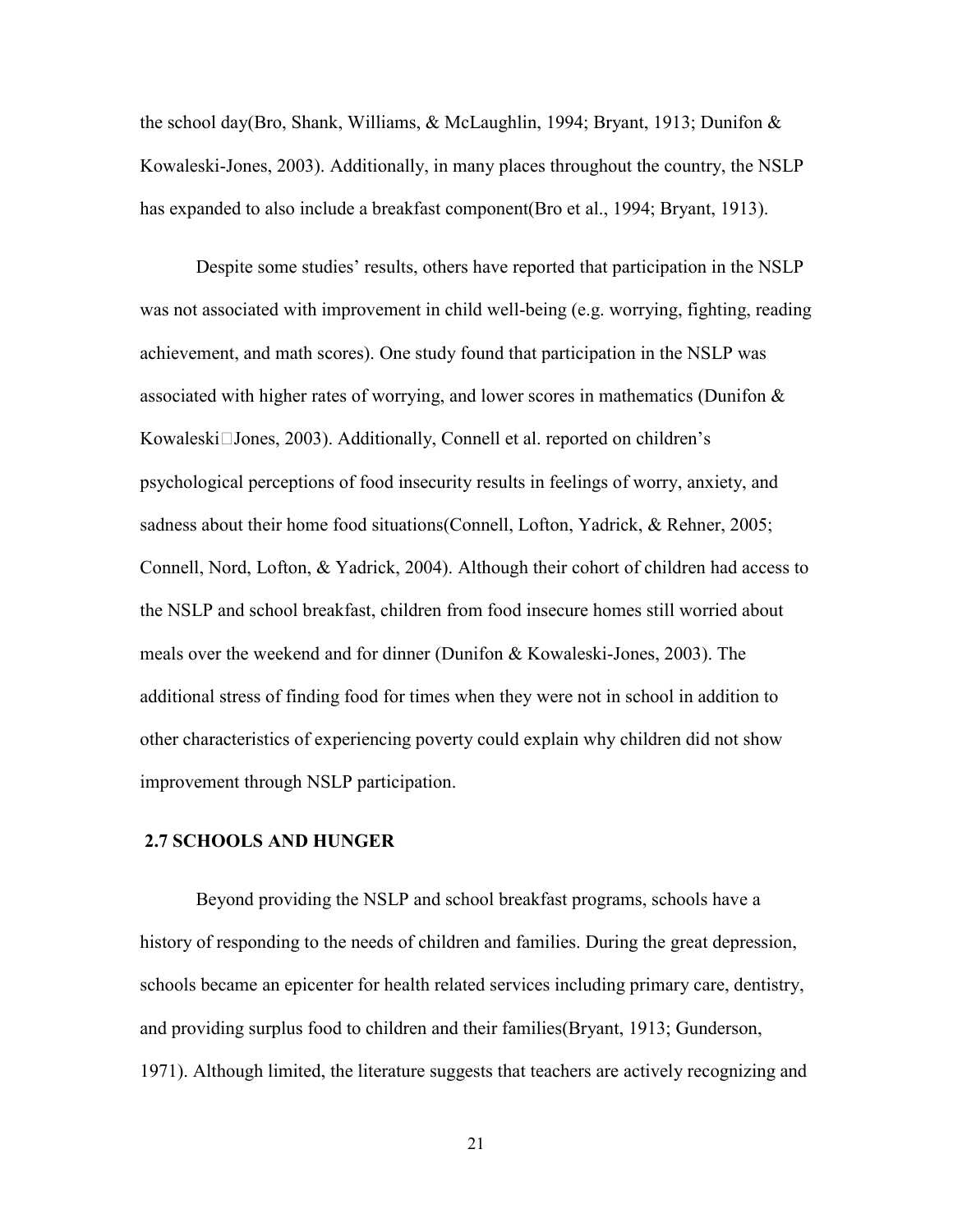responding to the needs of students and their families. In a recent national survey, 53% of teachers reported purchasing extra food for students who did not have enough to eat (Share our Strength, 2012). Many schools regularly organize holiday food baskets to distribute to families, provide additional snacks to students throughout the day, or establish onsite food pantries that are available to parents (Fram et al., 2014) . Fram et al suggests that schools are well poised to address and respond to child hunger, but without addressing both the physical and psychological contributors to food insecurity, the perpetuation of hunger through non-government food programs is inevitable (Fram et al., 2014).

#### **2.8 THE BACKPACK PROGRAM**

 Federally funded government food programs require that participating families demonstrate financial need(Ecker, 2012). For many families, the federally funded supplement is not enough; or, families may sit just above the financial cut off, experience a temporary hardship, or any other number of scenarios where a family needs food assistance (Ecker, 2012). Feeding America and other large food banks typically do not require financial information for a family to receive assistance (Ecker, 2012). Likewise, with privatized non-government food programs, organization may set whatever parameters they choose to select families to participate (Feeding America, 2016a; Y. E. Rodgers & Milewska, 2005).

Feeding America's backpack program serves over 450,000 students weekly across 38 states, and is one of the largest non-government food programs provided through schools across the country (Feeding America, 2016a). If communities do not have access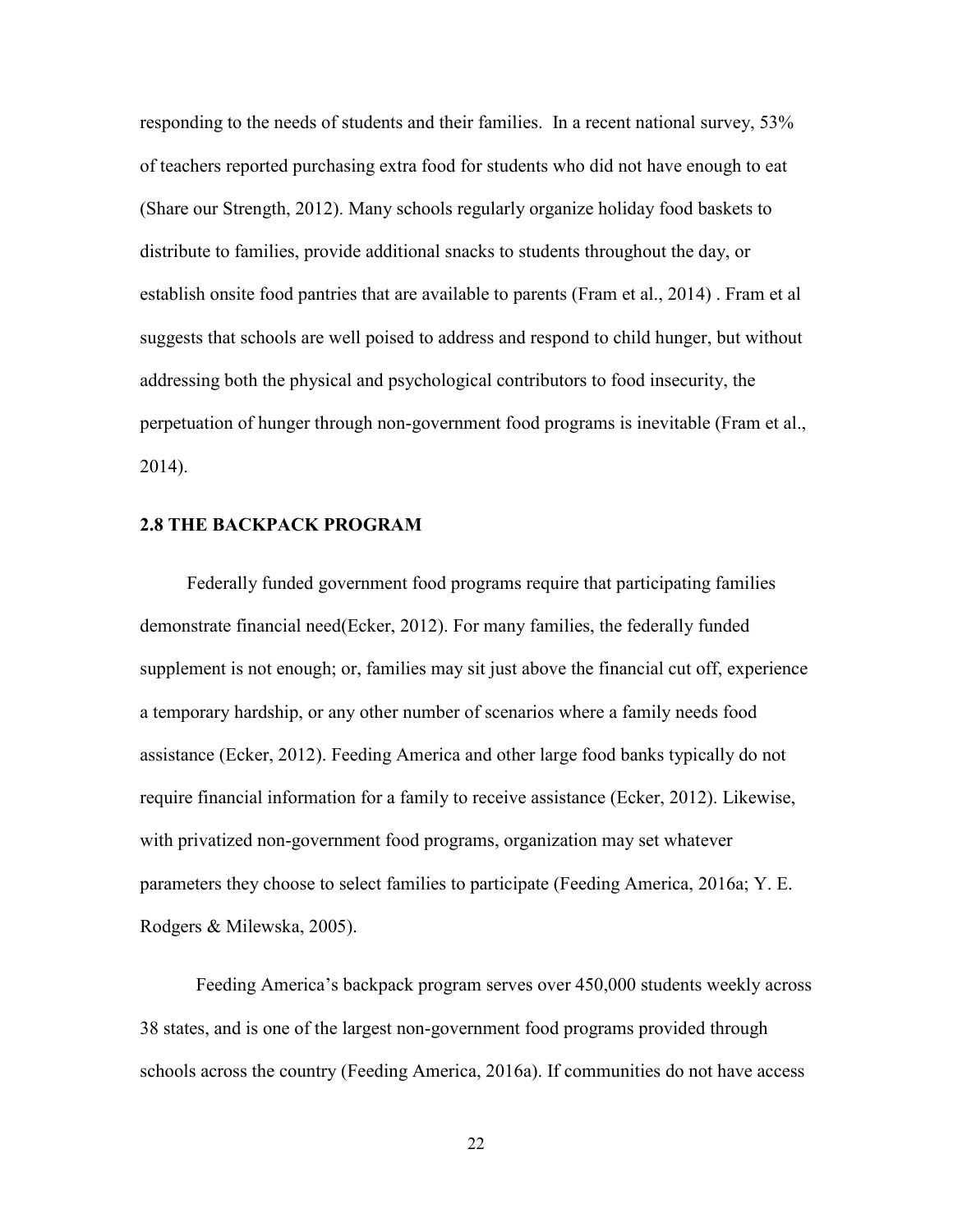to a food bank, that affiliates with Feeding America, many communities have in place developed their own "replica" backpack programs, which replicate the principals created and implemented by Feeding America(Cotugna & Forbes, 2008; Ecker, 2012; Shanks & Harden, 2015). Most backpack programs target families where children participate in the NSLP.

The backpack program is designed to be a supplement for students experiencing weekend hunger due to their dependence on the NSLP and school breakfast programs. The goal of Feeding America's backpack program is to reduce childhood weekend hunger through the distribution of easy-to-prepare food given in separate backpacks every Friday or the last day of school prior to a weekend(Feeding America, 2016a). For extended breaks, the food is typically dropped off to families or held at a specific food pantry for families to come and collect (Ecker, 2012). There is enough food in the backpacks for the child to have breakfast, lunch and a snack throughout the time they are not in school. The food is meant to be child- friendly, single serving, non- perishable items that a child can prepare. Feeding America has worked closely with registered dieticians to develop a menu full of balanced meals and snacks(Feeding America, 2016a).

The literature available on backpack programs in schools in inconclusive on their efficacy. A study conducted in Minnesota reported that students participating in a backpack program did not self-report a significant decrease in their hunger, nor did their on-task behavior in the classroom increase significantly after receiving a backpack(Ecker, 2012). A study conducted by Cotunga et al., reported that participating backpack students displayed positive psychological effects(Cotugna & Forbes, 2008). This is supported by two other studies completed by Rodgers et al., and Shanks et al. which reported on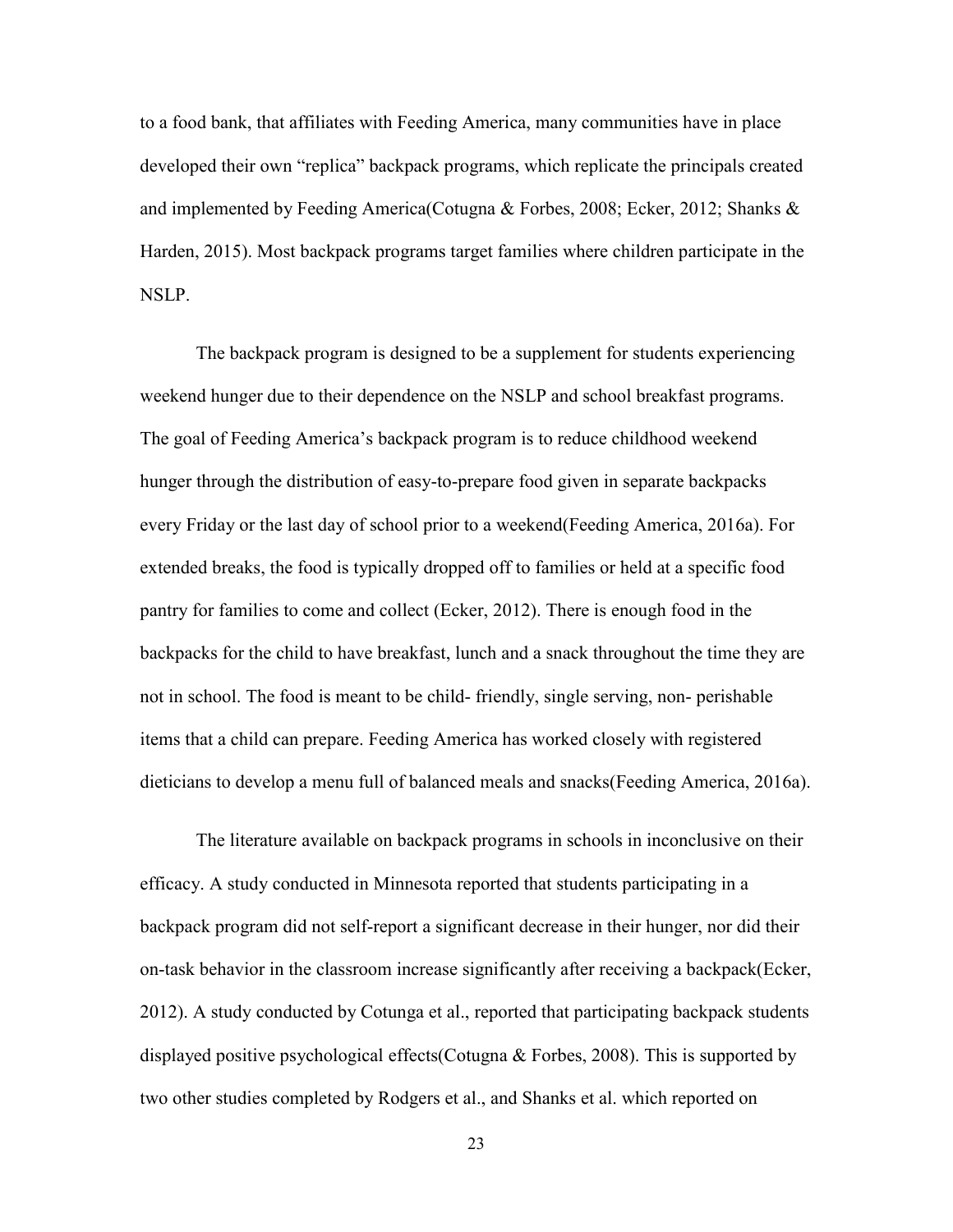teacher and staff perceptions of students participating in backpack programs(Y. V. Rodgers & Milewska, 2007; Shanks & Harden, 2015). In both, students, teachers and staff reported participating students appeared to exhibit better overall classroom behavior, and improved academic performance and focus(Cotugna & Forbes, 2008; Y. E. Rodgers & Milewska, 2005; Shanks & Harden, 2015).

Some food insecure children experienced social consequences (e.g., shame) with others knowing they took home a backpack of food, suggesting care must be exercised when addressing food insecurity(Bernal, Frongillo, & Jaffe, 2016). The current literature does not explore social consequences of other non-government food programs in schools for students, nor provide concrete evidence that these programs reduce food insecurity and hunger amongst students.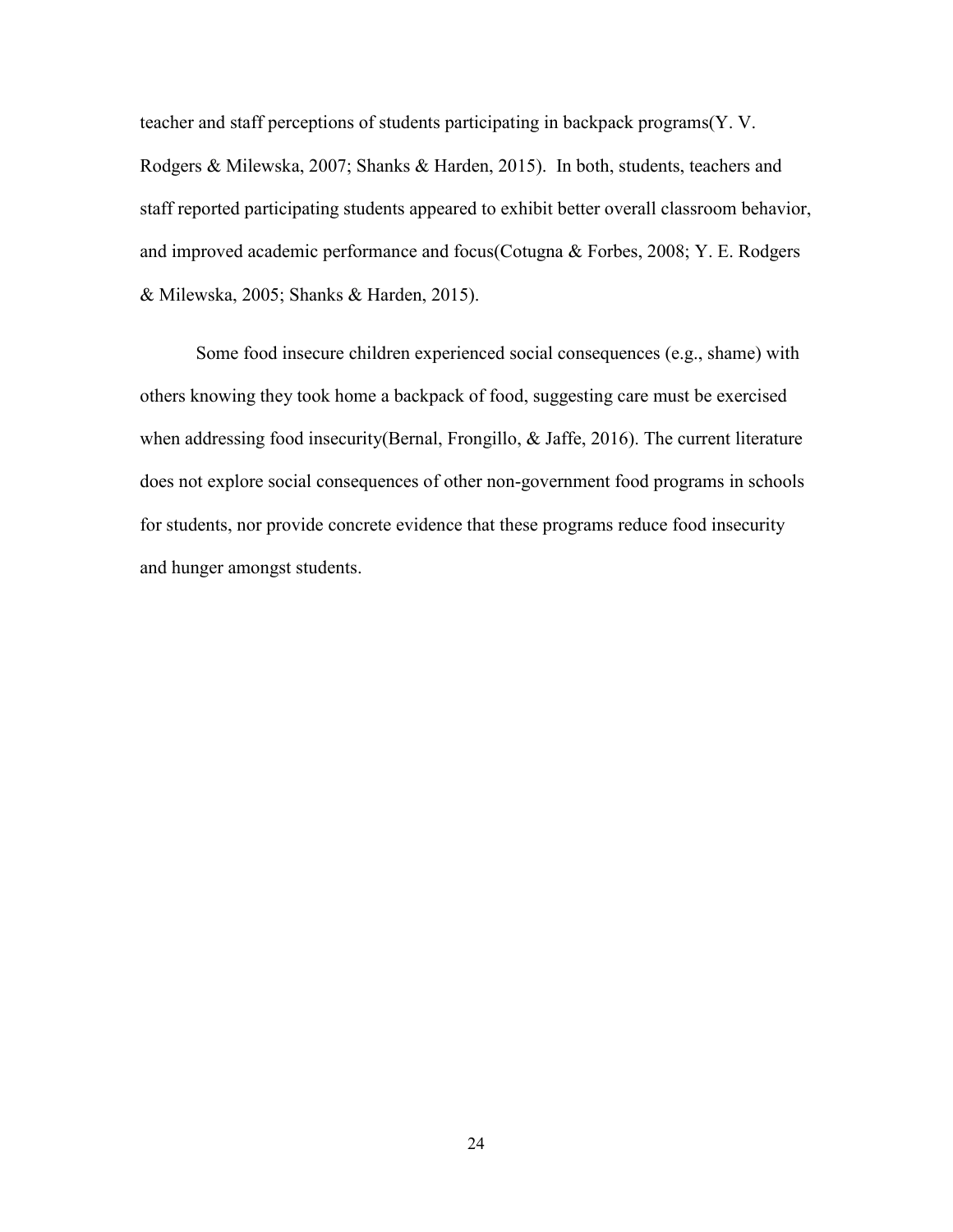# CHAPTER 3

## RESEARCH DESIGN AND METHODS

#### **3.1 SIGNIFICANCE**

*"Among households in South Carolina, 90,000 adults and children have reported skipping meals, going without food for a whole day, and cutting the quality of their food because they did not have enough money for food. Household food insecurity has detrimental effects on children, including adverse physical and mental health outcomes."* (South Carolina Nutrition Center, 2012)

 Nationally and internationally, hunger is addressed by providing food. In the U.S., the act of giving food is packaged and marketed to end hunger, and is supported by community efforts. These non-government food programs require a great deal of organizational commitment (e.g., time, funding, volunteers). Given the rising rates of food insecurity and hunger in an abundance of food programs, these programs may not be most effective to address the complex issue of hunger. As community organizations continue to sustain such programs, perhaps their commitment is to something other than hunger. This is consistent with literature documenting commitment to nutrition programs. For example, governments sometimes claim they are improving child nutrition, while solutions to which they are committed have little effect on the nutritional intake of children (Heaver, 2005). Sustaining commitment to ineffective programs may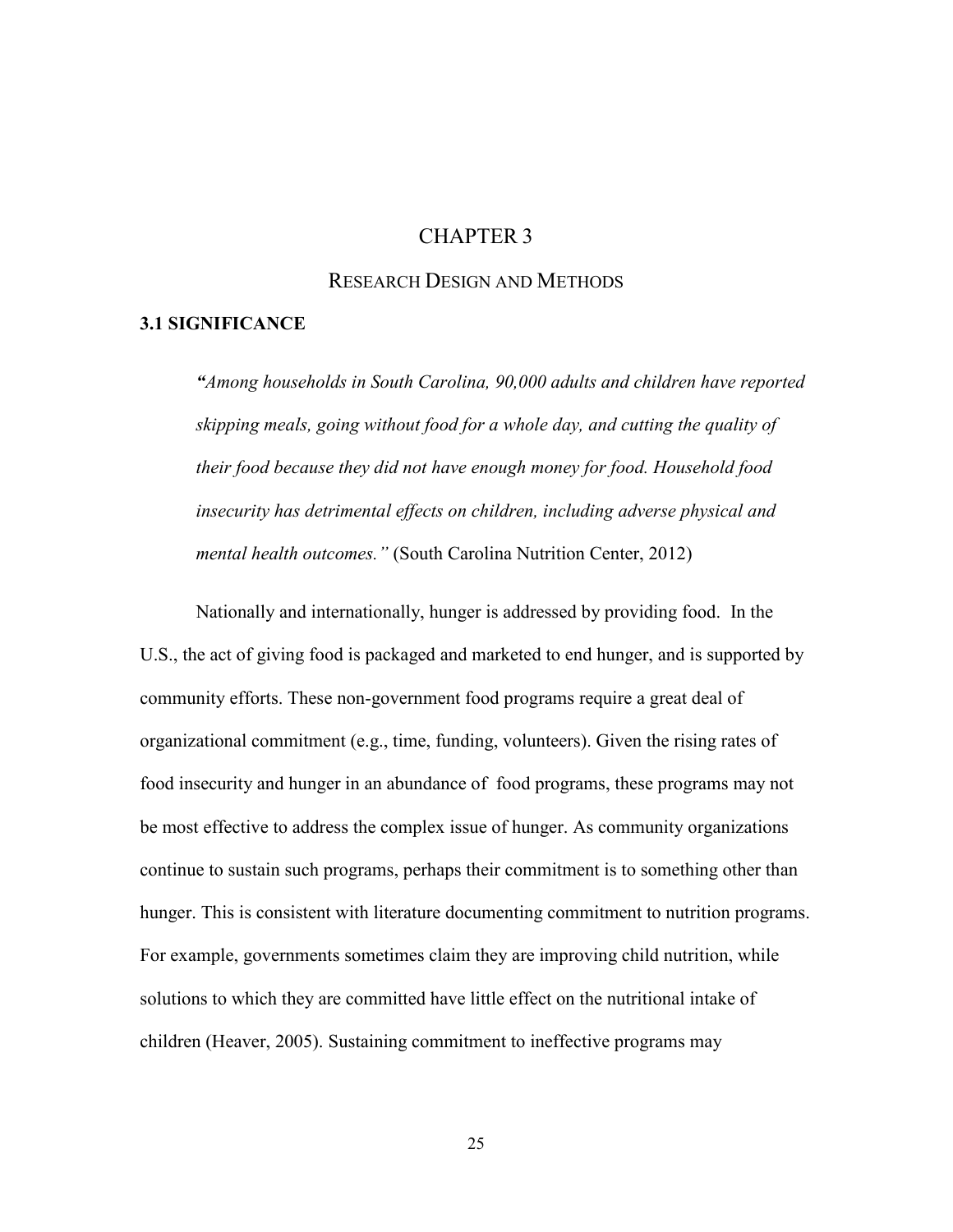overshadow new innovations to improving child nutrition. Similarly, literature suggests that SNAP and WIC are helpful to those experiencing very low food security, but is unclear about the long term benefits of providing food to families experiencing low and marginal food security (Wilde  $& Nord, 2005$ ). Although the literature suggests that providing food to these families may not help their overall food security, the solution of giving food is continued. Organizations that are committed to a particular cause or program also position themselves to influence outsiders in the community (Clary et al., 1998; Lok & Crawford, 1999). (Anderson & Moore, 1978; Becker & Dhingra, 2001; Cnaan & Amrofell, 1994; Janoski et al., 1998). This inherently influences how locally, nationally, and globally decisions are made about how to address hunger and food insecurity, and how to think about those who are utilizing these services.

 Many non-government food programs are provided through schools. Fram et al. suggests that schools are well poised to address and respond to child hunger, but without professionals in schools to use a holistic approach in addressing both physical and psychological contributors to food insecurity, the perpetuation of hunger through such programming is inevitable(Fram et al., 2014). The literature available provides some insight into the backpack program effects (e.g., long-term outcomes, results, or consequences) on participating students, but they do little to illuminate the effects of the backpack program on the providing organization, schools (Tarasuk, 1996).

 This dissertation makes a significant contribution to the literature, in that it articulates how non-government food programs engender sustained commitment from community organizations. It also explores the effects of non-government food programs on schools, and reports on the implications for school staff and draws conclusions from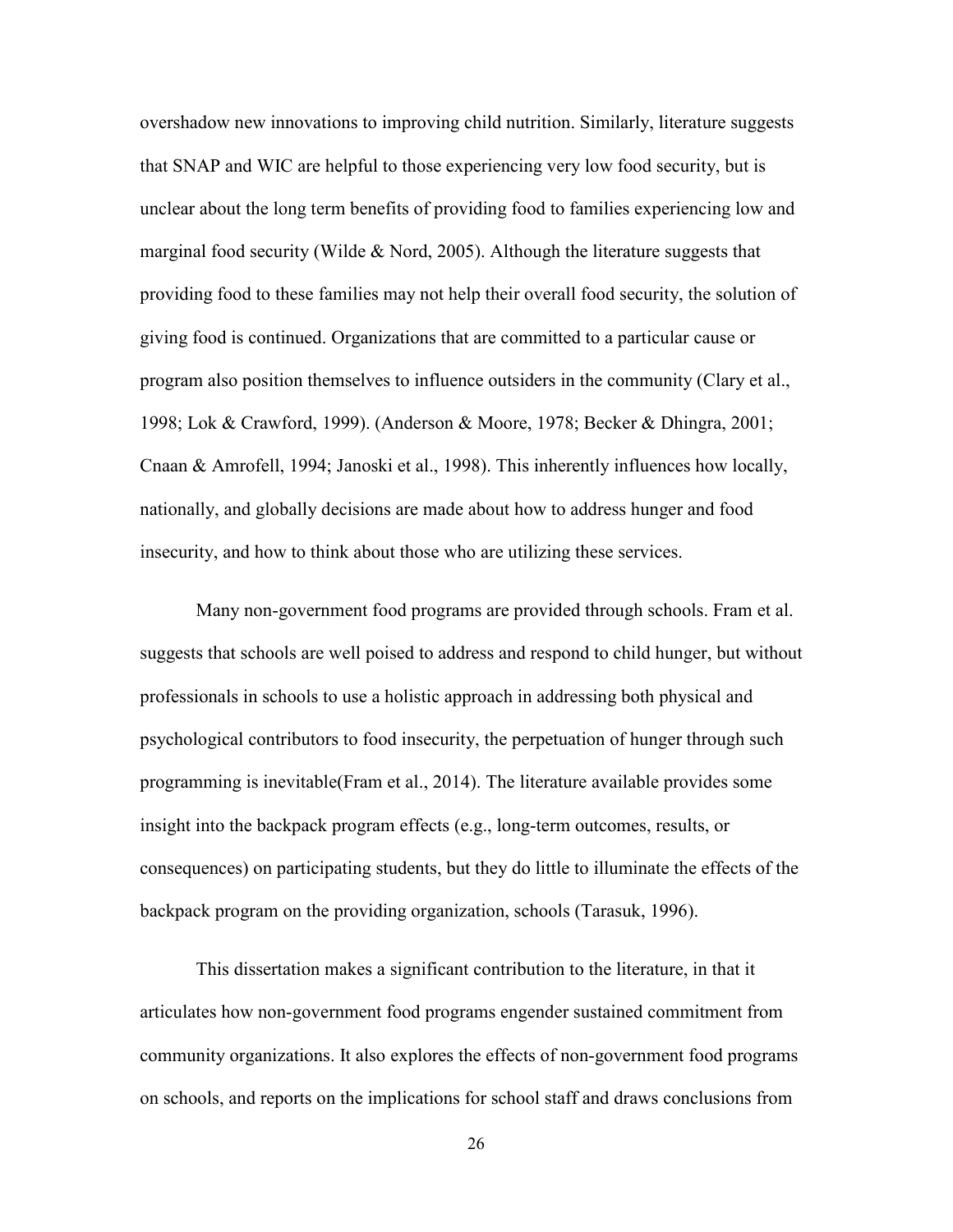existing literature on the possible effects on participating students. In addition, the dissertation adds to the conceptual framework for thinking about non-government food programs in schools by recognizing new practices made to support these programs. The results of this study can assist the continued efforts to address hunger in the U.S. by providing a lens through which researchers can understand the provision of nongovernment food programs being continued.

# **3.2 INNOVATION**

This study provides a insight on what about non-government food programs engender commitment, and the implications of this commitment. It explores how a shared interest shapes the ways in which local communities think about and respond to hunger in their community. The research articulates the relationships surrounding local food assistance systems, and adding to the literature a greater understanding of how communities are thinking about hunger, and how their perspectives translate into action.

 A qualitative approach permitted an interpretation of the thought processes of community organizations within the context of their geographic and social setting. Specifically, this allowed for an in-depth look into how perspectives become translated into local, non-government food programs and policies. This study provided insight into how a local food bank functions within the presence of non-government food programs, and how this presence has influenced the ways in which communities think about and respond to hunger. Additionally, it provided important insight into relationships between community organizations, how they work together (e.g. reconcile their wants and needs), reach decisions, and accept trade-offs made to sustain their programs. To date, no study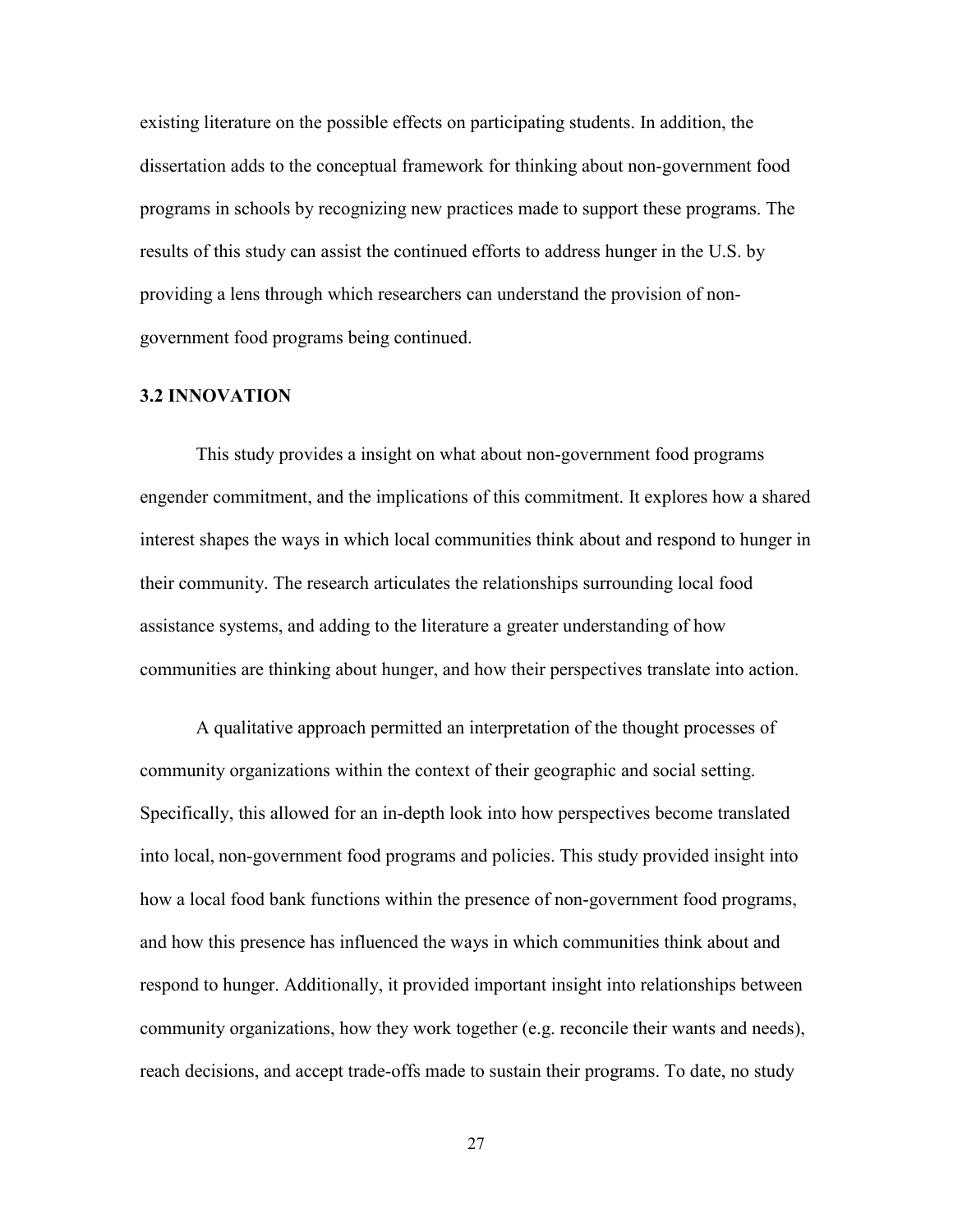to our knowledge has assessed how local food banks and community organizations function within this context.

## **3.3 STUDY APPROACH**

 The study had two specific aims: SA1) to understand what about non-government food programs engenders commitment from community organizations, and SA2) to understand how non-government food programs affect the responsibilities of professional school counselors in schools through which they are provided. These specific aims were accomplished by conducting qualitative, in-depth interviews with key actors at faith based organizations, schools, and a food bank about their orientations to hunger, the basis for their commitment to non-government food programs, and the implications of their actions to provide non-government food programs.

 The study was guided by the ecological perspective, Shiffman and Smith's collective action theory, Clark's social policy theory, and Hawe's systems-theory, (Bronfenbrenner, 1997; Clark, 2002; Shiffman & Smith, 2007) and is supported by a constructivist qualitative approach.

#### **3.4 CONCEPTUAL FRAMEWORK**

This research study used several theories and concepts. The socioecological perspective (McLeroy et al., Bibeau, Steckler & Glanz, 1988), social determinants of health (Marmont, 2008), the food banking system (Warshawsky, 2010), and the policy process (Clark, 2002) guided the conceptual framework for the sampling, interview guide, and first manuscript. Additionally, systems-theory (Hawe, 1998) was used to guide the data analysis for the second manuscript.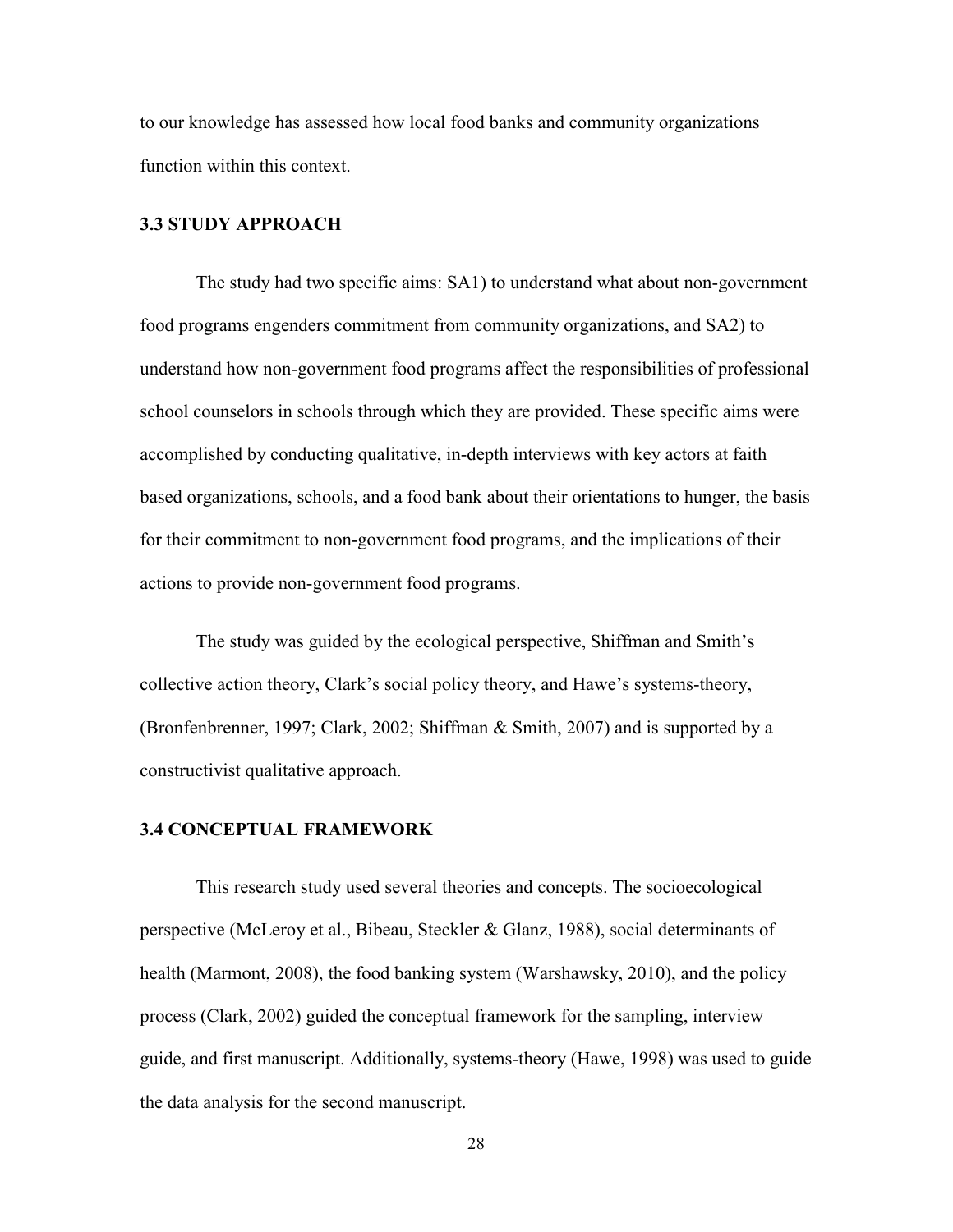Socioecological perspective describes how multiple levels of society influences health behavior (McLeroy et al., 1988) and captures the structural factors influencing the policy and systems environment of global food assistance. For example, the socioecological perspective can inform how food assistance is delivered and available in a local community, as well as how large food banks and the government can impact food assistance accessibility.

 The food banking system explains how non-government food programs are delivered to participants through various organizations (Warshawsky, 2010). Large food banks, which utilize their power, funding, and reach, recruit smaller food banks. Small food banks must pay a monetary "user fee" to the larger food bank to acquire food, seed money for small projects, and instructional materials. These small food banks are geographically diverse, but almost all have access to a variety of supporting community organizations (e.g., faith-based organizations, schools, banks, hospital systems). Through these community organizations and their volunteer base, the smaller food bank is able to provide non-government food programs (e.g., small food pantries at a church, senior feeding programs). Smaller food banks have enough autonomy to make their own decisions about their non-government food programs, and are able to affiliate with the larger food bank.

Social determinants of health are the complex, overlapping social and economic structures, including physical and social environmental factors that are responsible for most health inequities (Marmot et al., 2008). Examples of physical environmental factors of the food banking system include the availability and accessibility of food, and the sustainability of non-government food programs (Martinez, 2012). An example of a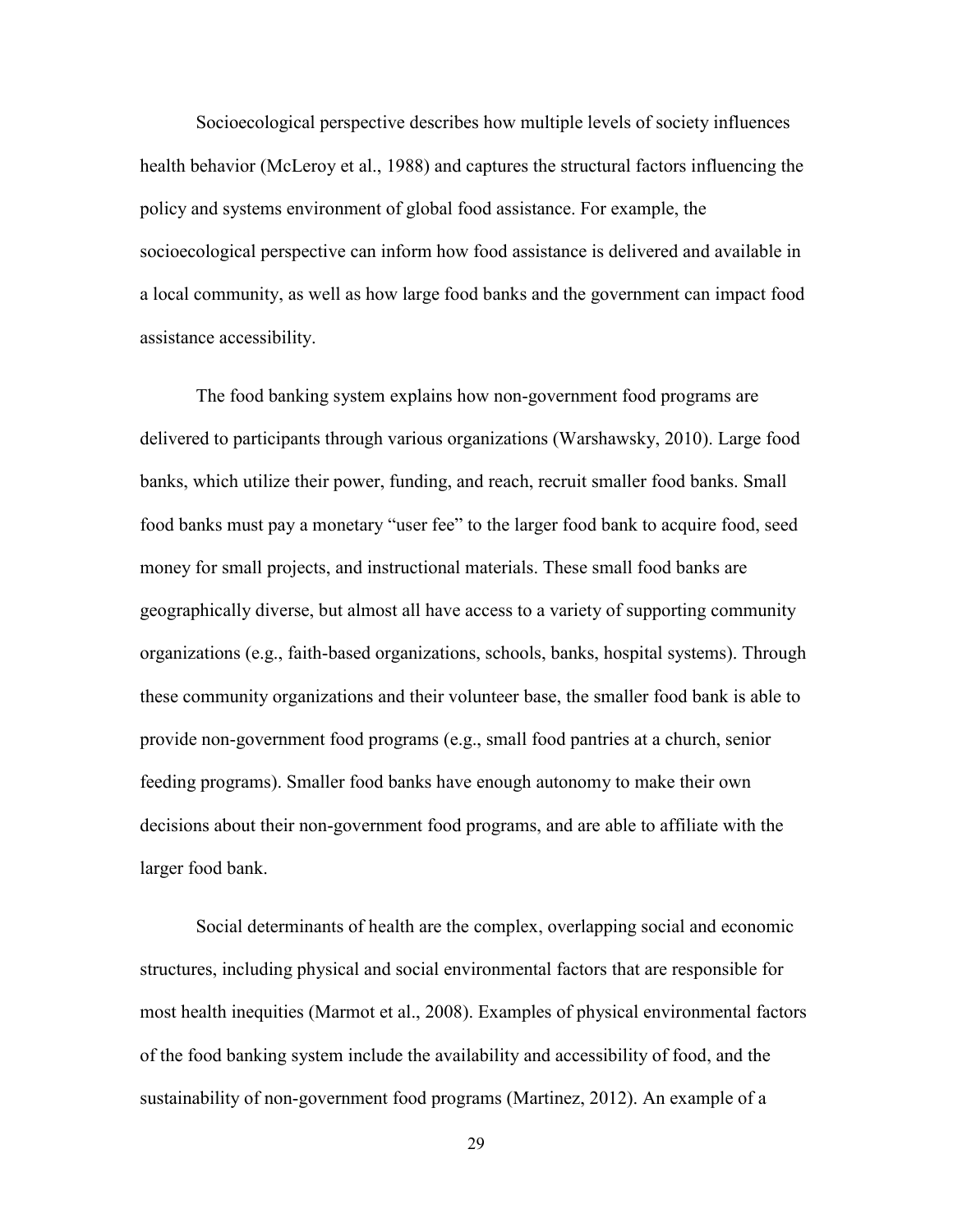social environmental factor of the food system is organizational commitment or interest in providing non-government food programs, or how community organizations interact with non-government food programs to address hunger. Although social determinants of health were not used explicitly in the development of our conceptual models, tenets of social determinants of health helped guide our development of the interview guide and probes. The first conceptual model is influenced by the socioecological perspective (McLeroy et al., Bibeau, Steckler & Glanz, 1988) and the food banking system (Warshawsky, 2010). "Food banking in the five sources of influence observed in South Carolina" depicts the food banking system present in the Columbia, South Carolina community (Figure 3.1, below):



# Figure 3.1. Food banking in the five sources of influence observed in South Carolina

To further explore how organizations interact within the food banking system, Clark's policy process framework was utilized. We used this framework to develop the interview guide, and direct coding concepts for the first manuscript. The policy process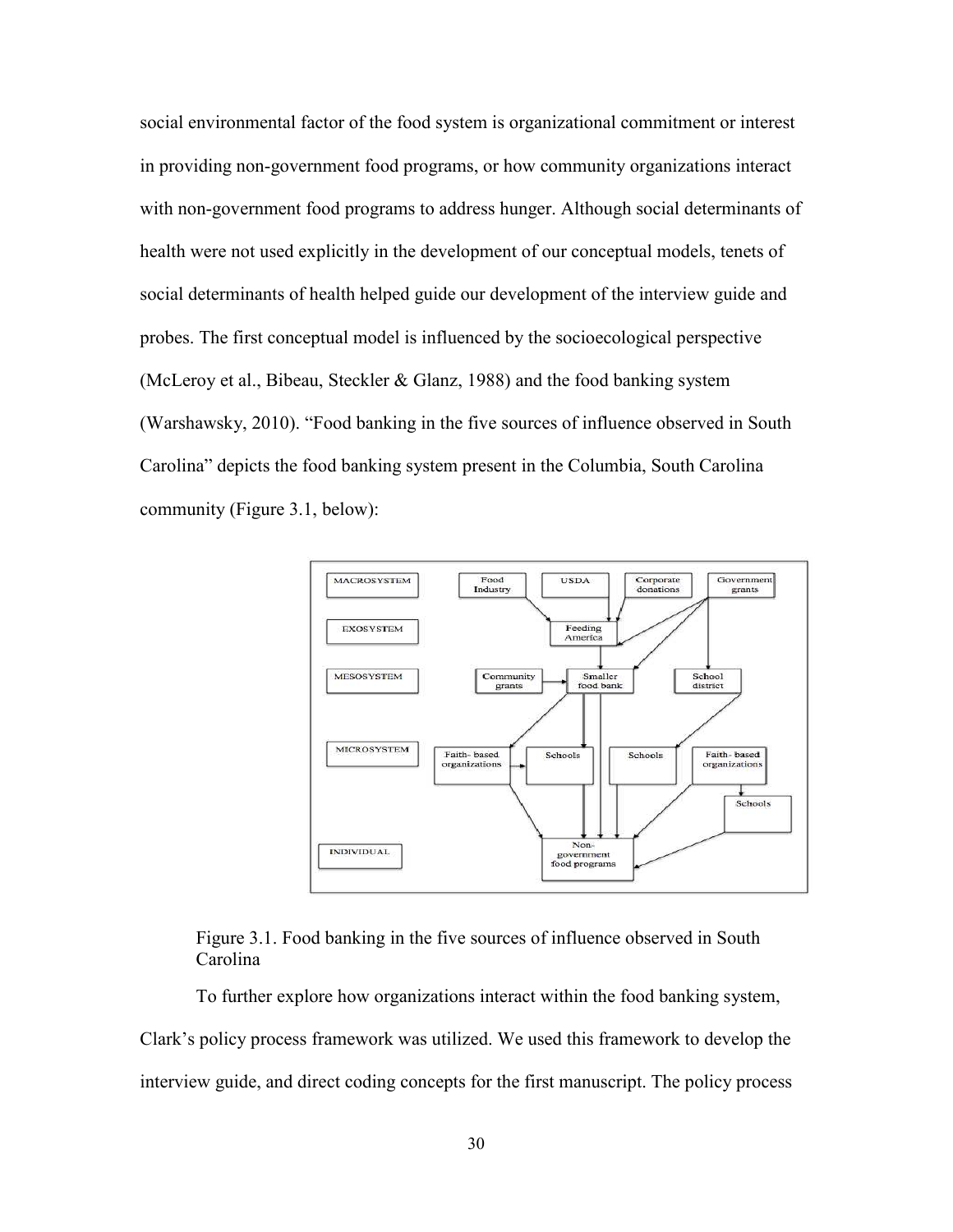frameworks was useful for articulating how community organizations in the food banking system come to a consensus about, or choose a non-government food program, and how they implement that solution. The framework aided in the understanding of what engenders commitment to non-government food programs (Table 3.1).

|  | Table 3.1. Policy framework |
|--|-----------------------------|
|--|-----------------------------|

| Category       | <b>Definition</b>                                         |
|----------------|-----------------------------------------------------------|
| Orientation to | How organizations think about hunger in their             |
| hunger         | communities                                               |
| Orientation to | How organizations think hunger should be addressed in     |
| a solution     | their communities                                         |
| Identity       | How organizations see themselves in relation to others in |
|                | the community                                             |
| Wants          | What organizations require out of providing a non-        |
|                | government food program                                   |
| Assumptions    | What organizations believe will happen because of their   |
|                | commitment to non-government food programs                |
| Values         | Assets or resources used to assume any of the above       |
|                | categories                                                |

Community organizations are likely to view hunger in their community in different ways. It is therefore important to understand their orientation to hunger and their solution to hunger as baseline for learning what engenders their commitment. Clark's policy process framework states that in addition to orientation to hunger and proposed solution, one must also understand: 1) identity, or how an organization describes their personality, role, or behavior; 2) assumptions, or what the expectations are of their nongovernment food programs and those who use them in the past and in the future; and 3) wants, or what the organization and participants want in terms of values.

 Values, as noted in Figure 3.1, are assets and resources that can be used by organizations to help their organization acquire benefits. Values can be used to help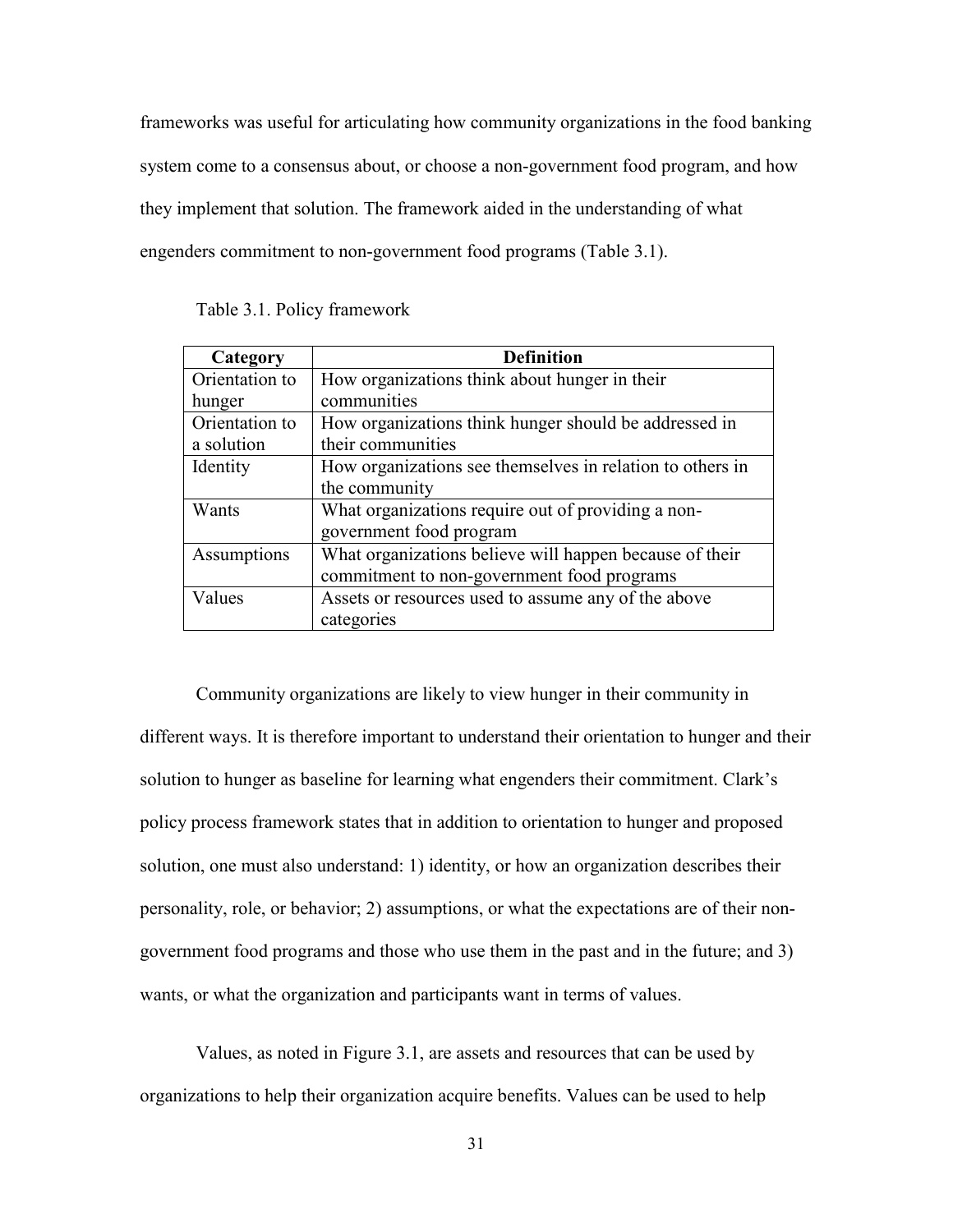support their identities, wants and assumptions. They can also be used as a "currency" to attain more or different values. For example, if a large church prioritizes creating relationships (value of affection) as part of their non-government food programs, they may use their position (value of power) in the community to negotiate meetings with other influential community organizations:

| <b>Values</b> | <b>Definition</b>                           |
|---------------|---------------------------------------------|
| Power         | Make out and carry decisions                |
| Enlightenment | To have knowledge                           |
| Wealth        | To have money or its equivalent             |
| Well-being    | To have health, physical and psychic        |
| <b>Skill</b>  | Special abilities                           |
| Affection     | To have family, friends, and warm community |
|               | relationships                               |
| Respect       | Show and receive deference                  |
| Rectitude     | Ethical standards                           |
|               |                                             |

Table 3.2 Policy Values

Hawe's systems- theory guided the understanding and studying of the effects of non-government food programs on professional school counselors in the second manuscript. The analysis for the second manuscript draws attention to the networks of social relationships that make up schools, activities, and materials – all relating to how they are affected by introducing a backpack program. Four concepts of inquiry were suggested to map the effects of the backpack program on school settings, and its implications:

(i) Embedding: The sustainability of the backpack program in schools yields insights into how the procedures around the program become part of the school's organizational routine. There are two dimensions that signify the extent to which the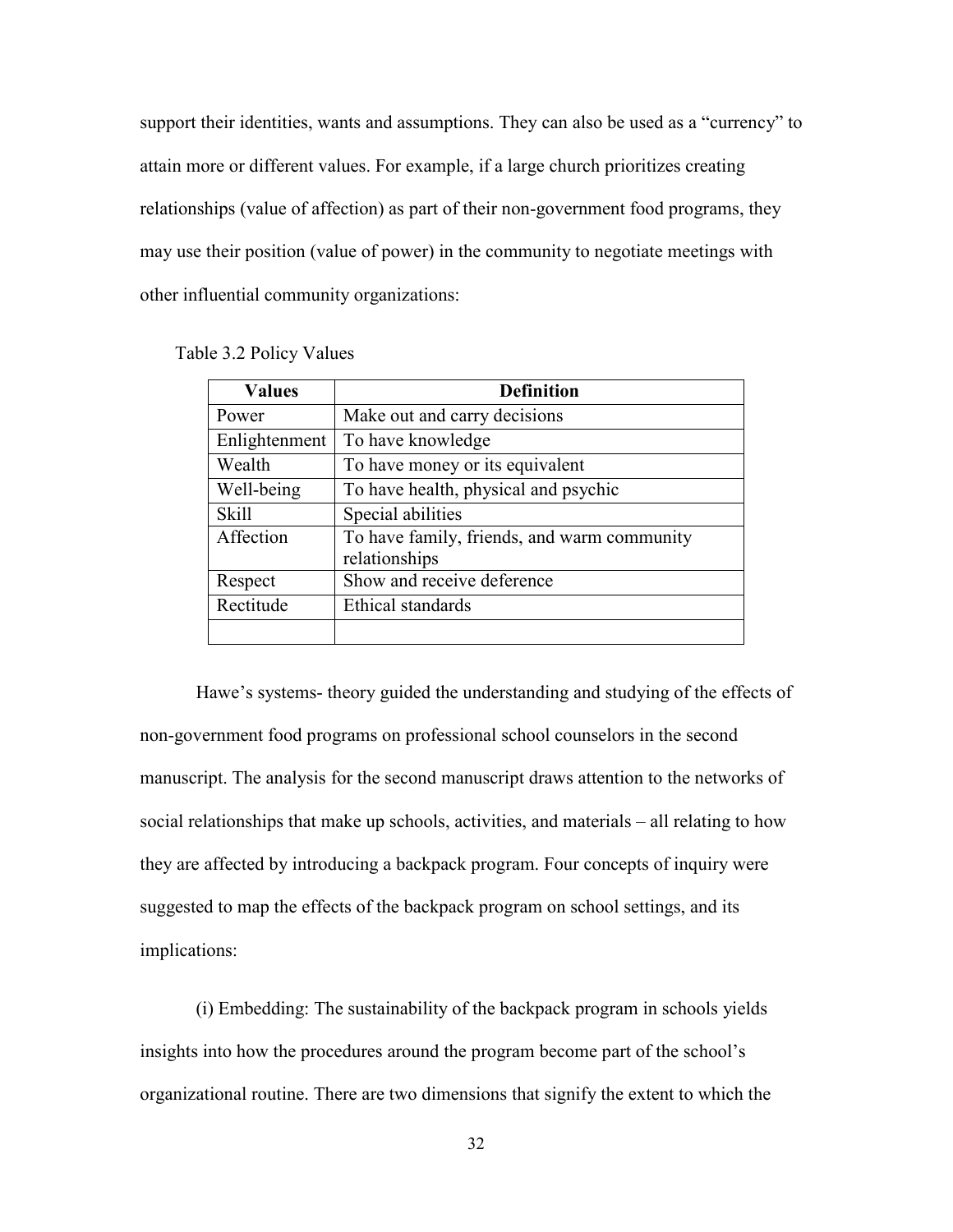backpack program may become embedded in organizational school practices; the reach, or how far across the system the backpack program is evident (e.g., orientation packets to the entire school, mentioned in regular staff meetings), and the intensiveness of the backpack program's integration into routine practice (e.g., time and space dedicated to the backpack program). How the backpack program becomes embedded, or part of the school's regular routine, is indicative of the institutionalization and acceptance of the program. Understanding how the backpack program is embedded is important in the context of what else is occurring simultaneously at the school, and what support is available to aid with implementation.

(ii) Relationships: Relationships within the school setting (e.g., teachers and guidance counselors) and outside partnerships (e.g., professional school counselors and contacts at faith-based organizations) tying the school to outside support organizations (e.g., churches, food banks) may influence how the backpack program functions, and why the backpack program is sustained. We aimed to understand how the backpack program affects the nature of relationships related to the backpack program.

(iii) Materials: Both raw and cultural materials are resources that are used in the implementation of the backpack program (Haw et. al., Clark 2002). Raw materials may be people (e.g., manpower required to pack backpacks), places (e.g., rooms in schools storing the backpacks), money (e.g., funds to buy food), or other materials (e.g., backpacks, flyers about the program). Cultural materials may be ideas, beliefs, or social norms (e.g., behavior, customs, traditions). The backpack program has the potential to transform people, events, and places changing the setting (the school) that link all three in the process.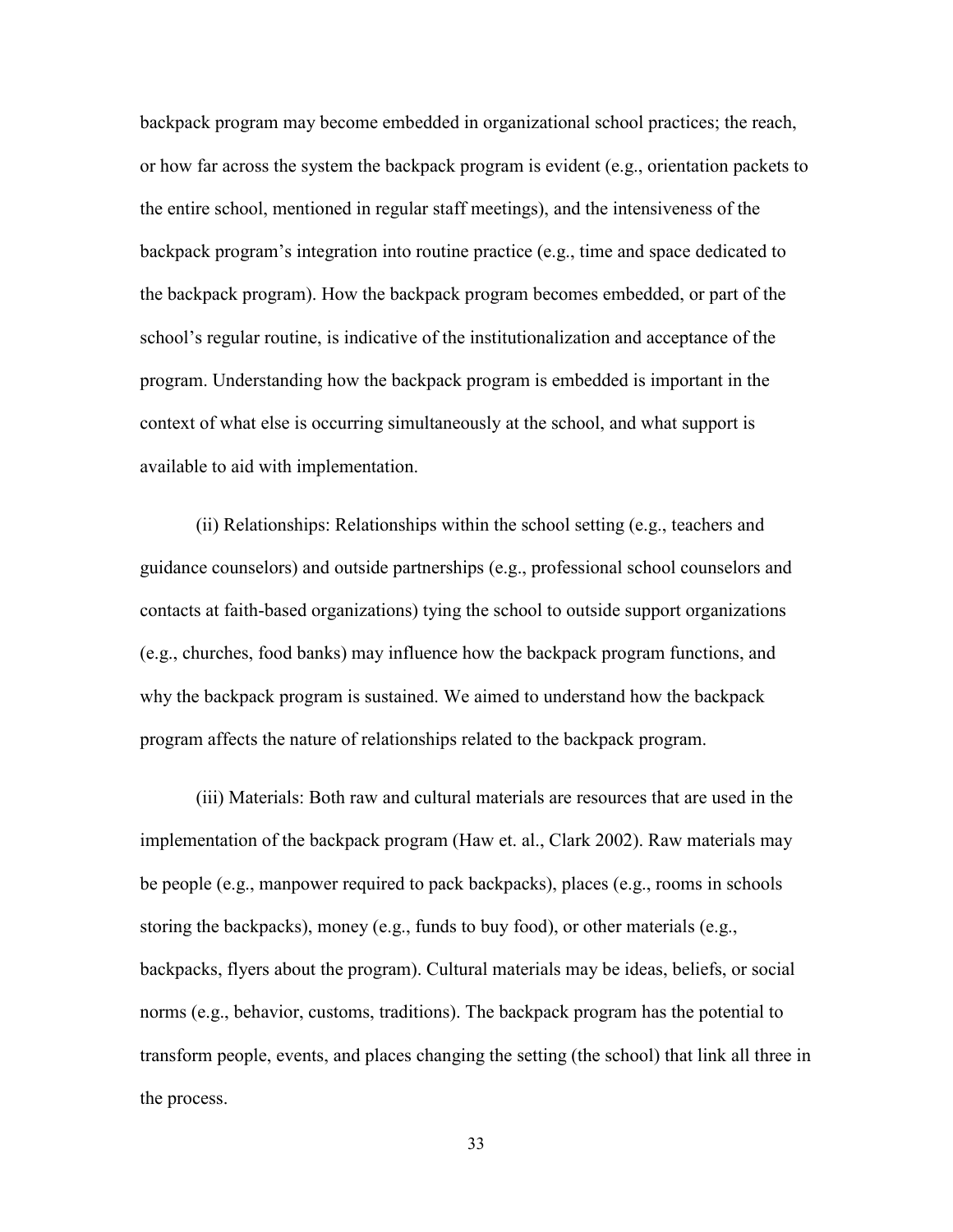(iv) Displaced activities: Intervention research has traditionally focused on the new activity introduced, and the effects on the recipients of the new activity. As schools have had to make changes to accommodate and incorporate them into their daily routine, the actions that are displaced that might more truly account for changes in what outcomes at the school setting level we observe. This is useful for articulating what activities are dropped to accommodate the backpack program, and is vital for monitoring what roles and services are compromised for staff to provide the backpack program.

Additionally, during our analysis process through the use of Hawe's systemstheory, new concepts related to effects were present throughout our interviews. We chose to incorporate these concepts into our research questions as we purposefully coded for them. The concepts include: additional non-government food programs provided in schools besides backpack programs; benefits to school staff and students from the perspective of our interviewees (e.g., more opportunities for interactions); consequences for school staff and students from the perspectives of our interviewees (e.g., less attention paid to behavioral issues by professional school counselors); and new activities created to ease implementation of the backpack program (e.g., the inclusion of special education students to aid with the implementation of the backpack program).

Below, we incorporate both Clark's policy process model and Hawe's systems approach theory to create a new framework: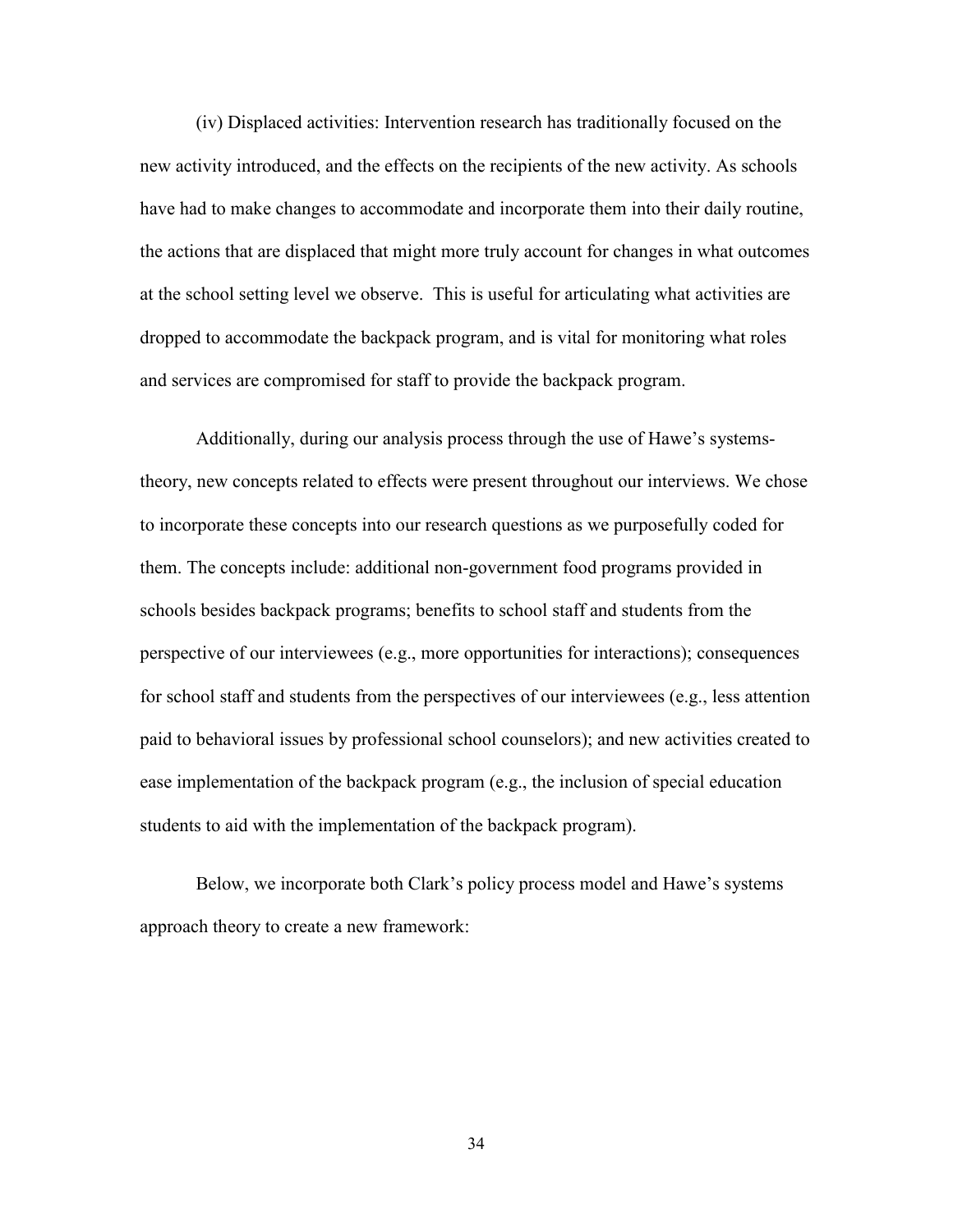

Figure 3.2. Commitment to non-government food programs and school context

 As part of preparing the second manuscript, a combination framework of the policy process and organizational changes was created to help future researchers understand how communities sustain non-government food programs, particularly in the school system. Community organizations have their own orientations to hunger, what they believe will address hunger in their communities, their organizational identities, what they want out of providing non-government food programs, and their assumptions about their non-government food programs and those that utilize them. These are tenets from Clark's policy processes framework. Community organizations seek out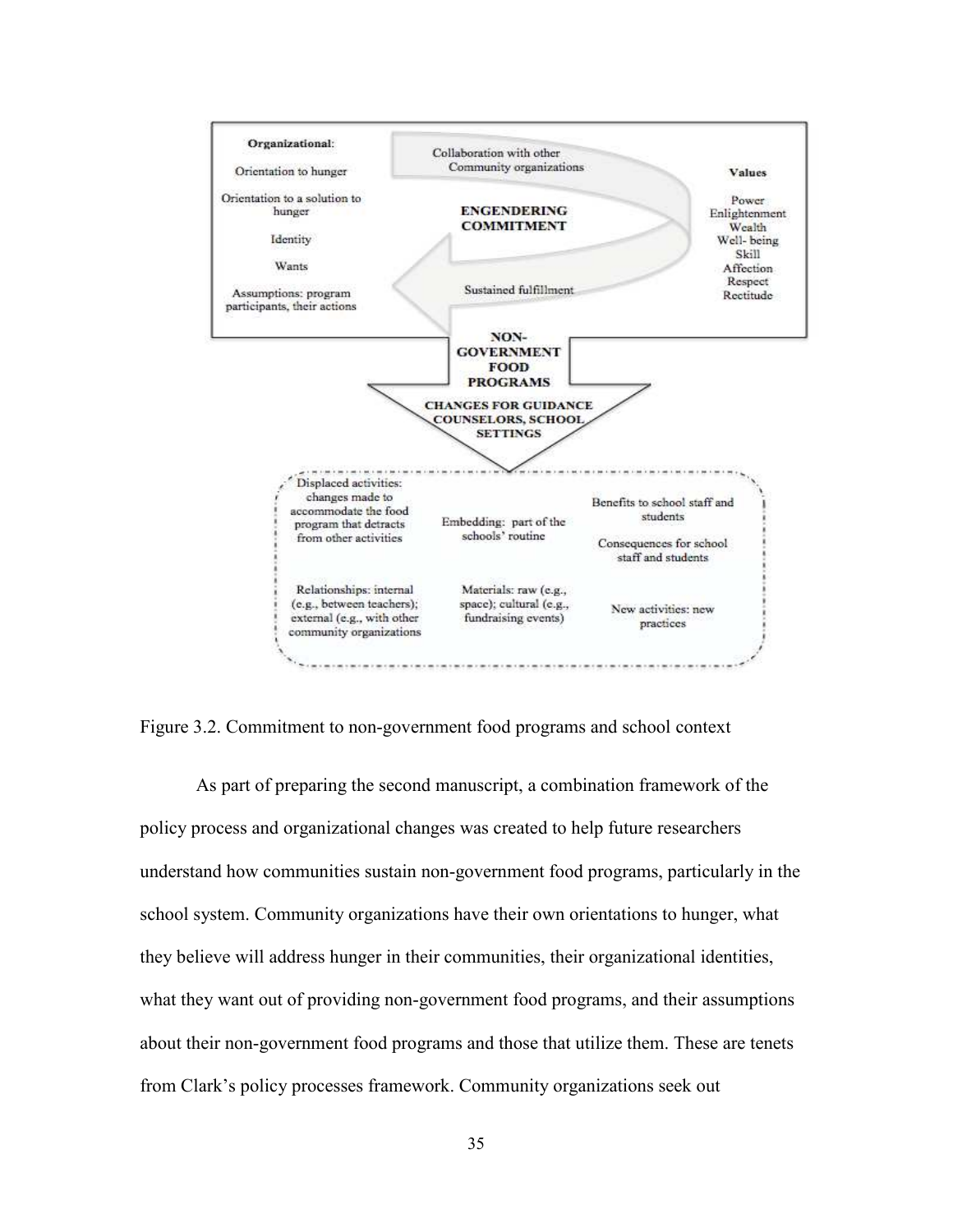collaboration with other organizations that allow them to utilize vales of importance to maintaining their identities, wants, and assumptions about hunger and non-government food programs. Seeking to collaborate with other organizations through the use of values allows community organizations to maintain their identities, wants, and assumptions which what engenders their sustained commitment to non-government food programs. In our study, this cycle occurred in all three types of organizations we interviewed: the food bank, faith-based organizations, and schools. As the food bank and faith-based organizations expanded their non-government food programs, the use of the school system was an obvious choice for its access to students and their families. This included (from Hawe's theory) the schools' external and internal relationships, the day-to-day activities involving non-government food programs (embedding), resources and materials that are used within the schools, and activities that have been displaced or changed to accommodate the implementation of non-government food programs. Additionally, through this dissertation study, new concepts related to effects were included: additional non-government food programs provided in schools besides backpack programs; benefits to school staff and students from the perspective of our interviewees; consequences for school staff and students from the perspectives of our interviewees; and new activities created to ease implementation of the backpack program.

### *Qualitative Approach*

Most qualitative studies are focused on meaning-making and how it can use perspectives from individuals or groups to further the understanding of a studied phenomenon (J W Creswell, 2012; Fossey, Harvey, Mcdermott, & Davidson, 2002; Hollway  $\&$  Jefferson, 2000). Using a qualitative approach in this study allowed for a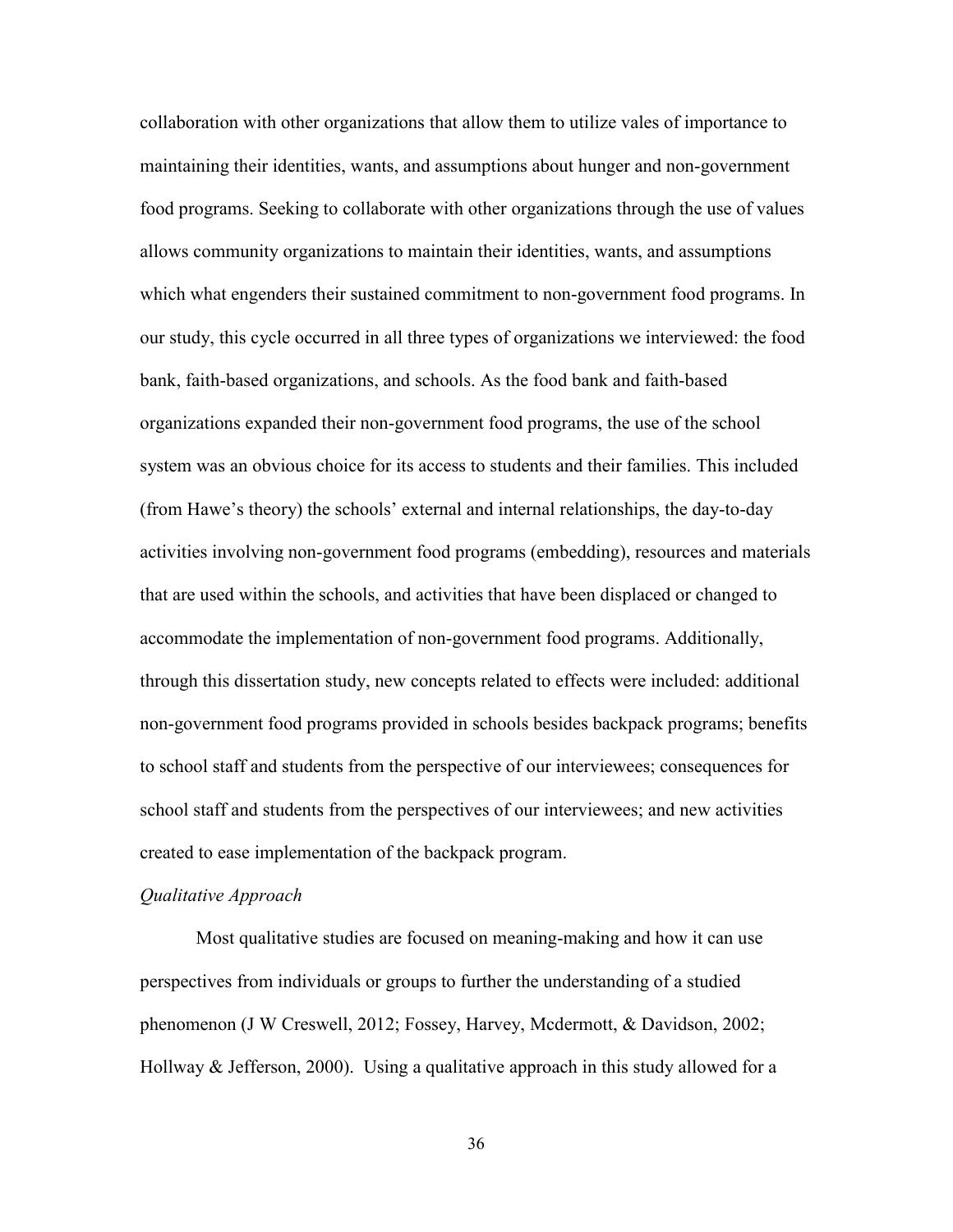focus on the importance of the context of organizational actions and their influences by historical, ecological, socio-economic, political, cultural and temporal conditions, as well as subsequent interpretations of those interactions (Kelly, Terre Blanche, Durrheim, & Painter, 1999; M Q Patton, 2002). In contrast to the rigid attributes of quantitative scientific research using controlled experimentation, many qualitative approaches are able to be more flexible, maintain validity, and emphasize the understanding of human experience, all this being a vital aspect of this approach (Fossey et al., 2002; Greene, 1994).

The student explored the experiences of the community organization key actors, and specifically inquired about their non-government food programs, and their interactions with other community organizations. Through qualitative research methods, including qualitative interviews with open-ended questions, the study captured what the key actors perceive and/or believe to be about their non-government food programs, and why they continue to be committed to them(Maxwell, 2012; M Q Patton, 2002). Key actors provided ''their reported perceptions, "truths," explanations, beliefs, and worldview" (M Q Patton, 2002) regarding hunger in their community (Miles & Huberman, 1994).

#### *Study Rationale*

Given the inability to escape researcher subjectivity (e.g., bringing past experiences, thoughts and perspectives to the study), a purely emic approach of the study would not be easily attained. In contrast, a purely etic approach to the study would potentially eliminate unique meanings, ideas and key concepts of key actors' responses (Morris, Ames, & Lickel, 1999; Olive, 2014; M. F. Peterson & Pike, 2002). Valuing the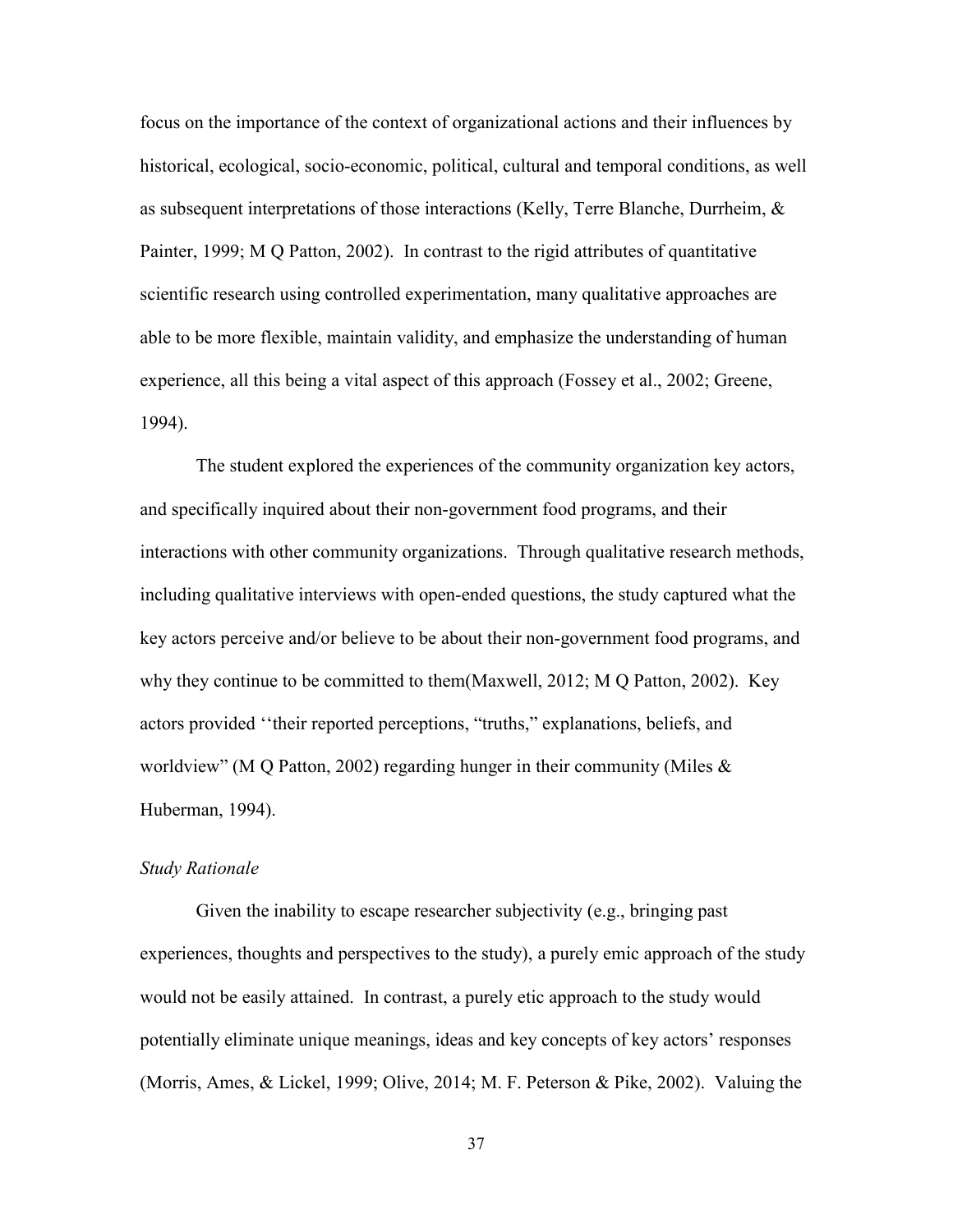key actors' beliefs and the context within which they operate allowed the student to include an emic perspective. Valuing the perceived beliefs and utilizing explicatory terms and nuances provided by the key actors is referred to as emic (Miles & Huberman, 1994; Olive,  $2014$ ; M Q Patton,  $2002$ ; M. F. Peterson & Pike,  $2002$ ). The ecological framework, policy process framework, and qualitative approach allowed the student to tell the story from the key actors' perspectives, while at the same time addressing concepts reflective of the ecological framework and policy process framework, both existing theories.

### *Self in the Study and reflexivity*

As the principal investigator of this study, the student was responsible for primary data collection. In contrast to quantitative data collection, the data interacted directly through the human research instrument, rather than a questionnaire or digitized survey (Merriam, 2002). This direct interaction allowed the student to inform the interpretation of the data, restricting the claims to be subjective to the student's view of interpretation. (Bryman & Cassell, 2006; Merriam, 2002; Roulston et al., 2008). Advantages to this concept of 'researcher as instrument' are that it creates an opportunity to process data immediately, clarifies and summarizes as the study evolves, and adapts necessary research techniques to the circumstances and context of the study (Greene, 1994; Hsieh  $\&$ Shannon, 2005; Merriam, 2002).

Throughout the research process, the student kept a reflexivity journal where she made regular entries and recorded my methodological decisions and reasons, the logistics of the study, and reflections upon what is happening in terms of her own values and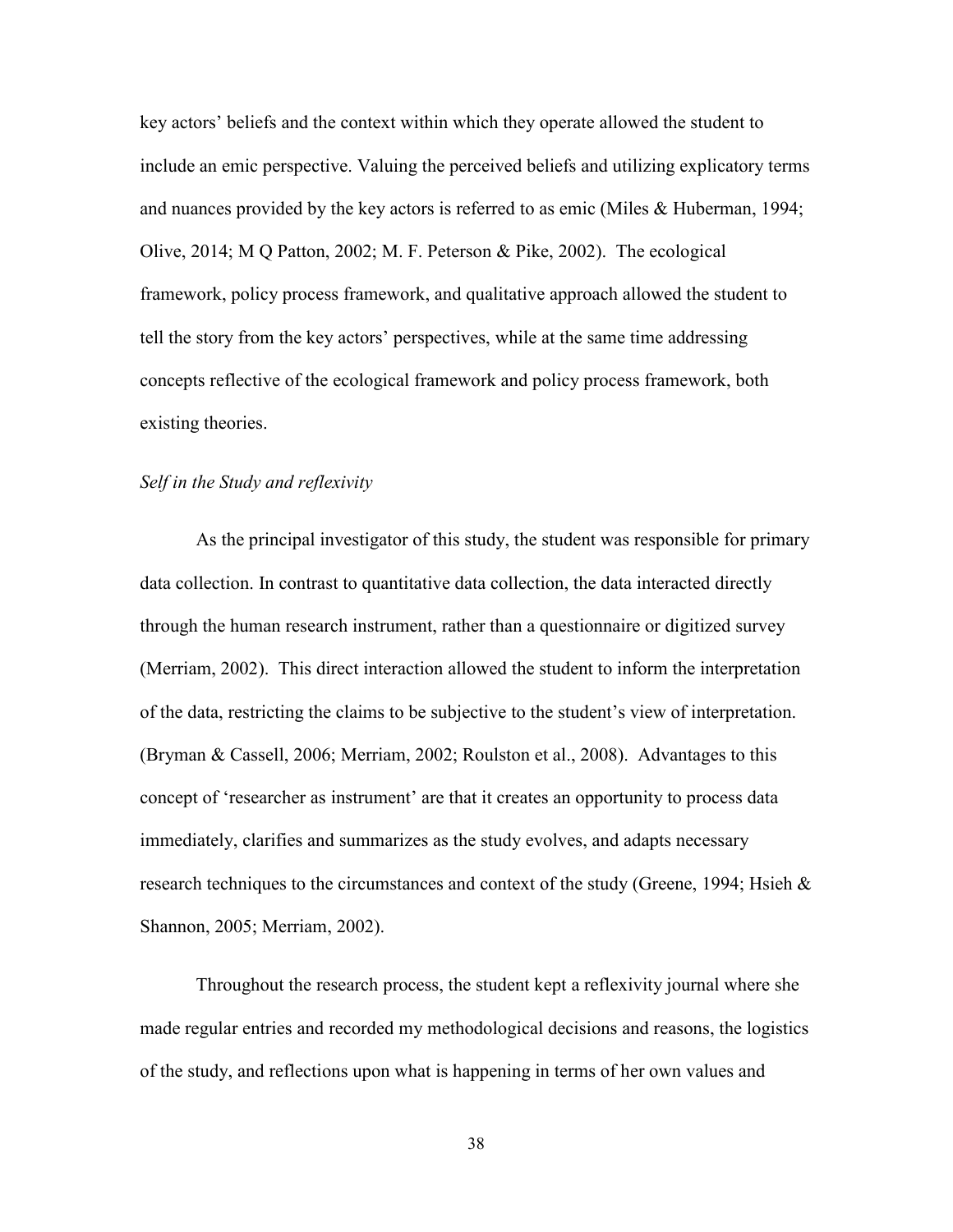interests. To further foster reflexivity, she included multiple investigators (her committee members) that helped lead her to divergent and complementary understandings of the data.

#### *Positionality*

As a doctoral student, the student may be different than the interviewees in educational training and career choice. Though different, their similar interests overlapped given our interest in community efforts and interests surrounding food in the Columbia, South Carolina area. The student's religion, upbringing, and academic status may have created an unequal level of perceived social status, educational power, and intellectual gain. However, her hope and desire to learn from the participants and her current student status played a role in easing participant's worries of power and knowledge related to educational or social hierarchy. The participants from this study differed in age, sex, and race. This information was not known until the time of the interviews. She intended to make participants feel comfortable when responding to the questions and disregard any age, sex, or race difference they may have had during the interview session. In the process of scheduling interviews, she visited the organizations if possible, to build adequate rapport with the participants by letting them know she was excited to learn about their organization's outlook and influence within the community so they were comfortable with her during the interview. She did not discuss upbringing or economic status with participants, and she was able to create an open space for them to have meaningful conversation. Furthermore, to relieve any uncomfortable thoughts or feelings of participants she assured the participants that the interview was for the sole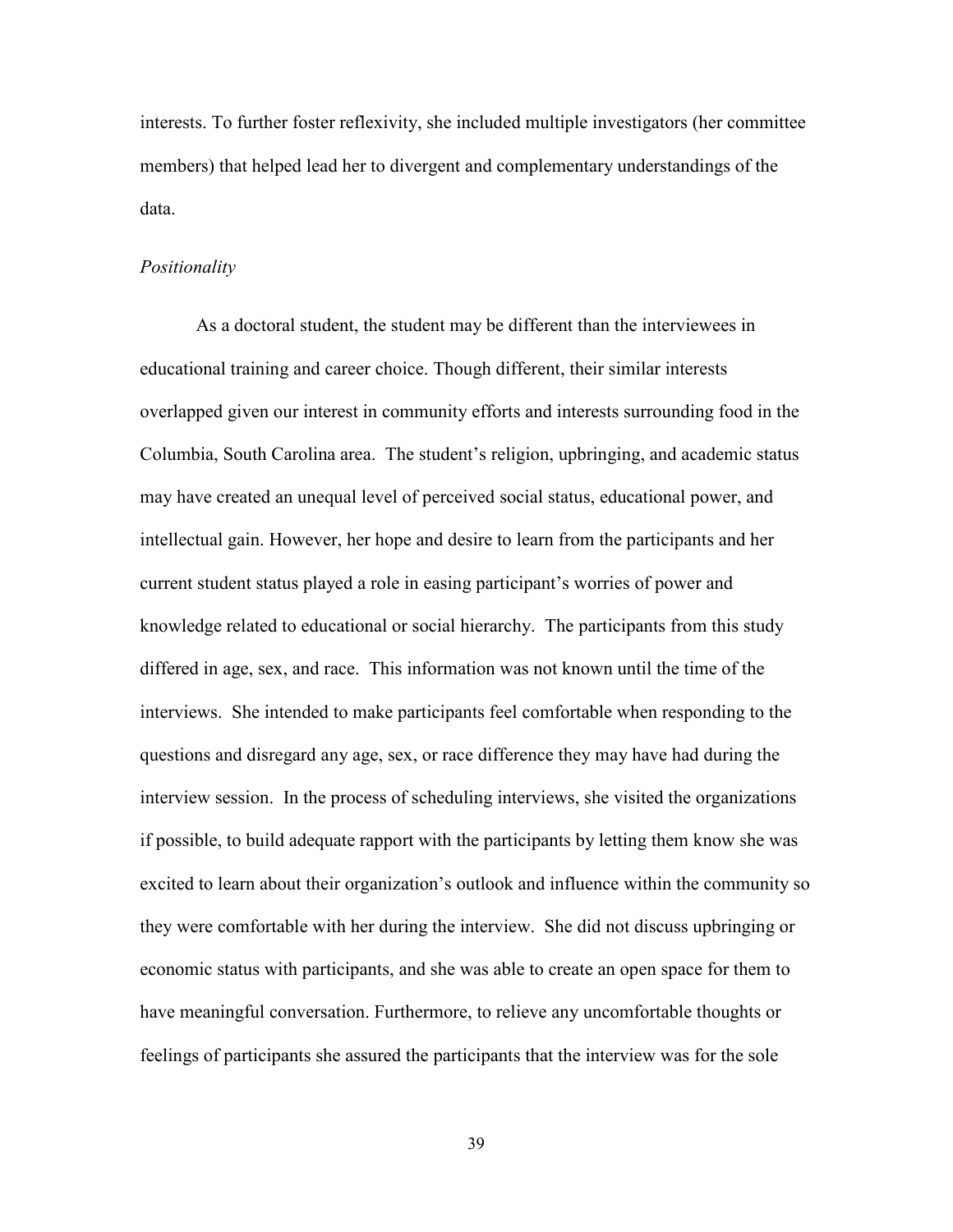purpose of gaining knowledge on their perspectives as actors in their organization related to non-government food programs.

#### *Epistemic orientation*

As an academic scholar the student uses literature searchers, course work, and experts in the field (e.g., mentors, professors) to acquire her knowledge about food security, hunger, and public health. Acquiring knowledge is subjective, in that is not apparent and may be implicit, and obtained through many different avenues and circumstances. Through the students' experiences, she has observed a need for expanded scientific research in regards to how poverty and hunger are discussed and handled both national and local settings. Through her experience working with the food bank and schools through *Food for Thought*, the student engaged in advocating for understanding the underlying causes of food insecurity. Additionally, in an effort to advocate her community, she has actively engaged with the local food bank through volunteering and working with leadership to understand how and why they choose to frame hunger. The student has immersed herself in the national discussion of poverty and hunger through her participation and observations at national conferences including Experimental Biology and the American Public Health Association; in addition to the National Academy of Sciences meetings she attended. There is no complete criterion the student used to acquire new knowledge; she gained knowledge from her lived experiences, formal practice and discussion in the community, classroom practice through course work and assignments, published literature, and interacting with her professors and mentors. She values each experience and opportunity within the context of their contribution to her knowledge base. Her previous lived experiences have consistently prepared the student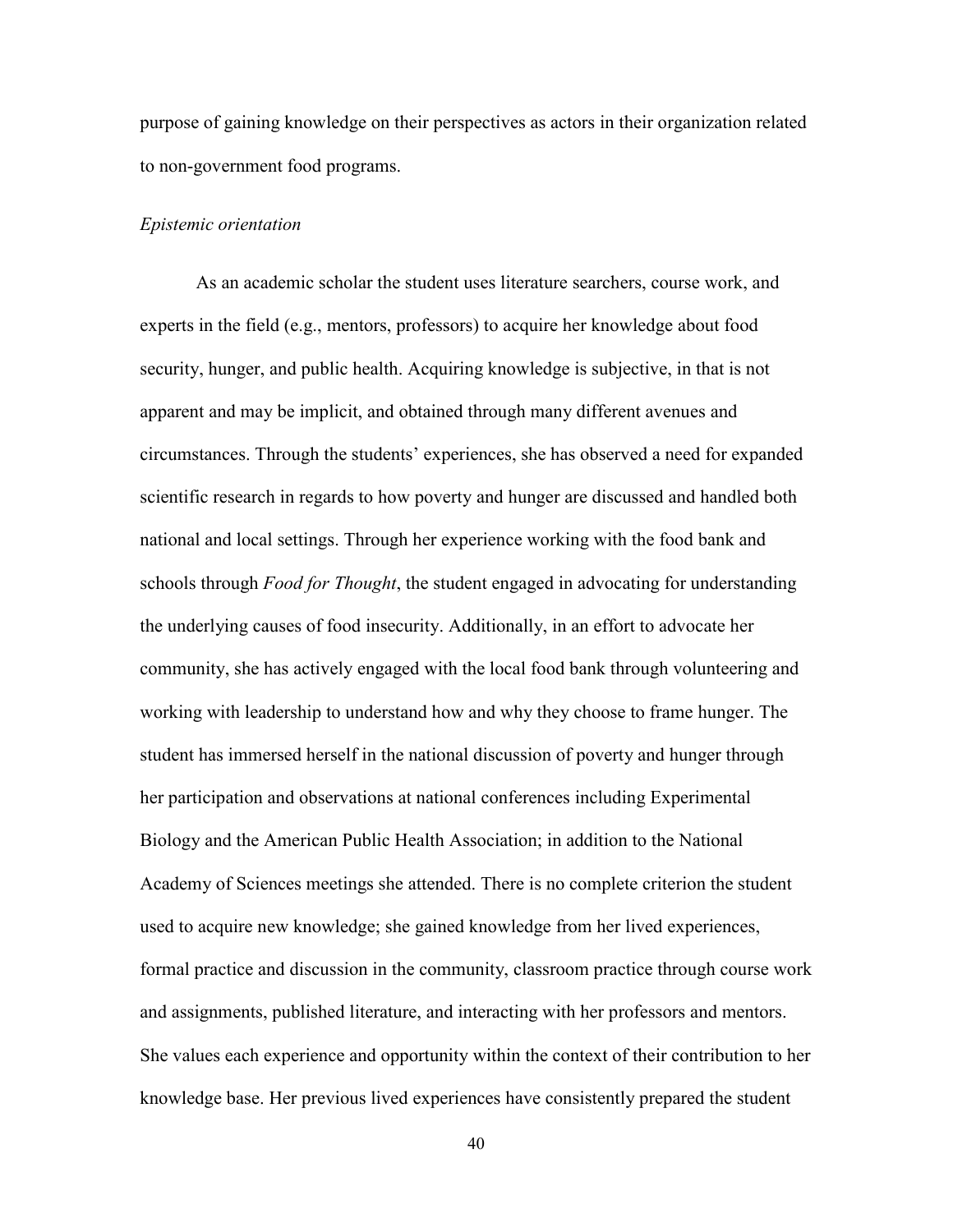for this dissertation's study initiatives, allowing for her knowledge base to grow through both subjective and objectively learned means.

## **3.5 SETTING AND SAMPLE DESCRIPTION**

Children and families in southern states have consistently poorer outcomes for most indicators of health and well-being, and experience higher rates of food insecurity (Alaimo, Olson, & Frongillo, 2001; Fram et al., 2013). Columbia, South Carolina has a continuing increase in food insecurity status (USDA, 2012). In South Carolina, Feeding America utilizes smaller food banks to provide non-government food programs. One smaller food bank is responsible for the Midlands of South Carolina, and partners with over 270 community organizations. Richland and Lexington counties are the most saturated by the smaller food bank, with over a third of their services provided in this region. The programs offered in these two counties are comparable to the variety of programs provided throughout the state. Identifying community organizations who did not work with smaller food bank was challenging. These community organizations were identified by cold-calling organizations in the community, and by snowball sampling.

A full, detailed listing of each organization sampled and interviewees from that organization can be found in Appendix F. The term "volunteer leader" is used to describe any faith-based organization interviewee who was responsible for the non-government food program efforts at their organization. Eleven faith-based organization volunteer leaders, and eight faith-based organization leaders (e.g., Pastors) were interviewed across seventeen organizations. One school district lead social worker, and a representative from the Department of Social Services were also interviewed. The director, food pantry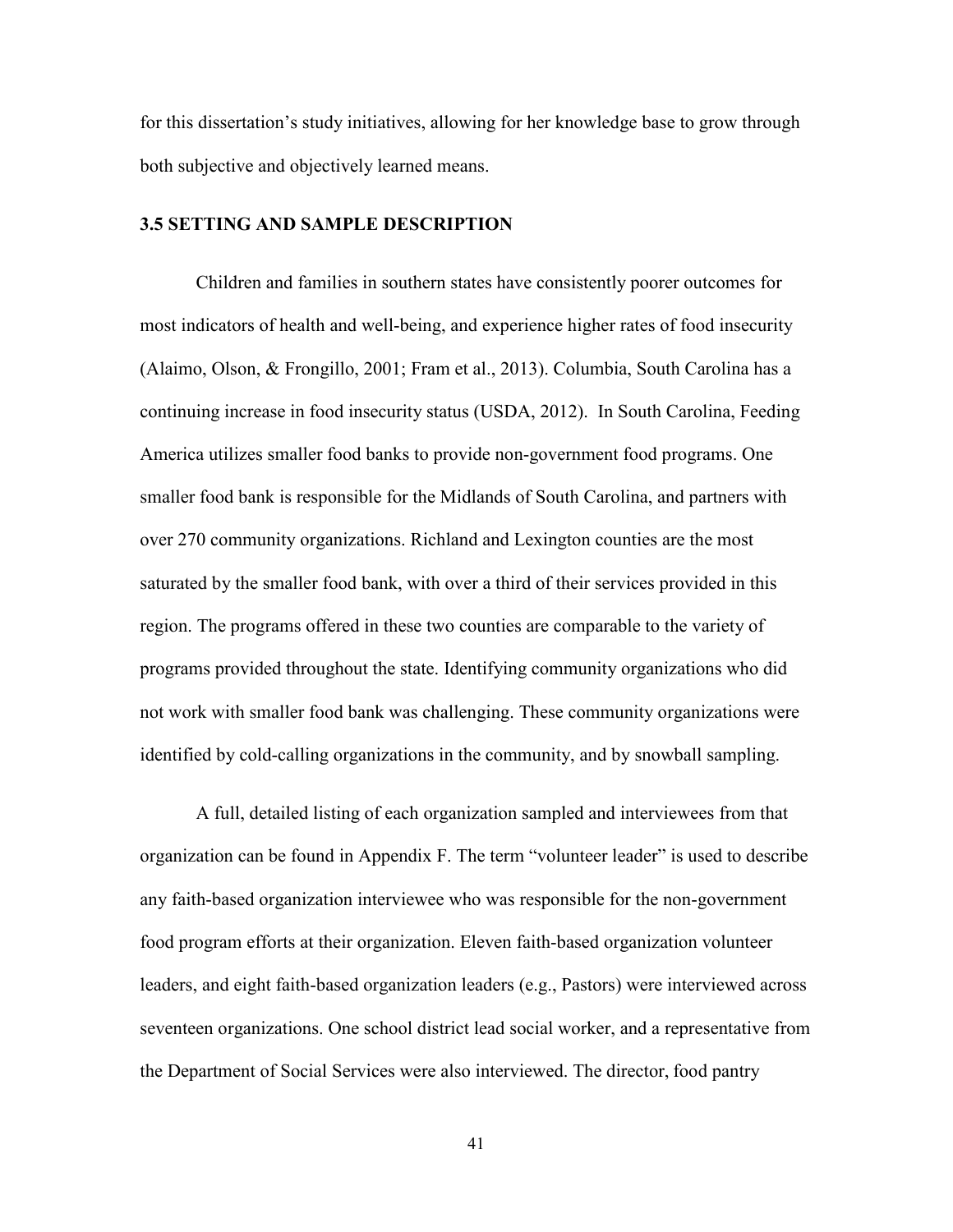leader, and school-based program leader from the local food bank were interviewed for this study.

Across nine elementary schools and four middle schools, twelve professional school counselors and two principal were interviewed. Although the official terminology used by the American School Counselor Association is to call counselors in elementary and middle schools, "professional school counselors", in this dissertation document and manuscripts the terminology "guidance counselor" will be used to describe such professionals.(American Socierty for Counselors Association, n.d.) This terminology is consistent with the data reported by the interviewees.

In total for this study, thirty-seven qualitative interviews were completed.

# **3.6 RECRUITMENT**

One to three key actors from the food bank, faith-based organizations, and schools were interviewed at each community organization for this research (Appendix F). Purposeful maximum variation sampling was used to determine which organizations would be contacted for interview. As there are many variations between the type of partnering organization and the type of food program offered, this type of sampling allowed for capturing and describing central themes that cut across variation between partnering organizations. There is much heterogeneity between each partnering organization illustrated by: demographics, size, religious affiliation, and non-government food programs offered. This variation became a strong feature of the research, as common patterns that emerged from great variation across community organizations and their relationships with other organizations captured the core of experiences and impacts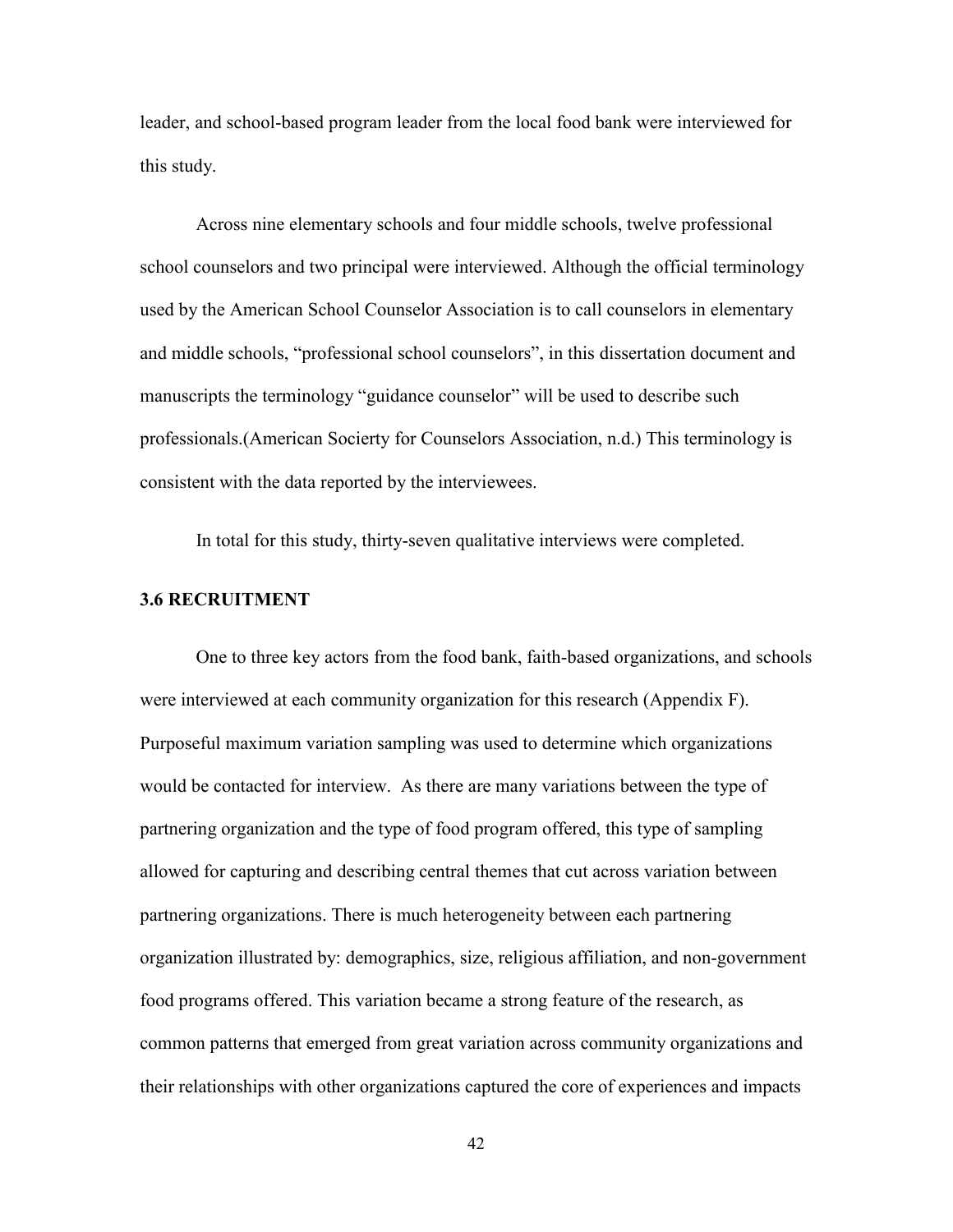of functioning within a community that provides many non-government food programs (Patton, 1990).

Data collection and analysis yielded two kinds of findings: 1) detailed descriptions of each case, which is useful for documenting uniqueness; and 2) important shared patterns that cut across cases and derive significance by having emerged from heterogeneity that exists (Patton, 1990). As each organization was different, it was important to recognize information that draws variation and significant common patterns (Patton, 1990). Appendix F provides a detailed listing of the types of community organizations interviewed for this study. The organizations vary in geographic location, type of organization, demographic makeup of those served, and the types of nongovernment food programs offered.

#### *Inclusion criteria*

 All participants were required to be actively involved in a non-government food program(s) provided through their community organization for no less than three years. All participants were required to speak English and be over the age of 18 years.

# **3.7 DATA ACQUISITION AND PROCEDURES**

#### *Data Acquisition*

Over the course of the student's graduate work, she has worked collaboratively with the smaller food bank on prior research projects. The director of the smaller food bank was her primary contact and agreed to support her request to participate in an interview, and to allow her staff to also participate if they consented. Via a phone call, the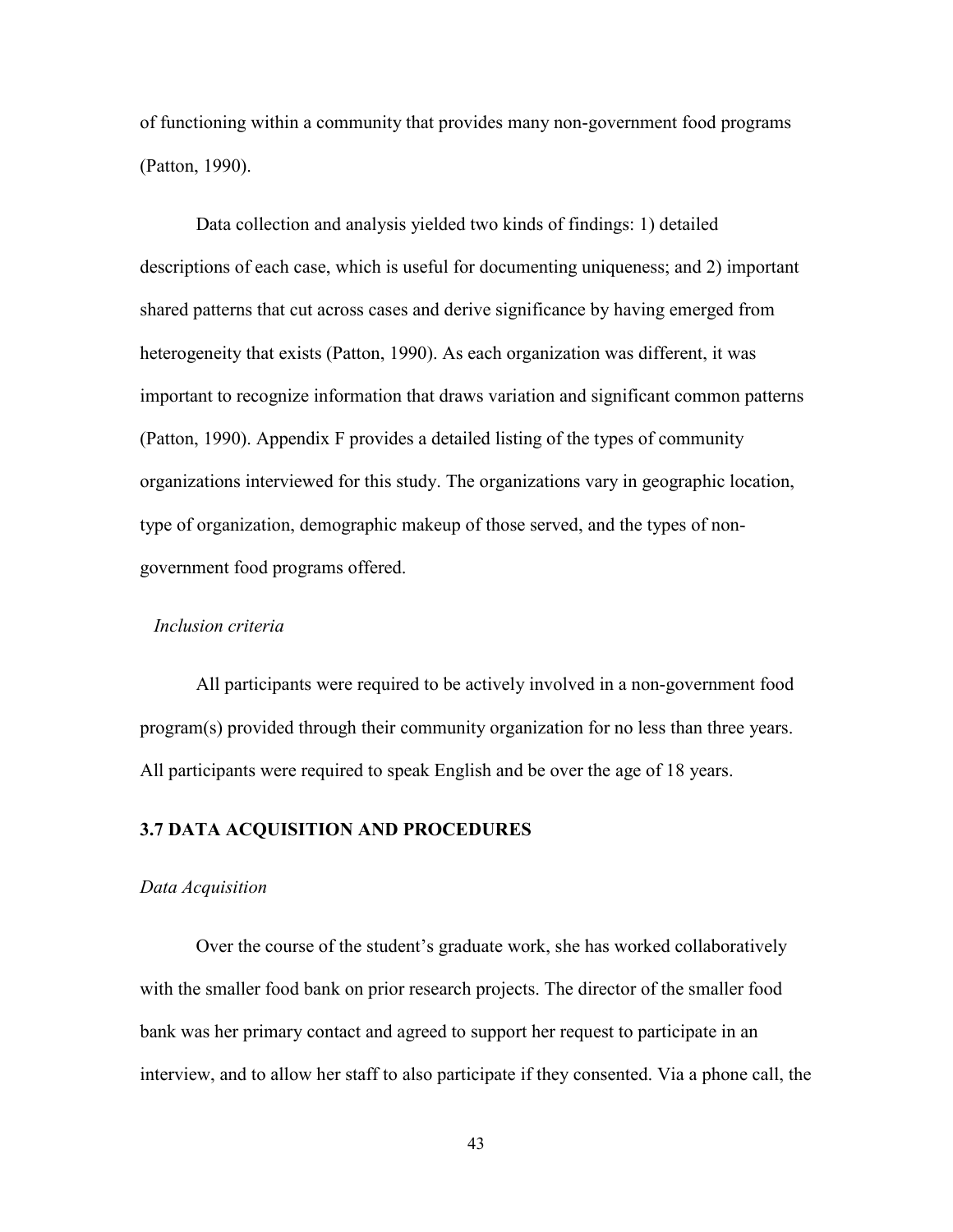director received a brief overview of the dissertation research, and understood how her contributions were crucial to the study. The smaller food bank staff put the student into contact with some of the faith-based organizations they work with, which made the recruitment process easier as there was a mutual contact through the food bank. In addition to qualitative interviews, where available for contextual purposes and a deeper understanding into particular emergency food programs and philosophies, the student retrieved data from flyers, emails, and other media material.

Key actors were identified through brief, informal interviews prior to scheduling a longer interview time with those involved with their non-government food programs. Via phone, email, and in person – all participants were made aware of the dissertation's focus, and how their contributions were vital to the study (Appendix D, E).

Following participant's verbal agreement to participate in the interview, the student set up a time and location that was convenient to the participant (e.g. local coffee shops, libraries, community organization offices). Prior to meeting in person for the interview, she also sent a follow up email for further confirmation. Before beginning the interview, she provided a consent form to be signed by the participant, and answered any questions before beginning.

Interviews lasted approximately 60- 120 minutes and were audio recorded for transcription purposes. When consent was not given to audio- record, additional field notes were taken during and immediately after the interview. The data were collected using face- to- face  $(85\%)$ , or phone  $(15\%)$  methods.

## *Researcher as Instrument*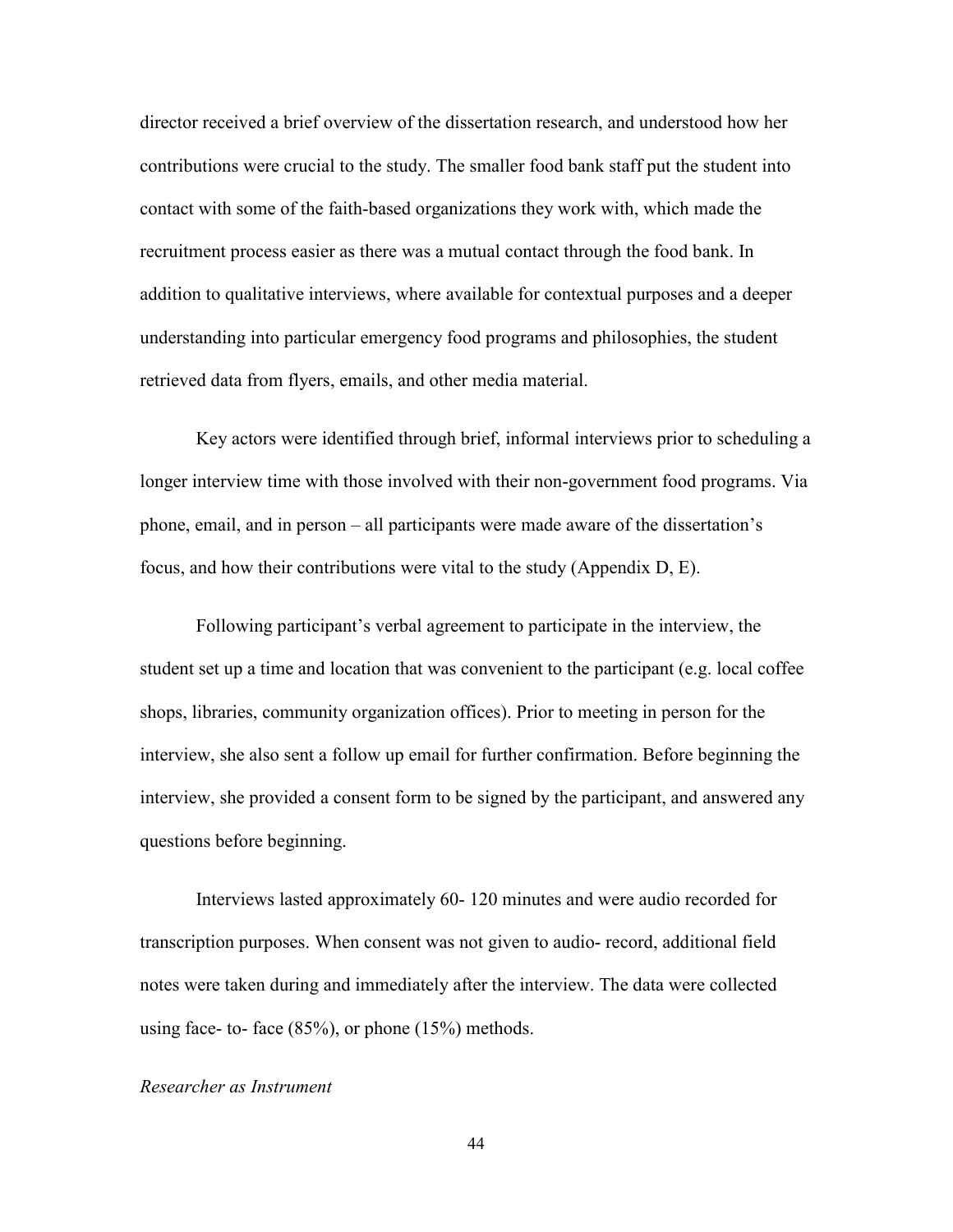In qualitative research, the researcher as instrument is an accepted method for data collection . The student had close interaction with the data and key actors through the facilitation of the interviews, transcriptions, and coding. Interviews were conducted in an appropriate manner, as the student used a semi-structured interview guide with openended questions to capture responses and allow for variability within the interviews. The interview guide was developed using Clark's policy framework as a guide, and allowed for careful probing on emergent concepts and dimensions as needed to gain further insight. As the student facilitated the interview, she sought to place the participant at ease by engaging in the dialogue and identifying verbal and non-verbal cues from the participant.

### **3.8 DATA MANAGEMENT**

### *Management and Analysis Software*

 Qualitative interviews were analyzed using MAXQDAplus®, a qualitative software analytic program ("MAXQDA, software for qualitative analysis), and, also served as an organizational management tool for codes, categories, and themes derived from transcripts of the interviews. All interviews were transcribed verbatim and underwent a formal coding process where concepts were revealed through analytic procedures. The student also coded interviews by hand.

# **3.9 SPECIFIC AIMS: METHODOLOGY**

*Qualitative interviews*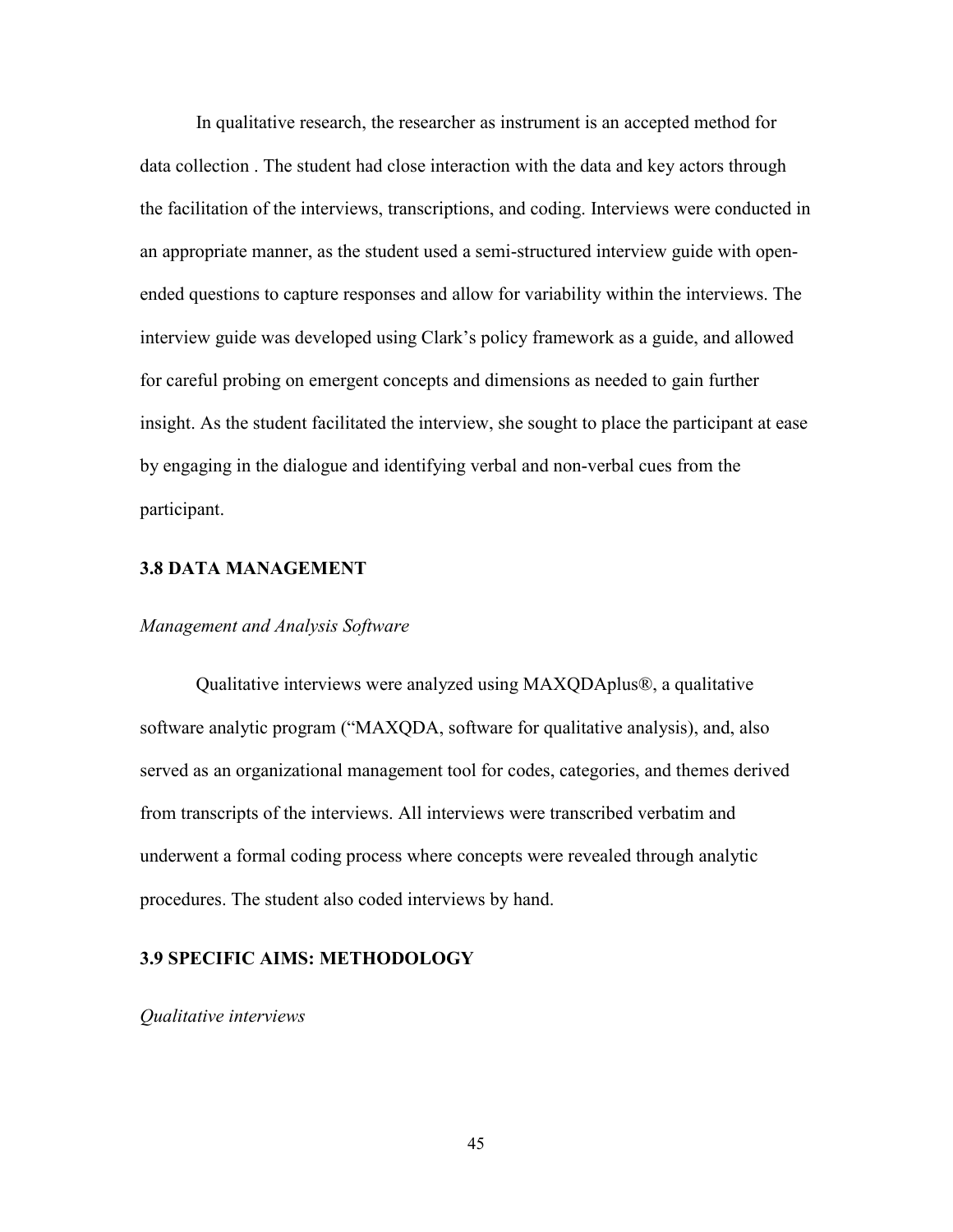In an effort to answer the research questions associated with the specific aim, qualitative interviews were conducted. The research questions were focused on the thoughts, perceptions, experiences, and knowledge of key actors involved with nongovernment food programs at their community organizations. Qualitative interviews provided the student with the ability to ask probing questions and gain more detailed information on concepts that emerged during the interviews. The number of interviews was determined based on reaching a point of saturation. The student conducted thirtythree qualitative interviews to elicit key actors' at community organizations experienced with non-government food programs.

 Key actors were informed of the student's doctoral candidate status, and the purpose of the study. Following the participant's agreement to engage in an interview, a date and time were decided at the convenience of the participant. Although this study was exempt from the Institutional Review Board, the student decided to provide a consent form to participants to ensure their confidentiality in the interview and gain their trust. The student used a semi-structured interview guide with open-ended questions to fully capture the responses of the key actors. The interview guide was developed to ensure that all research questions were addressed within the interview, but allowed the student to probe on concepts that emerged during the interview (Appendix X). This guide was based on the research study goals, research questions, and the policy process theory. The student took field notes before, during, and after each interviews to complement the audio recordings.

### *Analysis*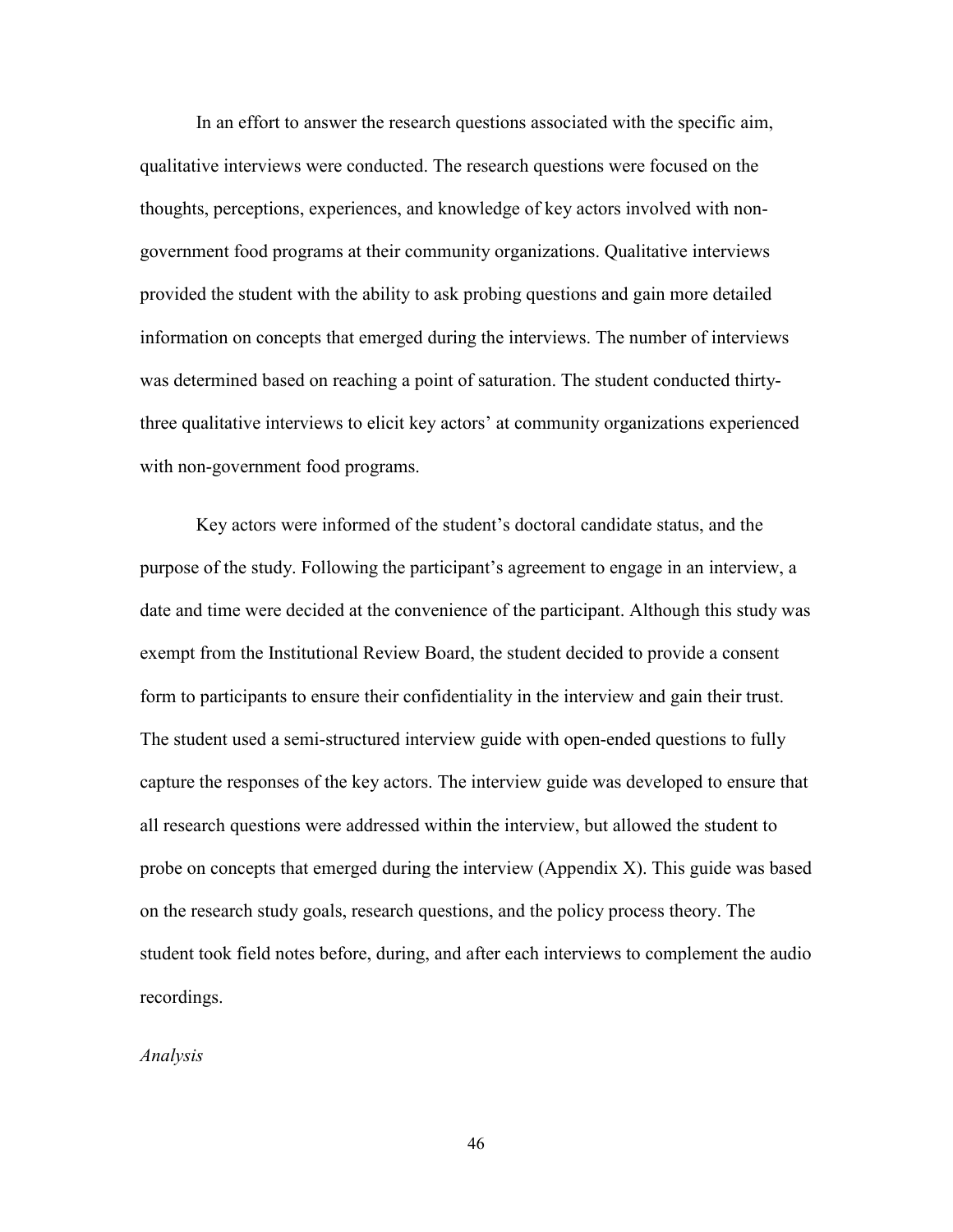Analysis of the data were guided by the research questions and study aims. The student utilized a "structure- before" qualitative approach to coding, analysis, and interpretation of the data. The student imposed categories and some anticipated concepts as codes from the existing theories (Clark's social process theory for the first manuscript, and Hawe's systems-theory for the second manuscript). A common criticism of prestructured data is that is may not permit the full lived- experiences of interviewees to be represented in the analysis (Punch, 2009). While this may be true of the decision to use predetermined categories and anticipated concepts, structure-before allows for systematic comparisons, requires that the same terms and concepts be used across different respondents, and the analysis is standardized (Punch, 2009). As a way to incorporate aspects of a "structure- after" qualitative approach (i.e., reporting the data as completely emergent themes and codes), the student ensured that new any new categories, concepts, and dimensions within the imposed categories from the theories were included in the reporting and analysis of the data. Although this approach does not allow for comparisons of concepts across the entirety of the data, it does allow concepts to be emergent and compared across that specific data source (e.g., comparing various school understanding of identity; comparing the identities of schools and churches).

 Several theories guided the thinking, interviewing, and coding process of this study. Therefore, this approach allowed the student to use principles of an open- coding process for concepts that fit the theoretical framework categories developed from the theories. Analytic techniques included grounded theory analysis (Glaser & Strauss, 1965) and constant comparative coding within each category. Data were triangulated through multiple tools (e.g., interviews, observations, multiple coders), and through positioning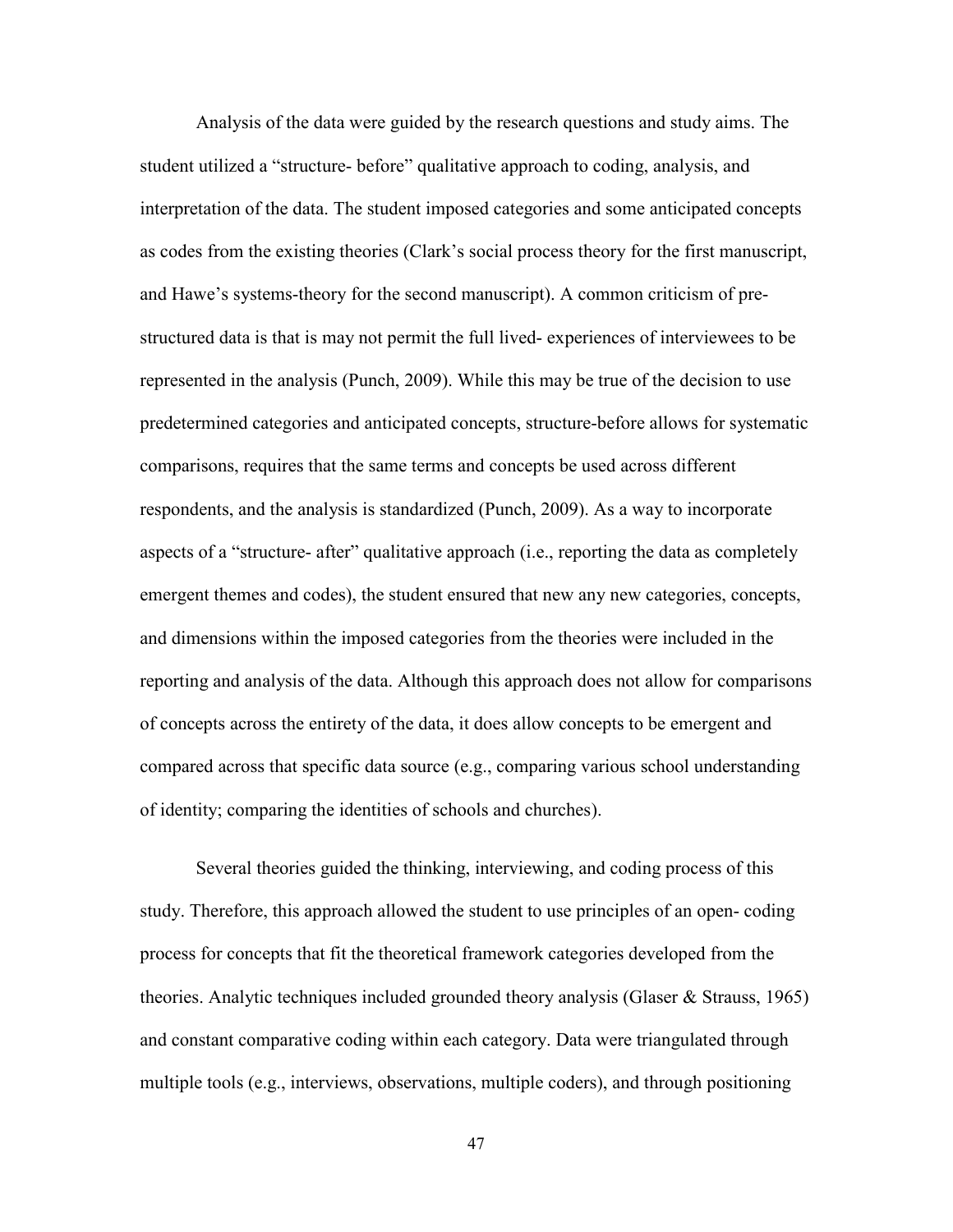participant interviews with other "representative comparative" and "extreme noncomparative" participants (Clark, 2002; Ulin, Robinson, & Tolley, 2004a; Warshawsky, 2010). This included comparing data from varying community organizations to one another (e.g., interviews from schools compared to those of faith-based organizations).

 The initial analytic technique was in-depth, repeated, independent readings of the data. Following the independent readings, three interviews (one food bank interview, one faith-based organization interview, and one school staff interview) were coded by a team of five experienced qualitative researchers, accompanied by follow-up in-depth discussions to ensure the interpretations were robust and empirically grounded. From these discussions, a code list was created from categories and anticipated concepts from the two guiding theories, and was used by the student for the remaining data. Additional categories, concepts, and dimensions were added, and data were recoded when required. To further ensure data quality, the student participated in peer debriefing with members of the committee throughout the coding process. The active participation of the researcher responsible for coding in discussion of the data further ensured that interpretations remained grounded within the focus of the data reported. The analytic process was repeated twice: the first for the coding for specific aim one using categories, concepts, and dimensions related to Clark's policy process theory; the second time related to Hawe's systems-theory.

 These analytic steps were followed for each manuscript: 1) the development of a preliminary code book of anticipated categories, concepts, and dimensions; 2) five experienced qualitative researchers independently coded three interviews; 3) codes and new concepts were discussed from all independent codings of the data; 4) new codes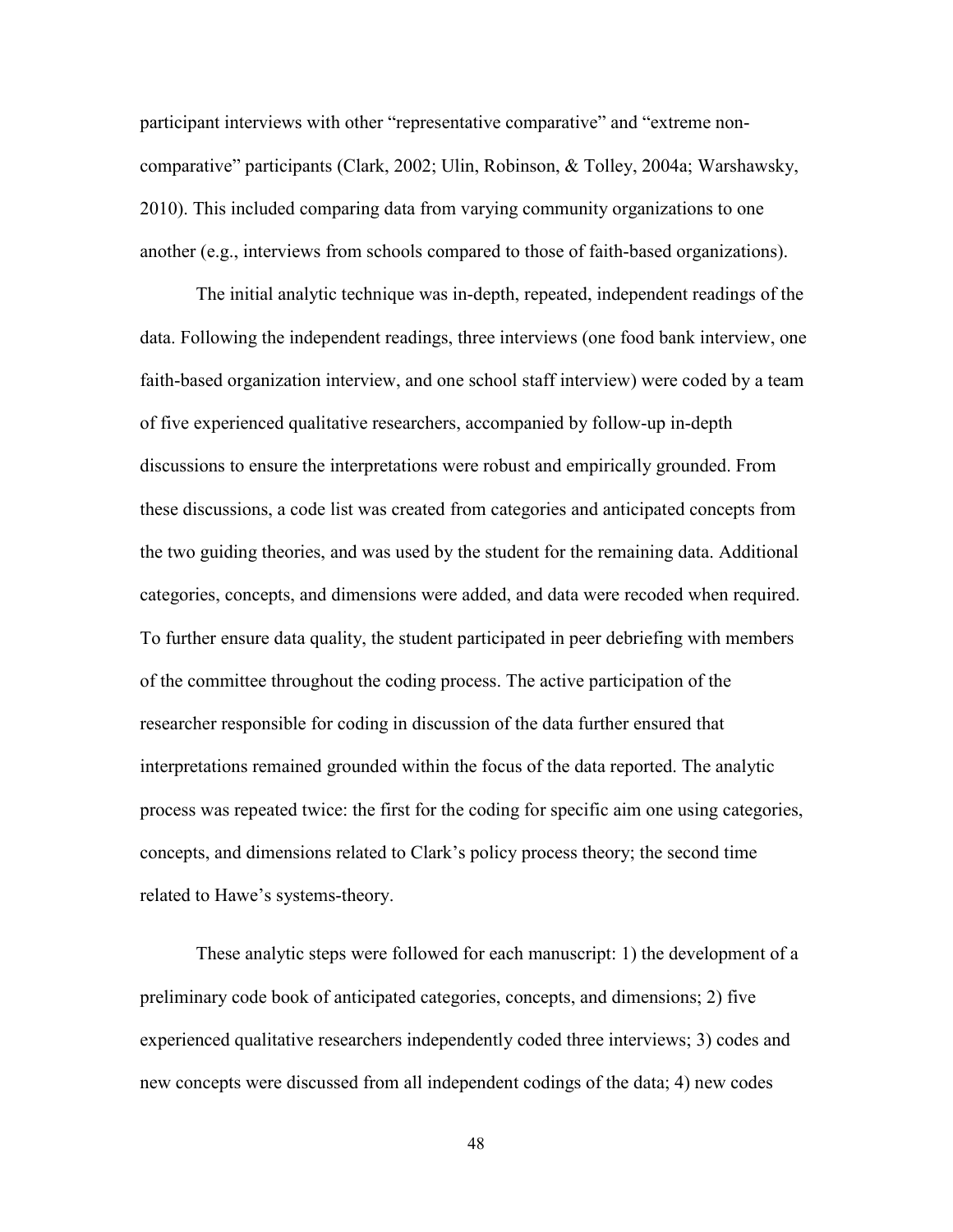(categories, concepts, dimensions) added to preliminary code book; 5) page-by-page comparisons of the codes and differences in the application or new code development was discussed until a consensus was reached between the chair and student; 6) final code book with agreed upon anticipated categories, concepts, and dimensions; 7) student used this codebook to code all interviews while allowing for additional categories, concepts, and dimensions to emerge; and, 8) codes were compared within categories across differing types of organization in order to group similar meanings. The student compared data interpretations and secured an agreement of the elements of the coding with her committee chair. This process included the initial identification and anticipation of major categories, concepts, and dimensions of concepts, and later, an understanding of the relationships between new categories, concepts, and dimensions from the data which in turn furthered an understanding of the content related to the conceptual framework.

### **3.10 DATA QUALITY**

To ensure data quality within the study, the student conducted peer debriefing, advisor consultations, and a triangulation approach (J W Creswell, 2012; M Q Patton, 2002; Ulin, Robinson, & Tolley, 2004b). The student conducted weekly peer debriefing meetings with her primary advisor and committee chair, Dr. Edward Frongillo to gain continual feedback throughout the research process. Dr. Frongillo participated in the coding and interpretation process, and provided ongoing and timely feedback from his expertise in qualitative research.

 Dr. Christine Blake aided the research methodology by providing feedback to the student throughout the research and analysis process by thoroughly examining the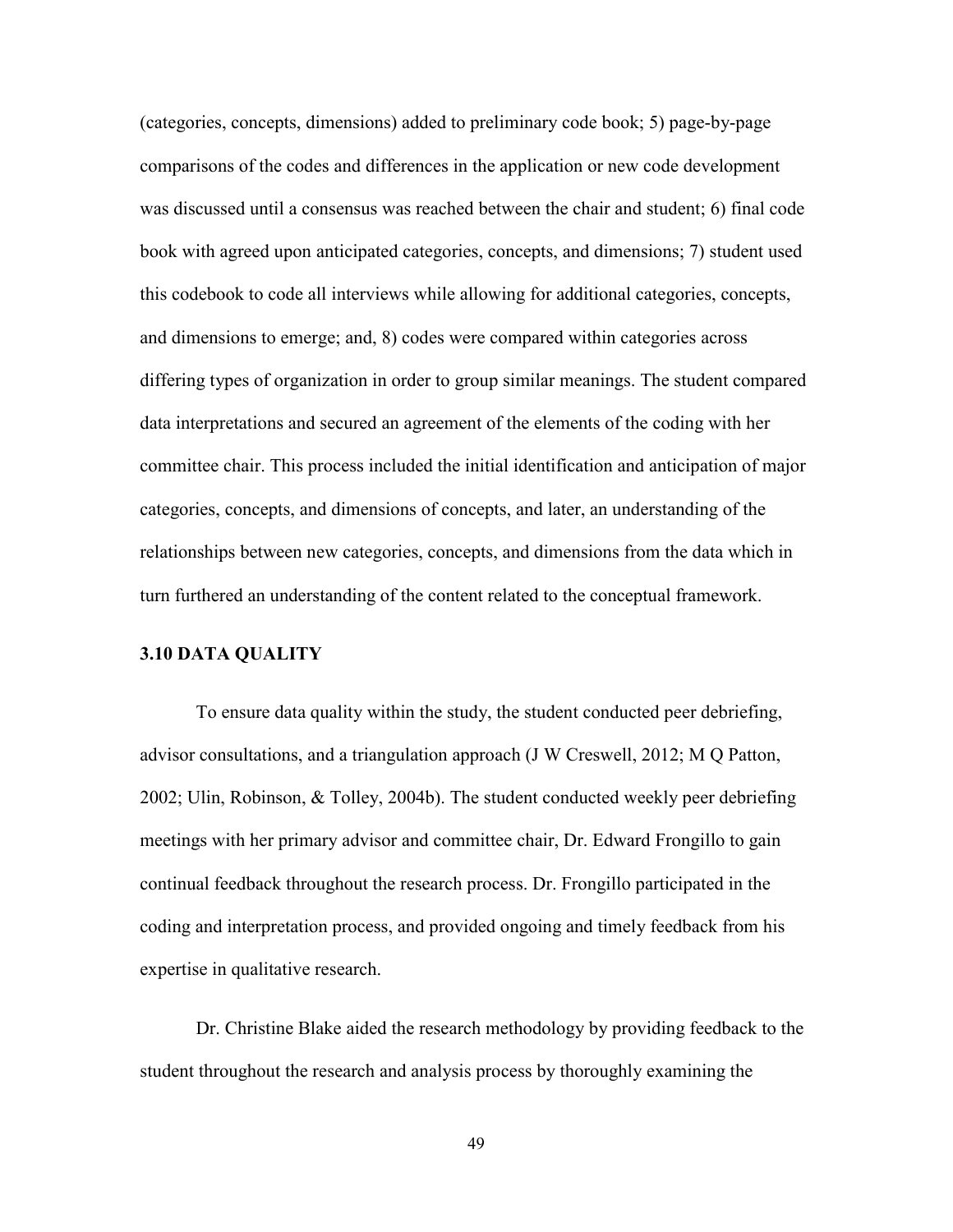interview guide, initial coding, review of transcripts, discussing themes, and providing additional insight into this process as necessary. Dr. Ruth Saunders provided guidance into organizational structure, particularly regarding the second manuscript, guidance for the conceptual models, and discussed major themes throughout the analysis process. Dr. Cheri Shapiro assisted in the review of the quality of the student's reported data, the conceptual framework, and analyses, in addition to providing further insights for interpreting results.

 No single data source can address multiple research aims, and two or more methods of data collection makes for an ideal, trustworthy study (John W. Creswell, 2013; Michael Quinn Patton, 1990; Ulin et al., 2004a). This student used memoing journals for further clarification, field notes, and qualitative interviews to achieve data triangulation (John W. Creswell, 2013; Michael Quinn Patton, 1990; Ulin et al., 2004a). Triangulation allows for the use of multiple data collection methods to enhance the trustworthy quality of the data collection and analysis (John W. Creswell, 2013; Michael Quinn Patton, 1990; Ulin et al., 2004a).

 To ensure that interviewees did not responded with their lived experiences and to minimize social desirability, the student worked to build rapport and trust with interviewees. The student would often reach out to the individuals multiple times prior to their scheduled interview date, often stopping by their organization first to drop off the consent form a week before the schedule interview. Two days before the interview, she called the interviewees to confirm, and ask if they had any questions about the consent form or the interview process. On the day of, she explained thoroughly the interview process, the meaning of their contribution, and how their responses would be kept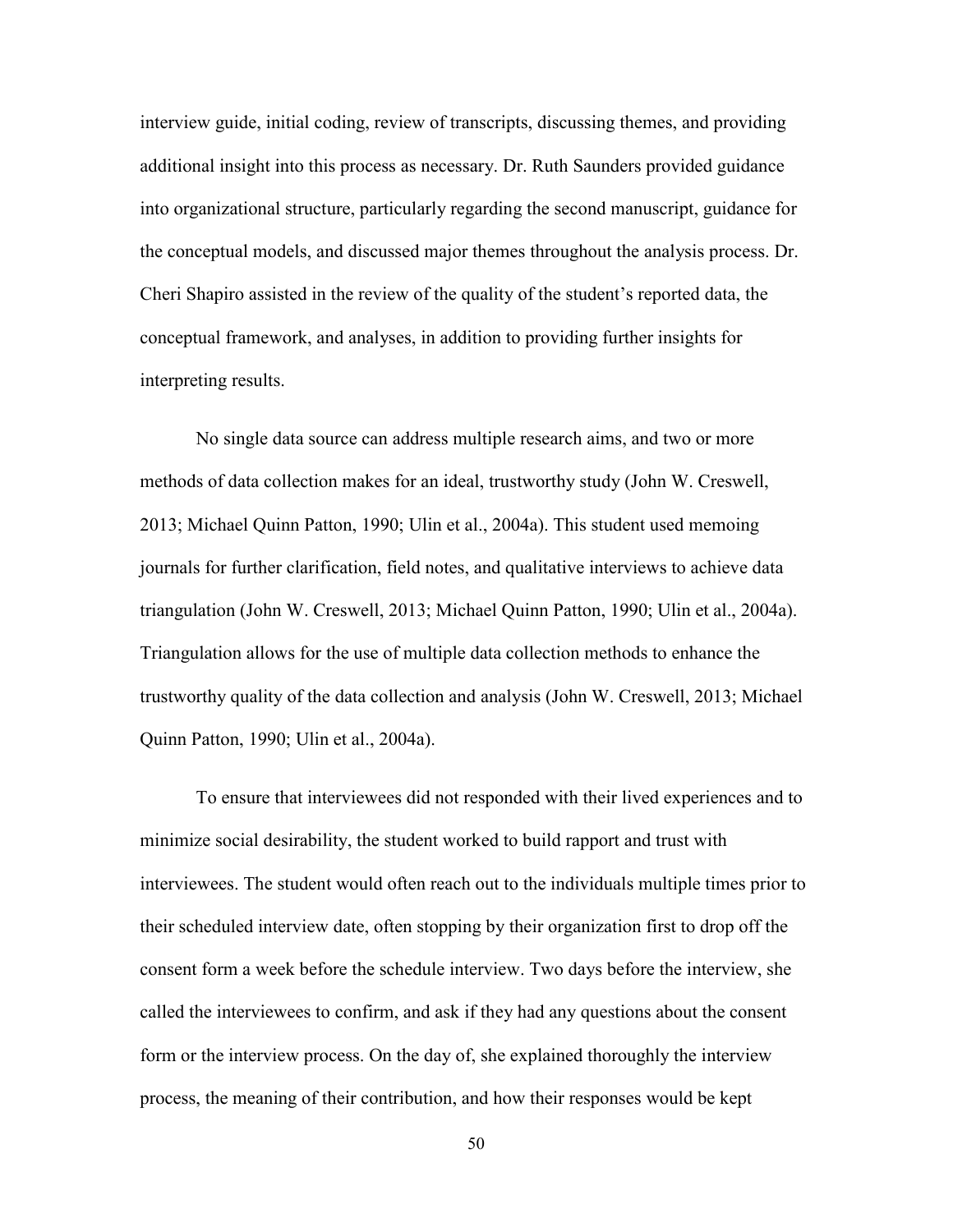completely confidential. After this explanation, if she then asked for the signed consent form, and asked again if recording the interview was acceptable to the interviewee. In times that it was not, she then asked if they interviewee was comfortable with her taking notes during the interview.

## **3.11 DISSEMINATION OF RESULTS**

The student prepared a brief report on the findings of the dissertation to distribute to participating community organizations. Additionally, the student has presented her findings at a national conference, Experimental Biology. She plans to send each manuscript to peer-reviewed journals and to continue to report on the findings at national conferences. This dissertation was presented to USC faculty, staff, and students to fulfill the doctoral program requirements.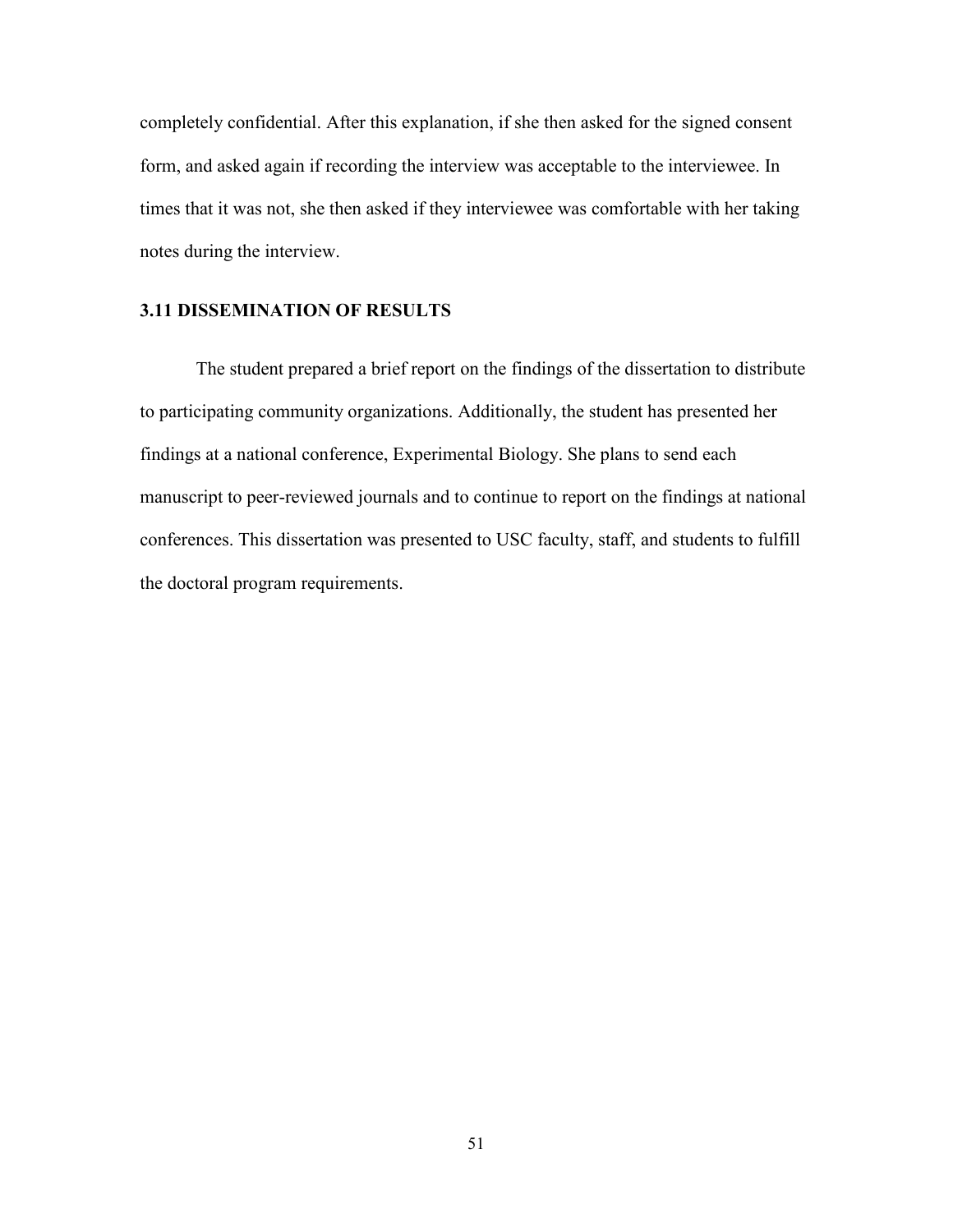# CHAPTER 4

# RESULTS

The results of this dissertation are presented in the form of two separate, publishable manuscripts. The first manuscript was titled *Understanding commitment of local food banks, faith-based organizations, and schools to provide sustained nongovernment food programs.* This manuscript used data from the qualitative interviews with faith-based organization leaders, professional school counselors, and food bank employees to better understand how community organizations commit to providing nongovernment food assistance programs (specific aim 1). This manuscript was prepared with *American Journal of Public Health* in mind; this journal is focused on public health issues across the country. The journal's target audience includes health professionals, physicians, professors, psychologists, students, consumers, and non-profit companies.

 The second manuscript, *The effects of non-government food programs on implementing Professional School Counselors at elementary and middle schools*, was prepared with the goal of submission to *Children and Schools*, an interdisciplinary journal dedicated to the scientific study of the school system and child well-being. In this manuscript, professional school counselors' perceptions of non-government food programs and the effects of tese programs is discussed (specific aims 2). The target audience for Children and Schools includes researchers and practitioners in the fields of psychology, sociology, education, psychiatry, communication, and community health.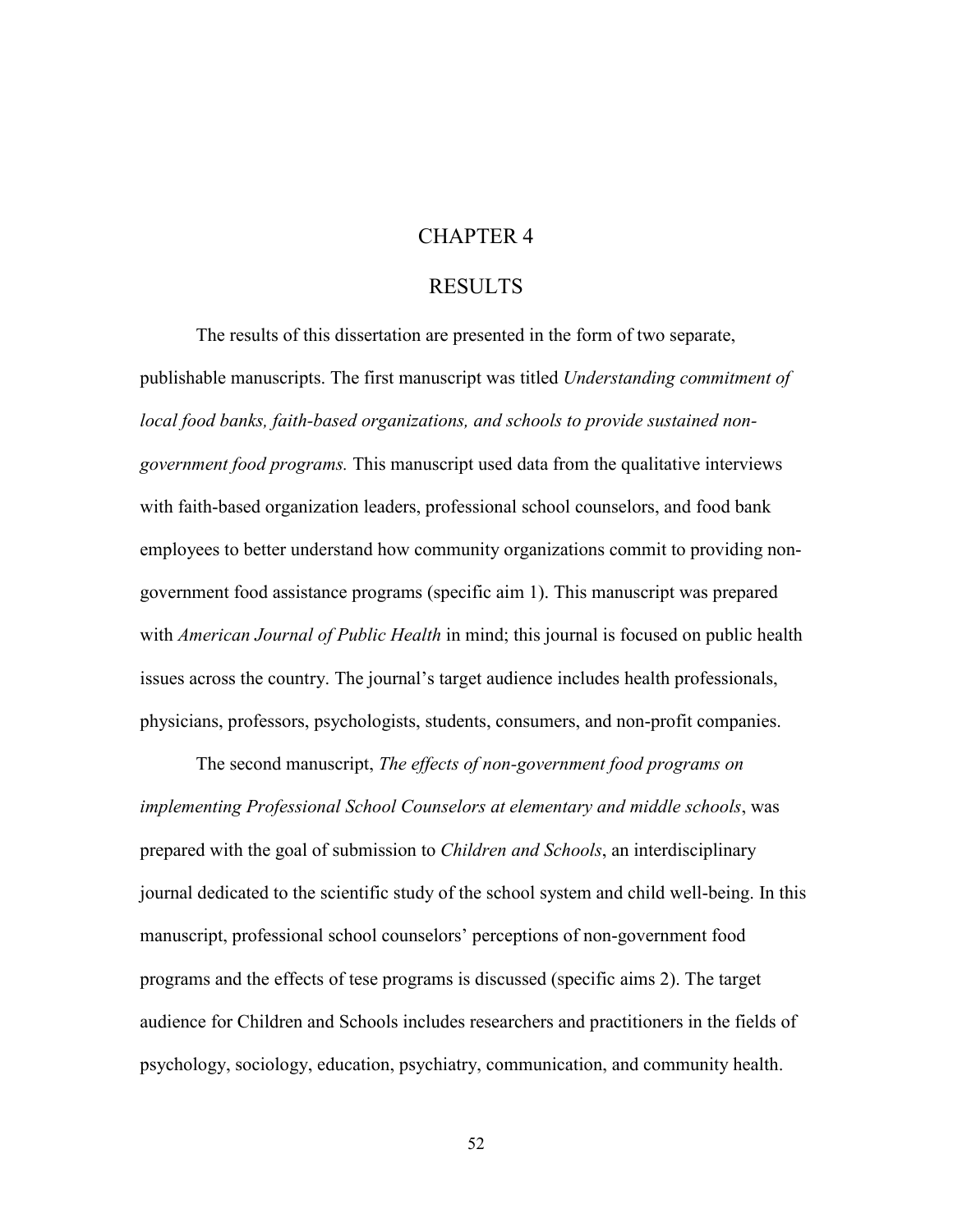# CHAPTER 4.1

# UNDERSTANDING COMMITMENT OF LOCAL FOOD BANKS, FAITH-BASED ORGANIZATIONS,

AND SCHOOLS TO PROVIDE SUSTAINED NON-GOVERNMENT FOOD PROGRAMS  $^{\rm l}$ 

l

<sup>1</sup> Fishbein, E.M., Frongillo, E.A., Blake, C.B., Saunders, R.P., Shapiro, C. To be submitted to the American Journal of Public Health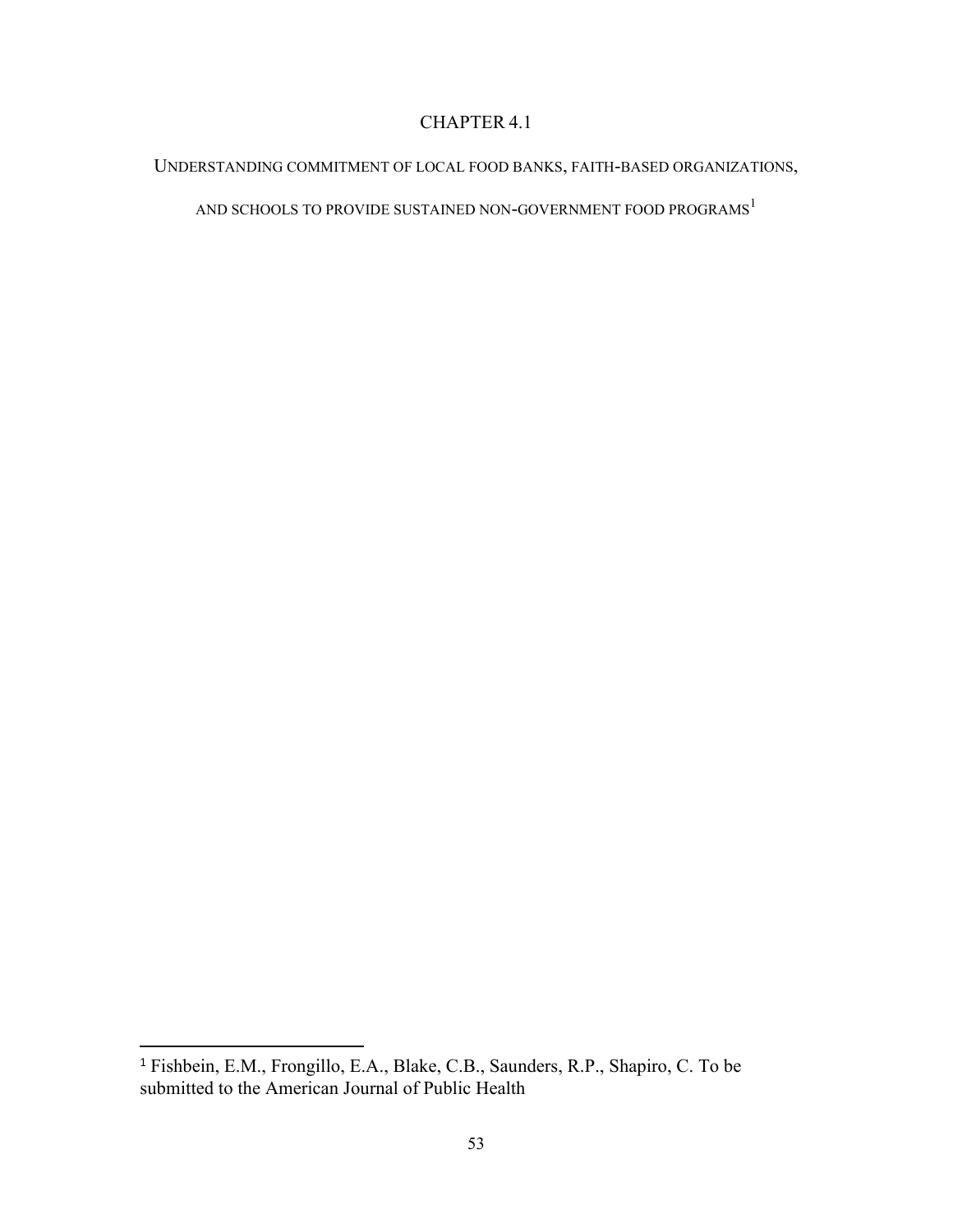**Abstract:** INTRODUCTION: Despite the availability of governmental and nongovernmental non-government food programs, the prevalence of household food insecurity in the U.S. remains high. Non-governmental food assistance is typically provided to families in communities by faith-based organizations, schools, and food banks, often working together to deliver programs like backpacks, holiday boxes, pantries, and school snacks. Community organizations appear to be strongly committed to these programs, but little is known about the basis for this commitment, i.e., "the will to act and to keep on acting until the job is done" (Heaver, 2005). The aim of this study was to examine the values and identities of community organizations to understand the reasons for their commitment to providing non-governmental food assistance.

METHODS: Thirty-three qualitative, in-depth interviews were conducted with leaders at faith-based organizations ( $n=16$ ), schools ( $n=10$ ), and a local food bank ( $n=1$ ) in South Carolina. Observations were made over multiple days, and informational documents (e.g., flyers and pamphlets) were reviewed. Analysis was guided in part by the concepts of organizational values (i.e., what they use and want to achieve their goals) and identities (i.e., how they see their roles) from Lasswell's policy-science framework. All notes and transcripts were analyzed using MAXQDA qualitative analysis software. RESULTS: All organizations stated they want to be involved in the well-being of the community by ending hunger. Participants representing faith-based organizations and a food bank reported their non-government food programs provided a variety of ways for volunteers to become involved. Being involved strengthened relationships among volunteers, which in turn furthered financial support for the continuation of nongovernment food programs. Participants at schools reported they value student well-being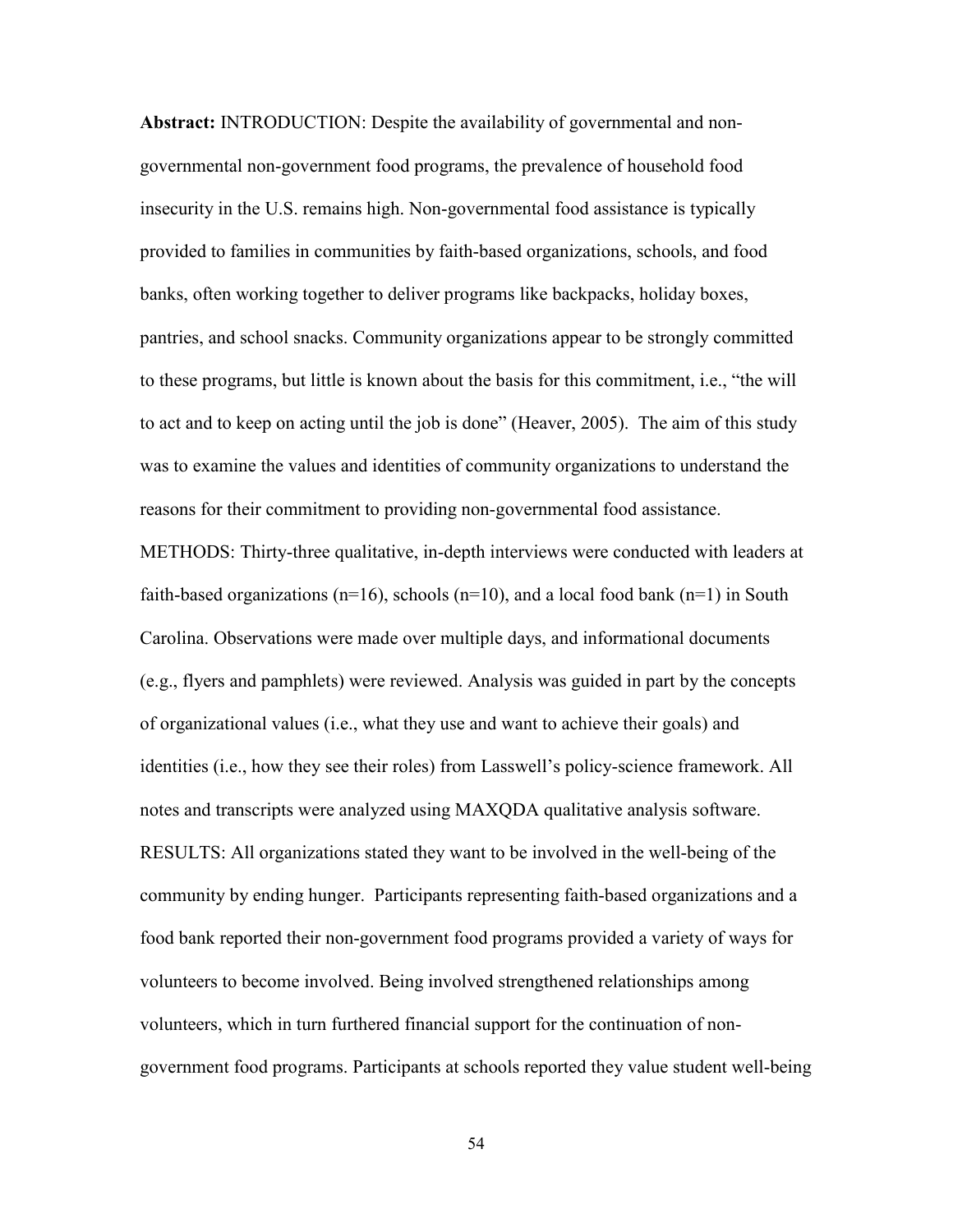and want to continue to provide students with as many resources as possible. Many school participants reported that because of their commitment to students, they see themselves as little more than a mechanism through which food programs are provided, and believe they have little power to make suggestions to influence the food programs. Food bank participants identified that their role is to provide best practices, and financial and logistical support for food programs. DISCUSSION: Providing food to others is a powerful act, and through these programs, food banks and faith-based organizations can provide a highly positive experience to their volunteers. Many of these programs are systematized and packaged by local food banks, making it accessible and easy for faithbased and other organizations to adopt. Seeking to improve the well-being of the community by ending hunger is not the primary value on which organizations focus; instead, it is the process of fulfilling other values (i.e., forming or maintaining relationships within the community), maintaining identity, and appealing to their participants that strengthens their commitment to non-government food programs. A consequence of commitment to the particular food program, derived from fulfilling these other values, is that the roots of hunger in a community become obscured and alternative solutions are ignored or rejected.

#### **INTRODUCTION**

 The post-Reagan era ushered in a shift in how food assistance is handled in the U.S. (Jones & Ward, 2002; Leitner et al., 2007; Warshawsky, 2014; Wilson, 2004). As a response to dwindling funding for national programs such as Women, Infants, Children (WIC), the National School Lunch Program (NSLP), and the Supplemental Nutrition Assistance Program (SNAP), collaborations between multi-sector public, private, and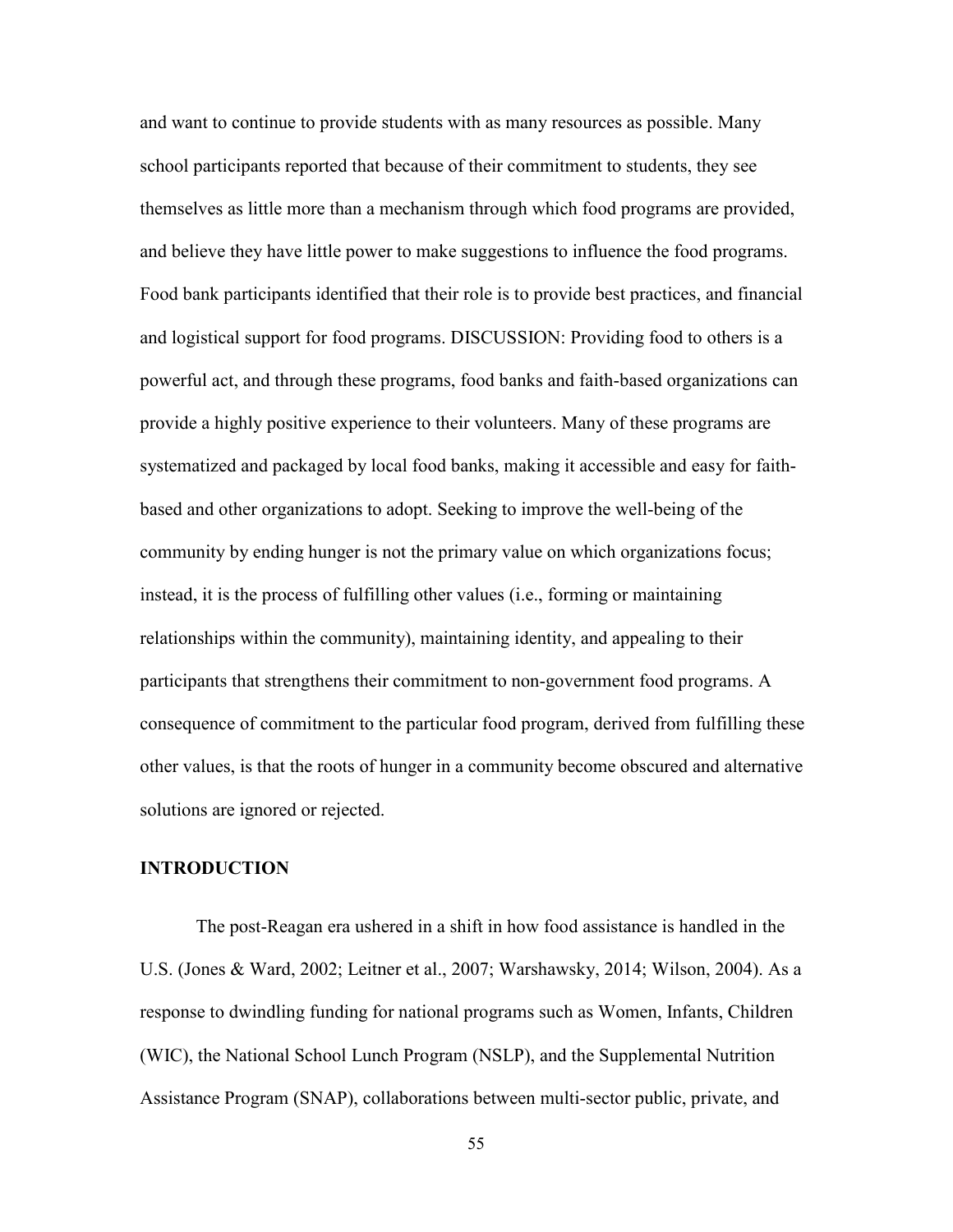civil society institutions began to occur to address hunger in local settings (Warshawsky, 2014). States began to emphasize regional competitiveness and delegate responsibility for social services to local governments and non-profit organizations. Although SNAP, NSLP, and WIC were all readily available, due to limitations in federal funding, there was continued pressure and encouragement from government organizations and large private organizations for the private sector to take the initiative in food assistance (Jones & Ward, 2002; Tarasuk & Eakin, 2005; Warshawsky, 2010).

 Private sector organizations interested in combatting hunger developed large food warehouses known as food banks. Food banks collected, systematized, and delivered food to communities through the continued use of the existing food pantries often found in faith-based organizations (Riches, 2002; Tarasuk & Eakin, 2005).

In this environment, Feeding America (originally called American Harvest) quickly became a prominent figure in the food-banking world, due to its large geographic foot print, through the utilization of small, local non-profits (Warshawsky, 2010, 2014). When Feeding America was originally established, the distribution of food resources from food banks through faith-based organizations into the community was regarded as a temporary means to address hunger (Janet Poppendieck, 1999; Tarasuk & Eakin, 2005; Warshawsky, 2010). Today, Feeding America has extended its reach into over 500 communities nationwide by partnering with smaller, locally funded food banks, faithbased organizations, and schools (Feeding America, 2016b; Warshawsky, 2010). In addition to providing programs that target acute hunger, Feeding America, through its partnering organizations, provides sustained, non-government food programs (e.g., weekly backpack programs delivered to students through schools).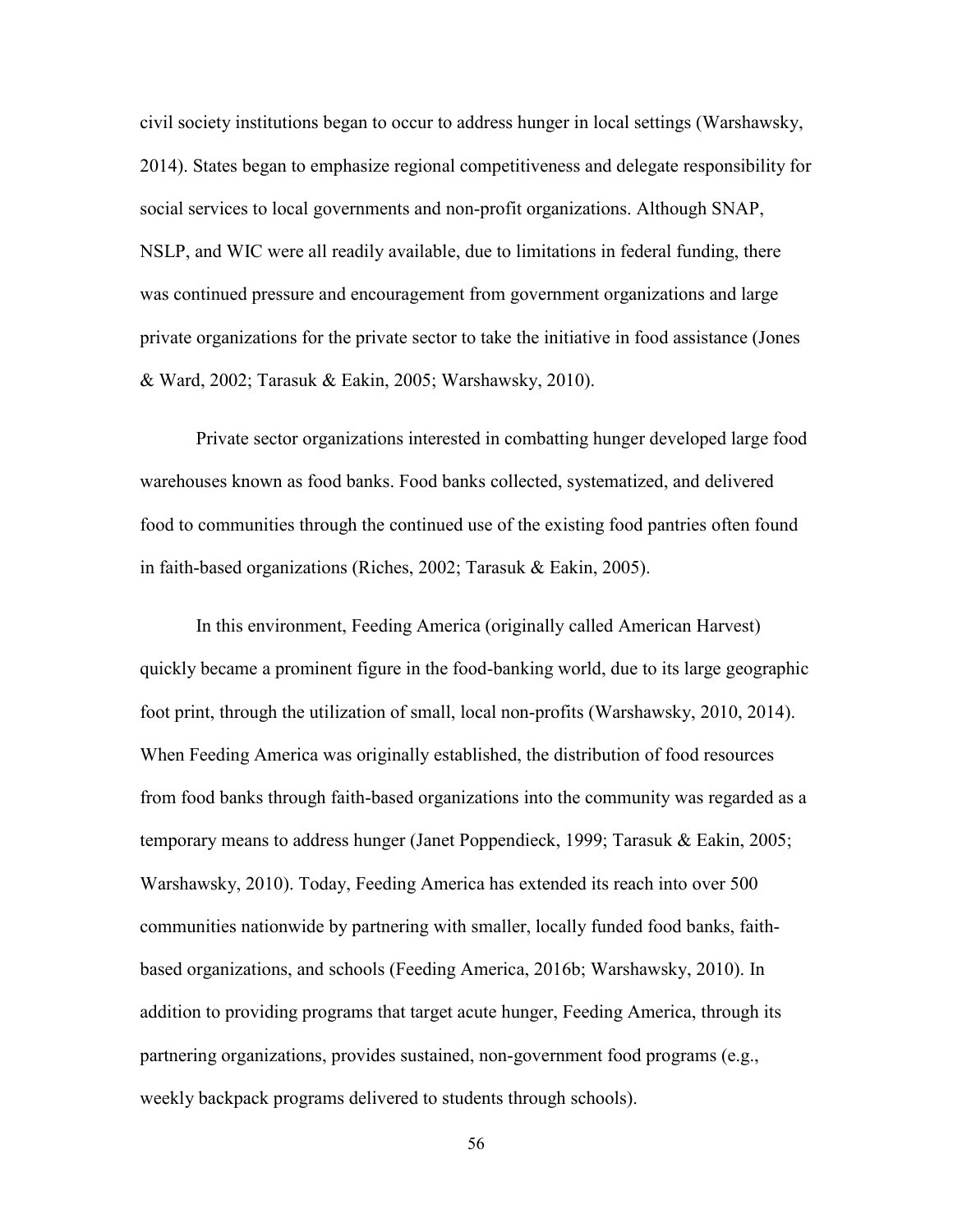Sustaining these non-government food programs requires significant support from communities (Tarasuk & Eakin, 2005). Local food banks work through Feeding America to provide faith-based organizations and schools logistical support for non-government food programs (Warshawsky, 2010). Faith-based organizations, through the work of their ministries and volunteers, provide logistical support, finances, and other resources for solutions they support. Schools provide ready access to families and children for food distribution. Sustaining non-government food programs by these organizations suggests they are strongly committed to providing these solutions, although little is known about the basis for this commitment, i.e., "the will to act and to keep acting until the job is done" (Heaver, 2005; te Lintelo & Lakshman, 2015). Commitment is a binding pledge, with the obligation that organizations are dedicated and will push through setbacks and follow through with their commitment until they feel their job is completed. This commitment is often the backbone of an organization, giving its members strength and a common interest through which to direct their efforts (Brown, 1996). The literature suggests that organizations cooperate at a higher level when they share a commitment, as doing so can help to foster camaraderie, trust, and caring (Brown, 1996; Lok & Crawford, 1999; te Lintelo & Lakshman, 2015). In the context of non-government food programs, the greater basis there is for commitment, the greater the momentum that can be generated to provide non-emergency food programs.

 Sustained non-government food programs are marketed to help "end hunger" (Feeding America, 2016b; Janet Poppendieck, 1999; Tarasuk & Eakin, 2003; Warshawsky, 2010). They are becoming increasingly common across communities, but food insecurity prevalence continues to rise throughout the country ("USDA Economic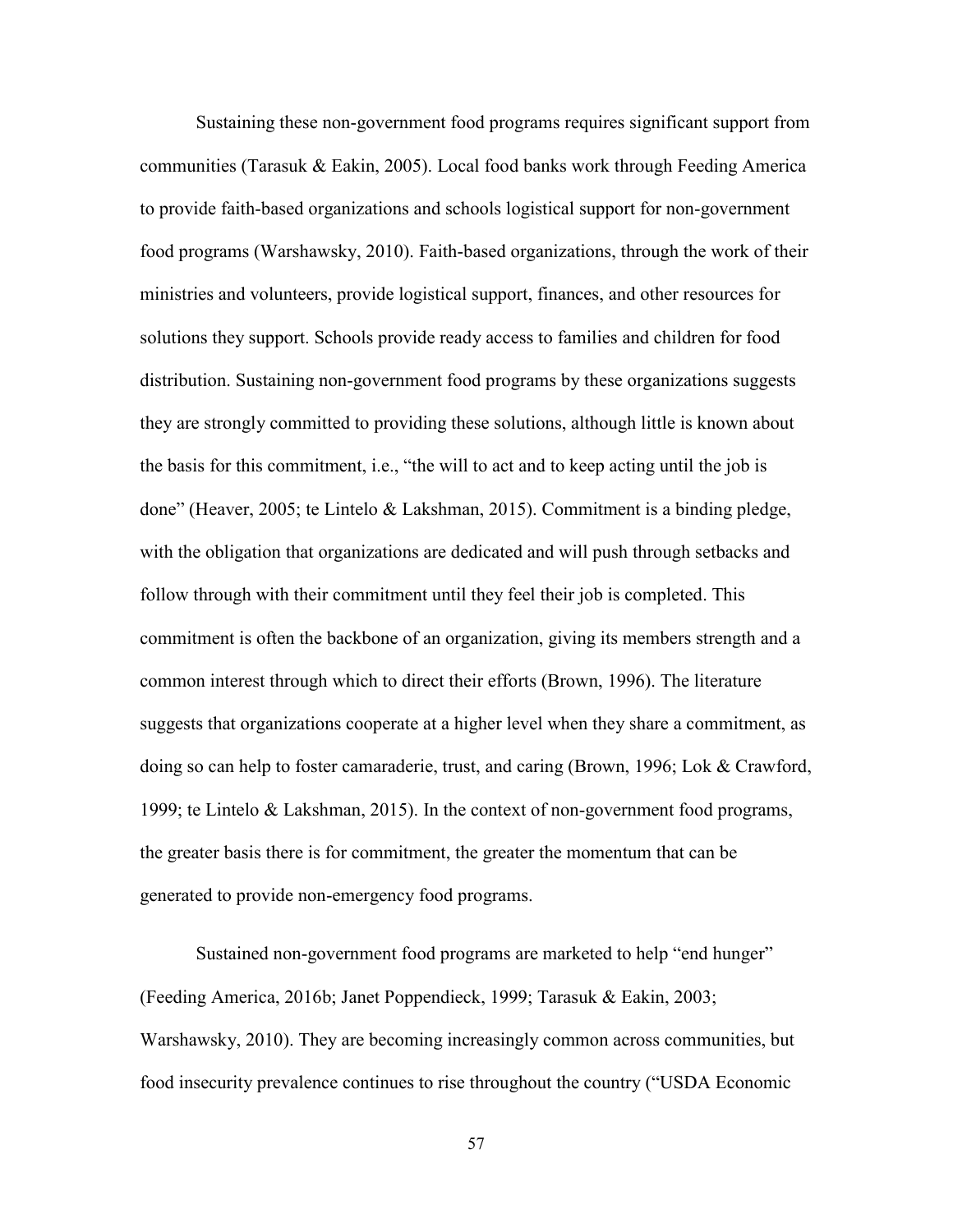Research Service - Key Statistics & Graphics," n.d.; Warshawsky, 2010). This seems counter-intuitive, as we would expect that food insecurity prevalence would decrease with an abundance of additional food available in communities. It may be that the provision of such solutions to hunger offers additional benefits to committed organizations other than addressing a need in their communities..This is consistent with literature documenting a commitment to nutrition programs. For example, governments sometimes claim they are improving child nutrition, even though the solutions they are committed to have little effect on the nutritional intake of children (Heaver, 2005). In this instance, the commitment to particular solutions may cause organizations to miss opportunities to embrace new innovations in improving child nutrition.

Similarly, literature suggests that SNAP and WIC are helpful to those experiencing very low levels of food security, but is unclear about the long-term benefits of providing food to families experiencing low and marginal food security (Wilde & Nord, 2005). Although the literature suggests that providing food to these families may not help their overall food security, the solution of giving food is continued. Commitment to a particular solution to address hunger is consistent with many food-security initiatives worldwide (Curtis & McClellan, 1995; Heaver, 2005; Sridhar, 2007).

 Organizations committed to particular non-government food programs also position themselves to influence others in the community (Clary et al., 1998; Lok & Crawford, 1999). For example, if a particular ministry group acts with dedicated commitment towards a non-government food programs to hunger, other organizations not originally involved may pay attention and get involved, or pioneer their own solution. Commitment to non-government food programs can influence involvement, and also how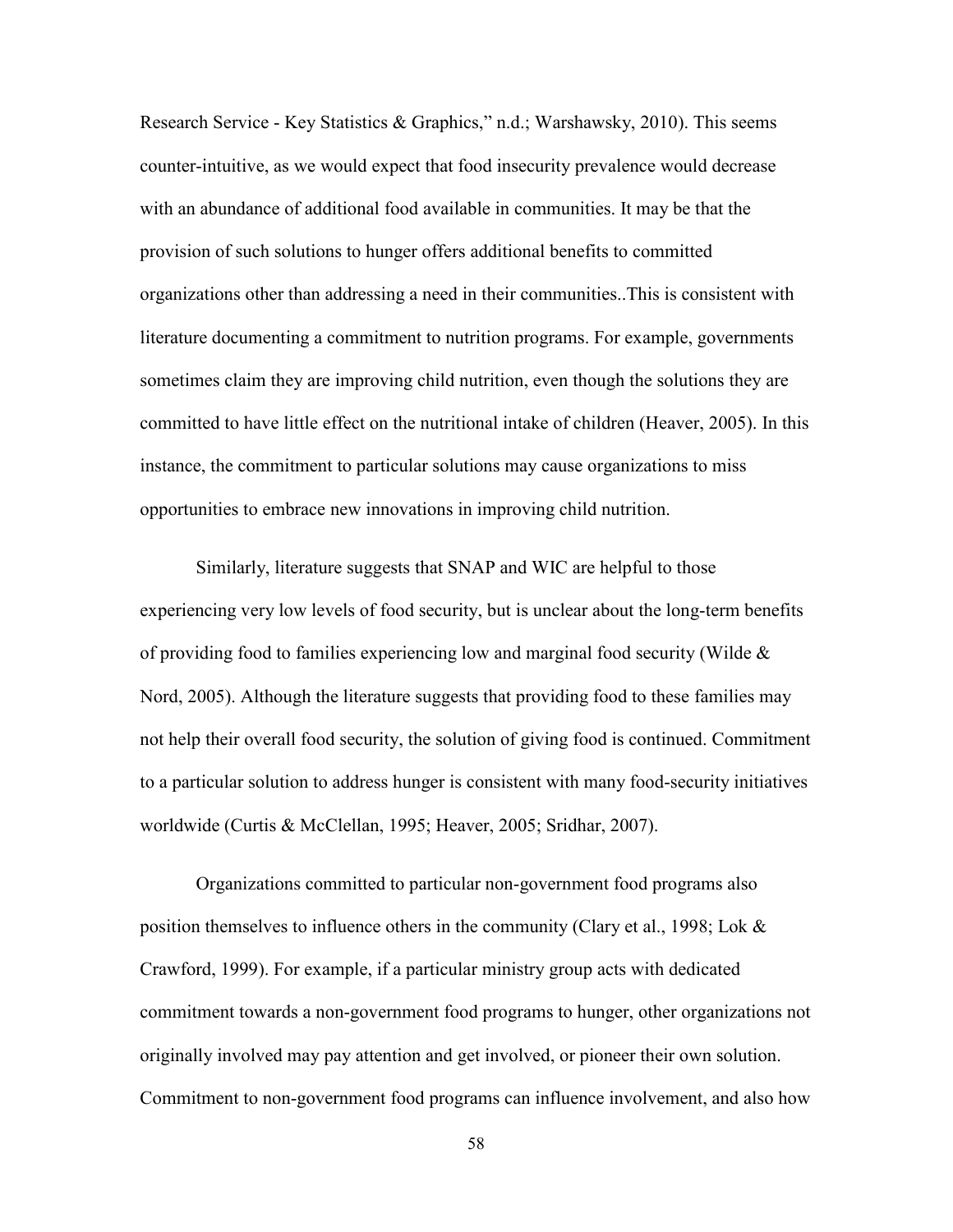the community discusses and thinks about those utilizing their programs (Anderson  $\&$ Moore, 1978; Becker & Dhingra, 2001; Cnaan & Amrofell, 1994; Janoski et al., 1998). This inherently influences whether decisions about how to address hunger and food insecurity are made locally, nationally, or globally, and also how to think about those who are utilizing these services. Commitment to solutions that do not address hunger mask the true urgency of hunger and food insecurity in our communities (Becker & Dhingra, 2001; Janet Poppendieck, 1999; Warshawsky, 2010).

 The present paper will articulate which aspects of non-government food programs engender commitment from community organizations. It is evident, given the rising prevalence of food insecurity in the context of a plethora of food programs available, that the combination of government-supported and privatized, sustained non-government food programs in the U.S. has failed to end hunger and food insecurity. The results from this study will be useful for future research and policy makers in understanding how decisions are made about the intent of such solutions, and the implications of such decisions. Four research questions were posed in this study. First, what is the problem these organizations are aiming to address through their non-government food programs? Second, how do they identify themselves? Third, what do organizations want from their programs? Fourth, what are their assumptions about non-government food programs? These questions were investigated via qualitative interviews with key actors at a food bank, faith-based organizations, and schools.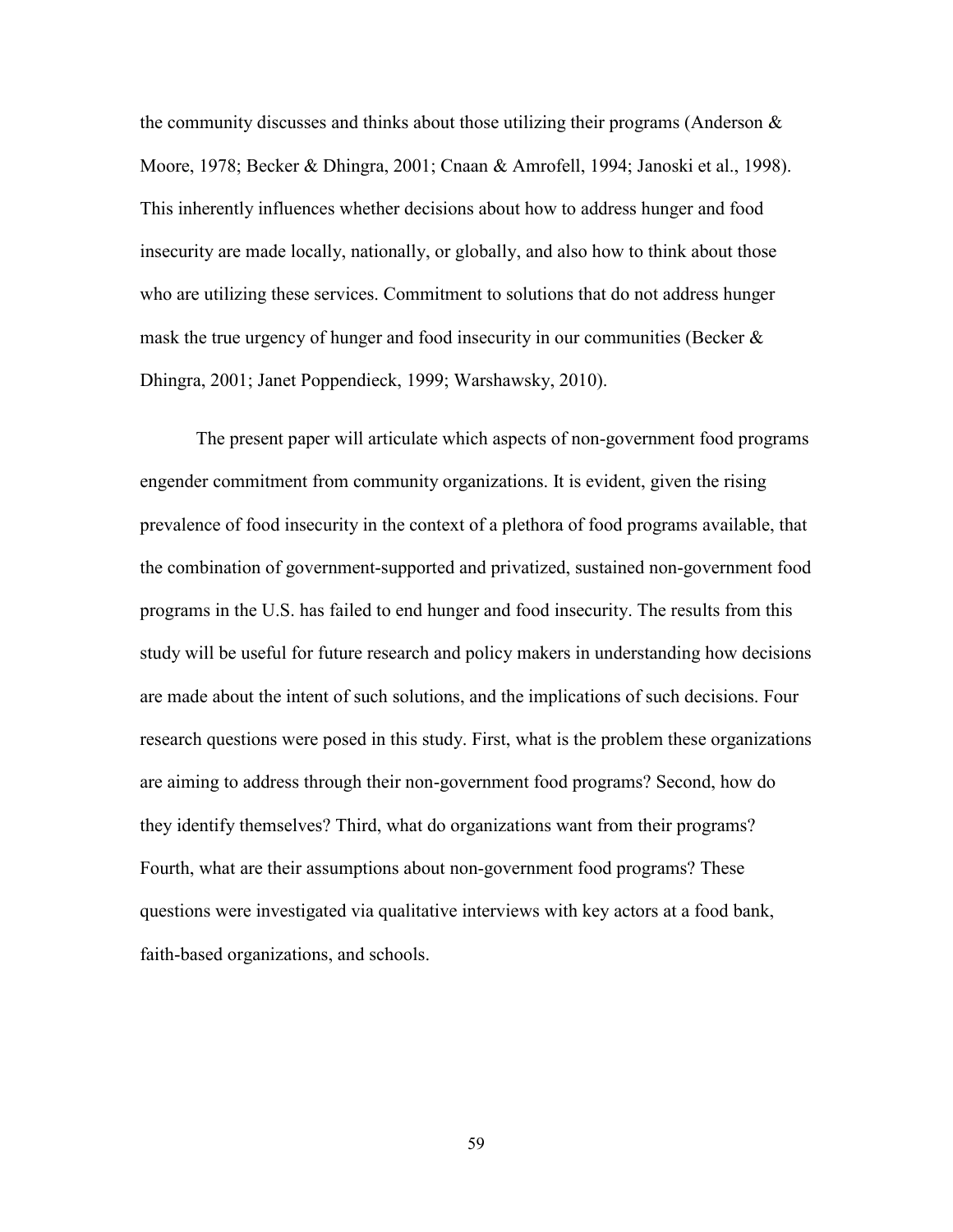# **METHODS**

# *Conceptual Framework*

 Some studies have demonstrated that organizational commitment may be linked by organizations' orientation to the problem, and their organizational perspectives (i.e., their identities, what they want out of their commitment, and what they assume will happen because of their commitment) (Allen, 2008; Brown, 1996; Clark, 2002; Clary et al., 1998; Lok & Crawford, 1999; D. Pelletier et al., 1999; D. L. Pelletier et al., 2000; Mark F. Peterson & Pike, 2002). Clark's work in the policy sciences provided us with a useful framework for articulating how it is that organizations come to a consensus about, or decide on an action, and how they will implement that intent as an instrument. This was our guide in understanding what about non-government food programs engender commitment from organizations. Below, key conceptual categories are defined that are important from the framework to understand commitment:

| Category              | <b>Definition</b>                                         |
|-----------------------|-----------------------------------------------------------|
| Orientation to hunger | How organizations think about hunger in their             |
|                       | communities                                               |
| Orientation to a      | How organizations think hunger should be addressed in     |
| solution              | their communities                                         |
| Identity              | How organizations see themselves in relation to others in |
|                       | the community                                             |
| Wants                 | What organizations require out of providing a non-        |
|                       | government food programs                                  |
| Assumptions           | What organizations believe will happen because of their   |
|                       | commitment to non-government food programs                |
| Values                | Assets or resources used to attain any of the above       |
|                       | categories                                                |

|  |  | Table 4.1 Clark's categories for commitment |
|--|--|---------------------------------------------|
|  |  |                                             |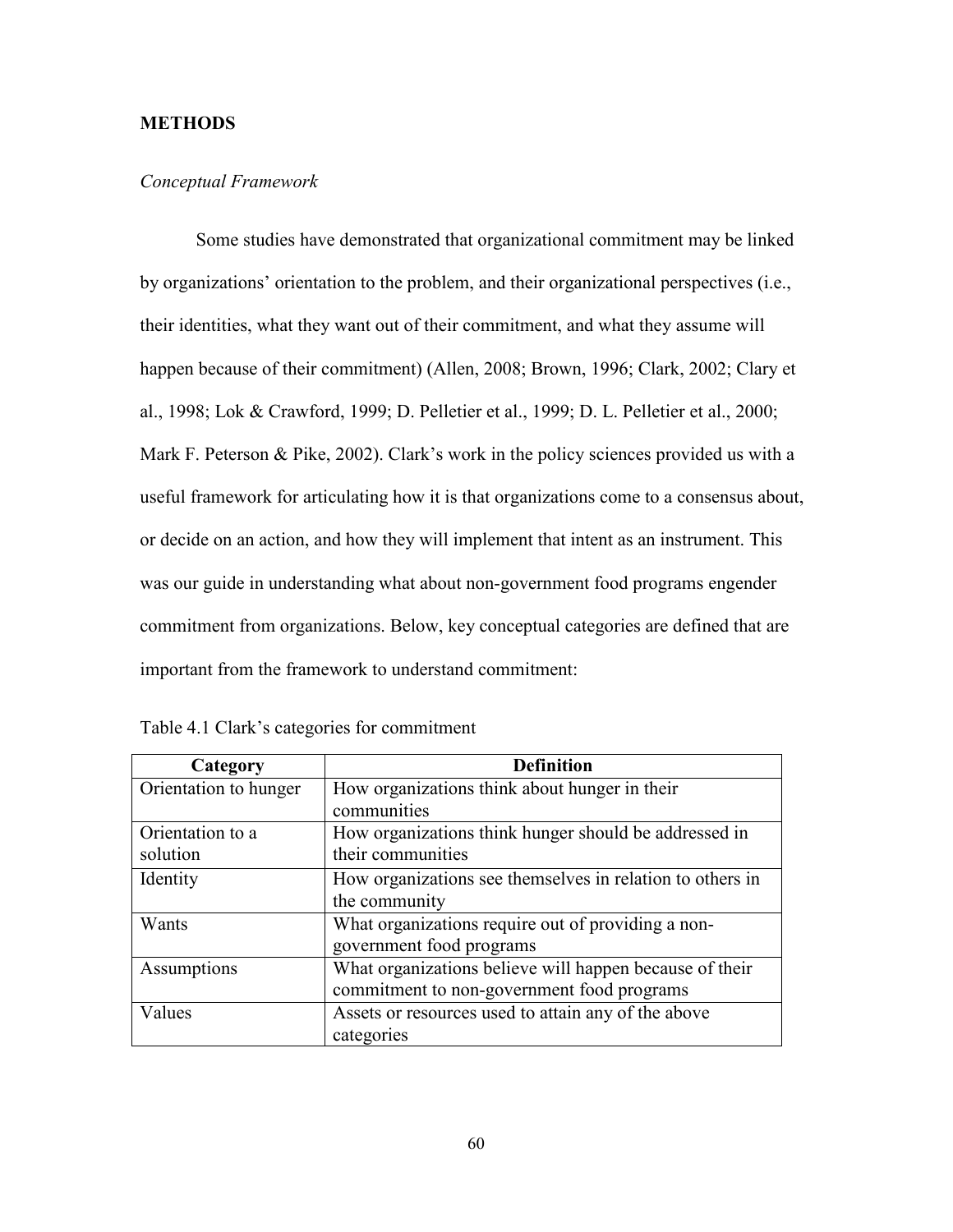Values, as noted in the above table, are assets and resources that can be used by organizations to help their organization acquire benefits. Values can be used to help support identities, wants, and assumptions. They can also be used as a "currency" to attain more or different values. For example, if an organization prioritizes creating relationships (value of affection) as part of their non-government food programs, they may use their position (value of power) in the community to negotiate meetings with other organizations. Below is a table with each value from the framework, and its definition:

| <b>Values</b> | <b>Definition</b>                                            |
|---------------|--------------------------------------------------------------|
| Power         | Make out and carry decisions                                 |
| Enlightenment | To have knowledge                                            |
| Wealth        | To have money or its equivalent                              |
| Well-being    | To have health, physical and psychic                         |
| <b>Skill</b>  | Special abilities                                            |
| Affection     | To have family, friends, and warm community<br>relationships |
| Respect       | Show and receive deference                                   |
| Rectitude     | Ethical standards                                            |

Table 4.2 Values to be used to acquire benefits

 Our results and discussion report on the importance of identity, wants, and assumptions in relation to commitment. The use of Clark's framework guided our methods and analysis to understand how problems in the community are defined and addressed – and what about the fulfillment of identities, wants, and assumptions engenders commitment.

*Study design*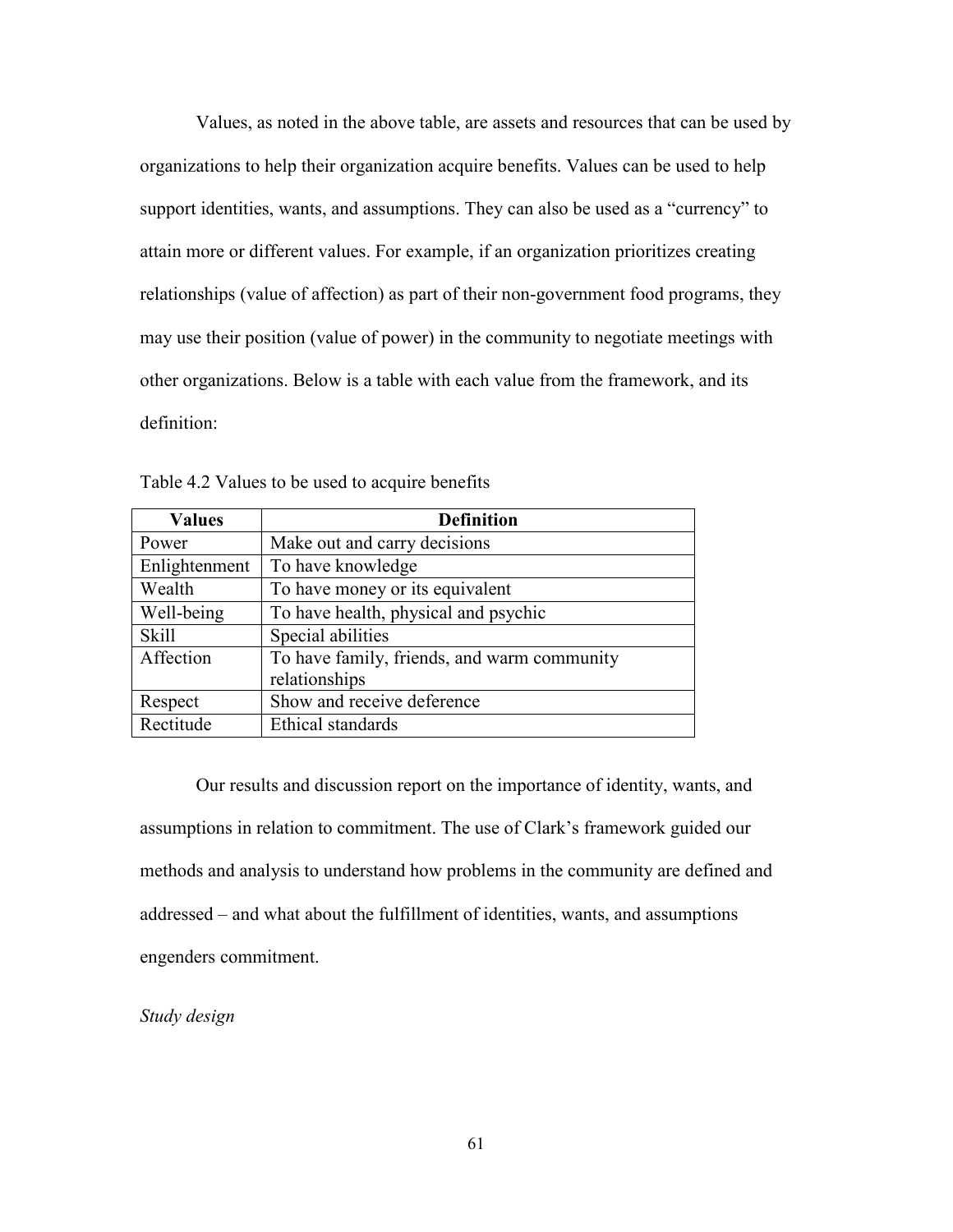Our study consisted of the collection and analysis of observational and interview data (n=33) on the day-to-day operations of one food bank, 15 faith-based organizations, and 11 elementary and middle schools that shared in the responsibility of providing nongovernment food programs in South Carolina. The study protocol was approved by the Institutional Review Board at the University of South Carolina. Data collection was conducted over five months from March to July 2015. Faith-based organizations and schools were selected via purposeful maximum variation sampling and snowball techniques. Criteria included variation in the demographics of the organization, religious affiliation, location, size of organization, and types of programs provided by the organization. This sampling design allowed us to capture and describe central themes that cut across variation between organizations, and we recognize that common patterns found to emerge are thereby representative of the core experience within the community (Michael Quinn Patton, 1990). Data collection and analysis yielded two kinds of findings: 1) detailed descriptions of each individual organizations, which are useful for documenting uniqueness, and 2) important themes that cut across cases which derive significance (Charmaz & Belgrave, 2002; Michael Quinn Patton, 1990).

### *Data collection*

 All participants were required to be English-speaking and were over the age of 18 years. No compensation was provided for participation. Interviews were conducted in organizations' offices, public libraries, local coffee shops, a food bank, food pantries, school offices, and via telephone. We developed a semi-structured interview guide with open-ended questions to capture participant responses (Michael Quinn Patton, 1990). In interviews lasting 1-2 hours, participants were asked to talk about how they understood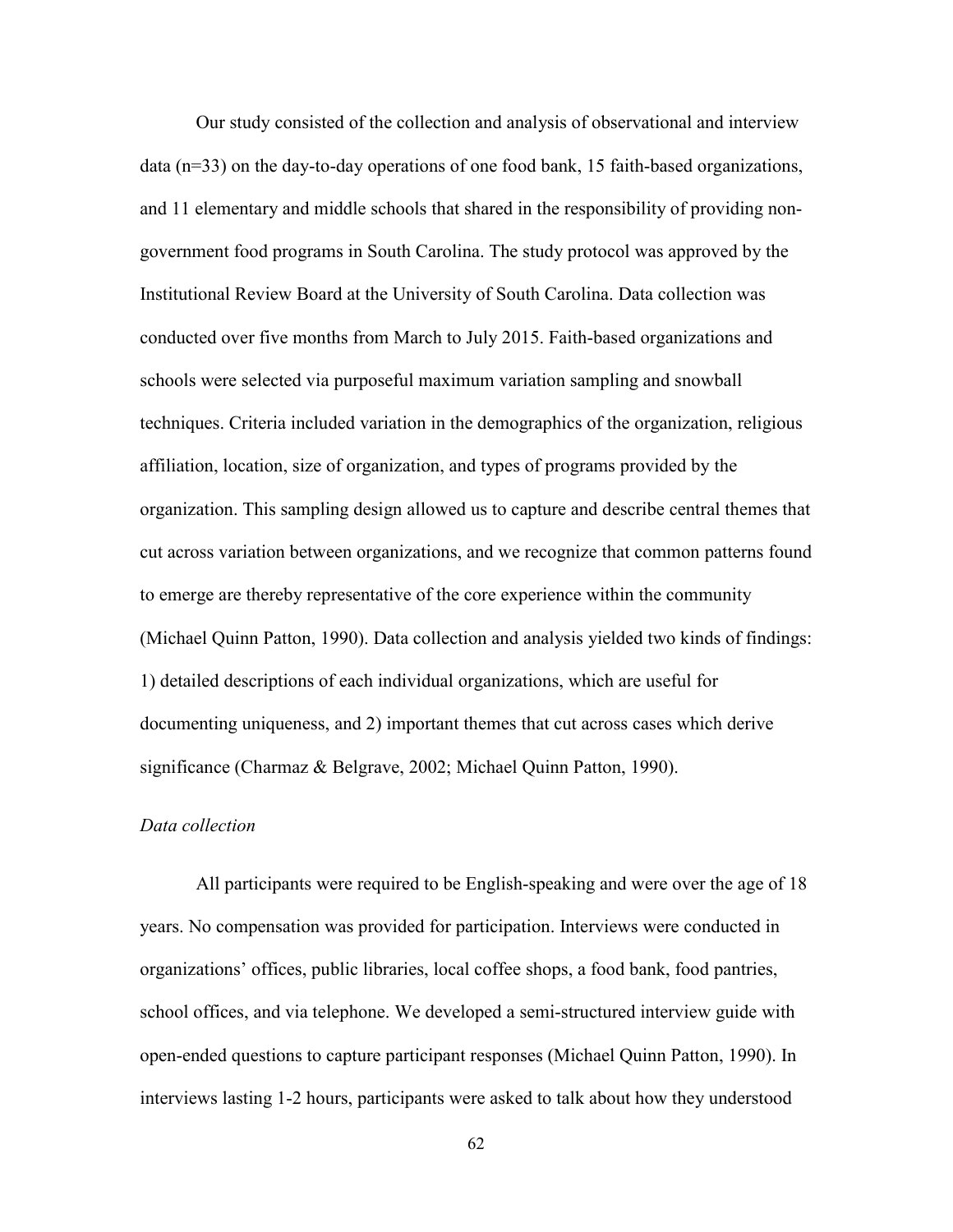hunger in their community, how food-assistance programs addressed issues in their communities, what was important to them about food-assistance programs, and their organization's role and function in their communities.

#### *Analysis*

Verbatim transcripts, field notes, and any informational documents available (e.g., pamphlets, flyers) were analyzed with the assistance of computer software for qualitative data (MAXDA plus 2015). Our analysis was guided by Clark's policy process theory. Our primary initial analytic technique was in-depth, repeated, independent readings of the data. Following the independent readings, three experienced qualitative researchers coded three interviews separately, which was followed by in-depth discussions to ensure the interpretations were robust and empirically grounded. From these discussions, a code list was created and used by the lead coder for the remaining data based on the categories and concepts from the theory and by our research questions. Additional categories, concepts, and dimensions were added, and data were recoded when required. Findings were emergent within each concept, not across all data. To further ensure the quality of the data, the researcher responsible for coding participated in peer debriefing. Data were triangulated through multiple tools (e.g., interviews, observations, multiple coders).

# **RESULTS**

 The experiences described by key actors were represented by four categories: 1) hunger in the community, 2) organizational identity, 3) organizational wants, and 4) organizational assumptions about non-government food programs. Major concepts within each category are reported below.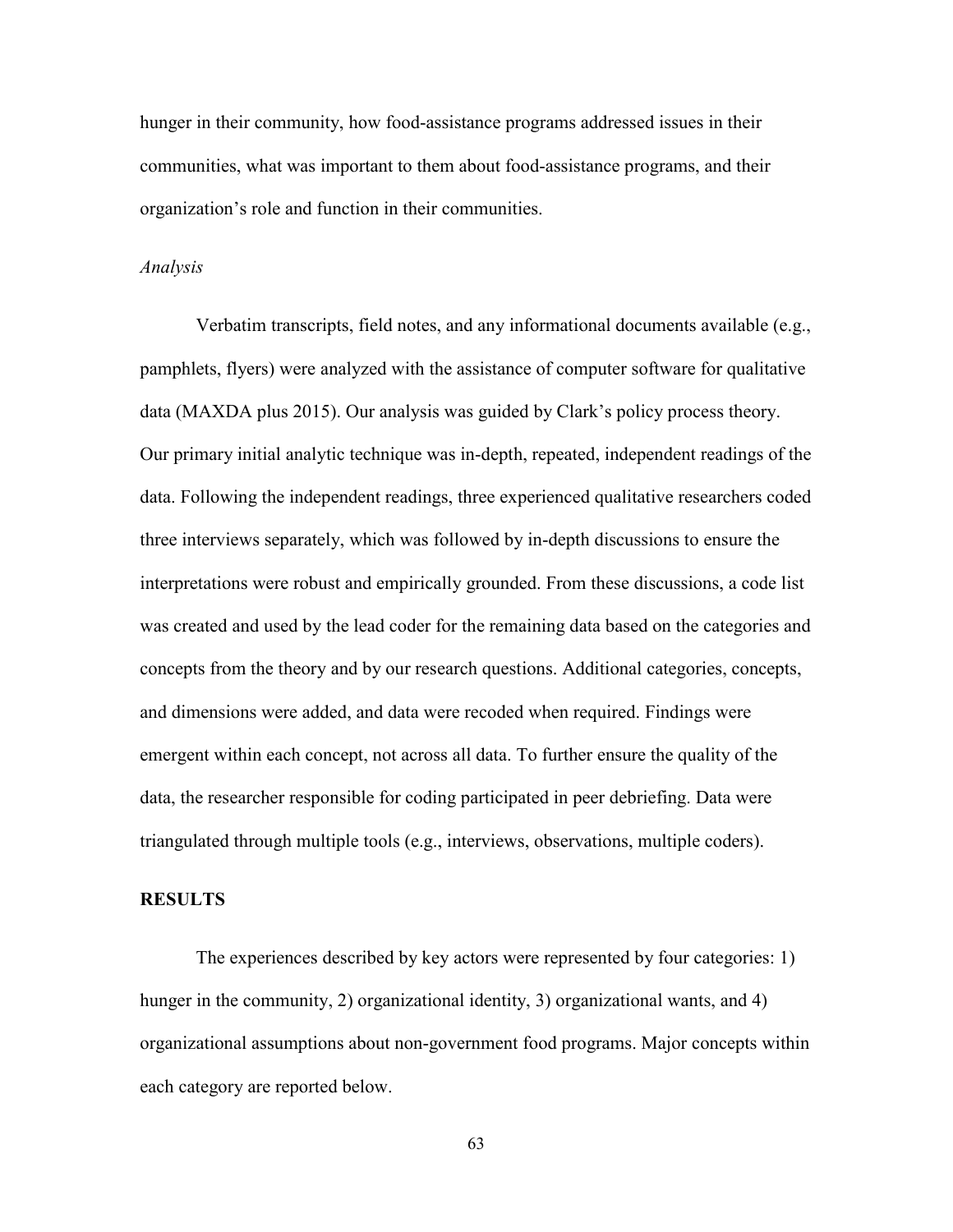## **Hunger in the community**

## *The cycle of poverty*

 Interviewees at food banks, faith-based organizations, and schools understood hunger as an easily noticeable indicator of poverty in their communities. When asked to describe hunger, most referenced a "cycle of poverty", or, as a food-bank employee explained:

*"Well, a lack of unemployment creates a lack of transportation, inability to afford medicine and medical care…and to have food. They can't afford their dwelling any longer, can't afford their utilities, or are disabled. It's hard to get out of all that".*

Although interviewees recognized many families are affected by life circumstances out of their control, they also stated that parents often made poor decisions that negatively affected their families. These choices (e.g., lack of involvement with their children, drug use, and selfishness) were reasons interviewees used to explain why participants in foodassistance programs were reliant on their services. Most interviewees at faith-based organizations described specific families that were "truly needy" and were sympathetic to their situations, *"I know that Mom works three jobs, the Dad just up and left her, that has got to be difficult".*

### *Skepticism of need*

 Most guidance counselors expressed feelings of skepticism towards families participating in their non-government food programs. These interviewees reported they saw families utilizing multiple mechanisms through which they could acquire food (e.g.,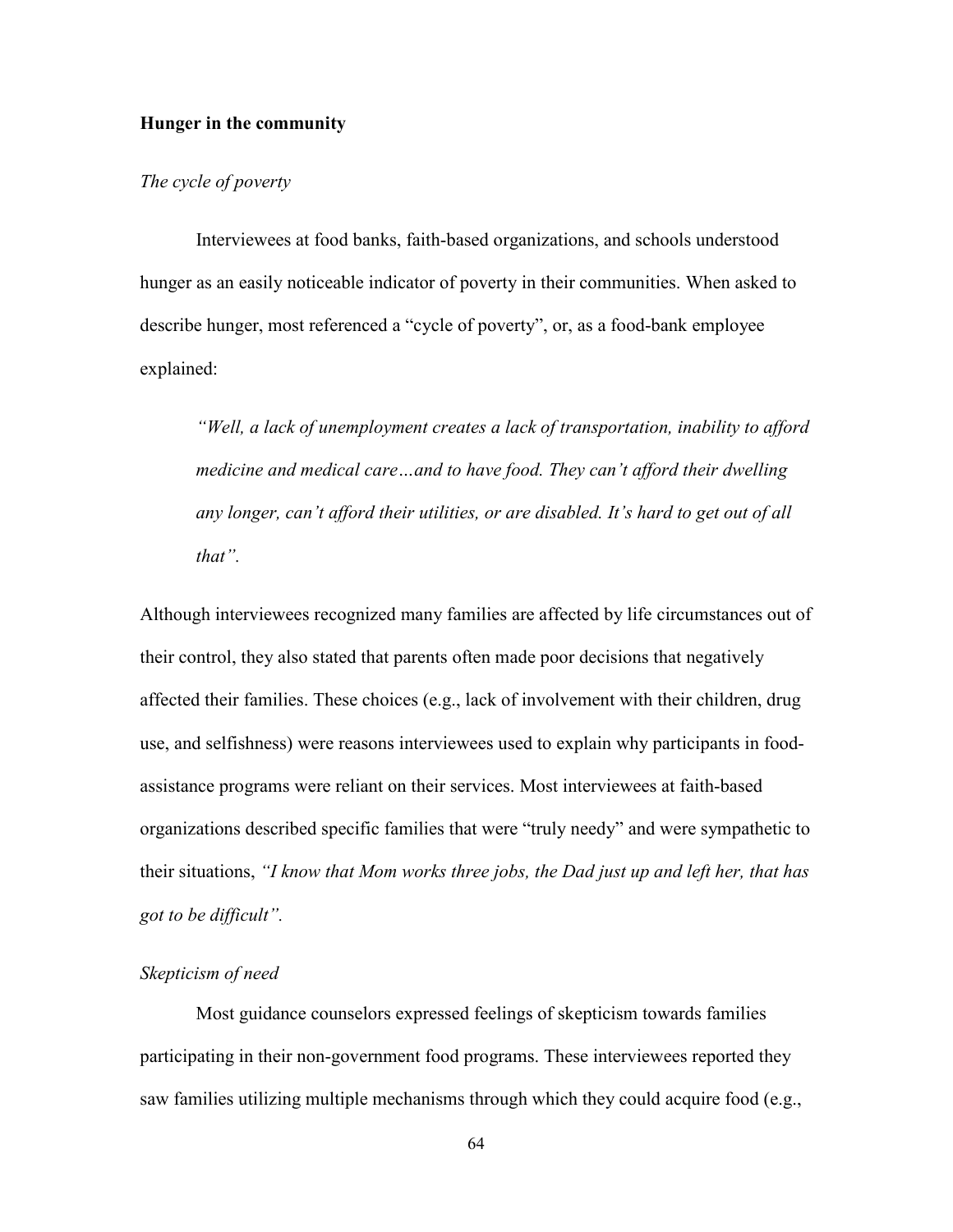families enrolled in their non-government food programs while also using WIC or SNAP), while also enjoying amenities. This prompted these interviewees to label them as "system abusers" or "not really needy". A guidance counselor explained:

*"We have a few families who work very hard, but then we have most who don't. They come with their hands out. Every time you turn around, can you help me with this, can you help me with that? I get annoyed because the kids who are on free lunch come with a dollar for snacks – or the backpack kids have on new Nikes. It's unfair that people take advantage of the programs we have. Our Moms could write a book on how to use the system. They go around and use everything they can to get what they want. Every program I bet. They aren't truly needy. Really needy kids don't have on fresh kicks, you know?"* 

 To help alleviate feelings of skepticism about families participating in foodassistance programs, faith-based organizations purposefully created programs that focused on children. As explained by interviewees from faith-based organizations, children are not to blame for their living or financial situations, rendering it easier for their congregations to support without hesitation or questions:

*"The child is hungry, and we can feed that one child. I think when you get to the other populations in our community, like parents or the homeless who are adults, its hard because they [the congregation] start feeling like 'why aren't you working?' to, 'why aren't you taking better care of your family?'. Because you know, you can smell the alcohol on them or see their Mercedes. It comes more difficult to get over that. Kids are just kids. Blameless."*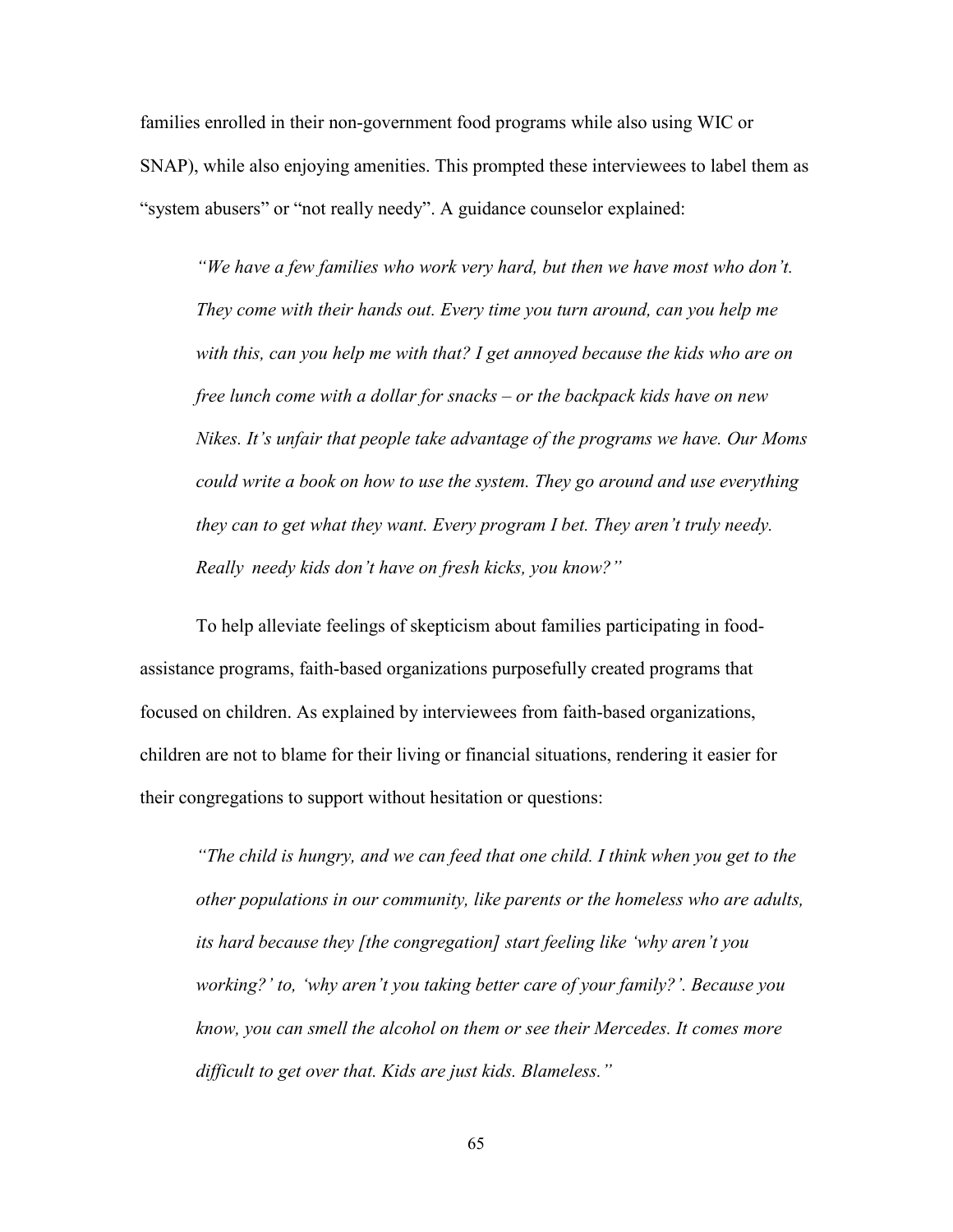## *Identification of hunger*

 The food bank assesses and evaluates community hunger by using self-collected statistical data, and their own internal surveillance system. Schools reported that they rely on the free and reduced lunch rates to assess hunger, in addition to relying on the observations of teachers and guidance counselors: *"We just rely on our teachers, rely a lot on our staff, you know, they have their, they put their eyes on their students every single day and so they have a real good gauge of it"*. Faith-based organizations reported the majority of their information about community needs comes from the food bank, and their contacts at schools through which they are providing their food-assistance programs. Most faith-based organizations reported that without this information from these sources, they would not be able to determine the actual needs of the community *"We don't have poor people in this neighborhood, I mean it's just not an issue in our congregation"*. A church pastor further explained:

*"Well, we get a lot of stories from the school about Moms who come with their hair done and their kids have nice clothes but they are on food stamps. Well, doesn't it ever occur to them that maybe if they didn't get that hair-do that they could buy food instead? I don't get it. And we don't get that kind of insight here in our church because we don't have poor people"*.

 In summary, organizations understand hunger as part of a larger issue of poverty in their communities. Some interviewees expressed empathy and understanding for participants in food-assistance programs, but the majority of interviewees expressed skepticism towards them, especially when participants utilized more than one method of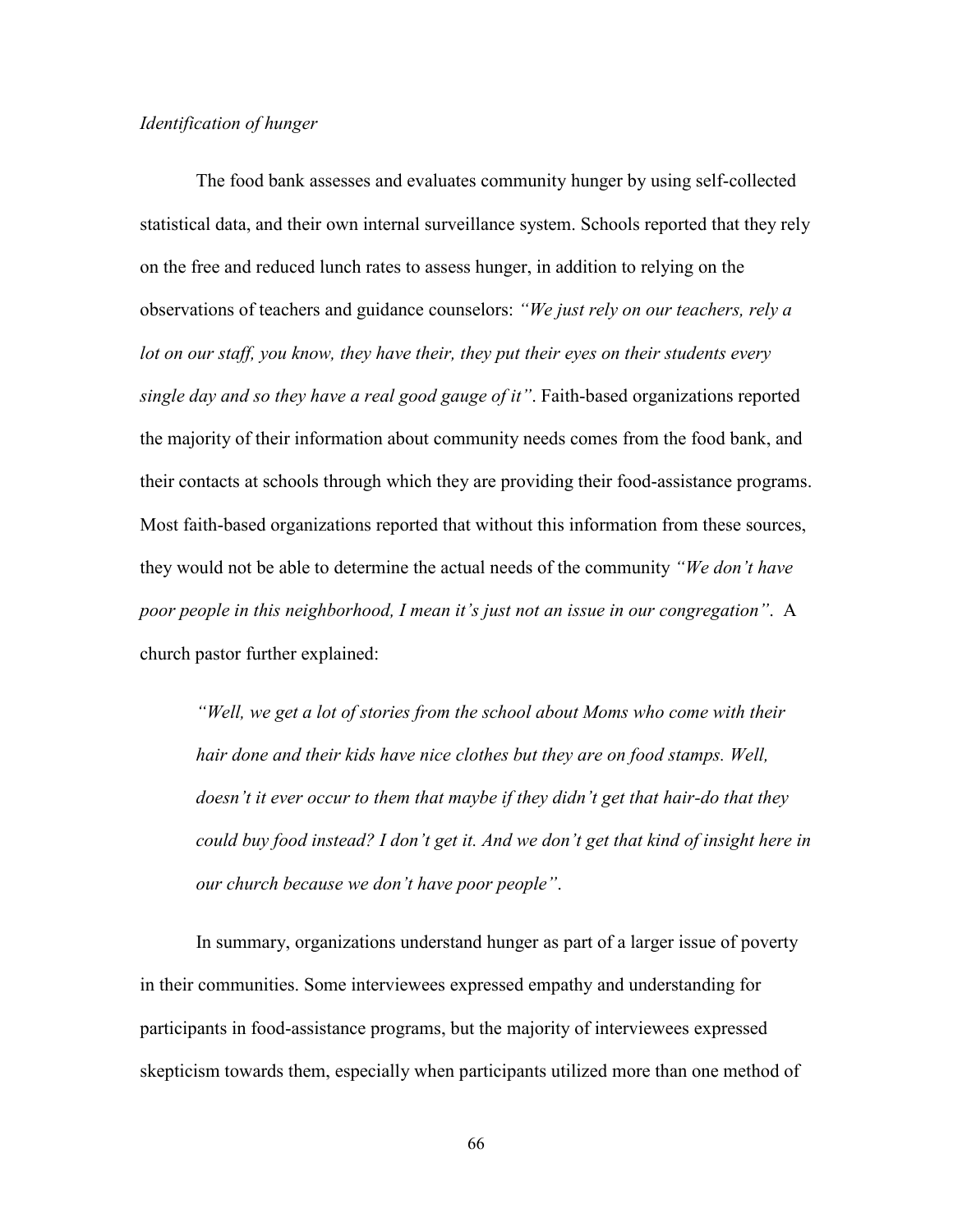obtaining food for their families. The food bank and schools have their own methods for identifying hunger and understanding poverty, while most faith-based organizations rely on colloquialisms from the food bank and schools to shape their understanding of hunger. The majority of the faith-based organizations interviewed reported that they believed their congregations were not experiencing poverty. These faith-based organizations reported they relied on information from the food bank and schools to describe poverty to them as they do not regularly see or experience it themselves. Their reliance on this information further contributed to their skepticism about need.

### **Organizational identity**

### *Food bank: identity*

 Interviewees at the food bank described their organizational identity in two ways: (i) a member of the Feeding America food-banking network, and (ii) experts on food in their community. To maintain their identity as members of Feeding America, interviewees reported they assumed roles focused on maintaining ethical standards, providing food to the community, and meeting regulated standards for food distribution. As one food bank interviewee explained, *"As a member of Feeding America, we have a responsibility to uphold that brand – we need to do things the right way. So I, as a worker here am responsible to that, too. We need to do this to be part of the national movement to fight hunger. We have to be so conscientious about food safety and distribution*".

*Food bank: commanding expertise*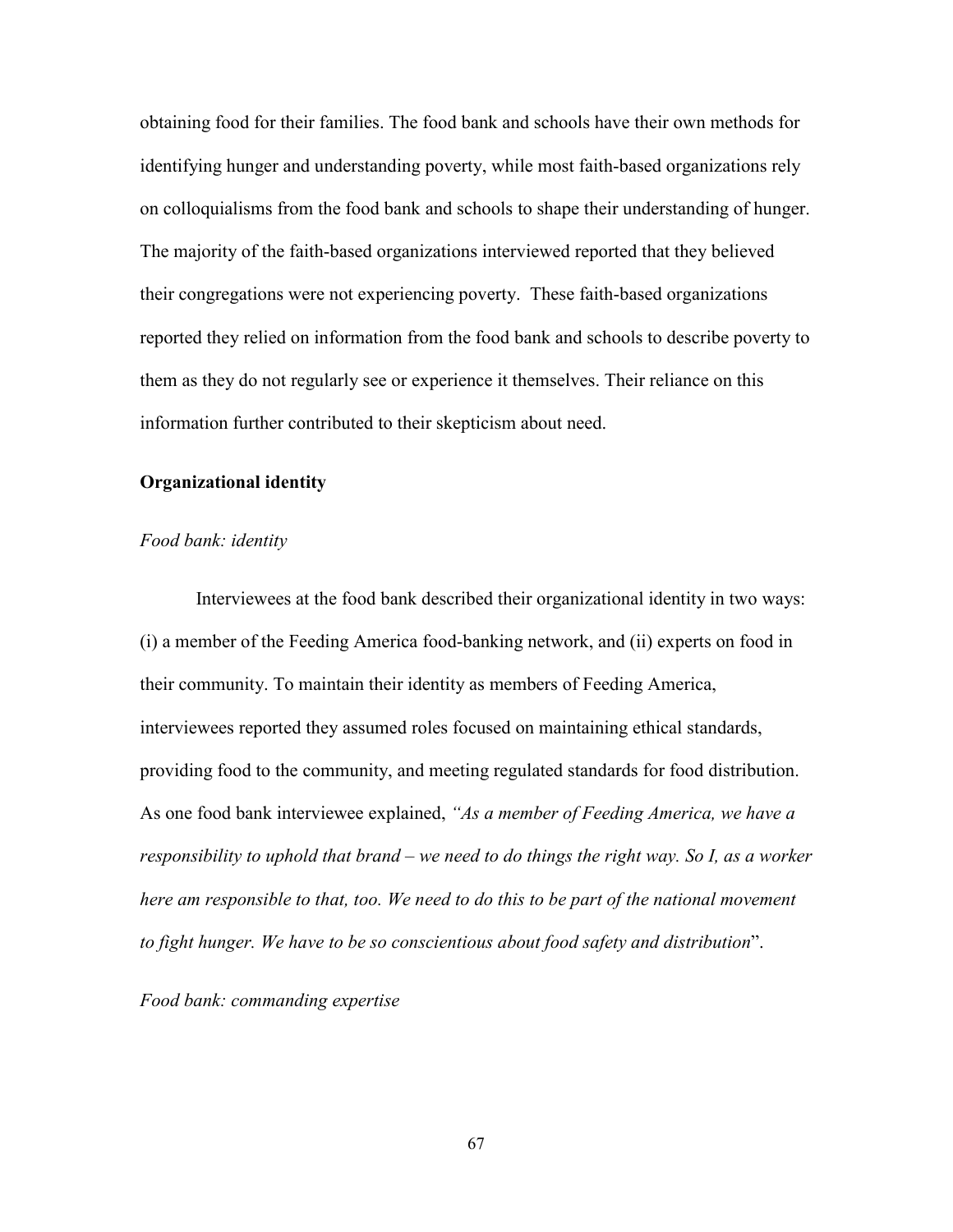Interviewees frequently discussed how the use of symbols, like the Feeding America logos, legitimized their identification and inherent expertise in food distribution as Feeding America members:

*"With all of our programs we run, we try to incorporate the logos. It goes on the flyers we pass out to families. We used to put it on the backpacks. We follow the guidelines for some programs so that we can use that logo. It shows that our programs are legitimate and backed by facts".* 

 In addition to using the Feeding America symbol, food-bank interviewees described that providing stable food and logistical assistance to individuals and to other community organizations helped them to be viewed as food experts in their community. Their continued innovative programs created using their specific skills and knowledge about food distribution helped them to convey this to other community organizations:

*"We want to be the experts. We want to be the people you can come to and say 'hey, how do we do this?', and we have an answer that's backed by facts. It's back by that logo, and everything we do is to fulfill that logo. We do so much more than provide food, we also employ many people, we have the ability to refer people to extra services they need…in return in a way for upholding regulations we get to be this little epicenter for the community."* 

## *Faith- based organizations: identity*

 Faith-based organization interviewees identified as practicing members of their faiths. All faith-based organization interviewees reported it was important to provide a program that fulfilled a need within their community. As one Rabbi explained, *"We are*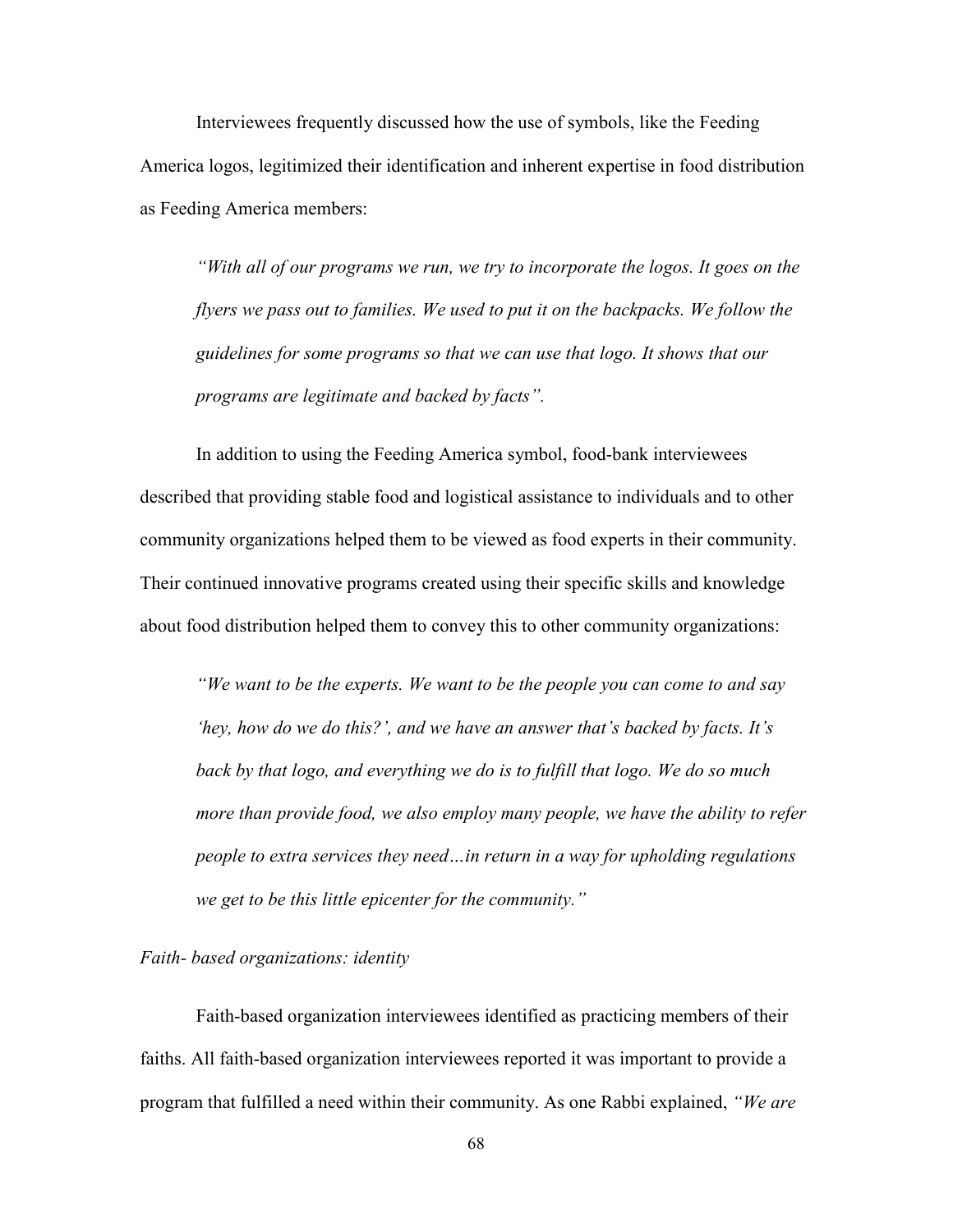*Jews, and as Jews and through our synagogue, we must uphold our end and help our neighbors. It's what is expected from us as individuals, and as affiliates of Conservative Judaism".*

## *Faith-based organizations: fulfillment and feeling good*

 Most interviewees from faith-based organizations explained that beyond fulfilling a need in their community, their programs must fulfill a spiritual "calling". Responding to a need in the community that represented their "calling" provided interviewees with a "feel good" feeling, *"…and as a Muslim, we are urged to do good. We as individuals must come together and be a group who does well for others. This makes us feel good"*. One church pastor explained how he felt "blessed" to know there is a need for food in their community, and that through their community food-assistance program they are able to fulfill their obligation to God, the community, and to themselves: *"I just see it as a, you know, a glimpse of the power of God at work in the world through us. This is our blessing; this is how we can be useful. And um, I thank God for that opportunity".* A church minister further explained:

*"We, as Christians are leaders of good morality. We teach, we help those who need help. We can help our neighbors by providing food, if you can help them or someone else out there, you can help yourself, too by fulfilling what God wants. And what he wants is for us to provide food. Christ said to feed the hungry…we want to do that good."*

*Schools: identity as teachers and caregivers*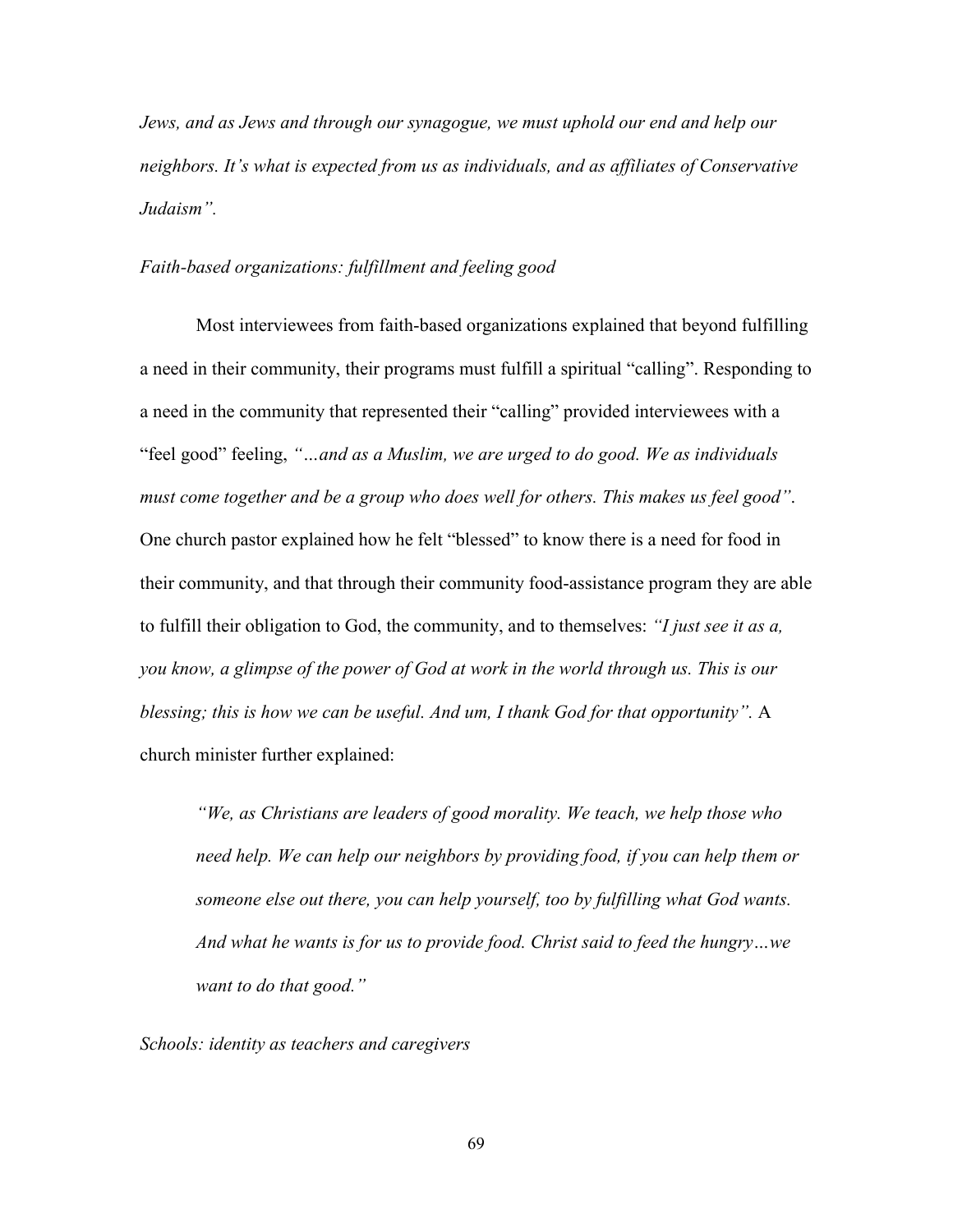School interviewees described themselves as teachers and as members of a large safety net to help the children they work with and their families. As described by interviewees, being a teacher required that they *"…provide as many opportunities as I can for my kids"*. Recognizing how their students and families experience poverty, interviewees explained it was important to them that they provided as many opportunities for their students to be nurtured and cared for in a school setting as they may not have opportunities to thrive at home. Most interviewees were able to separate their personal feelings from their professional beliefs. This understanding justified providing foodassistance programs for students, regardless of how interviewees felt personally about the use of the programs:

*"I mean, my opinion about the Moms and all doesn't really impact what I think should be done and what I can do. It's like, like I can be skeptical about them but when it comes down to it I am going to give these kids as much as I can regardless about how I personally feel about it."* 

*"I am a teacher, and that means that while the child is at school, I am responsible for them. If they are worried about food at that moment in time, that is my responsibility. I want for my students to have access to as many programs that may help them as possible. That is my job. If I do that, I can really be what I said I am – a teacher. And I love my students."* 

*Schools: opening lines of communication*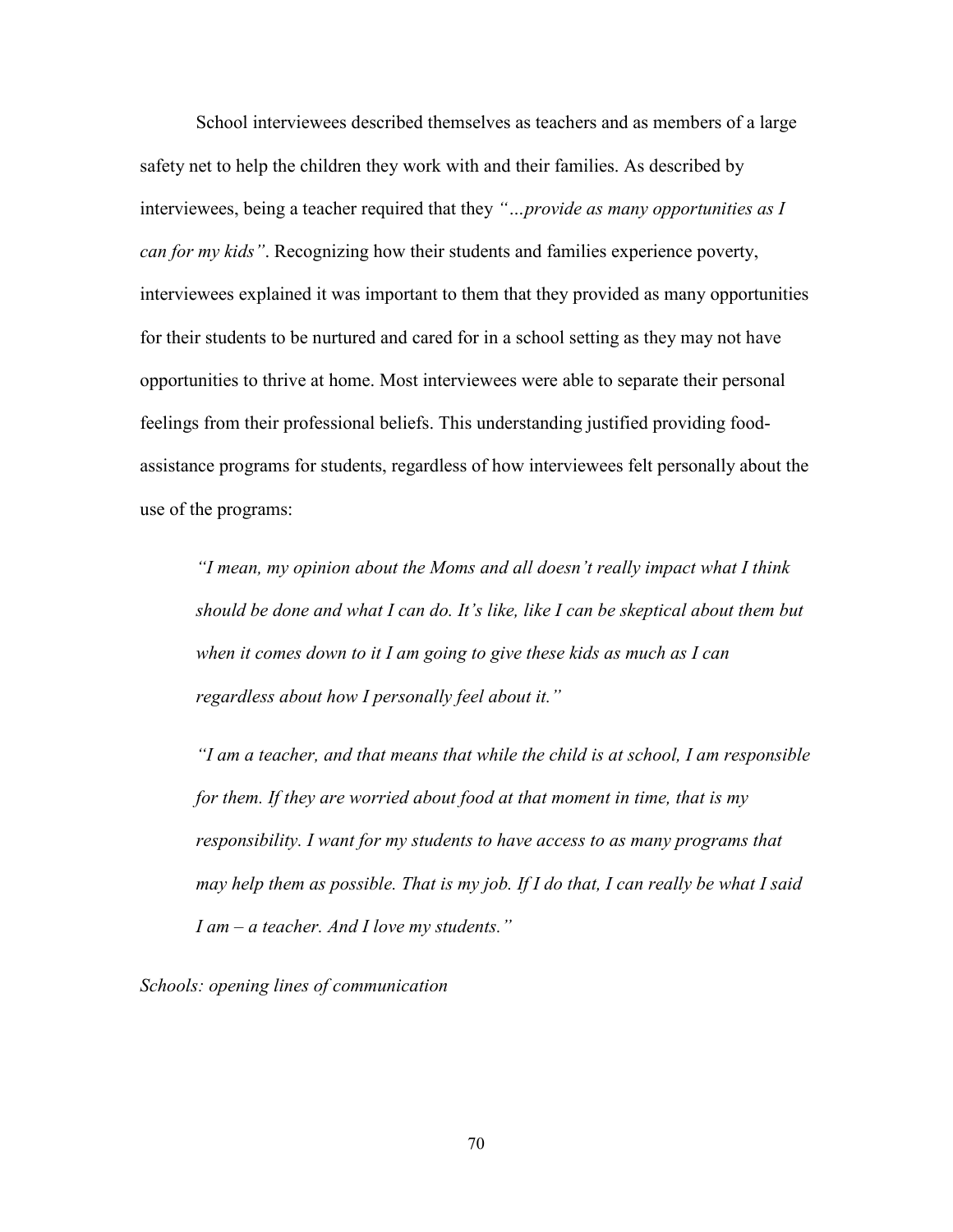Some teachers identified as being liaisons between students, parents, and community resources. These interviewees explained they feel a responsibility beyond the time their students are in their classrooms:

*"My job goes beyond 9-5 you know? These kids, they are mine. I feel a sense of responsibility to them. Yes, I am their teacher and I take that seriously. They need me. I can take care of them. I can help their parents understand what they need, sometimes that may be food. I can be that in-between from what they need to getting it and I can do that through programs and getting things from the church for that child".* 

 In conclusion, organizations understand their identities by associating with larger overarching groups they feel are important. The food bank relies heavily on symbols to express their place in the community as food experts and members of Feeding America. Faith-based organizations identify themselves as members of their faith, which requires they fulfill obligations to serve the community. School interviewees identify as teachers, which requires them to care and serve their students with as many resources as possible. By using symbols and acting in ways that are typically associated with those of the larger group, organizations are able to convey their identities to the community.

## **What organizations want out of non-government food programs**

## *Fulfilling a perceived need*

 All organizations want any program they provide to meet a necessary need in the community; these needs can be understood using values (See Table 1). Hunger, explained by all organizations, is a tangible piece of poverty they can address. One church volunteer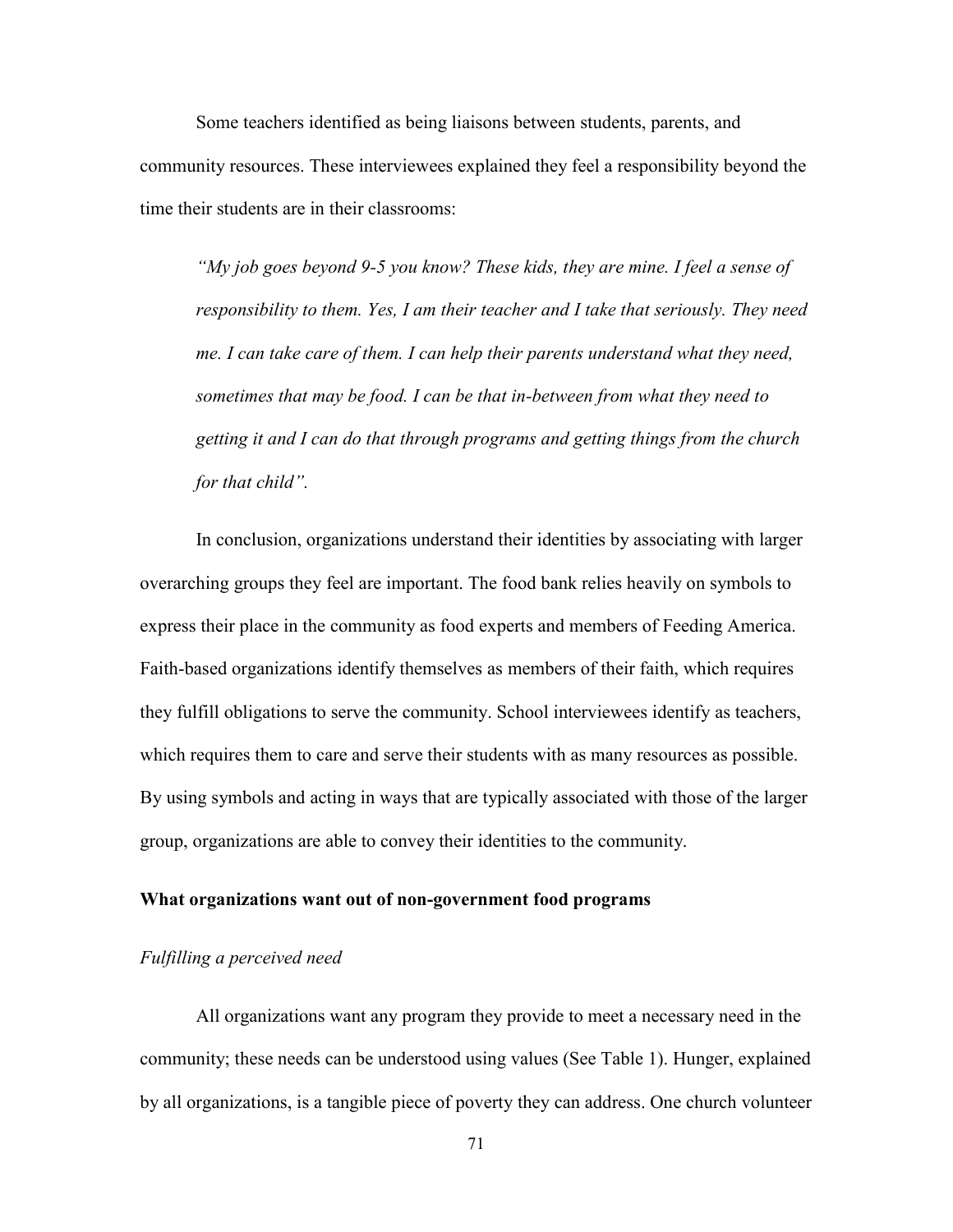explained, *"I would hate it if I was hungry. Doing this, I can really help someone who needs it. I think we all just want to help out those who are less fortunate than us. I wouldn't do a program if I didn't think it was helping".* Ensuring the emotional and physical health of children was of particular interest to organizations, as a food bank interviewee explained,

*"Here with the food bank and other programs – it's all about health. And I mean, you know, both mental and physical. We want our people who are using the programs to not really be worrying about it and to also be nourishing their bodies the best they can".* 

## *Faith-based organizations: congregation engagement and benefits*

 Faith-based organizations wanted to provide a meaningful program that supports well-being for participants in food-assistance programs, and one that is attractive and interesting to their congregations. Faith-based organizations wanted an active and community-oriented mission to provide charity experience to their congregations, external affection opportunities by providing interaction with outsiders from their congregations, and internal affection opportunities by providing a social opportunity for their members: *"But our goal is to get people in need back up on the ridge, find out what they need and help them to it. But we also need our main goal, if we succeed is having people get here on Sunday, and it's how we're helping people have a mindset to invest in the community, invest in friendships, and using their skills and gifts to do that".*

Some faith-based organizations described that providing these benefits was more important than the program's mission. Food-assistance programs provide an opportunity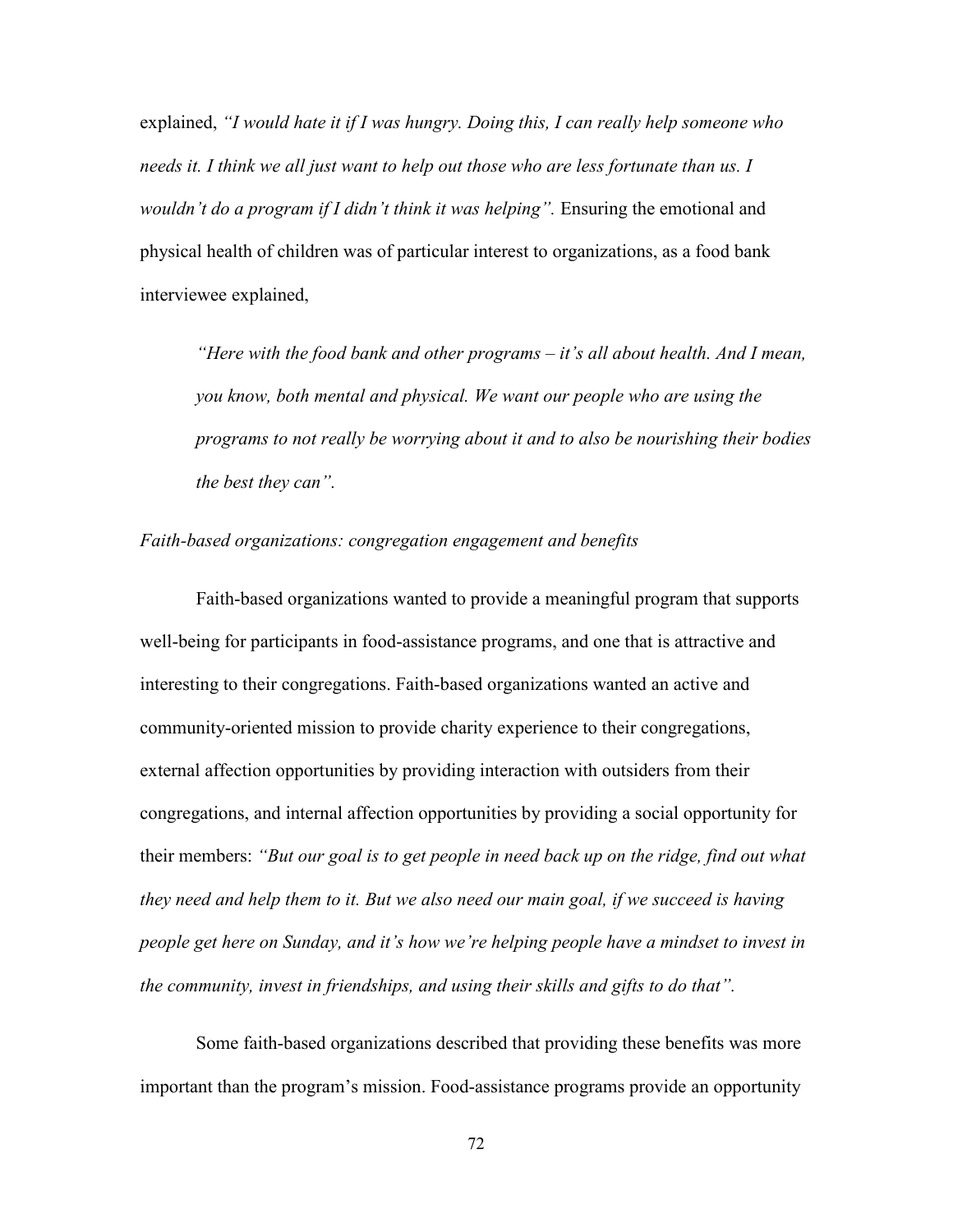for congregants to become enlightened about their community by learning responsibility, compassion, and a greater understanding of the community outside of their organization. They also provide a variety of ways in which members can participate in charity by providing various skills and resources (e.g., they can donate money, help in a pantry, or deliver backpacks).

 *"The programs provide just the experience of caring for our members."* 

*"It is very important in a ministry that if you are taking their money, their time, that the people feel like they are doing a good thing. They like to get together to see each other every week. The backpack program provides us with the opportunity to satisfy a reach of different types of congregants. If people don't want to pack, they can pay for it."*

# *Faith-based organizations: trusting other community organizations*

 Faith-based organizations working with the food bank explained they did not have the skills to create and implement non-government food programs on their own. Often, these faith-based organizations reported they did not understand the reasons for regulations or requirements put in to place by the food bank to work together, but they were willing to relinquish some of their control over design decision for the programs for the assurance of rectitude i.e., ethical standards:

*"Well some of their regulations seem a little wonky if you ask me… I don't have to understand it all, only that it's the right way of doing it, I guess."* 

 *"We've got the brawn – they've got the brains. It's best not to ask questions!"*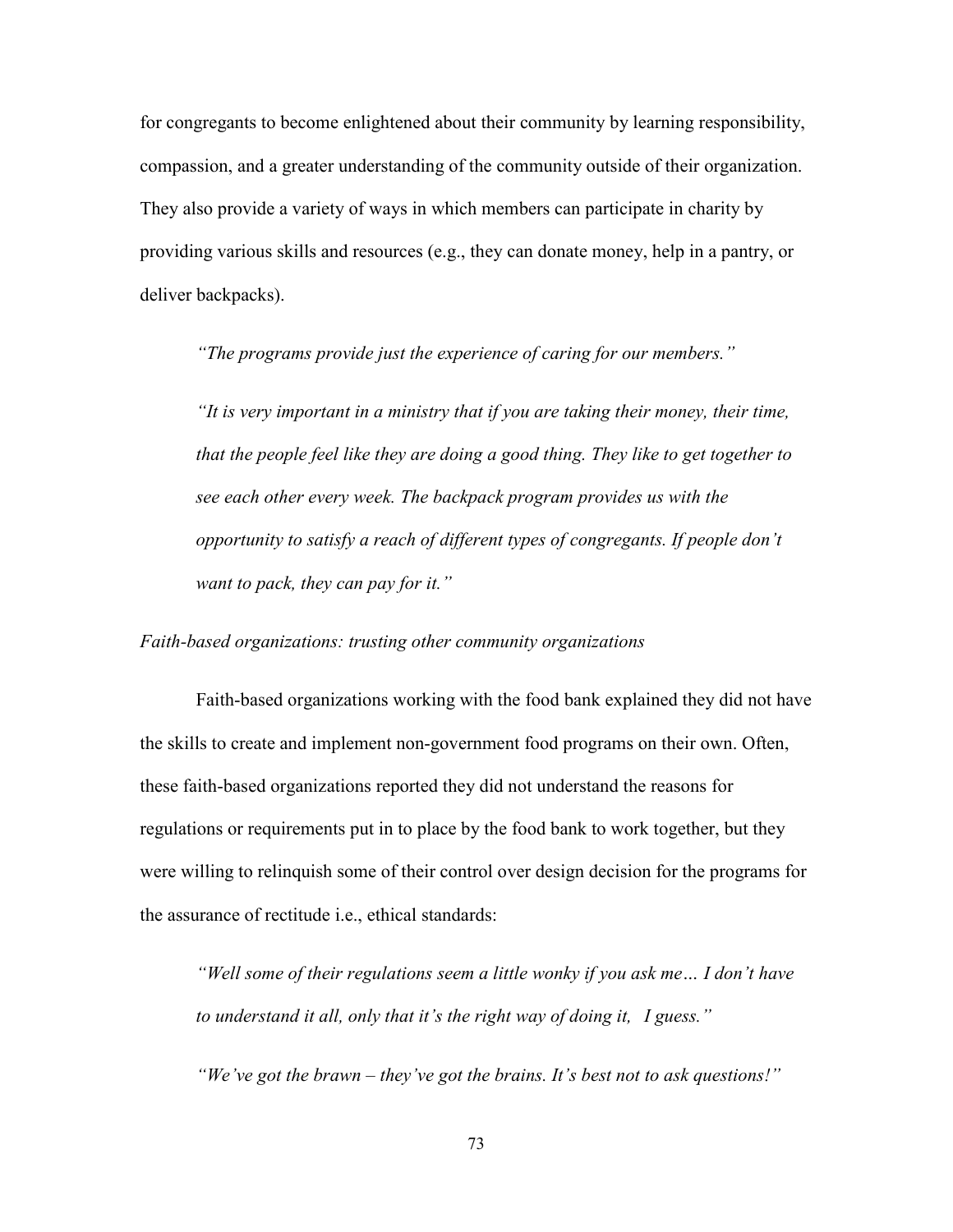## *Faith-based organizations: independence*

 Faith-based organizations that choose to provide food-assistance programs without the partnership of the food bank realize acting alone is more difficult and requires extra dedication to details. For these faith-based organizations, the benefits of working alone outweigh any logistical or creative inconveniences:

*"We have actively and purposefully decided to not work with* [food bank]*. For us, we've decided it's important that we pick the food, we pick how it gets delivered, and we get to decide how we do things. They have too much say in what we would do for all the money we pay them, we can figure it out ourselves. Our congregants need to feel the responsibility of doing it themselves. I don't want to deal with their regulations and rules, so I don't."* 

 *"It took a little while to start up but I think that was to be expected because we kind of had to re-invent the wheel by ourselves. Logistically and timewise working without them is harder. But I'm willing to come in early or leave late on Sundays so that when it comes down to it, I can make decisions for our church without having to run to someone else. It feels good to do it our way."* 

 Overall, faith-based organizations reported that providing food-assistance programs that coincide with their calling allow them to fulfill their responsibilities to their congregants and to the community. They want food-assistance programs to help them foster community relationships, create excitement in their congregations, and provide a needed service in the community. For some faith-based organizations, sacrificing power over the details of their programs was worth the notoriety of affiliating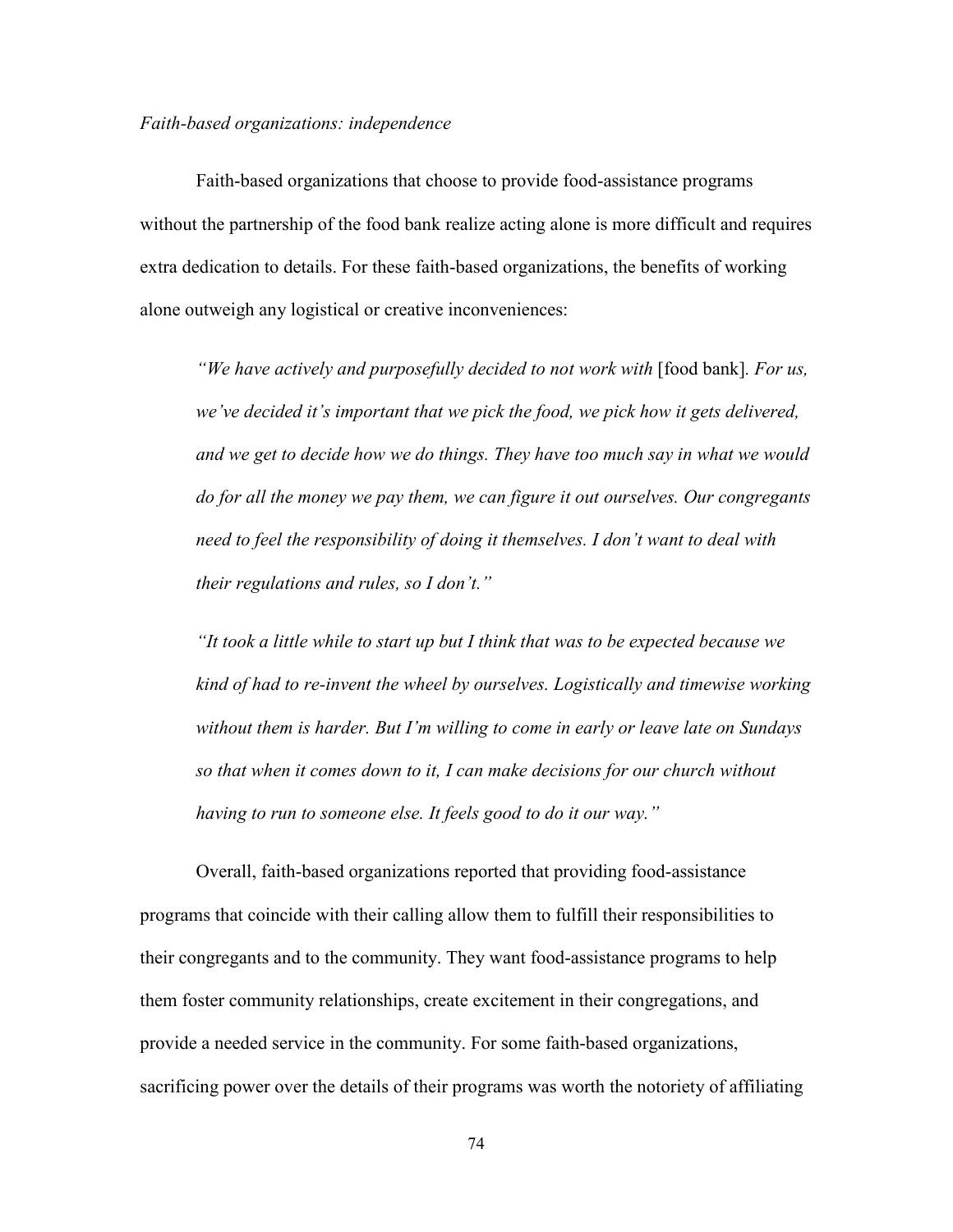with the food bank, furthering their community relationships. For others, they preferred to work alone and to have control over their food-assistance programs.

### *Food bank: creating a sense of community*

 Like the faith-based organizations, the food bank wanted to ensure that through their food-assistance programs they create a sense of affection from within the community. Interviewees reported that providing food-assistance programs, their organization gained attention and recognition in the community. The food bank believed that as other organizations begin to realize the overarching role the food bank has in alleviating hunger in the community, they will come to respect their authority, and the food bank will become attractive for volunteers and donations. As a food bank interviewee explained,

*"We want to help the hungry. That's our first mission. But a close second is really tapping into the interests of the community and gathering support for our anti hunger campaign. That's our mission. If we can create programs that you know, um, entrap people into caring about hunger that is a good thing. Then they will care about their neighbor. We are happy to facilitate that. Without donations and community support we wouldn't be able to feed those that need it. So it's a delicate balance, you know? Having to have a program that addresses needs and is something that the average person can get invested in."* 

# *Food bank: ethics and standards*

 Wanting to remain credible in the community while fulfilling the requirements set by Feeding America, the food bank had to establish rectitude in how they provide food.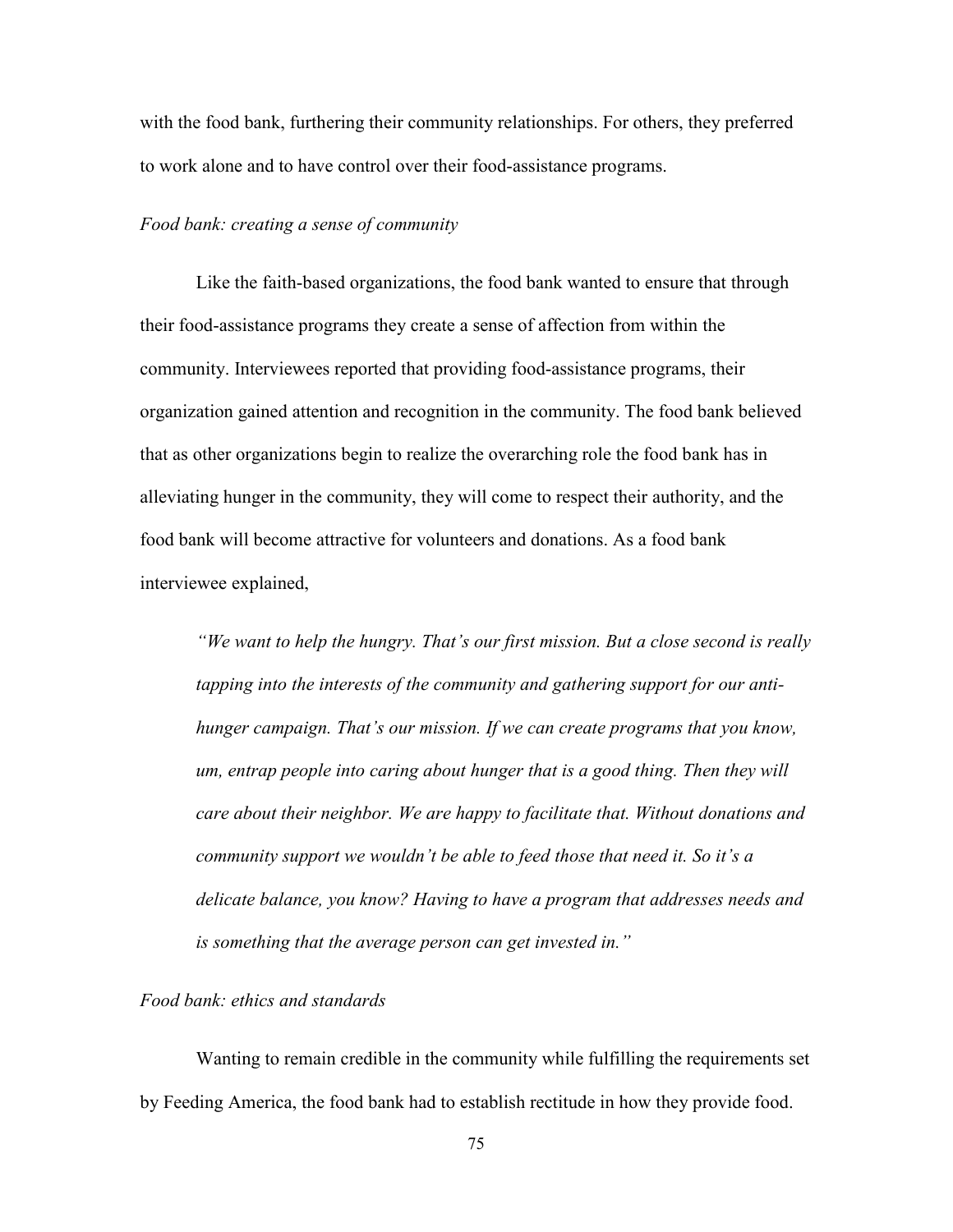By following Feeding America's strict regulations, they are able to fulfill ethical standards required to properly house and distribute food, while commanding power through their affiliation with Feeding America. They are also able to provide knowledge about hunger to other organizations:

*"Being part of Feeding America does a lot for us. We get our guidelines from them on how to store food, acquire food, all that stuff. And by following that, I think builds our reputation in the community. Doing those things in that way that is approved by such a big company kind of, proves that we know what we are doing. You know? We also get a ton of information about hunger and nutrition from Feeding America and our own hunger study that we can give to our churches and schools."*

 Food-bank interviewees revealed they rarely compromised on large issues with any faith-based organizations or school to provide food-assistance programs. They want to uphold the strict Feeding America regulations, and are unwilling to waiver in any major way. Interviewees explained that compromising could jeopardize their relationship with Feeding America. If faith-based organizations and schools were unwilling to adhere to their requirements, then they did not work with them in that capacity:

*"We don't have a lot of wiggle room. We follow orders and regulations by what's right through Feeding America and the food industry in South Carolina. So if that means we can't work with a particular church to have them have a pantry because they don't have the proper spaces, then we try to work with them in another way, like a food drive where they would bring food here. It's not that we*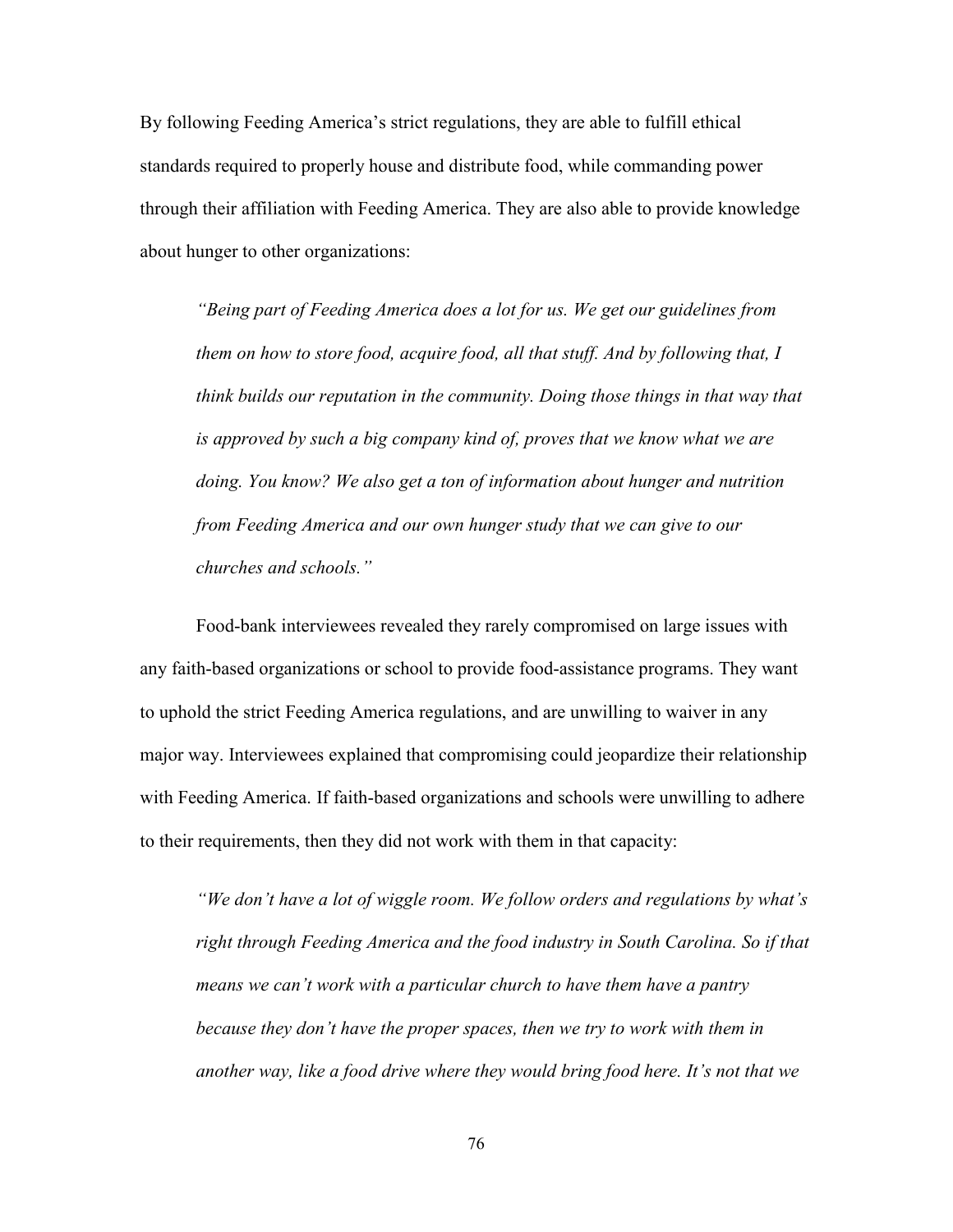*don't want to – it's that we can't and still have our affiliations which are more important to our overall goal of being part of Feeding America, and of fighting hunger."* 

One food-bank interviewee reported that it was important the programs they provide resonate with the community while adhering to Feeding America's standards. According to this interviewee, the food bank is responsible for the well-being of the community and of its employees:

*"I'm not just concerned about those who need, I've got a whole bunch of employees here and their families and so forth. So in a sense, the community needs to support these programs so that we can support ourselves. We need volunteers and interest to survive."* 

 In conclusion, food-bank interviewees explained that by providing foodassistance programs that adhere to the standards of Feeding America and the food industry helps them portray a positive image and facilitates collaboration with other community organizations. The food bank prioritizes their desire to be affiliated with Feeding America and commands a sense of power and respect in the community. This can take precedence over forming relationships with other faith-based organizations that do not meet their standards. Overall, through their food-assistance programs, the food bank wants to foster community relationships, create opportunities for the community to become invested in ending hunger, and establish themselves as reliable experts in the community.

## *Schools: awareness and communication about poverty and hunger*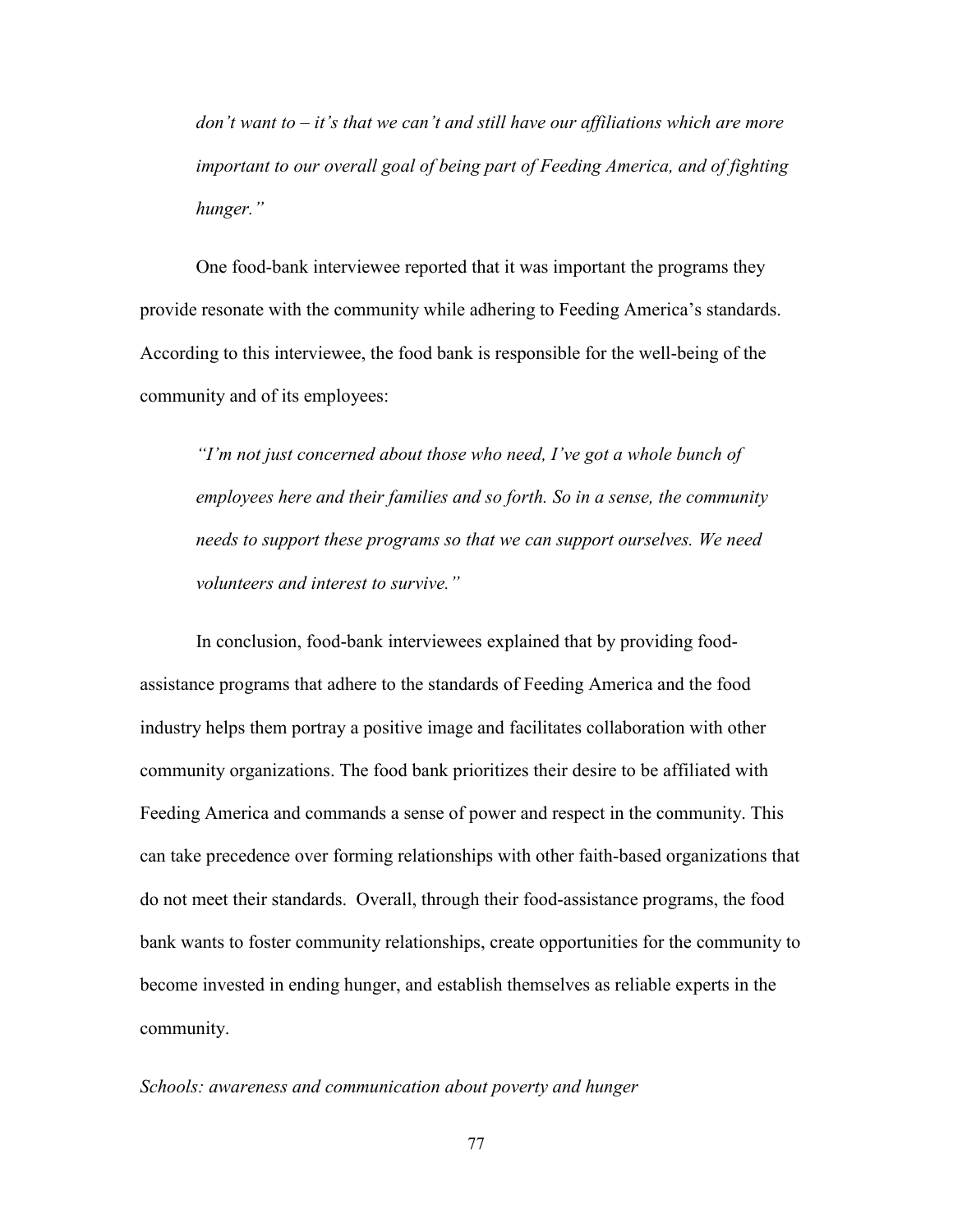Interviewees at schools reported they wanted to provide enlightenment and insight about poverty and hunger to the faith-based organizations they work with by sharing stories about food-program participants. Interviewees believed sharing their experiences would help faith-based organizations make the best decisions when choosing to commit to supporting a non-government food programs:

*"We have a great relationship with our church, and I always try to be honest with them. I tell them 'hey – half the kids are being dropped off in fancy cars we might want to rethink some things' to 'hey, this family ate because of y'all'. I just want them to know the whole picture so they can make the decisions based on that."* 

Creating honest and open communication with faith-based organizations helped schools establish affection in the community and possibly create future opportunities for faithbased organizations to help their students and families:

*"You never know what is going to touch an individual. It's my hope that the church will see the kids and their families and take pity, and want to help them again and again. Maybe with food, maybe with something else, that's what I want."*

# *Schools: putting students first*

All school interviewees explained that providing food-assistance programs added responsibilities to their jobs:

*"We want the kids to have access to help and resources if they need it. That is what I want out of this program. I think that's the whole point for us and for me –*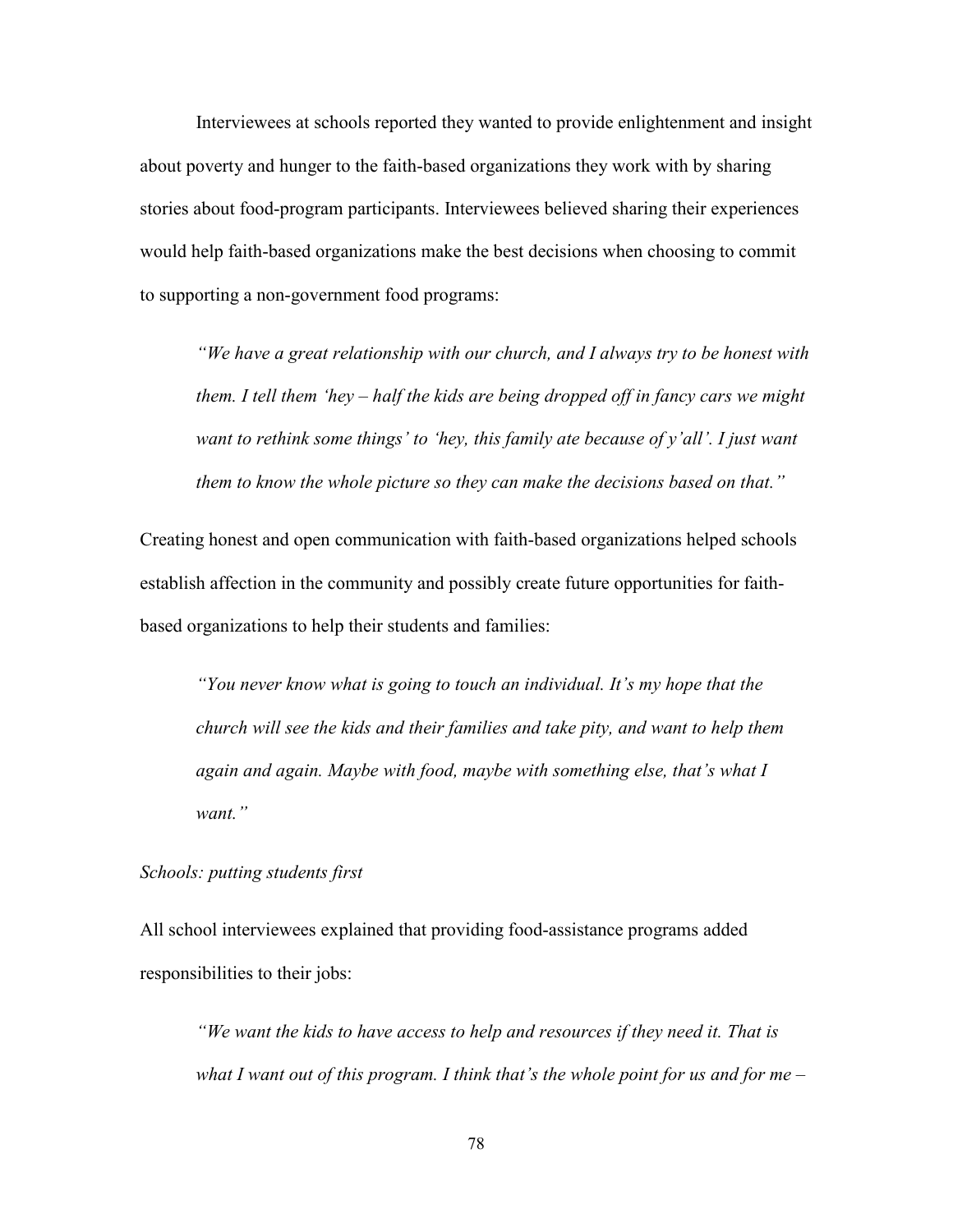*to give students what they need. If that means that I have to do extra on Fridays then so be it. I don't know if it helps and it's not about that. Access and the hope that it would help is the point. "* 

 *"It's annoying, these programs they push on me to do. But it's not for me. It's for the kids and that's why I do it."* 

 School interviewees reported they frequently put aside their personal well-being, knowledge (about program participants and the best way to administer non-government food programs), and opinions about their food-assistance programs to provide them to students. Some interviewees explained when they did speak up about their grievances their contacts at their faith-based organizations or food bank met them with apprehension and unwillingness to listen. To foster relationships and for the future of food-assistance programs, most interviewees did not offer suggestions for fear of the programs being pulled from their schools, losing their jobs, or angering the faith-based organizations:

*"I guess my role in all of this is just providing the program. They make the decisions and I do it. That's part of the job. I feel like a cog in a wheel, but I do what I am told."* 

 *"Oh! I've told them. I've told them a million times – I've told my principal, I've told my church lady that I know, and when the* [food bank] *person came here – oh, I let him know all right about the issues I have with this whole things. But I don't want to make waves. So I keep my mouth shut and do my business. I don't want to get fired or written up, and I don't want to jeopardize things for the kids.*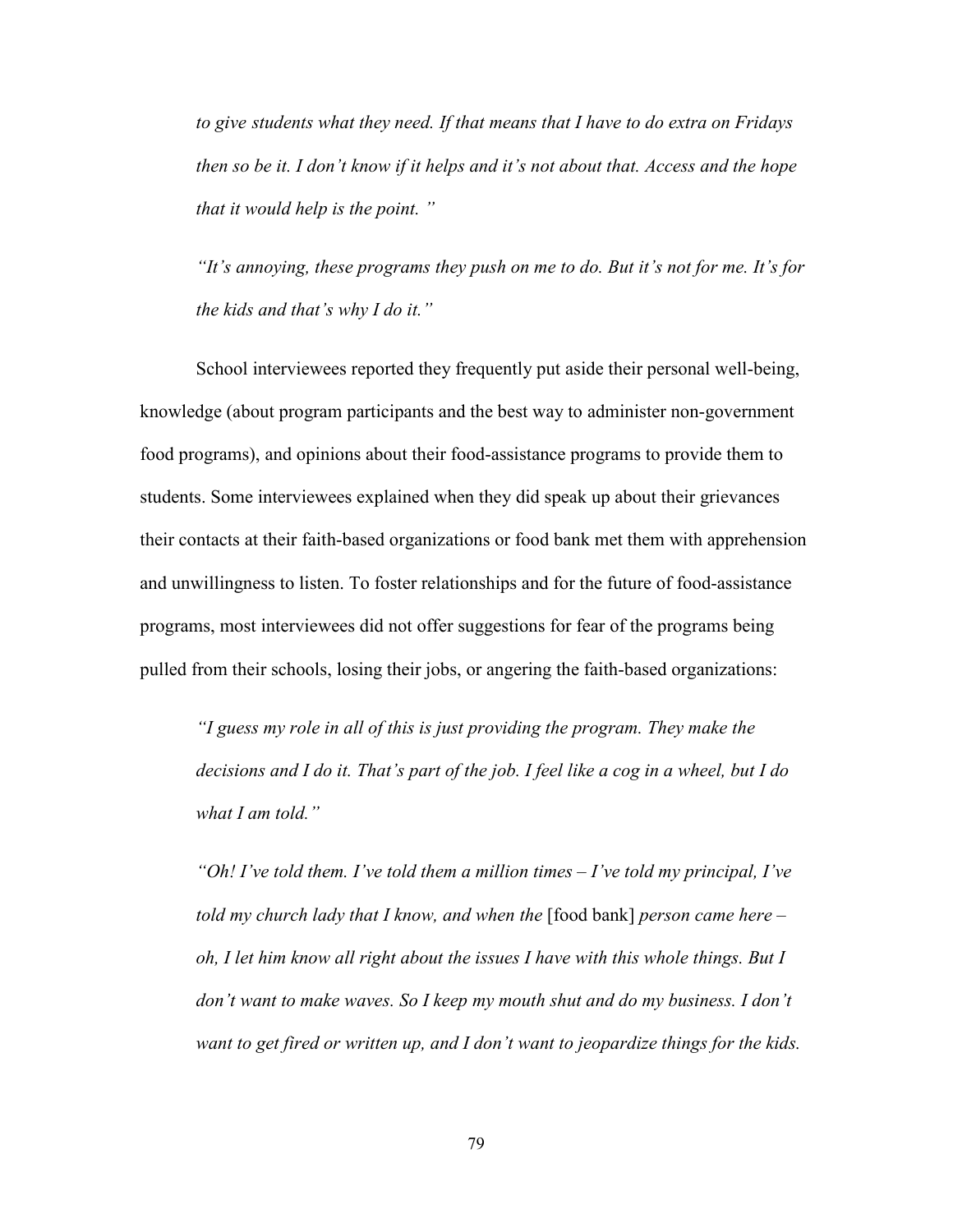*It's like, I know what's going on, the church knows what's going on, and they still want to do what they want to do."* 

 *"I you know, have mentioned a few times that I think mentoring or another type of program would be better for the kids. Like, they get a meal here sometimes two and a snack. I told the church this and they want to do what they want to do. These kids they need a role model especially the boys I think more than more food, you know. But I mean, my suggestions didn't work out too well. It's just kind of what it is. It's not worth fighting over and losing the whole program."* 

 Interviewees at schools explained that by providing food-assistance programs, they are able to provide students and families with as many opportunities for assistance as possible. They want to create a sense of community, help students and families, and maintain their identities as teachers. They reported that, to provide food-assistance programs, they are willing to prioritize their students' well-being in addition to other responsibilities they have at school.

 In summary, organizations actively want to fulfill values they believe will leave their organizations better off, or to help fulfill their identities. All organizations want to provide a helpful service to their community, and understand their food-assistance programs as a way to do this. To fulfill their identities, organizations make decisions about which values are most important to them that must be fulfilled to achieve this goal. This requires that sometimes they may compromise on values that are less important to them. These value-for-value transactions used to achieve organizational wants are a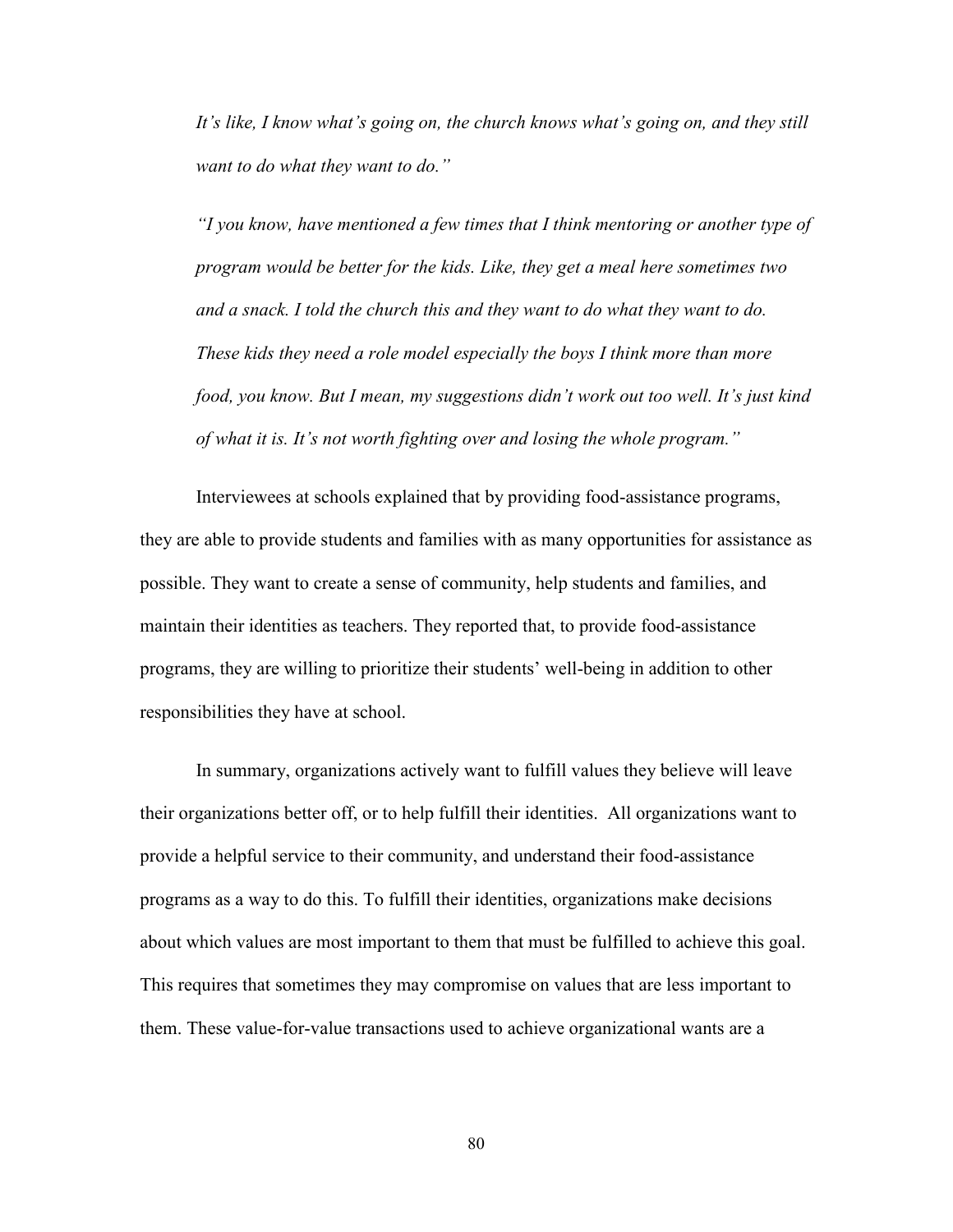powerful way of communicating what is most important in the basis of commitment for each organization.

### **What organizations assume about non-government food programs**

 Across organizations, interviewees described three types of program participants: (i) those who would starve without food-assistance programs, (ii) those who were usingnon-government food programs as a supplement, and (iii) those participating in foodassistance programs where the program was meant to be a gesture of kindness.

## *Non-government food programs are necessary to survival*

 Some interviewees across organizations understood food-assistance programs as urgent and necessary for the survival of program participants. As one faith-based organization interviewee explained, *"The families we help would starve without the food boxes and backpack programs we give to them."* Providing families with some food regardless of nutritional quality was worthwhile for most interviewees because as a school principal explained, *"something even a candy or fruit snack is better than nothing."* When program participants wanted to accept old, ill-packaged, or expired food, it further proved organization interviewees' beliefs that without food-assistance program some would starve.

#### *Non-government food programs as a supplement*

 Interviewees who believed food-assistance programs should provide participants with food as a supplement denied the notion that their services could sustain a family for a month, or a week, depending on the program. Church interviewees explained: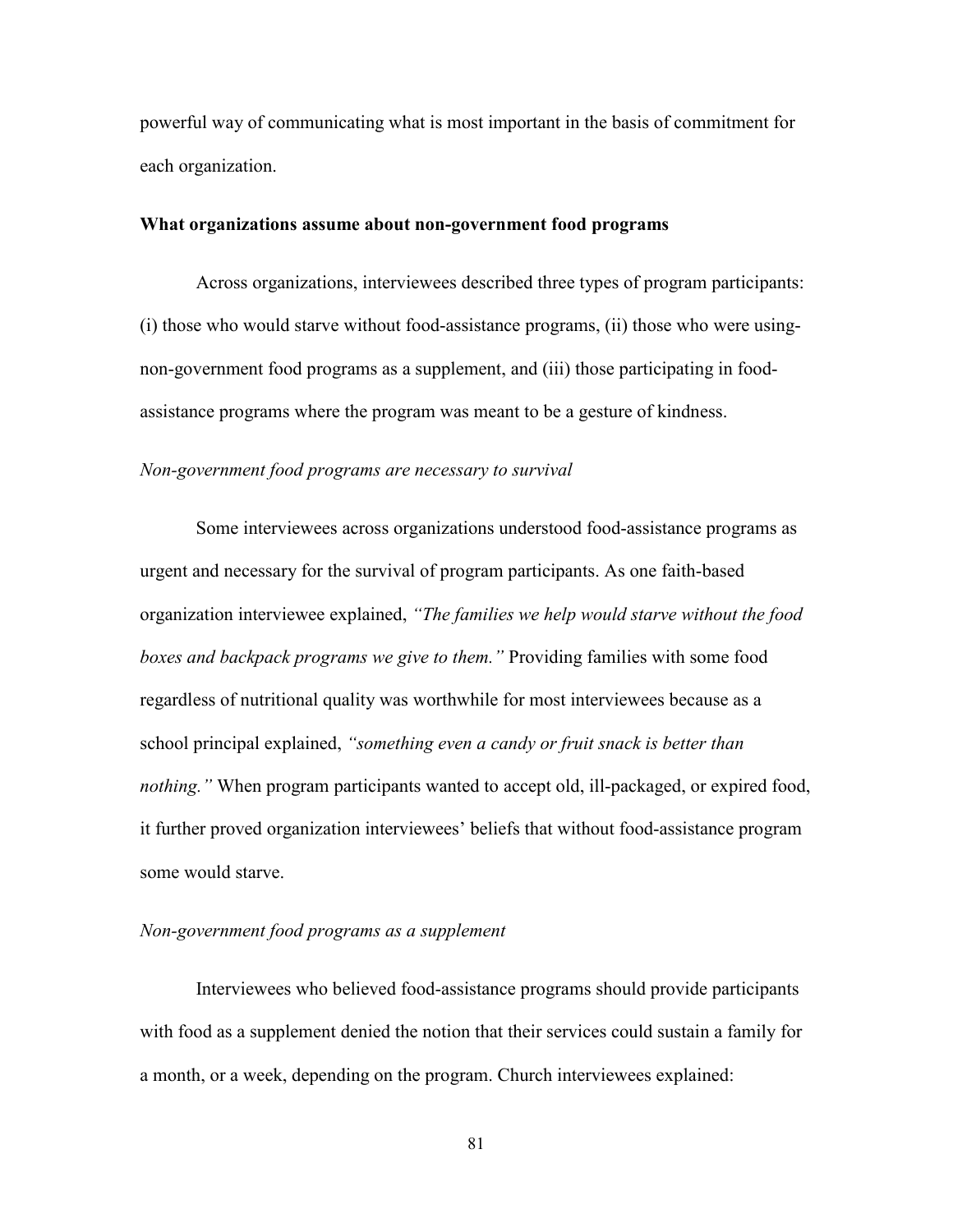*"The pantry is just to help them out when they need it. I mean, we have plenty of food but we also need to serve as many people as we can. I have enough meat here for three months but what good is that if I just give it to one family? We want to spread it out. We could never afford to help 300 families for the entire month."* 

 *"No, I believe it's supposed to be helpful but not everything. I mean that's ridiculous to think that we could feed an entire family for a week, let alone multiple families."* 

 Describing food-assistance programs as a supplement allowed interviewees to not worry as much about how much food the program was providing participants, as the object of providing the food-assistance programs was to help participants through the month, not sustain them. As a school interviewee explained:

*"It's not supposed to be a whole meal plan. I mean I know the backpack program says that it's supposed to feed the child for the entire weekend. But I don't see that being the reality, it's mostly snacks or what I would think is snacks. It's just helping a little bit and I think anything that's extra is always a good thing."* 

A food bank interviewee reported:

*"Food boxes are supposed to be a big amount to help them through the end of the month, maybe for a few days or so. Or they can spread out that food and make it last – I don't really care either way. The point is, it's supposed to be helpful."*

 For faith-based organizations and schools, framing food assistance as a supplement meant that quality of the food was relatively unimportant. Many interviewees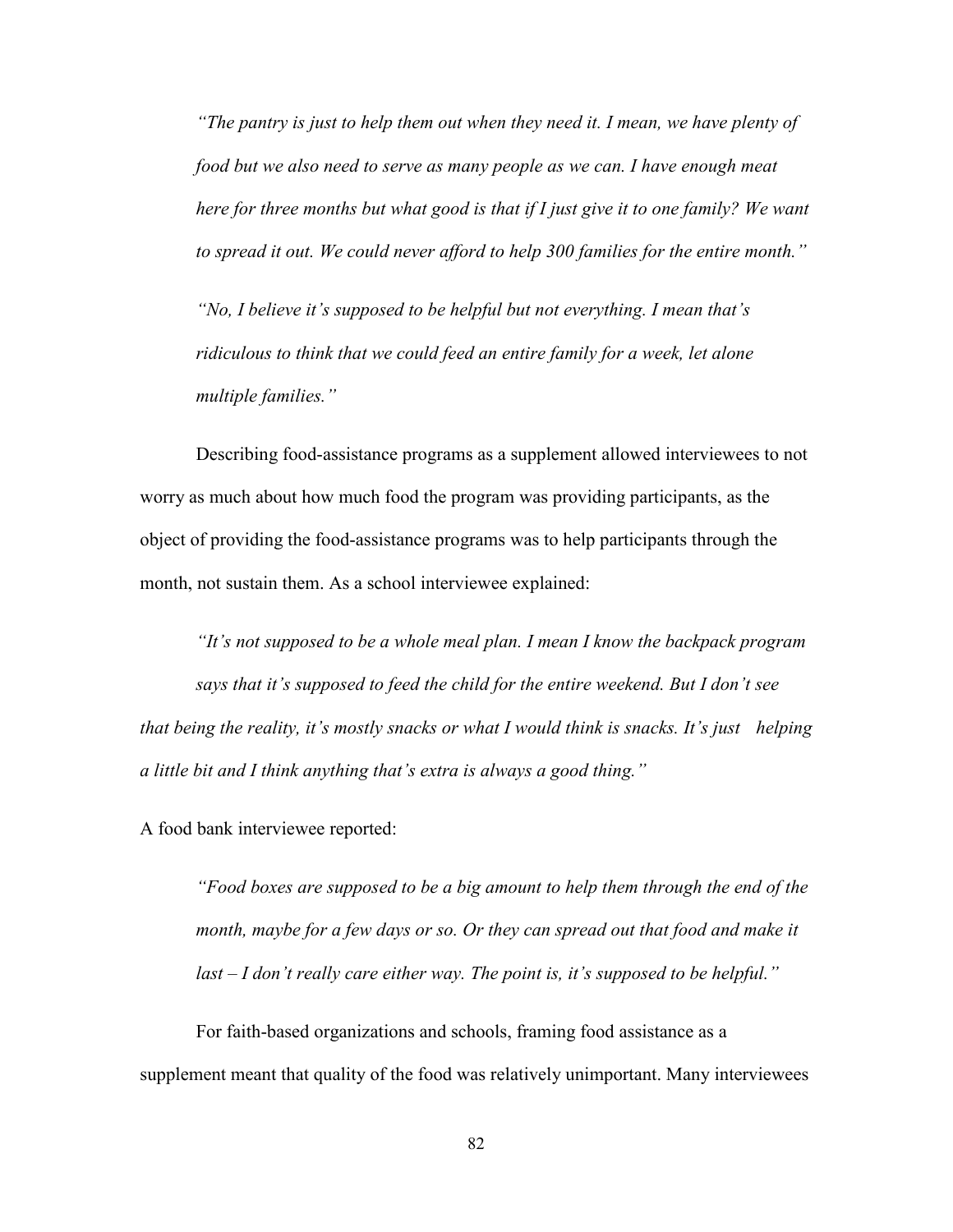from faith-based organizations explained that they enjoyed putting candy and juice boxes into their pre-packed backpacks from the food banks because then *"…parents can take that extra money they would spend on treats and spend it on healthier food for the whole family"*. Likewise, school interviewees explained that food-assistance programs may not be able to provide the appropriate ethnic foods for families, but felt assured families could use the food instead to help their children assimilate into American culture or for entertaining purposes:

 *"We get a lot of food back from Hispanic families because they don't eat meatballs and stuff. I heard this from [another guidance counselor] too. And we just kind of laughed and I said ' well that's what we have so they should get used to it here!"* 

*"The food is supposed to help them, right? So if that's the case, they can use the food for other people that they have over if they don't want to eat it themselves."* 

 *"You know if you're truly hungry, you'll eat what you get, you know what I mean."* 

 Food-bank interviewees who understood food-assistance programs as a supplement placed emphasis on providing adequate nutrition through their programs. When able, the food bank tried to provide the most nutritious food to its clients, *"We have a nutritionist on staff, so when we get to order food we order good food".* Many food-assistance programs that were part of Feeding America's initiatives were strictly monitored for nutritional value, *"We get pre-ordered food on pallets for our backpack and holiday boxes. All that food has been picked by specialists at Feeding America to*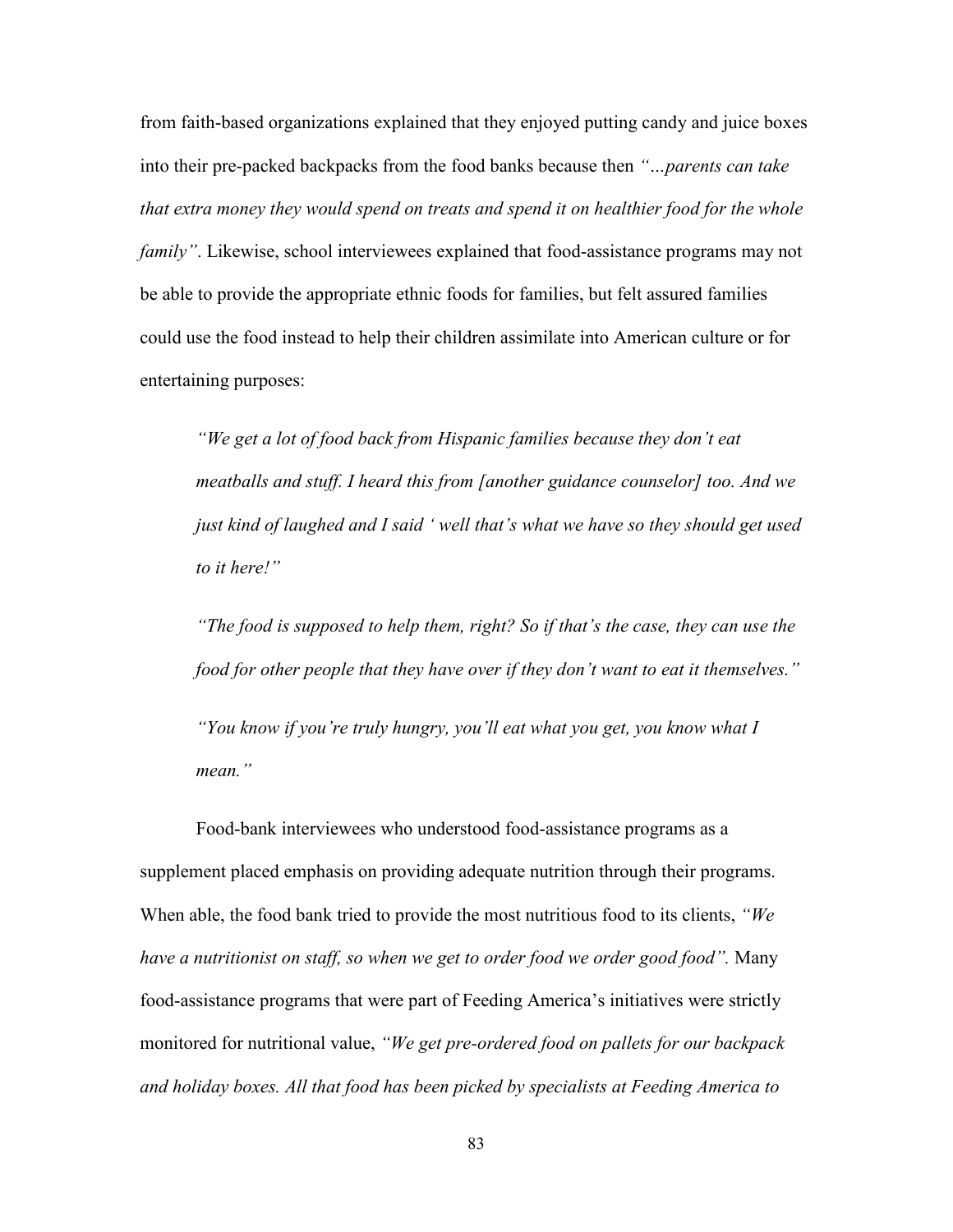*make sure things are nutritious".* By the nature of the food bank accepting donations from the food industry and individuals, however, the bank also received food that had little to no nutritional value (e.g., condiments). Often, this food was added to pre-ordered food to bolster the packages of what they were providing to program participants. Defining community food-assistance programs' role as supplemental allowed for the programs to provide food that otherwise would not be acceptable if the goal of community food-assistance programs was to provide adequate, culturally appropriate, nutritional food items.

## *Non-government food programs as a gesture of kindness*

 School interviewees frequently reported food-assistance programs served as a symbol of kindness, rather than as a supplement to their food supply at home. Often the student came from struggling middle class families, where food was not as important as other disruptions at home (e.g., a divorce, child neglect). Food-assistance programs provided a way for interviewees at schools to show that for each student, they were cared for and were loved:

*"Some kids get the backpack and I know they don't need it. But they do need an excuse to come see me on Fridays so picking up the bag for them is huge. We talk for a little bit, give them a hug, and they get their food. It's not about them being hungry for those kids."* 

 *"It's just about showing them that someone out there cares about them. I know that it's not going to end them being hungry forever, but it's a nice thing to be able to give for students that have it really hard at home."*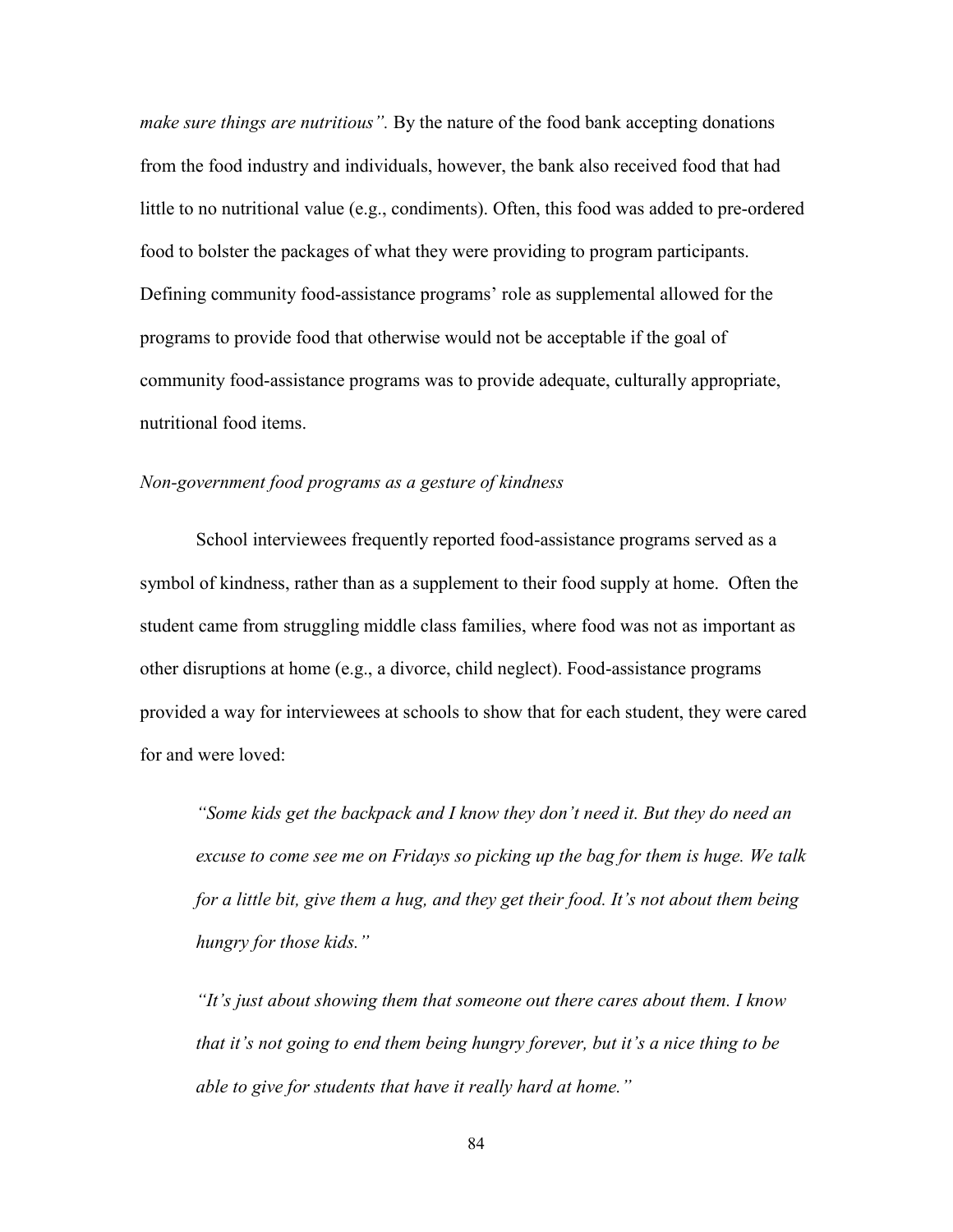Faith-based organization interviewees expressed this same sentiment, sharing that the goal of their non-government food programs were to provide some food along with a lot of caring:

*"I'm not delusional, I know the food doesn't keep them from starving. I think it helps though. I think it helps more that the kids know someone somewhere is thinking about them. Like, 'this cheese-it bag came from someone thinking about me and my family'. Does that sound crazy? I just think the kids can pick up on, you know, what the real thing behind it is."* 

 *"People know when they receive things that it was packed and made with love. So that's what we are selling- or, or giving to them, love. And they can feel that so even if it's not about the food, it is in a way."* 

 *"It's not about the food."*

 In conclusion, most organizations reported their food-assistance programs serve as a supplement to participants' diets, or their food-assistance programs are a symbolic gesture of caring. Framing food-assistance programs in this way allowed organization interviewees to justify providing the quantity and quality of food provided to program participants, as their programs are not intended to sustain families in the long term.

#### **DISCUSSION**

#### **Understanding commitment**

 In this study, organizations' key actors provided us insight into what about nongovernment food programs engendered their sustained commitment. The interviewees in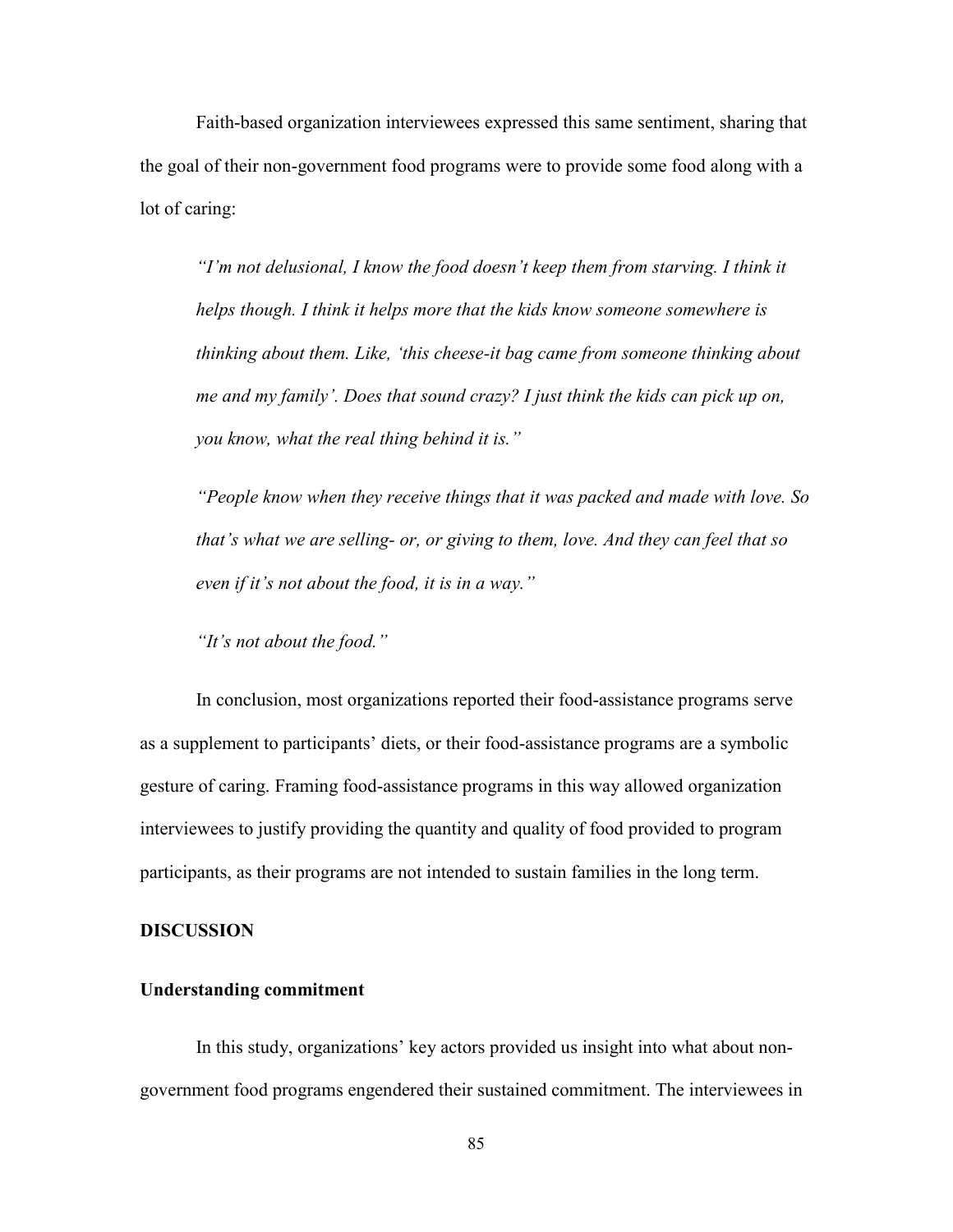this study reported that their commitment is based on a combination of how nongovernment food programs align with their organizational identities, what their organization wants, what they assume about their involvement in addressing hunger – all while using values to assist in their basis for commitment. This acknowledgement of their commitment to non-government food programs for the betterment of their organizations as well as a way to address hunger is consistent with literature that describes organizational commitment and perspectives.

## *Values*

 To date, no study to our knowledge has assessed how commitment is linked to organizational values in the context of food assistance. This study provides insight into how values are used by organizations providing non-government food programs. For example, the food bank used their high-level position with Feeding America to secure relationships in the local community with other organizations (e.g., faith-based organizations and schools) – thus, using power to acquire affection. Through their position of power, the food bank also had the ability to accrue enlightenment, in that information about best practices, national statistics, programming, and local information were readily available to them. The food bank also utilized their power to command a majority of the resources required for non-government food programs (e.g., finances, food, space, volunteers), making themselves an appealing partner for faith-based organizations looking to provide non-government food programs. Affection through nongovernment food programs at schools is achieved weekly when church members drop off food to a school pantry and the guidance counselor is able to inform the members about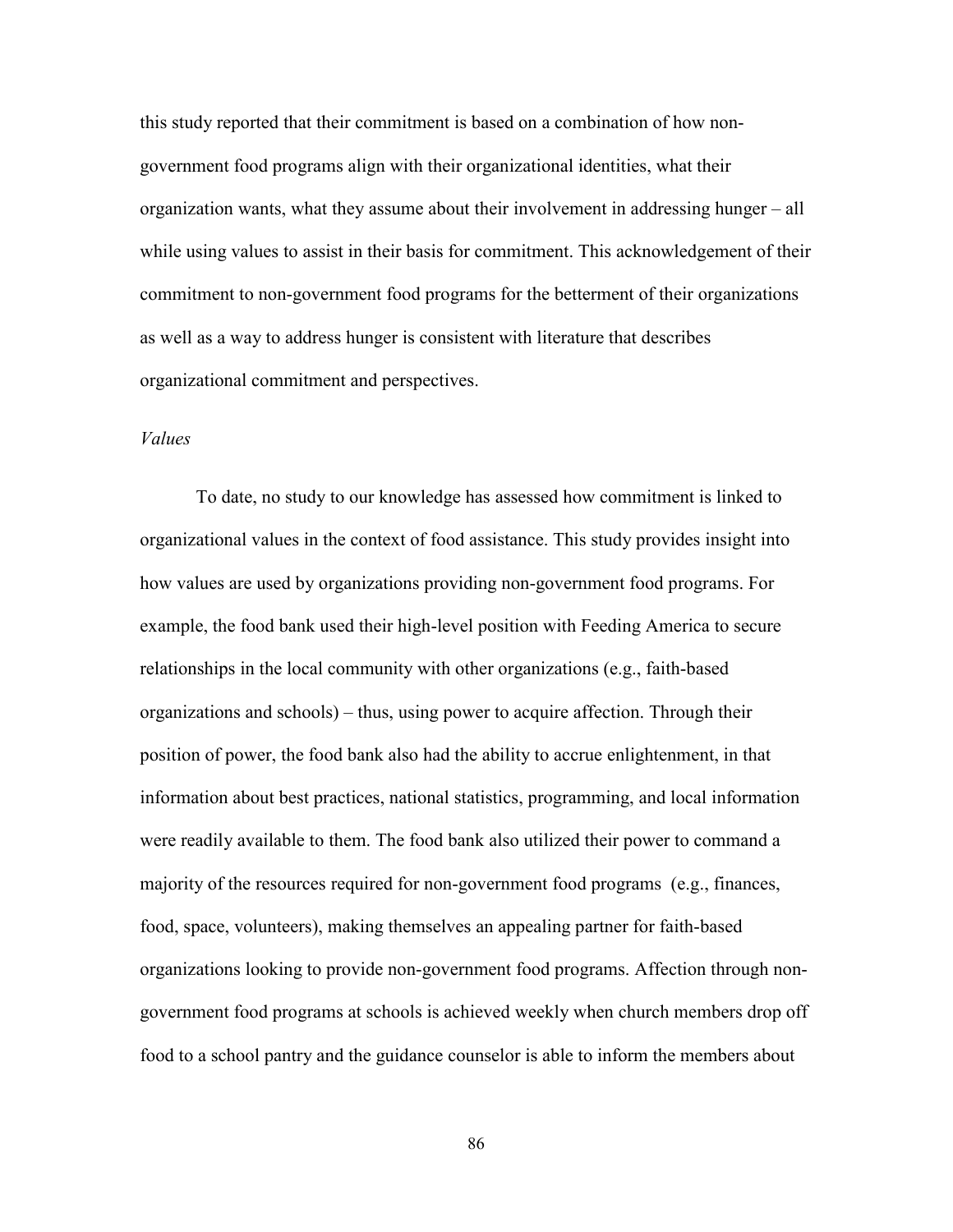the needs of the students. Well-being is addressed as non-government food programs inherently are focused on providing food to those who are hungry.

 Many faith-based organizations reported that providing non-government food programs that were based in best practices, and backed by a reputable organization (Feeding America) was worth the price, and stringent requirements to provide the programs. This is an example of how the acquisition of values in favor of others was reported in our data. Acquisition of values was frequent with our school interviewees. Interviewees reported that they make a conscious decision to give up their power to make decisions about the non-government food programs they provide, in favor for the values of affection and well-being. Interviewees at schools hoped that this acquiescence of power would allow them to create a healthy, supportive environment for their students and their families.

### *Identity*

Organizations utilize non-government food programs as a way to pursue identities important to them. They do this through the use of values (e.g., schools interviewees identify as caregivers to students, utilize the value of affection), and symbols. Food bank and faith-based organizations relied heavily on symbols (e.g., logos, name recognition) to express the legitimacy of their non-government food programs. Interviewees at faithbased organizations also reported that the organizational identity was directly linked to their religious affiliation. Most faith-based organizations reported that providing food to the poor was an obligation of their faith, and doing so helped them to achieve their religious identity.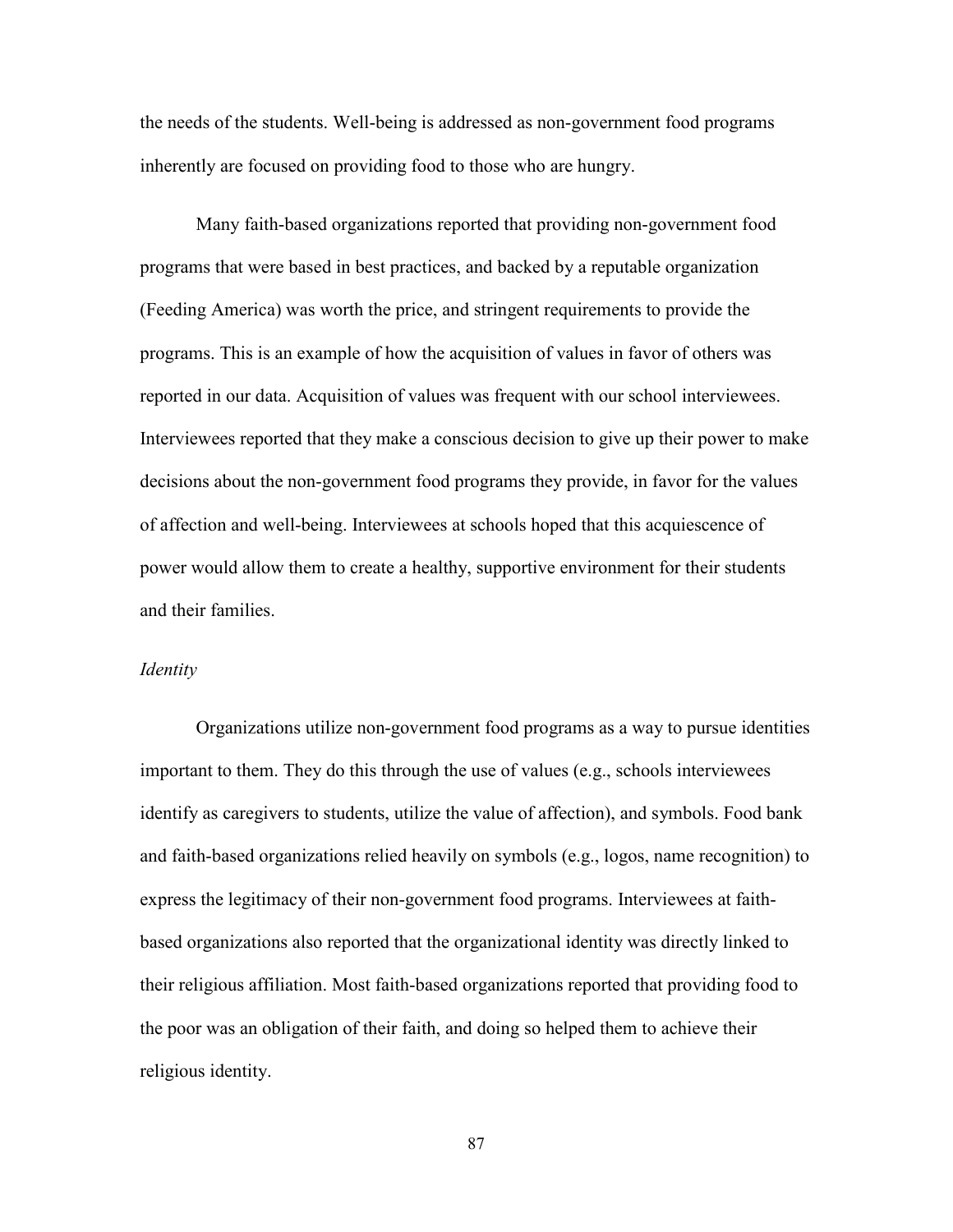## *Orientation to hunger*

All organizations reported wanting to meet a necessary need in the community, and provide a safety net for families experiencing hardships. Hunger is a tangible symptom of poverty that organizations stated they can address by providing food. Research and justification for non-government food programs comes from practices such as using local and national statistics, methods that have been tested through Feeding America, and school statistics to gauge hunger in the community. Organizations also relied on colloquialisms from other organizations to understand non-government food programs participants. Schools were the only interviewees that consistently reported they had "hands on" experience with program participants.

## *Assumptions about non-government food programs*

Overall, organizations assume that their non-government food programs serve as a gesture of kindness or as a supplement to hungry families. These assumptions help justify the quantity, quality, and frequency in which they provide non-government food programs. They understand hunger as part of the larger issue of poverty in their communities, but are quick to pass judgments on non-government food programs participants.

Prior research has indicated that food banks and their related outreach programs give the impression of effectively responding to hunger because of marketing, and the sheer amount of effort they require to function successfully (Curtis & McClellan, 1995; Eakin & MacEachen, 1998; Janet Poppendieck, 1999; Warshawsky, 2010). Our study supports these findings, while highlighting that the majority of organizations we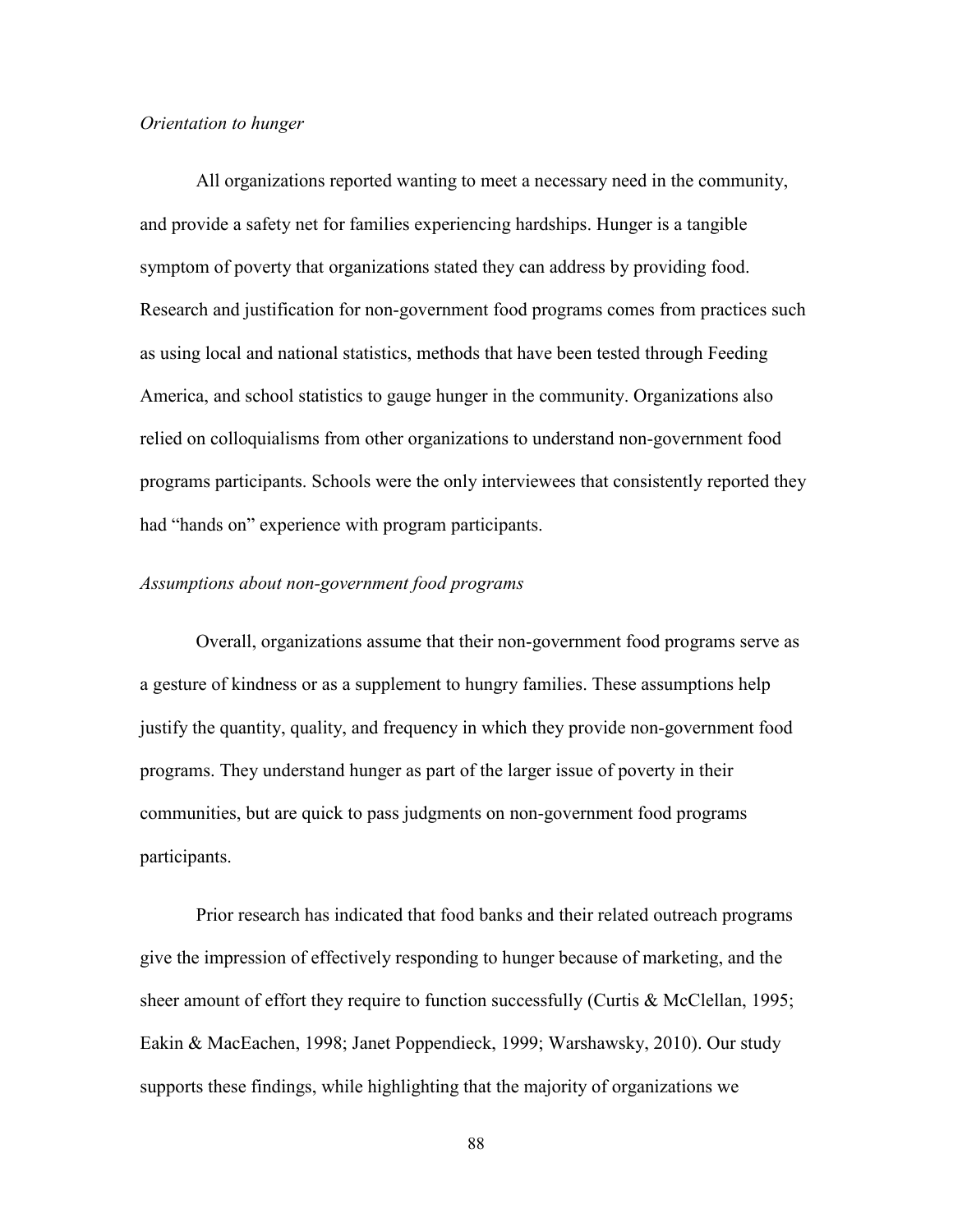examined understood that the purpose of their non-government food programs was to either serve as a supplement for hungry families, or to be a symbolic gesture of good will. They reported that their programs were not helping participants long-term, nor addressing the root causes of participants' hunger. Based on these assumptions and understandings about their programs, organizations reacted adversely to participants attempting to acquire additional food resources (e.g., using additional non-government food programs, government initiatives). When organizations were informed that participants were making such attempts, they expressed skepticism about the motives of participants and questioned their basis for participation. Aside from schools, organizations reported rarely having any interaction with program participants, and their insights into the causes of hunger tend to be anecdotal in nature. Non-government food programs help organizations fulfill their identities, wants, and assumptions, while confirming their orientation to addressing the problem of hunger. There is little interest in creating a broader solution to the problem of hunger per se, however, other than giving food. When non-government food programs are marketed as actual solutions, they tend to obfuscate the root causes of hunger, and may even discourage support for exploring other non-food-based solutions.

 There were instances in which school interviewees explained to their corresponding faith-based organizations that they believed hunger was a lower priority for these children than other needs (i.e., mentoring and role models). The need for mentoring related to the challenge of poverty, but not necessarily that of hunger specifically. School interviewees explained that they understood that hunger stems from other issues at home, and mentorship could help students have more positive role models in their lives. When school interviewees suggested this to their faith-based organizations,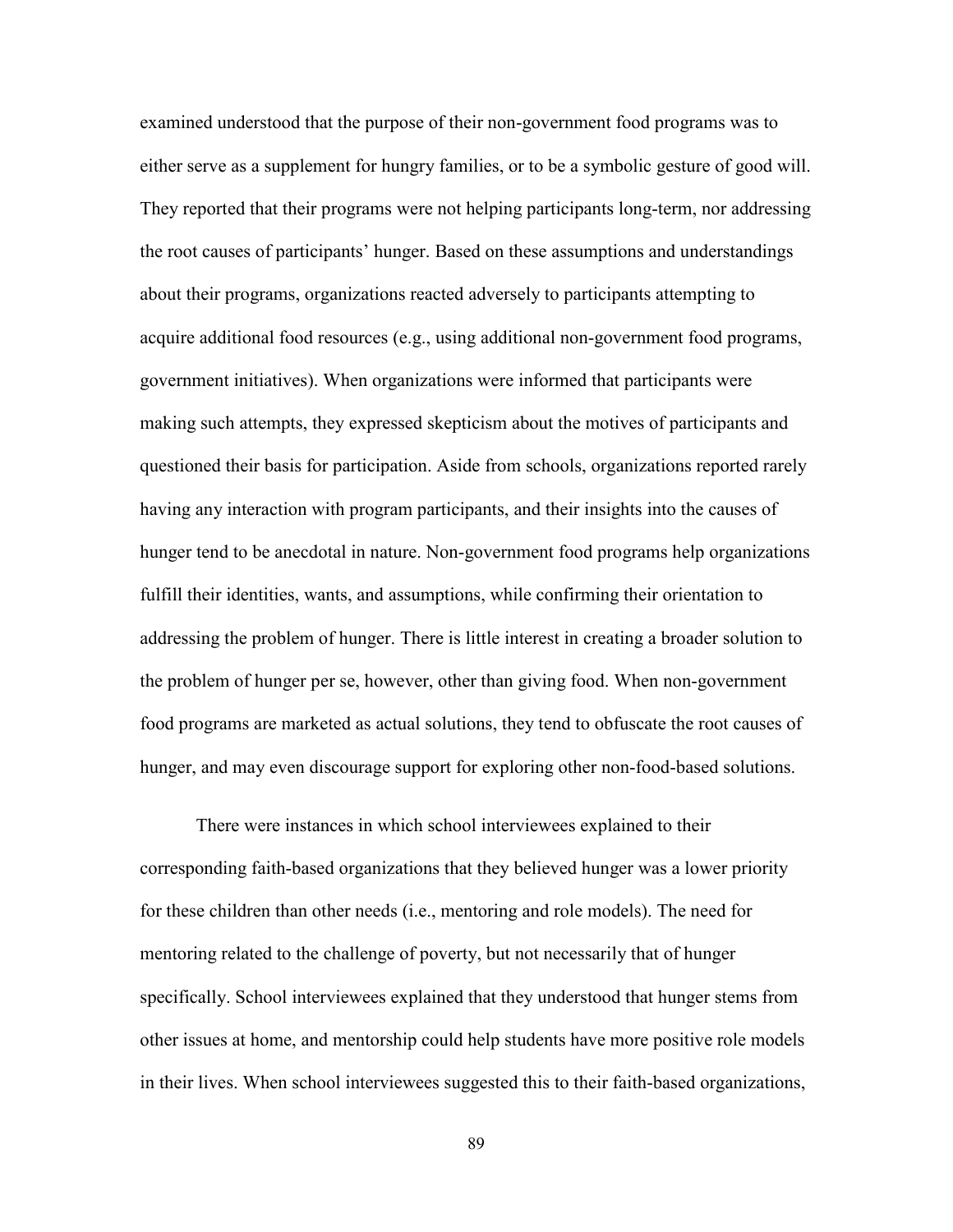they were met with resistance, with the explanation that providing food is the only type of program of interest to their congregations. An organization's resistance to solutions other than giving food was often an attempt to preserve the food-assistance system that currently was satisfying members' wants, needs, and assumptions. This is consistent with existing research which reports that non-government food programs conceptualized as part of national food banking systems are primarily focused on self-preservation, not advocacy for the poor (Janet Poppendieck, 1999; Warshawsky, 2010). The commitment from organizations to non-government food programs leaves little space for other solutions, because the food assistance system has also heavily influenced their thinking about program participants themselves.

 Instead of viewing program participants who utilize opportunities present in the community (both government supported and other private programs) to help their families as resourceful and innovative, interviewees categorized them as "system abusers" and "not really needy." Interviewees' commitment to this system not only influences their assumptions about what their programs should provide (e.g., whether serving as a supplement or merely a gesture) but, because of limited interactions with program participants, may also further substantiate their assumptions and skepticism about program participants. Commitment to a non-government food programs promotes inflexibility towards any solution that may jeopardize the fulfillment of the provider's organizational identities, wants, and assumptions.

 Non-government food programs provide an opportunity for organizations to address a tangible need in their communities. Commitment to these programs fulfills their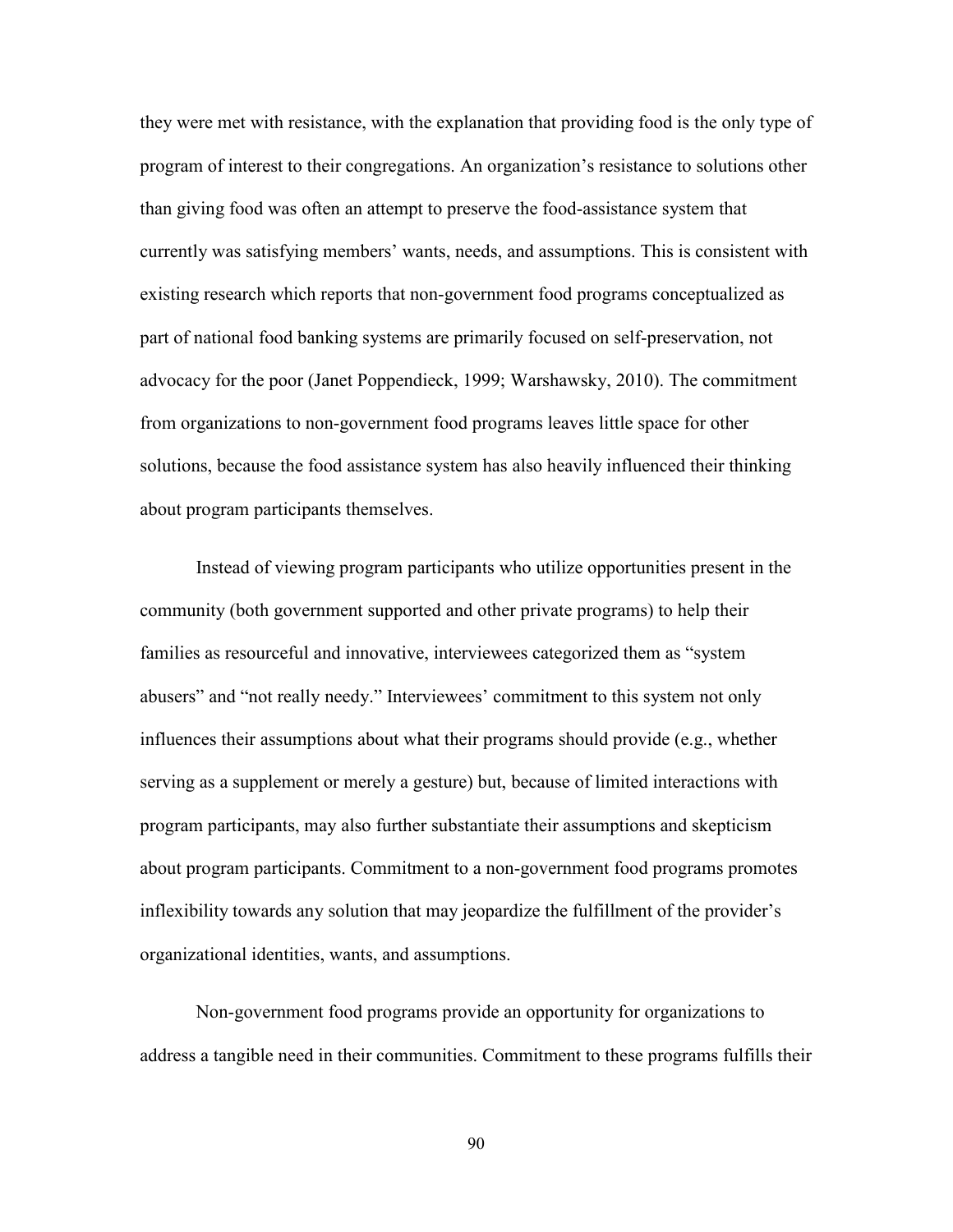identities, wants, and assumptions, but also likely perpetuates hunger by inhibiting both full consideration of the causes of hunger and innovation for other solutions.

# **REFERENCES**

- Alaimo, K., Olson, C. M., & Frongillo, E. A. (2001). Food insufficiency and American school-aged children's cognitive, academic, and psychosocial development. *Pediatrics*, *108*(1), 44–53.
- Allen, P. (2008). Mining for justice in the food system: perceptions, practices, and possibilities. *Agriculture and Human Values*, *25*(2), 157–161. http://doi.org/10.1007/s10460-008-9120-6
- America, F. (2014). Hunger in America 2014. *Retrieved Fro M Http://www. Feedingamerica. Org/hunger-Inamerica/our-Research/hunger-in-America*. Retrieved from

http://www.resourcelibrary.gcyf.org/sites/gcyf.org/files/resources/2014/hunger-inamerica-2014-full-report.pdf

American Socierty for Counselors Association. (n.d.). The Role of the School Counselor. Retrieved June 21, 2016, from

http://www.schoolcounselor.org/asca/media/asca/home/rolestatement.pdf

Ammerman, A., Washington, C., Jackson, B., Weathers, B., Campbell, M., Davis, G., … Switzer, B. (2002). The Praise! Project: A Church-Based Nutrition Intervention Designed for Cultural Appropriateness, Sustainability, and Diffusion. *Health Promotion Practice*, *3*(2), 286–301. http://doi.org/10.1177/152483990200300223

Ammerman, N. T. (1997). Organized religion in a voluntaristic society. *Sociology of Religion*, 203–215.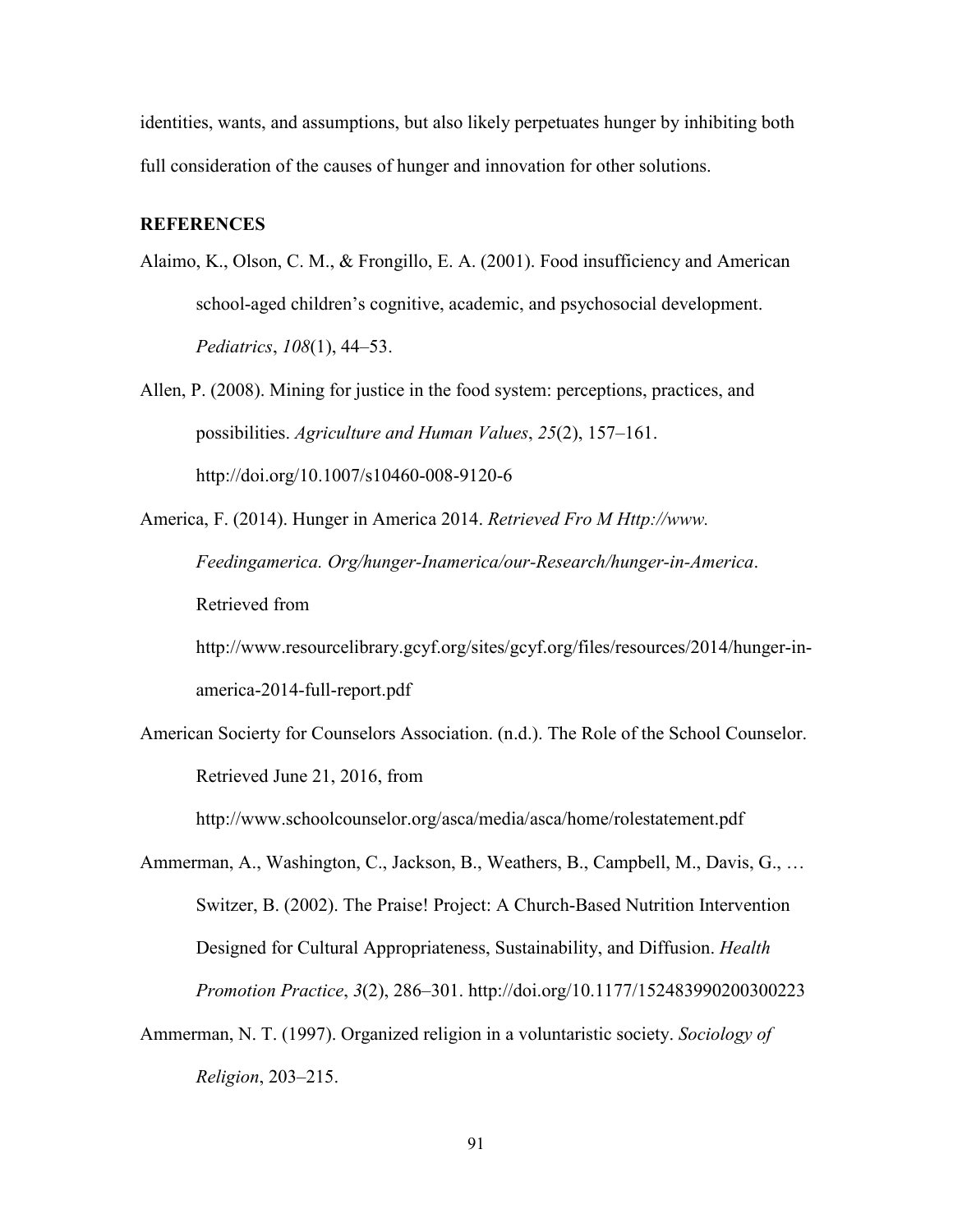Anderson, J. C., & Moore, L. F. (1978). The Motivation To Volunteer. *Nonprofit and Voluntary Sector Quarterly*, *7*(3), 120–129. http://doi.org/10.1177/089976407800700312

- Ashiabi, G. S., & O'Neal, K. K. (2008). A framework for understanding the association between food insecurity and children's developmental outcomes. *Child Development Perspectives*, *2*(2), 71–77.
- Barrett, C. B. (2002). Food security and food assistance programs. *Handbook of Agricultural Economics*, *2*, 2103–2190.
- Becker, P. E., & Dhingra, P. H. (2001). Religious Involvement and Volunteering: Implications for Civil Society. *Sociology of Religion*, *62*(3), 315–335. http://doi.org/10.2307/3712353
- Bernal, J., Frongillo, E. A., & Jaffe, K. (2016). Food insecurity of children and shame of others knowing they are without food. *Journal of Hunger and Environmental Nutrition*.
- Biggerstaff, M. A., Morris, P. M., & Nichols-Casebolt, A. (2002). Living on the edge: Examination of people attending food pantries and soup kitchens. *Social Work*, *47*(3), 267–277.

Bronfenbrenner, U. (1997). Ecological models of human development. *Readings on the Development of Children*, *5*. Retrieved from http://books.google.com/books?hl=en&lr=&id=0VIROZKuKNsC&oi=fnd&pg=P A3&dq=Bronfenbrenner,+1997&ots=8o3- O\_ue\_z&sig=vPK6007vJn6gpzlpzCn4HdEq93k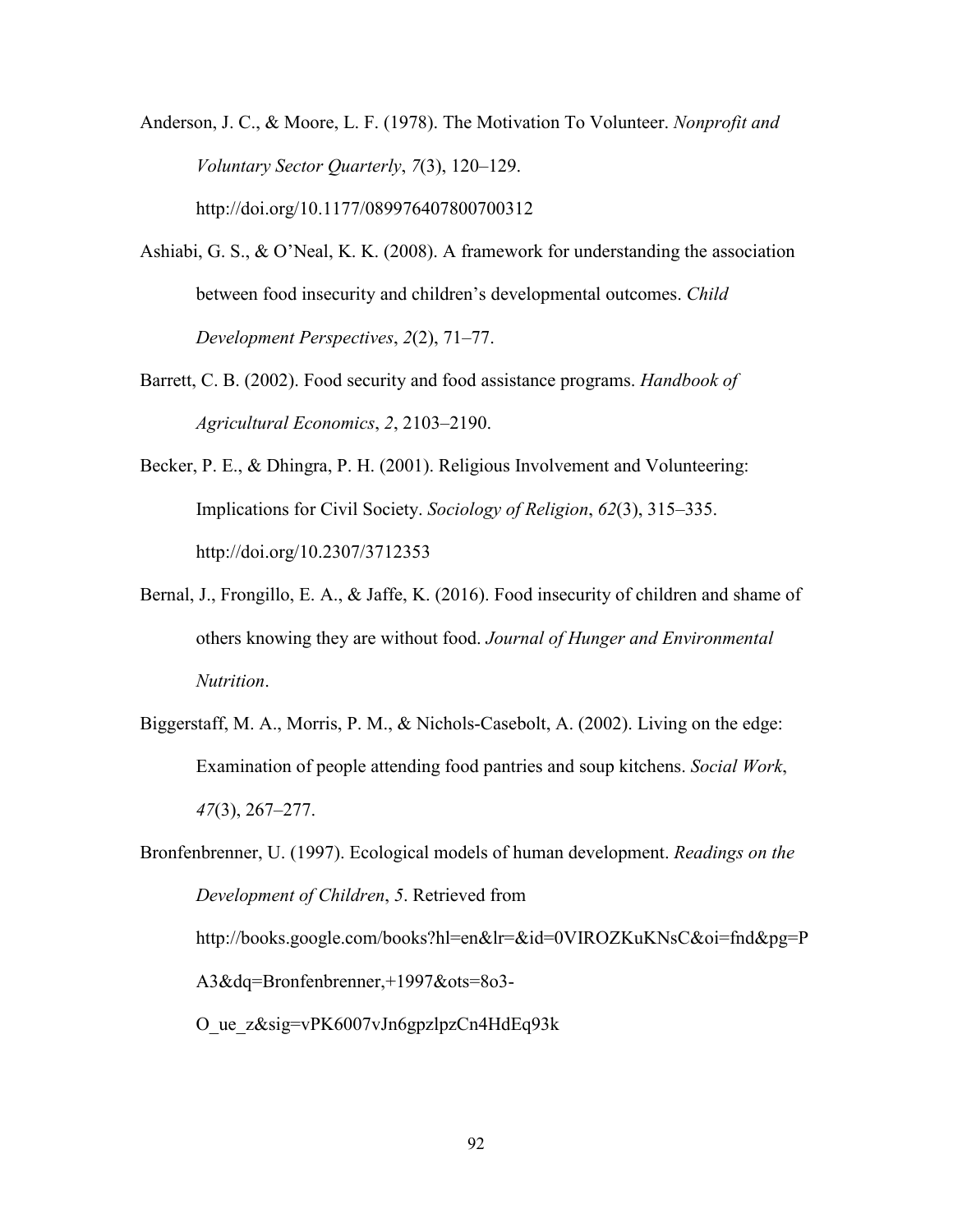- Bronte-Tinkew, J., Zaslow, M., Capps, R., Horowitz, A., & McNamara, M. (2007). Food insecurity works through depression, parenting, and infant feeding to influence overweight and health in toddlers. *The Journal of Nutrition*, *137*(9), 2160–2165.
- Bro, R. T., Shank, L., Williams, R., & McLaughlin, T. F. (1994). The effects of an inclass breakfast program on attendance and on-task behavior of high school students. *Child & Family Behavior Therapy*, *16*(3), 1–8.
- Brown, R. B. (1996). Organizational Commitment: Clarifying the Concept and Simplifying the Existing Construct Typology. *Journal of Vocational Behavior*, *49*(3), 230–251. http://doi.org/10.1006/jvbe.1996.0042
- Bryant, L. S. (1913). *School feeding: its history and practice at home and abroad*. JB Lippincott Company. Retrieved from http://books.google.com/books?hl=en&lr=&id=75gWAAAAIAAJ&oi=fnd&pg= PA9&dq=+Louise+Stevens+Bryant,+School+Feeding:+Its+History+and+Practice +at+Home+and+Abroad,+Philadelphia+and+London&ots=MKzbUaB1jQ&sig=s xIqtmxQN8ThW6tUfeNTir5aUJU
- Bryman, A., & Cassell, C. (2006). The researcher interview: a reflexive perspective. *Qualitative Research in Organizations and Management: An International Journal*, *1*(1), 41–55.
- Campbell, F. A., & Ramey, C. T. (1994). Effects of early intervention on intellectual and academic achievement: a follow-up study of children from low-income families. *Child Development*, *65*(2), 684–698.
- Caputo, R. K. (1997). Women as Volunteers and Activists. *Nonprofit and Voluntary Sector Quarterly*, *26*(2), 156–174. http://doi.org/10.1177/0899764097262004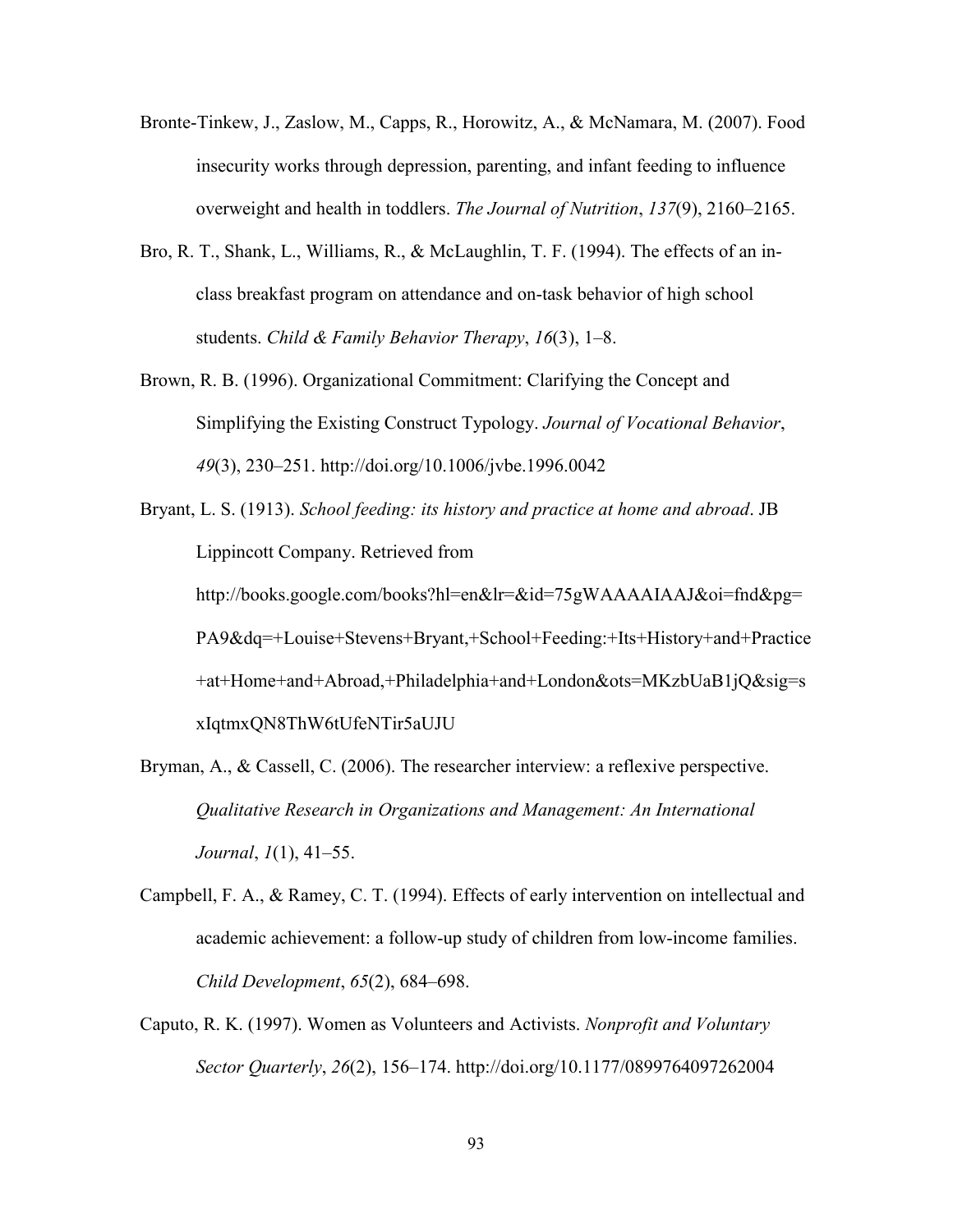Carr, E. R. (2006). Postmodern conceptualizations, modernist applications: Rethinking the role of society in food security. *Food Policy*, *31*(1), 14–29.

- Charmaz, K., & Belgrave, L. (2002). Qualitative interviewing and grounded theory analysis. *The SAGE Handbook of Interview Research: The Complexity of the Craft*, *2*. Retrieved from http://books.google.com/books?hl=en&lr=&id=VCFsZsvZdwkC&oi=fnd&pg=P A347&dq=charmaz+2003&ots=aPSkPvFvF7&sig=INOMKrIZh6Fm7C6tm4x2U XoOjzo
- Clark, T. W. (2002). *The policy process: a practical guide for natural resources professionals*. Yale University Press. Retrieved from http://books.google.com/books?hl=en&lr=&id=7wcQS5vp3lcC&oi=fnd&pg=PR 9&dq=clark+policy+process&ots=RDoLG-2- 5Z&sig=wb0VxVPOa\_wXgJB7wu3XsCmuMqU
- Clary, E. G., Snyder, M., Ridge, R. D., Copeland, J., Stukas, A. A., Haugen, J., & Miene, P. (1998). Understanding and assessing the motivations of volunteers: a functional approach. *Journal of Personality and Social Psychology*, *74*(6), 1516–1530.
- Cnaan, R. A., & Amrofell, L. (1994). Mapping Volunteer Activity. *Nonprofit and Voluntary Sector Quarterly*, *23*(4), 335–351. http://doi.org/10.1177/089976409402300404
- Connell, C. L., Lofton, K. L., Yadrick, K., & Rehner, T. A. (2005). Children's experiences of food insecurity can assist in understanding its effect on their wellbeing. *The Journal of Nutrition*, *135*(7), 1683–1690.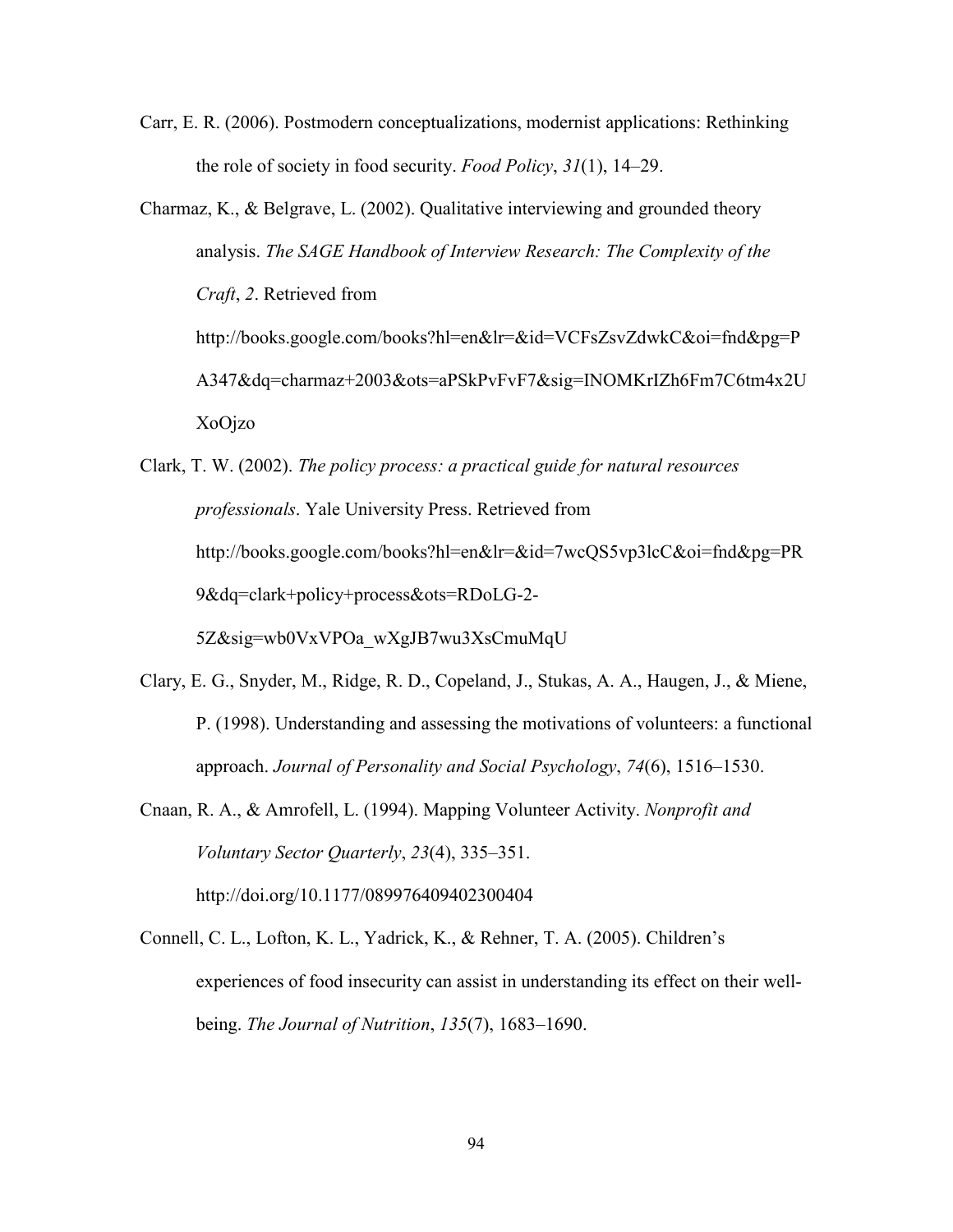- Connell, C. L., Nord, M., Lofton, K. L., & Yadrick, K. (2004). Food security of older children can be assessed using a standardized survey instrument. *The Journal of Nutrition*, *134*(10), 2566–2572.
- Cotugna, N., & Forbes, S. (2008). A backpack program provides help for weekend child hunger. *Journal of Hunger & Environmental Nutrition*, *2*(4), 39–45.
- Creswell, J. W. (2012). *Qualitative inquiry and research design: Choosing among five approaches*. SAGE Publications, Incorporated.

Creswell, J. W. (2013). *Research design: Qualitative, quantitative, and mixed methods approaches*. Sage. Retrieved from http://books.google.com/books?hl=en&lr=&id=4uB76IC\_pOQC&oi=fnd&pg=PR

1&dq=creswell&ots=3ylKmSS9j5&sig=yTMSvmyEgPJCR9i\_BFAM80nbB6o

- Curtis, K. A., & McClellan, S. (1995). Falling through the safety net: poverty, food assistance and shopping constraints in an American city. *Urban Anthropology and Studies of Cultural Systems and World Economic Development*, 93–135.
- Daponte, B. O. (2000). Private versus Public Relief: Use of Food Pantries versus Food Stamps among Poor Households. *Journal of Nutrition Education*, *32*(2), 72–83. http://doi.org/10.1016/S0022-3182(00)70523-1
- Dayle, J. B., McIntyre, L., & Raine-Travers, K. D. (2000). The dragnet of children's feeding programs in Atlantic Canada. *Social Science & Medicine*, *51*(12), 1783– 1793.
- Dinour, L. M., Bergen, D., & Yeh, M.-C. (2007). The food insecurity–obesity paradox: a review of the literature and the role food stamps may play. *Journal of the American Dietetic Association*, *107*(11), 1952–1961.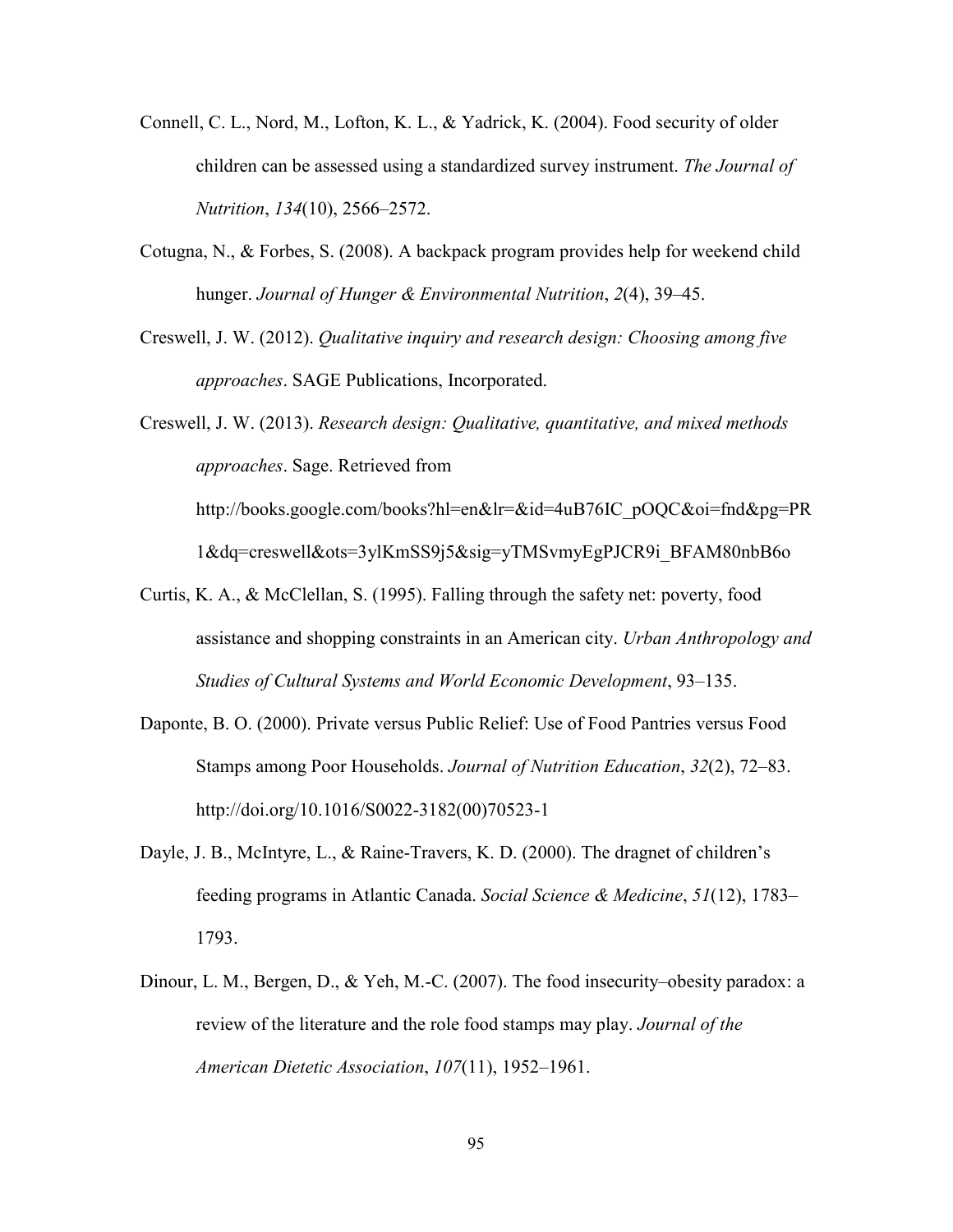- Drewnowski, A., & Specter, S. E. (2004). Poverty and obesity: the role of energy density and energy costs. *The American Journal of Clinical Nutrition*, *79*(1), 6–16.
- Dunifon, R., & Kowaleski $\Box$ Jones, L. (2003). The Influences of Participation in the National School Lunch Program and Food Insecurity on Child Well $\Box$ Being. *Social Service Review*, *77*(1), 72–92. http://doi.org/10.1086/345705
- Dunifon, R., & Kowaleski-Jones, L. (2003). The influences of participation in the national school lunch program and food insecurity on child well-being. *Social Service Review*, *77*(1), 72–92.
- Eakin, J. M., & MacEachen, E. (1998). Health and the Social Relations of Work: A Study of the Health-related Experiences of Employees in Small Workplaces. *Sociology of Health & Illness*, *20*(6), 896–914.
- Ecker, M. E. (2012). The BackPack Food Program's Effects on Self-Reported Hunger and On-Task Behavior. Retrieved from http://cornerstone.lib.mnsu.edu/etds/26/
- Feeding America. (2016a). BackPack Program. Retrieved March 23, 2016, from http://www.feedingamerica.org/about-us/helping-hungry-children/backpackprogram/
- Feeding America. (2016b). Food Distribution:How We Work. Retrieved September 30, 2014, from http://feedingamerica.org/how-we-fight-hunger/our-food-banknetwork/how-our-network-works.aspx
- Figlio, D. N., & Winicki, J. (2005). Food for thought: the effects of school accountability plans on school nutrition. *Journal of Public Economics*, *89*(2), 381–394.
- Finney Rutten, L. J., Yaroch, A. L., Colón-Ramos, U., Johnson-Askew, W., & Story, M. (2010). Poverty, food insecurity, and obesity: a conceptual framework for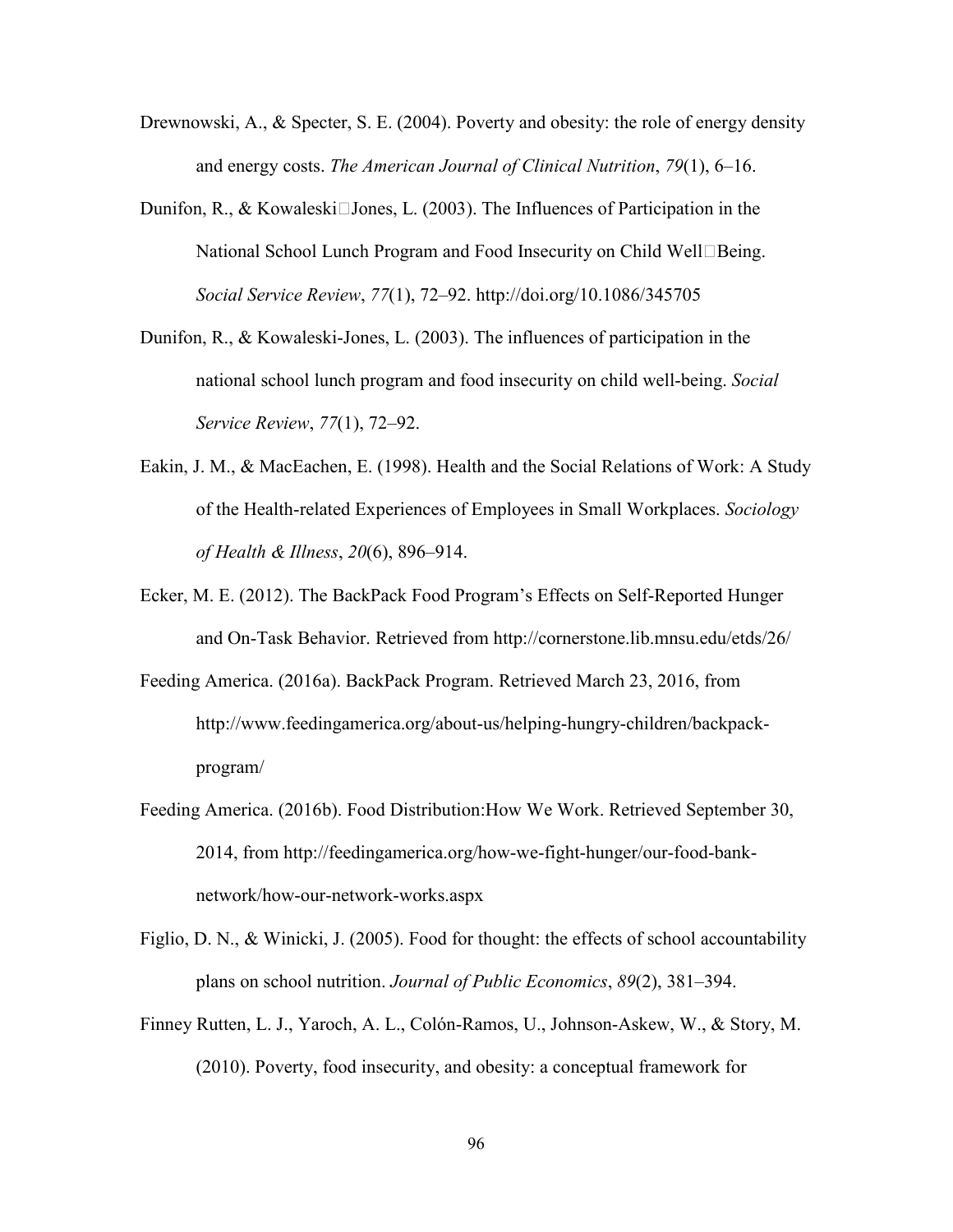research, practice, and policy. *Journal of Hunger & Environmental Nutrition*, *5*(4), 403–415.

- Fossey, E., Harvey, C., Mcdermott, F., & Davidson, L. (2002). Understanding and evaluating qualitative research\*. *Australian and New Zealand Journal of Psychiatry*, *36*(6), 717–732. http://doi.org/10.1046/j.1440-1614.2002.01100.x
- Fram, M. S., Frongillo, E. A., Draper, C. L., & Fishbein, E. M. (2013). Development and Validation of a Child Report Assessment of Child Food Insecurity and Comparison to Parent Report Assessment. *Journal of Hunger & Environmental Nutrition*, *8*(2), 128–145.
- Fram, M. S., Frongillo, E. A., Fishbein, E. M., & Burke, M. P. (2014). Roles for Schools and School Social Workers in Improving Child Food Security. *Children & Schools*, cdu018. http://doi.org/10.1093/cs/cdu018
- Frongillo, E. A., Bernal, J., Massey, E., Adams, E., Rosemond, T., & Blake, C. E. (2016). Altered daily activities and shame resulting from children experiencing food insecurity in rural South Carolina and Oregon. *Report to the RIDGE Center for Targeted Studies Grant Program: Advancing Social Sciences- Based Research on Food Assistance and Nutrition Challenges in Rural America*.
- Funiciello, T. (1994). The fifth estate: How and why the poverty industry distorts welfare issues and displaces the interests of people on welfare. *Social Justice*, *21*(1 (55), 94–97.
- Glaser, B. G., & Strauss, A. L. (1965). The constant comparative method of qualitative analysis. *Social Problems*, *12*(4), 436–445.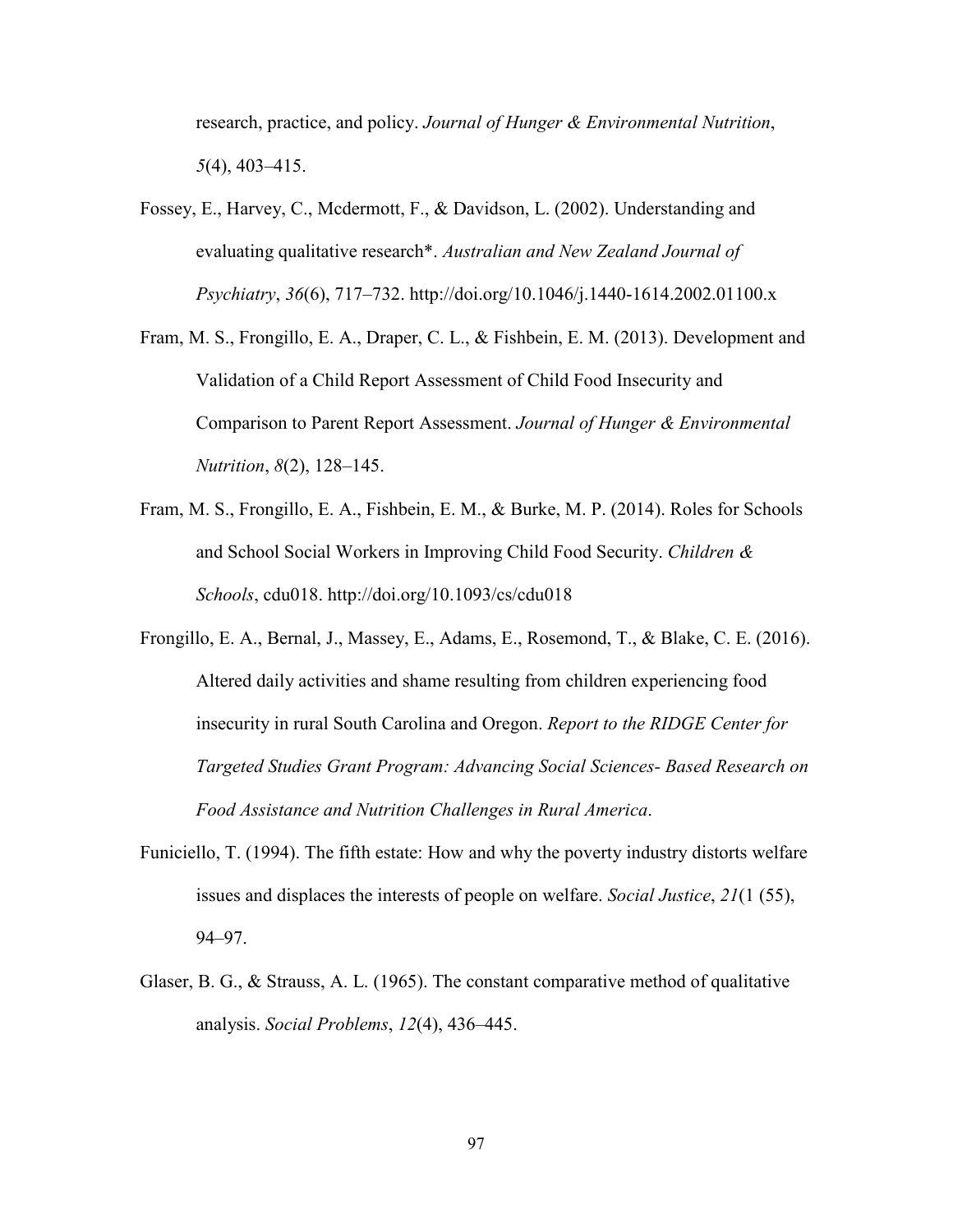- Greene, J. C. (1994). Qualitative program evaluation. *Handbook of Qualitative Research*, 530–544.
- Gunderson, G. W. (1971). National School Lunch Program (NSLP): Background and Development. *US Department of Agriculture, Food and Nutrition Service. Available: Http://www. Fns. Usda. Gov/nslp/history (accessed 30 November 2013)*.
- Hawe, P., Shiell, A., & Riley, T. (2009). Theorising interventions as events in systems. *American Journal of Community Psychology*, *43*(3-4), 267–276.
- Heaver, R. (2005). *Strengthening country commitment to human development: lessons from nutrition*. World Bank Publications. Retrieved from https://books.google.com/books?hl=en&lr=&id=ZJ5BqB4kGRoC&oi=fnd&pg=P R9&dq=heaver+2005&ots=Qb4Jnf6uIR&sig=gVUrB5T-g-WS50\_Fb5AN8LMAAOs
- Hollway, W., & Jefferson, T. (2000). *Doing Qualitative Research Differently: Free Association, Narrative and the Interview Method (Google eBook)* (p. 176). SAGE.
- Hsieh, H.-F., & Shannon, S. E. (2005). Three approaches to qualitative content analysis. *Qualitative Health Research*, *15*(9), 1277–88. http://doi.org/10.1177/1049732305276687
- Hunt, S. D., & Morgan, R. M. (1994). Organizational Commitment: One of Many Commitments or Key Mediating Construct? *Academy of Management Journal*, *37*(6), 1568–1587. http://doi.org/10.2307/256799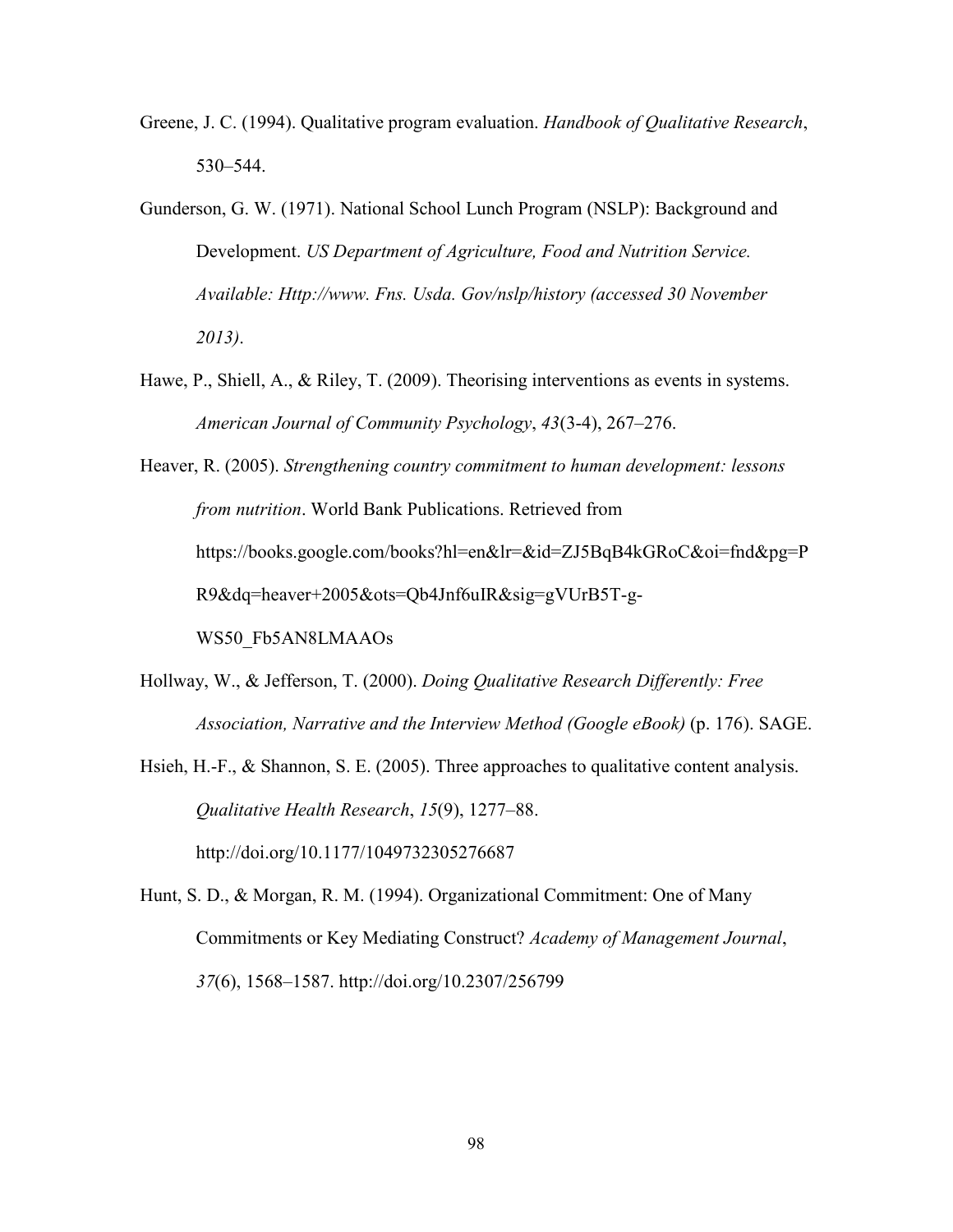- Janoski, T., Musick, M., & Wilson, J. (1998). Being Volunteered? The Impact of Social Participation and Pro-Social Attitudes on Volunteering. *Sociological Forum*, *13*(3), 495–519. http://doi.org/10.1023/A:1022131525828
- Jones, M., & Ward, K. (2002). Excavating the logic of British urban policy: Neoliberalism as the "crisis of crisis–management." *Antipode*, *34*(3), 473–494.
- Kaplan, G. A., Pamuk, E. R., Lynch, J. W., Cohen, R. D., & Balfour, J. L. (1996). Inequality in income and mortality in the United States: analysis of mortality and potential pathways. *Bmj*, *312*(7037), 999–1003.
- Kelly, K., Terre Blanche, M., Durrheim, K., & Painter, D. (1999). Research in practice: Applied methods for the social sciences. University of Cape Town Press. Cape Town, South Africa.
- Kendall, A., Olson, C. M., & Frongillo Jr, E. A. (1996). Relationship of hunger and food insecurity to food availability and consumption. *Journal of the American Dietetic Association*, *96*(10), 1019–1024.
- Landers, P. S. (2007). The Food Stamp Program: history, nutrition education, and impact. *Journal of the American Dietetic Association*, *107*(11), 1945–1951. http://doi.org/10.1016/j.jada.2007.08.009
- Lapan, R. T., Gysbers, N. C., & Petroski, G. F. (2001). Helping seventh graders be safe and successful: A statewide study of the impact of comprehensive guidance and counseling programs. *Journal of Counseling and Development: JCD*, *79*(3), 320.
- Lee, J. S., & Frongillo, E. A. (2001). Nutritional and health consequences are associated with food insecurity among US elderly persons. *The Journal of Nutrition*, *131*(5), 1503–1509.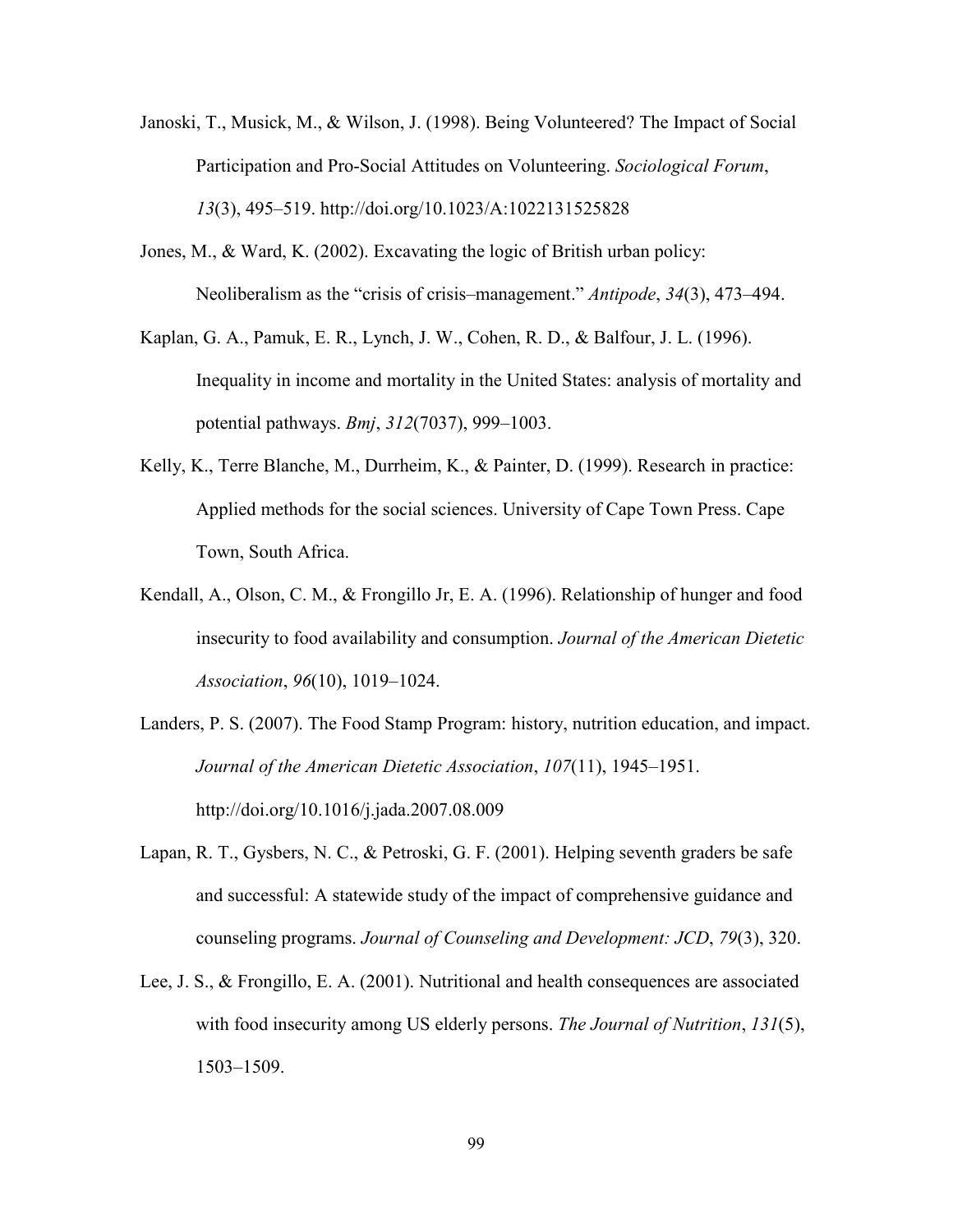Leitner, H., Peck, J., & Sheppard, E. S. (2007). *Contesting neoliberalism: Urban frontiers*. Guilford Press. Retrieved from http://books.google.com/books?hl=en&lr=&id=Xb8rKxg3jbIC&oi=fnd&pg=PA1 &dq=martin+et+al+2003+neoliberalism&ots=uP42wYtUiG&sig=Vh5kptt2ATpx hGGSvWPKNtsY7jQ

- Lok, P., & Crawford, J. (1999). The relationship between commitment and organizational culture, subculture, leadership style and job satisfaction in organizational change and development. *Leadership & Organization Development Journal*, *20*(7), 365– 374.
- Lozoff, B., Jimenez, E., Hagen, J., Mollen, E., & Wolf, A. W. (2000). Poorer behavioral and developmental outcome more than 10 years after treatment for iron deficiency in infancy. *Pediatrics*, *105*(4), e51–e51.
- Lumpkins, C. Y., Greiner, K. A., Daley, C., Mabachi, N. M., & Neuhaus, K. (2013). Promoting Healthy Behavior from the Pulpit: Clergy Share Their Perspectives on Effective Health Communication in the African American Church. *Journal of Religion and Health*, *52*(4), 1093–1107. http://doi.org/10.1007/s10943-011-9533- 1
- Maxwell, J. A. (2012). *Qualitative Research Design: An Interactive Approach: An Interactive Approach* (p. 218). SAGE Publications.
- Merriam, S. B. (2002). Introduction to qualitative research. *Qualitative Research in Practice: Examples for Discussion and Analysis*, 3–17.
- Miles, M. B., & Huberman, A. M. (1994). *Qualitative data analysis: An expanded sourcebook*. SAGE publications, Inc.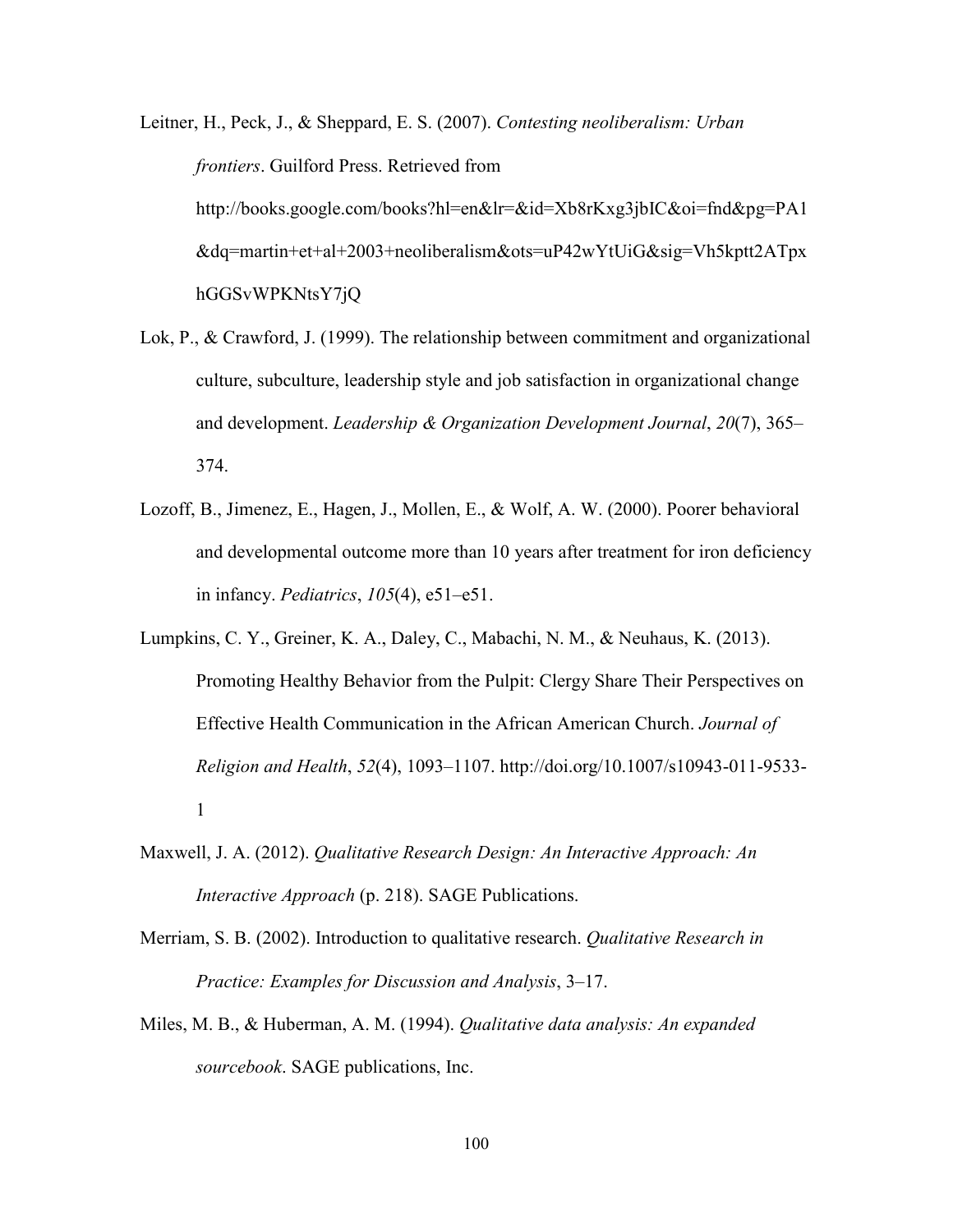Morris, M. W., Ames, D., & Lickel, B. (1999). VIEWS FROM THE INSIDE AND OUTSIDE: INTEGRATING EMIC AND ETIC INSIGHTS ABOUT CULTURE AND JUSTICE JUDGMENT. *Academy of Management Review*, *24*(4), 781–796. http://doi.org/10.5465/AMR.1999.2553253

Murphy, J. M., Wehler, C. A., Pagano, M. E., Little, M., Kleinman, R. E., & Jellinek, M. S. (1998). Relationship between hunger and psychosocial functioning in lowincome American children. *Journal of the American Academy of Child & Adolescent Psychiatry*, *37*(2), 163–170.

- Nord, M., Andrews, M., & Carlson, S. (2005). Household food security in the United States, 2004. *USDA-ERS Economic Research Report*, (11). Retrieved from http://papers.ssrn.com/sol3/Papers.cfm?abstract\_id=878333
- Nord, M., & Parker, L. (2010). How adequately are food needs of children in low-income households being met? *Children and Youth Services Review*, *32*(9), 1175–1185.
- Olive, J. L. (2014, March 28). Reflecting on the Tensions Between Emic and Etic Perspectives in Life History Research: Lessons Learned. *Forum Qualitative Sozialforschung / Forum: Qualitative Social Research*.
- Park, J. Z., & Smith, C. (2000). "To Whom Much Has Been Given...": Religious Capital and Community Voluntarism Among Churchgoing Protestants. *Journal for the Scientific Study of Religion*, *39*(3), 272–286. http://doi.org/10.1111/0021- 8294.00023
- Patton, M. Q. (1990). *Qualitative evaluation and research methods .* SAGE Publications, inc. Retrieved from http://psycnet.apa.org/psycinfo/1990-97369-000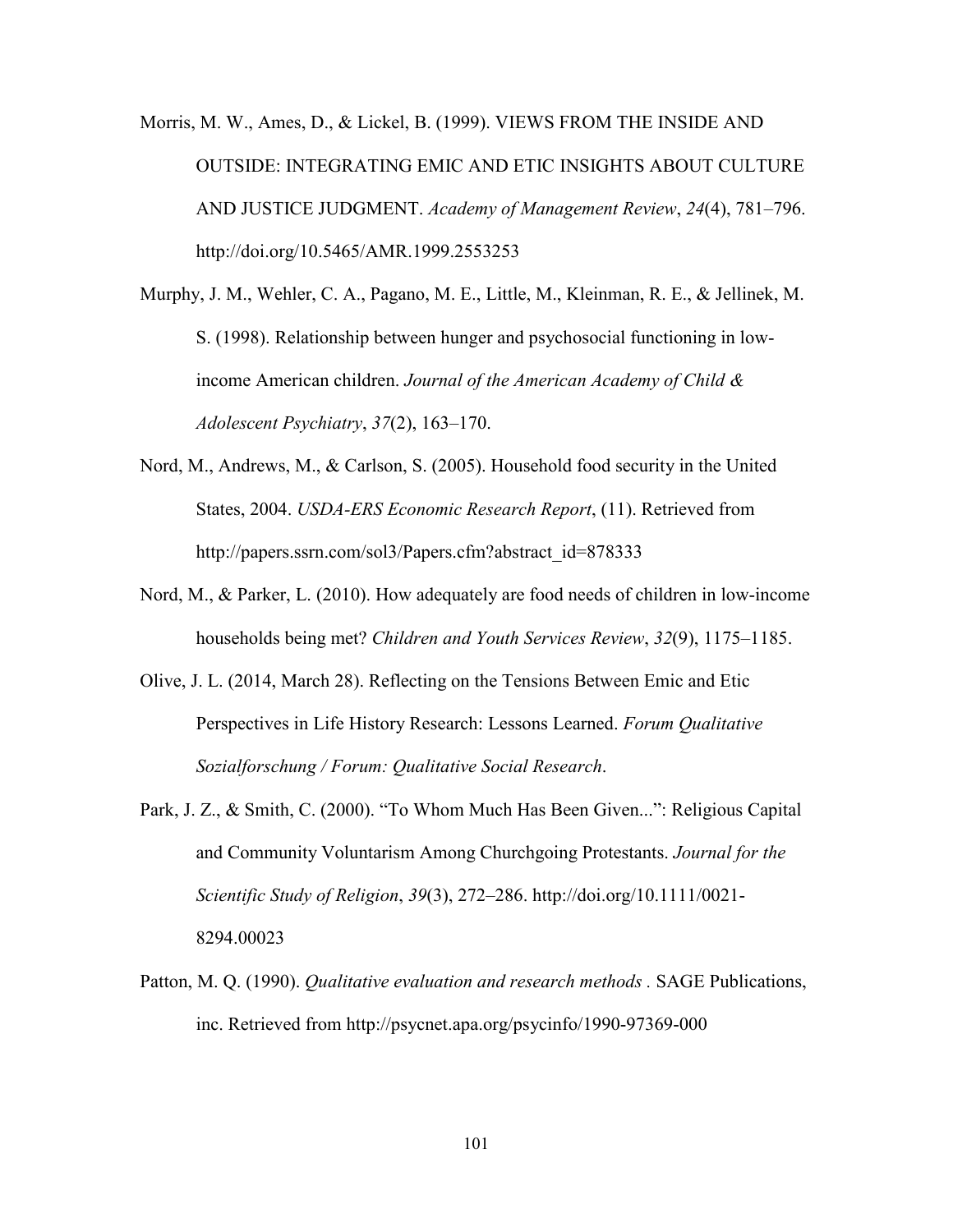- Patton, M. Q. (2002). *Qualitative research and evaluation methods*. Sage Publications, Inc.
- Paulhamus, D. R., & Cotugna, N. (1998). A Computerized Method for Determining Outcomes in a Food Bank Distribution System. *Journal of the American Dietetic Association*, *98*(9), 1029–1031. http://doi.org/10.1016/S0002-8223(98)00236-3
- Pelletier, D., Kraak, V., McCullum, C., Uusitalo, U., & Rich, R. (1999). The shaping of collective values through deliberative democracy: An empirical study from New York's North Country. *Policy Sciences*, *32*(2), 103–131. http://doi.org/10.1023/A:1004641300366
- Pelletier, D. L., Kraak, V., McCullum, C., & Uusitalo, U. (2000). Values, public policy, and community food security. *Agriculture and Human Values*, *17*(1), 75–93.
- Peterson, M. F., & Pike, K. L. (2002). Emics and Etics for Organizational Studies: A Lesson in Contrast from Linguistics. *International Journal of Cross Cultural Management*, *2*(1), 5–19. http://doi.org/10.1177/1470595802002001231
- Peterson, M. F., & Pike, K. L. (2002). Emics and etics for organizational studies A lesson in contrast from linguistics. *International Journal of Cross Cultural Management*, *2*(1), 5–19.
- Poppendieck, J. (1994). Dilemmas of emergency food: A guide for the perplexed. *Agriculture and Human Values*, *11*(4), 69–76. http://doi.org/10.1007/BF01530418
- Poppendieck, J. (1995). Hunger in America: Typification and response. *Eating Agendas: Food and Nutrition as Social Problems. Hawthorne, NY: Aldine de Gruyter*, 11– 34.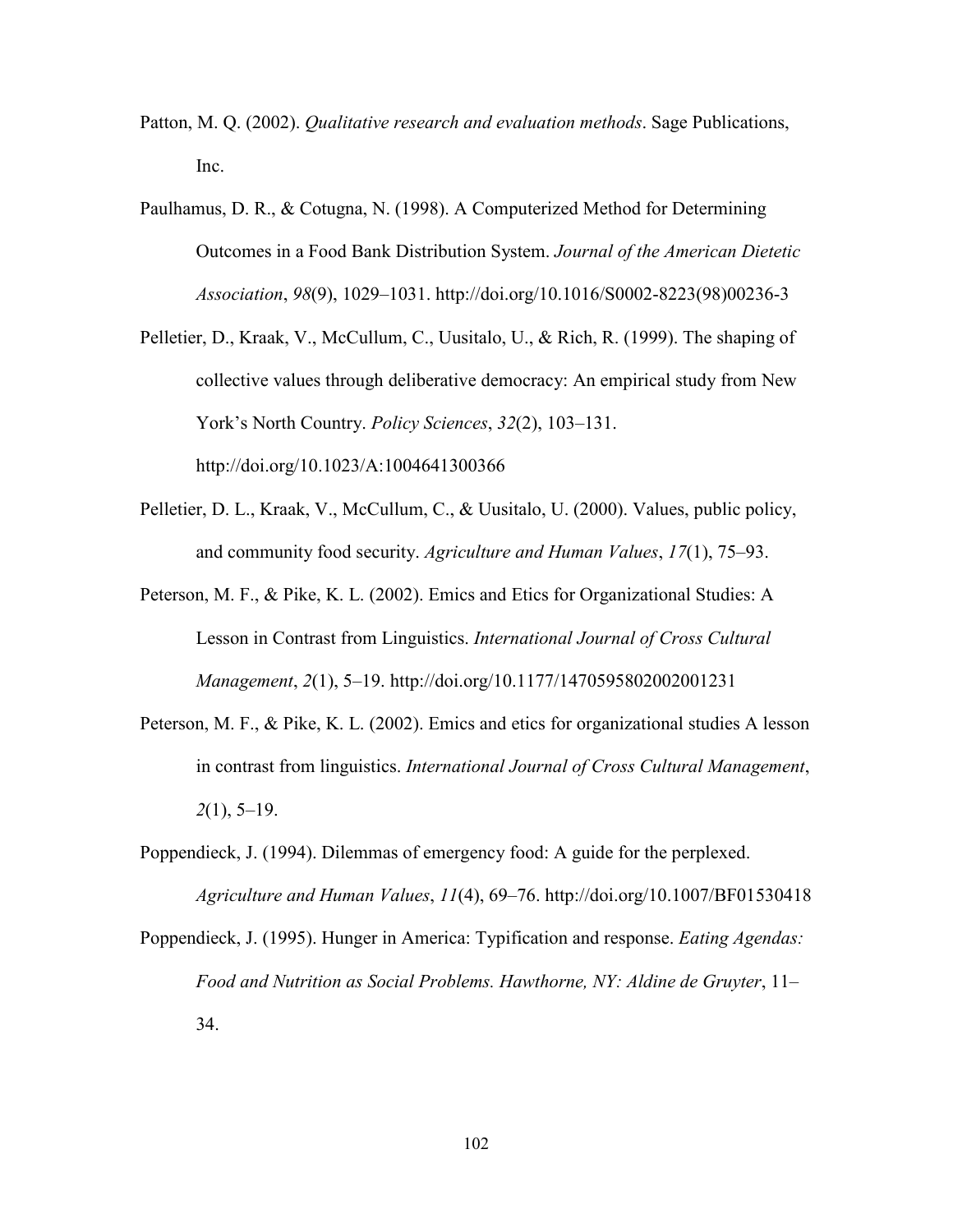Poppendieck, J. (1999). *Sweet charity?: Emergency food and the end of entitlement*. Penguin. Retrieved from

http://books.google.com/books?hl=en&lr=&id=a1FlQsDRidkC&oi=fnd&pg=PR7

&dq=sweet+charity&ots=Dlsm6V1Sds&sig=TAdhs8Q6ebh9U5rzPPOnMDJlg-k

Punch, K. (2009). *Introduction to Research Methods in Education*. SAGE Publications.

- Riches, G. (2002). Food Banks and Food Security: Welfare Reform, Human Rights and Social Policy. Lessons from Canada? *Social Policy & Administration*, *36*(6), 648– 663. http://doi.org/10.1111/1467-9515.00309
- Rodgers, Y. E., & Milewska, M. (2005). *Food Assistance through the School System: Evaluation of the Food for Kids Backpack program*. Mimeo: Rutgers University. Retrieved from http://www.ukcpr.org/Publications/DP2005-04.pdf
- Rodgers, Y. V., & Milewska, M. (2007). Food assistance through the school system: Evaluation of the Food for Kids program. *Journal of Children & Poverty*, *13*(1), 75–95.
- Roulston, K., McClendon, V. J., Thomas, A., Tuff, R., Williams, G., & Healy, M. F. (2008). Developing reflective interviewers and reflexive researchers. *Reflective Practice*, *9*(3), 231–243.
- Shanks, C. B., & Harden, S. (2015). A Reach, Effectiveness, Adoption, Implementation, Maintenance Evaluation of Weekend Backpack Food Assistance Programs. *American Journal of Health Promotion*. http://doi.org/10.4278/ajhp.140116- QUAL-28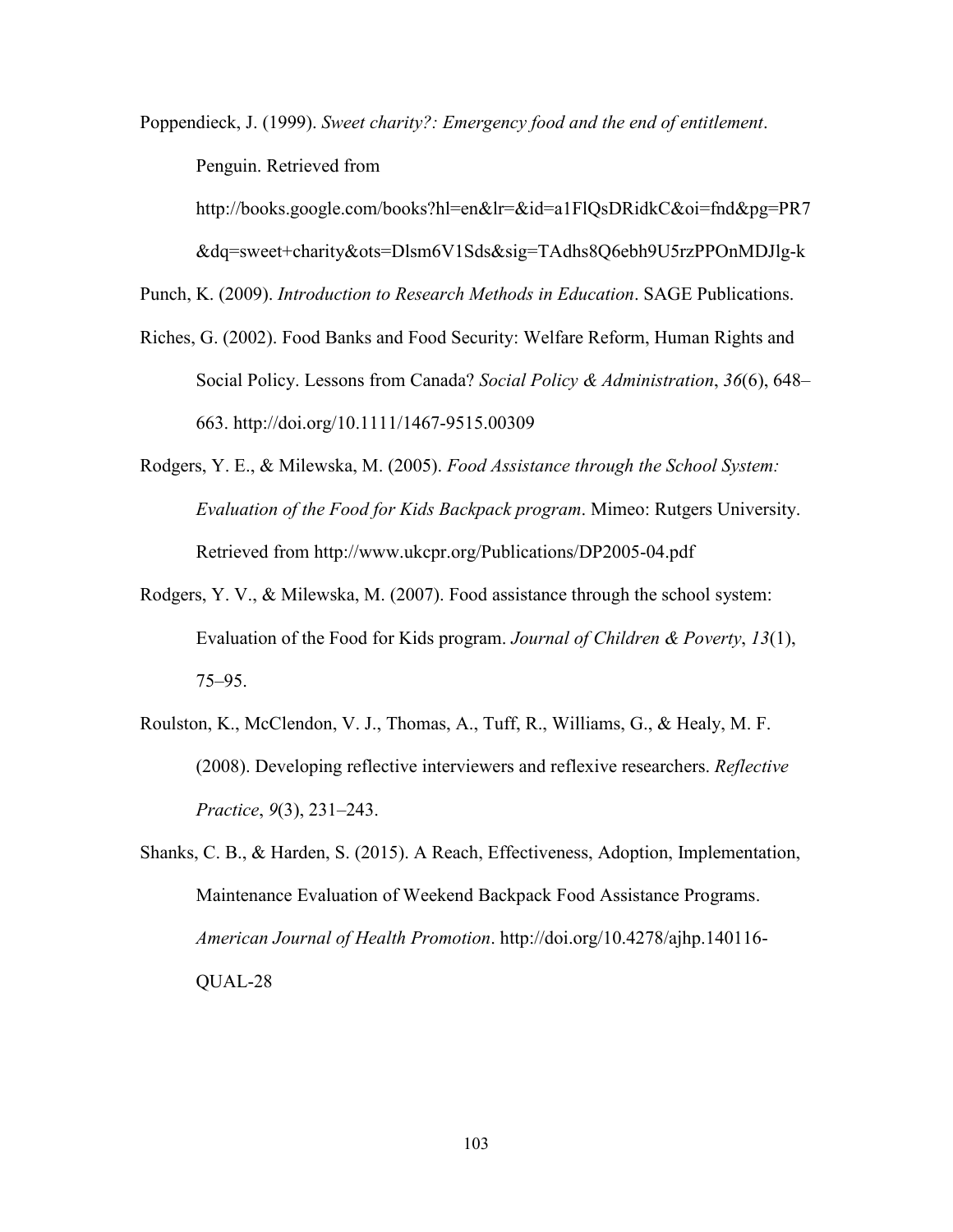Shiffman, J., & Smith, S. (2007). Generation of political priority for global health initiatives: a framework and case study of maternal mortality. *The Lancet*, *370*(9595), 1370–1379.

Silverman, D. A. (1996). *Facilitating organizational change*. University Press of America. Retrieved from https://books.google.com/books?hl=en&lr=&id=kzFIOKzT1R8C&oi=fnd&pg=P P7&dq=silverman+structural+interventionist&ots=Vv15OcUK3A&sig=9X47Enh fXshdWW2AzIEc5dZP8gs

- Slack, K. S., & Yoo, J. (2005). Food hardship and child behavior problems among lowincome children. *Social Service Review*, *79*(3), 511–536.
- Slopen, N., Fitzmaurice, G., Williams, D. R., & Gilman, S. E. (2010). Poverty, food insecurity, and the behavior for childhood internalizing and externalizing disorders. *Journal of the American Academy of Child & Adolescent Psychiatry*, *49*(5), 444–452.
- Sridhar, D. (2007). Economic ideology and politics in the World Bank: defining hunger. *New Political Economy*, *12*(4), 499–516.
- Tarasuk, V., & Dachner, N. (2009). The proliferation of charitable meal programs in Toronto. *Canadian Public Policy*, *35*(4), 433–450.
- Tarasuk, V., & Eakin, J. M. (2003). Charitable food assistance as symbolic gesture: an ethnographic study of food banks in Ontario. *Social Science & Medicine (1982)*, *56*(7), 1505–1515.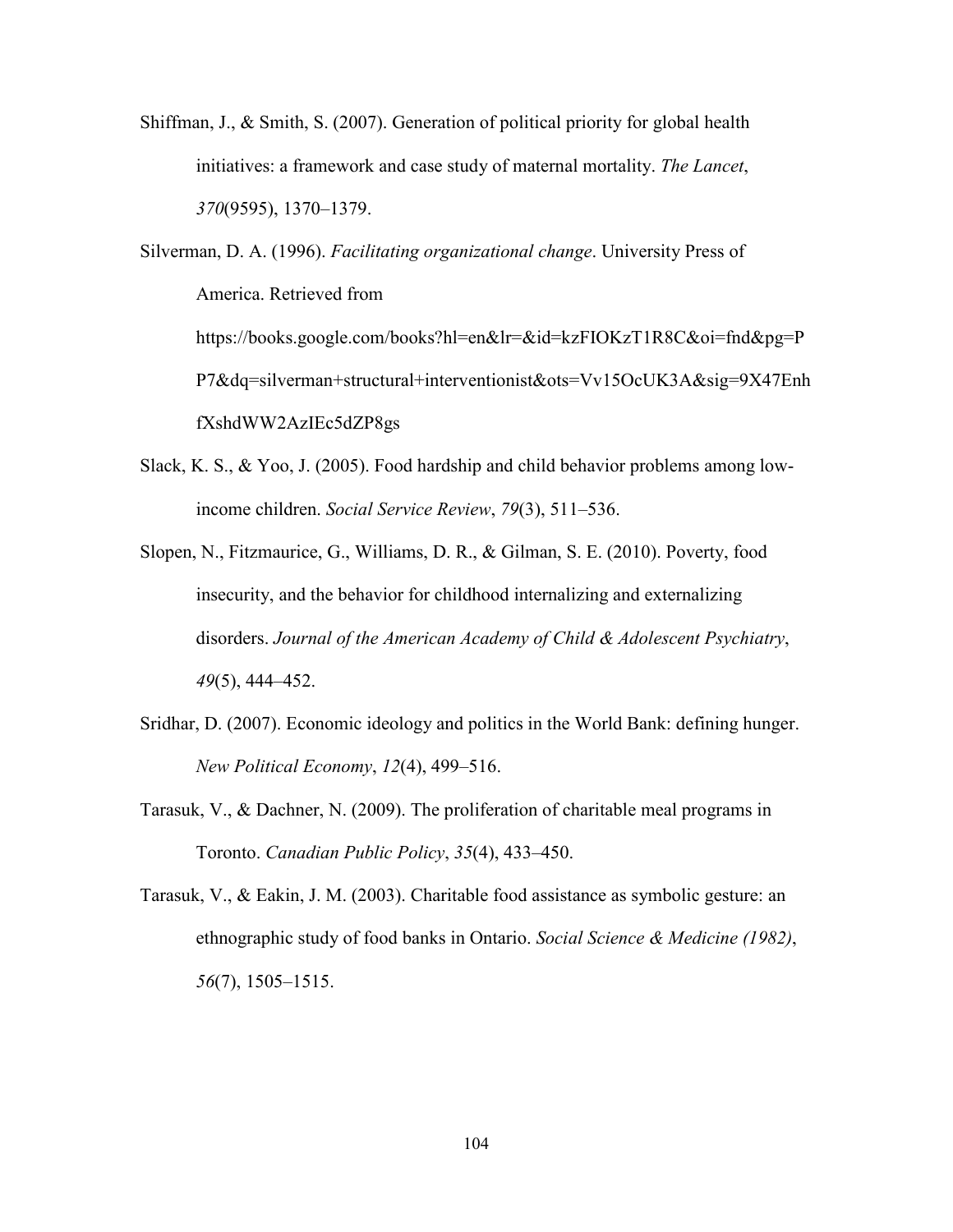- Tarasuk, V., & Eakin, J. M. (2005). Food assistance through "surplus" food: Insights from an ethnographic study of food bank work. *Agriculture and Human Values*, *22*(2), 177–186.
- te Lintelo, D. J., & Lakshman, R. (2015). *Unravelling Commitment? An Empirical Assessment of Political Commitment to Reduce Hunger and Undernutrition in Five High Burden Countries*. IDS. Retrieved from http://mobile.opendocs.ids.ac.uk/opendocs/handle/123456789/6408
- Ulin, P. R., Robinson, E. T., & Tolley, E. E. (2004a). *Qualitative methods in public health: a field guide for applied research*. John Wiley & Sons. Retrieved from http://books.google.com/books?hl=en&lr=&id=TOonhPWDmj4C&oi=fnd&pg=P R7&dq=ulin+qualitative&ots=LUPWGPpUiq&sig=nEbaRtOyZPFb1aNsUEctjCnV1M
- Ulin, P. R., Robinson, E. T., & Tolley, E. E. (2004b). *Qualitative methods in public health: a field guide for applied research*. John Wiley & Sons.
- USDA Economic Research Service Key Statistics & Graphics. (n.d.). Retrieved December 22, 2015, from http://www.ers.usda.gov/topics/food-nutritionassistance/food-security-in-the-us/key-statistics-graphics.aspx#foodsecure
- Warshawsky, D. N. (2010). New power relations served here: The growth of food banking in Chicago. *Geoforum*, *41*(5), 763–775. http://doi.org/10.1016/j.geoforum.2010.04.008
- Warshawsky, D. N. (2014). Civil society and urban food insecurity: analyzing the roles of local food organizations in Johannesburg. *Urban Geography*, *35*(1), 109–132.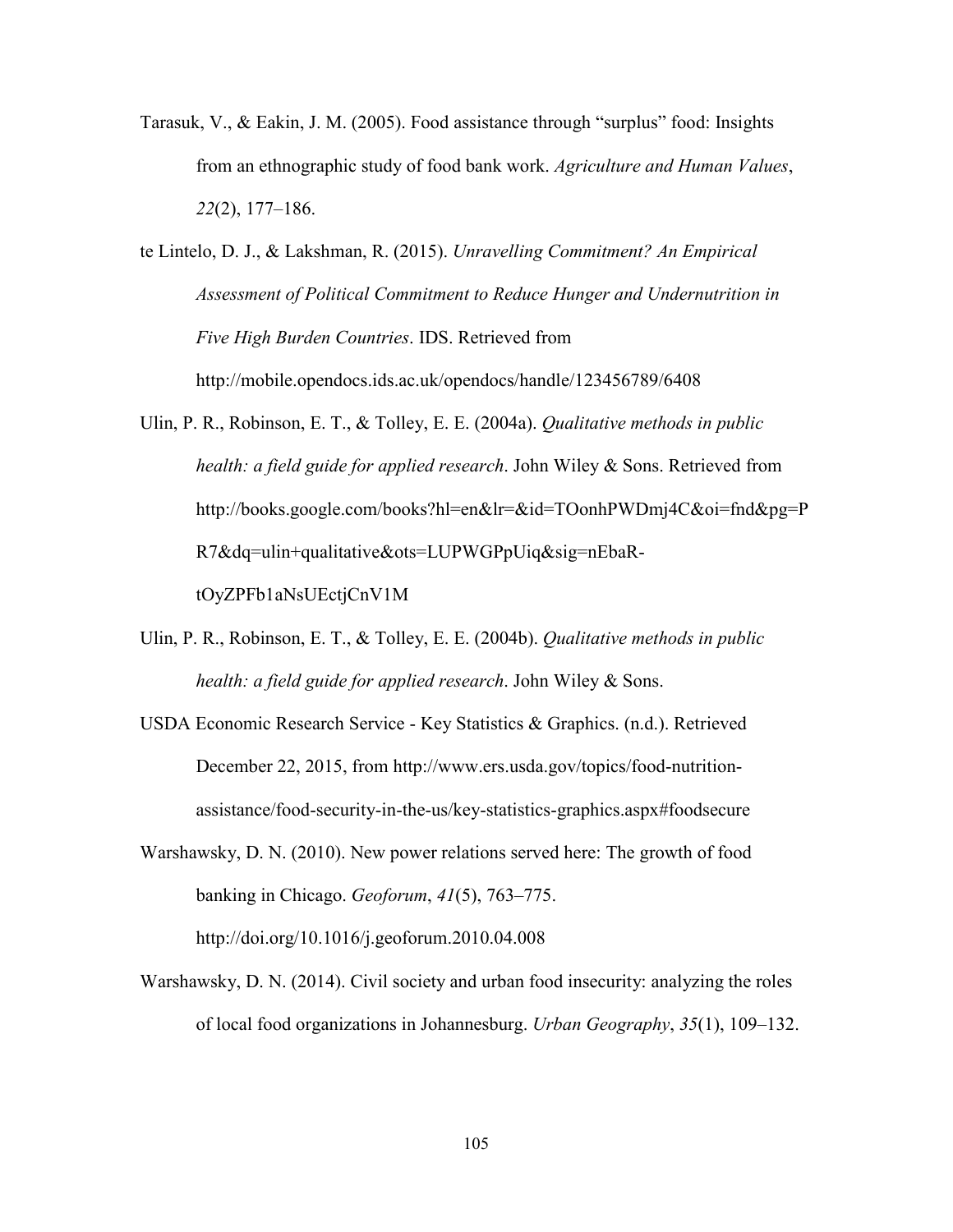- Wehler, C., Weinreb, L. F., Huntington, N., Scott, R., Hosmer, D., Fletcher, K., ... Gundersen, C. (2004). Risk and protective factors for adult and child hunger among low-income housed and homeless female-headed families. *American Journal of Public Health*, *94*(1), 109–115.
- Wilde, P., & Nord, M. (2005). The effect of food stamps on food security: a panel data approach. *Applied Economic Perspectives and Policy*, *27*(3), 425–432.
- Wilson, D. (2004). Toward a contingent urban neoliberalism. *Urban Geography*, *25*(8), 771–783.
- Winicki, J., & Jemison, K. (2003). Food insecurity and hunger in the kindergarten classroom: its effect on learning and growth. *Contemporary Economic Policy*, *21*(2), 145–157.
- Wymer, W. W. (1998). Strategic Marketing of Church Volunteers. *Journal of Ministry Marketing & Management*, *4*(1), 1–11.

http://doi.org/10.1300/J093v04n01\_01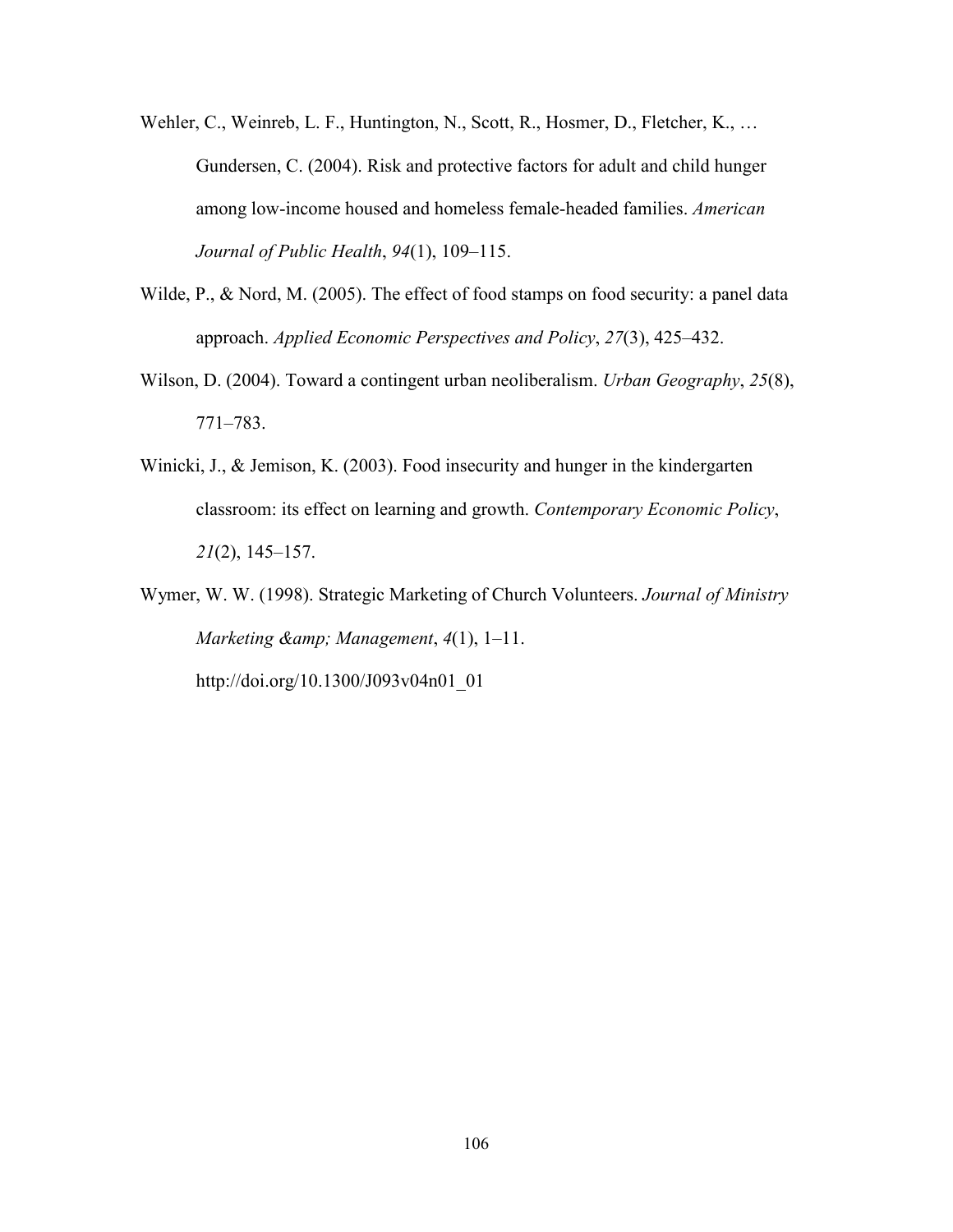# CHAPTER 4.2

# EFFECTS ON PROFESSIONAL SCHOOL COUNSELORS OF IMPLEMENTING NON-GOVERNMENT

FOOD PROGRAMS AT ELEMENTARY AND MIDDLE SCHOOLS  $\!2$ 

l

<sup>2</sup> Fishbein, E.M., Frongillo, E.A., Blake, C.B., Saunders, R.P., Shapiro, C. To be submitted to Children and Schools.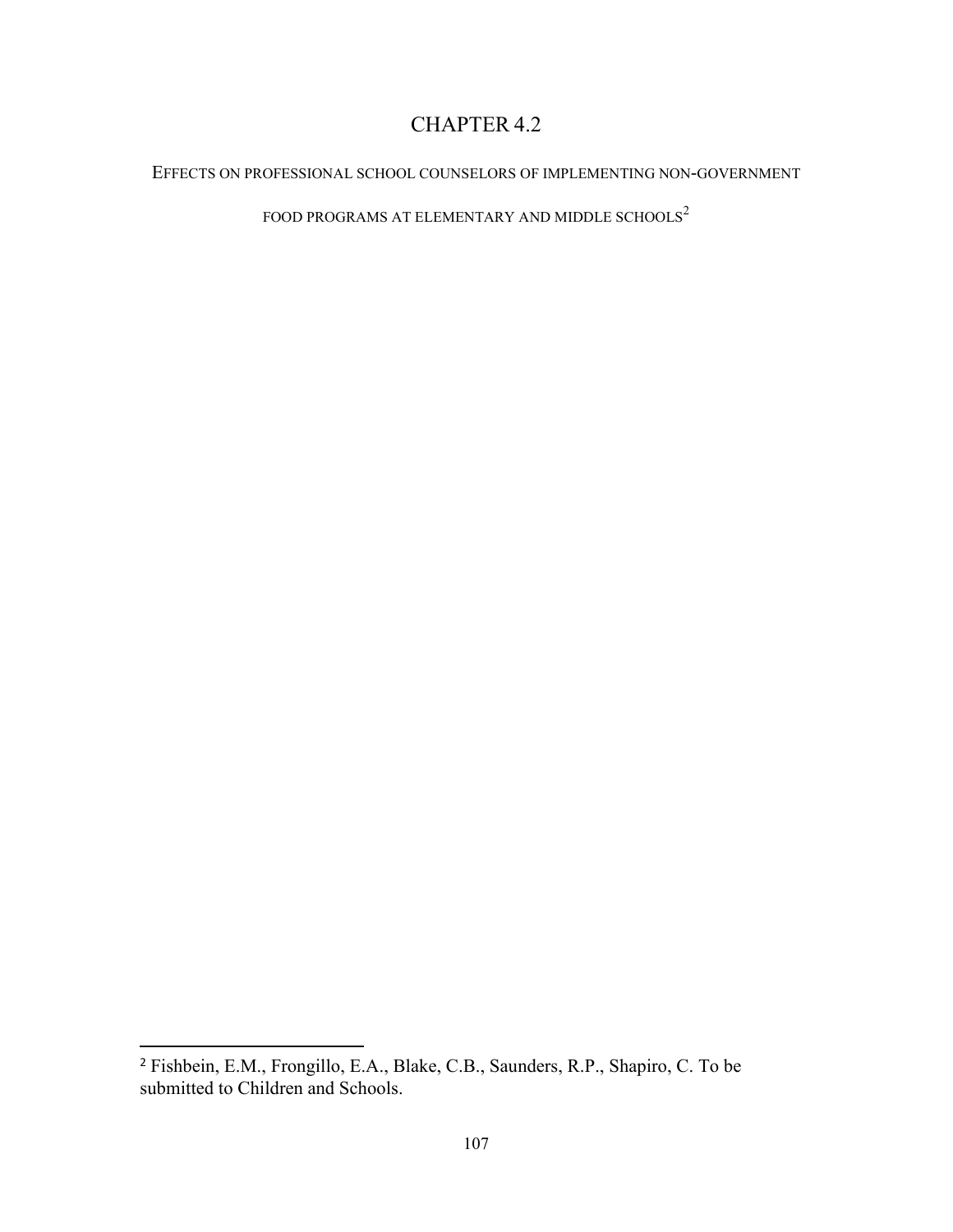**ABSTRACT:** INTRODUCTION: Schools are an epicenter for education, support, and child well-being. In addition to providing government funded food assistance programs, schools provide other non-government food programs to hunger (e.g., backpack programs) supported by local churches and food banks. Little is known about the how non-government food programs are implemented in a school setting, other than the responsibility of implementation is by professional school counselors. The aim of this study to articulate how the implementation of backpack programs affects professional school counselors' daily interactions with students, routines, and activities

. METHODS: Twelve in-depth, qualitative interviews were conducted with professional school counselors and a social worker at elementary and middle schools in South Carolina. Coding was guided in part by the concepts of a systems theory, which emphasized the backpack program's embedding in the school, how relationships have changed over time, and positive and negative effects of the backpack program on school dynamics. All notes and verbatim transcripts were analyzed using MAXQDA qualitative analysis software. RESULTS: Professional school counselors were responsible for the implementation of non-government food programs, with most schools providing three or more programs. The responsibility of implementation often overshadowed professional school counselors' teaching and staff tasks. Backpack programs created a support system for families through the collaboration of churches and a food bank. Backpack programs provided professional school counselors with additional opportunities to engage with students and families and bring awareness of hunger to the local community. They detracted from guidance counselors' other responsibilities in schools (e.g., one-on-one meetings with students, staff meetings). Professional school counselors reported that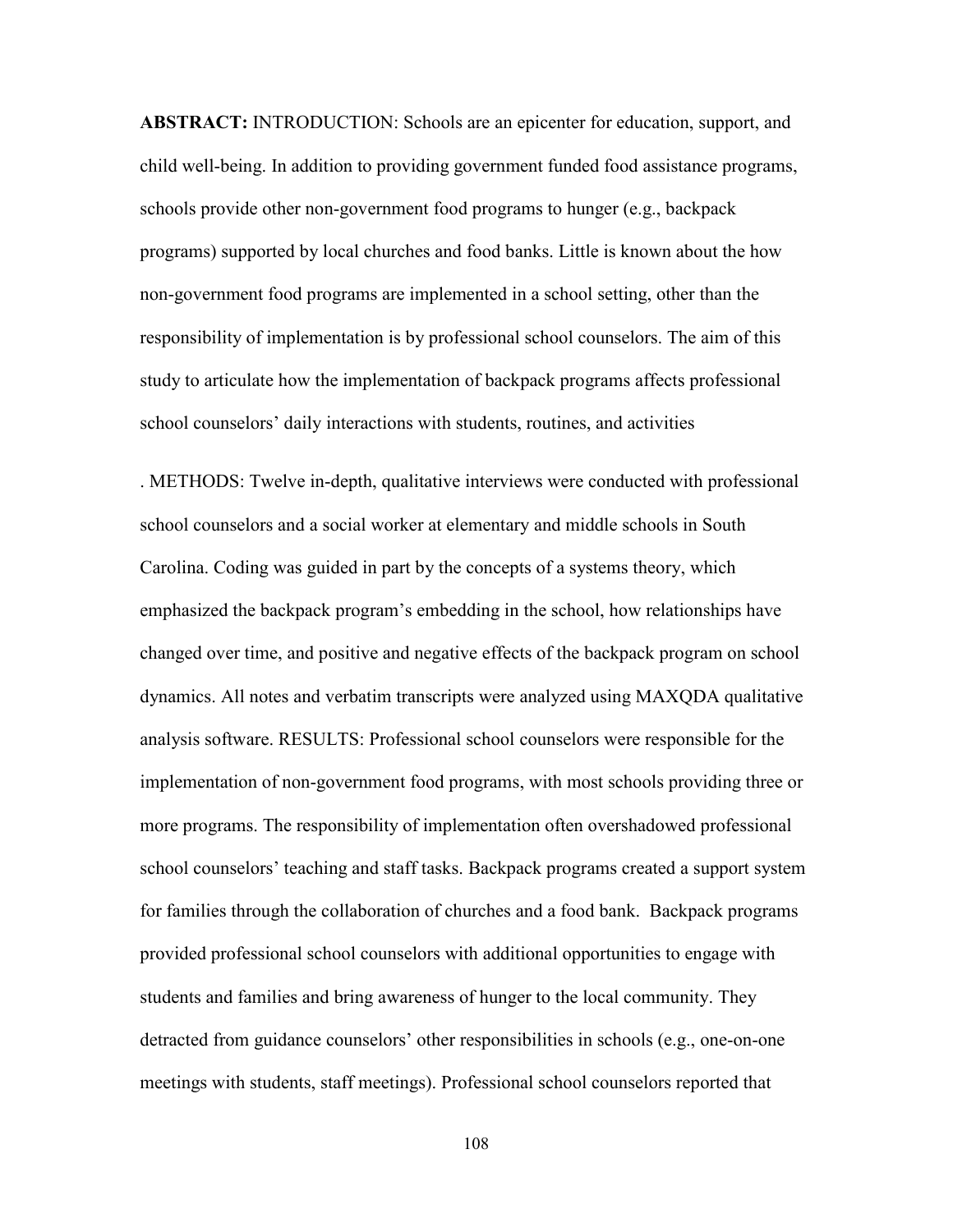because of the backpack program they felt their interactions with some students became more substantial and helped to foster their trust. DISCUSSION: The positive benefits associated with non-government food programs in schools have little to do with the food provided to participating students. Professional school counselors have less time to spend on their teaching and staff responsibilities in supporting the psychological well-being of students because of the demands of program implementation. Similar to other nongovernment food programs to hunger, backpack programs obscure a discussion about poverty and provide an illusion of a solution to hunger.

# **INTRODUCTION**

 During the 1980's and 1990's, funding for national programs such as Women, Infants, Children (WIC), the National School Lunch Program (NSLP), and the Supplemental Nutrition Assistance Program (SNAP) began to dwindle (Jones & Ward, 2002; Leitner et al., 2007; Warshawsky, 2014; Wilson, 2004). At this time, states began to delegate the responsibility for social services to local governments and non-profit organizations (Warshawsky, 2011; 2014). Due to limitations in federal funding, there was continued pressure and encouragement from the government for the private sector to take the initiative in food assistance (Jones & Ward, 2002; Tarasuk & Eakin, 2005; Warshawsky, 2010). In this context, multi-sector public, private, and civil society institutions collaborated across the U.S. in local settings to further address hunger (Warshawsky, 2014).

 Feeding America became a prominent figure in the food-banking world due to its large geographically-distributed network of small local food banks, faith-based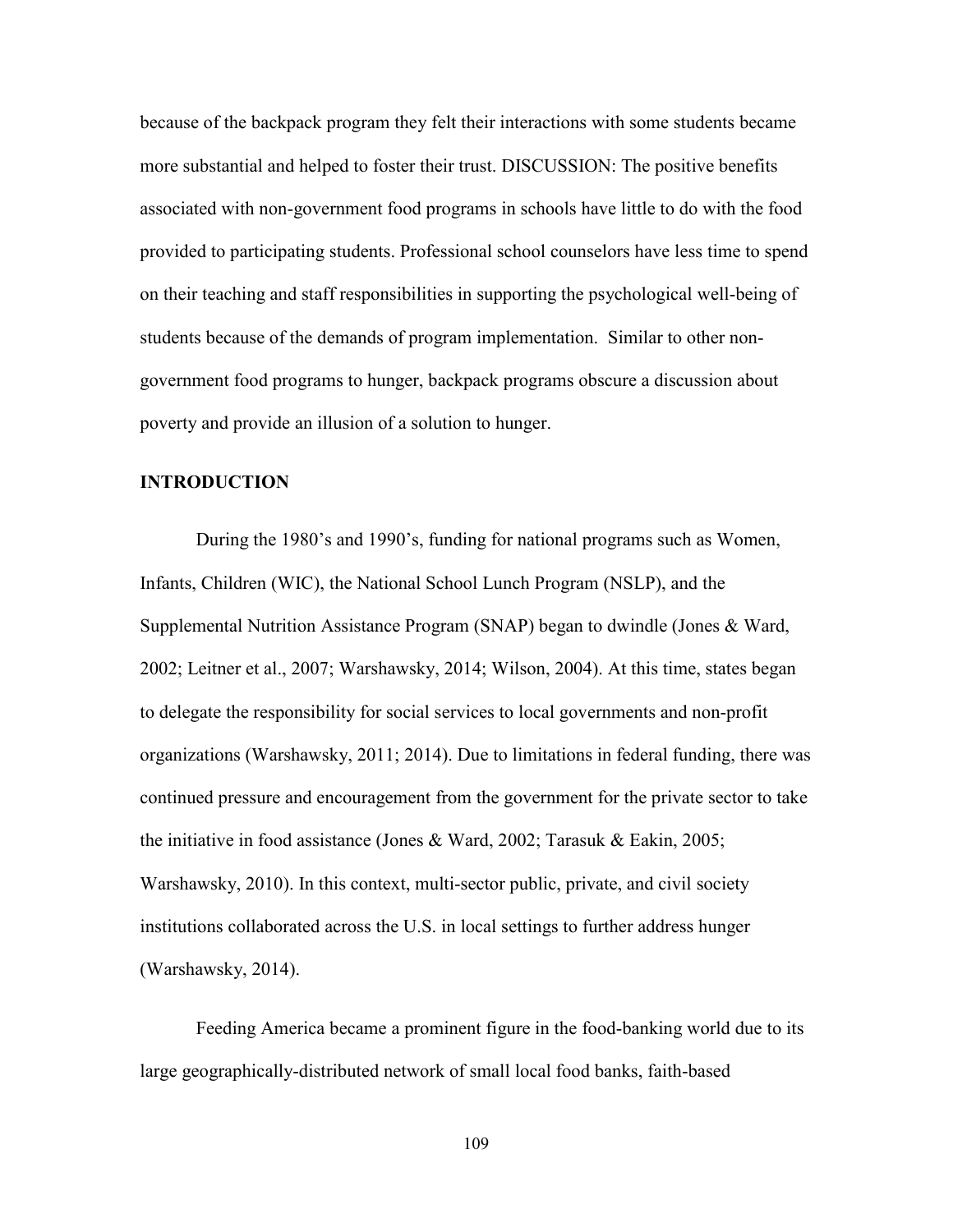organizations, and schools to provide non-government food programs (Lumpkins, Greiner, Daley, Mabachi, & Neuhaus, 2013; Park & Smith, 2000; Riches, 2002; Tarasuk & Eakin, 2005) Warshawsky, 2010, 2014). Non-government food programs are programs that provide food directly to those experiencing hunger (i.e., a food pantry, school snack bags). Feeding America's non-government food programs were originally developed to be used as a temporary means to address short-term hunger (Janet Poppendieck, 1999; Tarasuk & Eakin, 2005; Warshawsky, 2010). Today, Feeding America partners with more than 500 local food banks and their communities nationwide. Through these partnerships, Feeding America provides access to immediate relief from hunger (e.g., food pantries), and access to consistently available, non-emergency food programs (e.g., senior lunch feeding programs).

 Feeding America's "backpack program" aims to alleviate weekend hunger for children, by providing them with a backpack on Friday afternoons at school. The backpacks are filled with easily prepared food for them to take home, and are returned to the school Monday morning (Feeding America, 2016b; Y. E. Rodgers & Milewska, 2005; Shanks & Harden, 2015; Warshawsky, 2010). In many communities, local churches provide the funds, food, and manpower to pack and deliver backpacks to schools, while schools provide logistical assistance in distributing the backpacks, and a platform through which to access families. The backpack program reaches over 450,000 children weekly, and is becoming the largest privately funded non-government food programs to exist in school systems across the country (Feeding America, 2016b).

 Independent of any food banks' involvement, schools have a history of responding to the needs of children and families. During the great depression, schools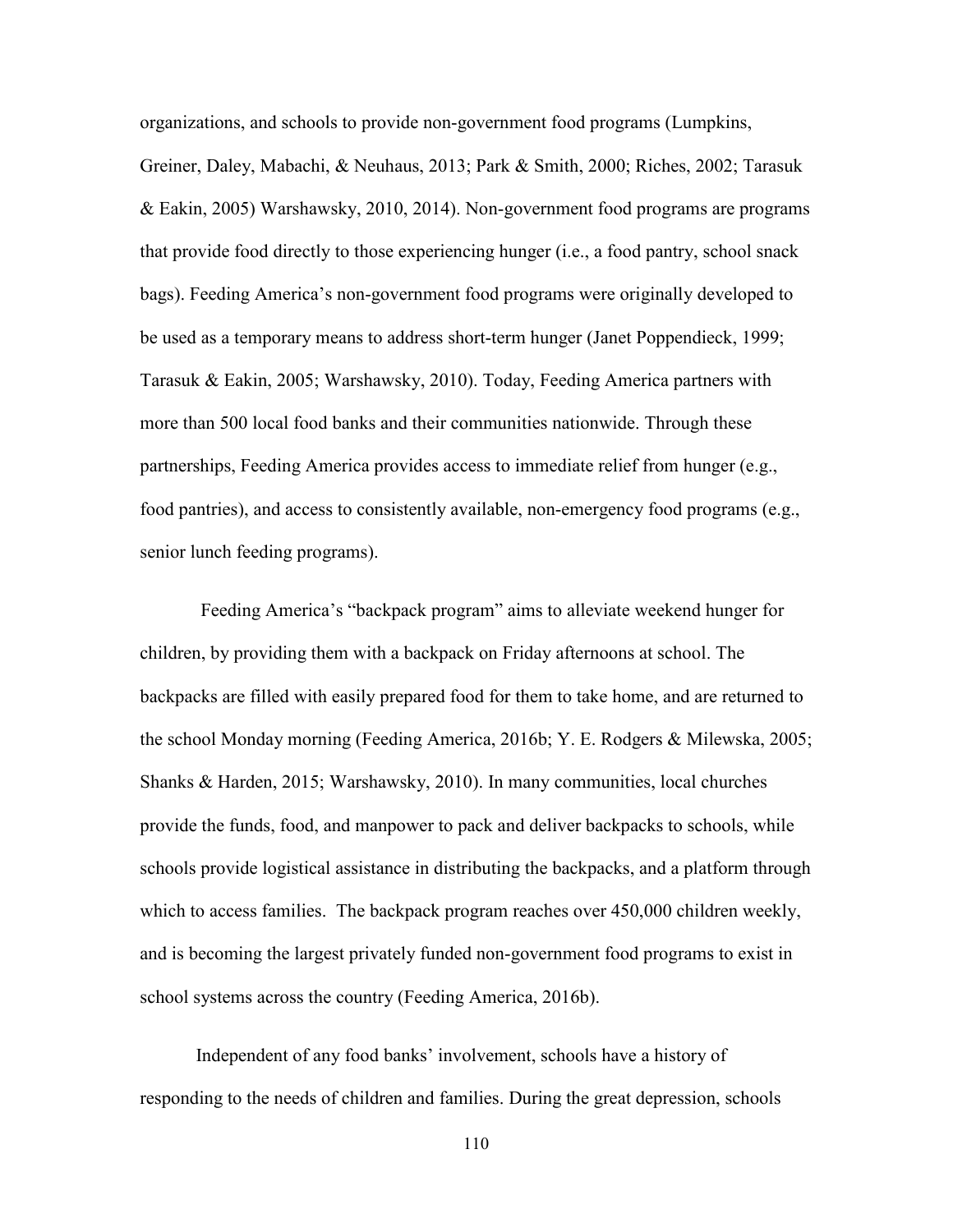became an epicenter for health related services including primary care, dentistry, and providing surplus food to children and their families (Bryant, 1913; Gunderson, 1971; Y. V. Rodgers & Milewska, 2007). In a recent national survey, 53% of teachers reported purchasing extra food for students who did not have enough to eat (Fram et al., 2014)(Share our Strength, 2013). Many schools regularly organize holiday food baskets to distribute to families, provide additional snacks to students throughout the day, or establish onsite food pantries that are available to parents (Fram et al., 2014) (Fishbein, 2016). Professional school counselors are responsible for the academic, mental, and physical well-being of students (Lepan, 2001). In many low-income schools, professional school counselors provide an important system to families through maintaining relationships with students (Lockhart, 1998). Often, professional school counselors connect families to outside resources, and provide an extension of trust to parents from the school (Lockhart, 1998). Fram et al suggests that schools are wellpoised to address and respond to child hunger, but need dedicated staff to respond to the physical and psychological contributors to food insecurity to have greatest impact on students and their families(Fram et al., 2014).

 The literature available on non-government food programs is limited, and is focused on program effects on students. A study conducted in Minnesota reported that students participating in a backpack program did not self-report a significant decrease in their hunger, nor did their "on-task" behavior in the classroom increase significantly after receiving a backpack (Ecker, 2012). Cotunga et al. reported that staff perceived students who receive a backpack as displaying positive psychological effects, improved behavior and academic performance (Cotunga & Forbes, 2008). Likewise, Rodgers et al. also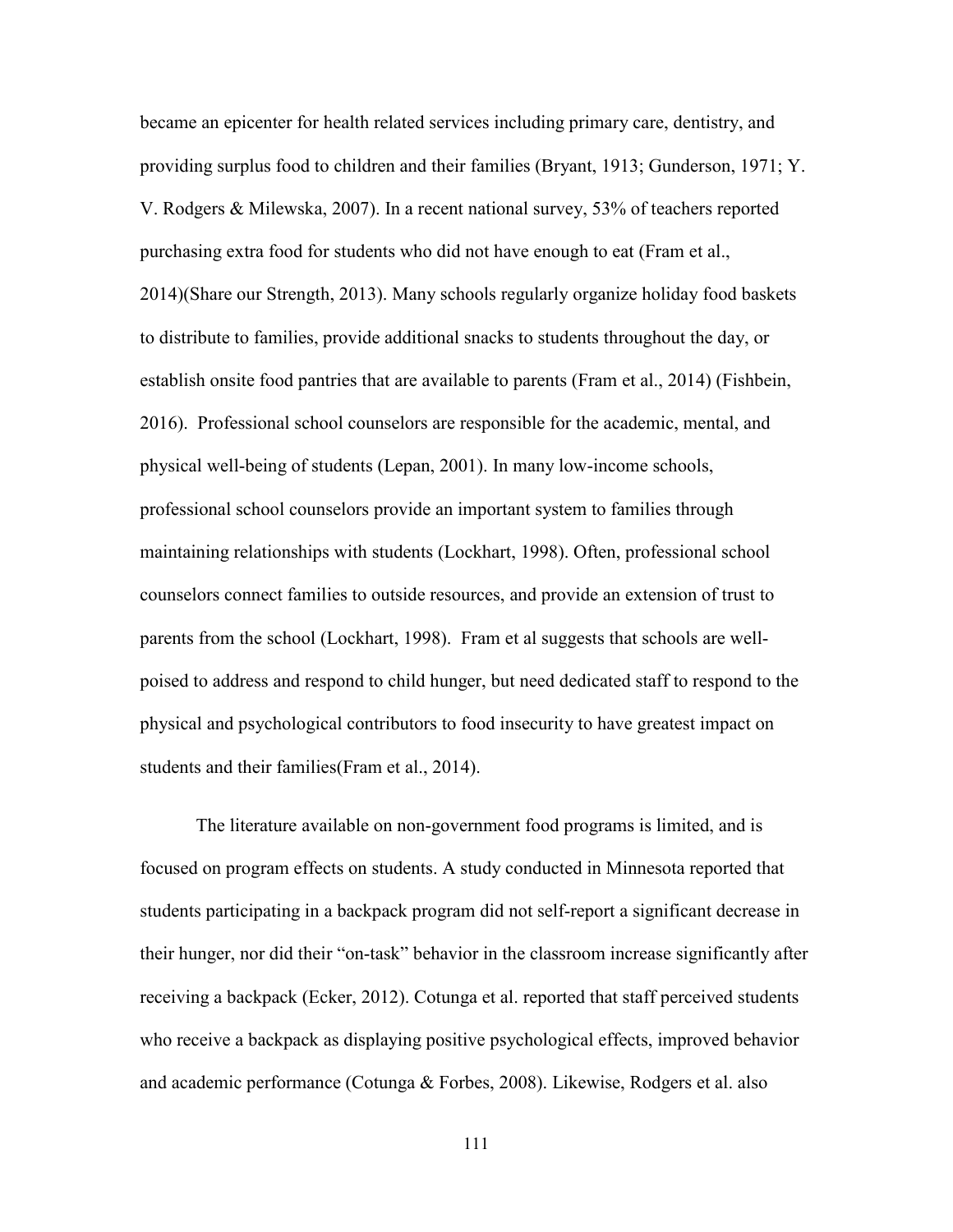found that teachers perceived students participating in backpack programs as performing better academically (Y. E. Rodgers & Milewska, 2005. Bernal et al., reported that some food insecure children experienced social consequences (e.g., shame) of others knowing they were out of food and were accepting a food backpack, suggesting that care must be taken in addressing their food insecurity (Bernal et al., 2016). Although most nongovernment food programs are implemented by professional school counselors at school, there is a lack of research on how these programs effect professional school counselors' daily interactions with students, routines, and activities.

 Internal organizational changes are inevitable when organizations choose to adopt any new program or intervention (Hawe, Shiell, & Riley, 2009; Lok & Crawford, 1999; Silverman, 1996). This may include that some roles and responsibilities change in order to best fit the new program (Hawe, 2009). At schools with a backpack program, professional school counselors have reported that administering their backpack programs often took precedence over their other tasks as educators (Fishbein, 2016). Such modifications to daily activities have the potential to impact their relationships with staff, students, and families, displace existing activities, and redistribute and transform materials within schools. We know little about how the implementation of these programs affects the focus of professional school counselors and other school staff in educating students, providing support to families, and adhering to their teaching responsibilities. The costs may be high for schools to provide a program that does little to address its stated purpose of addressing hunger (Warshawsky, 2011).

 The aim of this paper is to articulate how the implementation of backpack programs affects professional school counselors in schools. Four research questions are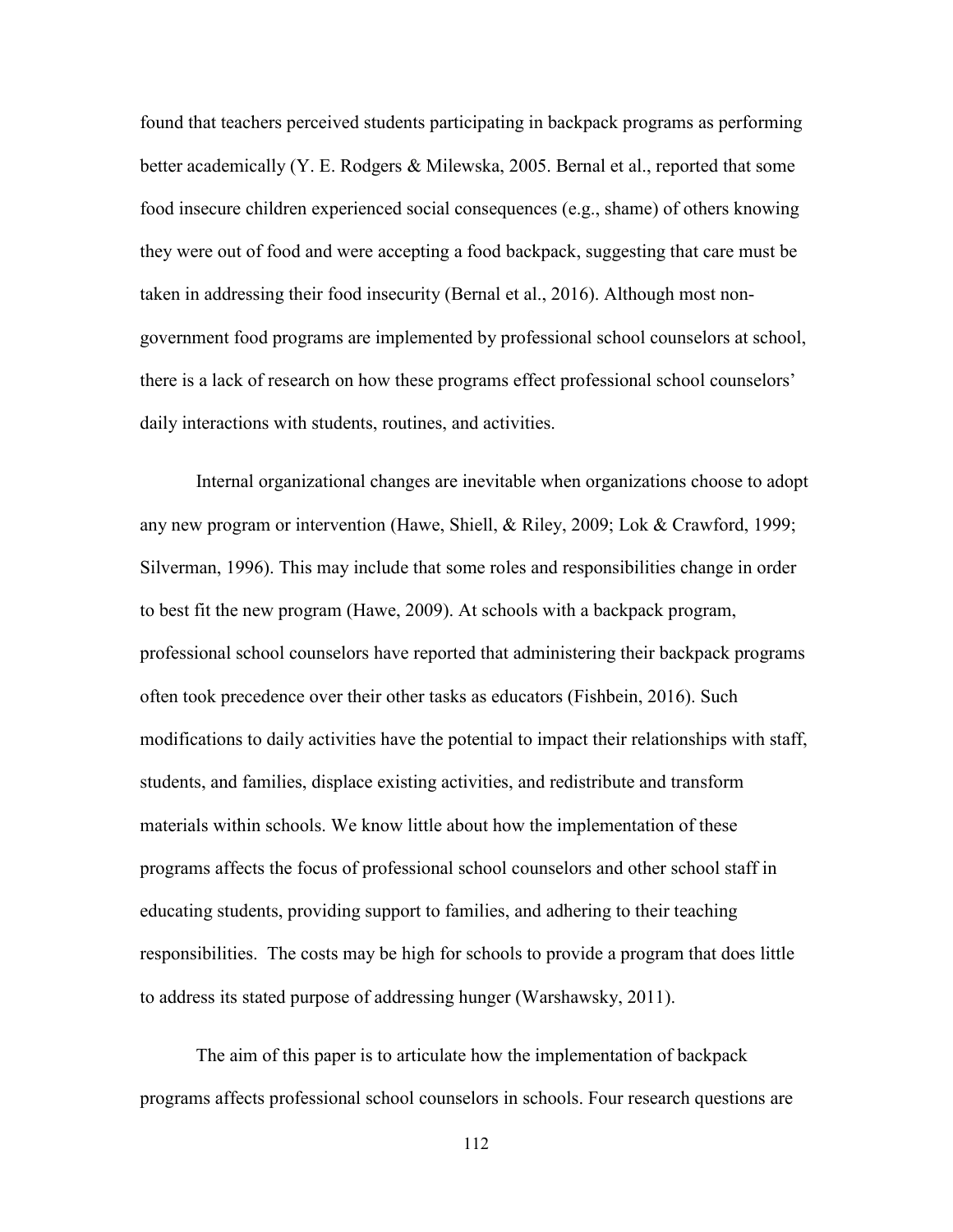addressed in this study. First, how do professional school counselors incorporate backpack programs into their schools? Second, how has the implementation of backpack programs influenced their relationships inside and outside of the school setting? Third, what do professional school counselors need to implement the backpack program? Fourth, what activities have changed to incorporate the backpack program? These questions are investigated via qualitative interviews with professional school counselors and social workers at elementary and middle schools.

#### **METHODS**

#### **Conceptual Framework**

Our data were collected through the use of an interview guide developed based in part on Clark's policy process, which guided us in understanding how and why community organizations (i.e. food banks, faith-based organizations, and schools) sustain their commitment to non-government food programs (Clark, 2002; Fishbein, 2016). Professional school counselors reported that a majority of their time during the school day had changed from focusing on students to time spent on the logistics of the backpack program (Fishbein, 2016). As this change in their behavior seemed important given their role as counselors for students, support for families, and educators, we looked to Hawe's systems-theory to help guide our analysis in articulating how backpack programs may further effect professional school counselors. Hawe's theory suggested using the following four categories to guide an analysis examining changes in an organization due to a new program: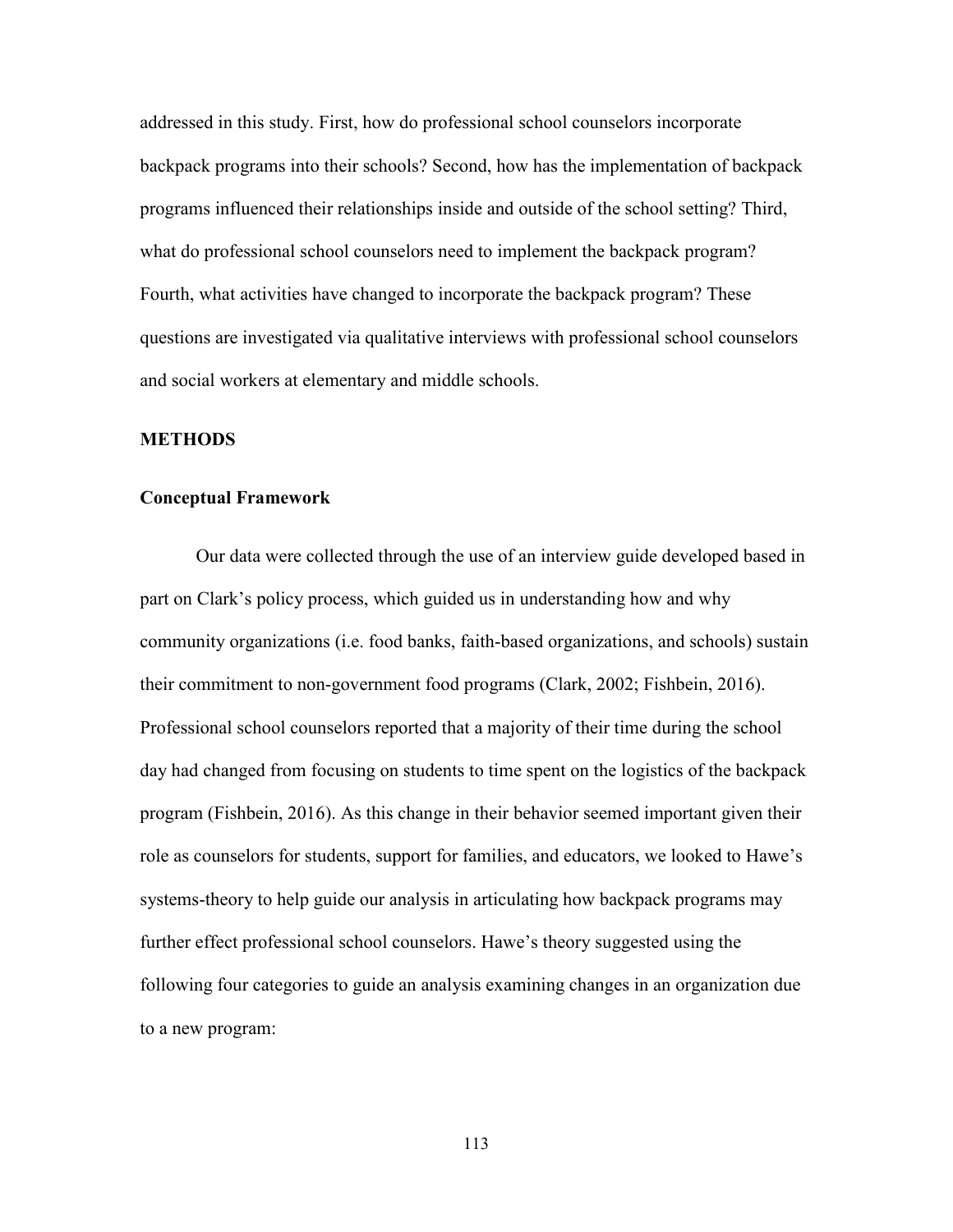(i) Embedding: The sustainability of the backpack program in schools yields insights into how the procedures around the program become part of the school's organizational routine. There are two dimensions that signify the extent to which the backpack program may become embedded in organizational school practices; the reach, or how far across the system the backpack program is evident (e.g., orientation packets to the entire school, mentioned in regular staff meetings), and the intensiveness of the backpack program's integration into routine practice (e.g., time and space dedicated to the backpack program).

 (ii) Relationships: Relationships within the school setting (e.g., teachers and professional school counselors) and outside partnerships (e.g., professional school counselors and contacts at faith-based organizations) tying the school to outside support organizations (e.g., churches, food banks) may influence how the backpack program functions, and why the backpack program is sustained. We aimed to understand how the backpack program affects the nature of relationships related to the backpack program.

 (iii) Materials: Both raw and cultural materials are resources that are used in the implementation of the backpack program (Hawe et. al., Clark 2002). Raw materials may be people (e.g., manpower required to pack backpacks), places (e.g., rooms in schools storing the backpacks), money (e.g., funds to buy food), or other materials (e.g., backpacks, flyers about the program). Cultural materials may be ideas, beliefs, or social norms (e.g., behavior, customs, traditions). The backpack program has the potential to transform people, events, and places changing the setting (the school) that link all three in the process.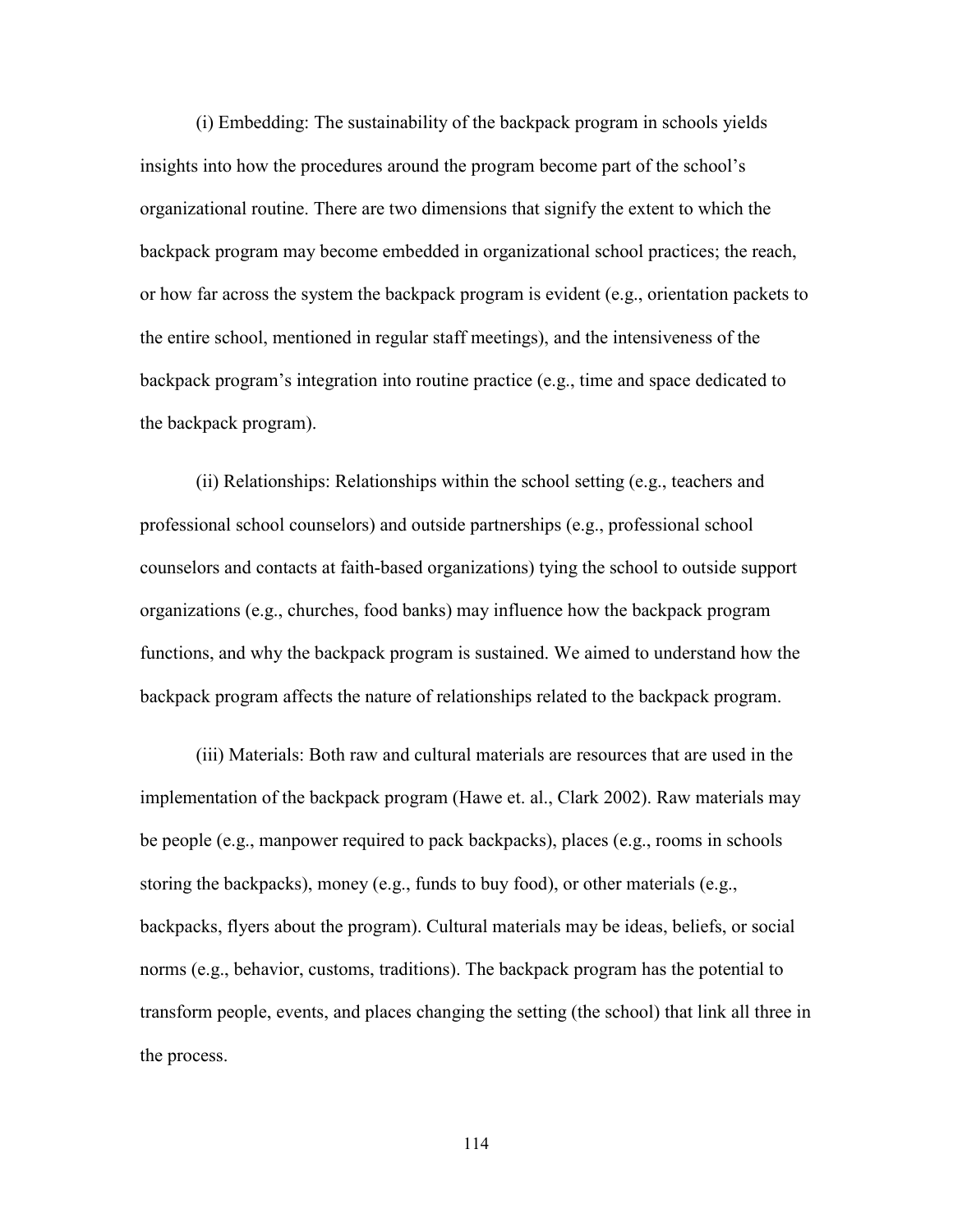(iv) Displaced activities: Intervention research has traditionally focused on the new activity introduced, and the effects on the recipients of the new activity. As professional school counselors have had to make changes to accommodate and incorporate them into their daily routine, the actions that are displaced that might more truly account for changes in what outcomes at the school setting level we observe. This is useful for articulating what activities are dropped to accommodate the backpack program, and is vital for monitoring what roles and services are compromised for professional school counselors to provide the backpack program.

# **Participants and setting**

In person interviews  $(n=12)$  were conducted with school staff to understand their experiences with non-government food programs to hunger in schools. Interviewees were professional school counselors  $(n=11)$ , representing 11 different schools) and a district social worker (n=1). Prior literature suggests that professional school counselors are often responsible for the implementation of non-government food programs in elementary and middle schools.(Cotugna & Forbes, 2008; Ecker, 2012; Lapan, Gysbers, & Petroski, 2001; Y. E. Rodgers & Milewska, 2005) The social worker was responsible for backpack programs in fifteen elementary and middle schools. In this study, purposeful maximum variation sampling and snowball sampling was used for the recruitment of participants for qualitative interviews. This sampling design allowed us to capture and describe central concepts that cut across variation between schools, and we recognize that common patterns found to emerge are thereby representative of the core experience within the school community(Michael Quinn Patton, 1990). Data collection and analysis yielded two kinds of findings: 1) detailed descriptions of each individual school, which is useful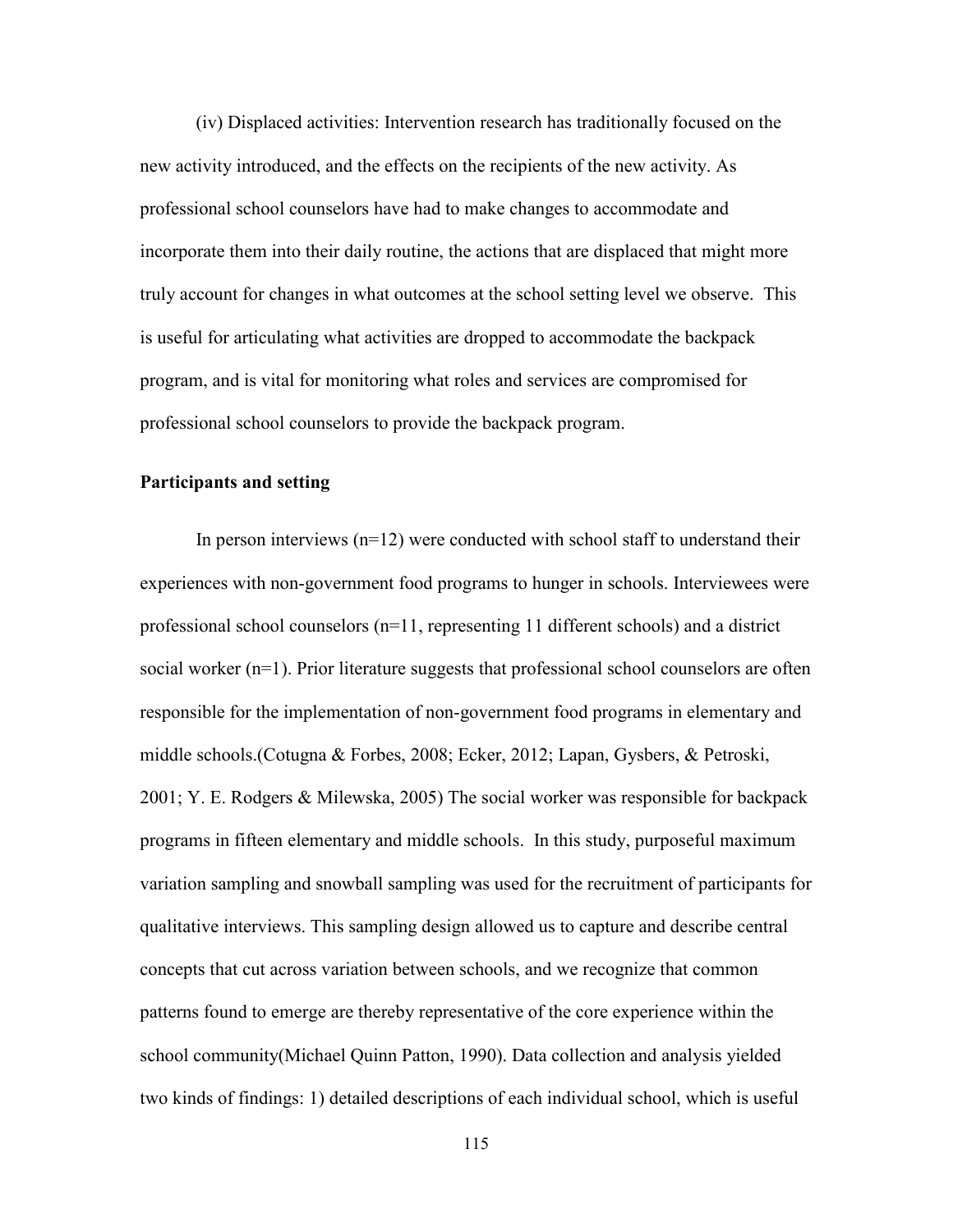for documenting uniqueness; and 2) important concepts that cut across cases which derive significance (Charmaz & Belgrave, 2002; Michael Quinn Patton, 1990). Interviewees were selected for this study based on the following criteria: all interviewees must be actively involved with a backpack program, have worked in the district a minimum of three years, and speak English.

 During the interviews, all professional school counselors referred to their job title as "guidance counselor". For the remainder of this manuscript the term, "professional school counselors" will be replace with "guidance counselor", to be consistent with the experiences of the interviewees.

# **Data collection**

 We used two separate conceptual theories in the development and analysis of this study. The first, Clark's policy process theory, aided in the development of the interview guide. The policy process theory is useful in understanding how community organizations come to a decision about sustaining a particular non-government food program, and how that decision is acted upon and sustained. During these interviews, guidance counselors frequently discussed concerns about non-government food programs, specifically backpack programs infringing on their responsibilities as educators. To better understand their experiences with non-government food programs, we used tenets from Hawe's systems-theory to guide our analysis in understanding the effects of the backpack program on guidance counselors in schools.

 The semi-structured interview guide based on Clark's policy process theory was developed with open-ended questions to capture the responses of the guidance counselors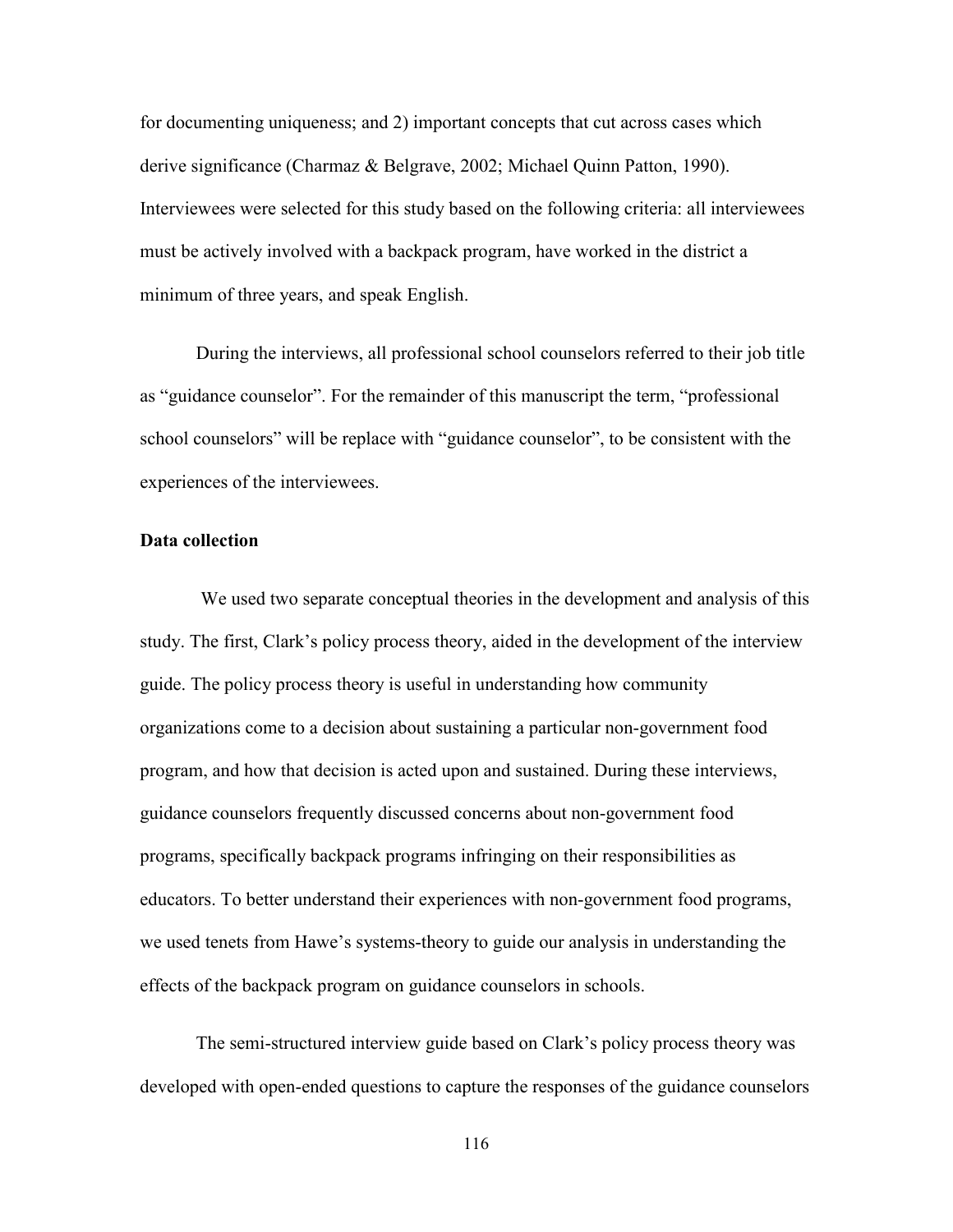and social worker. The interview guide was reviewed and piloted through peer interviews. Interviews were conducted face-to-face, and were completed in guidance counselors' rooms or other school offices. Each interview was audio-recorded and took approximately 90-120 minutes. Interviewees were initially contacted by email, phone, and in person to participate in the study. Informed consent was obtained from the interviewee prior to the interviews, in compliance with study approval from the University of South Carolina's Institutional Review Board. Audio recordings were transcribed verbatim.

# **Analysis**

Verbatim transcripts, field notes, and any informational documents available (e.g., pamphlets, flyers) were analyzed with the assistance of a computer software program for qualitative data (MAXDA plus 2015). Our analysis was guided by Hawe's systemstheory. Our primary initial analytic technique was in-depth, repeated, independent readings of the data. Following the independent readings, three experienced qualitative researchers coded two interviews separately, which was followed by in-depth discussions to ensure the interpretations were robust and empirically grounded. From these discussions, a code list was created and used by the lead coder for the remaining data based on the concepts from Hawe's systems-theory theory and by our research questions. Additional categories and concepts were added, and data were recoded with additional dimensions when required. Findings are emergent within each category, not across all data. To further ensure the quality of the data, the researcher responsible for coding participated in peer debriefing. Data were triangulated through multiple tools (e.g., interviews, observations, multiple coders).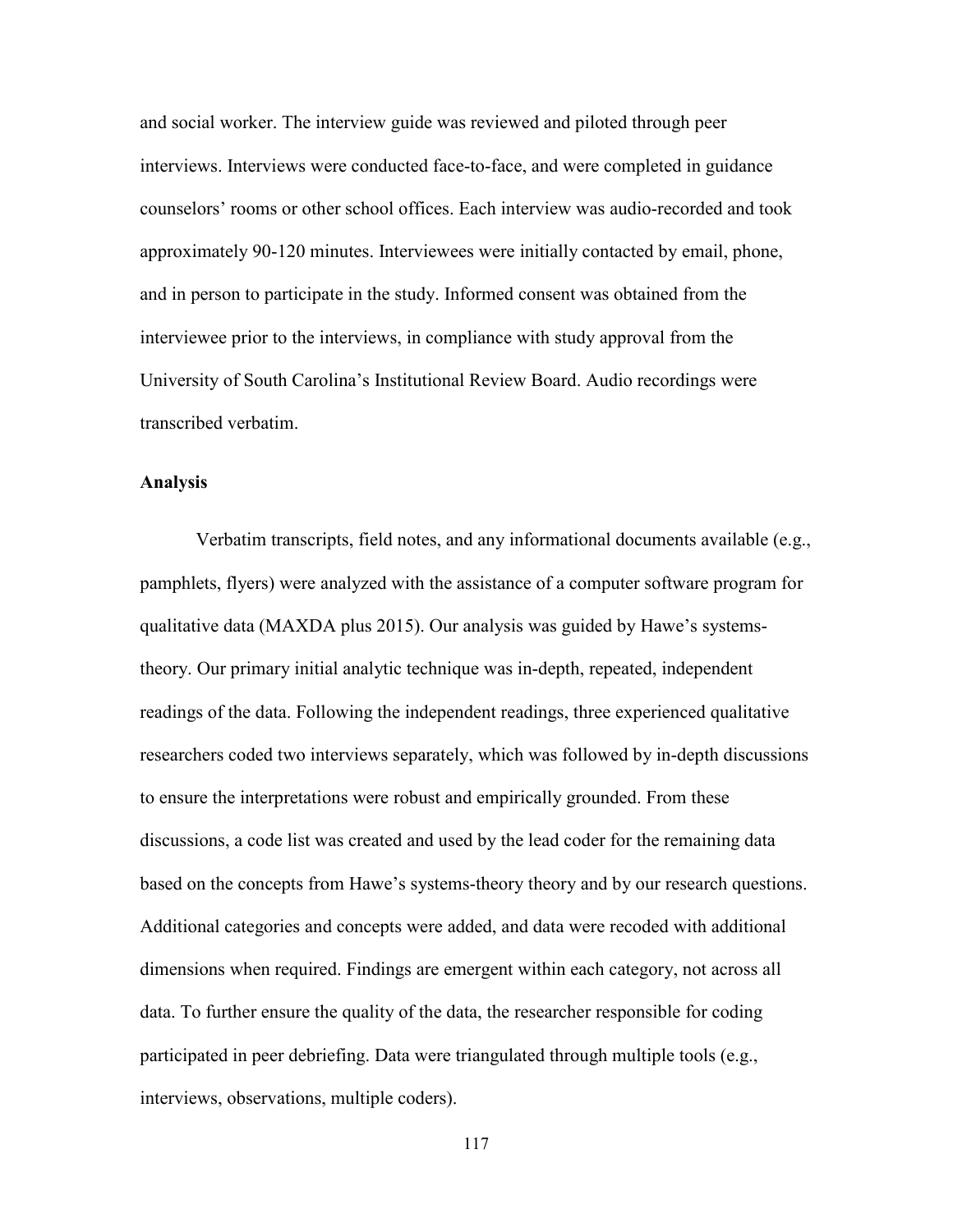#### **RESULTS**

 The experiences described by school guidance counselors and a district social worker are represented by three categories: 1) commitment to non-government food programs; 2) integration of non-government food programs in schools; and 3) leverage resources. These categories help address the study aim to articulate how the implementation of backpack programs affects guidance counselors in schools. Various concepts and dimensions within each category help to further describe their experiences:

#### **Commitment to non-government food programs**

 Although this study is focused on the backpack program, in all eleven of the schools we interviewed, our interviewees reported that they provided at least one other non-government food programs, in addition to providing the backpack program. Seven of the schools reported providing two or more non-government food programs in addition to the backpack program. Like the backpack program, many of these programs are provided long-term and consistently throughout the school year.

 Breakfast, after school snack, and dinner programs: Schools with a high free and reduced lunch rate utilize government grants, and the support of local faith-based organizations to provide food before and after school. Typically, supporting organizations provide food directly to schools, which is then stored in cafeterias or in another storage area. Every morning, selected students meet in the cafeteria and are fed breakfast. Meals usually consist of a piece of fruit, bread or a bagel, and milk or juice. After school, selected students for snack programs meet in the cafeteria and are a piece of fruit, crackers, and fruit juice. Although not as widespread as breakfast and snack programs,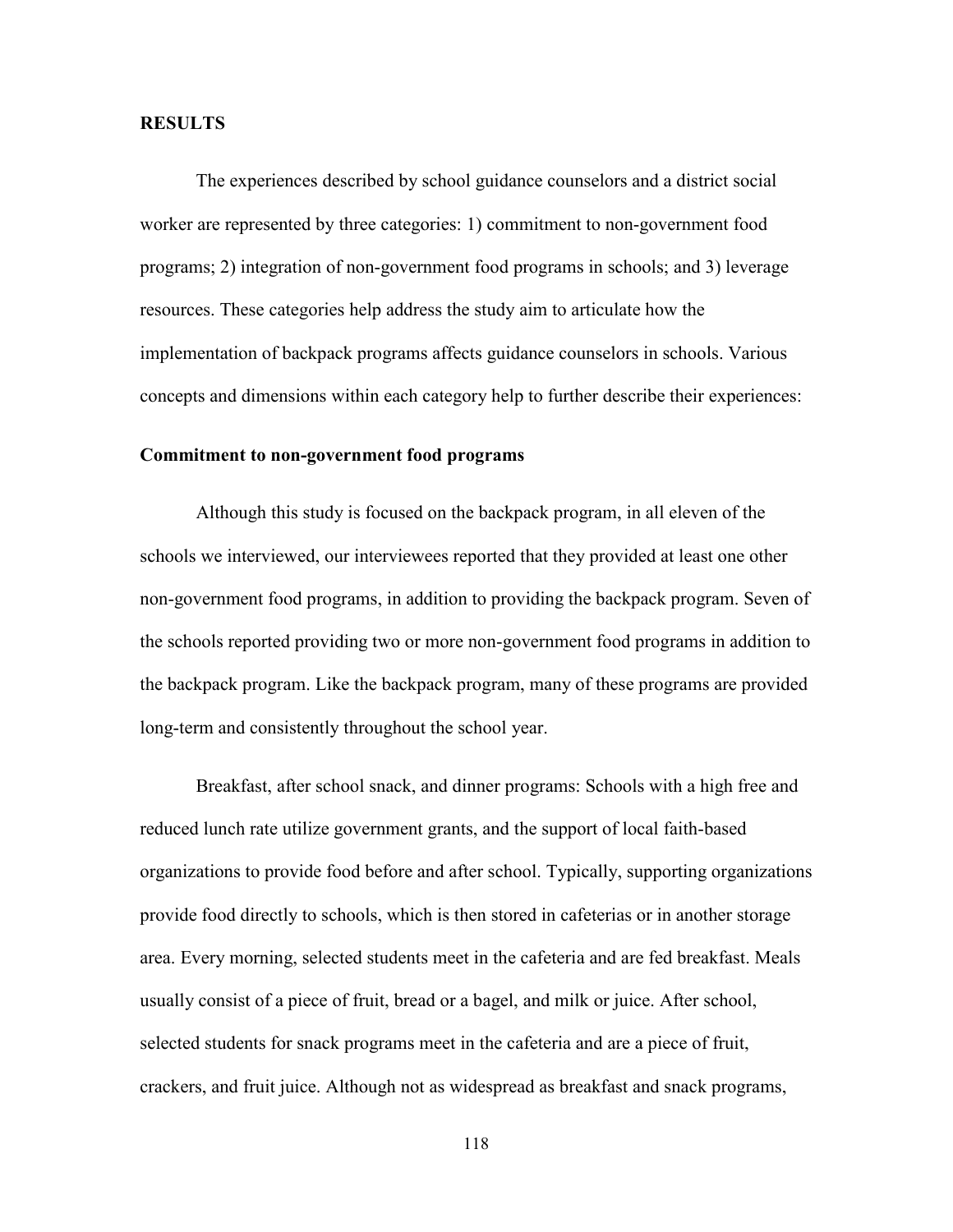some schools through the support of local churches provide dinner to students and families 1-3 times per week. As a guidance counselor explained, *"The church gives us all the food we need for the breakfast program. I mean, they pick it out and make sure it's healthy and all that. They also give us a snack. And monthly they have a dinner*.*"*(Interview #3)

 Summer Feeding Programs: Intended to feed students over the summer in who rely on the NSLP, centralized elementary schools are open daily for meals. Some schools provided only snacks, while others provide a full hot lunch. The local food bank supports the summer feeding program, which has increased the number of schools that are open over the summer. A guidance counselor explained, *"…basically kids come eat here like they would during the school year. I don't have to be here to run in but I set it all up during the year. Well actually sometimes I do but usually not, it's regular meals like they have during the day here. No better or worse in quality usually."* (Interview #9)

 Food boxes: Food is donated by congregants to their church, and is placed into a cardboard box to be distributed to families participating in the backpack program over winter, spring, and summer breaks. Some families receive food boxes weekly. Church volunteers deliver the food boxes to the students' homes. The amount of food in these boxes is meant to help feed a family of four for a week. If the church prefers, they are able to purchase pre-packaged food boxes through the food bank. As a guidance counselor explained, *"We do the food box, too. It's a bunch of meals in a cardboard box. I give them out. They take up so much space in this room.*" (Interview #1)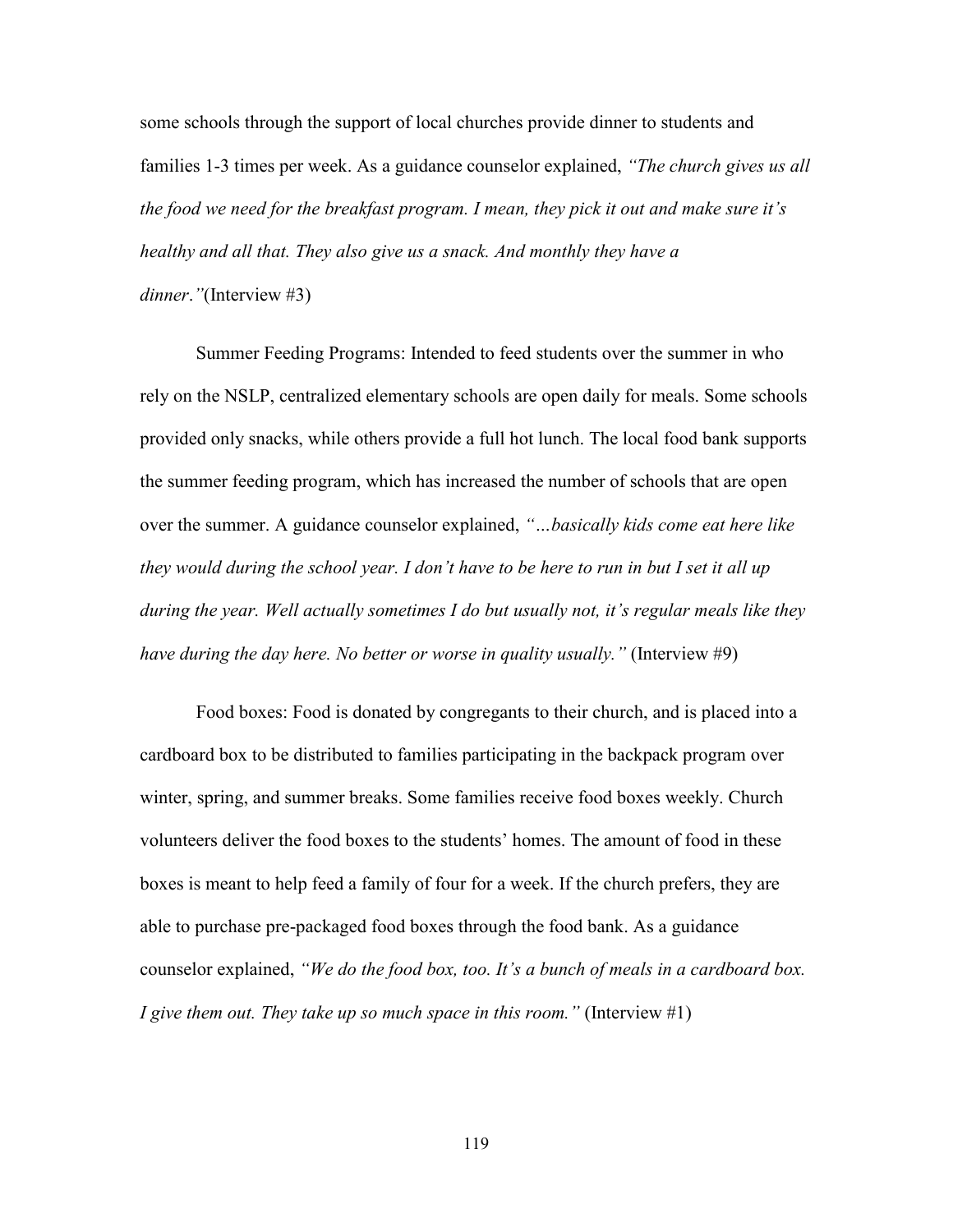Holiday shop: "Holiday related" food (e.g., canned cranberry sauce, pumpkin pie) is donated by the local community directly to the school. This program occurs around holidays including Halloween, Thanksgiving, Christmas, and Easter. Hidden behind drapes, food is displayed on decorated tables in the cafeteria. Parents of identified students are invited to come and "shop", to take the food they need home with them for their holiday meals. An interviewee explained, *"At our school, we like to invite the children to tag along with their Moms if they want to so they can help pick some stuff out that they like*." (Interview #1)

 Holiday turkeys and hams: Most frequently, Thanksgiving turkeys and Christmas/Easter hams are purchased by local churches through the food bank, and are distributed to selected families. The food bank may deliver the turkeys and hams to the schools, or to the churches for families to pick up. Some churches purchase all of their turkeys and hams without the help of the food bank and distribute them to families through the use of their volunteers *"…this is a highlight for our kids. We love to be able to help families have a nice Christmas*." (Interview #4)

 Food pantries*:* Food pantries are located in guidance counselors' rooms, or in an extra closet located elsewhere in the school. Food is donated by teachers, and is available to students throughout the day. Some provide canned goods to parents. A guidance counselor explained, *"Well the food pantry is in my room right here – see? We bought a special cabinet and we have snacks and then we also have you know, canned goods and things of that nature. Ramen. So teachers know if they have a kids that's hungry they can come by and get you know, a granola bar, or I can call a parent and tell them I have*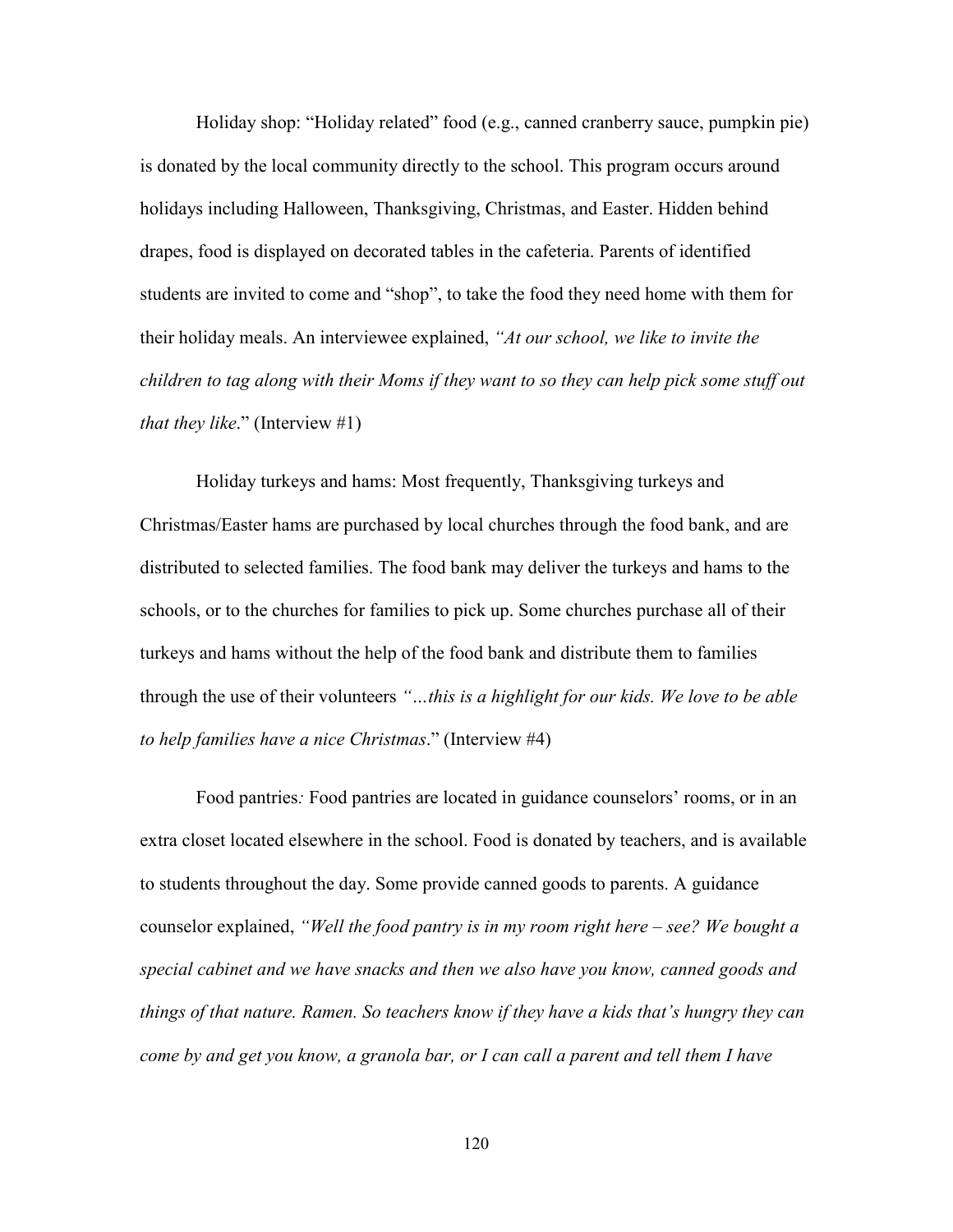*some extra things for them. Usually it's the same Moms coming in who use it but the teachers, um they are different usually."* (Interview #5)

 Hispanic outreach: Schools with a large Spanish speaking community have programs tailored to their specific needs. Some guidance counselors hold bi-annual meetings for Spanish speaking parents, providing information about enrolling in the WIC, NSLP, SNAP, and the backpack program, "...when I can I try to pick up you know, *Mexican type foods to stick in the backpacks. So they feel more at home. Like sometimes if its on sale I'll buy taco shells and refried beans in the can and stick that in. I think they* like it,  $I - I$  mean they haven't said anything about it so I keep doing it." (Interview #3)

# **Integration of non-government food programs in schools**

#### *Changes in time allocation*

 All interviewees reported that their time dedicated to working with students (e.g., one on one counseling, or group counseling) has been compromised to accommodate the time needed to implement the backpack program:

 *"It has encroached on my time as an educator, as a guidance counselor, and as staff member. Sometimes I feel like my job description isn't guidance counselor, its 'backpack lady'. I'm not able to do what I should do."* (Interview #2)

Some guidance counselors reported they had missed out on important staff events and meetings to handle their backpack program responsibilities: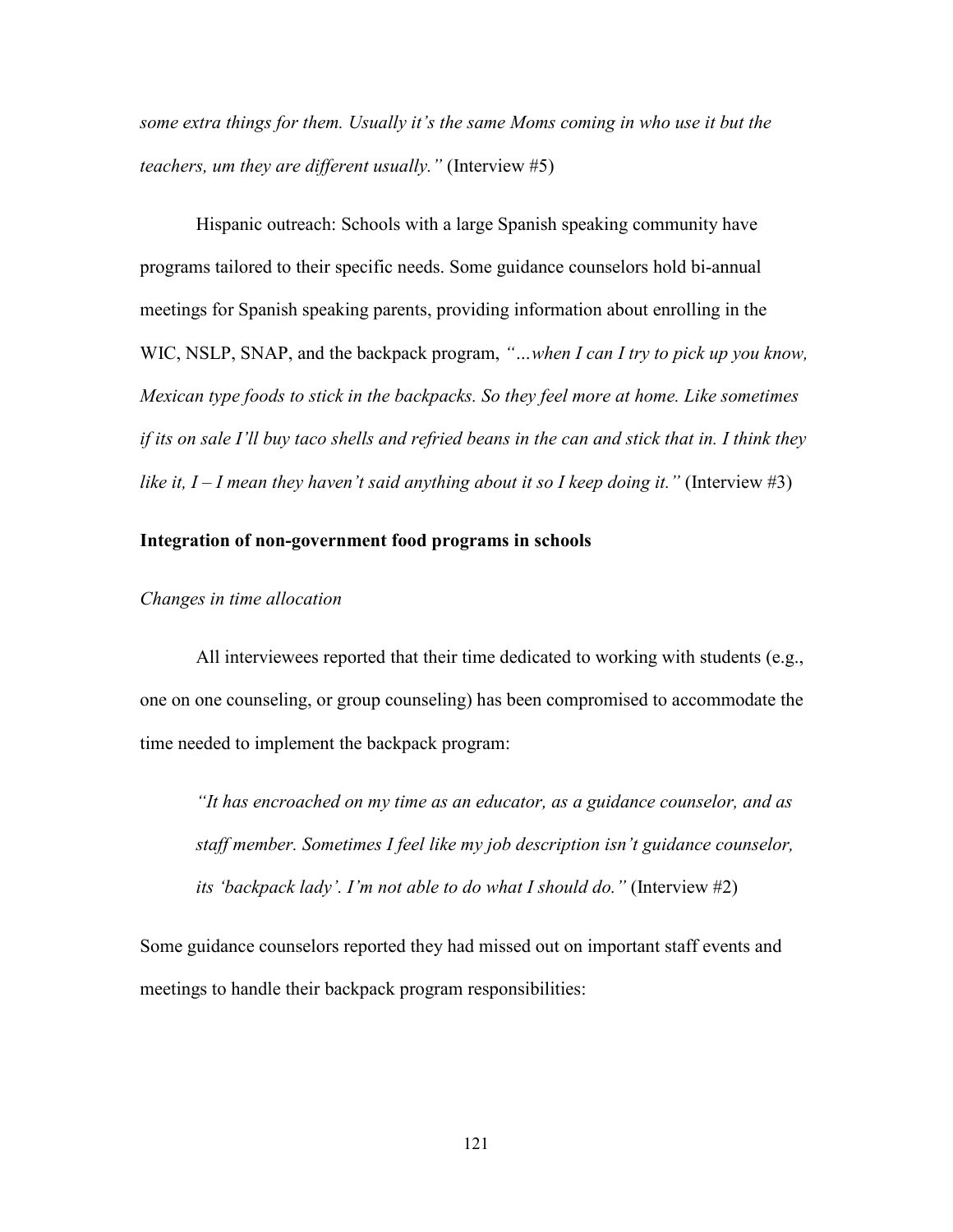*"For two years, I missed every single staff meeting... church could only drop off on a certain day, I had to stay after in my room and organize the bags. It really, I think, um, disconnected me from the school."* (Interview #7)

# *Incorporating the backpack program*

 For some guidance counselors who have implemented the backpack program for many years, they have worked their backpack program responsibilities into their regular routine:

*"The backpack program has changed the way I work at school, the way I think about my responsibilities, the way I do things hour to hour – I mean, it has completely changed um, my, my landscape and I would chance to say scope of what I do here.* [This is the 7<sup>th</sup> year] *of the program, so now I have a good balance. But the first few years …I could barely teach the classes I was supposed to, answer to parents, deal with annoyed teachers, get the bags together and organized, and get students to remember…. now, it's down to a science."*  (Interview #6)

For others, integrating the backpack program into their daily routine has been more difficult:

*"I easily spend fifteen hours a week on the backpack program…it spills out onto my weekends as well, and after work. I've still got my groups to lead, students to counsel, you know behavioral issues and all that stuff. But between handling phone calls from parents, dealing with our church, collecting the bags on*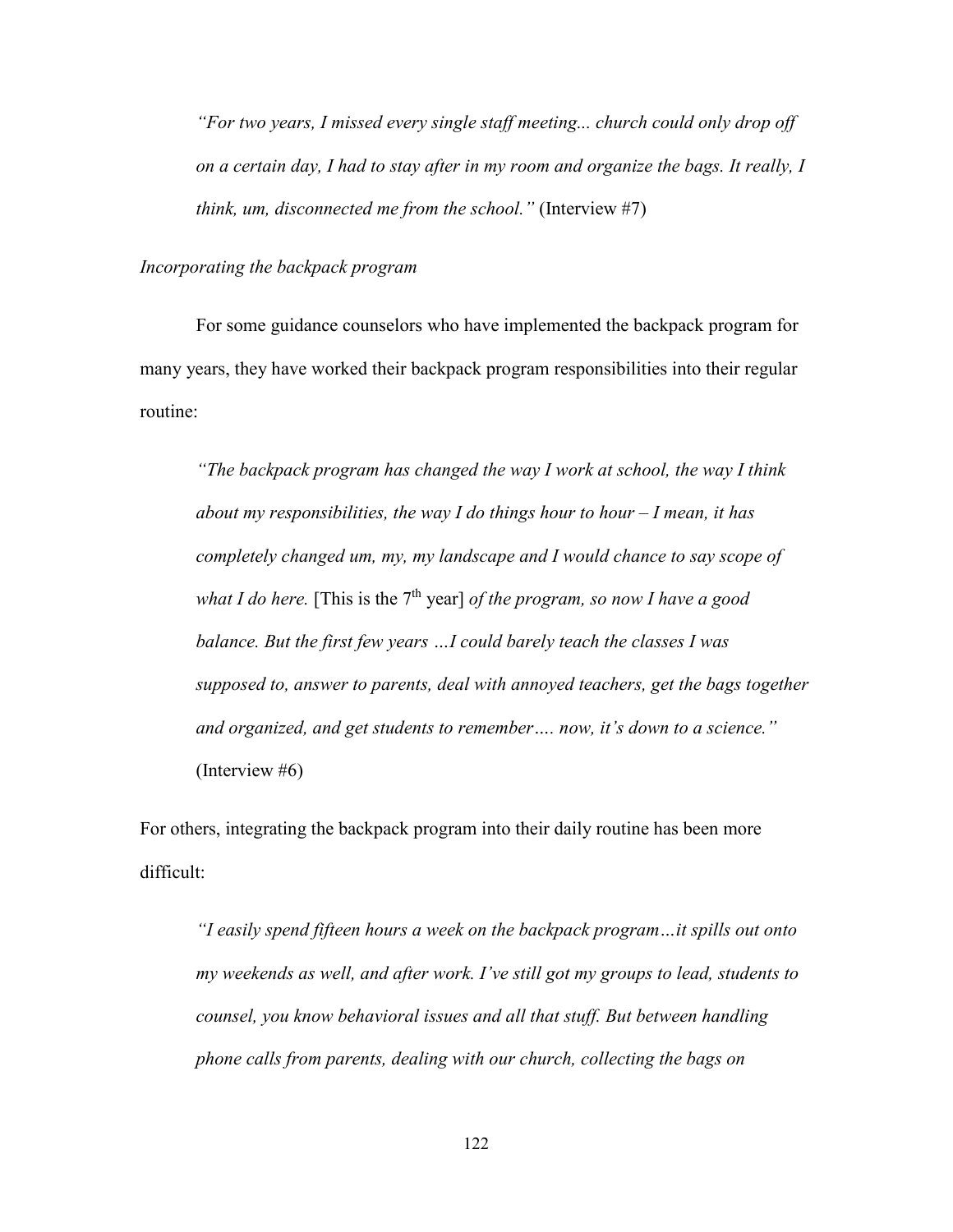*Mondays and then giving them out it takes up much more time than you would think."* (Interview #1)

 *"It's like I have two jobs but I'm only getting paid for one."* (Interview #8) *Communication channels: inside the school* 

 Guidance counselors explained that updating staff regularly about *"good things happening with the program or bad, too* (Interview #8)*"* was likely to help them gain support for delivery. A guidance counselor explained, *"I try to write about good things first in the email like stories about kids eating the food. Then I move onto issues – like reminding pod leaders to get the backpacks back to me on Mondays*." (Interview #7)

When asked about how information about the backpack program is shared beyond email, school staff explained that information about the backpack programs is distributed at orientations over the summer. Some schools reported they include a discussion about the backpack program at weekly staff meetings. One guidance counselor elaborated on her efforts to explain food insecurity to school staff during a weekly staff meeting:

 *"A few years ago, I decided that I wanted the teachers to know about the backpack program because it was causing a lot of problems and disruption …in any case, I gave a presentation during a staff meeting with a packet of information that I gave out…but its like nothing happened or changed. They have too many other things to worry about… that was the only time I've tried to do something like that."* (Interview #3)

 Information about the backpack program is dispersed through informal conversations between staff members throughout the school day. All interviewees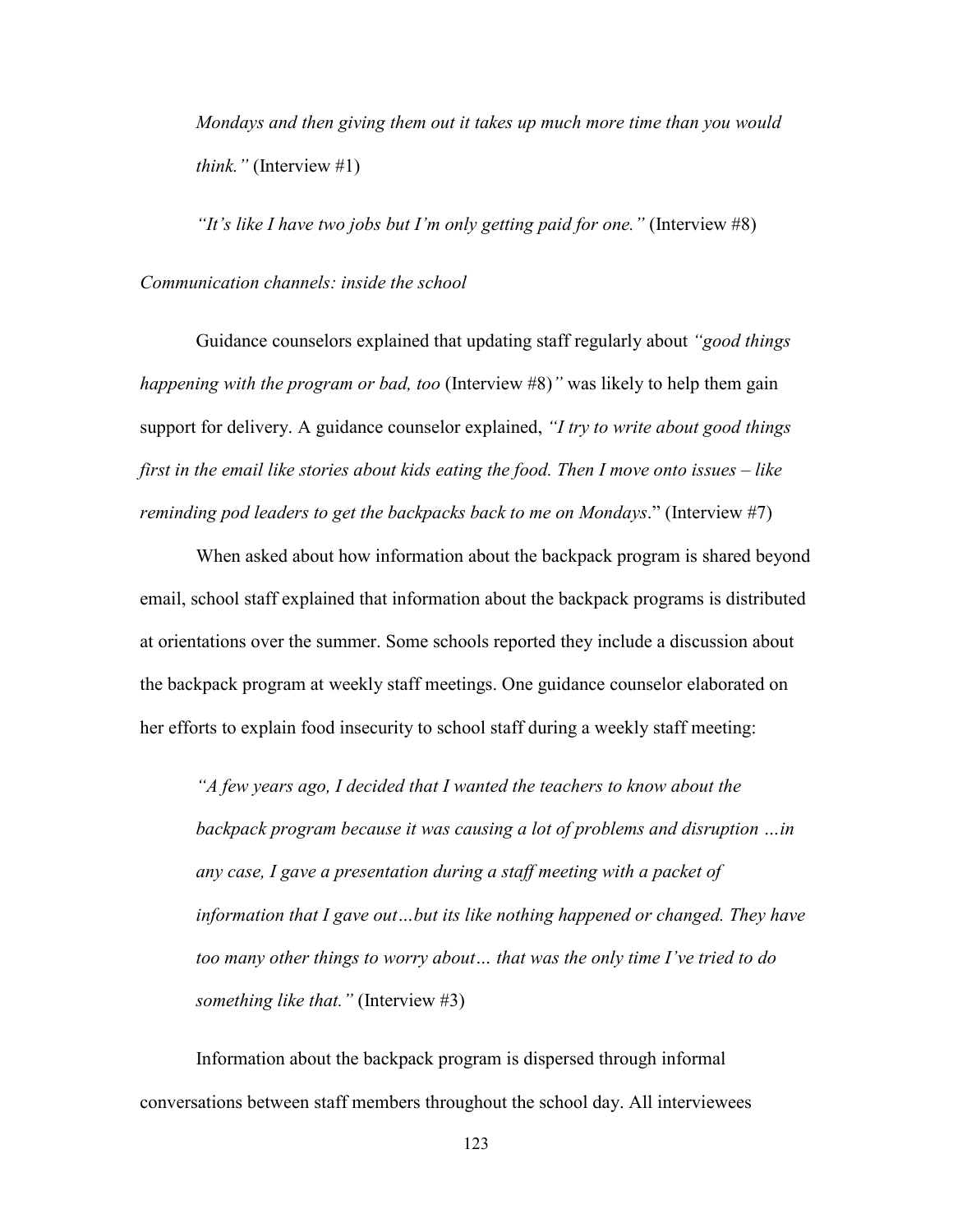reported that they often spoken with teachers and other staff members about the backpack program throughout the day when they saw each other in the hallways, during their lunch breaks, after school. Some guidance counselors reported texting teachers during the day about the backpack program. A guidance counselor explained,

*"…usually I see them* [the other teachers] *in the morning at the car drop-off area and that's when I hear about it all. We don't have informal meetings about it because I can just kind of you know get the word about it throughout the day and week. When we do talk about it its usually them complaining about something. A lot of the kids don't bring back the bags so they're always complaining about that. Or sometimes they leave the food at their desks all weekend so it can start to smell. Or so and so is getting made fun of and this and that.*" (Interview #4)

 One guidance counselor described how the backpack program has provided her with ample opportunities to interact more frequently with teachers on topics not related to the backpack program. It has helped her develop relationships, build trust, and help students:

*"I used to only talk to teachers when there was a problem with a student, or with the backpack program…we still talk that often. Just not about the backpack program. But I think it helped me to be more vocal with teachers."* (Interview #7)

 All interviewees reported that they have created new relationships or have fostered existing relationships because of the backpack program. For example, three guidance counselors explained how they have developed relationships with janitors and cafeteria workers. Prior to the backpack program, they had no reason to interact with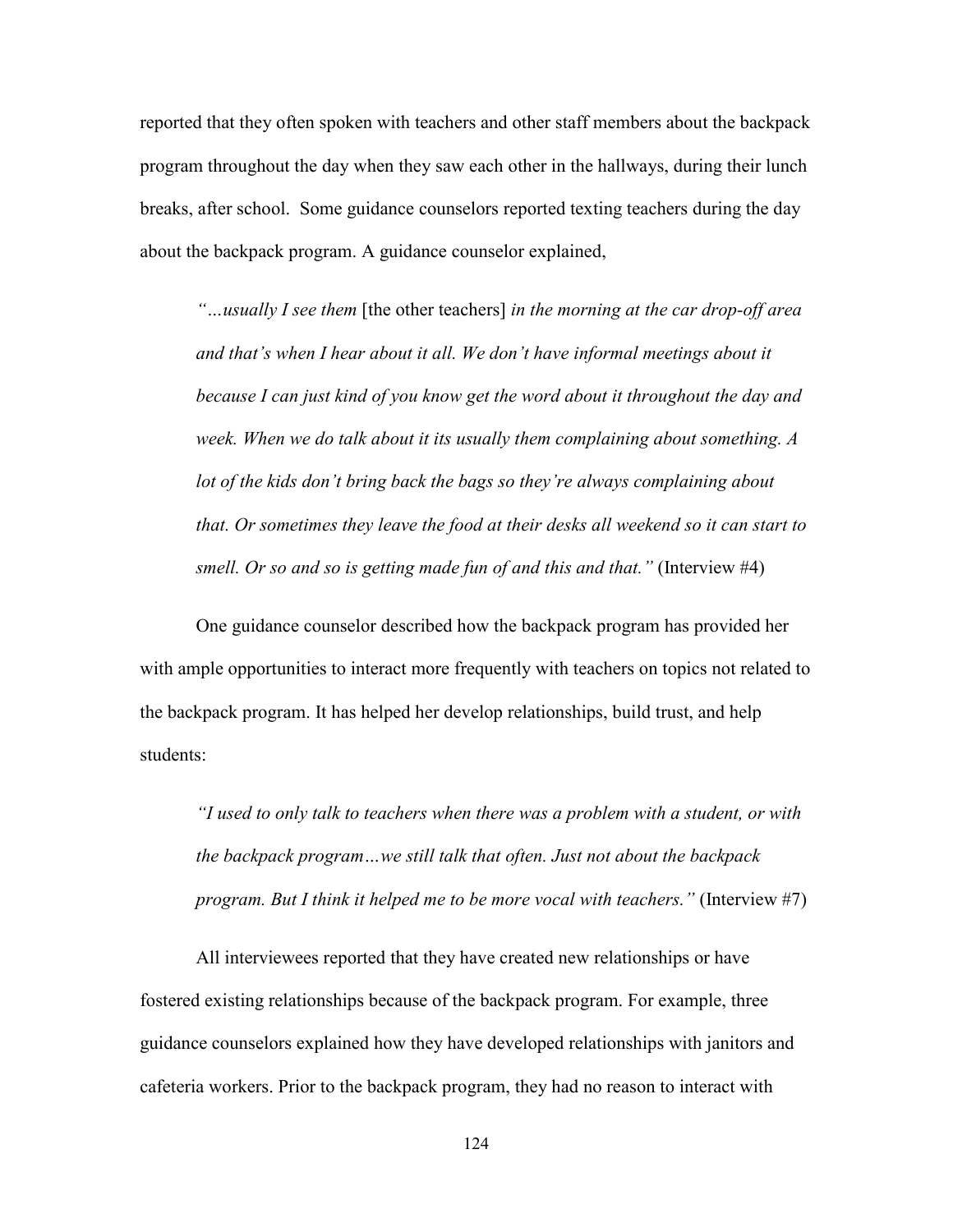these staff members. At these schools, guidance counselors distribute the backpacks in the cafeteria, with the help of the cafeteria workers and janitors. The cafeteria workers and janitors often notice different behaviors about students that they now share with the guidance counselors:

*"I hadn't really gotten to know* [cafeteria worker and janitor] *prior to the backpack program. But since I have organized the backpacks to be picked up in the lunchroom after school, they hang around and help out. They've gotten to know the kids more than just in passing –* [cafeteria worker] *knows the backpack students when they come through the lunch line. And that's good for the kids. And also, I think they might notice different things about the students since they see them regularly in a different context than the teachers, or you know me."*  (Interview #2)

 *"*[The janitor] *cleans out everyone's desks. So he noticed that* [student] *was keeping food in there. Like half eaten fruit. So he told me that he thought this student may be hungry, and so I got the student to come down to see me and we talked about some stuff, and he wanted a backpack… I probably would have never suspected that student of being hungry."* (Interview #7)

 Most guidance counselors reported that they spoke more frequently with other staff members since their school began implementing the backpack program. Although increased interaction was a positive benefit, guidance counselors reported that the nature and topic of the interactions were less varied and not as focused on students. Instead, they reported the majority of their conversations were about the backpack program: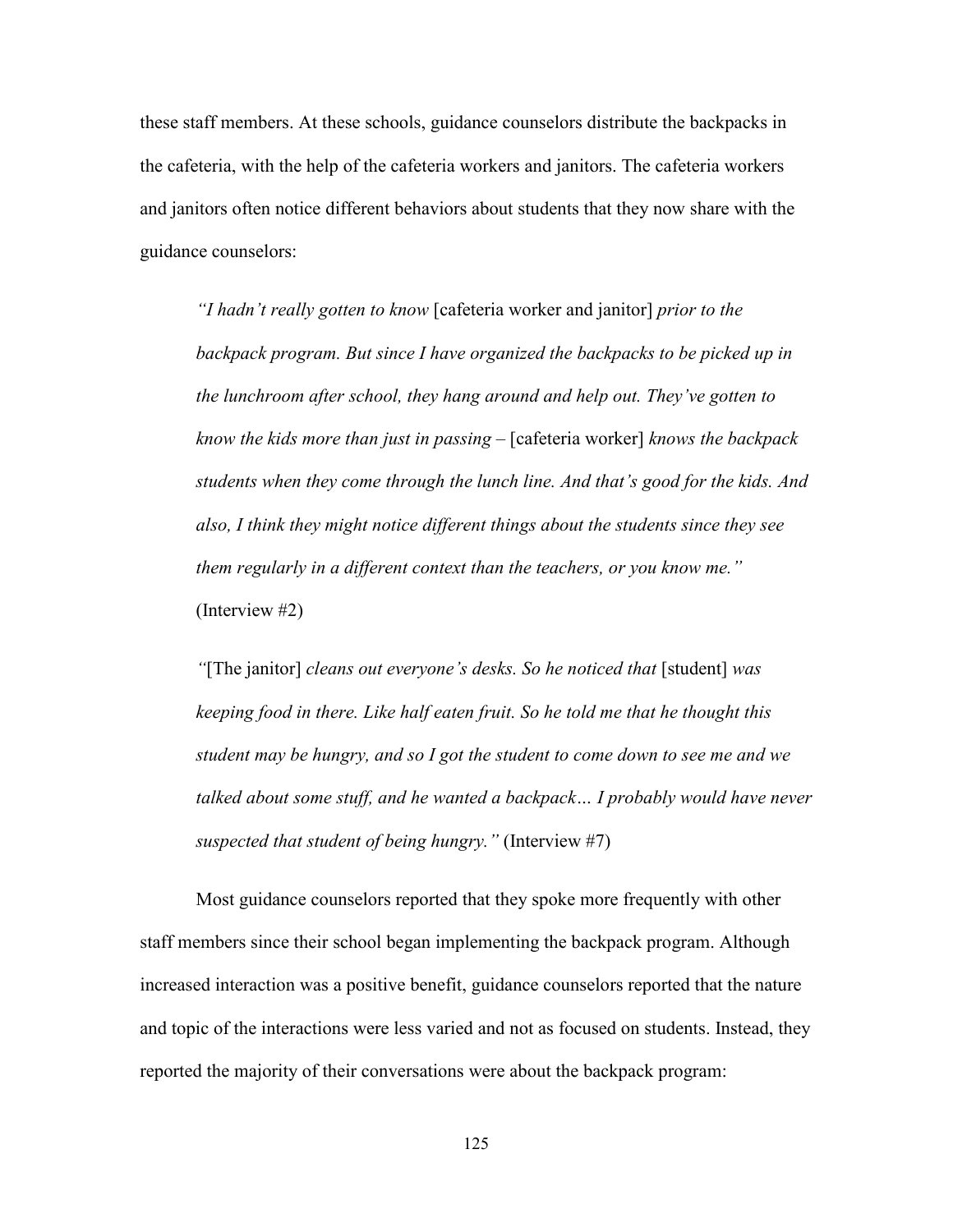*"I feel like all I talk about with other staff members is the backpack program. Its just chitchat but it's always about a student in relation to the backpack program. I'm not longer as diverse I guess you could say, in terms of what I'm needed for."*  (Interview #4)

 *"I'm not focusing on students as much. I'm focusing on the logistics of the backpack program. That's what the principal pulls me aside to talk about, not necessarily reading scores or this and that. I think the program has changed the focus of what is important to the principal. It's more about you know, this program and feeding kids which I want to say, I don't disagree with, I just feel, well, when I think about it, it just seems unbalanced."* (Interview #8)

 Additionally, the backpack program allows for more frequent interactions with students participating in the backpack program. Guidance counselors see backpack program students at least twice per week (once when they drop off the backpack bag on Monday, once on Fridays when they hand them out):

 "*But I think this is a way for the school to help out when they're struggling… I mean, some of the kids really look forward to coming and grabbing their bags. And it gives me time to have more interaction with them when they come to get the bags, and I feel like sometimes they feel more comfortable talking about stuff. Cause they get so comfortable coming in and out of my room."* (Interview #5)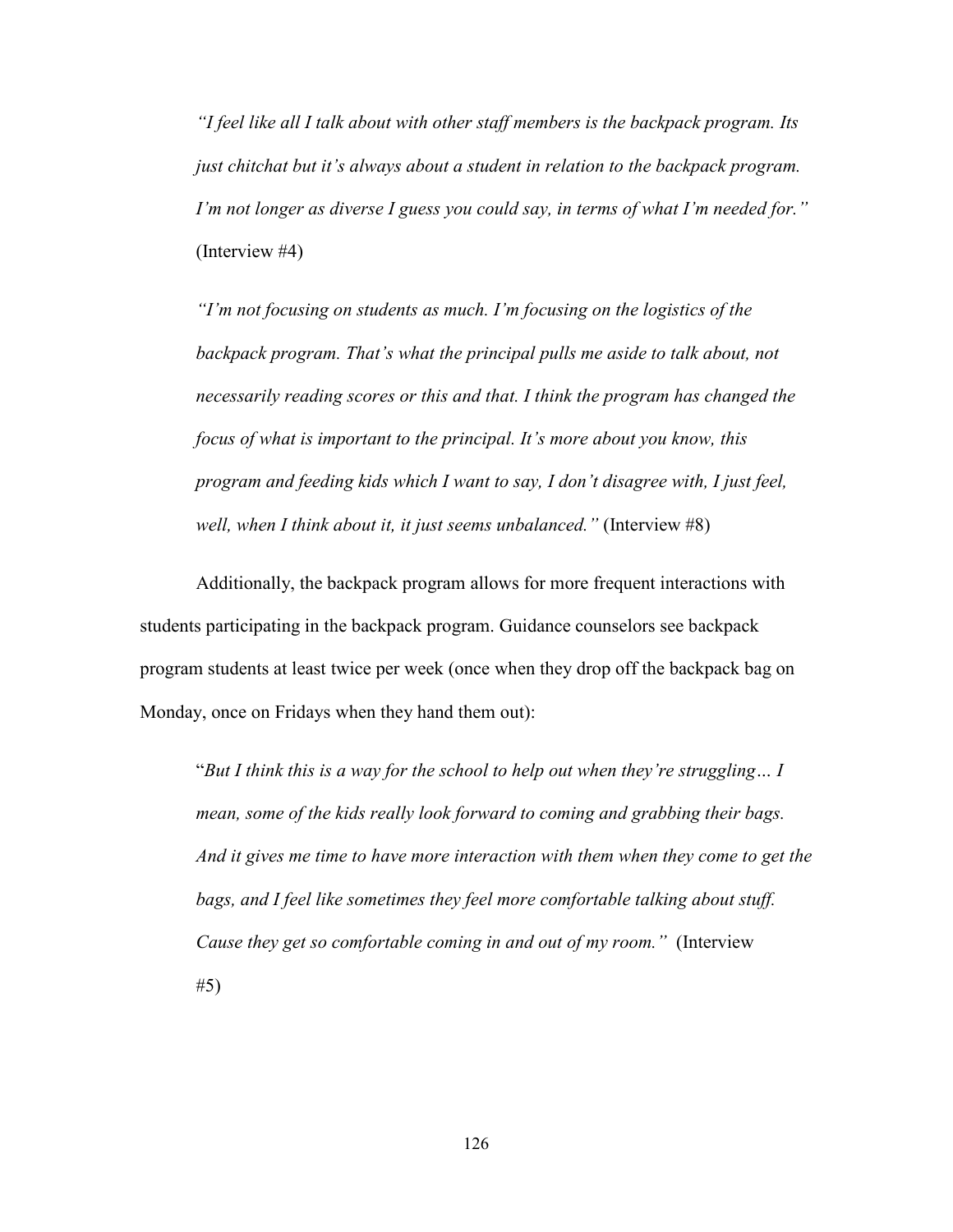*"The kids get to know me since they see me more, and I have something to give them. They can trust me, you know? So that helps if they have a problem, they know me. I think that helps they can come to me."* (Interview #1)

# *Communication channels: outside the school*

 Interviewees reported that the backpack program has increased their interactions with community leaders (e.g., church members, pastors, food bank representatives) to help form open channels for communications between school staff, students, and families. Although many of the interactions were brief, interviewees reported they were beneficial in bringing attention to the school, students, and families participating in the backpack program. A guidance counselor explained,

*"I've had so many more interactions with people who I wouldn't talk to otherwise."* (Interview #1)

Not all guidance counselors welcome additional communication. Three guidance counselors reported they did not appreciate all of the increased communication:

*"It's like, every week, twice sometimes three times, I get yanked out of what I'm doing to go kiss the butts of the church people. I'm just being honest. It's a distraction and every week it's the same thing, 'oh yeah, the backpack program is great, kids love it, food is great, everything is great'. I mean what am I supposed to say? The real issues that I have with it? It's not the place or time for that, in a fact I don't think there would ever be one for that. But it's a waste of my time to break up my day and go satisfy people who are clearly already satisfied with themselves."* Interview #10)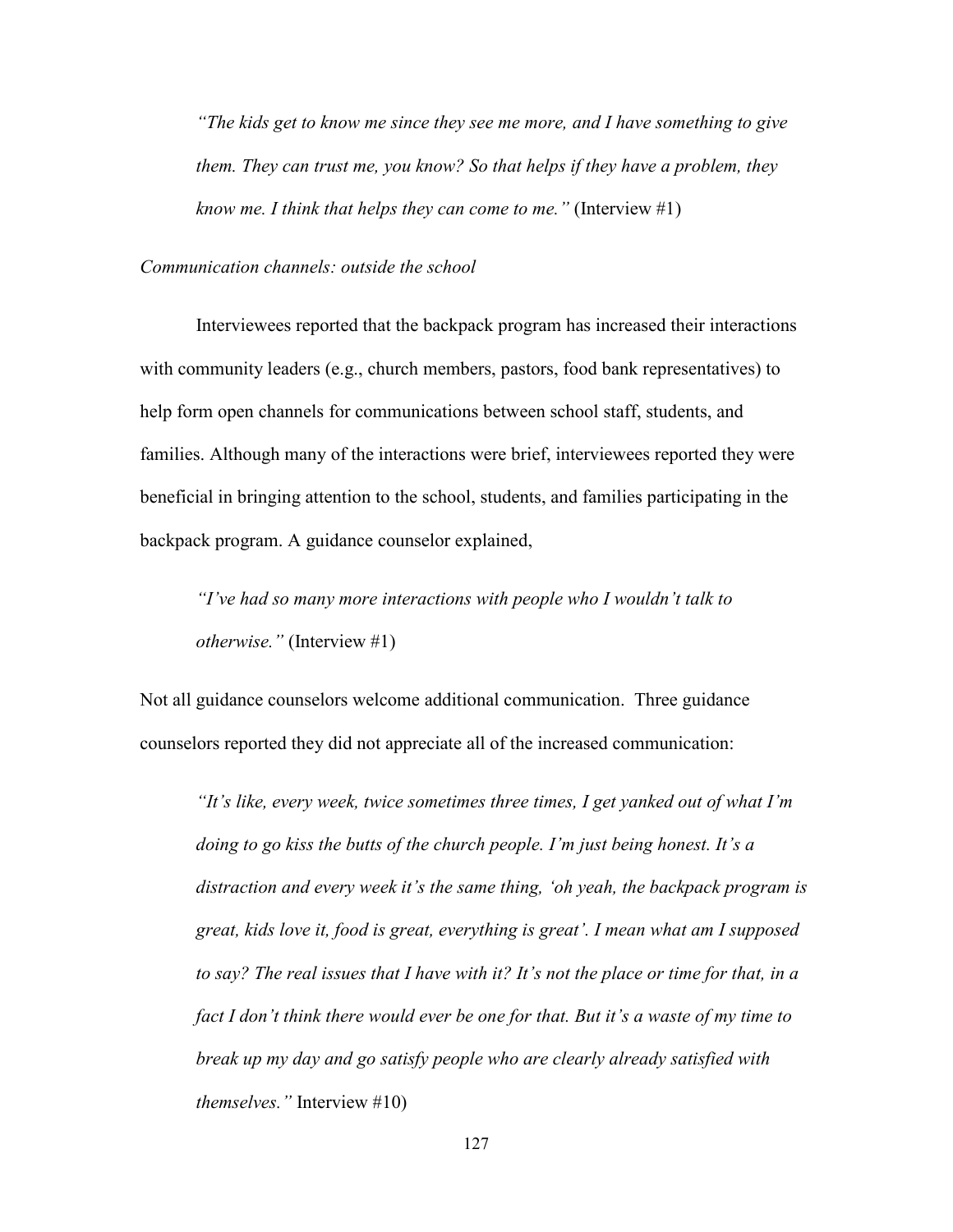The backpack program provided guidance counselors the opportunity to engage with the parents of participating students. From these interactions, many guidance counselors reported forming trusting relationships with families that may otherwise not exist. From these relationships, guidance counselors have been able to refer these families to a variety of helpful sources outside of the school setting, including other food banks, connecting them with a district social worker, job sourcing opportunities, babysitters, and programs targeted toward Spanish-speaking families:

*"I like to follow up with my backpack families and some of the families have like, three or four kids getting a bag…it's opened up a bunch of times for us to communicate with the families that I'm not sure I would have had otherwise. Lots of the Moms are skeptical of me calling – like I'm complaining about their kid or their kid is in trouble or something like that. But this program is a really good starting point for us. Like I can ask, 'has* [child's name] *brought home his backpack this week? Oh he has? Good! How's that working out for you, what else is going on?" You know things like that. It's a good conversation piece*." (Interview #5)

# *Job duties*

 Some guidance counselors reported the backpack program draws unwanted attention and communication from their principals. Often, this has created added pressure guidance counselors:

*"There's so much attention on the backpack program because our church is a mega church so they want 'results'…my principal was on me hovering over me. I*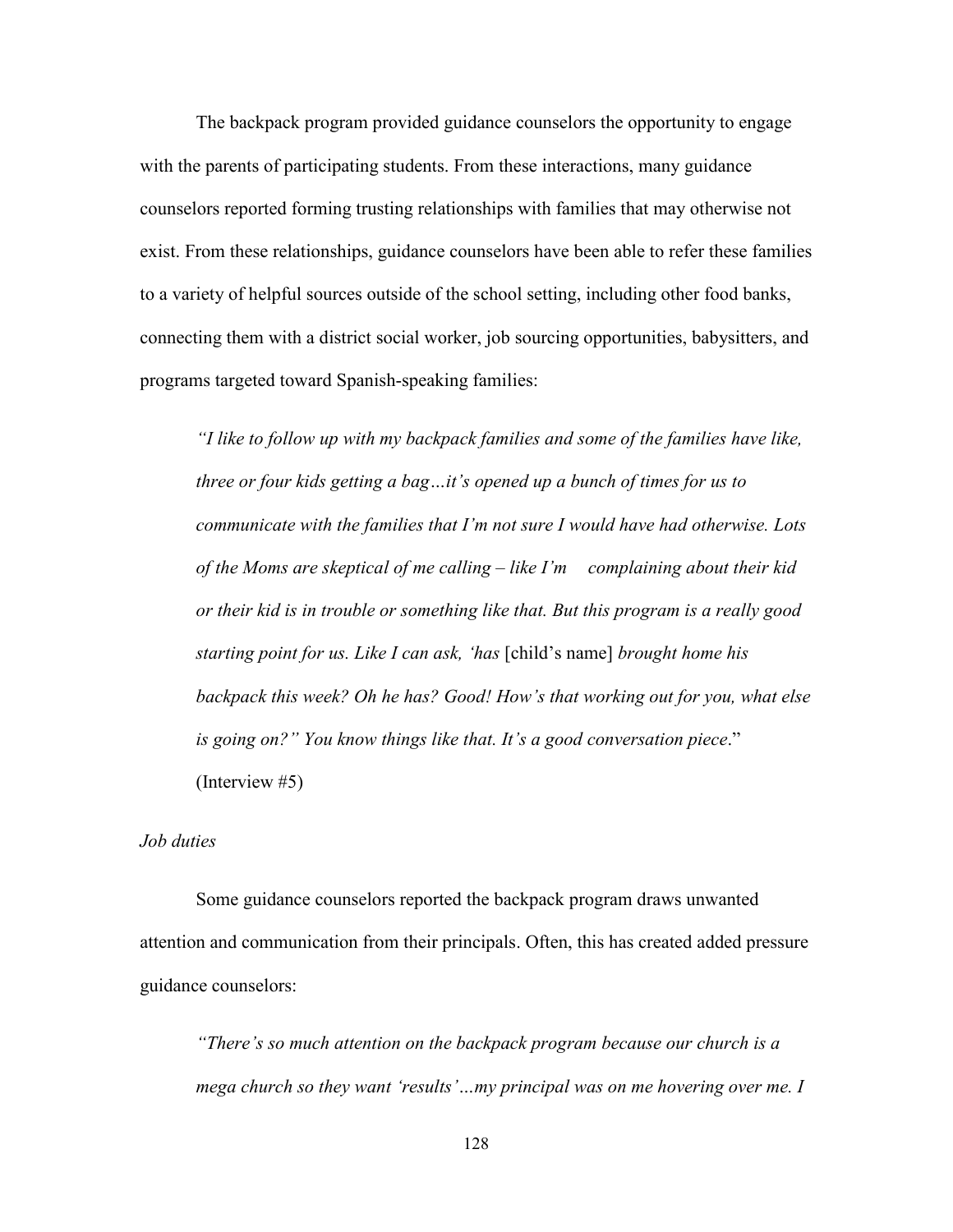*have so many other things and then all this pressure to make this great and I basically had no guidelines on what I was doing it created some you know, resentment for me towards her because she was watching me. And was very critical."* (Interview #8)

 All guidance counselors reported that they assumed a central role in how the backpack program was distributed at their school. Most reported that although it was not their decision to initiate their program, they have since been tasked with determining the majority of the backpack program practices, and often rely on other staff members:

 *"Not everyone* [at school] *is happy with the choices I make with the program... But, it's really not up to them… I try to accommodate them as much as I can but like anything, you can't win 'em all …but I do need them to help me out."*  (Interview #5)

A guidance counselor reported,

*"…yes, well the backpack program has become my job, my mission, my thing to make sure goes smoothly. Since its my responsibility, I got to decide when I do things, so I've tried to designate Monday mornings when I get the bags back, and Friday afternoons. Oh and Thursday afternoons because that's when the church drops them off and I have to organize them. And Fridays are because that's when I hand them out."* (Interview #10)

 With the exception of three schools, all guidance counselors reported that they were not provided with any guidelines for how to administer their backpack program. Their inexperience lead many of them to reach out to other guidance counselors at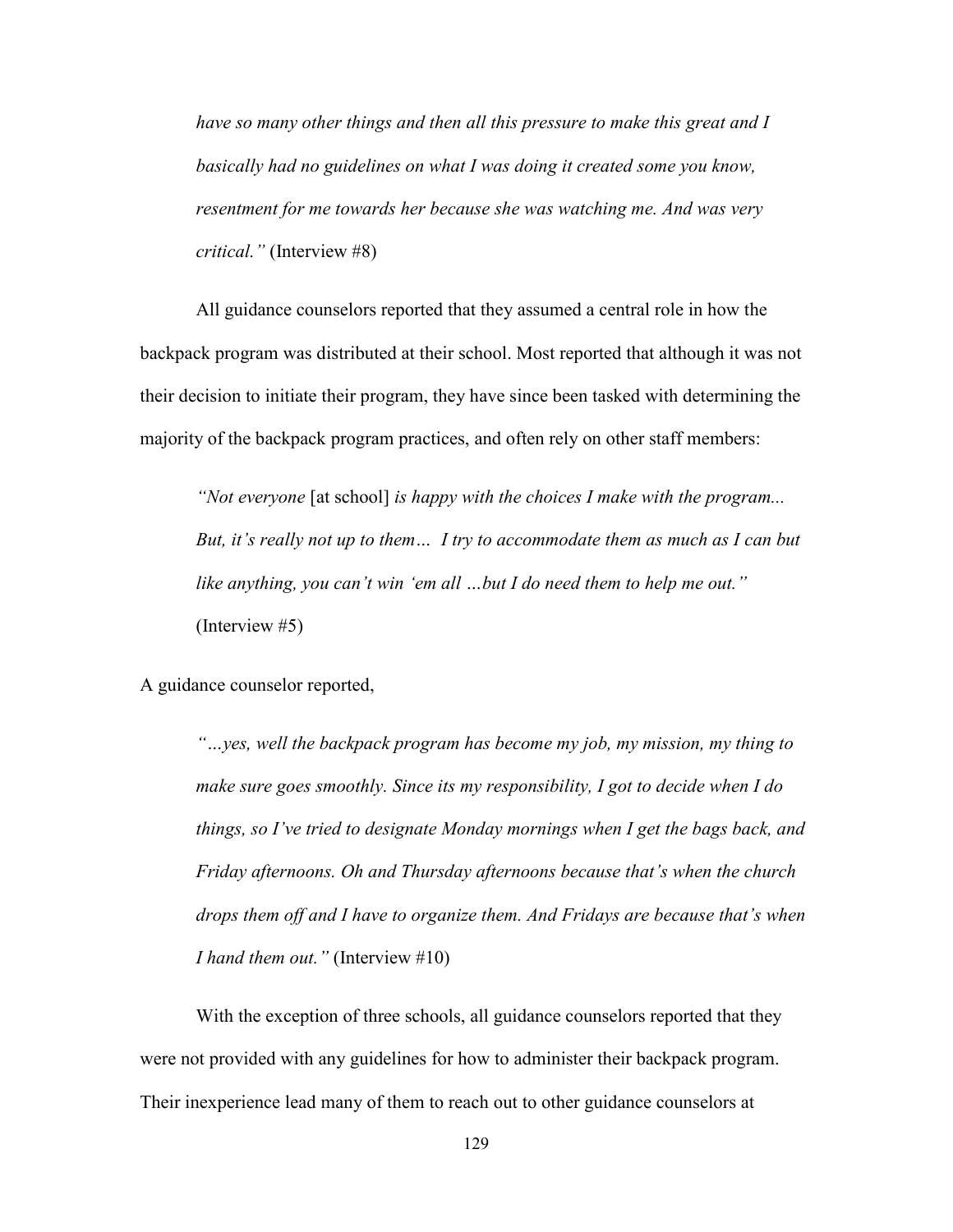schools with existing programs, research backpack programs on the Internet, and *"…I watched the Dr. Phil shows about backpack programs. I DVR'd them and everything."*  (Interview #6) A guidance counselor explained:

*"The backpack program, besides when the food was delivered was dumped on my lap. I had no idea how to pick students, how to get it out to them, collect them, nothing. So I know a teacher through my sister's church who has a backpack program at her school. So I called her, and she got me into contact with her guidance counselor. I actually drove up there to talk to her about it and learn about what she does. There's not really regulations for what to do, and her way was working for her. So that's what we do here, now."* (Interview #11)

 To help with some of the responsibilities of delivering the backpack program to students, guidance counselors at three schools have independently incorporated specialneeds students into their routine. On Friday afternoons, instead of calling students down to guidance to pick up their bags, guidance counselors use special education students to help them deliver the backpacks to classrooms: *"…we use the sped kids to help me deliver the backpacks. Because usually on Friday afternoons, like no one is doing work anymore … I thought it would be a good idea to just grab those kids and have them help me… they look forward to it – you know it gets them out of the classroom, helps them learn student's names, and I think they like having a job to do. The kids who get the bags you know, I think they are learning tolerance and acceptance because they interact with the sped students more. I just thought it was a good way for me to not have as much to do, but to also let students get out and interact more."* (Interview #9)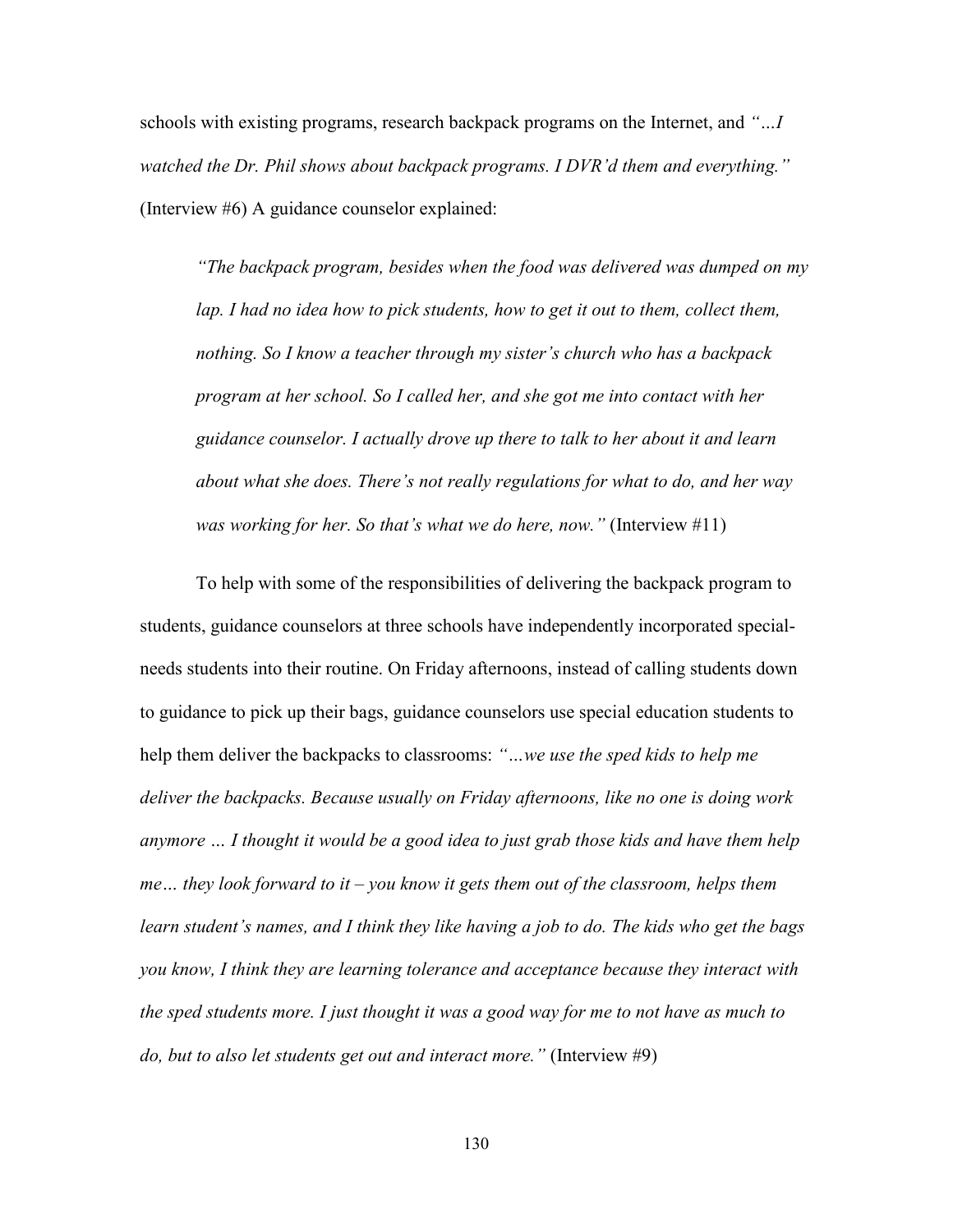#### **Leverage resources**

#### *Pragmatic opportunism*

 All interviewees reported the importance of addressing hunger in the school setting. Interviewees believed that child hunger was detrimental to students' learning, behavior, and focus throughout the day. Helping their students be more physically comfortable throughout the school day was important in gaining their support for the backpack program:

*"Making sure your students aren't hungry is really, really, important…I really think, like, some people say that the students can't focus because of ADHD and all that crap. I think if you just gave some of them a granola bar or something, they'd sit right down. I mean, I can't focus if I'm hungry and I'm a grown woman!"* (Interview #10)

 *"There are some things I don't like about the backpack program, but anything I do, I do for my students. If I can make them more comfortable for a moment, I want to do that. If the backpack program, you know, gives them that comfort, I want to do that."* (Interview #10)

One guidance counselor explained she believed that the four non-government food programs she provided was a direct result of the media's influence in the community:

*"I've been doing this job for almost thirty years. It seems like, every ten years it's a new thing to do in the schools. Teachers and myself, we've always been feeding hungry students. But why all of a sudden do I have to support and basically run I*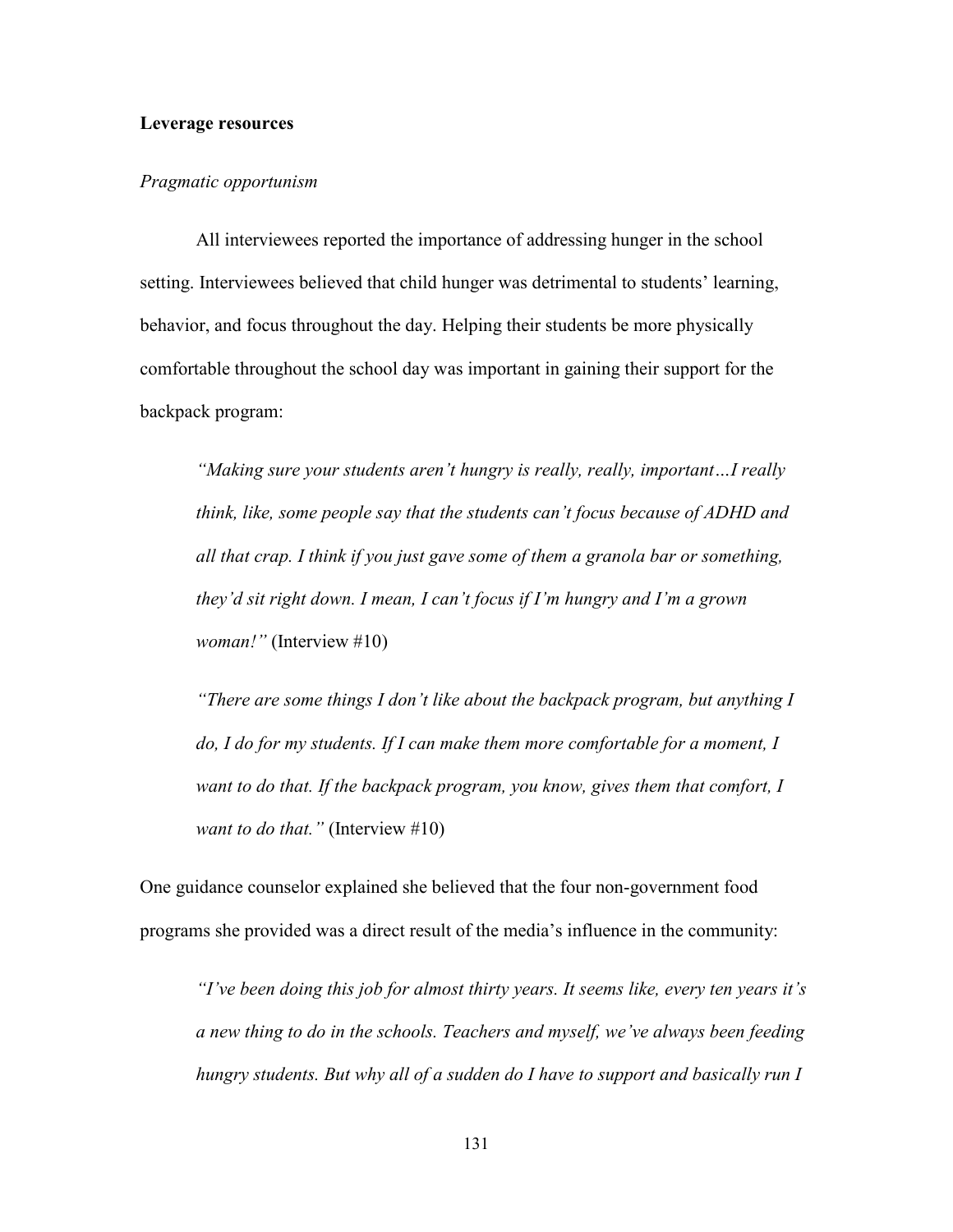*think – um, six different giving food programs? It's the media. It's all about hunger this and obesity that and nutritious food. If it's important enough for Michelle Obama to talk about, then that you know, trickles down and we have to address it."* (Interview #4)

 Deeming interest in providing food as a *"cultural thing"* was common amongst guidance counselors. Many explained that providing food "feels good", and helps explain why faith-based organizations are apt to help them they provide programs aiming to alleviate child hunger:

*"Who doesn't like to give food? It feels good. It's a nice thing to do. I think that's why we have so many programs targeting the same thing. The problem is, with this many programs I provide, shouldn't the problem be going away? Like, what's the point of doing all this effort if the problem is still there? If you find the answer, will you tell me?"* (Interview #11)

 *"I think that you know, its, it's a cultural thing … 'oh, my church gives food to the school so I should give food to the school', or like, 'my friend's son's school does this and that so we should bring that to our school'. Kinda like wildfire, you know? It spreads because it's trendy."* (Interview #3)

 Guidance counselors hoped that allowing churches access to families, they would want to provide other services for students, most frequently mentioned, mentorship. A guidance counselor explained,

*"I think* [the backpack program is about] *raising awareness raises compassion and we, this world always needs more compassion. And even compassionate*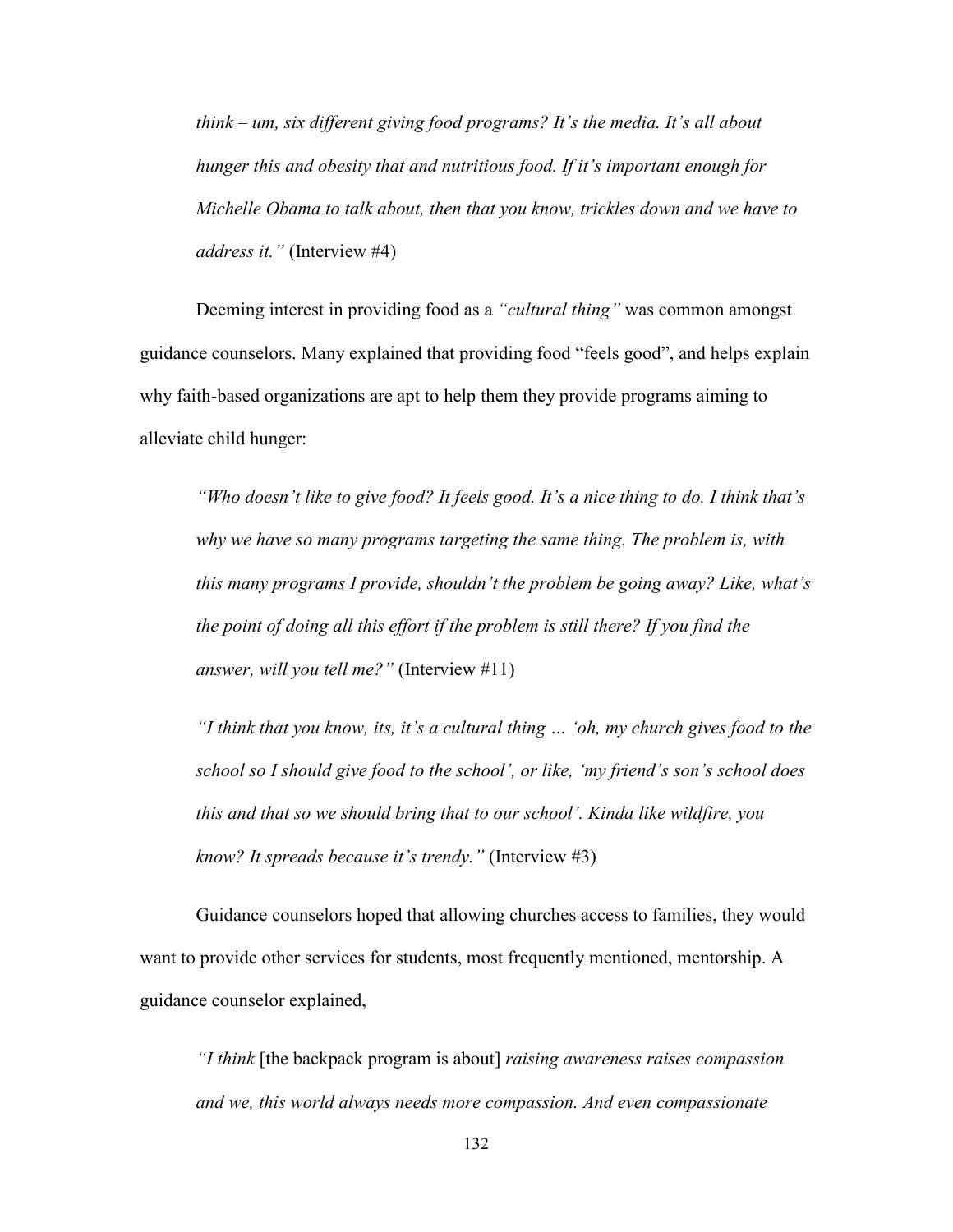*people need, you know, compassion. So I don't see a detriment to it, I think that it's beneficial for everyone, even if you just hear the message to understand that there are families that are struggling, families that are in your neighborhoods, families that are in your classrooms, grandparents, you know, kids that are in your grandchildren's classrooms, it's everywhere. And so I think raising awareness is always, always, always gonna be beneficial. Even if the end result doesn't change. It's not about hunger...it's about the poor."* (Interview #11)

 For many guidance counselors, the backpack program serves as a way to bring more community support for other needs that have little to do with nutrition or hunger. A guidance counselor further explained,

*"The church people come to the school twice a week, and usually its different volunteers…I think the more people you can get to come out and interact with us the better. They can put a face to a name… maybe all the little interactions will add up – and one day they'll wake up and say 'hey! We should buy the school new computers!'* [laughs] …*maybe if they are here enough it will open their eyes to other things going on here with our students."* (Interview #5)

 In this school district, schools were finding it difficult to obtain enough support from local churches to provide all elementary and middle school students with a backpack. This school district is unique in that it was their goal to provide a backpack to every elementary and middle school student, regardless of perceived need. To achieve this goal, this school district decided to hire an additional six social workers to implement the backpack program without the support of local churches. The funding for these fifteen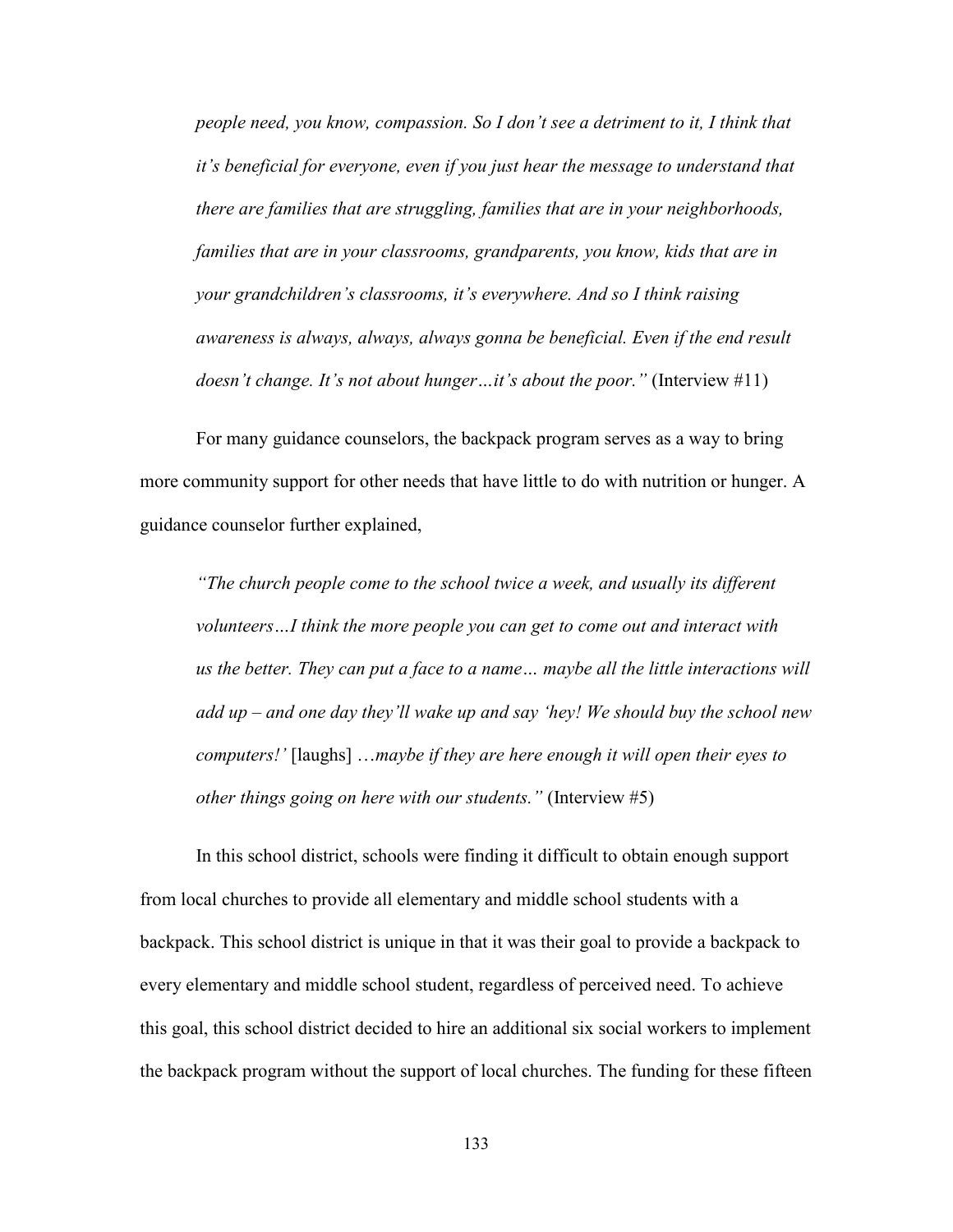backpack programs comes from the school district, and the backpack programs are implemented by six newly hired social workers. Each social worker was assigned 1-5 schools (depending on the size of the backpack program), and was responsible for purchasing the food, packing the backpacks, delivering them to the schools. Guidance counselors at each school were responsible for determining which students would participate, obtaining parental consent, and distributing the backpacks. In addition to their backpack program responsibilities, some of these social workers were required to work in the schools providing social work services to students. In this district, there are backpack programs supported by local churches, and backpack program, which are supported entirely by the school district. The social worker explained,

*"I was in charge of hiring the other social workers in the district to come and help out with the backpack program… They're mostly young since this would burn someone else out... the schools couldn't find churches to help them, and the guidance counselors almost went on strike because they hated the damn program so much…it's good because now we have so many social workers but most of their time is spent doing backpack stuff. Some days I help out and I will spend 8 hours of my day working on the backpacks at the warehouse."* (Interview #12)

The district social worker viewed the backpack program as an opportunity to hire additional social workers that the schools need, regardless of the backpack program:

*"The backpack program has blown up… bringing on more qualified staff was so important to making sure the backpack program become a long-term, sustainable decision for our district. I mean, how many districts can say that every. Single.*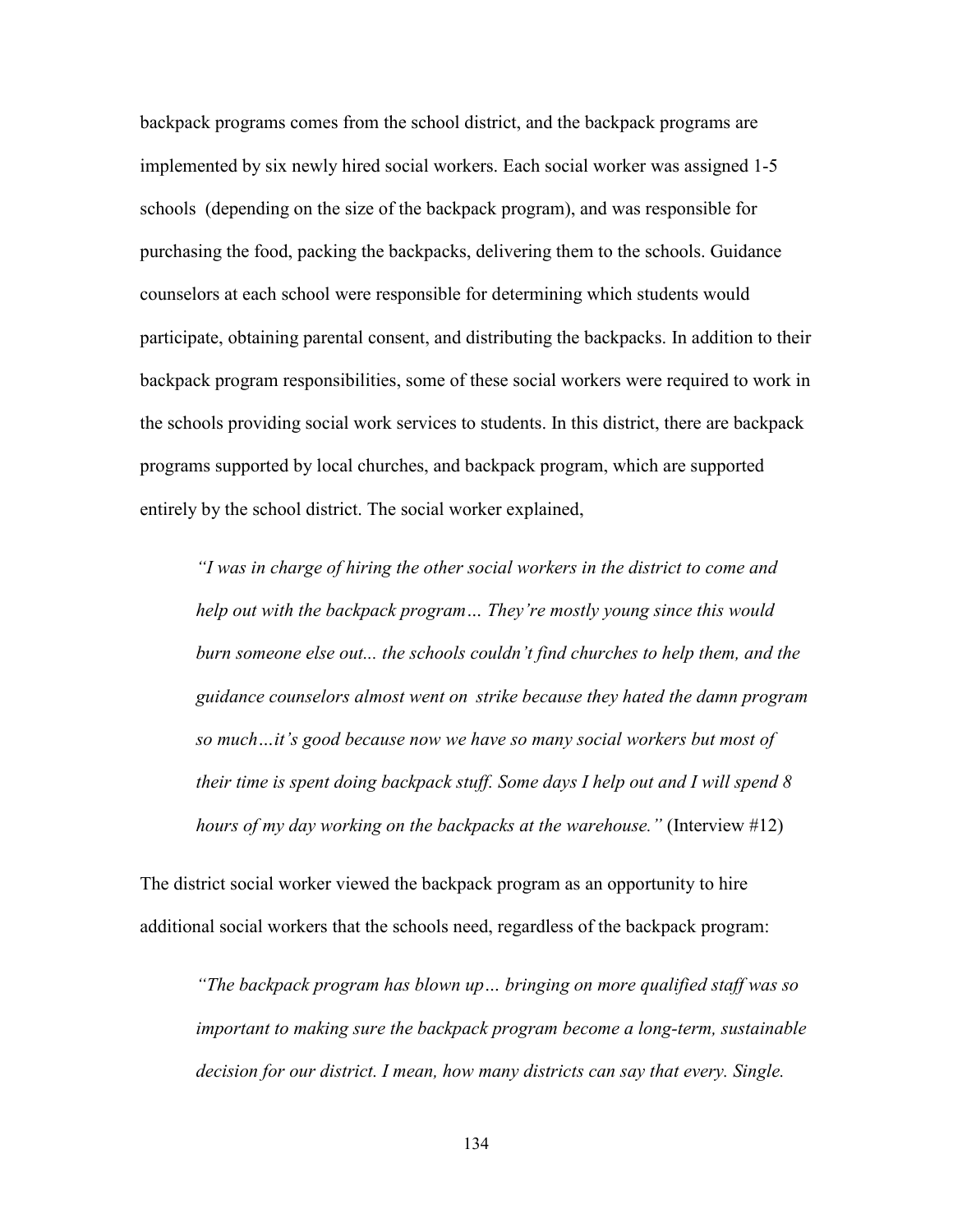*Child. Can get a backpack if they want one? I'd like to bet not many… the backpack program taken care of by social workers who know it's in their job description, and we get to hire more social workers. Like an excuse to get more help in the district because we have a lot of need."* (Interview #12)

# *Increased material need*

 Raw materials (tangible materials that help facilitate the backpack program) and a representative definition provided by interviewees are reported in the table below (Table 1).

| Resource  | Definition                 | Explanation                        |
|-----------|----------------------------|------------------------------------|
| Food &    | Food placed in the         | "In our bags the students"         |
| physical  | backpacks                  | receive food from the church       |
| backpacks |                            | and I also like to put in pop      |
|           |                            | tarts sometimes." (Interview       |
|           |                            | #10                                |
| Funding   | Money dedicated to         | "The church pays for               |
|           | funding the food provided  | everything with their own          |
|           | to students, or to the     | money. I just hand them out."      |
|           | additional social workers  | (Interview $#2$ )                  |
|           | hired by the school        |                                    |
|           | district.                  |                                    |
| People    | School staff who have      | "Well, I [guidance counselor]      |
|           | significant dedicated time | am responsible for the             |
|           | to the backpack program.   | program. But a lot of the $I^{st}$ |
|           | Most frequently, guidance  | grade teachers have taken an       |
|           | counselors, social         | interest in it, so they like to    |
|           | workers, special education | come by and help me line up        |
|           | teachers, janitors, and    | the bags for the students when     |
|           | other teachers who have a  | <i>they can.</i> " (Interview #5)  |
|           | particular interest in the |                                    |
|           | backpack program.          |                                    |
| Space     | A room to store the        | "I choose to label each            |
|           | backpacks (both filled     | backpack with a number             |
|           | with food and emptied) is  | specific to a student. I line      |
|           | required for the program.  | them all out in a row and have     |

Table 4.3. Raw materials used to implement non-government food programs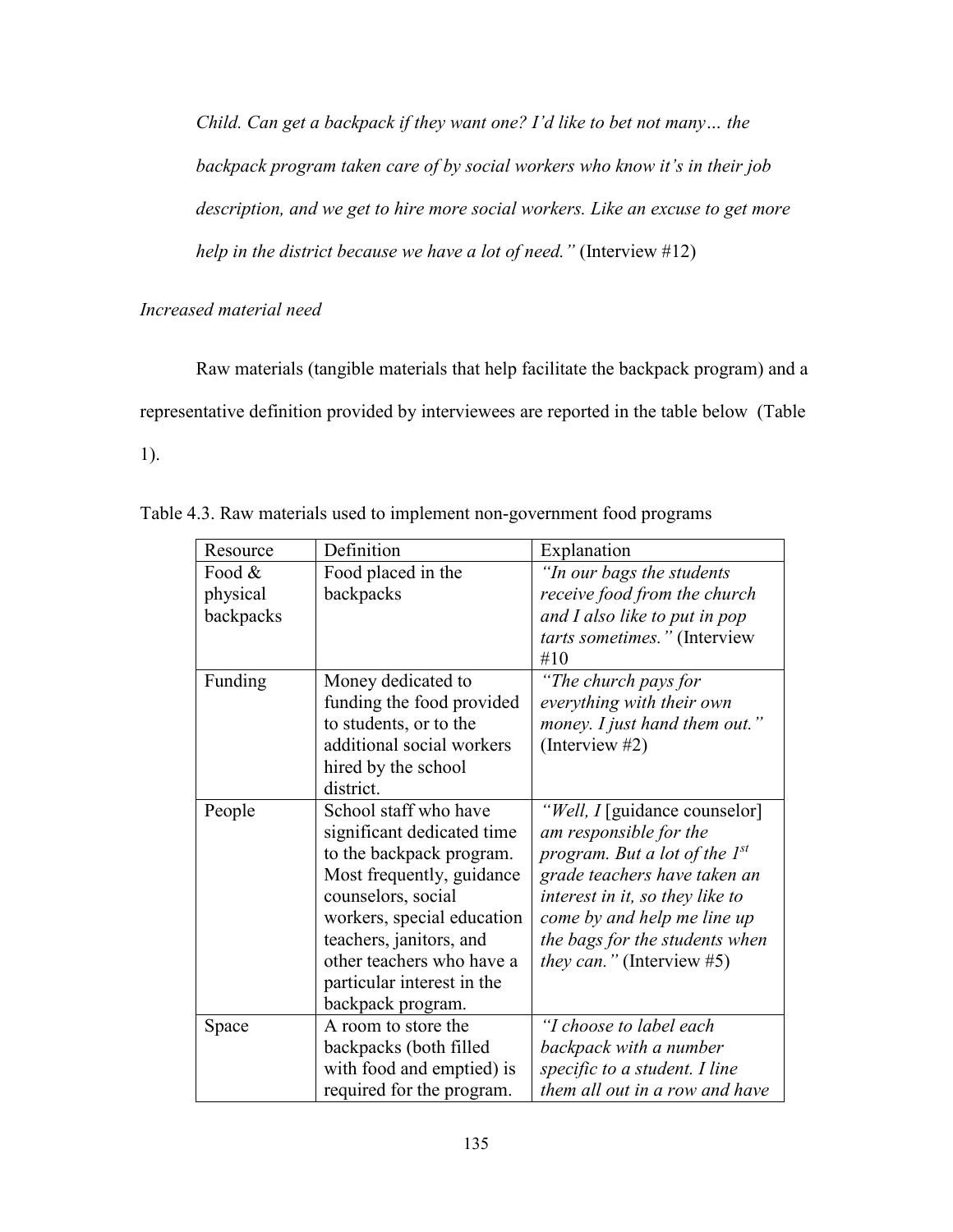|                            |                                                       | the students come pick them up<br>[in the guidance room]."<br>(Interview #1)                                                         |
|----------------------------|-------------------------------------------------------|--------------------------------------------------------------------------------------------------------------------------------------|
| Informational<br>materials | Flyers to families, emails,<br>fundraising calendars. | "The first week of school we<br>send home a ton of information<br>with the students including a<br>backpack flyer." (Interview<br>#7 |

### **DISCUSSION**

 Schools are an epicenter for education, support, and child well-being, and guidance counselors and social workers are instrumental in fostering psychological, physical, and academic success amongst elementary and middle school students. Guidance counselors and social workers act as mentors for students, provide connections for families, and help to build camaraderie both within and outside of the school. In an attempt to provide additional support for students, schools have tasked guidance counselors with the responsibility of implementing non-government food programs, including backpack programs (Fishbein, 2016). We utilized Hawe's systems theory to understand how the implementation of backpack programs affected guidance counselors' responsibilities and routines. Given that guidance counselors and social workers are crucial for the well-being and success of students, it is important that we understand how their regular activities are affected by their added responsibilities to implement nongovernment food programs.

 Hawe's systems theory articulates that organizations inherently experience changes and effects because of the introduction of a new program (in this study, backpack programs). We applied the four categories of the theory (how backpack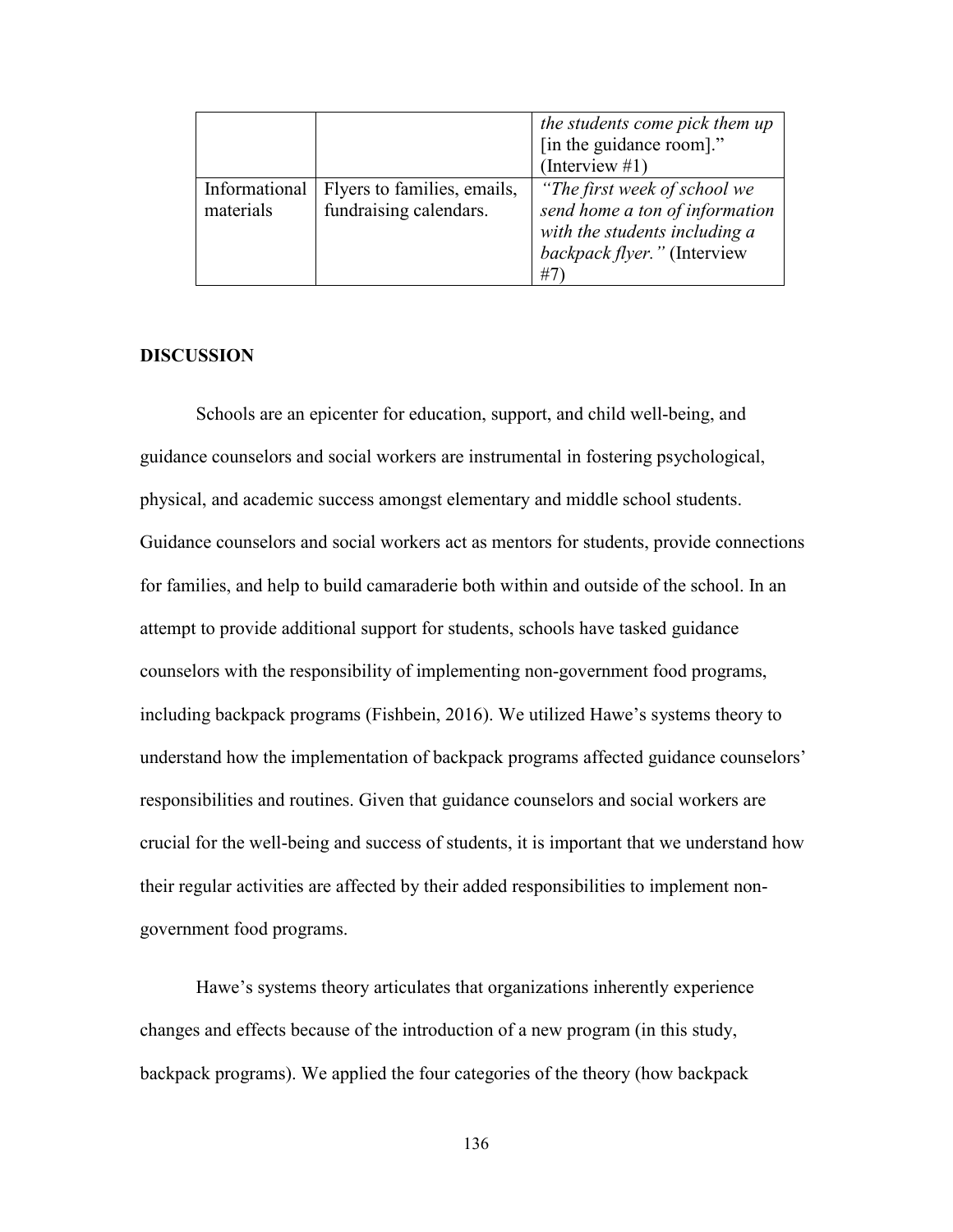programs are embedded within the school, how they affect relationships, how materials are used in their implementation, and what activities are affected) to interviews with guidance counselors and a district social worker. Guidance counselors are the acting source through which non-government food programs are implemented, and must adjust their routines and activities to support implementation (Fishbein, 2016).

 The extent of how the backpack program has become embedded in guidance counselors' daily routines is indicative of the acceptance of the program, both by the school and the implementing guidance counselor. Guidance counselors reported that they regularly communicated with other staff members, their contacts at supporting churches, and participating students and families. In some schools, guidance counselors provided intensive informational sessions with staff members to educate them about backpack program protocol, and how to identify markers of food insecurity and hunger amongst students. In most schools, the backpack program was implemented alongside two or more other non-government food programs. This suggests that providing non-government food programs was a supported and sought-after initiative for schools to provide. In one instance, the implementation of the backpack program became so fundamental to the school district that additional social workers were hired to support implementation.

 Backpack programs have created new opportunities for guidance counselors to engage frequently with other school staff members, community leaders, students, and their families. In some schools, guidance counselors have forged new relationships with support staff, which have increased the awareness of need within the school. Guidance counselors reported that although they may interact more frequently with other staff members, the nature of their discussions are frequently only about the backpack program.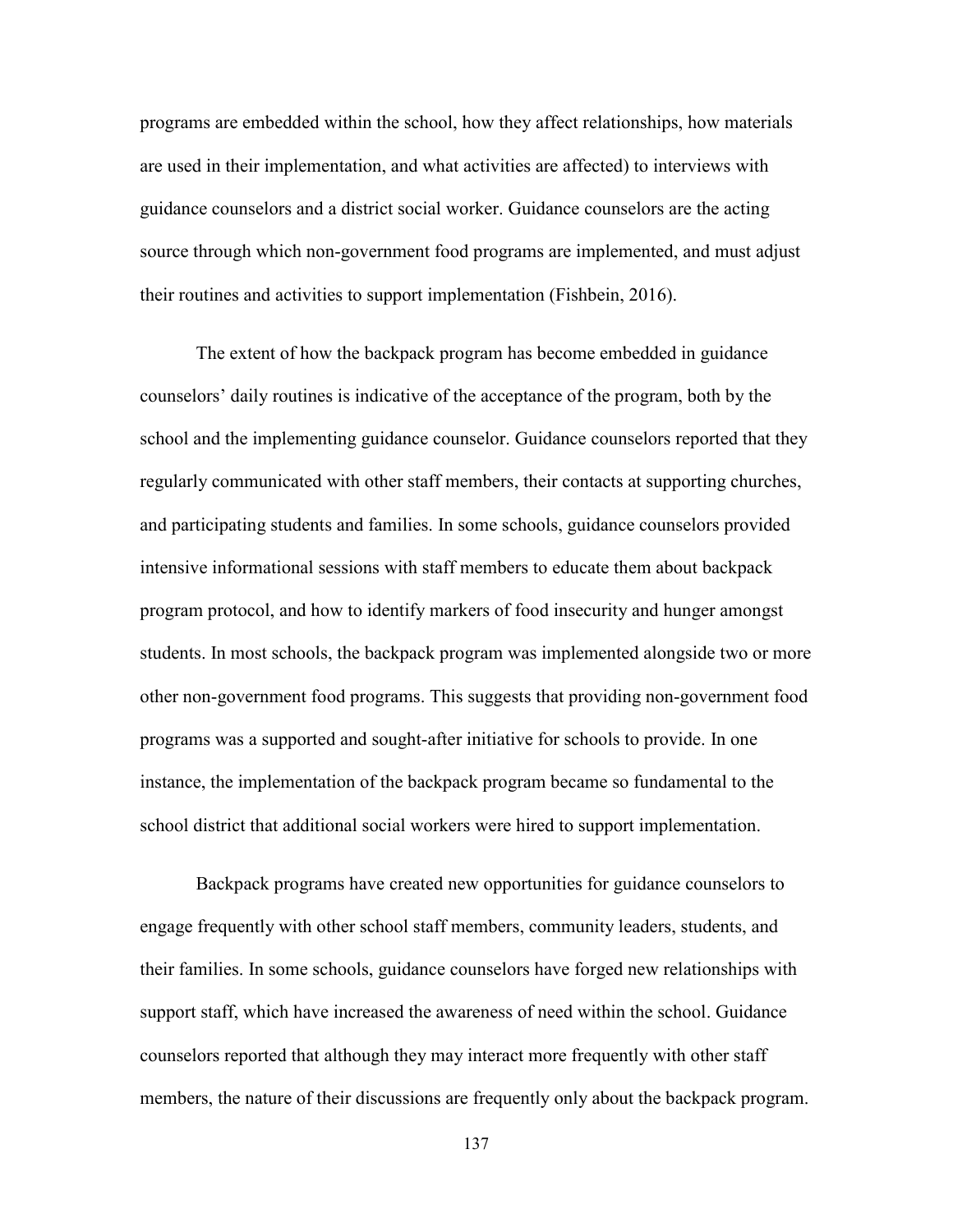This has the potential to limit opportunities for guidance counselors to discuss other topics relating to student well-being or issues with their other responsibilities.

 Guidance counselors reported that to implement the backpack program, they must reorganize their schedule and allot more time to the implementation process than some of their teaching responsibilities. Some guidance counselors who had been implementing non-government food programs for many years had integrated the program in ways so that their other responsibilities were not compromised. For others, this was difficult to do. Some reported that backpack program had caused them to feel isolated from the staff, as their implementation responsibilities required that they regularly miss scheduled trainings and meetings.

 The backpack program requires a variety of materials, many of which were present in the schools, but have been repurposed to best fit the needs of implementation. For example, the space required for the backpack program is substantial. Most backpack programs have between 30-90 participating children, and many guidance counselors reported storing all of the backpacks and handling the collection and distribution (twice weekly) out of their offices. Additionally, we learned that guidance counselors have the freedom to implement the backpack program (within some parameters of distributing the backpacks on specific days) as they choose. Many guidance counselors reported that they utilize special education students to help with implementation, and they believe that this not only helps with the ease of implementation, but also is a way for these students to become better integrated into the school. We learned that the majority of guidance counselors looked to other schools with existing backpack programs to learn about how to best implement their backpack program, and relied heavily on media sources for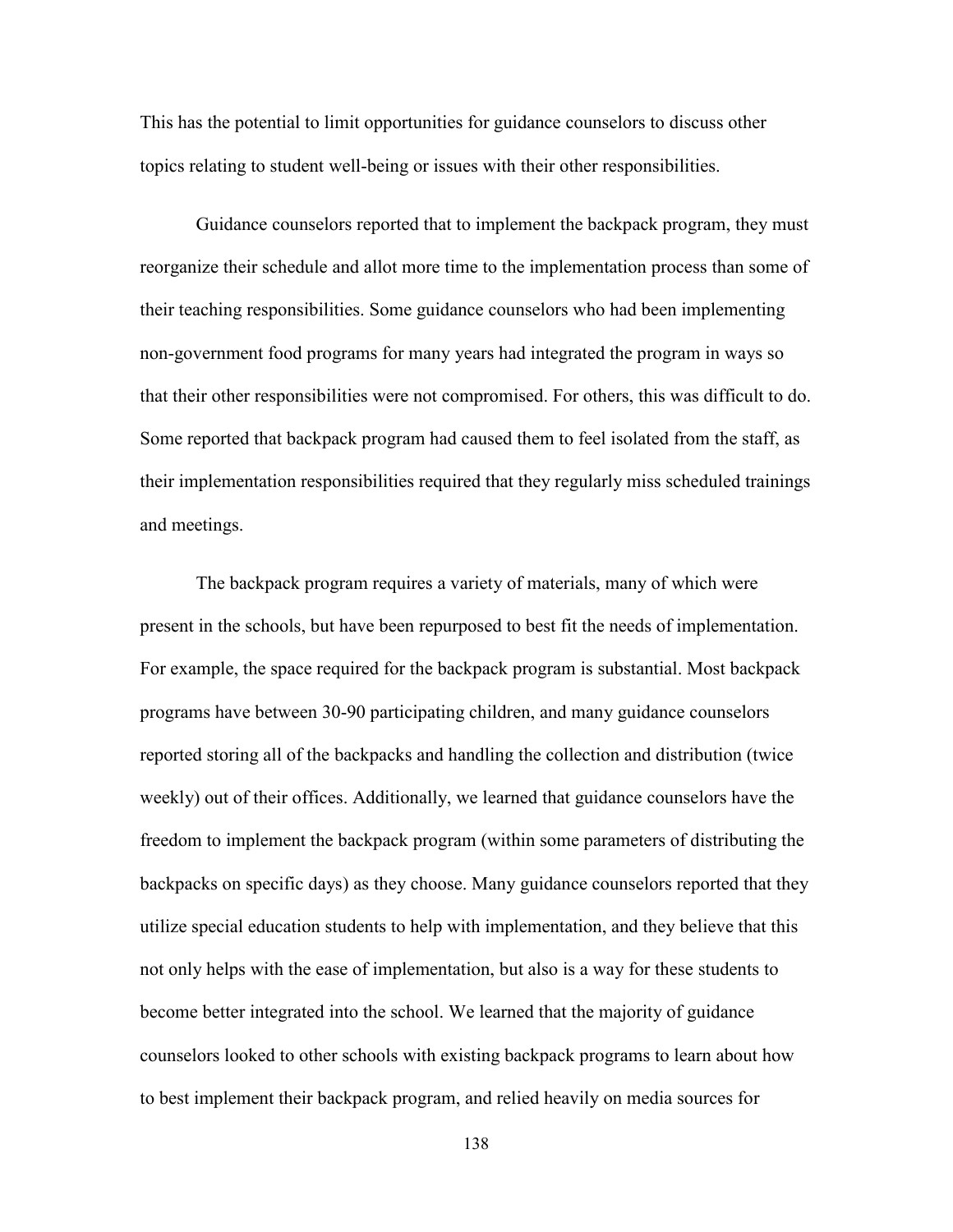further information. Guidance counselors also reported that they believe that backpack programs create opportunities for the community to become engaged with other hardships families who experience hunger may also be facing. They believe that the backpack program brings community interest to the needs of families, often, which may have little to do with hunger and nutrition.

Based on the current literature on the importance of guidance counselors and their relationship to student and family well-being, we can draw some conclusions about how the changing responsibilities and routines of guidance counselors affect students and their families. Our interviewees reported a variety of ways in which they believed the backpack program positively affected students. The backpack program created opportunities for interactions between guidance counselors, students, and their families. Interviewees believed this was important for building a supportive community to assist them in other aspects of their lives. Additionally, guidance counselors acknowledged the negative consequences of hunger during the school day, and believed the backpack program does provide hungry children with something to eat. Engaging churches through the backpack program may help foster new community relationships, and build a broader network for students and their families.

 But the positive results reported by our sample, and the benefits reported in the literature, may be due to the dynamic effects occurring in schools made to support the programs, and have little to do with the food provided. As guidance counselors did not mention the benefit of the provision of food beyond temporary relief from immediate hunger, the positive effects reported in this study and the current literature (e.g.,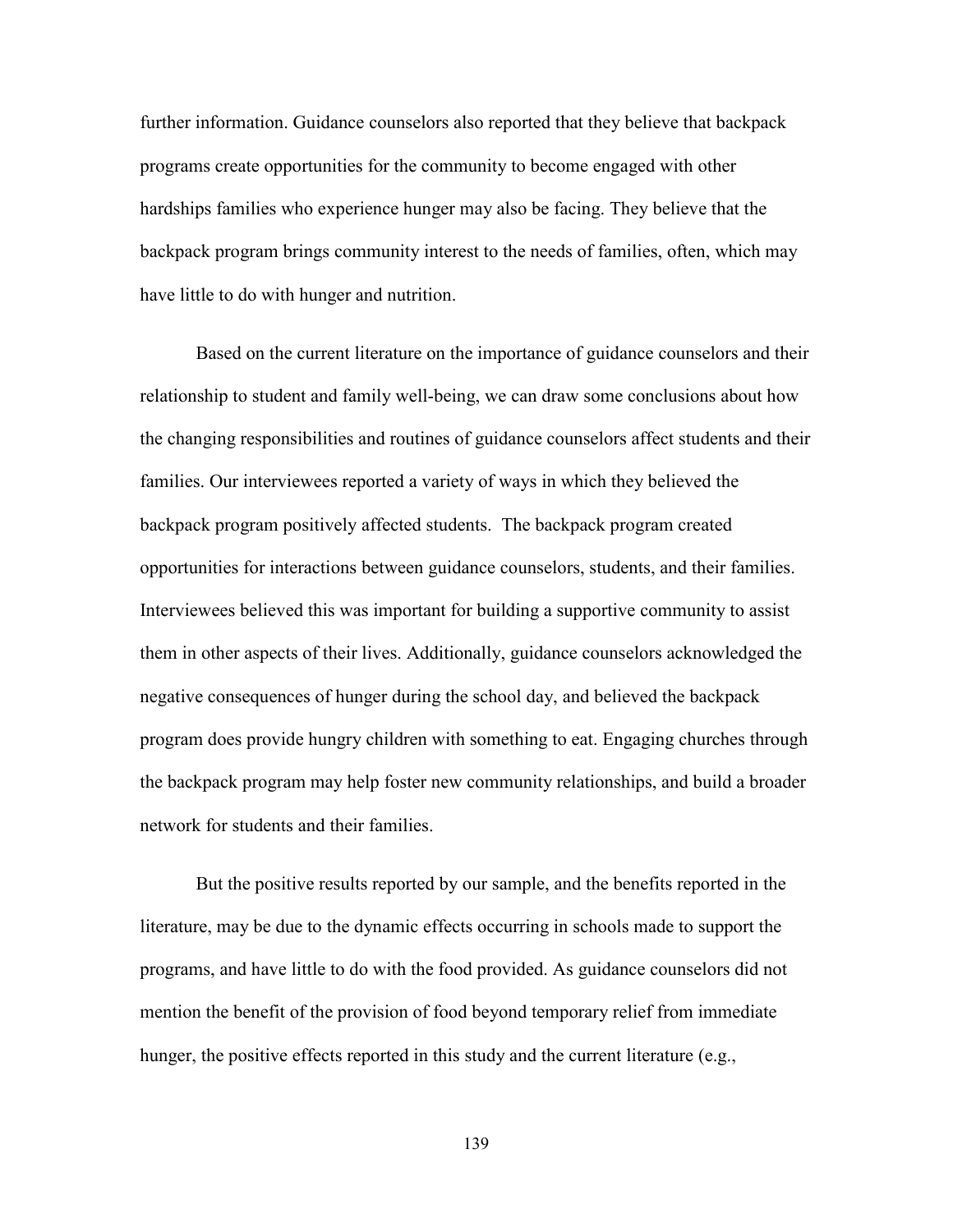improved behavior during the school day) are likely mostly due to the greater support system built for students through guidance counselors.

Frongillo et al. reported that receiving food assistance at school triggered feelings of shame in children, and that some children experienced feelings of embarrassment because their peers knew they received free food (Frongillo et al., 2016). Although we did not interview participating students about their experiences with backpack programs and are unable to draw definitive solutions about psychological impact from this study, we can look to other ways in which backpack program may be negatively affecting students. For example, all guidance counselors in our sample reported that they have significantly less time to spend during the day working with students (hosting counseling session, one-on-one therapy, etc.), and performing their regular duties as educators because of their responsibilities related to the backpack program. Guidance counselors may have increased face-to-face interactions with participating students, families, and staff; but their conversations have become less varied and increasingly focused on issues related to the backpack program. We can posit then, that students are not receiving the support they need from their guidance counselors as their focus is on the implementation of the backpack program. The role of guidance counselors is important for the mental and academic well-being of students (Lockhart, 1996). As the routines and responsibilities of guidance counselors who implement a backpack program have changed, they likely are not able to provide the attention, time, and psychological support that students require. Further, without professionals in schools dedicated to using a holistic approach in addressing both physical and psychological contributors to hunger and food insecurity,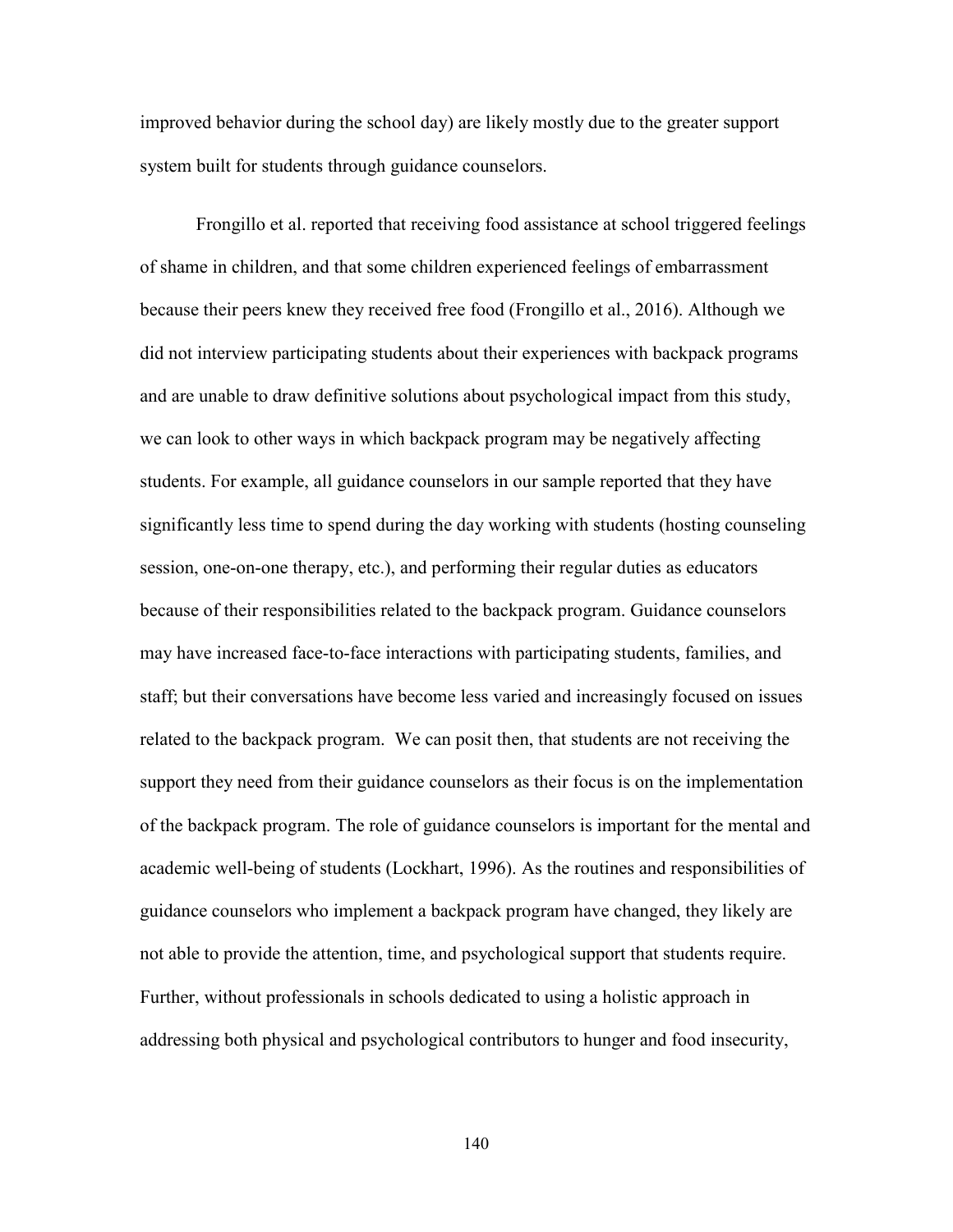the perpetuation of hunger through non-government food programs is inevitable (Fram et al., 2014).

 The explicit goal of non-government food programs is to feed hungry students (Poppendieck, 1996; Feeding America, 2016a). The literature suggests that the majority of community organizations that support these programs understand them to be a symbolic gesture of good will, not a solution to hunger (Janet Poppendieck, 1999; Tarasuk & Dachner, 2009; Warshawsky, 2010)Non-government food programs, like many food assistance programs worldwide, enjoy significant legitimacy by providing some form of hunger relief, as well as providing an outlet for organizations and individuals to demonstrate altruism (Tarasuk, 1998; Fishbein, 2016). These programs in schools may achieve supportive effects for students, but these effects come at the cost of a changed focus for guidance counselors, while providing an illusion of addressing hunger in local communities. These effects have little to do with hunger and the food that is given to students. Given the number of non-government food programs present in schools in our sample, we believe the charity discourse of the public is content to see that hungry children are being fed by well-meaning programs, instead of looking to other ways in which the community could address the overarching causes of hunger (Barrett, 2002; Dayle, McIntyre, & Raine-Travers, 2000; Funiciello, 1994; Jan Poppendieck, 1994, 1994; Janet Poppendieck, 1995, 1999; Riches, 2002; Tarasuk & Eakin, 2003, 2005; Warshawsky, 2010). More research is needed to understand the psychological and social effects on students who receive non-government food programs through the school system (Bernal et al., 2016). If non-government food programs are to continue through schools, we suggest future research examine rigorously the effects of such solutions on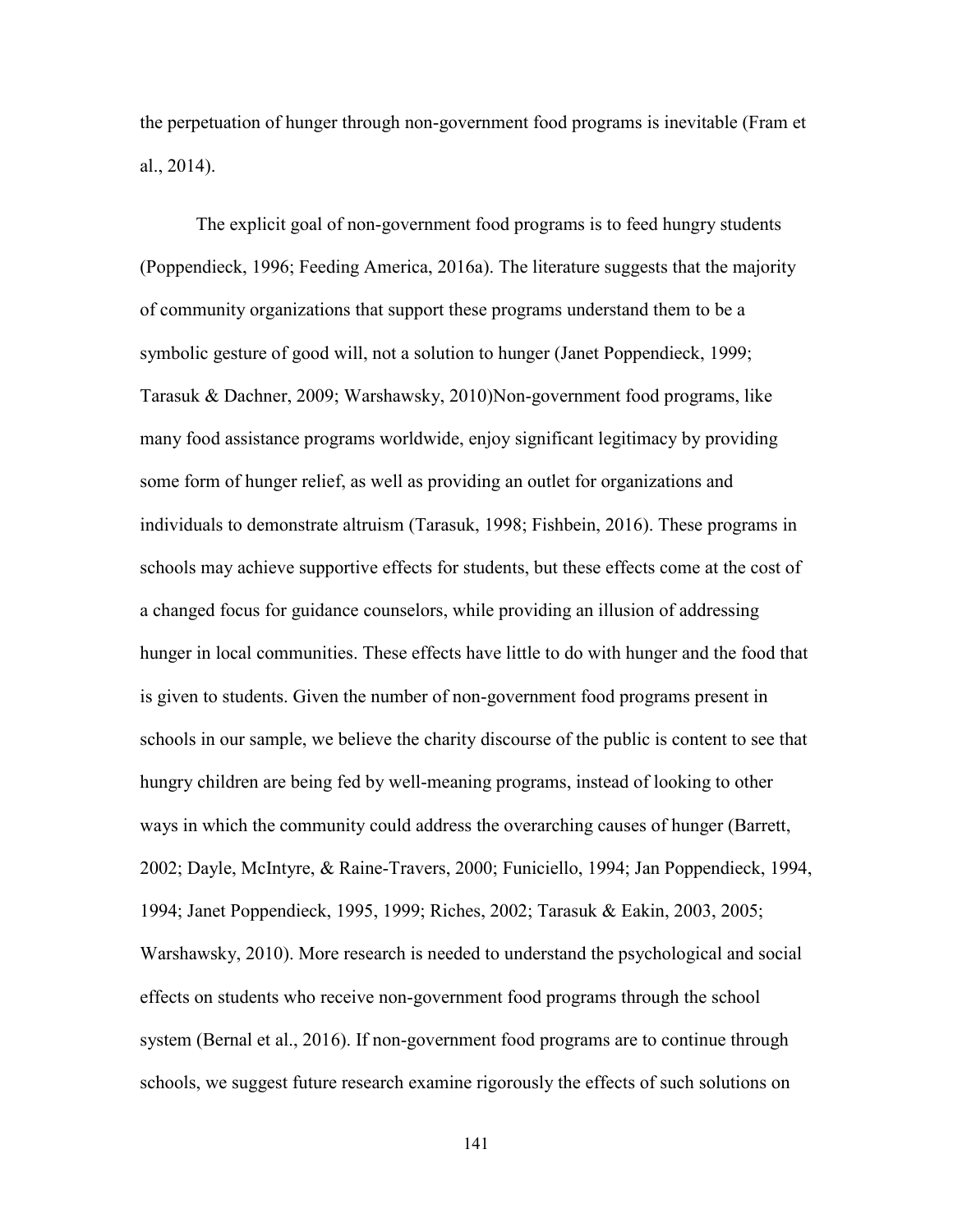child-reported food security, the nutrition of the food given to students and implications for such, and the effects of the programs on family dynamics.

## **REFERENCES**

- Alaimo, K., Olson, C. M., & Frongillo, E. A. (2001). Food insufficiency and American school-aged children's cognitive, academic, and psychosocial development. *Pediatrics*, *108*(1), 44–53.
- Allen, P. (2008). Mining for justice in the food system: perceptions, practices, and possibilities. *Agriculture and Human Values*, *25*(2), 157–161. http://doi.org/10.1007/s10460-008-9120-6
- America, F. (2014). Hunger in America 2014. *Retrieved Fro M Http://www. Feedingamerica. Org/hunger-Inamerica/our-Research/hunger-in-America*. Retrieved from

http://www.resourcelibrary.gcyf.org/sites/gcyf.org/files/resources/2014/hunger-inamerica-2014-full-report.pdf

American Socierty for Counselors Association. (n.d.). The Role of the School Counselor. Retrieved June 21, 2016, from

http://www.schoolcounselor.org/asca/media/asca/home/rolestatement.pdf

Ammerman, A., Washington, C., Jackson, B., Weathers, B., Campbell, M., Davis, G., … Switzer, B. (2002). The Praise! Project: A Church-Based Nutrition Intervention Designed for Cultural Appropriateness, Sustainability, and Diffusion. *Health Promotion Practice*, *3*(2), 286–301. http://doi.org/10.1177/152483990200300223

Ammerman, N. T. (1997). Organized religion in a voluntaristic society. *Sociology of Religion*, 203–215.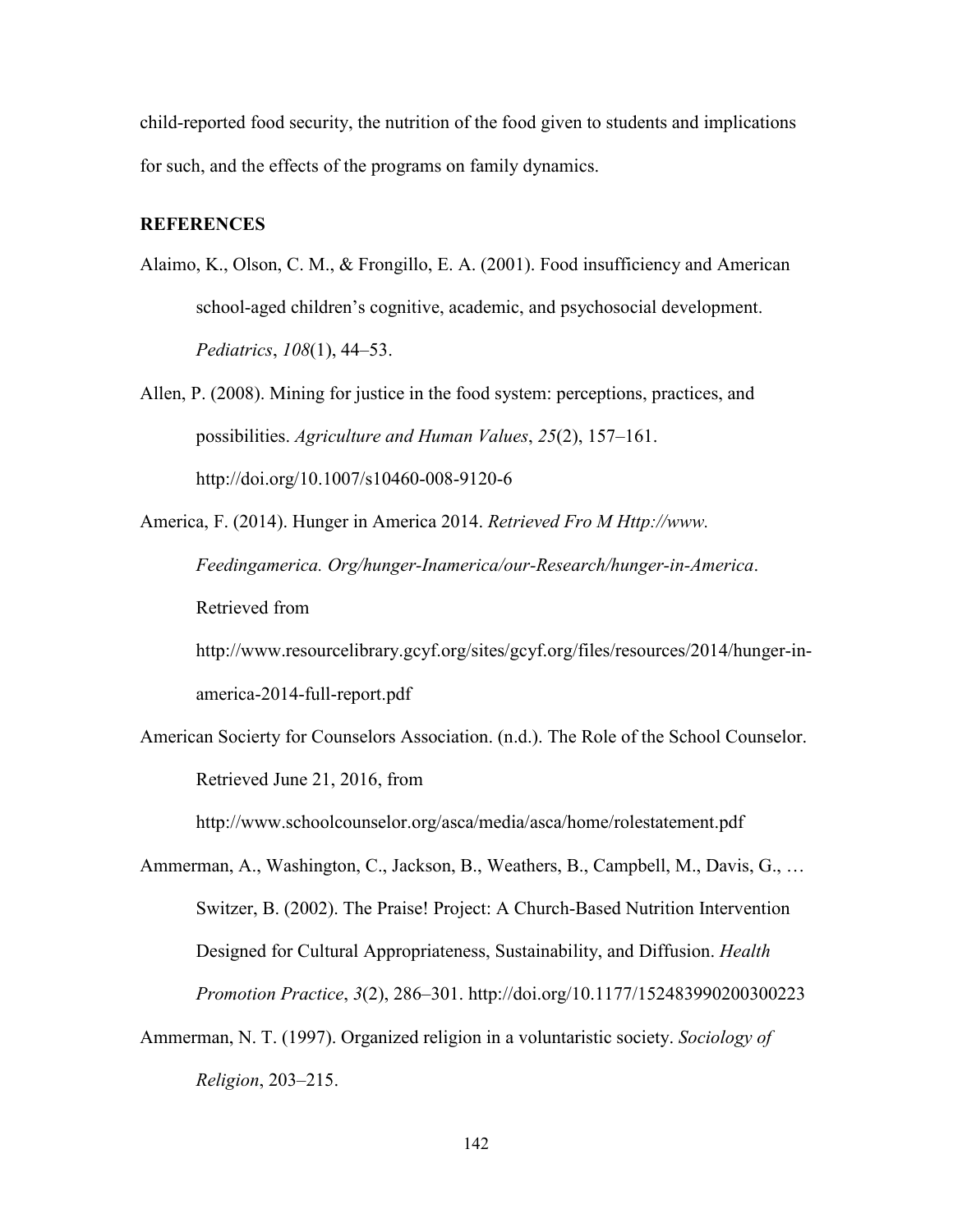Anderson, J. C., & Moore, L. F. (1978). The Motivation To Volunteer. *Nonprofit and Voluntary Sector Quarterly*, *7*(3), 120–129. http://doi.org/10.1177/089976407800700312

- Ashiabi, G. S., & O'Neal, K. K. (2008). A framework for understanding the association between food insecurity and children's developmental outcomes. *Child Development Perspectives*, *2*(2), 71–77.
- Barrett, C. B. (2002). Food security and food assistance programs. *Handbook of Agricultural Economics*, *2*, 2103–2190.
- Becker, P. E., & Dhingra, P. H. (2001). Religious Involvement and Volunteering: Implications for Civil Society. *Sociology of Religion*, *62*(3), 315–335. http://doi.org/10.2307/3712353
- Bernal, J., Frongillo, E. A., & Jaffe, K. (2016). Food insecurity of children and shame of others knowing they are without food. *Journal of Hunger and Environmental Nutrition*.
- Biggerstaff, M. A., Morris, P. M., & Nichols-Casebolt, A. (2002). Living on the edge: Examination of people attending food pantries and soup kitchens. *Social Work*, *47*(3), 267–277.

Bronfenbrenner, U. (1997). Ecological models of human development. *Readings on the Development of Children*, *5*. Retrieved from http://books.google.com/books?hl=en&lr=&id=0VIROZKuKNsC&oi=fnd&pg=P A3&dq=Bronfenbrenner,+1997&ots=8o3- O\_ue\_z&sig=vPK6007vJn6gpzlpzCn4HdEq93k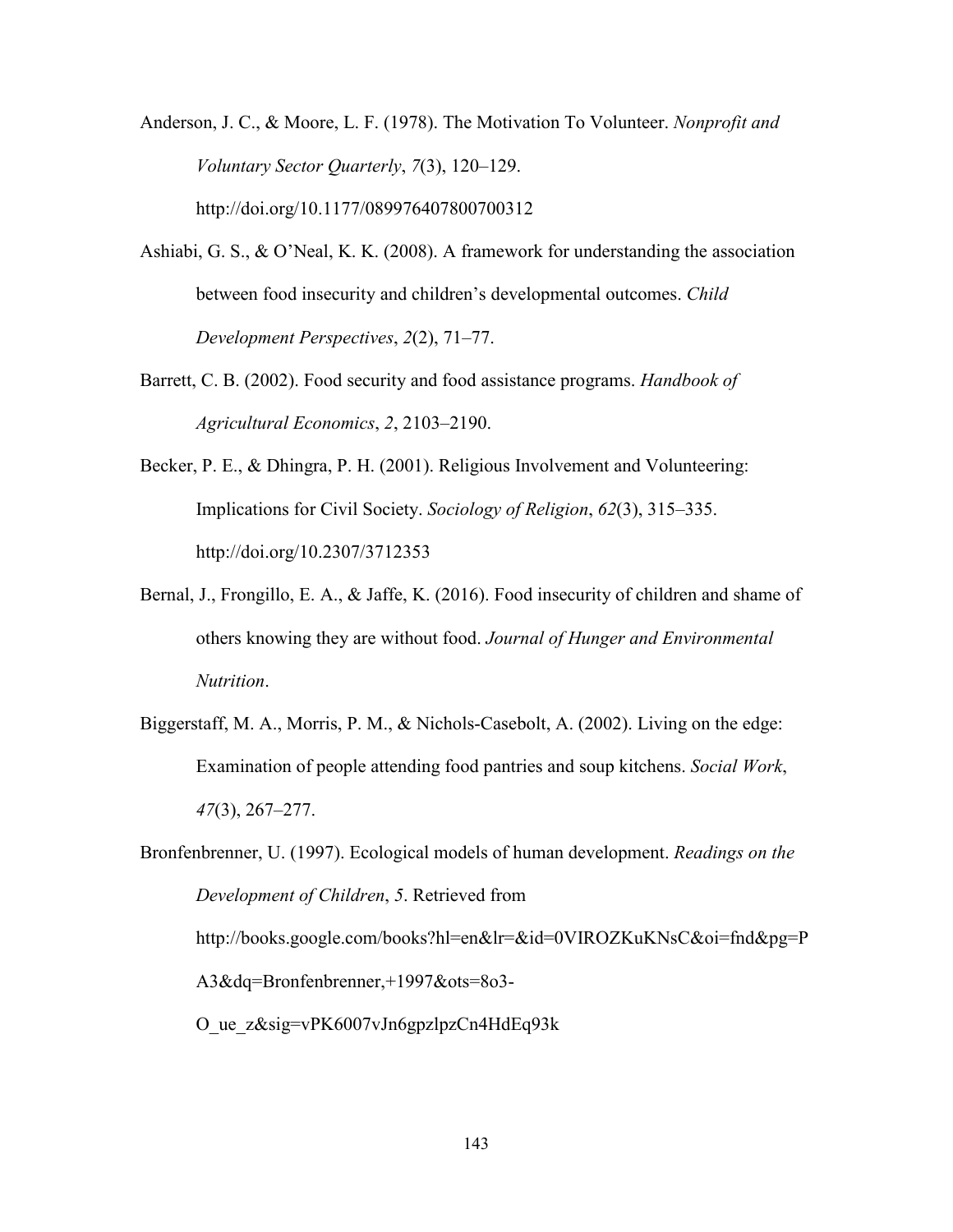- Bronte-Tinkew, J., Zaslow, M., Capps, R., Horowitz, A., & McNamara, M. (2007). Food insecurity works through depression, parenting, and infant feeding to influence overweight and health in toddlers. *The Journal of Nutrition*, *137*(9), 2160–2165.
- Bro, R. T., Shank, L., Williams, R., & McLaughlin, T. F. (1994). The effects of an inclass breakfast program on attendance and on-task behavior of high school students. *Child & Family Behavior Therapy*, *16*(3), 1–8.
- Brown, R. B. (1996). Organizational Commitment: Clarifying the Concept and Simplifying the Existing Construct Typology. *Journal of Vocational Behavior*, *49*(3), 230–251. http://doi.org/10.1006/jvbe.1996.0042
- Bryant, L. S. (1913). *School feeding: its history and practice at home and abroad*. JB Lippincott Company. Retrieved from http://books.google.com/books?hl=en&lr=&id=75gWAAAAIAAJ&oi=fnd&pg= PA9&dq=+Louise+Stevens+Bryant,+School+Feeding:+Its+History+and+Practice +at+Home+and+Abroad,+Philadelphia+and+London&ots=MKzbUaB1jQ&sig=s xIqtmxQN8ThW6tUfeNTir5aUJU
- Bryman, A., & Cassell, C. (2006). The researcher interview: a reflexive perspective. *Qualitative Research in Organizations and Management: An International Journal*, *1*(1), 41–55.
- Campbell, F. A., & Ramey, C. T. (1994). Effects of early intervention on intellectual and academic achievement: a follow-up study of children from low-income families. *Child Development*, *65*(2), 684–698.
- Caputo, R. K. (1997). Women as Volunteers and Activists. *Nonprofit and Voluntary Sector Quarterly*, *26*(2), 156–174. http://doi.org/10.1177/0899764097262004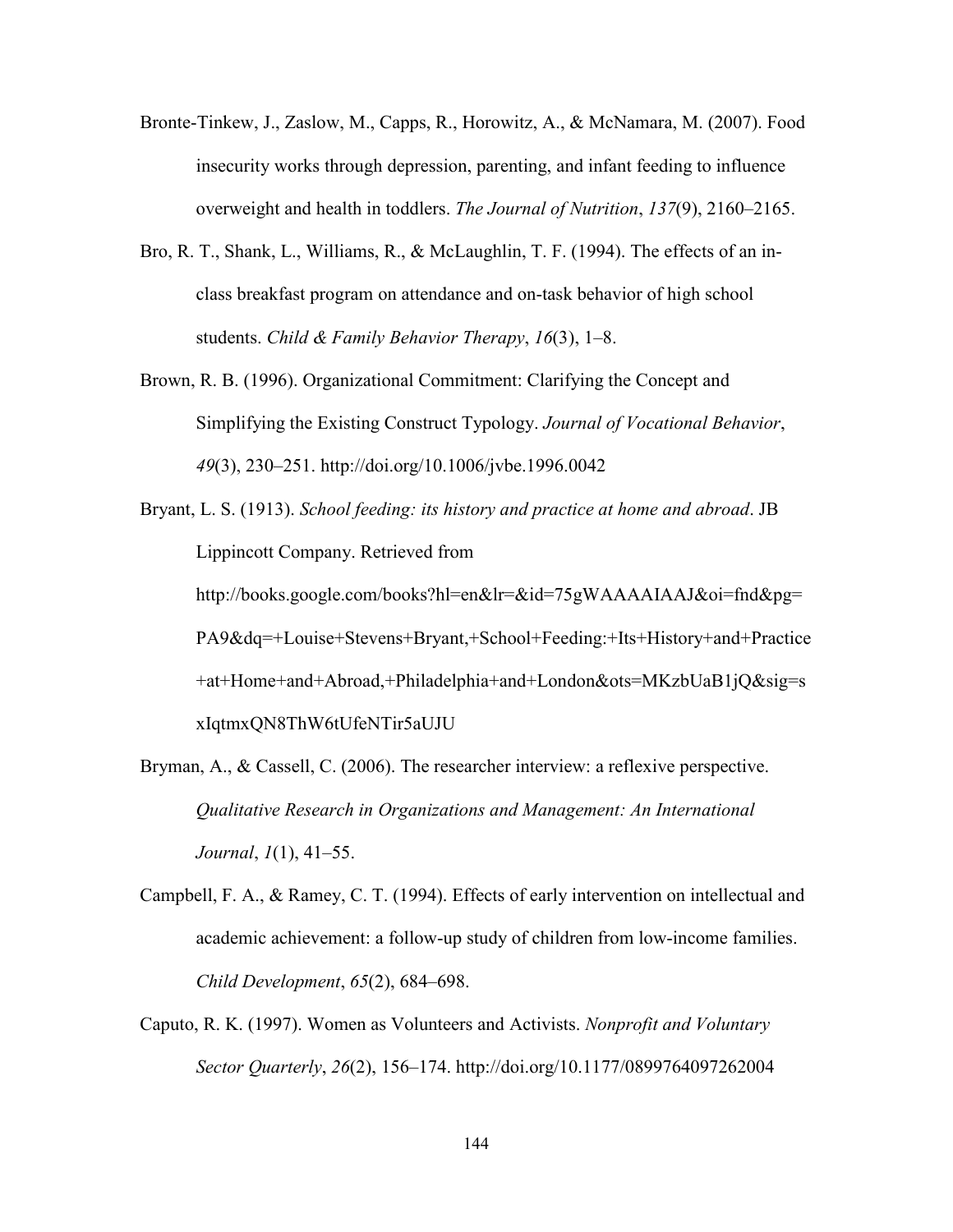Carr, E. R. (2006). Postmodern conceptualizations, modernist applications: Rethinking the role of society in food security. *Food Policy*, *31*(1), 14–29.

- Charmaz, K., & Belgrave, L. (2002). Qualitative interviewing and grounded theory analysis. *The SAGE Handbook of Interview Research: The Complexity of the Craft*, *2*. Retrieved from http://books.google.com/books?hl=en&lr=&id=VCFsZsvZdwkC&oi=fnd&pg=P A347&dq=charmaz+2003&ots=aPSkPvFvF7&sig=INOMKrIZh6Fm7C6tm4x2U XoOjzo
- Clark, T. W. (2002). *The policy process: a practical guide for natural resources professionals*. Yale University Press. Retrieved from http://books.google.com/books?hl=en&lr=&id=7wcQS5vp3lcC&oi=fnd&pg=PR 9&dq=clark+policy+process&ots=RDoLG-2- 5Z&sig=wb0VxVPOa\_wXgJB7wu3XsCmuMqU
- Clary, E. G., Snyder, M., Ridge, R. D., Copeland, J., Stukas, A. A., Haugen, J., & Miene, P. (1998). Understanding and assessing the motivations of volunteers: a functional approach. *Journal of Personality and Social Psychology*, *74*(6), 1516–1530.
- Cnaan, R. A., & Amrofell, L. (1994). Mapping Volunteer Activity. *Nonprofit and Voluntary Sector Quarterly*, *23*(4), 335–351. http://doi.org/10.1177/089976409402300404
- Connell, C. L., Lofton, K. L., Yadrick, K., & Rehner, T. A. (2005). Children's experiences of food insecurity can assist in understanding its effect on their wellbeing. *The Journal of Nutrition*, *135*(7), 1683–1690.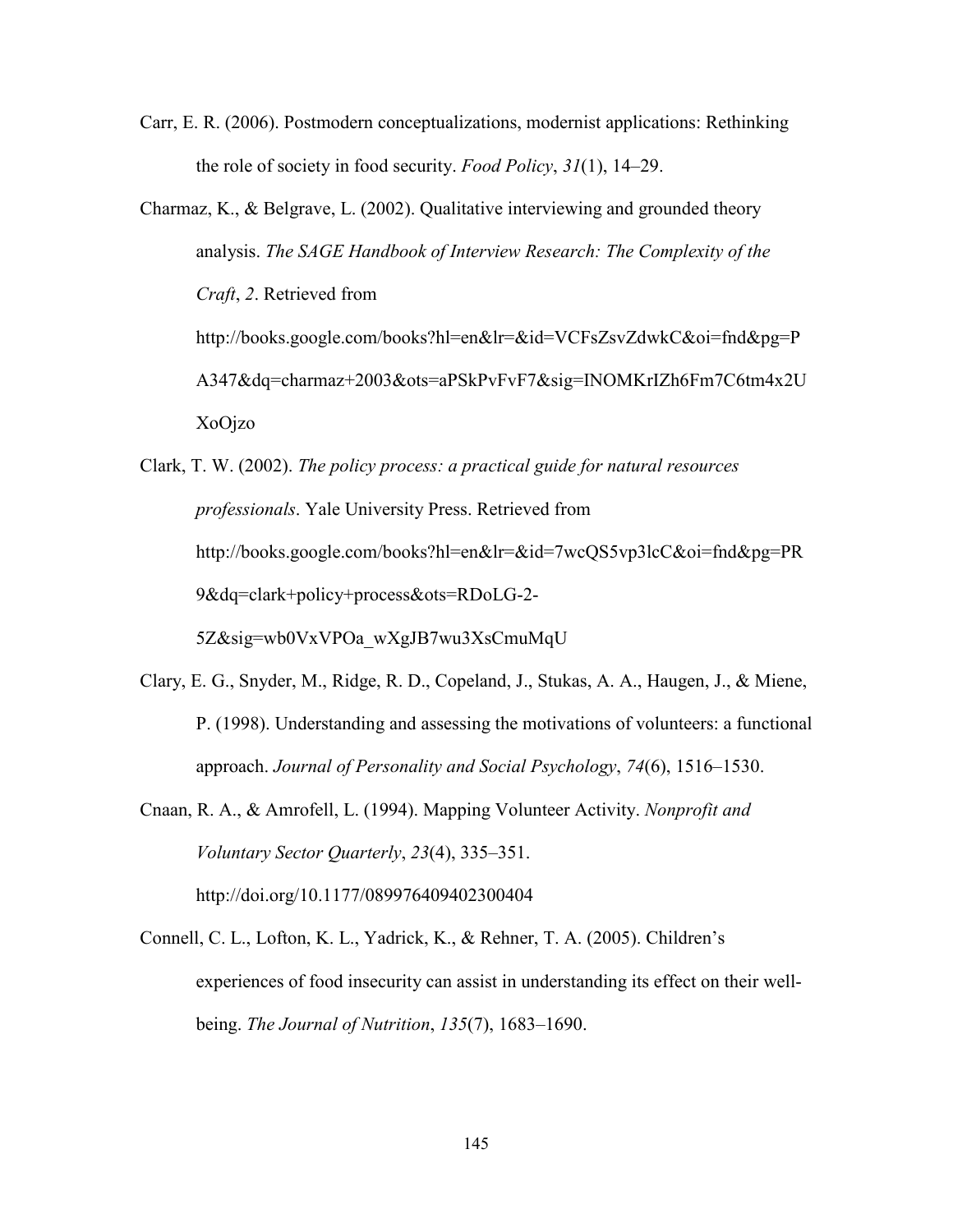- Connell, C. L., Nord, M., Lofton, K. L., & Yadrick, K. (2004). Food security of older children can be assessed using a standardized survey instrument. *The Journal of Nutrition*, *134*(10), 2566–2572.
- Cotugna, N., & Forbes, S. (2008). A backpack program provides help for weekend child hunger. *Journal of Hunger & Environmental Nutrition*, *2*(4), 39–45.
- Creswell, J. W. (2012). *Qualitative inquiry and research design: Choosing among five approaches*. SAGE Publications, Incorporated.

Creswell, J. W. (2013). *Research design: Qualitative, quantitative, and mixed methods approaches*. Sage. Retrieved from http://books.google.com/books?hl=en&lr=&id=4uB76IC\_pOQC&oi=fnd&pg=PR

1&dq=creswell&ots=3ylKmSS9j5&sig=yTMSvmyEgPJCR9i\_BFAM80nbB6o

- Curtis, K. A., & McClellan, S. (1995). Falling through the safety net: poverty, food assistance and shopping constraints in an American city. *Urban Anthropology and Studies of Cultural Systems and World Economic Development*, 93–135.
- Daponte, B. O. (2000). Private versus Public Relief: Use of Food Pantries versus Food Stamps among Poor Households. *Journal of Nutrition Education*, *32*(2), 72–83. http://doi.org/10.1016/S0022-3182(00)70523-1
- Dayle, J. B., McIntyre, L., & Raine-Travers, K. D. (2000). The dragnet of children's feeding programs in Atlantic Canada. *Social Science & Medicine*, *51*(12), 1783– 1793.
- Dinour, L. M., Bergen, D., & Yeh, M.-C. (2007). The food insecurity–obesity paradox: a review of the literature and the role food stamps may play. *Journal of the American Dietetic Association*, *107*(11), 1952–1961.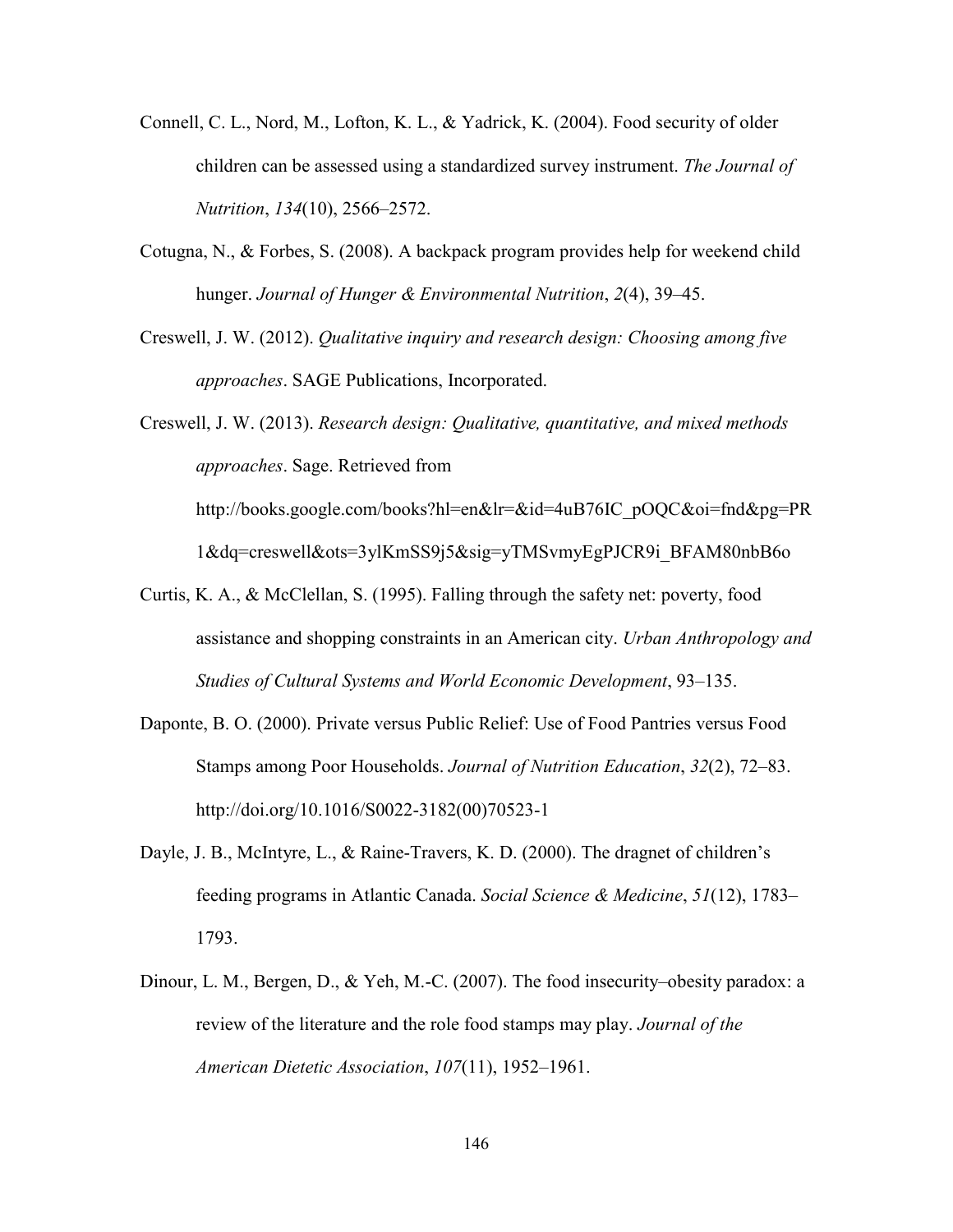- Drewnowski, A., & Specter, S. E. (2004). Poverty and obesity: the role of energy density and energy costs. *The American Journal of Clinical Nutrition*, *79*(1), 6–16.
- Dunifon, R., & Kowaleski $\Box$ Jones, L. (2003). The Influences of Participation in the National School Lunch Program and Food Insecurity on Child Well $\Box$ Being. *Social Service Review*, *77*(1), 72–92. http://doi.org/10.1086/345705
- Dunifon, R., & Kowaleski-Jones, L. (2003). The influences of participation in the national school lunch program and food insecurity on child well-being. *Social Service Review*, *77*(1), 72–92.
- Eakin, J. M., & MacEachen, E. (1998). Health and the Social Relations of Work: A Study of the Health-related Experiences of Employees in Small Workplaces. *Sociology of Health & Illness*, *20*(6), 896–914.
- Ecker, M. E. (2012). The BackPack Food Program's Effects on Self-Reported Hunger and On-Task Behavior. Retrieved from http://cornerstone.lib.mnsu.edu/etds/26/
- Feeding America. (2016a). BackPack Program. Retrieved March 23, 2016, from http://www.feedingamerica.org/about-us/helping-hungry-children/backpackprogram/
- Feeding America. (2016b). Food Distribution:How We Work. Retrieved September 30, 2014, from http://feedingamerica.org/how-we-fight-hunger/our-food-banknetwork/how-our-network-works.aspx
- Figlio, D. N., & Winicki, J. (2005). Food for thought: the effects of school accountability plans on school nutrition. *Journal of Public Economics*, *89*(2), 381–394.
- Finney Rutten, L. J., Yaroch, A. L., Colón-Ramos, U., Johnson-Askew, W., & Story, M. (2010). Poverty, food insecurity, and obesity: a conceptual framework for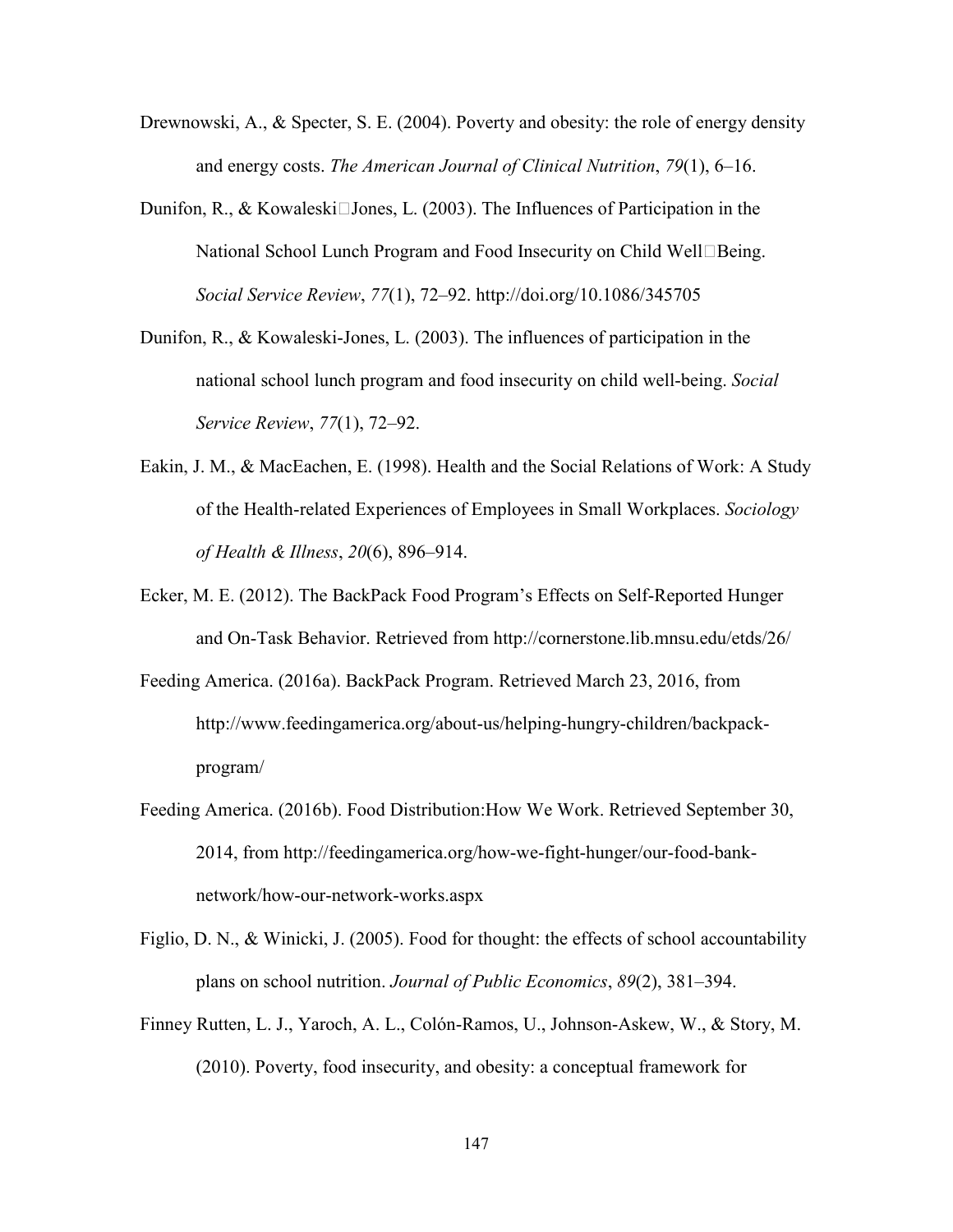research, practice, and policy. *Journal of Hunger & Environmental Nutrition*, *5*(4), 403–415.

- Fossey, E., Harvey, C., Mcdermott, F., & Davidson, L. (2002). Understanding and evaluating qualitative research\*. *Australian and New Zealand Journal of Psychiatry*, *36*(6), 717–732. http://doi.org/10.1046/j.1440-1614.2002.01100.x
- Fram, M. S., Frongillo, E. A., Draper, C. L., & Fishbein, E. M. (2013). Development and Validation of a Child Report Assessment of Child Food Insecurity and Comparison to Parent Report Assessment. *Journal of Hunger & Environmental Nutrition*, *8*(2), 128–145.
- Fram, M. S., Frongillo, E. A., Fishbein, E. M., & Burke, M. P. (2014). Roles for Schools and School Social Workers in Improving Child Food Security. *Children & Schools*, cdu018. http://doi.org/10.1093/cs/cdu018
- Frongillo, E. A., Bernal, J., Massey, E., Adams, E., Rosemond, T., & Blake, C. E. (2016). Altered daily activities and shame resulting from children experiencing food insecurity in rural South Carolina and Oregon. *Report to the RIDGE Center for Targeted Studies Grant Program: Advancing Social Sciences- Based Research on Food Assistance and Nutrition Challenges in Rural America*.
- Funiciello, T. (1994). The fifth estate: How and why the poverty industry distorts welfare issues and displaces the interests of people on welfare. *Social Justice*, *21*(1 (55), 94–97.
- Glaser, B. G., & Strauss, A. L. (1965). The constant comparative method of qualitative analysis. *Social Problems*, *12*(4), 436–445.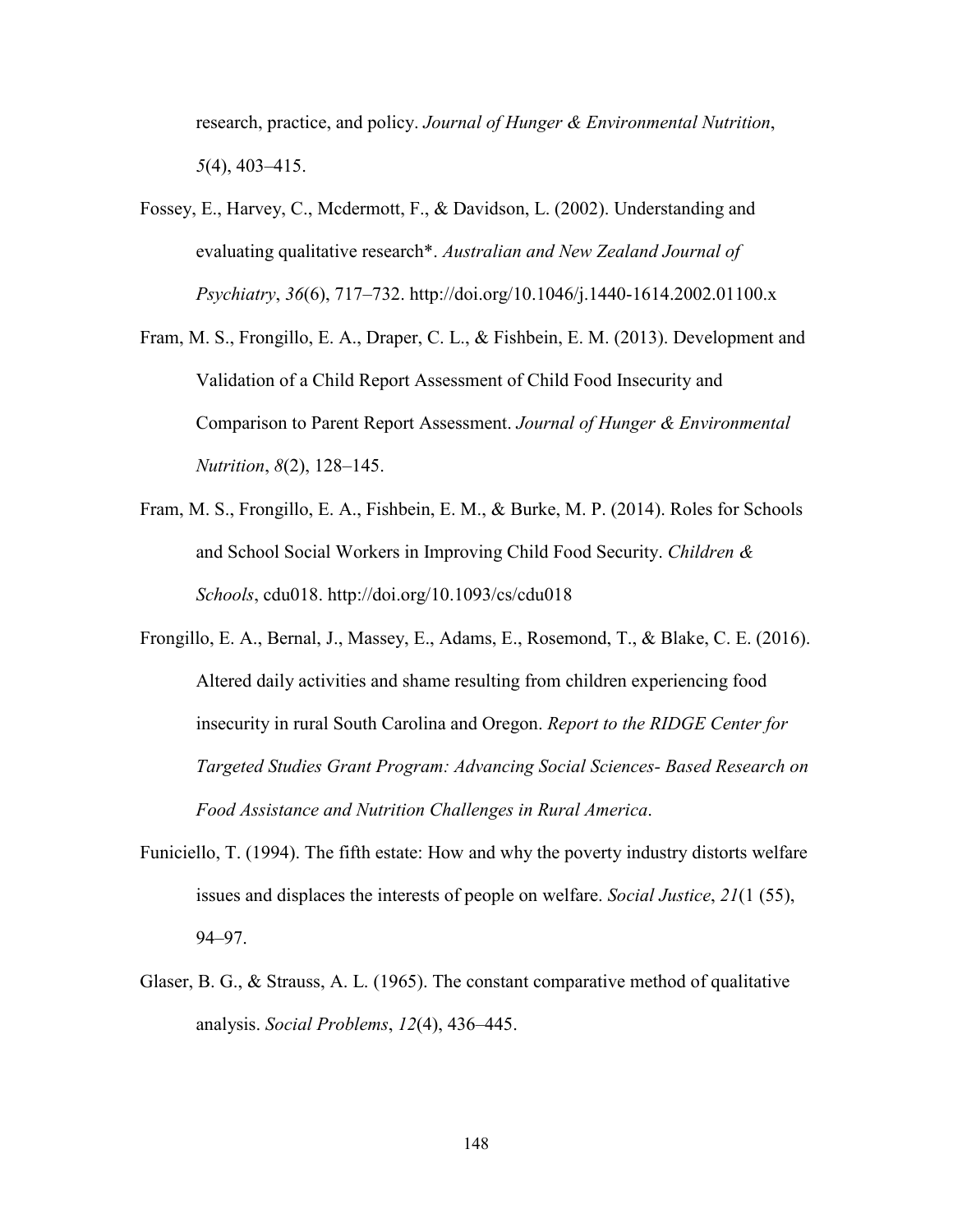- Greene, J. C. (1994). Qualitative program evaluation. *Handbook of Qualitative Research*, 530–544.
- Gunderson, G. W. (1971). National School Lunch Program (NSLP): Background and Development. *US Department of Agriculture, Food and Nutrition Service. Available: Http://www. Fns. Usda. Gov/nslp/history (accessed 30 November 2013)*.
- Hawe, P., Shiell, A., & Riley, T. (2009). Theorising interventions as events in systems. *American Journal of Community Psychology*, *43*(3-4), 267–276.
- Heaver, R. (2005). *Strengthening country commitment to human development: lessons from nutrition*. World Bank Publications. Retrieved from https://books.google.com/books?hl=en&lr=&id=ZJ5BqB4kGRoC&oi=fnd&pg=P R9&dq=heaver+2005&ots=Qb4Jnf6uIR&sig=gVUrB5T-g-WS50\_Fb5AN8LMAAOs
- Hollway, W., & Jefferson, T. (2000). *Doing Qualitative Research Differently: Free Association, Narrative and the Interview Method (Google eBook)* (p. 176). SAGE.
- Hsieh, H.-F., & Shannon, S. E. (2005). Three approaches to qualitative content analysis. *Qualitative Health Research*, *15*(9), 1277–88. http://doi.org/10.1177/1049732305276687
- Hunt, S. D., & Morgan, R. M. (1994). Organizational Commitment: One of Many Commitments or Key Mediating Construct? *Academy of Management Journal*, *37*(6), 1568–1587. http://doi.org/10.2307/256799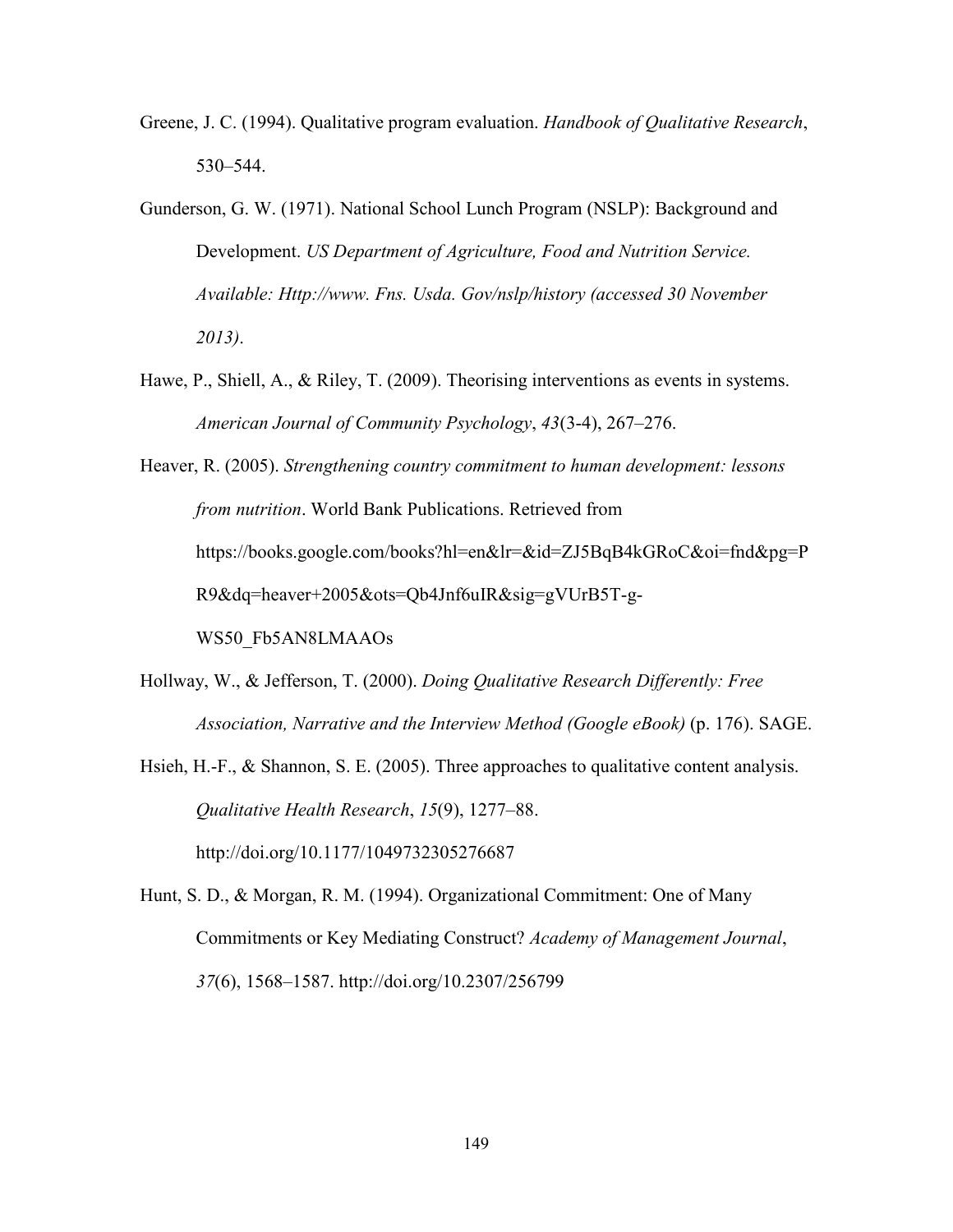- Janoski, T., Musick, M., & Wilson, J. (1998). Being Volunteered? The Impact of Social Participation and Pro-Social Attitudes on Volunteering. *Sociological Forum*, *13*(3), 495–519. http://doi.org/10.1023/A:1022131525828
- Jones, M., & Ward, K. (2002). Excavating the logic of British urban policy: Neoliberalism as the "crisis of crisis–management." *Antipode*, *34*(3), 473–494.
- Kaplan, G. A., Pamuk, E. R., Lynch, J. W., Cohen, R. D., & Balfour, J. L. (1996). Inequality in income and mortality in the United States: analysis of mortality and potential pathways. *Bmj*, *312*(7037), 999–1003.
- Kelly, K., Terre Blanche, M., Durrheim, K., & Painter, D. (1999). Research in practice: Applied methods for the social sciences. University of Cape Town Press. Cape Town, South Africa.
- Kendall, A., Olson, C. M., & Frongillo Jr, E. A. (1996). Relationship of hunger and food insecurity to food availability and consumption. *Journal of the American Dietetic Association*, *96*(10), 1019–1024.
- Landers, P. S. (2007). The Food Stamp Program: history, nutrition education, and impact. *Journal of the American Dietetic Association*, *107*(11), 1945–1951. http://doi.org/10.1016/j.jada.2007.08.009
- Lapan, R. T., Gysbers, N. C., & Petroski, G. F. (2001). Helping seventh graders be safe and successful: A statewide study of the impact of comprehensive guidance and counseling programs. *Journal of Counseling and Development: JCD*, *79*(3), 320.
- Lee, J. S., & Frongillo, E. A. (2001). Nutritional and health consequences are associated with food insecurity among US elderly persons. *The Journal of Nutrition*, *131*(5), 1503–1509.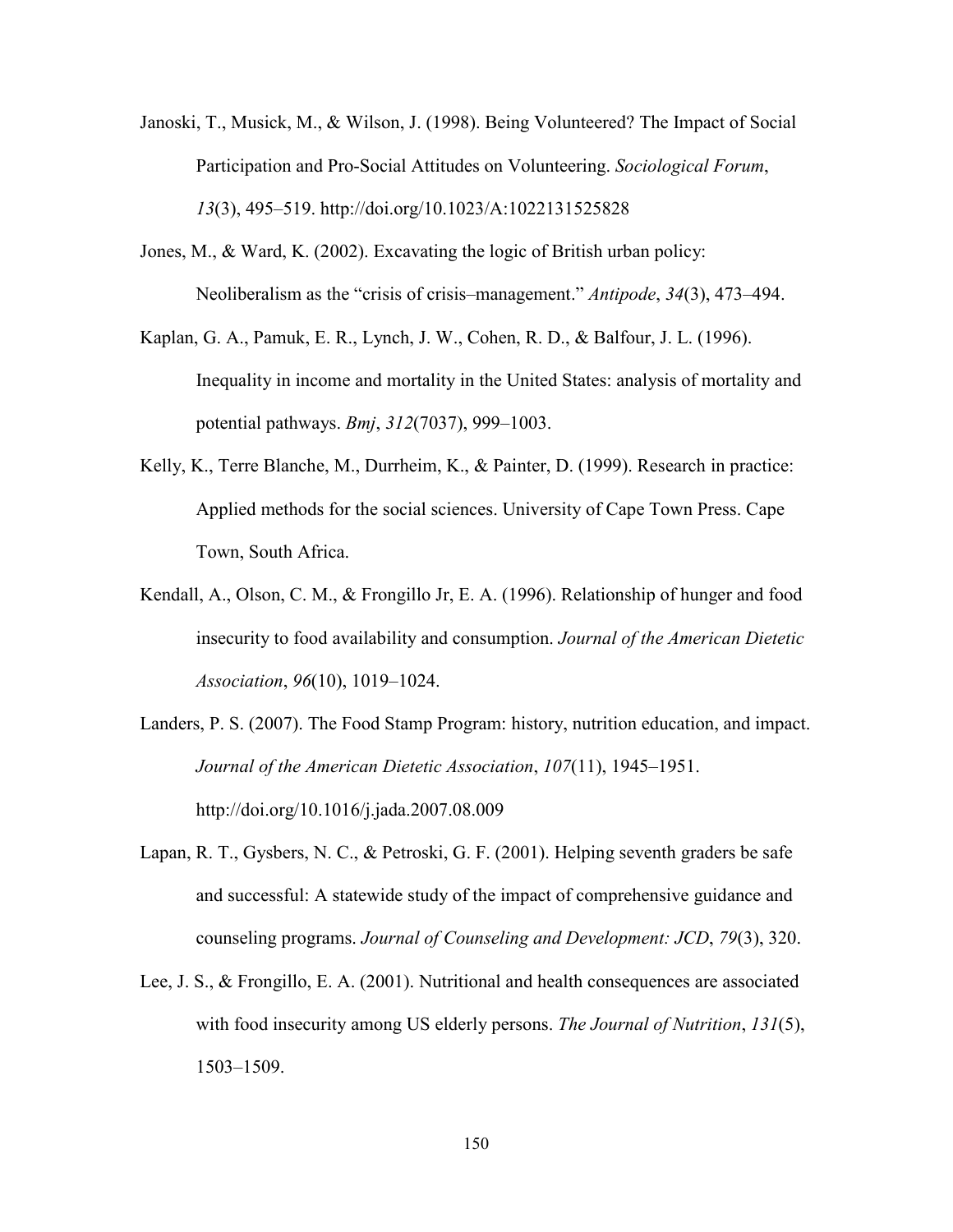Leitner, H., Peck, J., & Sheppard, E. S. (2007). *Contesting neoliberalism: Urban frontiers*. Guilford Press. Retrieved from http://books.google.com/books?hl=en&lr=&id=Xb8rKxg3jbIC&oi=fnd&pg=PA1 &dq=martin+et+al+2003+neoliberalism&ots=uP42wYtUiG&sig=Vh5kptt2ATpx hGGSvWPKNtsY7jQ

- Lok, P., & Crawford, J. (1999). The relationship between commitment and organizational culture, subculture, leadership style and job satisfaction in organizational change and development. *Leadership & Organization Development Journal*, *20*(7), 365– 374.
- Lozoff, B., Jimenez, E., Hagen, J., Mollen, E., & Wolf, A. W. (2000). Poorer behavioral and developmental outcome more than 10 years after treatment for iron deficiency in infancy. *Pediatrics*, *105*(4), e51–e51.
- Lumpkins, C. Y., Greiner, K. A., Daley, C., Mabachi, N. M., & Neuhaus, K. (2013). Promoting Healthy Behavior from the Pulpit: Clergy Share Their Perspectives on Effective Health Communication in the African American Church. *Journal of Religion and Health*, *52*(4), 1093–1107. http://doi.org/10.1007/s10943-011-9533- 1
- Maxwell, J. A. (2012). *Qualitative Research Design: An Interactive Approach: An Interactive Approach* (p. 218). SAGE Publications.
- Merriam, S. B. (2002). Introduction to qualitative research. *Qualitative Research in Practice: Examples for Discussion and Analysis*, 3–17.
- Miles, M. B., & Huberman, A. M. (1994). *Qualitative data analysis: An expanded sourcebook*. SAGE publications, Inc.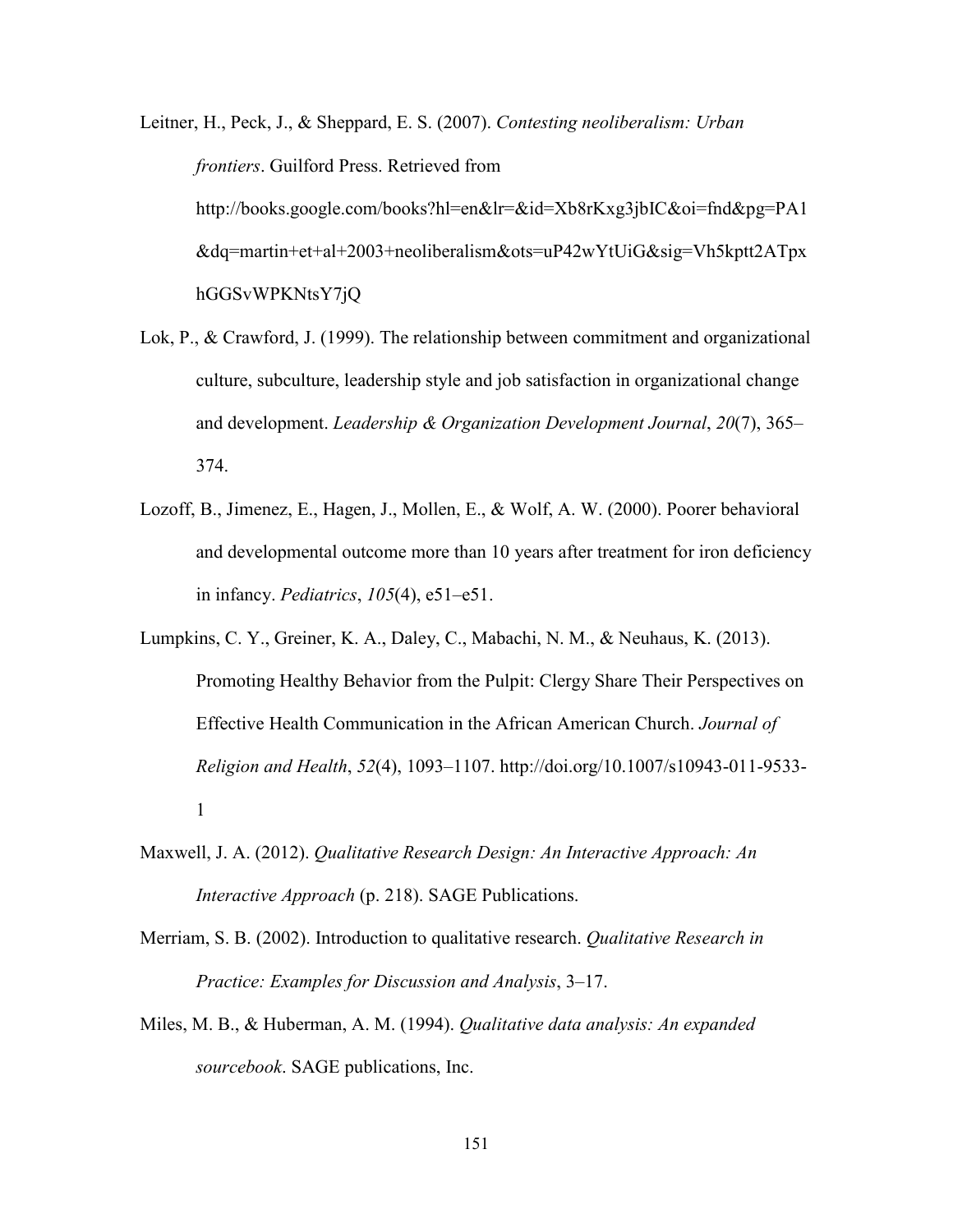Morris, M. W., Ames, D., & Lickel, B. (1999). VIEWS FROM THE INSIDE AND OUTSIDE: INTEGRATING EMIC AND ETIC INSIGHTS ABOUT CULTURE AND JUSTICE JUDGMENT. *Academy of Management Review*, *24*(4), 781–796. http://doi.org/10.5465/AMR.1999.2553253

Murphy, J. M., Wehler, C. A., Pagano, M. E., Little, M., Kleinman, R. E., & Jellinek, M. S. (1998). Relationship between hunger and psychosocial functioning in lowincome American children. *Journal of the American Academy of Child & Adolescent Psychiatry*, *37*(2), 163–170.

- Nord, M., Andrews, M., & Carlson, S. (2005). Household food security in the United States, 2004. *USDA-ERS Economic Research Report*, (11). Retrieved from http://papers.ssrn.com/sol3/Papers.cfm?abstract\_id=878333
- Nord, M., & Parker, L. (2010). How adequately are food needs of children in low-income households being met? *Children and Youth Services Review*, *32*(9), 1175–1185.
- Olive, J. L. (2014, March 28). Reflecting on the Tensions Between Emic and Etic Perspectives in Life History Research: Lessons Learned. *Forum Qualitative Sozialforschung / Forum: Qualitative Social Research*.
- Park, J. Z., & Smith, C. (2000). "To Whom Much Has Been Given...": Religious Capital and Community Voluntarism Among Churchgoing Protestants. *Journal for the Scientific Study of Religion*, *39*(3), 272–286. http://doi.org/10.1111/0021- 8294.00023
- Patton, M. Q. (1990). *Qualitative evaluation and research methods .* SAGE Publications, inc. Retrieved from http://psycnet.apa.org/psycinfo/1990-97369-000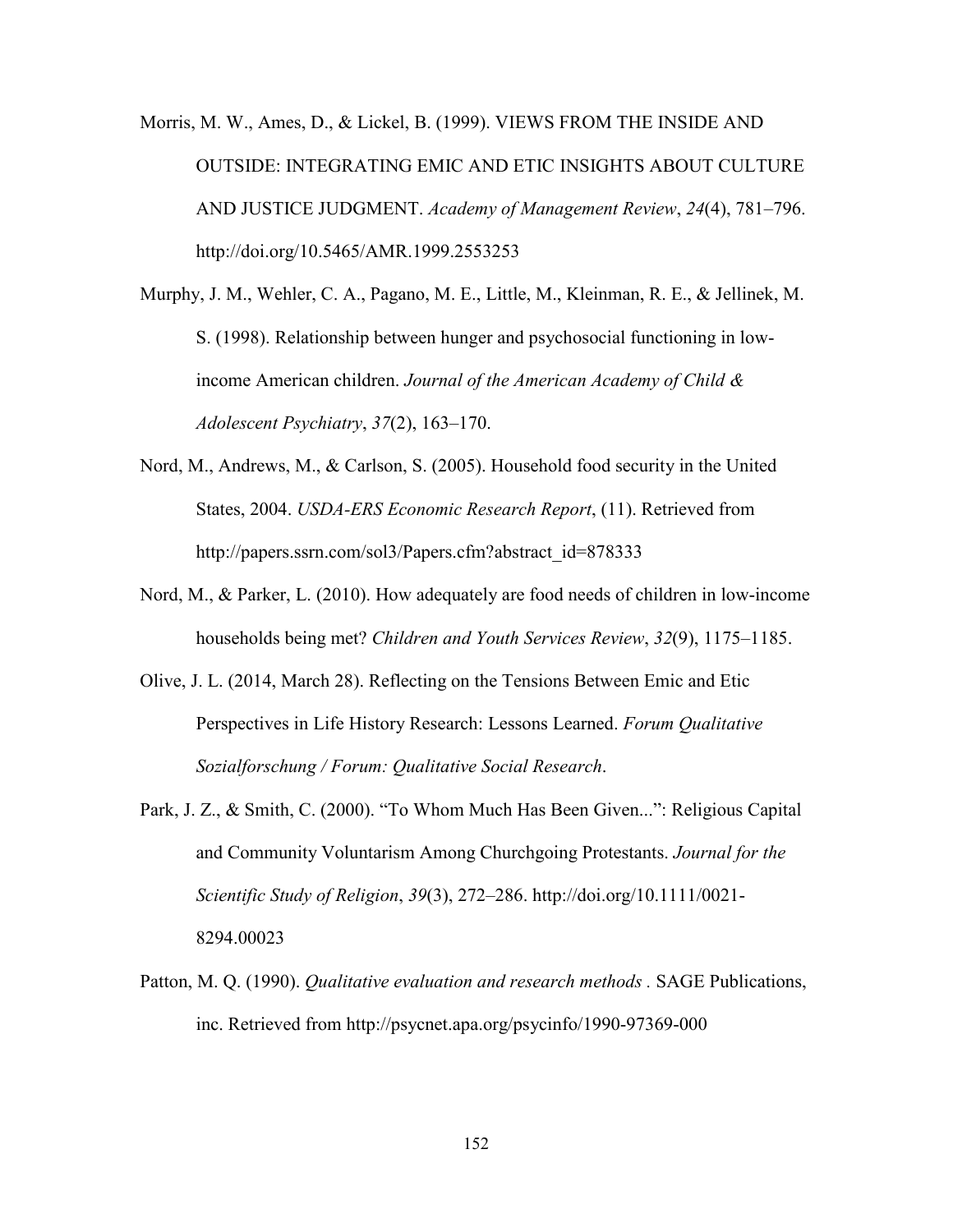- Patton, M. Q. (2002). *Qualitative research and evaluation methods*. Sage Publications, Inc.
- Paulhamus, D. R., & Cotugna, N. (1998). A Computerized Method for Determining Outcomes in a Food Bank Distribution System. *Journal of the American Dietetic Association*, *98*(9), 1029–1031. http://doi.org/10.1016/S0002-8223(98)00236-3
- Pelletier, D., Kraak, V., McCullum, C., Uusitalo, U., & Rich, R. (1999). The shaping of collective values through deliberative democracy: An empirical study from New York's North Country. *Policy Sciences*, *32*(2), 103–131. http://doi.org/10.1023/A:1004641300366
- Pelletier, D. L., Kraak, V., McCullum, C., & Uusitalo, U. (2000). Values, public policy, and community food security. *Agriculture and Human Values*, *17*(1), 75–93.
- Peterson, M. F., & Pike, K. L. (2002). Emics and Etics for Organizational Studies: A Lesson in Contrast from Linguistics. *International Journal of Cross Cultural Management*, *2*(1), 5–19. http://doi.org/10.1177/1470595802002001231
- Peterson, M. F., & Pike, K. L. (2002). Emics and etics for organizational studies A lesson in contrast from linguistics. *International Journal of Cross Cultural Management*, *2*(1), 5–19.
- Poppendieck, J. (1994). Dilemmas of emergency food: A guide for the perplexed. *Agriculture and Human Values*, *11*(4), 69–76. http://doi.org/10.1007/BF01530418
- Poppendieck, J. (1995). Hunger in America: Typification and response. *Eating Agendas: Food and Nutrition as Social Problems. Hawthorne, NY: Aldine de Gruyter*, 11– 34.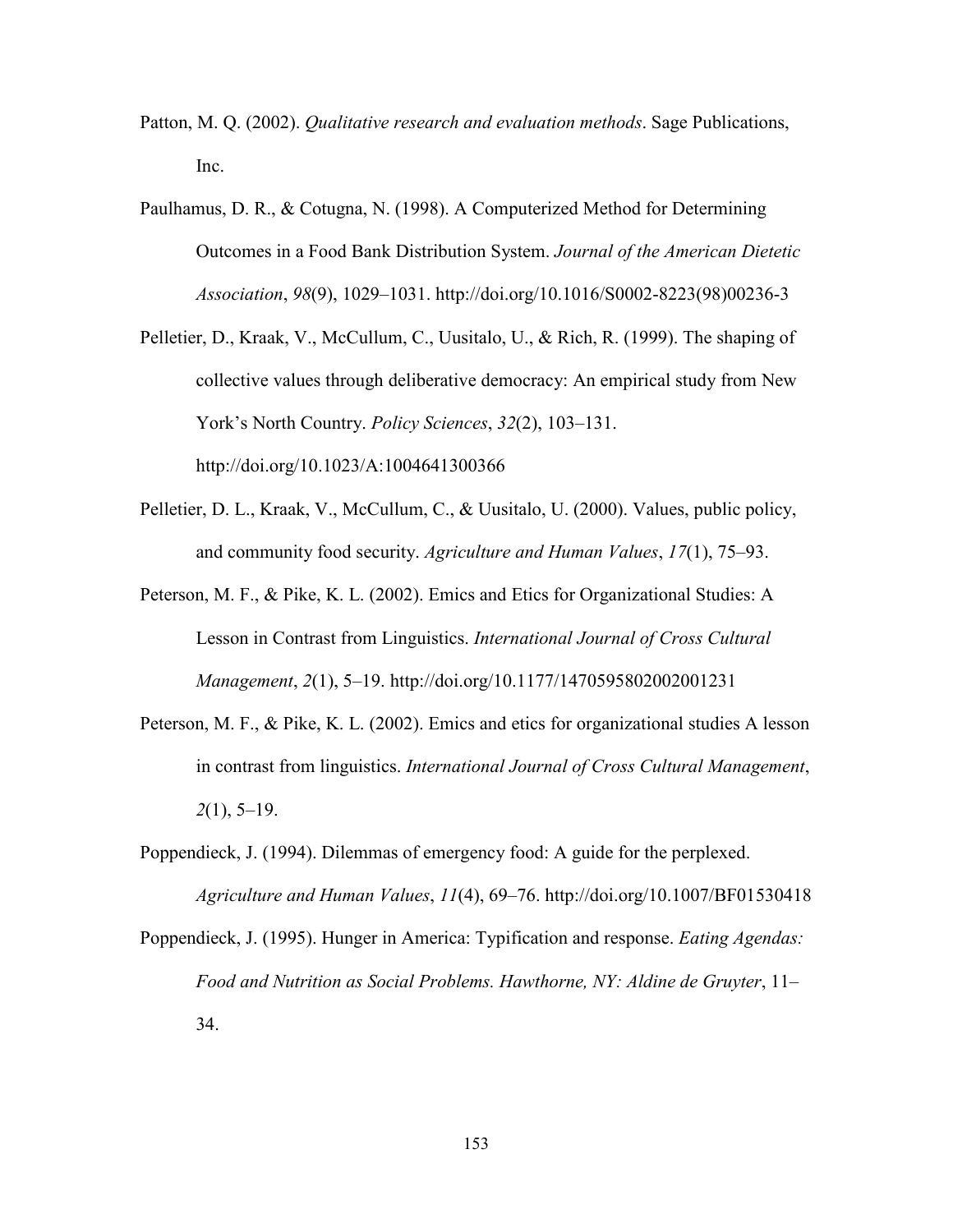Poppendieck, J. (1999). *Sweet charity?: Emergency food and the end of entitlement*. Penguin. Retrieved from

http://books.google.com/books?hl=en&lr=&id=a1FlQsDRidkC&oi=fnd&pg=PR7

&dq=sweet+charity&ots=Dlsm6V1Sds&sig=TAdhs8Q6ebh9U5rzPPOnMDJlg-k

Punch, K. (2009). *Introduction to Research Methods in Education*. SAGE Publications.

- Riches, G. (2002). Food Banks and Food Security: Welfare Reform, Human Rights and Social Policy. Lessons from Canada? *Social Policy & Administration*, *36*(6), 648– 663. http://doi.org/10.1111/1467-9515.00309
- Rodgers, Y. E., & Milewska, M. (2005). *Food Assistance through the School System: Evaluation of the Food for Kids Backpack program*. Mimeo: Rutgers University. Retrieved from http://www.ukcpr.org/Publications/DP2005-04.pdf
- Rodgers, Y. V., & Milewska, M. (2007). Food assistance through the school system: Evaluation of the Food for Kids program. *Journal of Children & Poverty*, *13*(1), 75–95.
- Roulston, K., McClendon, V. J., Thomas, A., Tuff, R., Williams, G., & Healy, M. F. (2008). Developing reflective interviewers and reflexive researchers. *Reflective Practice*, *9*(3), 231–243.
- Shanks, C. B., & Harden, S. (2015). A Reach, Effectiveness, Adoption, Implementation, Maintenance Evaluation of Weekend Backpack Food Assistance Programs. *American Journal of Health Promotion*. http://doi.org/10.4278/ajhp.140116- QUAL-28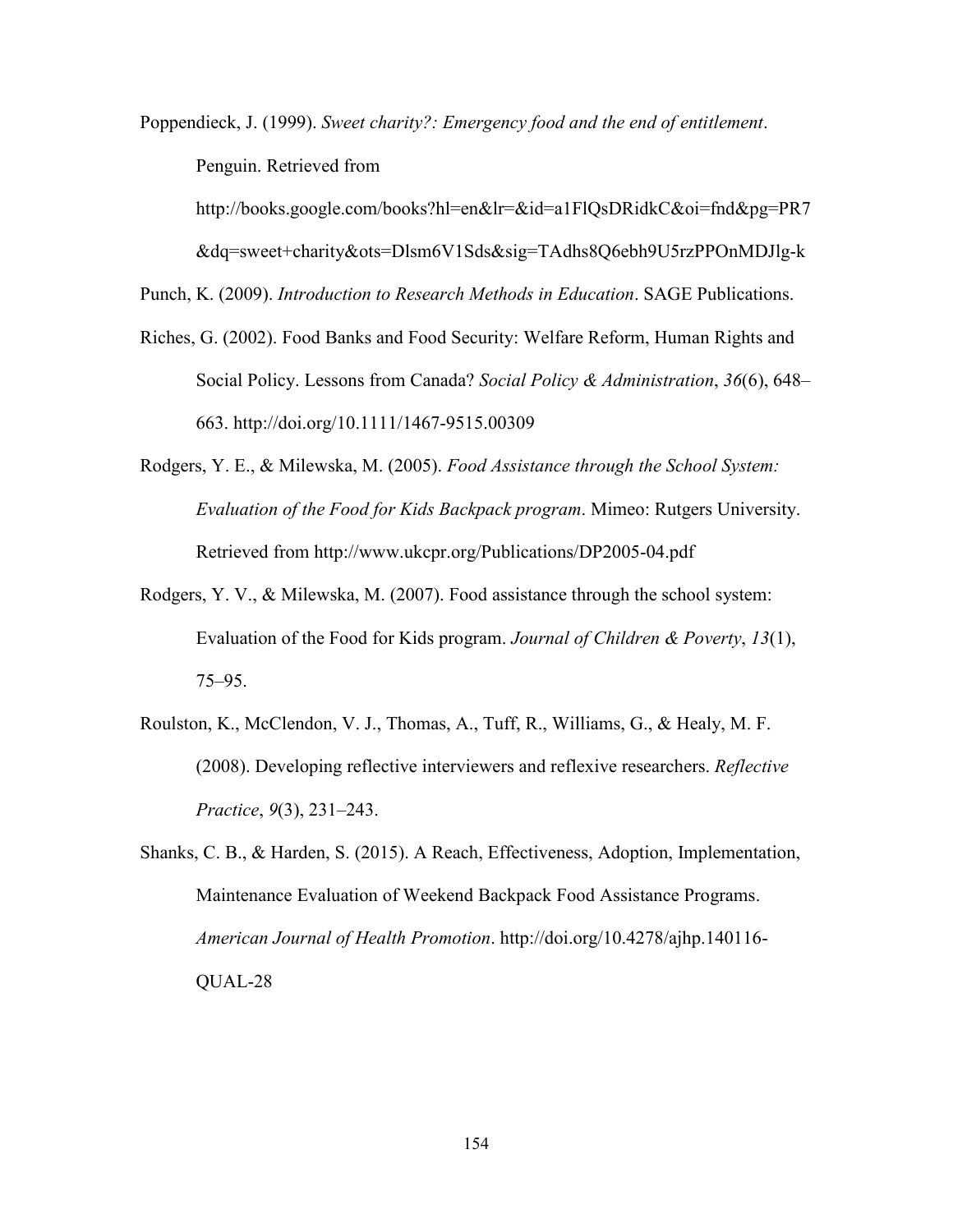Shiffman, J., & Smith, S. (2007). Generation of political priority for global health initiatives: a framework and case study of maternal mortality. *The Lancet*, *370*(9595), 1370–1379.

Silverman, D. A. (1996). *Facilitating organizational change*. University Press of America. Retrieved from https://books.google.com/books?hl=en&lr=&id=kzFIOKzT1R8C&oi=fnd&pg=P P7&dq=silverman+structural+interventionist&ots=Vv15OcUK3A&sig=9X47Enh fXshdWW2AzIEc5dZP8gs

- Slack, K. S., & Yoo, J. (2005). Food hardship and child behavior problems among lowincome children. *Social Service Review*, *79*(3), 511–536.
- Slopen, N., Fitzmaurice, G., Williams, D. R., & Gilman, S. E. (2010). Poverty, food insecurity, and the behavior for childhood internalizing and externalizing disorders. *Journal of the American Academy of Child & Adolescent Psychiatry*, *49*(5), 444–452.
- Sridhar, D. (2007). Economic ideology and politics in the World Bank: defining hunger. *New Political Economy*, *12*(4), 499–516.
- Tarasuk, V., & Dachner, N. (2009). The proliferation of charitable meal programs in Toronto. *Canadian Public Policy*, *35*(4), 433–450.
- Tarasuk, V., & Eakin, J. M. (2003). Charitable food assistance as symbolic gesture: an ethnographic study of food banks in Ontario. *Social Science & Medicine (1982)*, *56*(7), 1505–1515.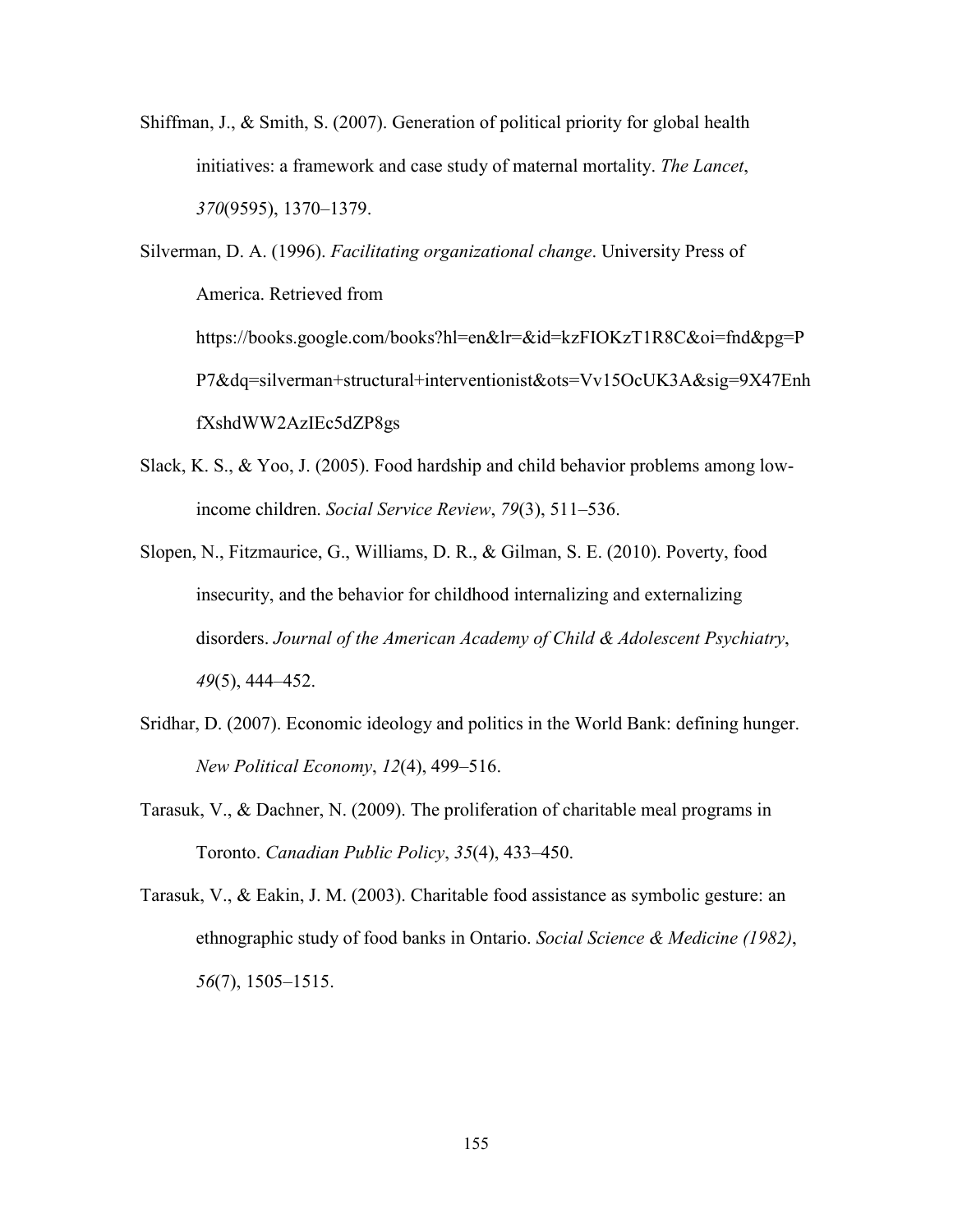- Tarasuk, V., & Eakin, J. M. (2005). Food assistance through "surplus" food: Insights from an ethnographic study of food bank work. *Agriculture and Human Values*, *22*(2), 177–186.
- te Lintelo, D. J., & Lakshman, R. (2015). *Unravelling Commitment? An Empirical Assessment of Political Commitment to Reduce Hunger and Undernutrition in Five High Burden Countries*. IDS. Retrieved from http://mobile.opendocs.ids.ac.uk/opendocs/handle/123456789/6408
- Ulin, P. R., Robinson, E. T., & Tolley, E. E. (2004a). *Qualitative methods in public health: a field guide for applied research*. John Wiley & Sons. Retrieved from http://books.google.com/books?hl=en&lr=&id=TOonhPWDmj4C&oi=fnd&pg=P R7&dq=ulin+qualitative&ots=LUPWGPpUiq&sig=nEbaRtOyZPFb1aNsUEctjCnV1M
- Ulin, P. R., Robinson, E. T., & Tolley, E. E. (2004b). *Qualitative methods in public health: a field guide for applied research*. John Wiley & Sons.
- USDA Economic Research Service Key Statistics & Graphics. (n.d.). Retrieved December 22, 2015, from http://www.ers.usda.gov/topics/food-nutritionassistance/food-security-in-the-us/key-statistics-graphics.aspx#foodsecure
- Warshawsky, D. N. (2010). New power relations served here: The growth of food banking in Chicago. *Geoforum*, *41*(5), 763–775. http://doi.org/10.1016/j.geoforum.2010.04.008
- Warshawsky, D. N. (2014). Civil society and urban food insecurity: analyzing the roles of local food organizations in Johannesburg. *Urban Geography*, *35*(1), 109–132.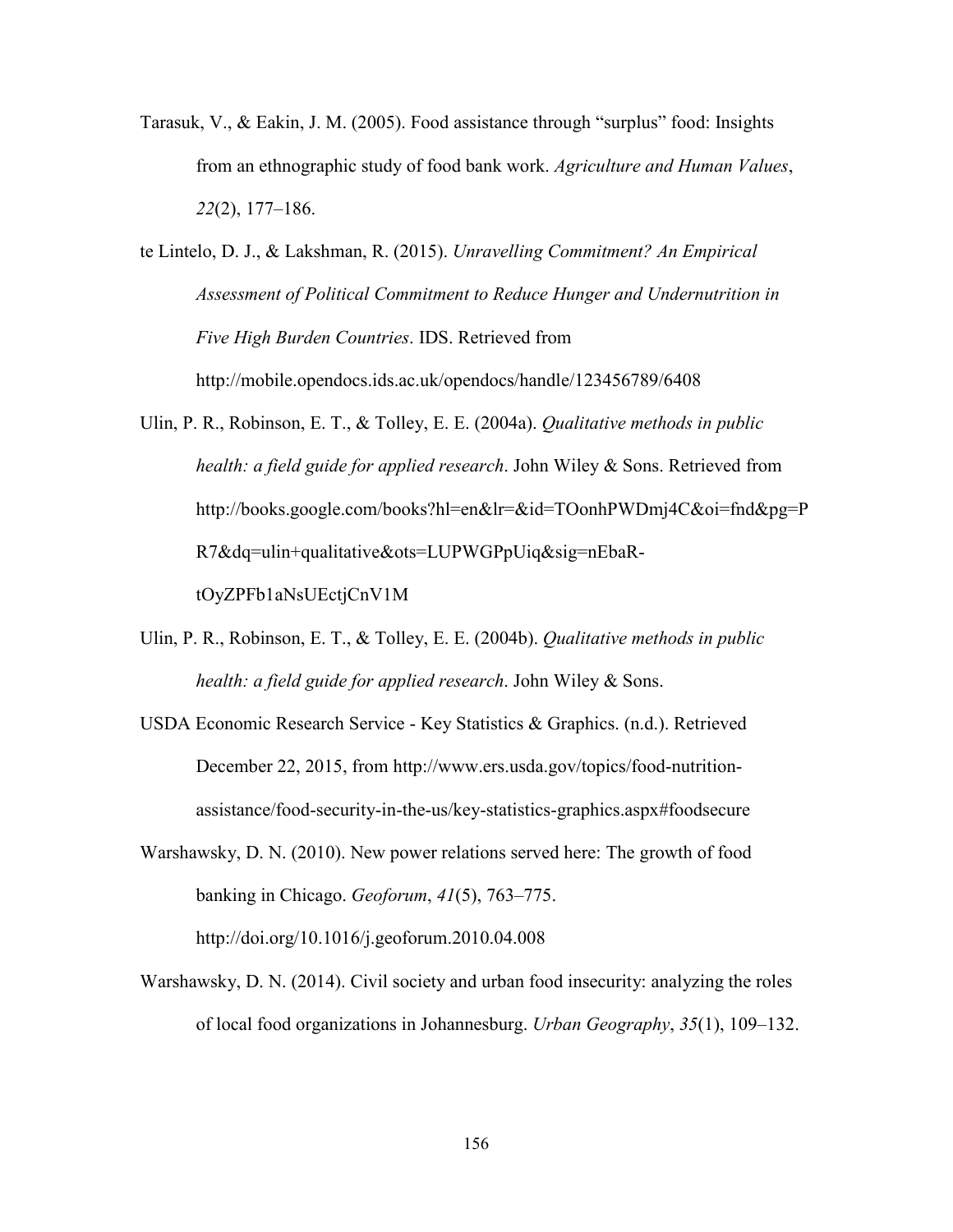- Wehler, C., Weinreb, L. F., Huntington, N., Scott, R., Hosmer, D., Fletcher, K., ... Gundersen, C. (2004). Risk and protective factors for adult and child hunger among low-income housed and homeless female-headed families. *American Journal of Public Health*, *94*(1), 109–115.
- Wilde, P., & Nord, M. (2005). The effect of food stamps on food security: a panel data approach. *Applied Economic Perspectives and Policy*, *27*(3), 425–432.
- Wilson, D. (2004). Toward a contingent urban neoliberalism. *Urban Geography*, *25*(8), 771–783.
- Winicki, J., & Jemison, K. (2003). Food insecurity and hunger in the kindergarten classroom: its effect on learning and growth. *Contemporary Economic Policy*, *21*(2), 145–157.
- Wymer, W. W. (1998). Strategic Marketing of Church Volunteers. *Journal of Ministry Marketing & Management*, *4*(1), 1–11.

http://doi.org/10.1300/J093v04n01\_01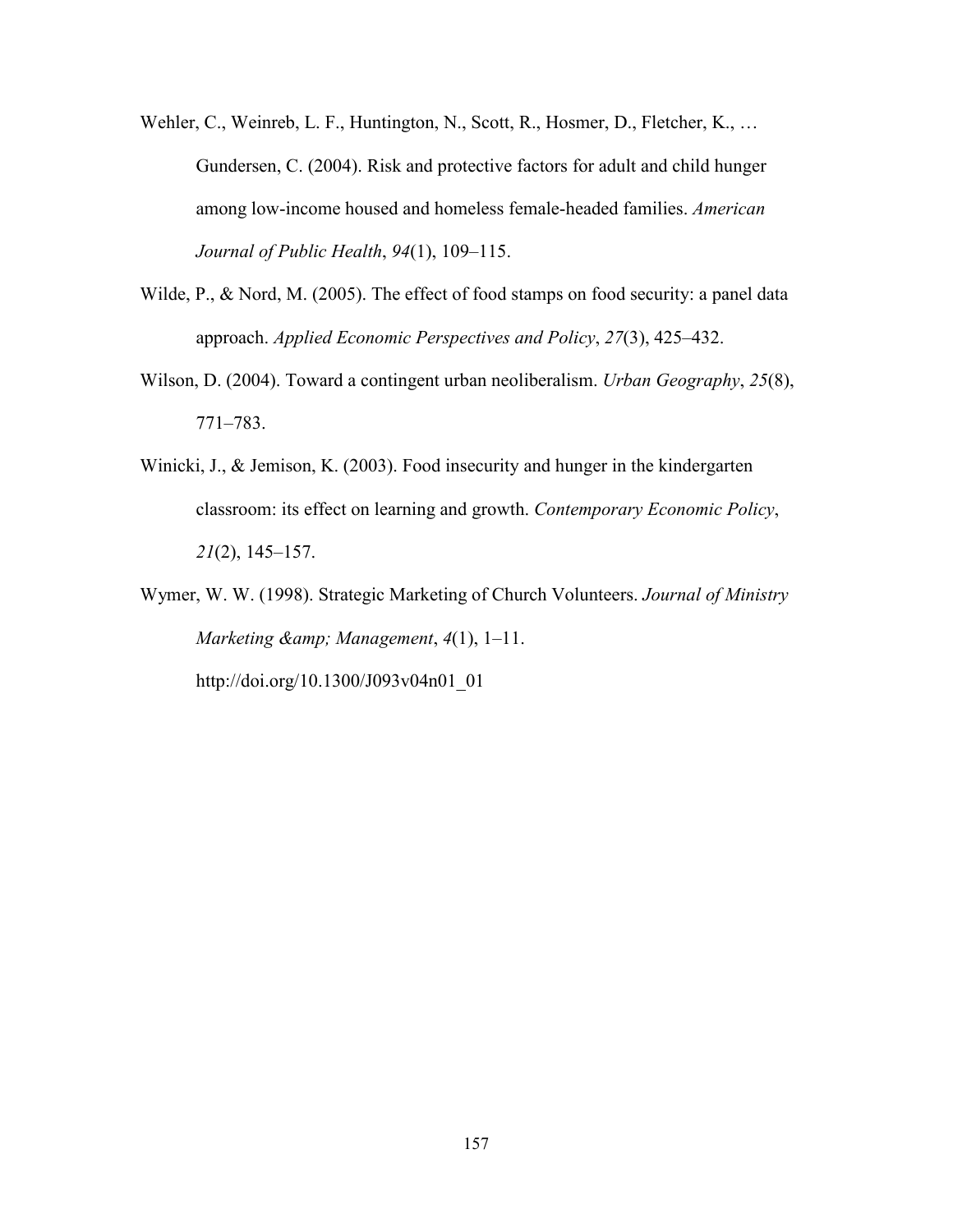# CHAPTER 5

## **CONCLUSION**

The purpose of this dissertation was to provide insight into how communities think about and act upon hunger in their communities in the presence of a food-banking system. This dissertation articulated how and why organizations are committed to nongovernment food programs, and how these programs affect the setting in which they are provided. The study fills a gap found in the literature, namely, why there are so many non-government food programs in the midst of rising food insecurity and hunger prevalence. Through qualitative methods, this work explored how communities think about and act upon hunger and the implications for their influence on poverty discourse.

There is much to be learned about how organizational interests influence how hunger is handled in communities. Two manuscripts derived from this dissertation provide a lens through which researchers and community advocates interested in solutions to hunger can assess broad community- level and specific organizational approaches. The decision-making processes to provide non-government food programs was captured through detailed qualitative interviews, and provided an exploratory, indepth view of the processes surrounding food assistance present in many communities nationwide.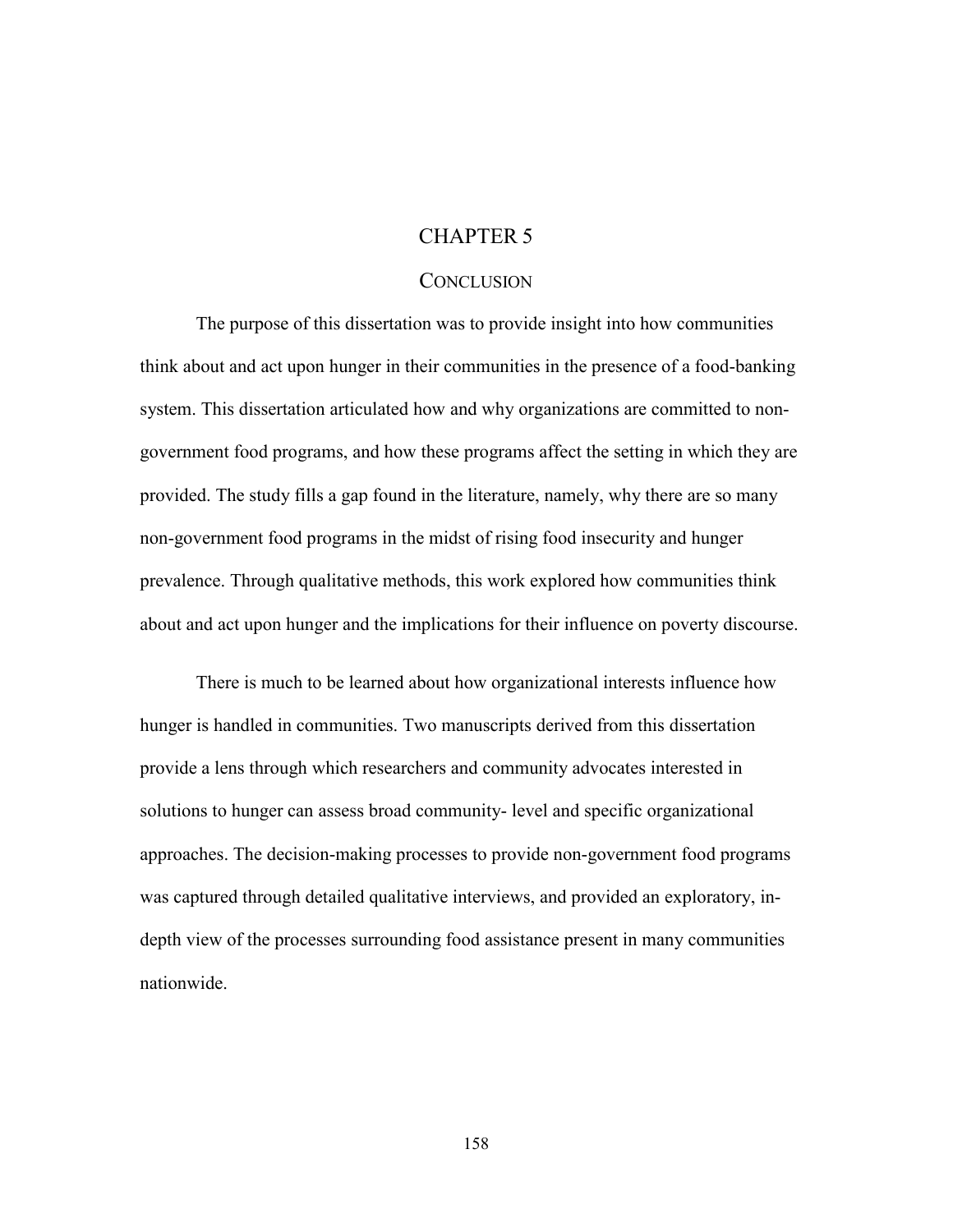#### **5.1 SUMMARY OF FINDINGS**

The first manuscript highlighted how community organizations decide to address hunger, and what sustains their commitment to their decision. Tenants of Clark's policysciences framework were used to articulate how organizations come to a consensus about, or decide on non-government food programs, and how they are implemented. The manuscript explored how community organizations define hunger, how they identify themselves, what they want and assume about non-government food programs Community organizations maintain values they deem important to better position themselves in the decision making process. Additionally, the research articulated how community organizations define hunger, and how their fulfillment of their identities, wants, and assumptions engenders a commitment to non-government food programs.

Engendering commitment varied by organizational type (e.g., food bank, faithbased organizations, schools). Across community organizations, addressing a need in the community was of importance, and hunger provided a tangible need. Additionally, most community organizations assumed their non-government food programs served as a gesture of kindness or a supplement for hungry families. These assumptions about nongovernment food programs helped justify the quantity, quality, and frequency in which these solutions were provided. At all organizations interviewed, it was consistently observed that interviewees understand that families who experience hunger are in reality experiencing the larger and more encompassing issue of poverty; however many were still quick to pass judgments on those families utilizing non-government food programs. It is worth noting, that faith-based organizations often have limited interactions with those who utilize non-government food programs, and this may contribute to assumptions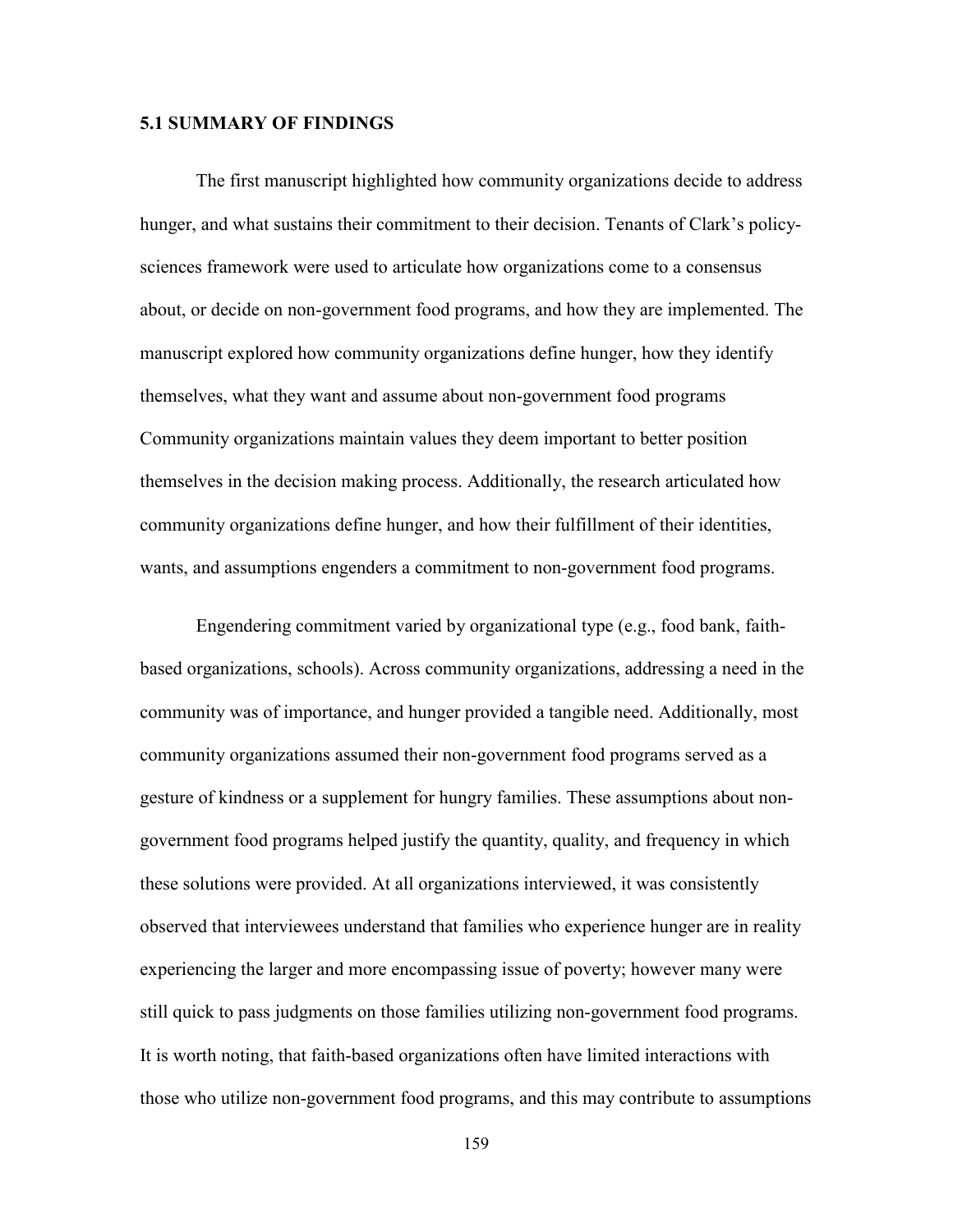and skepticisms about hunger and true need. From our analyses, we concluded the fulfillment of an organizations' identities, wants, and assumptions takes precedence guiding non-government food programs.

The majority of interviews we conducted mentioned one non-government food programs to hunger program frequently – the backpack program. The second manuscript emerged from repeated themes found in the first manuscript, specifically, the effects backpack programs have the guidance counselors who are responsible for their implementation in schools. From in-depth interviews, the study confirmed schools are an important vantage point through which non-government food programs are provided to students and their families. As there is limited data on the distribution of such programs being implemented in schools, particularly backpack programs; this dissertation contributes to fill this gap in the literature. Analyses were based in part on Hawe's system-theory, and articulated how non-government food programs are: embedded in schools; influence relationships; utilize resources; influence schools tasks; and create positive and negative effects for staff and students.

Guidance counselors and a social worker reported backpack programs are embedded in their daily routines, helped forge new relationships between faith-based organizations and the schools, required dedicated room space and time, and have created new opportunities for interacting with participating students and their families. Most schools provide three or more non-government food programs, with the responsibility of implementation resting with guidance counselors. Guidance counselors reported they often spend their time attending to implementation issues with their duties to oversee non-government food programs, rather than attending to their teaching and staff duties.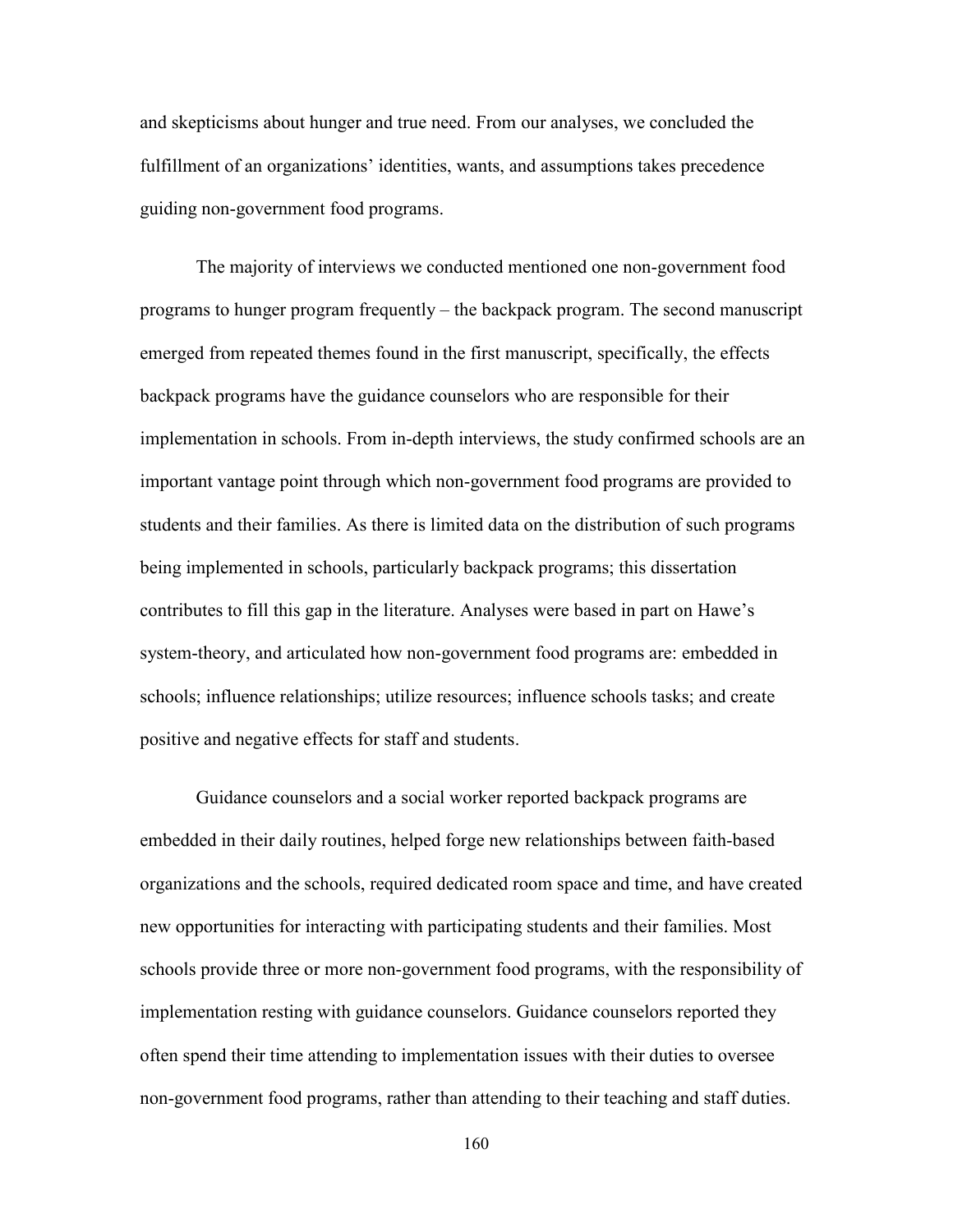Although backpack programs create a system of support for students, based on the findings, the support is based on the guidance counselors' attentiveness to the participating students, not due to the food received through the non-government food programs program.

The dissertation reported common themes present in the analyses and preparation of both manuscripts. All community organizations wanted to spread awareness about hunger, and utilize sustained non-government food programs as a way to do something helpful for families. While these intentions were at the forefront of their decision to initially engage in non-government food programs, sustained commitment to these programs was based in ensuring their organizational identities, wants, and were aligned with their assumptions about hunger. This idea was reiterated in the second manuscript, as guidance counselors and social workers prioritized their non-government food programs before their tasks as educators. Guidance counselors hoped the programs would build a network for families, and that the good will of, in this case, the faith-based organizations, will transfer to other community initiatives. The majority of community organizations also understood their programs were meant to serve as a supplement to families, or as a symbol of caring. Guidance counselors further explained they believe non-government food programs (e.g. backpack programs included) are not only ineffective in reducing hunger, but are a distraction from the root causes of poverty.

Guidance counselors did believe there were positive effects to providing nongovernment food programs in schools. Non-government food programs provided guidance counselors additional opportunities to engage with students and their families, connect them to outside resources for support (e.g., faith- based organizations, the food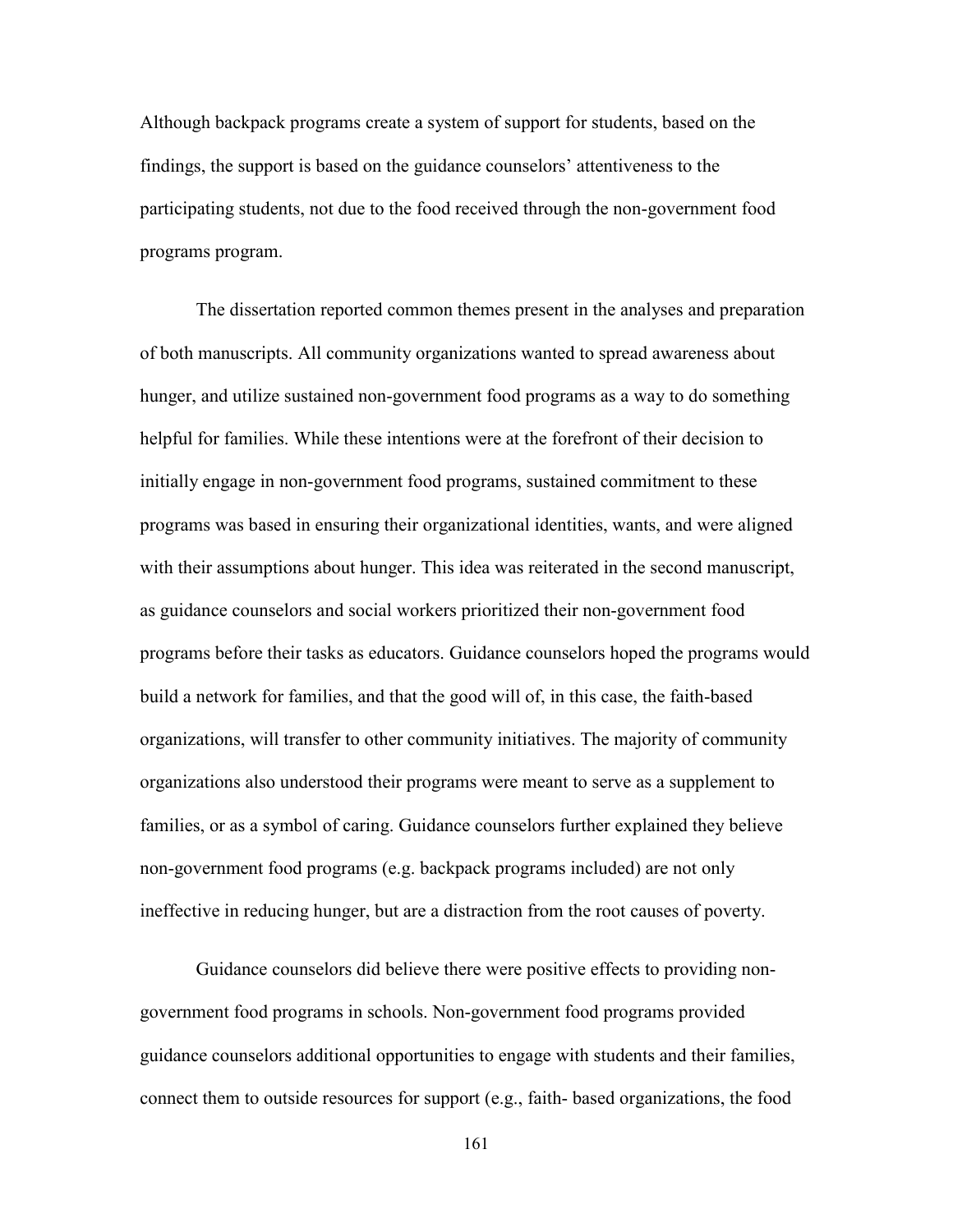bank), obtain the attention of additional staff members (e.g., janitors), hire additional social workers, and as a whole, create a community of caring in the schools. This dissertation suggests these positive effects have little to do with the food students are provided, and are more about the efforts made in part by the guidance counselors to implement their non-government food programs.

#### **5.2 UTILITY OF THE CONCEPTUAL FRAMEWORK**

 This study was guided by the socioecological perspective (McLeroy et al., Bibeau, Steckler & Glanz, 1988), social determinants of health (Marmont, 2008), the food banking system (Warshawsky, 2010), and the policy process (Clark, 2002). Additionally, this study utilized Hawe's systems theory to further articulate how nongovernment food programs affect school settings. Based on the socioecological perspective, multiple levels of influence impact the implementation of non-government food programs (Hawe, 2005). Findings of this study are consistent with the ecological perspective, that macro and exon-system organizations (e.g., corporate donations and Feeding America) influence how more local, smaller community organizations (e.g., food banks, faith-based organizations) think about and respond to hunger in their communities. Interviewees from community organizations explained how their decision to work with the smaller food bank was based in part by the information, status, and results from nongovernment food programs they had learned about from Feeding America. Additionally, interviewees clarified that they were only one set of actors working to address hunger, and that it would take larger systems-level changes to fully address hunger in their communities (macro-level changes). This study took the first step in understanding the role of community organizations influencing how hunger is discussed in the context of a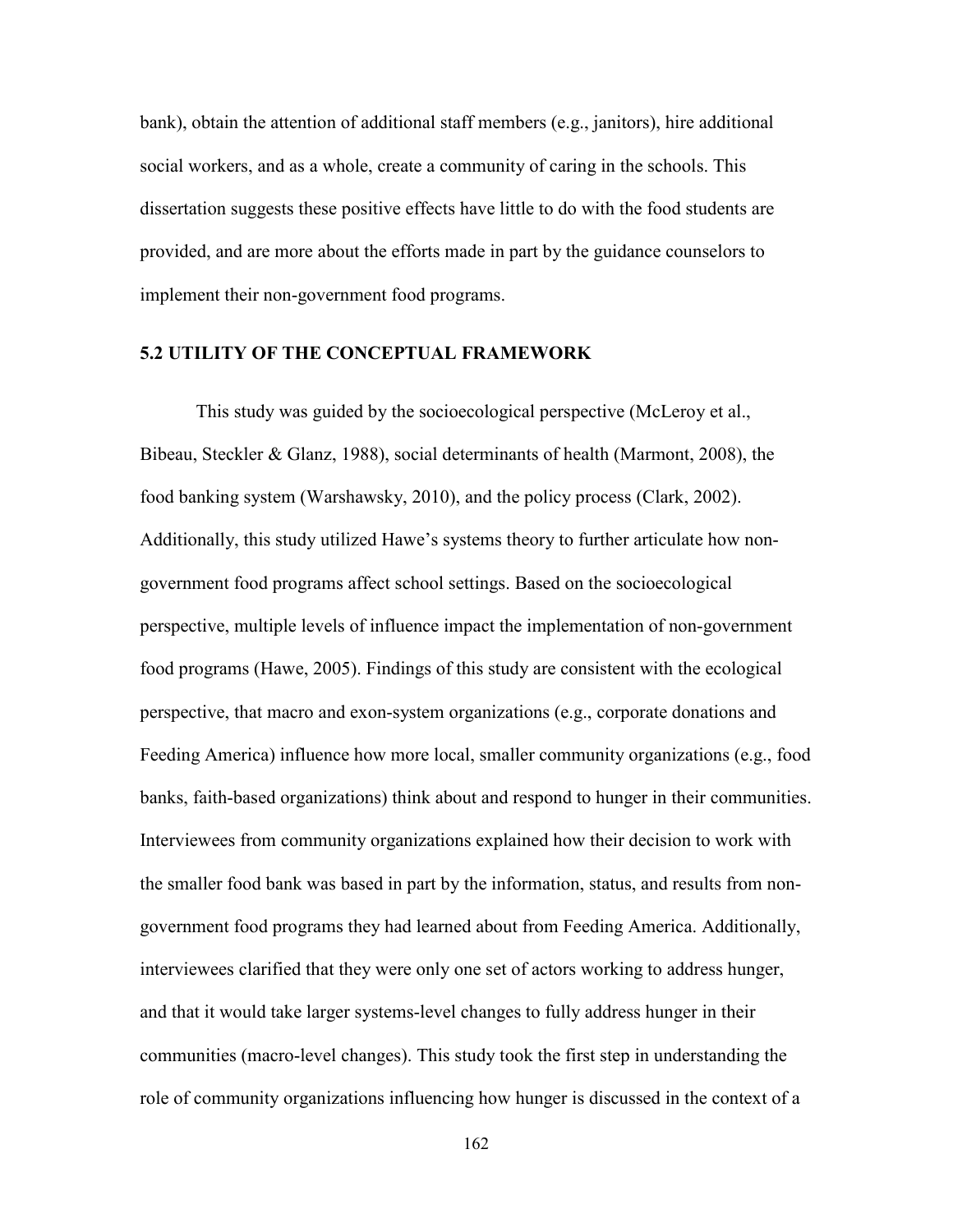larger food banking system, laying the groundwork for future studies to further articulate the impact of non-government food programs on poverty discourse.

 This study added to the systems theory based on emergent concepts from the interviews. In addition to understanding how non-government food programs effect schools' relationships, resources, daily routines, and existing activities, new activities, benefits, and consequences to staff and students should be examined in future studies to achieve a more comprehensive understanding of the full effects of non-government food programs on the school setting.

### **5.3 STUDY LIMITATIONS AND STUDY STRENGTHS**

Although this study has contributed to gaps in the literature, there should be some considerations when interpreting the study's results. The sample in this study by design consisted of 1-2 stakeholder interviews per organization. Therefore, it is possible the study did not capture the beliefs and opinions of all who are involved with nongovernment food programs at their organizations. Additionally, South Carolina is a unique state, predominately rural, and considered culturally and politically conservative. Consequently, results from this study may not be generalizable to all food-banking systems (particularly the inclusion of faith-based organizations' relationships with schools) in other regions of the U.S. Moreover, this study was based on the opinions and experiences of the interviewees, and they could have provided socially desirable responses.

Despite some limitations, the qualitative approach used in this study is an advantage, considering interviewees were provided an opportunity through which they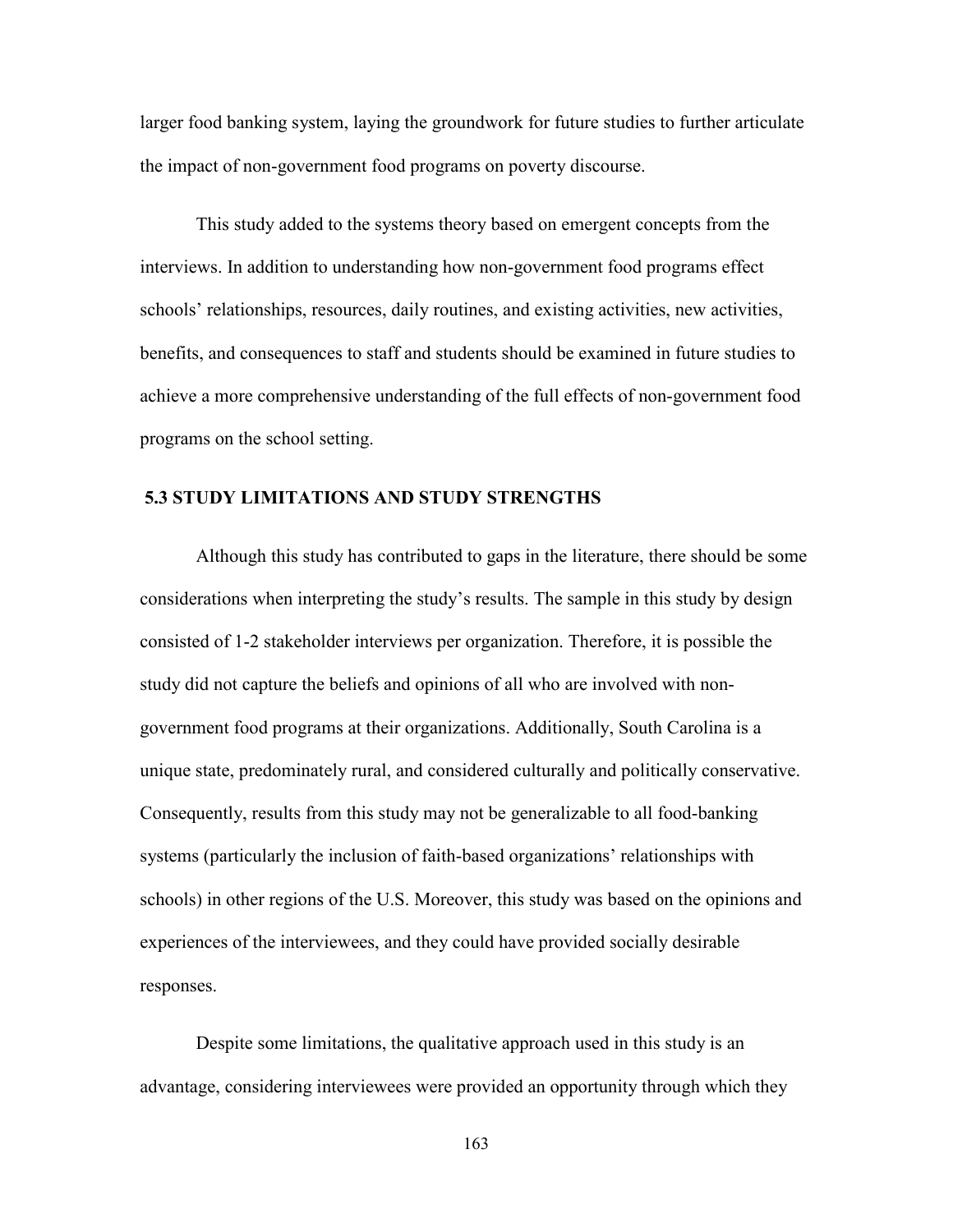could express their voiced opinions and experiences with non-government food programs. As part of the sampling design, the student did not interview any stakeholders who had not been part of their organizations' non-government food program for less than three years. As the sample was diverse, the common themes presented from all organizations signify the true experiences and commonalities across community organizations. Additionally, the student was able to conduct this study with no monetary or other incentives for participants. Overall, this study provided valuable information that can be used to contribute to the future discourse on poverty and hunger in communities.

#### **5.4 IMPLICATIONS FOR FUTURE RESEARCH**

Non-government food programs give the impression of effectively responding to hunger, due to their marketing appeal and the effort involved in their implementation. Although community organizations in this study cognitively understand they are doing little to address hunger, they continue to sustain commitment to their chosen nongovernment food programs. This commitment is based on hopes of fulfilling important organizational aspirations. This finding is worrisome given the policy implications for supporting solutions that actually do little to fulfill the ultimate intent of the program – eliminate hunger.

When alternative solutions to hunger were presented by guidance counselors to faith-based organizations (e.g., related to the challenges of poverty), they were met with resistance. This is consistent with existing literature; the charity discourse of the public is content to see that hungry children being fed by well-meaning programs, rather than begin a re-politicized discussion of the root causes of hunger (Tarasuk, 1998). When non-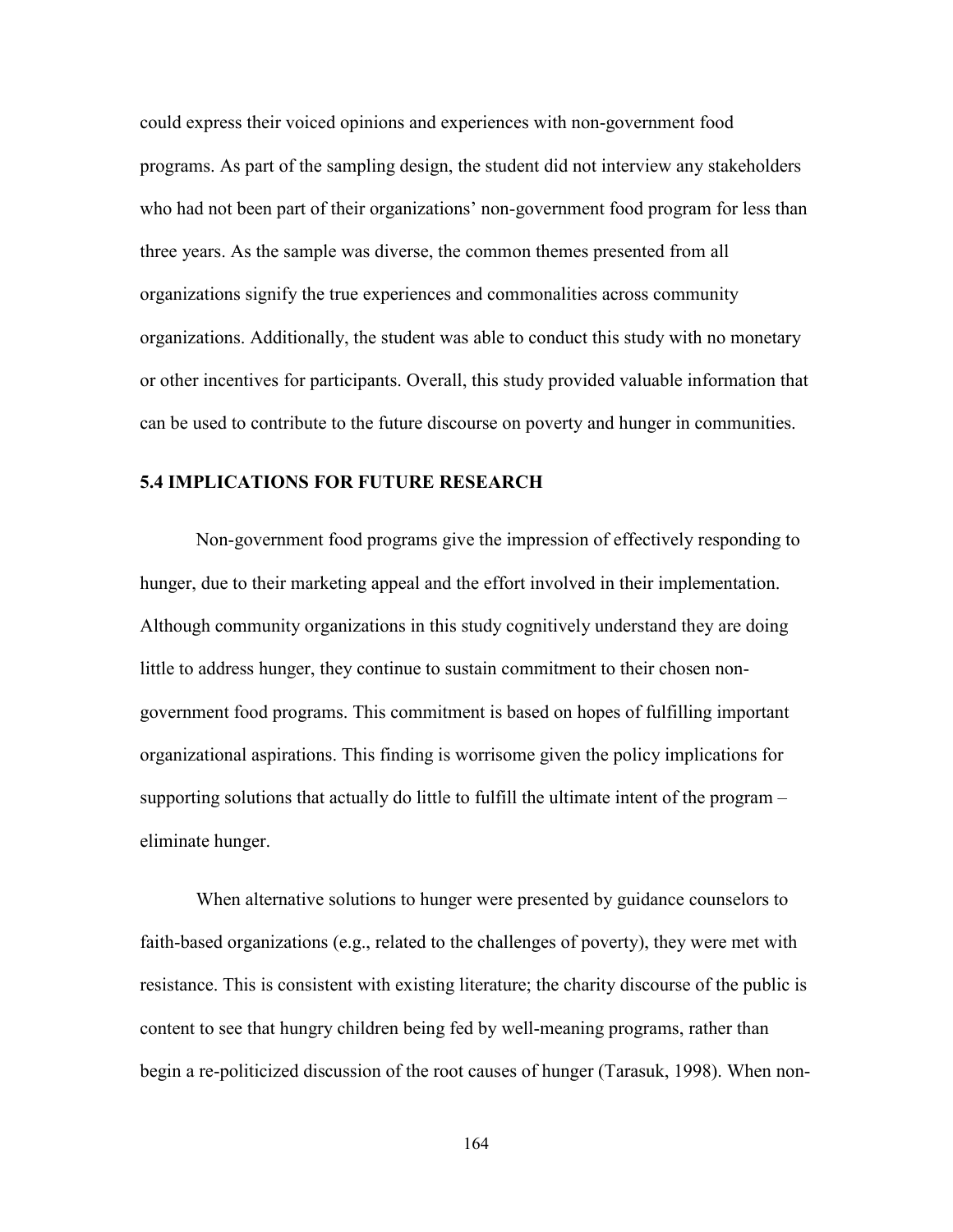government food programs are marketed to end hunger, and provide the public with measures of success based on statistics (e.g., providing a certain amount of backpacks to students), and not on measures of food security (e.g., using pre- and post-tests of the household food security measure, longitudinal SNAP enrollment in areas saturated with non-government food programs), addressing the roots of hunger got lost in the enthusiasm for providing non-government food programs and a false sense of success.(Janet Poppendieck, 1999)

From recent literature, inferences can be made as to how non-government food programs may affect children and their families. Receiving food assistance triggered shame among recipients, and children described embarrassment that came with peers knowing they received free food in the form of a backpack program (Frongillo et al., 2016). From the study, guidance counselors reported they have significant less time to spend during the day working with students and performing their regular tasks as educators because of their responsibilities related to the backpack program. It can be posited then, that all students (enrolled in non-government food programs or not) may not receiving the support they need from their guidance counselors, and participating students may be experiencing additional psychosocial detriments. Without professionals in schools to use a holistic approach in addressing both physical and psychological contributors to food insecurity, the perpetuation of hunger, despite the abundance of food available is inevitable (Fram et al., 2014).

Future directions for this work include conducting further analyses of the faithbased organizations and school data. Analyzing observations for race, religious affiliation, and socio-economic status differences may lend additional insight into the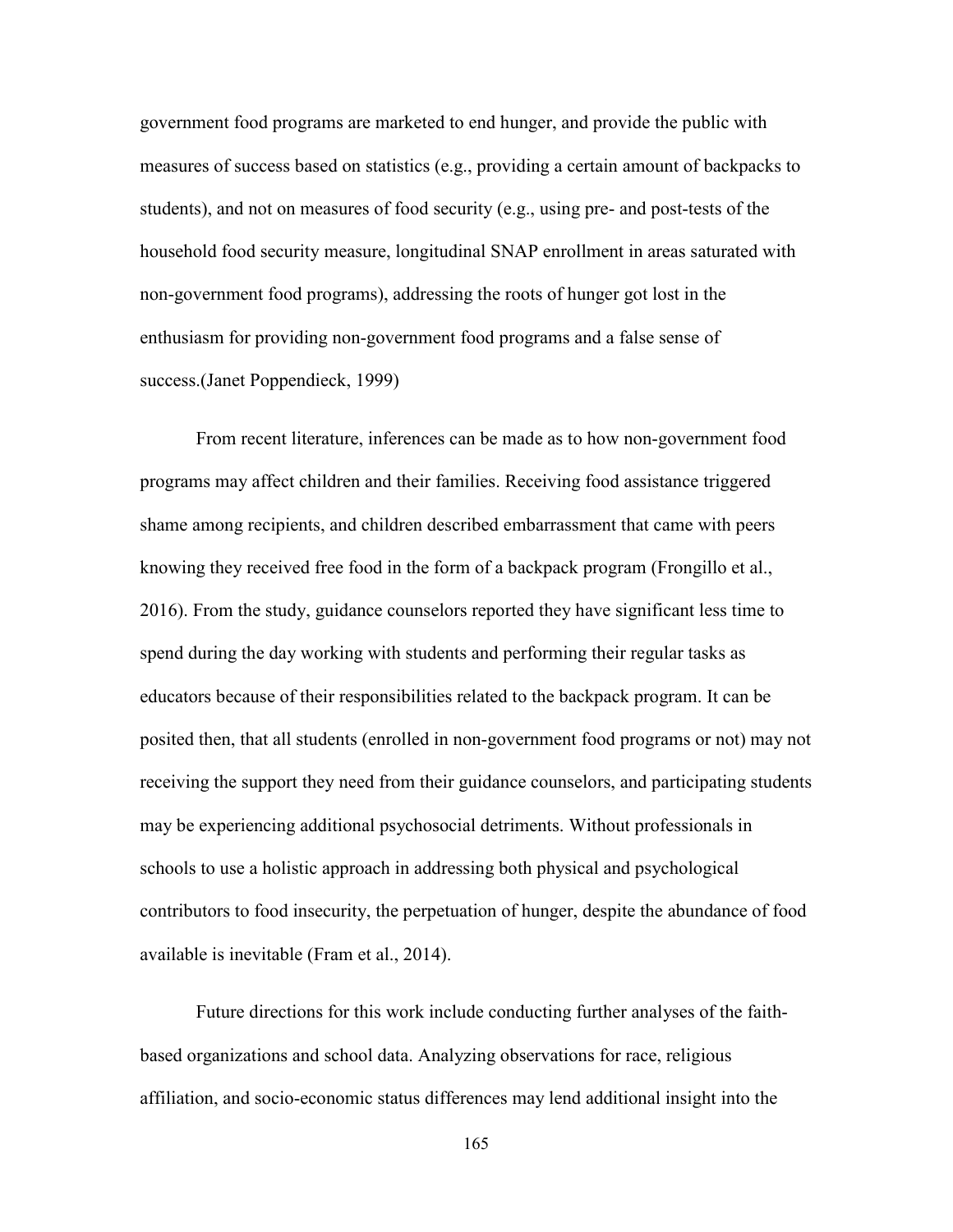dynamics and challenges related to decision making for non-government food programs. Also, not analyzed for this dissertation, are media materials (e.g., flyers, fundraising calendars, meetings minutes). Future analyses of these materials will provide further insight into how community organizations portray those who utilize non-government food programs to gather support for their solutions. We suggest that future research explore rigorously the effects of non-government food programs on child- reported food security, family food security, family dynamics, the nutrition of the food provided through non-government food programs, SNAP enrollment, and the influence of nongovernment food programs on academic success. To further understand the effects of non-government food programs provided by organizations, it is important that future research investigate other areas of the country, particularly where food-banking systems do not rely on faith-based organizations. Additionally, a longitudinal analysis of national policy changes in the context of growing local food banking systems would be helpful in tracing the potential influence of community action on national poverty discourse and decisions.

This research provides an opportunity to spark a discussion about poverty reform, and how non-government food programs communities have chosen to adopt may not be effectively addressing hunger, while being detrimental to the school system staff operations. This dissertation will be used as a springboard to engage faith-based organizations, the food bank, and schools, in a discussion about the root causes of hunger, and seek innovative solutions to making a difference in communities.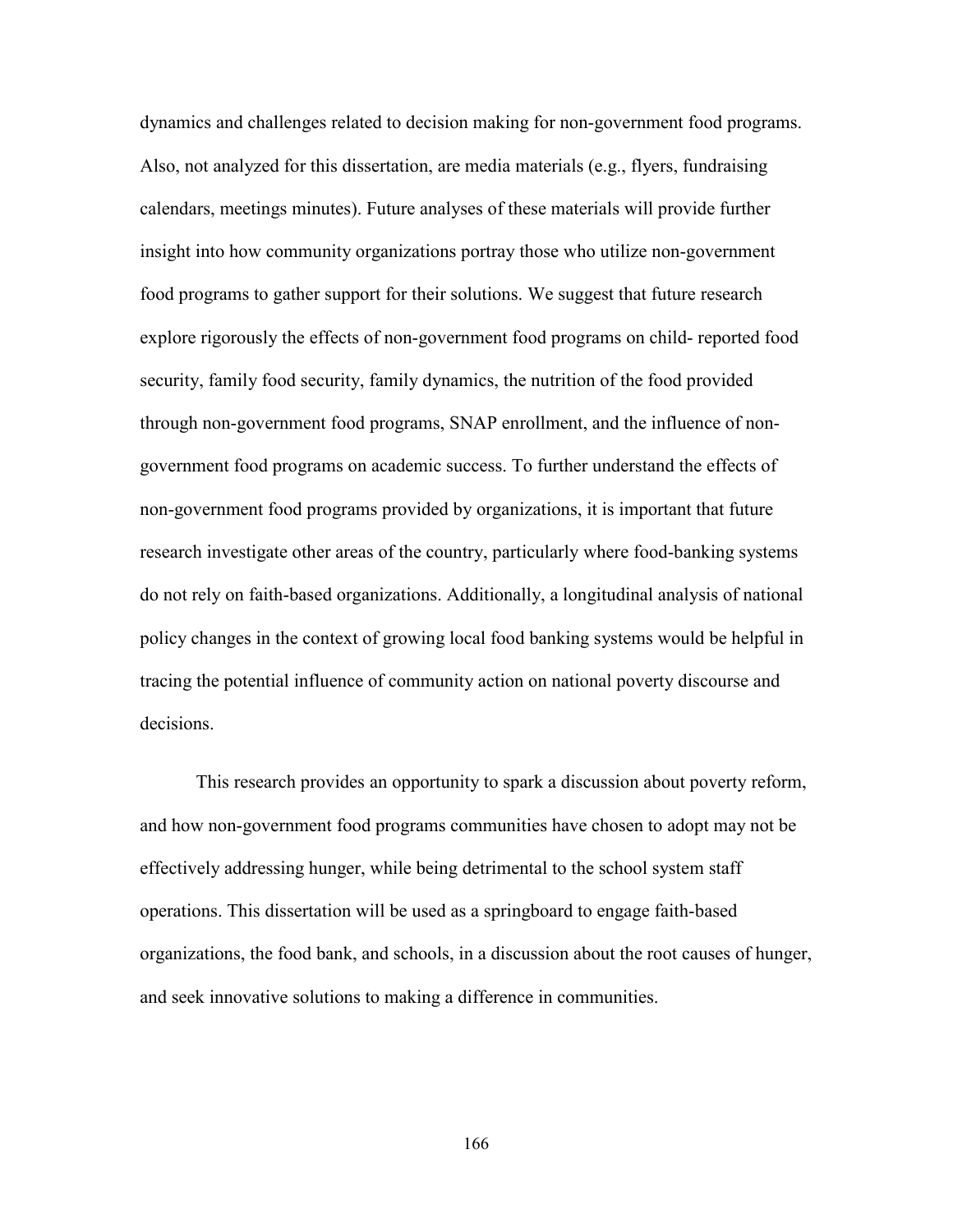## **REFERENCES**

Alaimo, K., Olson, C. M., & Frongillo, E. A. (2001). Food insufficiency and American school-aged children's cognitive, academic, and psychosocial development. *Pediatrics*, *108*(1), 44–53.

Allen, P. (2008). Mining for justice in the food system: perceptions, practices, and possibilities. *Agriculture and Human Values*, *25*(2), 157–161. http://doi.org/10.1007/s10460-008-9120-6

America, F. (2014). Hunger in America 2014. *Retrieved Fro M Http://www. Feedingamerica. Org/hunger-Inamerica/our-Research/hunger-in-America*. Retrieved from http://www.resourcelibrary.gcyf.org/sites/gcyf.org/files/resources/2014/hunger-in-

america-2014-full-report.pdf

American Socierty for Counselors Association. (n.d.). The Role of the School Counselor. Retrieved June 21, 2016, from

http://www.schoolcounselor.org/asca/media/asca/home/rolestatement.pdf

Ammerman, A., Washington, C., Jackson, B., Weathers, B., Campbell, M., Davis, G., … Switzer, B. (2002). The Praise! Project: A Church-Based Nutrition Intervention Designed for Cultural Appropriateness, Sustainability, and Diffusion. *Health Promotion Practice*, *3*(2), 286–301. http://doi.org/10.1177/152483990200300223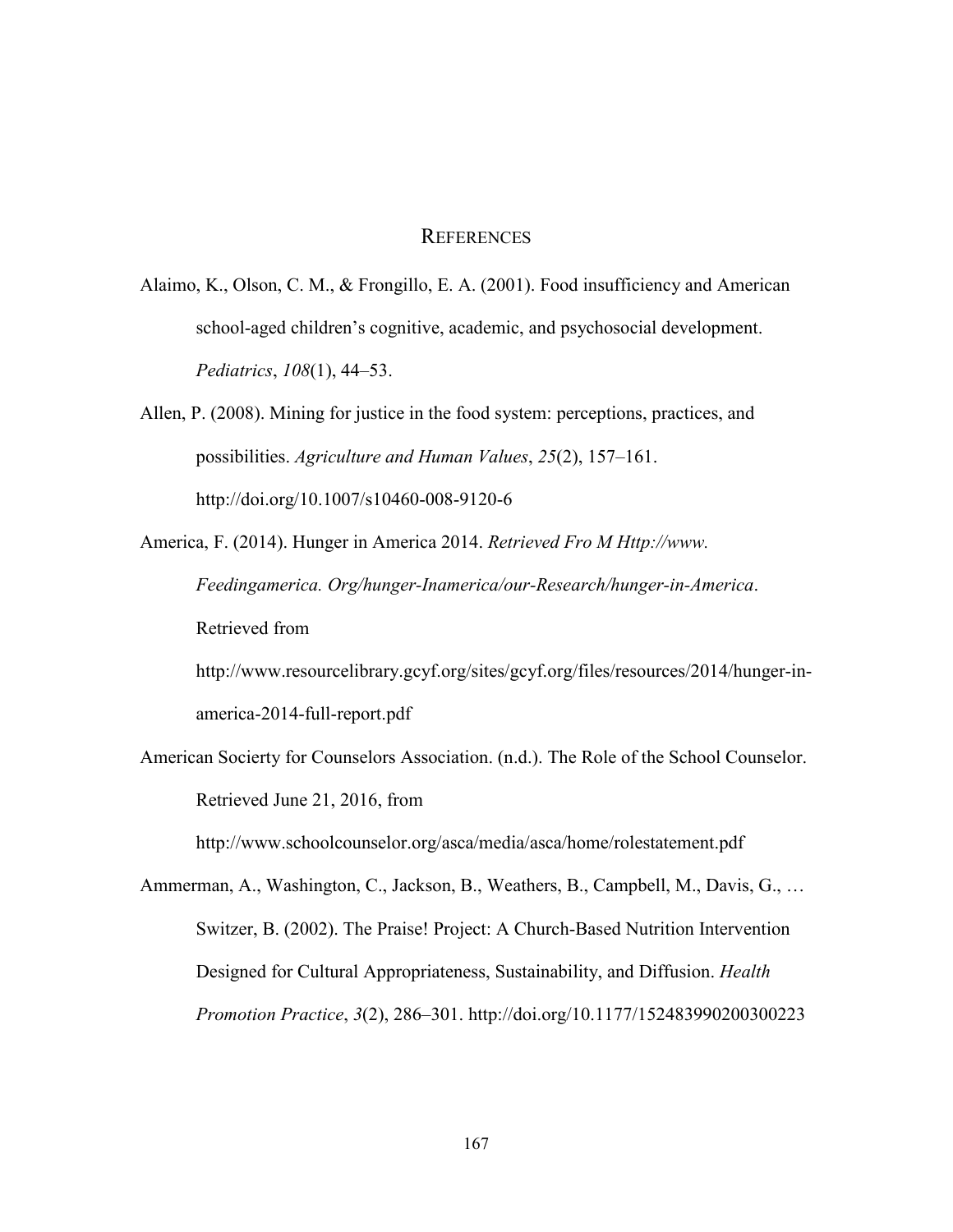Ammerman, N. T. (1997). Organized religion in a voluntaristic society. *Sociology of Religion*, 203–215.

Anderson, J. C., & Moore, L. F. (1978). The Motivation To Volunteer. *Nonprofit and Voluntary Sector Quarterly*, *7*(3), 120–129. http://doi.org/10.1177/089976407800700312

Ashiabi, G. S., & O'Neal, K. K. (2008). A framework for understanding the association between food insecurity and children's developmental outcomes. *Child Development Perspectives*, *2*(2), 71–77.

- Barrett, C. B. (2002). Food security and food assistance programs. *Handbook of Agricultural Economics*, *2*, 2103–2190.
- Becker, P. E., & Dhingra, P. H. (2001). Religious Involvement and Volunteering: Implications for Civil Society. *Sociology of Religion*, *62*(3), 315–335. http://doi.org/10.2307/3712353
- Bernal, J., Frongillo, E. A., & Jaffe, K. (2016). Food insecurity of children and shame of others knowing they are without food. *Journal of Hunger and Environmental Nutrition*.
- Biggerstaff, M. A., Morris, P. M., & Nichols-Casebolt, A. (2002). Living on the edge: Examination of people attending food pantries and soup kitchens. *Social Work*, *47*(3), 267–277.

Bronfenbrenner, U. (1997). Ecological models of human development. *Readings on the Development of Children*, *5*. Retrieved from http://books.google.com/books?hl=en&lr=&id=0VIROZKuKNsC&oi=fnd&pg=P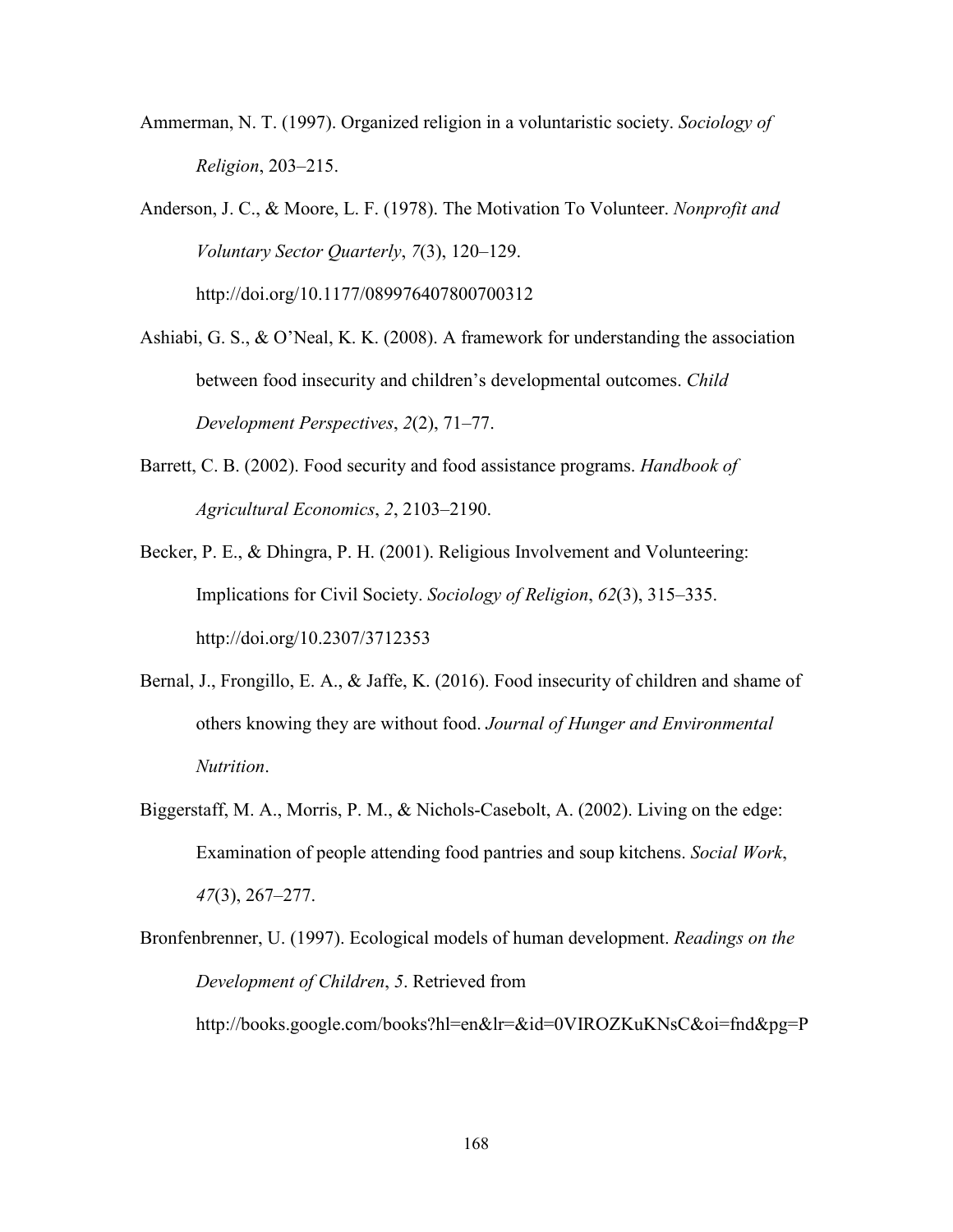A3&dq=Bronfenbrenner,+1997&ots=8o3-

O\_ue\_z&sig=vPK6007vJn6gpzlpzCn4HdEq93k

- Bronte-Tinkew, J., Zaslow, M., Capps, R., Horowitz, A., & McNamara, M. (2007). Food insecurity works through depression, parenting, and infant feeding to influence overweight and health in toddlers. *The Journal of Nutrition*, *137*(9), 2160–2165.
- Bro, R. T., Shank, L., Williams, R., & McLaughlin, T. F. (1994). The effects of an inclass breakfast program on attendance and on-task behavior of high school students. *Child & Family Behavior Therapy*, *16*(3), 1–8.
- Brown, R. B. (1996). Organizational Commitment: Clarifying the Concept and Simplifying the Existing Construct Typology. *Journal of Vocational Behavior*, *49*(3), 230–251. http://doi.org/10.1006/jvbe.1996.0042
- Bryant, L. S. (1913). *School feeding: its history and practice at home and abroad*. JB Lippincott Company. Retrieved from http://books.google.com/books?hl=en&lr=&id=75gWAAAAIAAJ&oi=fnd&pg= PA9&dq=+Louise+Stevens+Bryant,+School+Feeding:+Its+History+and+Practice +at+Home+and+Abroad,+Philadelphia+and+London&ots=MKzbUaB1jQ&sig=s xIqtmxQN8ThW6tUfeNTir5aUJU
- Bryman, A., & Cassell, C. (2006). The researcher interview: a reflexive perspective. *Qualitative Research in Organizations and Management: An International Journal*, *1*(1), 41–55.
- Campbell, F. A., & Ramey, C. T. (1994). Effects of early intervention on intellectual and academic achievement: a follow-up study of children from low-income families. *Child Development*, *65*(2), 684–698.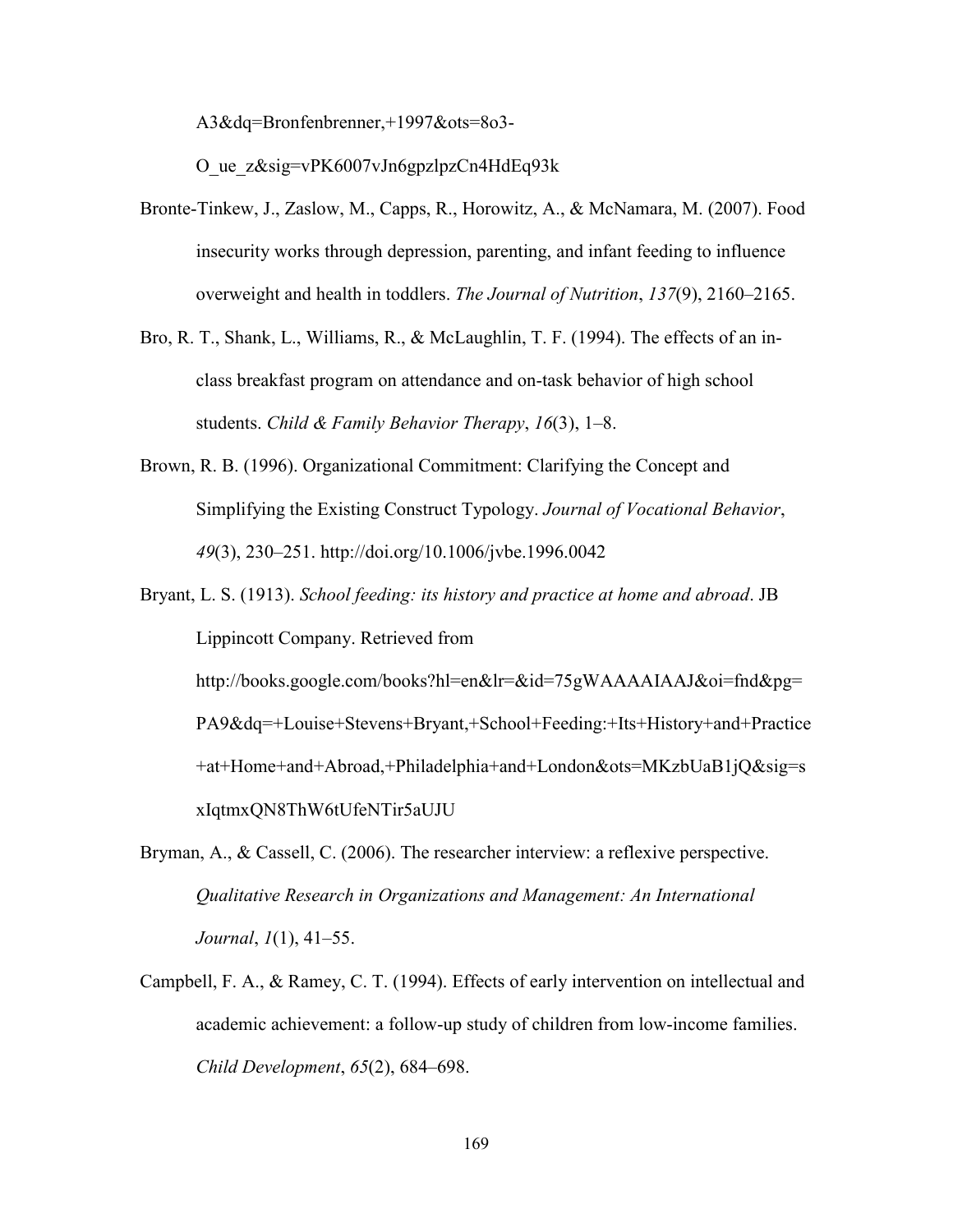- Caputo, R. K. (1997). Women as Volunteers and Activists. *Nonprofit and Voluntary Sector Quarterly*, *26*(2), 156–174. http://doi.org/10.1177/0899764097262004
- Carr, E. R. (2006). Postmodern conceptualizations, modernist applications: Rethinking the role of society in food security. *Food Policy*, *31*(1), 14–29.

Charmaz, K., & Belgrave, L. (2002). Qualitative interviewing and grounded theory analysis. *The SAGE Handbook of Interview Research: The Complexity of the Craft*, *2*. Retrieved from http://books.google.com/books?hl=en&lr=&id=VCFsZsvZdwkC&oi=fnd&pg=P A347&dq=charmaz+2003&ots=aPSkPvFvF7&sig=INOMKrIZh6Fm7C6tm4x2U XoOjzo

Clark, T. W. (2002). *The policy process: a practical guide for natural resources professionals*. Yale University Press. Retrieved from http://books.google.com/books?hl=en&lr=&id=7wcQS5vp3lcC&oi=fnd&pg=PR 9&dq=clark+policy+process&ots=RDoLG-2- 5Z&sig=wb0VxVPOa\_wXgJB7wu3XsCmuMqU

- Clary, E. G., Snyder, M., Ridge, R. D., Copeland, J., Stukas, A. A., Haugen, J., & Miene, P. (1998). Understanding and assessing the motivations of volunteers: a functional approach. *Journal of Personality and Social Psychology*, *74*(6), 1516–1530.
- Cnaan, R. A., & Amrofell, L. (1994). Mapping Volunteer Activity. *Nonprofit and Voluntary Sector Quarterly*, *23*(4), 335–351. http://doi.org/10.1177/089976409402300404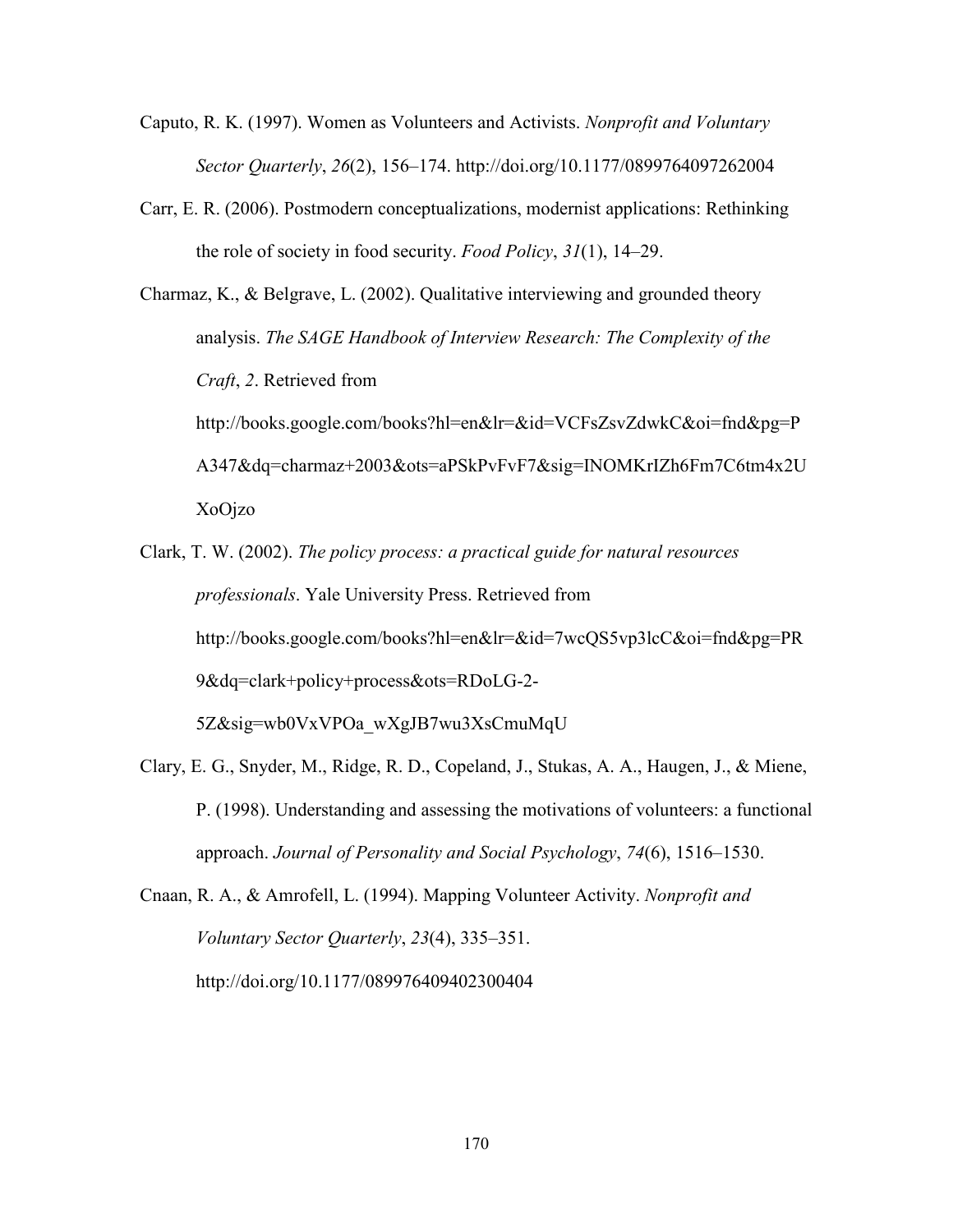- Connell, C. L., Lofton, K. L., Yadrick, K., & Rehner, T. A. (2005). Children's experiences of food insecurity can assist in understanding its effect on their wellbeing. *The Journal of Nutrition*, *135*(7), 1683–1690.
- Connell, C. L., Nord, M., Lofton, K. L., & Yadrick, K. (2004). Food security of older children can be assessed using a standardized survey instrument. *The Journal of Nutrition*, *134*(10), 2566–2572.
- Cotugna, N., & Forbes, S. (2008). A backpack program provides help for weekend child hunger. *Journal of Hunger & Environmental Nutrition*, *2*(4), 39–45.
- Creswell, J. W. (2012). *Qualitative inquiry and research design: Choosing among five approaches*. SAGE Publications, Incorporated.

Creswell, J. W. (2013). *Research design: Qualitative, quantitative, and mixed methods approaches*. Sage. Retrieved from http://books.google.com/books?hl=en&lr=&id=4uB76IC\_pOQC&oi=fnd&pg=PR

1&dq=creswell&ots=3ylKmSS9j5&sig=yTMSvmyEgPJCR9i\_BFAM80nbB6o

- Curtis, K. A., & McClellan, S. (1995). Falling through the safety net: poverty, food assistance and shopping constraints in an American city. *Urban Anthropology and Studies of Cultural Systems and World Economic Development*, 93–135.
- Daponte, B. O. (2000). Private versus Public Relief: Use of Food Pantries versus Food Stamps among Poor Households. *Journal of Nutrition Education*, *32*(2), 72–83. http://doi.org/10.1016/S0022-3182(00)70523-1
- Dayle, J. B., McIntyre, L., & Raine-Travers, K. D. (2000). The dragnet of children's feeding programs in Atlantic Canada. *Social Science & Medicine*, *51*(12), 1783– 1793.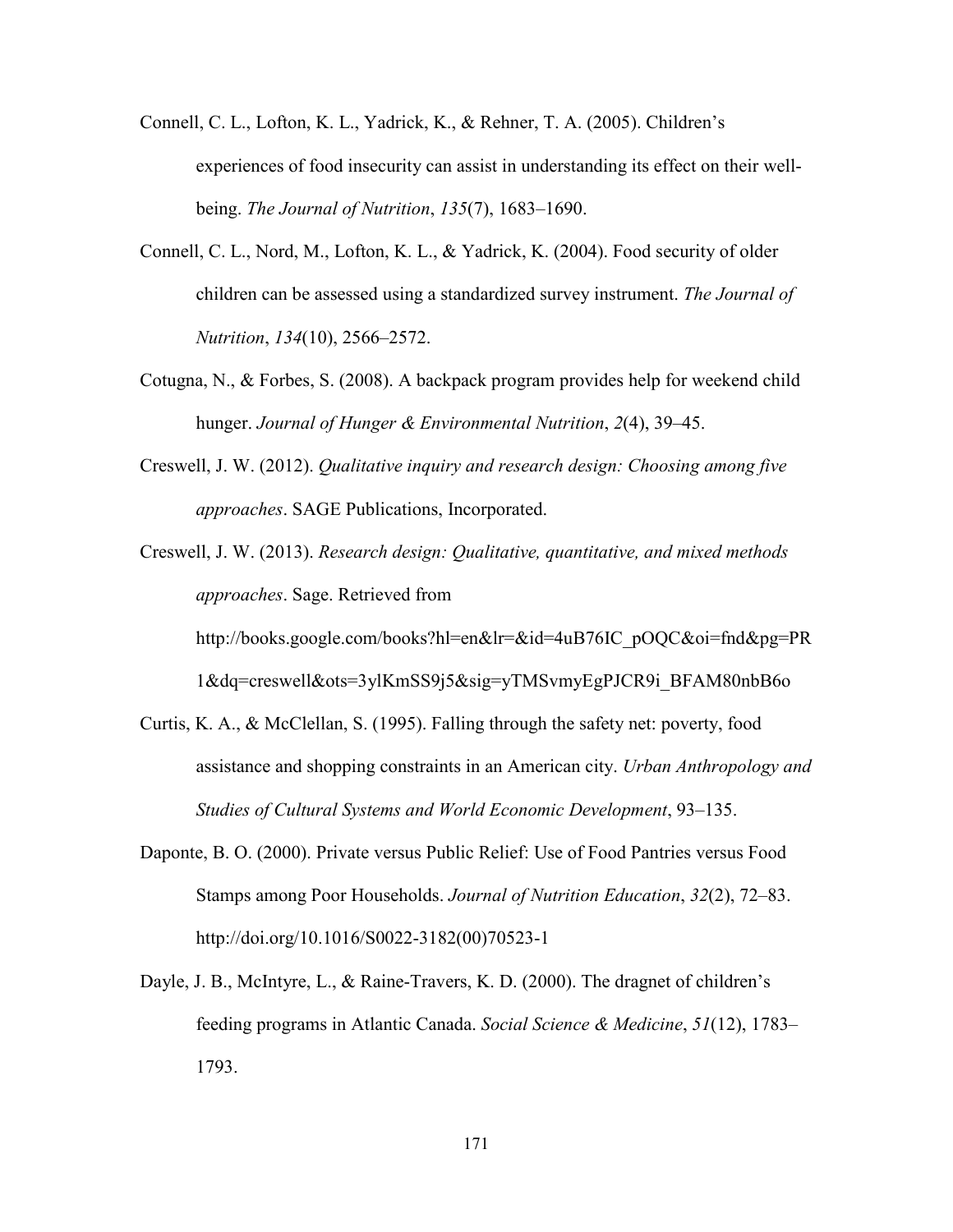- Dinour, L. M., Bergen, D., & Yeh, M.-C. (2007). The food insecurity–obesity paradox: a review of the literature and the role food stamps may play. *Journal of the American Dietetic Association*, *107*(11), 1952–1961.
- Drewnowski, A., & Specter, S. E. (2004). Poverty and obesity: the role of energy density and energy costs. *The American Journal of Clinical Nutrition*, *79*(1), 6–16.
- Dunifon, R., & Kowaleski $\Box$ Jones, L. (2003). The Influences of Participation in the National School Lunch Program and Food Insecurity on Child Well $\Box$ Being. *Social Service Review*, *77*(1), 72–92. http://doi.org/10.1086/345705
- Dunifon, R., & Kowaleski-Jones, L. (2003). The influences of participation in the national school lunch program and food insecurity on child well-being. *Social Service Review*, *77*(1), 72–92.
- Eakin, J. M., & MacEachen, E. (1998). Health and the Social Relations of Work: A Study of the Health-related Experiences of Employees in Small Workplaces. *Sociology of Health & Illness*, *20*(6), 896–914.
- Ecker, M. E. (2012). The BackPack Food Program's Effects on Self-Reported Hunger and On-Task Behavior. Retrieved from http://cornerstone.lib.mnsu.edu/etds/26/
- Feeding America. (2016a). BackPack Program. Retrieved March 23, 2016, from http://www.feedingamerica.org/about-us/helping-hungry-children/backpackprogram/
- Feeding America. (2016b). Food Distribution:How We Work. Retrieved September 30, 2014, from http://feedingamerica.org/how-we-fight-hunger/our-food-banknetwork/how-our-network-works.aspx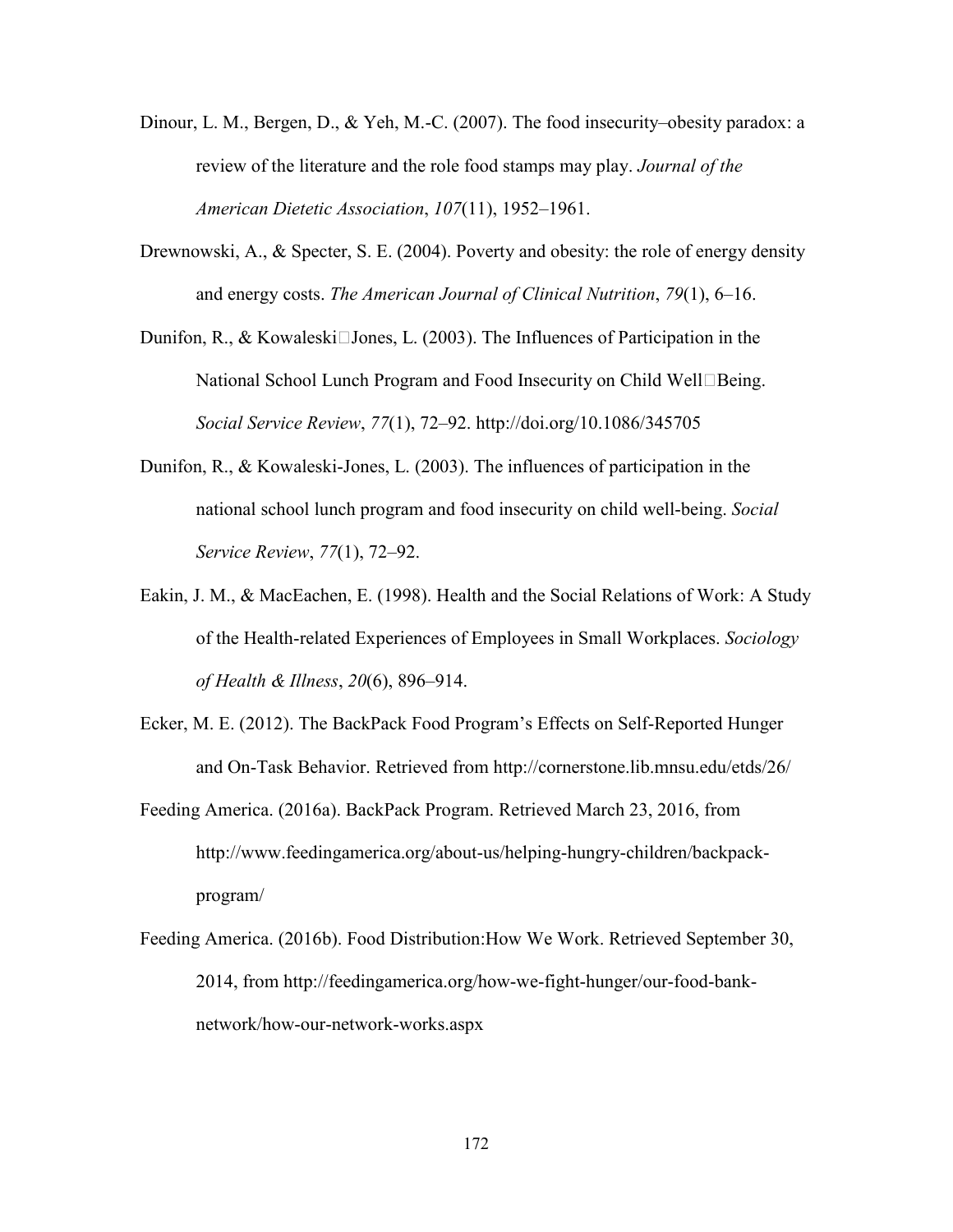- Figlio, D. N., & Winicki, J. (2005). Food for thought: the effects of school accountability plans on school nutrition. *Journal of Public Economics*, *89*(2), 381–394.
- Finney Rutten, L. J., Yaroch, A. L., Colón-Ramos, U., Johnson-Askew, W., & Story, M. (2010). Poverty, food insecurity, and obesity: a conceptual framework for research, practice, and policy. *Journal of Hunger & Environmental Nutrition*, *5*(4), 403–415.
- Fossey, E., Harvey, C., Mcdermott, F., & Davidson, L. (2002). Understanding and evaluating qualitative research\*. *Australian and New Zealand Journal of Psychiatry*, *36*(6), 717–732. http://doi.org/10.1046/j.1440-1614.2002.01100.x
- Fram, M. S., Frongillo, E. A., Draper, C. L., & Fishbein, E. M. (2013). Development and Validation of a Child Report Assessment of Child Food Insecurity and Comparison to Parent Report Assessment. *Journal of Hunger & Environmental Nutrition*, *8*(2), 128–145.
- Fram, M. S., Frongillo, E. A., Fishbein, E. M., & Burke, M. P. (2014). Roles for Schools and School Social Workers in Improving Child Food Security. *Children & Schools*, cdu018. http://doi.org/10.1093/cs/cdu018
- Frongillo, E. A., Bernal, J., Massey, E., Adams, E., Rosemond, T., & Blake, C. E. (2016). Altered daily activities and shame resulting from children experiencing food insecurity in rural South Carolina and Oregon. *Report to the RIDGE Center for Targeted Studies Grant Program: Advancing Social Sciences- Based Research on Food Assistance and Nutrition Challenges in Rural America*.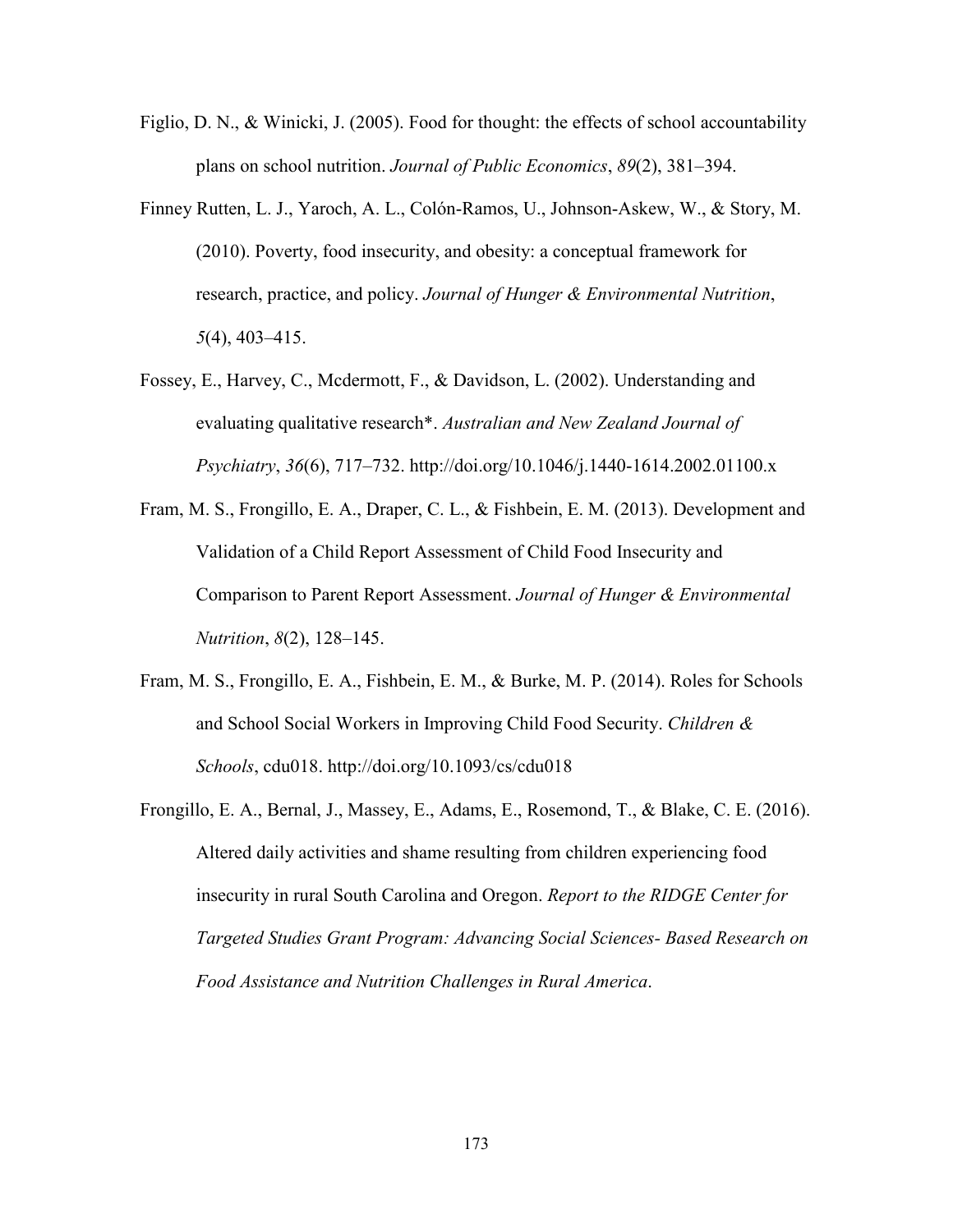- Funiciello, T. (1994). The fifth estate: How and why the poverty industry distorts welfare issues and displaces the interests of people on welfare. *Social Justice*, *21*(1 (55), 94–97.
- Glaser, B. G., & Strauss, A. L. (1965). The constant comparative method of qualitative analysis. *Social Problems*, *12*(4), 436–445.
- Greene, J. C. (1994). Qualitative program evaluation. *Handbook of Qualitative Research*, 530–544.

Gunderson, G. W. (1971). National School Lunch Program (NSLP): Background and Development. *US Department of Agriculture, Food and Nutrition Service. Available: Http://www. Fns. Usda. Gov/nslp/history (accessed 30 November 2013)*.

Hawe, P., Shiell, A., & Riley, T. (2009). Theorising interventions as events in systems. *American Journal of Community Psychology*, *43*(3-4), 267–276.

Heaver, R. (2005). *Strengthening country commitment to human development: lessons from nutrition*. World Bank Publications. Retrieved from https://books.google.com/books?hl=en&lr=&id=ZJ5BqB4kGRoC&oi=fnd&pg=P R9&dq=heaver+2005&ots=Qb4Jnf6uIR&sig=gVUrB5T-g-WS50\_Fb5AN8LMAAOs

- Hollway, W., & Jefferson, T. (2000). *Doing Qualitative Research Differently: Free Association, Narrative and the Interview Method (Google eBook)* (p. 176). SAGE.
- Hsieh, H.-F.,  $\&$  Shannon, S. E. (2005). Three approaches to qualitative content analysis. *Qualitative Health Research*, *15*(9), 1277–88. http://doi.org/10.1177/1049732305276687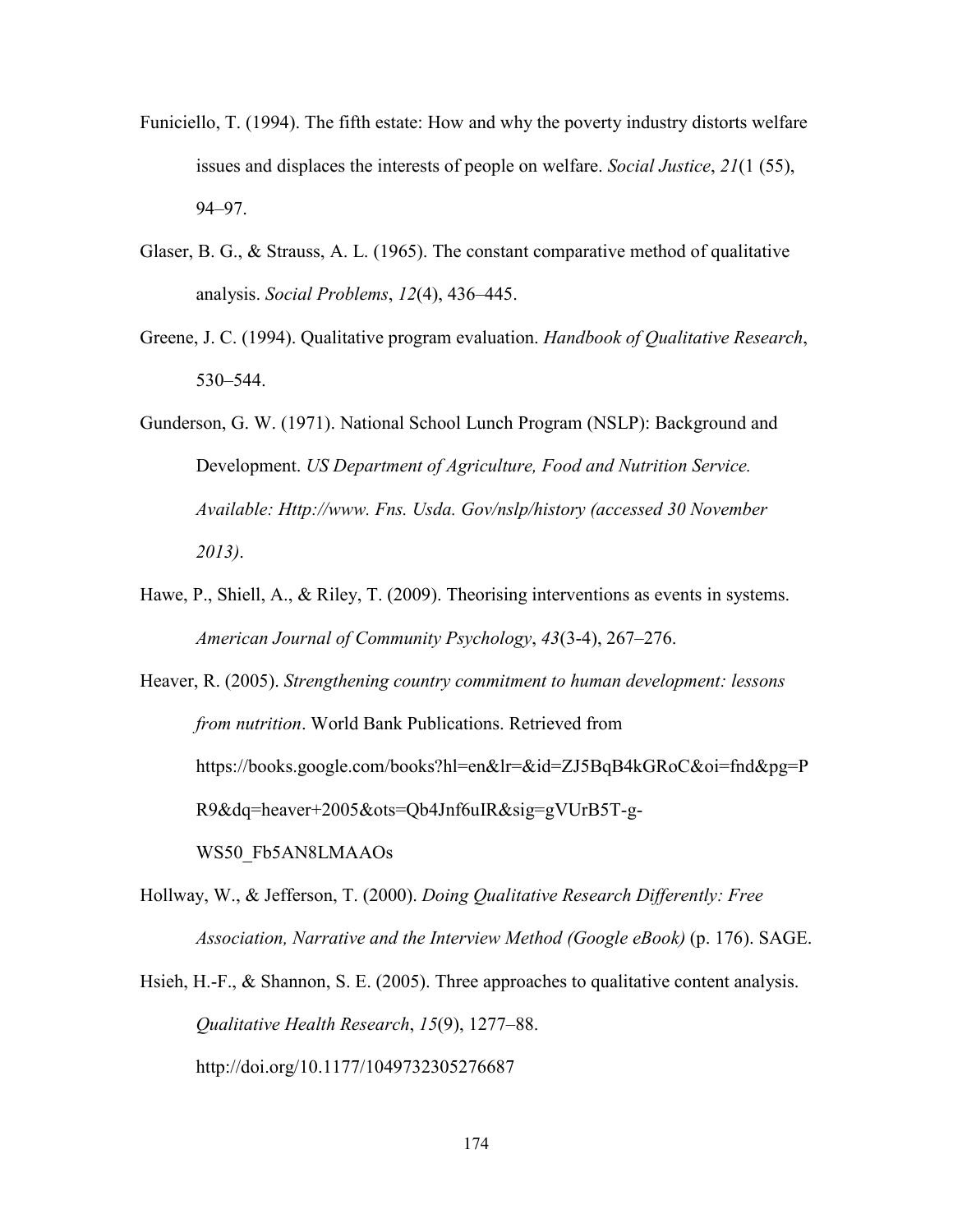- Hunt, S. D., & Morgan, R. M. (1994). Organizational Commitment: One of Many Commitments or Key Mediating Construct? *Academy of Management Journal*, *37*(6), 1568–1587. http://doi.org/10.2307/256799
- Janoski, T., Musick, M., & Wilson, J. (1998). Being Volunteered? The Impact of Social Participation and Pro-Social Attitudes on Volunteering. *Sociological Forum*, *13*(3), 495–519. http://doi.org/10.1023/A:1022131525828
- Jones, M., & Ward, K. (2002). Excavating the logic of British urban policy: Neoliberalism as the "crisis of crisis–management." *Antipode*, *34*(3), 473–494.
- Kaplan, G. A., Pamuk, E. R., Lynch, J. W., Cohen, R. D., & Balfour, J. L. (1996). Inequality in income and mortality in the United States: analysis of mortality and potential pathways. *Bmj*, *312*(7037), 999–1003.
- Kelly, K., Terre Blanche, M., Durrheim, K., & Painter, D. (1999). Research in practice: Applied methods for the social sciences. University of Cape Town Press. Cape Town, South Africa.
- Kendall, A., Olson, C. M., & Frongillo Jr, E. A. (1996). Relationship of hunger and food insecurity to food availability and consumption. *Journal of the American Dietetic Association*, *96*(10), 1019–1024.
- Landers, P. S. (2007). The Food Stamp Program: history, nutrition education, and impact. *Journal of the American Dietetic Association*, *107*(11), 1945–1951. http://doi.org/10.1016/j.jada.2007.08.009
- Lapan, R. T., Gysbers, N. C., & Petroski, G. F. (2001). Helping seventh graders be safe and successful: A statewide study of the impact of comprehensive guidance and counseling programs. *Journal of Counseling and Development: JCD*, *79*(3), 320.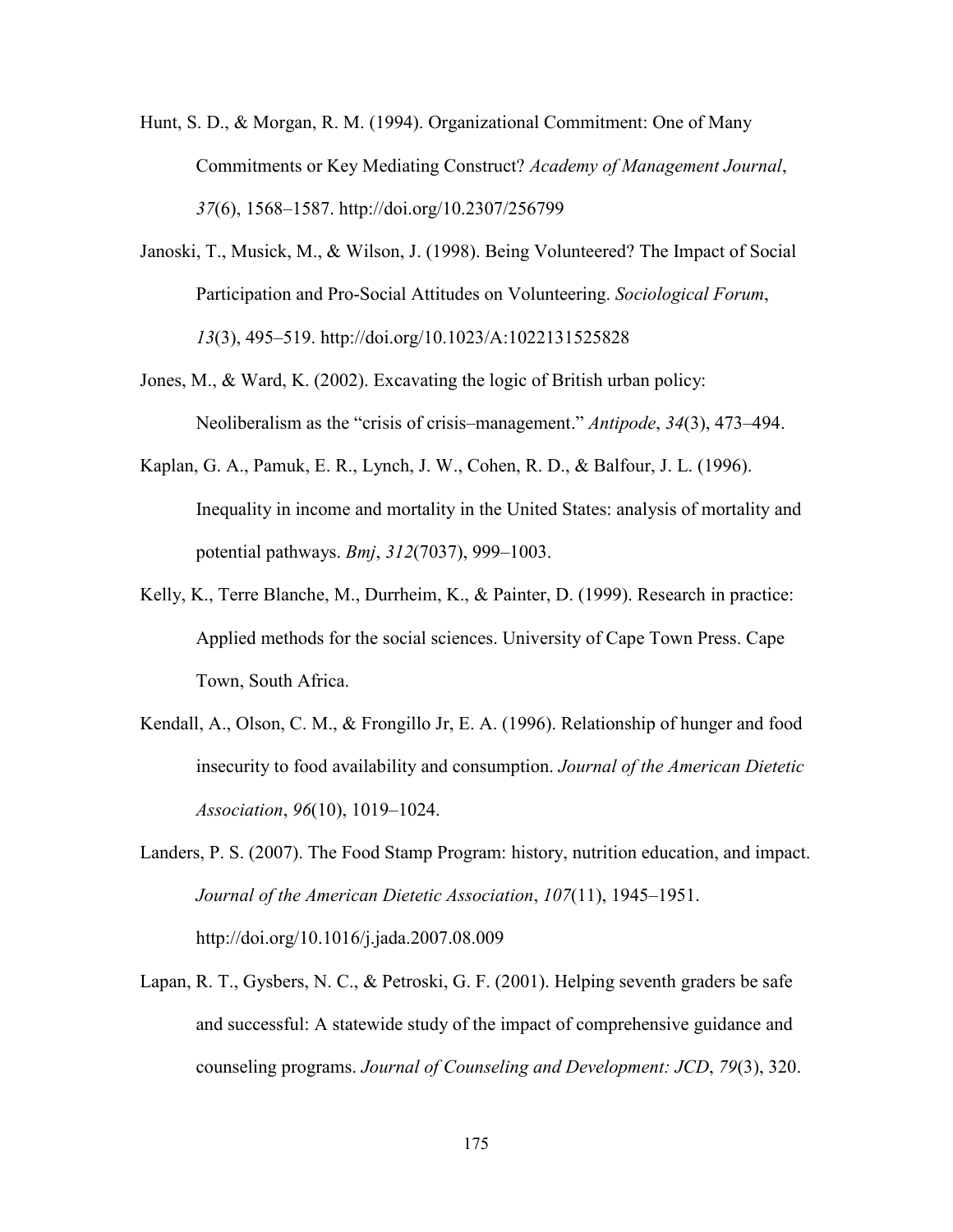Lee, J. S., & Frongillo, E. A. (2001). Nutritional and health consequences are associated with food insecurity among US elderly persons. *The Journal of Nutrition*, *131*(5), 1503–1509.

Leitner, H., Peck, J., & Sheppard, E. S. (2007). *Contesting neoliberalism: Urban frontiers*. Guilford Press. Retrieved from http://books.google.com/books?hl=en&lr=&id=Xb8rKxg3jbIC&oi=fnd&pg=PA1 &dq=martin+et+al+2003+neoliberalism&ots=uP42wYtUiG&sig=Vh5kptt2ATpx hGGSvWPKNtsY7jQ

- Lok, P., & Crawford, J. (1999). The relationship between commitment and organizational culture, subculture, leadership style and job satisfaction in organizational change and development. *Leadership & Organization Development Journal*, *20*(7), 365– 374.
- Lozoff, B., Jimenez, E., Hagen, J., Mollen, E., & Wolf, A. W. (2000). Poorer behavioral and developmental outcome more than 10 years after treatment for iron deficiency in infancy. *Pediatrics*, *105*(4), e51–e51.
- Lumpkins, C. Y., Greiner, K. A., Daley, C., Mabachi, N. M., & Neuhaus, K. (2013). Promoting Healthy Behavior from the Pulpit: Clergy Share Their Perspectives on Effective Health Communication in the African American Church. *Journal of Religion and Health*, *52*(4), 1093–1107. http://doi.org/10.1007/s10943-011-9533- 1
- Maxwell, J. A. (2012). *Qualitative Research Design: An Interactive Approach: An Interactive Approach* (p. 218). SAGE Publications.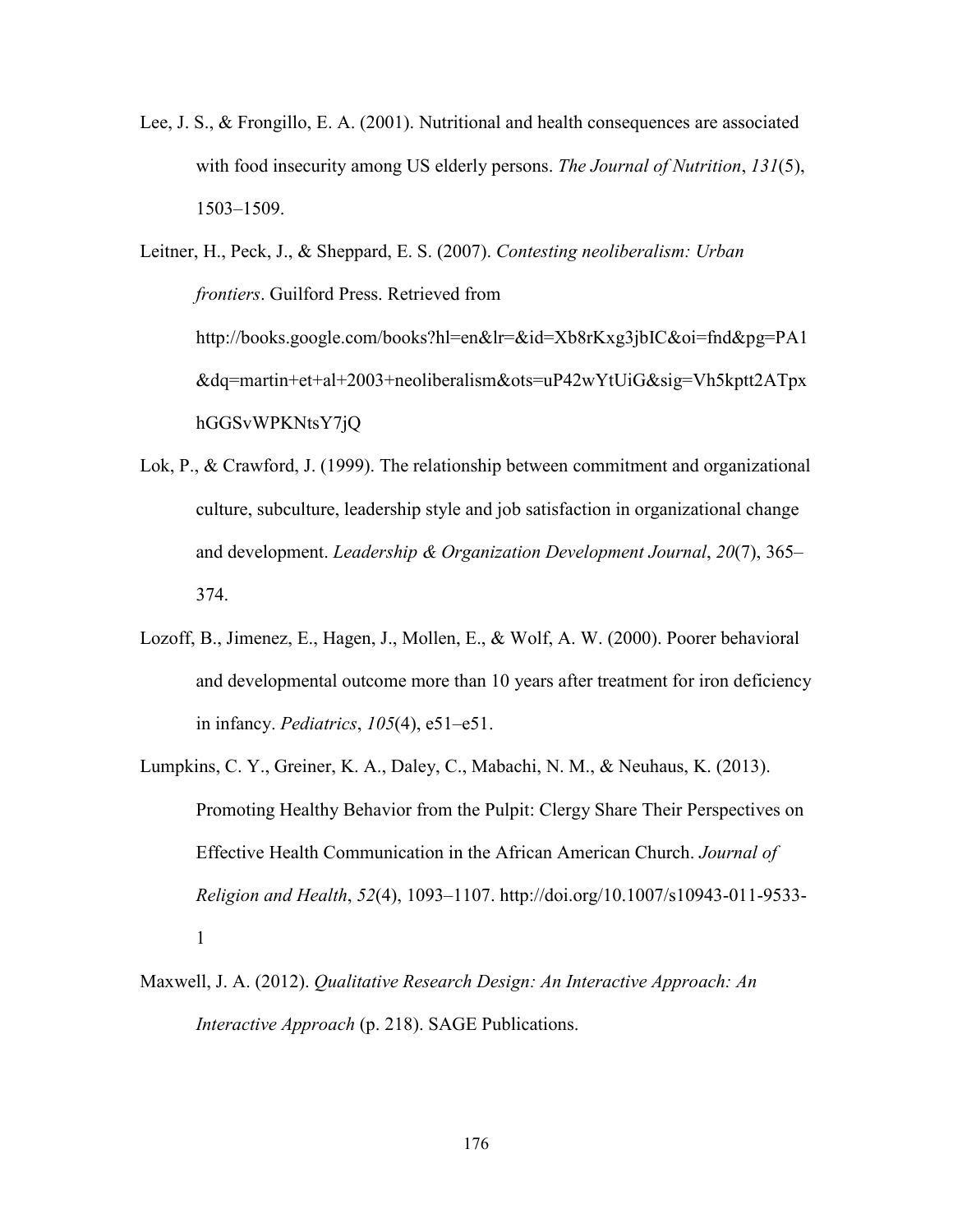- Merriam, S. B. (2002). Introduction to qualitative research. *Qualitative Research in Practice: Examples for Discussion and Analysis*, 3–17.
- Miles, M. B., & Huberman, A. M. (1994). *Qualitative data analysis: An expanded sourcebook*. SAGE publications, Inc.
- Morris, M. W., Ames, D., & Lickel, B. (1999). VIEWS FROM THE INSIDE AND OUTSIDE: INTEGRATING EMIC AND ETIC INSIGHTS ABOUT CULTURE AND JUSTICE JUDGMENT. *Academy of Management Review*, *24*(4), 781–796. http://doi.org/10.5465/AMR.1999.2553253
- Murphy, J. M., Wehler, C. A., Pagano, M. E., Little, M., Kleinman, R. E., & Jellinek, M. S. (1998). Relationship between hunger and psychosocial functioning in lowincome American children. *Journal of the American Academy of Child & Adolescent Psychiatry*, *37*(2), 163–170.
- Nord, M., Andrews, M., & Carlson, S. (2005). Household food security in the United States, 2004. *USDA-ERS Economic Research Report*, (11). Retrieved from http://papers.ssrn.com/sol3/Papers.cfm?abstract\_id=878333
- Nord, M., & Parker, L. (2010). How adequately are food needs of children in low-income households being met? *Children and Youth Services Review*, *32*(9), 1175–1185.
- Olive, J. L. (2014, March 28). Reflecting on the Tensions Between Emic and Etic Perspectives in Life History Research: Lessons Learned. *Forum Qualitative Sozialforschung / Forum: Qualitative Social Research*.
- Park, J. Z., & Smith, C. (2000). "To Whom Much Has Been Given...": Religious Capital and Community Voluntarism Among Churchgoing Protestants. *Journal for the*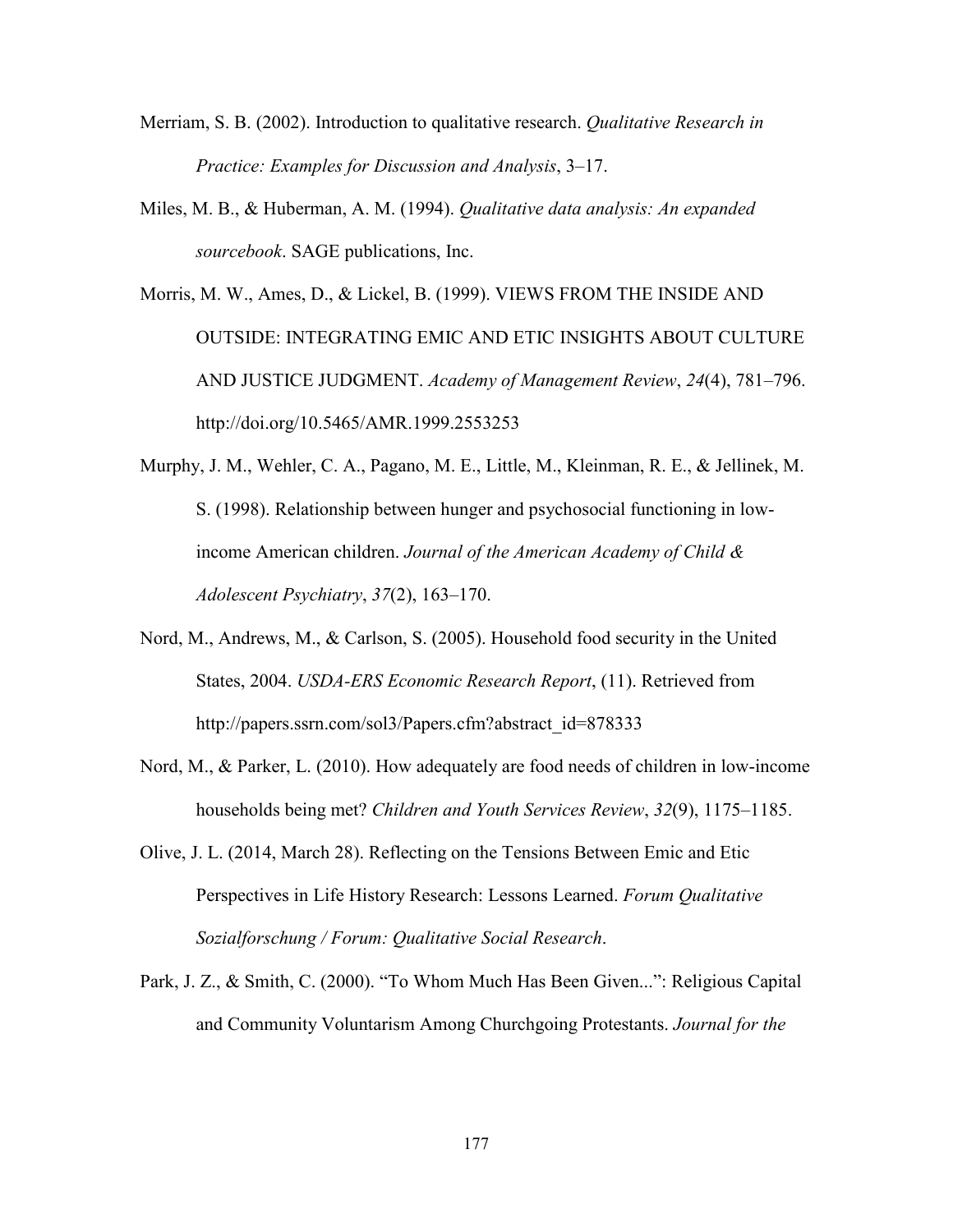*Scientific Study of Religion*, *39*(3), 272–286. http://doi.org/10.1111/0021- 8294.00023

- Patton, M. Q. (1990). *Qualitative evaluation and research methods .* SAGE Publications, inc. Retrieved from http://psycnet.apa.org/psycinfo/1990-97369-000
- Patton, M. Q. (2002). *Qualitative research and evaluation methods*. Sage Publications, Inc.
- Paulhamus, D. R., & Cotugna, N. (1998). A Computerized Method for Determining Outcomes in a Food Bank Distribution System. *Journal of the American Dietetic Association*, *98*(9), 1029–1031. http://doi.org/10.1016/S0002-8223(98)00236-3
- Pelletier, D., Kraak, V., McCullum, C., Uusitalo, U., & Rich, R. (1999). The shaping of collective values through deliberative democracy: An empirical study from New York's North Country. *Policy Sciences*, *32*(2), 103–131. http://doi.org/10.1023/A:1004641300366
- Pelletier, D. L., Kraak, V., McCullum, C., & Uusitalo, U. (2000). Values, public policy, and community food security. *Agriculture and Human Values*, *17*(1), 75–93.
- Peterson, M. F., & Pike, K. L. (2002). Emics and Etics for Organizational Studies: A Lesson in Contrast from Linguistics. *International Journal of Cross Cultural Management*, *2*(1), 5–19. http://doi.org/10.1177/1470595802002001231
- Peterson, M. F., & Pike, K. L. (2002). Emics and etics for organizational studies A lesson in contrast from linguistics. *International Journal of Cross Cultural Management*, *2*(1), 5–19.
- Poppendieck, J. (1994). Dilemmas of emergency food: A guide for the perplexed. *Agriculture and Human Values*, *11*(4), 69–76. http://doi.org/10.1007/BF01530418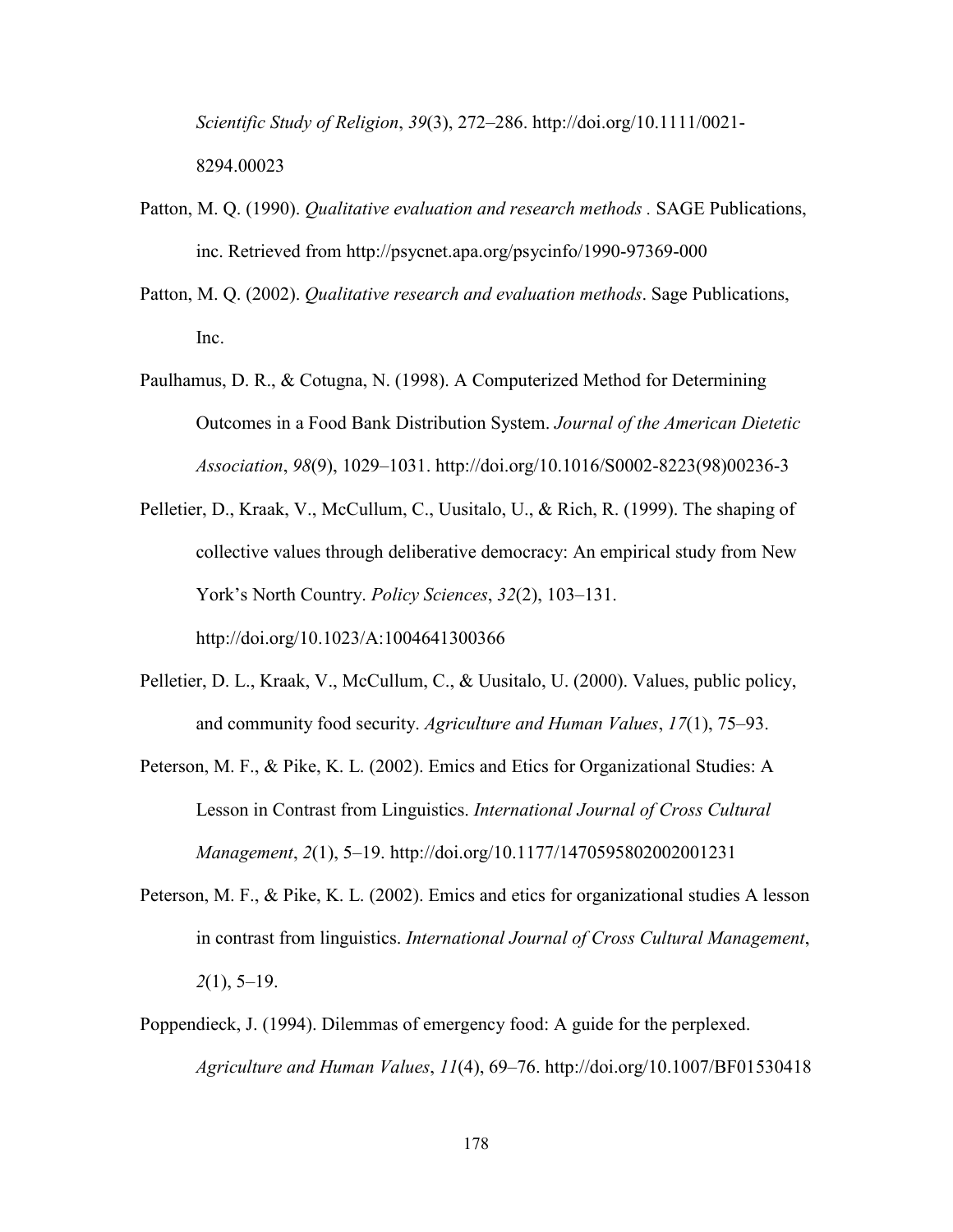Poppendieck, J. (1995). Hunger in America: Typification and response. *Eating Agendas: Food and Nutrition as Social Problems. Hawthorne, NY: Aldine de Gruyter*, 11– 34.

Poppendieck, J. (1999). *Sweet charity?: Emergency food and the end of entitlement*. Penguin. Retrieved from http://books.google.com/books?hl=en&lr=&id=a1FlQsDRidkC&oi=fnd&pg=PR7 &dq=sweet+charity&ots=Dlsm6V1Sds&sig=TAdhs8Q6ebh9U5rzPPOnMDJlg-k

Punch, K. (2009). *Introduction to Research Methods in Education*. SAGE Publications.

- Riches, G. (2002). Food Banks and Food Security: Welfare Reform, Human Rights and Social Policy. Lessons from Canada? *Social Policy & Administration*, *36*(6), 648– 663. http://doi.org/10.1111/1467-9515.00309
- Rodgers, Y. E., & Milewska, M. (2005). *Food Assistance through the School System: Evaluation of the Food for Kids Backpack program*. Mimeo: Rutgers University. Retrieved from http://www.ukcpr.org/Publications/DP2005-04.pdf
- Rodgers, Y. V., & Milewska, M. (2007). Food assistance through the school system: Evaluation of the Food for Kids program. *Journal of Children & Poverty*, *13*(1), 75–95.
- Roulston, K., McClendon, V. J., Thomas, A., Tuff, R., Williams, G., & Healy, M. F. (2008). Developing reflective interviewers and reflexive researchers. *Reflective Practice*, *9*(3), 231–243.
- Shanks, C. B., & Harden, S. (2015). A Reach, Effectiveness, Adoption, Implementation, Maintenance Evaluation of Weekend Backpack Food Assistance Programs.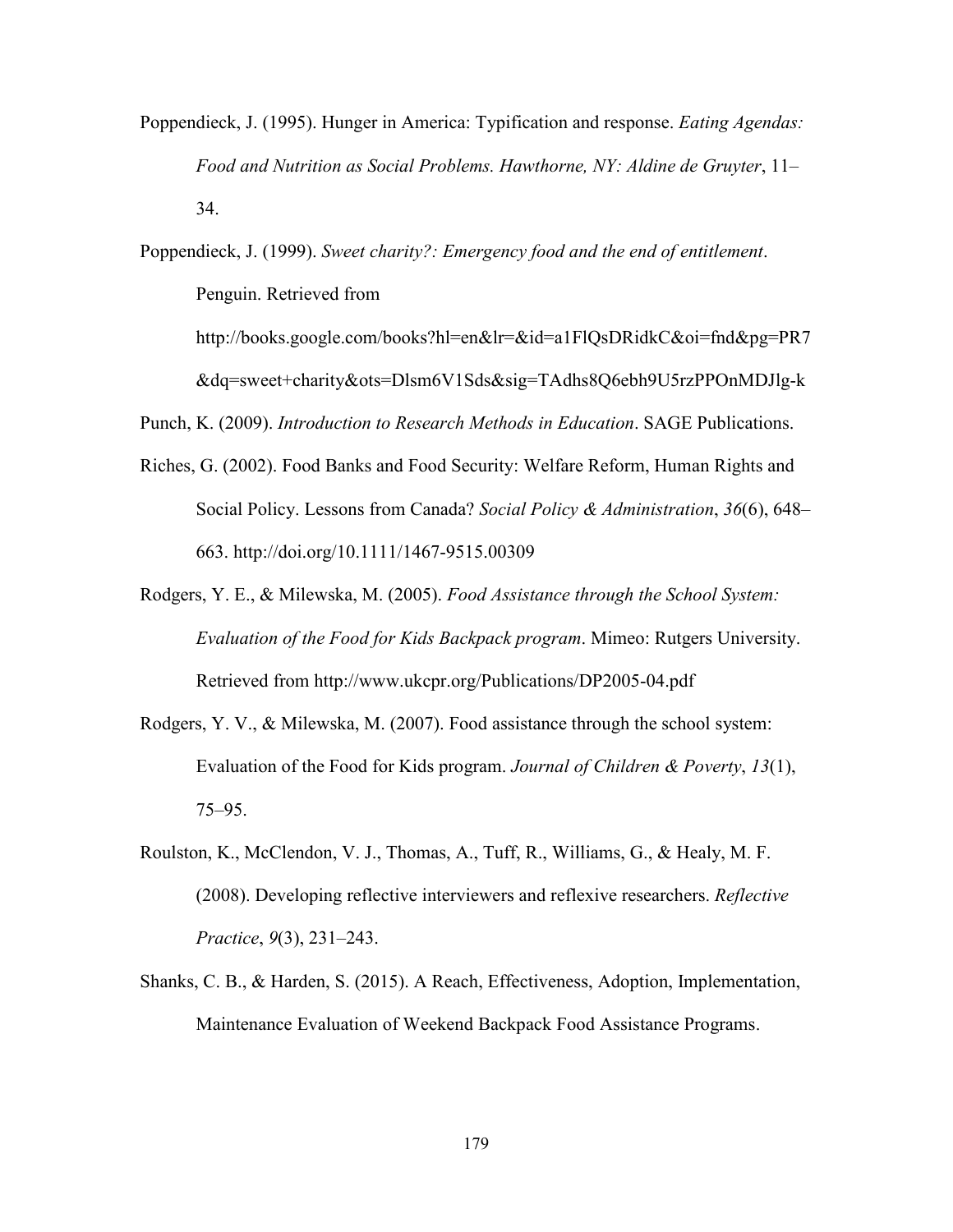*American Journal of Health Promotion*. http://doi.org/10.4278/ajhp.140116- QUAL-28

- Shiffman, J., & Smith, S. (2007). Generation of political priority for global health initiatives: a framework and case study of maternal mortality. *The Lancet*, *370*(9595), 1370–1379.
- Silverman, D. A. (1996). *Facilitating organizational change*. University Press of America. Retrieved from https://books.google.com/books?hl=en&lr=&id=kzFIOKzT1R8C&oi=fnd&pg=P P7&dq=silverman+structural+interventionist&ots=Vv15OcUK3A&sig=9X47Enh fXshdWW2AzIEc5dZP8gs
- Slack, K. S., & Yoo, J. (2005). Food hardship and child behavior problems among lowincome children. *Social Service Review*, *79*(3), 511–536.
- Slopen, N., Fitzmaurice, G., Williams, D. R., & Gilman, S. E. (2010). Poverty, food insecurity, and the behavior for childhood internalizing and externalizing disorders. *Journal of the American Academy of Child & Adolescent Psychiatry*, *49*(5), 444–452.
- Sridhar, D. (2007). Economic ideology and politics in the World Bank: defining hunger. *New Political Economy*, *12*(4), 499–516.
- Tarasuk, V., & Dachner, N. (2009). The proliferation of charitable meal programs in Toronto. *Canadian Public Policy*, *35*(4), 433–450.
- Tarasuk, V., & Eakin, J. M. (2003). Charitable food assistance as symbolic gesture: an ethnographic study of food banks in Ontario. *Social Science & Medicine (1982)*, *56*(7), 1505–1515.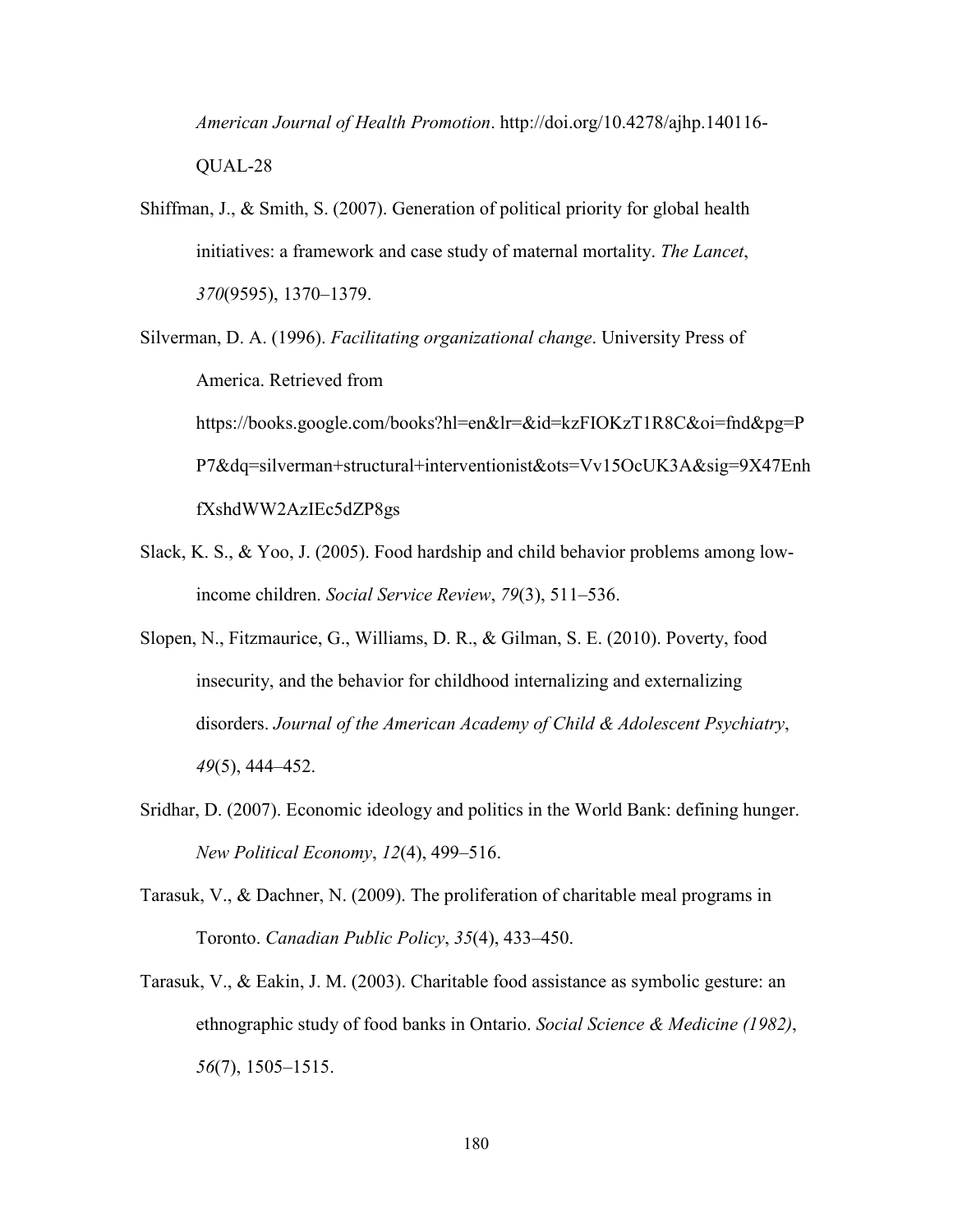- Tarasuk, V., & Eakin, J. M. (2005). Food assistance through "surplus" food: Insights from an ethnographic study of food bank work. *Agriculture and Human Values*, *22*(2), 177–186.
- te Lintelo, D. J., & Lakshman, R. (2015). *Unravelling Commitment? An Empirical Assessment of Political Commitment to Reduce Hunger and Undernutrition in Five High Burden Countries*. IDS. Retrieved from http://mobile.opendocs.ids.ac.uk/opendocs/handle/123456789/6408
- Ulin, P. R., Robinson, E. T., & Tolley, E. E. (2004a). *Qualitative methods in public health: a field guide for applied research*. John Wiley & Sons. Retrieved from http://books.google.com/books?hl=en&lr=&id=TOonhPWDmj4C&oi=fnd&pg=P R7&dq=ulin+qualitative&ots=LUPWGPpUiq&sig=nEbaRtOyZPFb1aNsUEctjCnV1M
- Ulin, P. R., Robinson, E. T., & Tolley, E. E. (2004b). *Qualitative methods in public health: a field guide for applied research*. John Wiley & Sons.
- USDA Economic Research Service Key Statistics & Graphics. (n.d.). Retrieved December 22, 2015, from http://www.ers.usda.gov/topics/food-nutritionassistance/food-security-in-the-us/key-statistics-graphics.aspx#foodsecure
- Warshawsky, D. N. (2010). New power relations served here: The growth of food banking in Chicago. *Geoforum*, *41*(5), 763–775. http://doi.org/10.1016/j.geoforum.2010.04.008
- Warshawsky, D. N. (2014). Civil society and urban food insecurity: analyzing the roles of local food organizations in Johannesburg. *Urban Geography*, *35*(1), 109–132.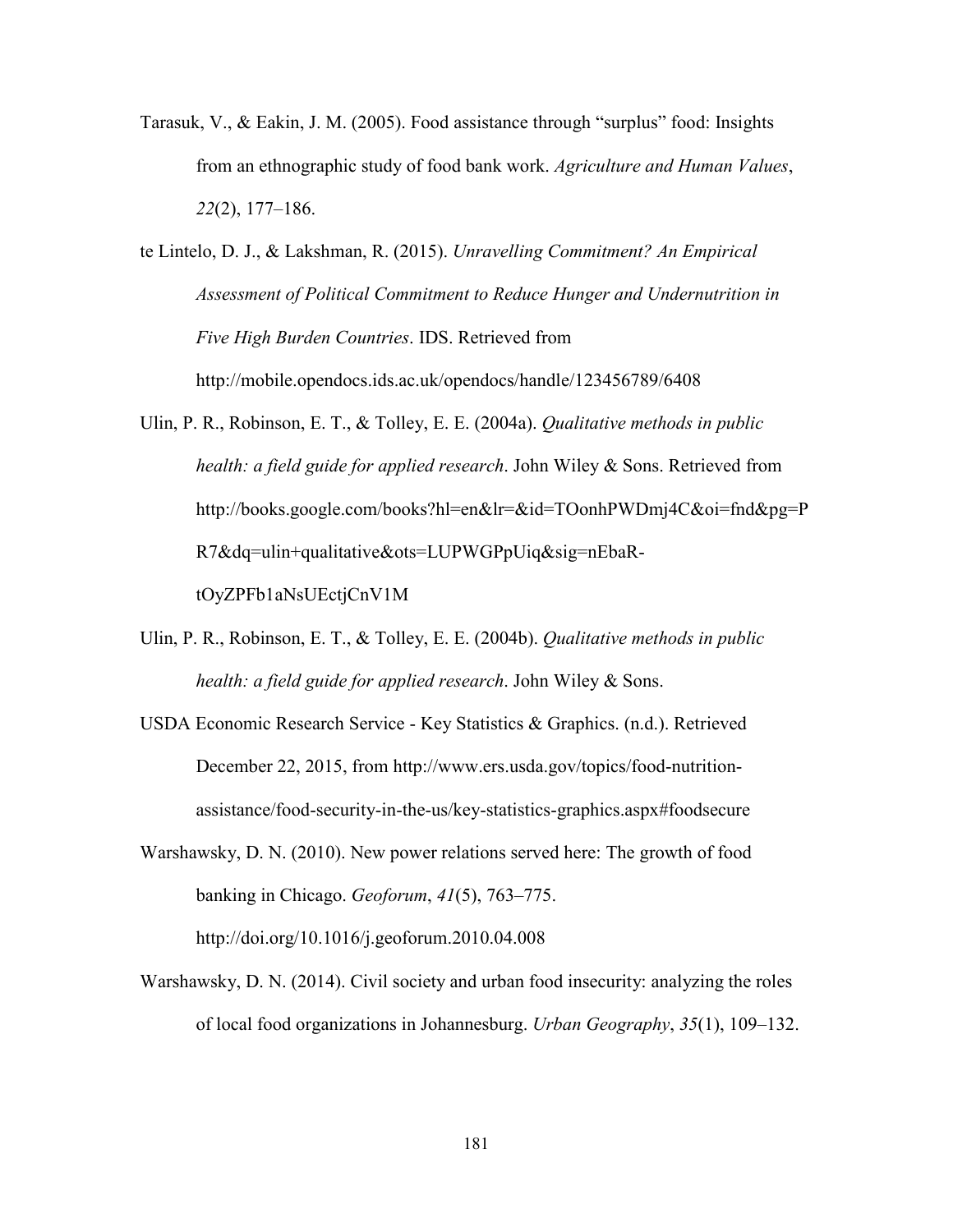- Wehler, C., Weinreb, L. F., Huntington, N., Scott, R., Hosmer, D., Fletcher, K., ... Gundersen, C. (2004). Risk and protective factors for adult and child hunger among low-income housed and homeless female-headed families. *American Journal of Public Health*, *94*(1), 109–115.
- Wilde, P., & Nord, M. (2005). The effect of food stamps on food security: a panel data approach. *Applied Economic Perspectives and Policy*, *27*(3), 425–432.
- Wilson, D. (2004). Toward a contingent urban neoliberalism. *Urban Geography*, *25*(8), 771–783.
- Winicki, J., & Jemison, K. (2003). Food insecurity and hunger in the kindergarten classroom: its effect on learning and growth. *Contemporary Economic Policy*, *21*(2), 145–157.
- Wymer, W. W. (1998). Strategic Marketing of Church Volunteers. *Journal of Ministry Marketing & Management*, *4*(1), 1–11.

http://doi.org/10.1300/J093v04n01\_01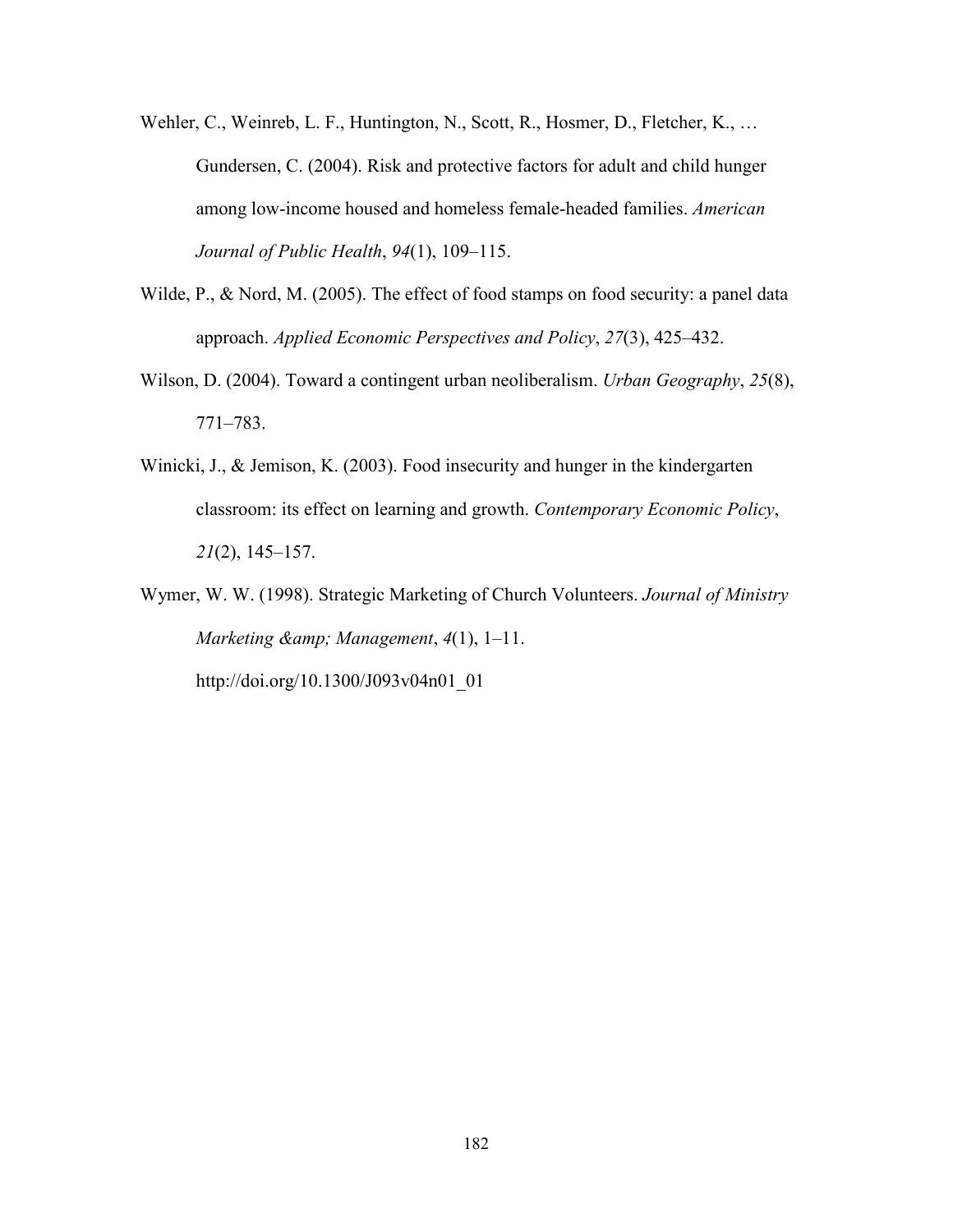| <b>Descriptive Codes</b>                                                            | <b>Code Description</b>                                                                                                                     | <b>Potential Category</b>    |
|-------------------------------------------------------------------------------------|---------------------------------------------------------------------------------------------------------------------------------------------|------------------------------|
| Problem of hunger                                                                   | Each participant's explanation<br>of the problem in their<br>community                                                                      | <b>Orientation to hunger</b> |
| Contributing factors                                                                | Participants describe why<br>families experience hunger                                                                                     | <b>Orientation to hunger</b> |
| Challenges                                                                          | Barriers to families getting out<br>of poverty                                                                                              | <b>Orientation to hunger</b> |
| Setting                                                                             | Participants describe the<br>socioeconomic and demographic<br>setting in which they provide<br>their programs                               | <b>Orientation to hunger</b> |
| Selected population                                                                 | Participants explain why they<br>choose to focus on children,<br>adults, etc.                                                               | <b>Orientation to hunger</b> |
| Attitudes:<br>skeptical<br>understanding<br>$\overline{\phantom{0}}$<br>conditional | Varying levels of attitude shown<br>by participants responses in<br>relation to their feelings and<br>beliefs about program<br>participants | <b>Orientation to hunger</b> |
| Program materials                                                                   | Participants describe<br>informational materials they<br>distribute about their programs                                                    | <b>Solution to hunger</b>    |
| Fixes                                                                               | What participants believe will<br>address hunger in their<br>communities                                                                    | <b>Solution to hunger</b>    |

# APPENDIX A – CODE SCHEMATIC FOR SPECIFIC AIM 1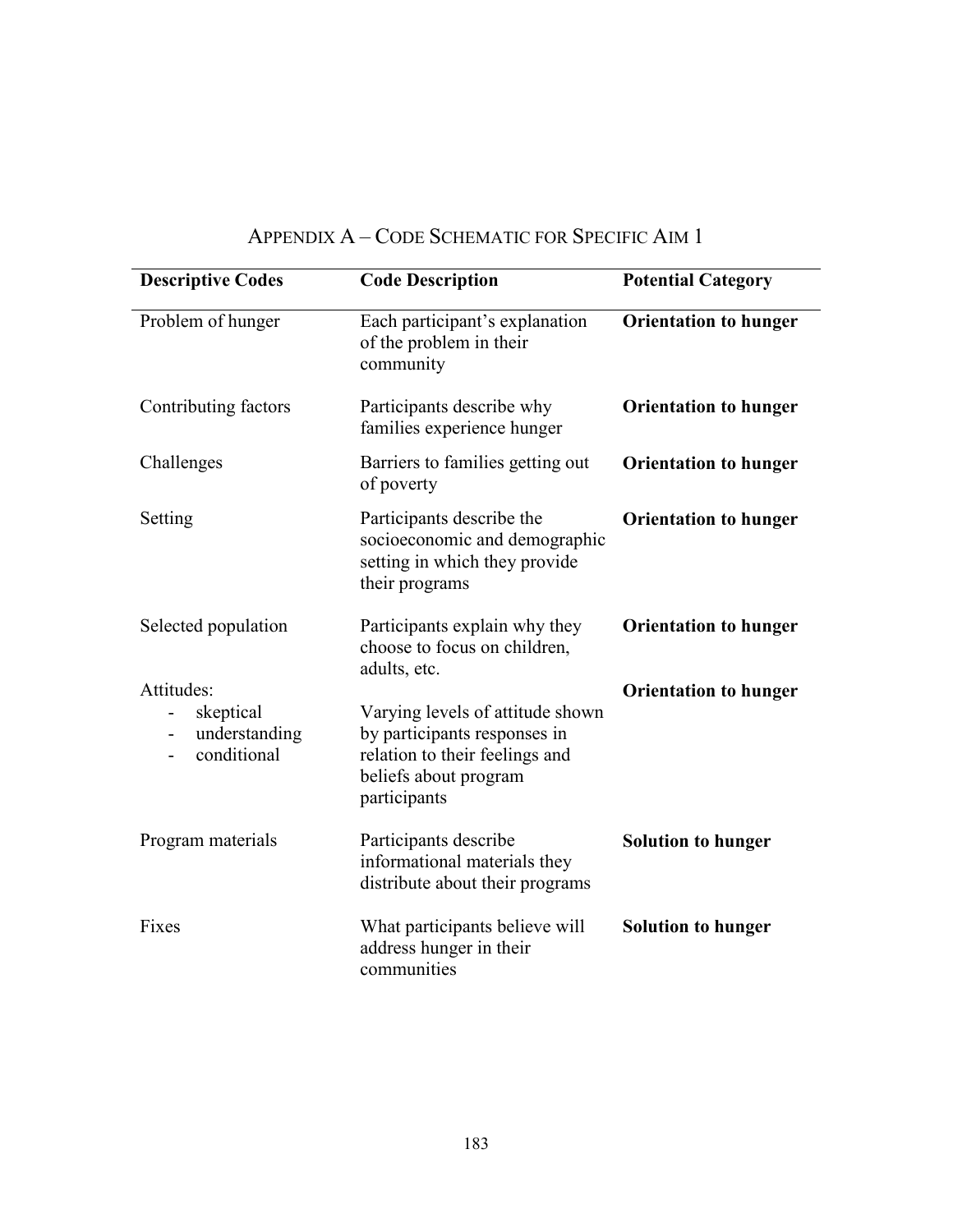| Feeding America affiliate                       | Organizations who self-identify <b>Identity</b><br>as working with Feeding<br>America in any capacity                |                 |
|-------------------------------------------------|----------------------------------------------------------------------------------------------------------------------|-----------------|
| Expert                                          | Having expertise in food<br>assistance, distributing<br>knowledge to other<br>organizations                          | <b>Identity</b> |
| Faith member<br>Christian<br>- Muslim<br>Jewish | Organizations that affiliate with<br>a particular faith                                                              | <b>Identity</b> |
| Safety net                                      | Provide as many opportunities<br>for betterment for children and<br>families in the community                        | <b>Identity</b> |
| Liaison                                         | Provide communication between<br>families and other organizations<br>in the community                                | <b>Identity</b> |
| Promoting health                                | Addressing a necessary need in<br>the community, ensuring that all<br>community members have food<br>and are healthy | Wants           |
| Interest                                        | Food oriented solutions must be<br>interesting and promote<br>enthusiasm for supporting<br>organizations             | Wants           |
| Working alone                                   | Organizations that choose to<br>provide non-government food<br>programs without outside<br>influence                 | Wants           |
| Standards                                       | Following any type of<br>regulations, best practices, etc.<br>for providing food oriented<br>solutions               | Wants           |
| Reputation                                      | Remaining credible in the<br>community                                                                               | Wants           |
| Communication                                   | Creating open communication                                                                                          | Wants           |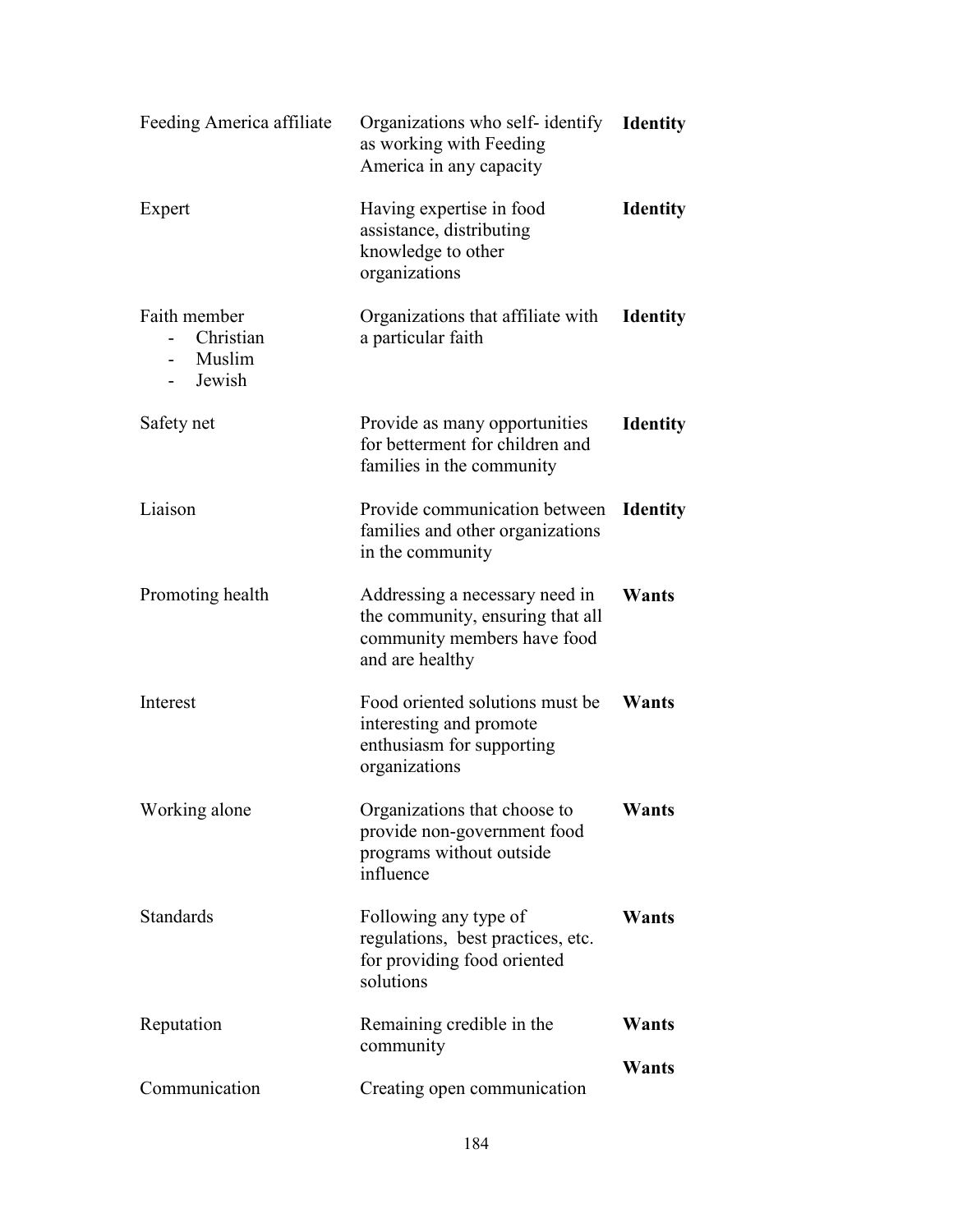|               | lines within the community                                                           |                    |  |
|---------------|--------------------------------------------------------------------------------------|--------------------|--|
| Extreme       | Program participants would<br>starve without non-government<br>food programs         | <b>Assumptions</b> |  |
| Supplement    | Program participants used food<br>assistance as a supplement to<br>their food intake | <b>Assumptions</b> |  |
| Symbol        | Food assistance is a symbol or<br>gesture, not meant to help with<br>hunger          | <b>Assumptions</b> |  |
| Caring        | Food assistance demonstrates<br>caring                                               | <b>Assumptions</b> |  |
| Power         | Make out and carry decisions                                                         | <b>Values</b>      |  |
| Enlightenment | To have knowledge,<br>understanding                                                  | <b>Values</b>      |  |
| Wealth        | To have money, or equivalent                                                         | <b>Values</b>      |  |
| Well-being    | To have health                                                                       | <b>Values</b>      |  |
| <b>Skill</b>  | To have special abilities                                                            | <b>Values</b>      |  |
| Affection     | To have family, friends, and<br>warm community relationships                         | <b>Values</b>      |  |
| Respect       | Show and receive deference                                                           | <b>Values</b>      |  |
| Rectitude     | To have ethical standards                                                            | <b>Values</b>      |  |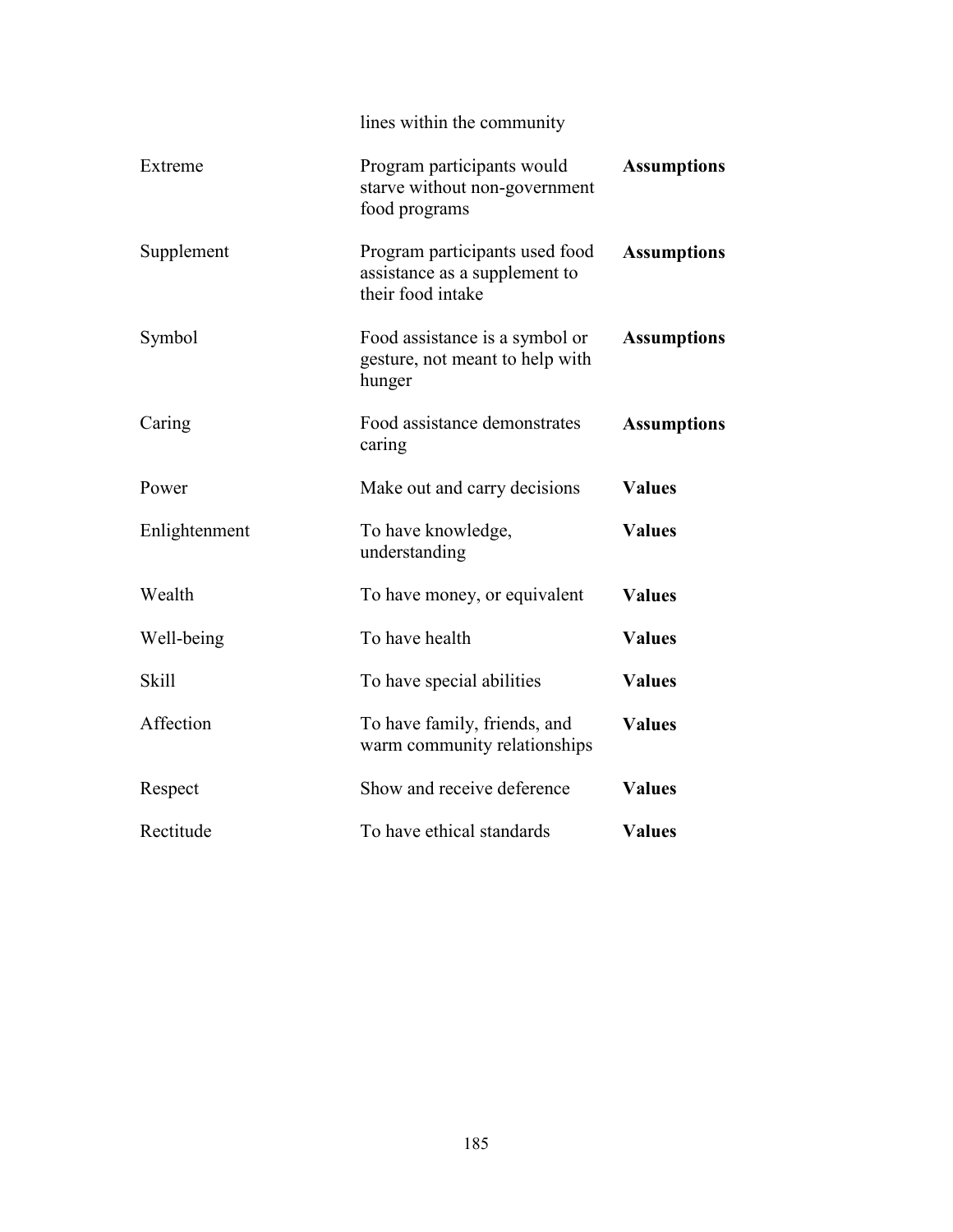| <b>Descriptive Codes</b> | <b>Code Description</b>                                                                                  | <b>Potential Category</b> |
|--------------------------|----------------------------------------------------------------------------------------------------------|---------------------------|
| Food oriented solution   | Additional non-government<br>food programs provided in<br>schools                                        | Embedding                 |
| Organization             | Activities and task that<br>demonstrate how backpack<br>program are integrated into<br>everyday routines | <b>Embedding</b>          |
| Reach                    | Activities and tasks that<br>demonstrate how far across the<br>backpack program is present               | <b>Embedding</b>          |
| Intensiveness            | How many activities/initiatives<br>are present in the school for the<br>backpack program                 | <b>Embedding</b>          |
| Position                 | Who in the school makes<br>decisions for the backpack<br>program, how this has changed<br>over time      | <b>Relationships</b>      |
| Sustainability           | Relationships and how they help<br>continue the backpack program                                         | <b>Relationships</b>      |
| Ease                     | Relationships and how they<br>help/harm providing the<br>backpack program                                | <b>Relationships</b>      |
| Innovations              | How new ideas are developed                                                                              | <b>Relationships</b>      |

# APPENDIX B – CODE SCHEMATIC FOR SPECIFIC AIM 2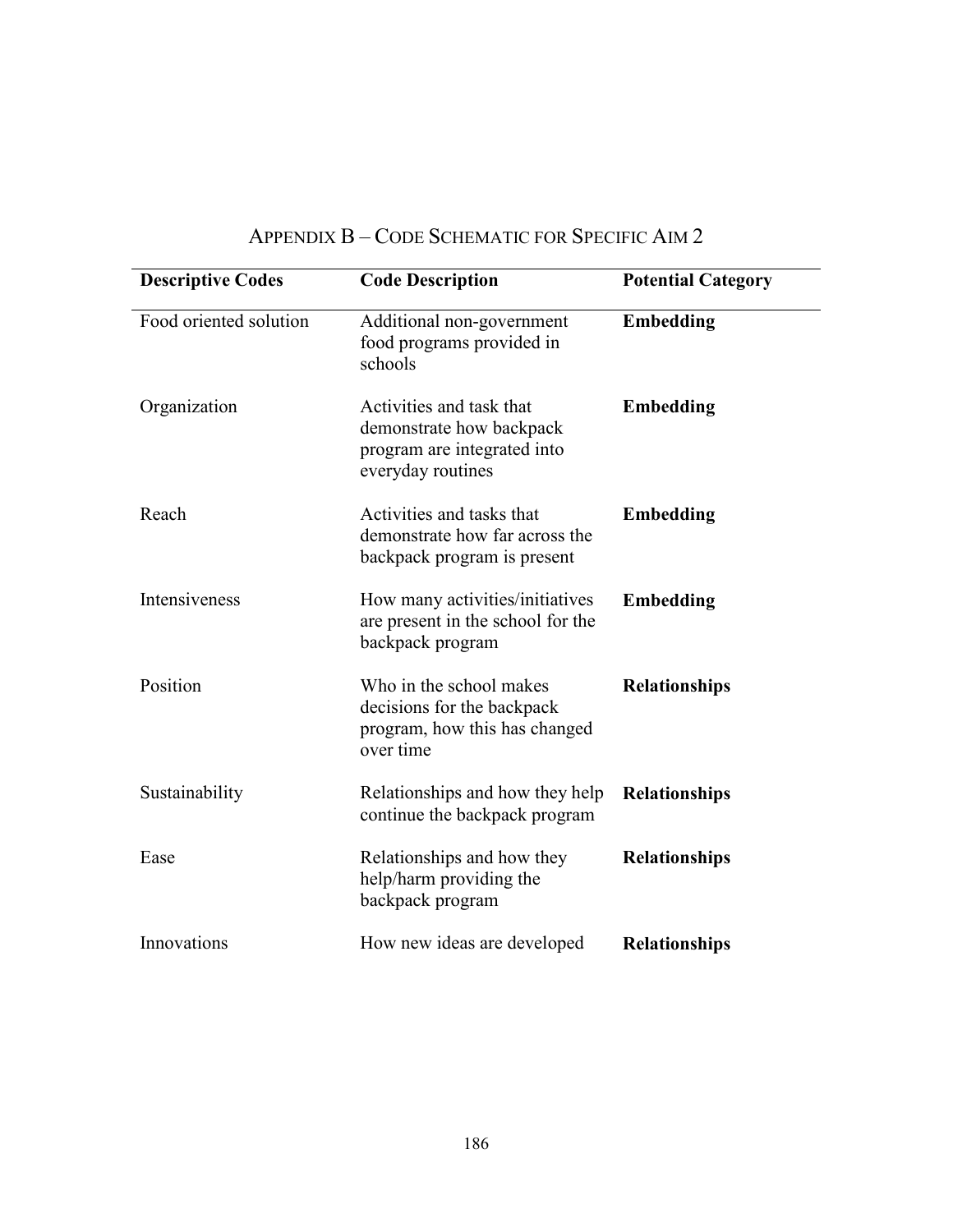| Raw                        | Raw materials needed for the<br>backpack program                                                | <b>Resources</b>  |
|----------------------------|-------------------------------------------------------------------------------------------------|-------------------|
| Cultural                   | Cultural resources needed for<br>the backpack program                                           | <b>Resources</b>  |
| Displaced activities       | Activities that have been<br>changed or altered to<br>accommodate the backpack<br>program       | <b>Activities</b> |
| New activities<br>Negative | Activities that have been created Activities<br>to help facilitate the backpack<br>program      |                   |
|                            | Negative activities or<br>consequences that have resulted<br>because of the backpack<br>program | <b>Activities</b> |
| Positive                   | Positive activities or outcomes<br>that have resulted because of the<br>backpack program        | <b>Activities</b> |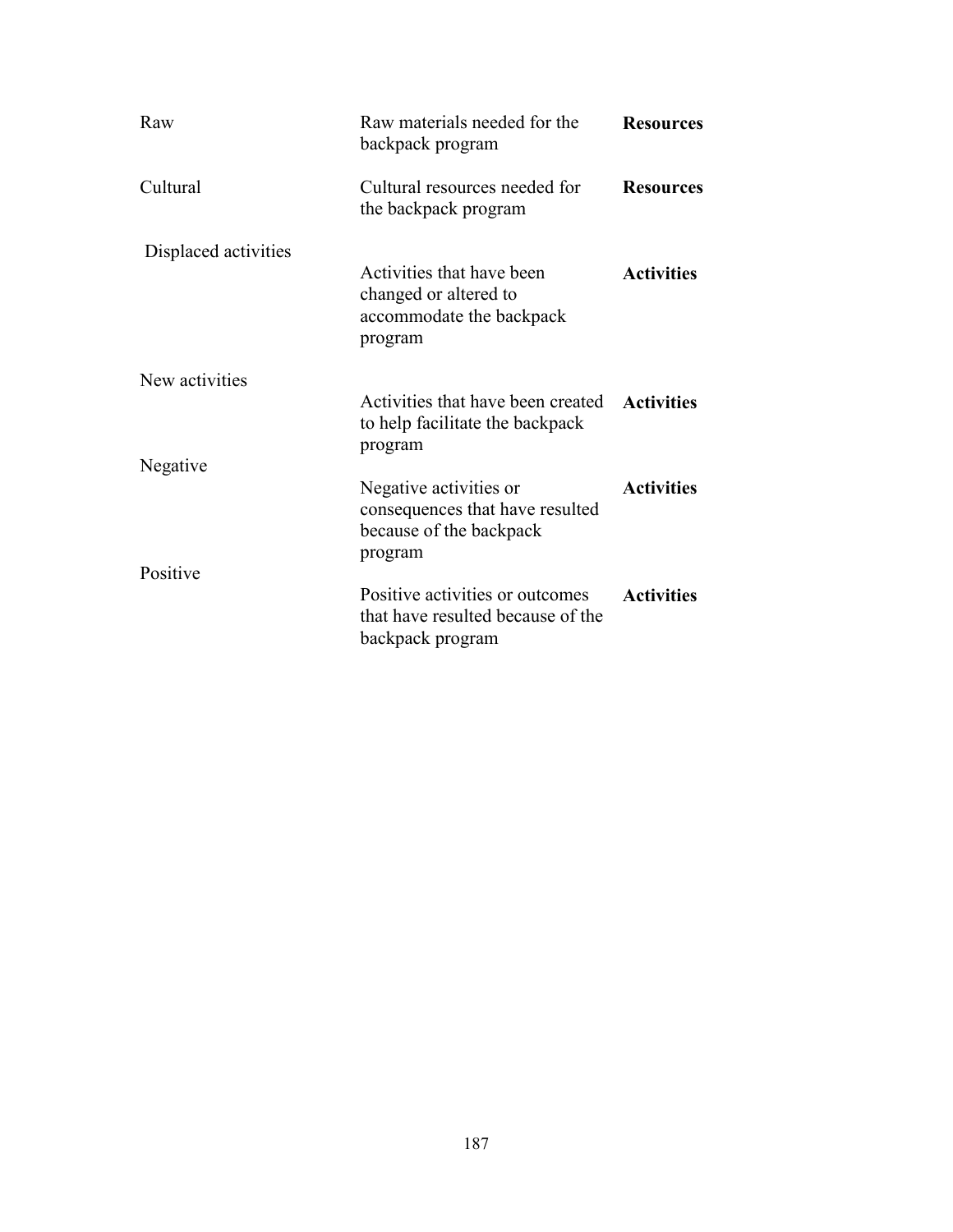# APPENDIX C – INTERVIEW GUIDE

| Interviewer:               | <b>Location Site:</b> |
|----------------------------|-----------------------|
| Participant # (numerical): | Date:                 |
| <b>Start Time:</b>         | <b>End Time:</b>      |

*Hello, Thank you for meeting with me today. I would like to learn more about how* [insert] organization] *provides assistance for community members through providing food programs. I am going to ask you about your experiences, and look forward to learning about your involvement with your community. If you have any questions throughout or need clarification, please let me know.* 

*Did you have a look at the consent form I sent you by email (or fax)?* 

*I have a copy with me here.* 

*As you read in the consent form, you are free to stop the interview at any time and refuse to answer any question you wish.* 

*Do you have any questions?* 

*Great. Let's both sign here.* 

*Are we ready to start?* 

#### [START TIME and START AUDIO RECORDER]

*I would like to start by asking you a little bit about yourself and about your history with*  [insert organization].

*How would you describe your title, or role in* [insert organization]?

*How long have you been part of* [insert organization]*?*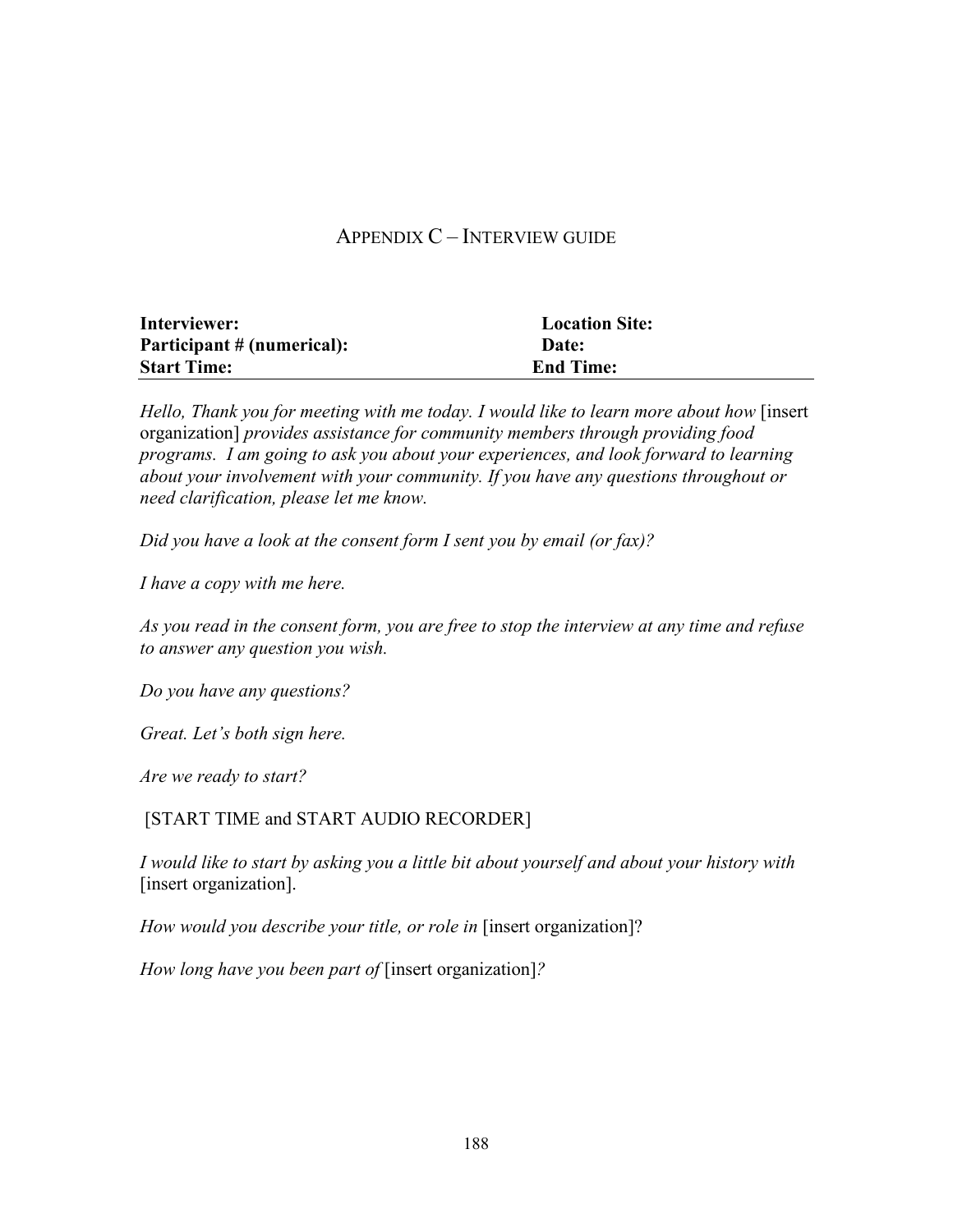*What do you like most about it?* 

*Is it different from other organizations you have been part of? How is it different?* 

*What programs related to food does your organization provide?*  ADDITIONAL PROBES FOR ANY QUESTION: Can you expand on this? Can you give me some examples? Can you tell me anything else?

| <b>Main Questions</b>           | <b>Additional Questions</b>   | <b>Guiding Probe Questions</b> |
|---------------------------------|-------------------------------|--------------------------------|
| 1. Can you tell me a little bit | a. Can you describe the       | How did you make the           |
| about the history of [insert]   | program?                      | decision to become             |
| program]?                       | b. Who was/has been           | involved with [insert          |
|                                 | involved with [insert         | program]?                      |
|                                 | program] from the             |                                |
|                                 | beginning? Who is involved    |                                |
|                                 | regularly?                    |                                |
|                                 | c. What happens on a daily    |                                |
|                                 | or weekly basis for [insert   |                                |
|                                 | program] to function?         |                                |
| 2. What prompted the            | a. How did your               | Where do participants live?    |
| beginning of [insert            | organization know that there  | What is that community         |
| program]?                       | was a problem?                | like in general? Why do        |
|                                 | b. What is the program        | you think participants agree   |
|                                 | intended to do?               | to use [insert program]?       |
|                                 | c. Who is the program         |                                |
|                                 | intended to serve?            |                                |
|                                 | d. Where did the idea for the |                                |
|                                 | program come from?            |                                |
| 3. In our community,            | a. Has [insert organization]  | Has it always been this        |
| Harvest Hope Food Bank          | ever had a working            | way?                           |
| provides support to a           | relationship with Harvest     |                                |
| variety of organizations for    | Hope? In what capacity?       | What has changed?              |
| food related programs.          | IF YES: What were             |                                |
| [Insert organization] does      | their responsibilities?       |                                |
| not work with them. Can         | What were the                 |                                |
| you tell me about your          | positives of collaborating    |                                |
| relationship with Harvest       | with Harvest Hope?            |                                |
| Hope?                           | What were the                 |                                |
|                                 | downsides of collaborating    |                                |
|                                 | with Harvest Hope?            |                                |
| 4. IF YES TO QUESTION           | a. How did you begin to       | Do you feel as though you      |
| 3: Can you tell me about a      | notice this as a concern?     | can voice your opinions or     |
| time when there may have        | b. Did others in [insert      | suggestions?                   |
| been a difference in            | organization] see this as a   |                                |
| opinions between your           | concern? If so, how has it    |                                |
| organization and Harvest        | been addressed?               |                                |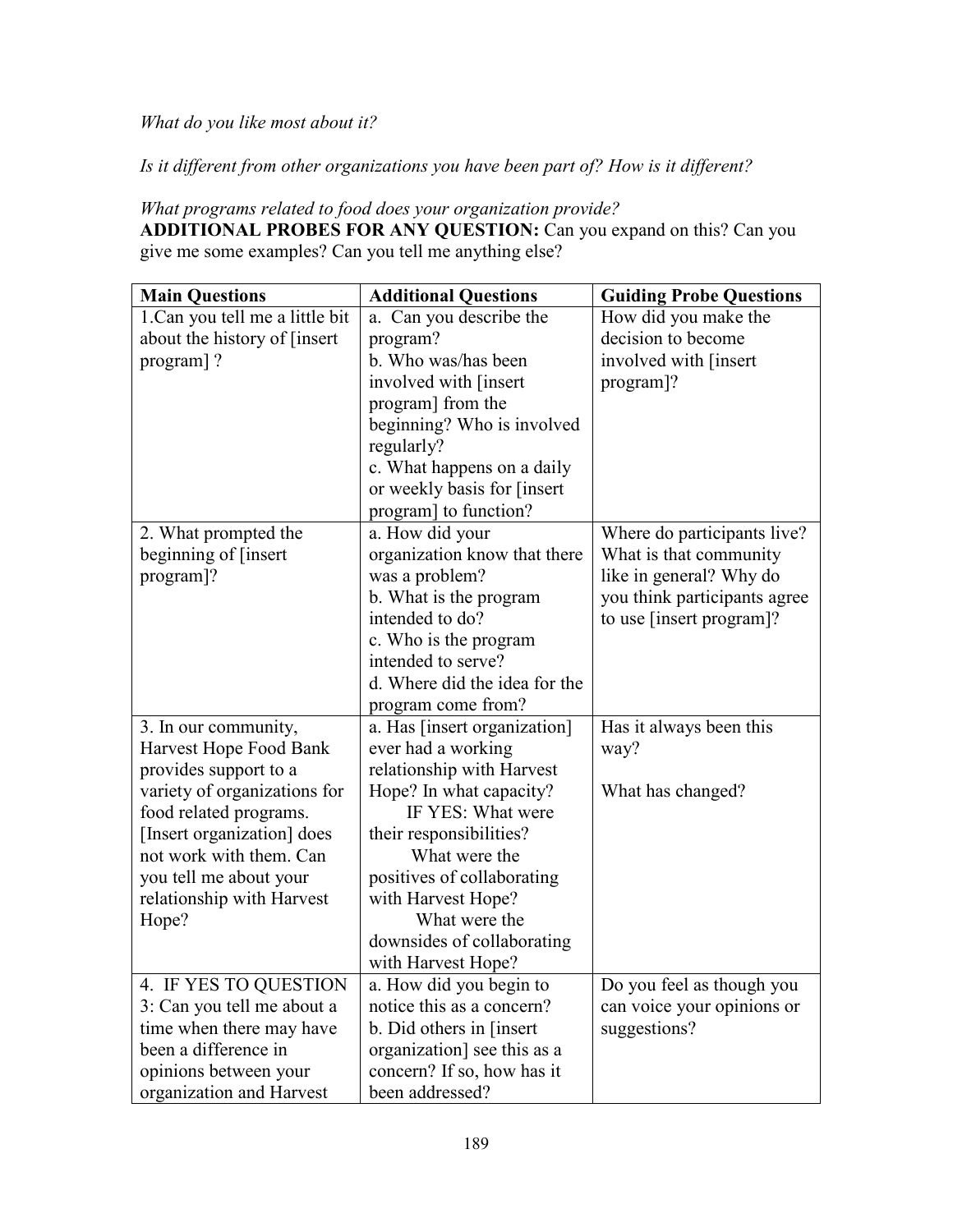| Hope?                          | c. Has there been a time        |                               |
|--------------------------------|---------------------------------|-------------------------------|
|                                | where a change has been         |                               |
|                                | made because of opinions or     |                               |
|                                | suggestions?                    |                               |
| 5. Is there anything that      | a. How did you begin to         | Do you feel as though you     |
| you find worrisome about       | notice this as a concern?       | can voice your opinions or    |
| [insert program]?              | b. Do others in [insert]        | suggestions?                  |
|                                | organization] see this as a     |                               |
|                                | concern? If so, how has it      |                               |
|                                | been addressed?                 |                               |
| 6. Concerning [insert]         | a. How did that partnership     |                               |
| program], has [insert]         | form?                           |                               |
| organization] ever worked      | b. Can you tell me a little bit |                               |
| with another community         | about that [insert program]?    |                               |
| group, church, or individual   | c. How is that relationship     |                               |
| other than Harvest Hope?       | similar or different to         |                               |
|                                | Harvest Hope?                   |                               |
| 7. In the big picture of the   | a. How do you feel [insert      | What do you enjoy most        |
| community addressing           | organization] is contributing   | about [insert program]?       |
| hunger [or how they            | to the community?               |                               |
| identify the problem], how     | b. Are there aspects of         | How do you see your           |
| does [insert organization] fit | [insert program] that benefit   | personal involvement in the   |
| into solving the problem?      | the volunteers as well as the   | community?                    |
|                                | participants?                   |                               |
| 8. What do you envision        | a. How do you envision          | What do you think your        |
| for the future of [insert]     | future collaborations with      | role will be in the future of |
| program]?                      | Harvest Hope?                   | [insert program]?             |
|                                | b. How do you envision          |                               |
|                                | future collaborations with      |                               |
|                                | any other community             |                               |
|                                | groups?                         |                               |
|                                |                                 |                               |
|                                | c. What do you envision for     |                               |
|                                | the participants of [insert]    |                               |
|                                | program].                       |                               |

*Thank you so much for your thoughtful responses. I really enjoyed learning more about*  [insert organization], and hearing about your personal experiences with [insert program]. *This concludes our interview. I will follow up with you shortly, and if you think of anything else you'd like to share with me please contact me.*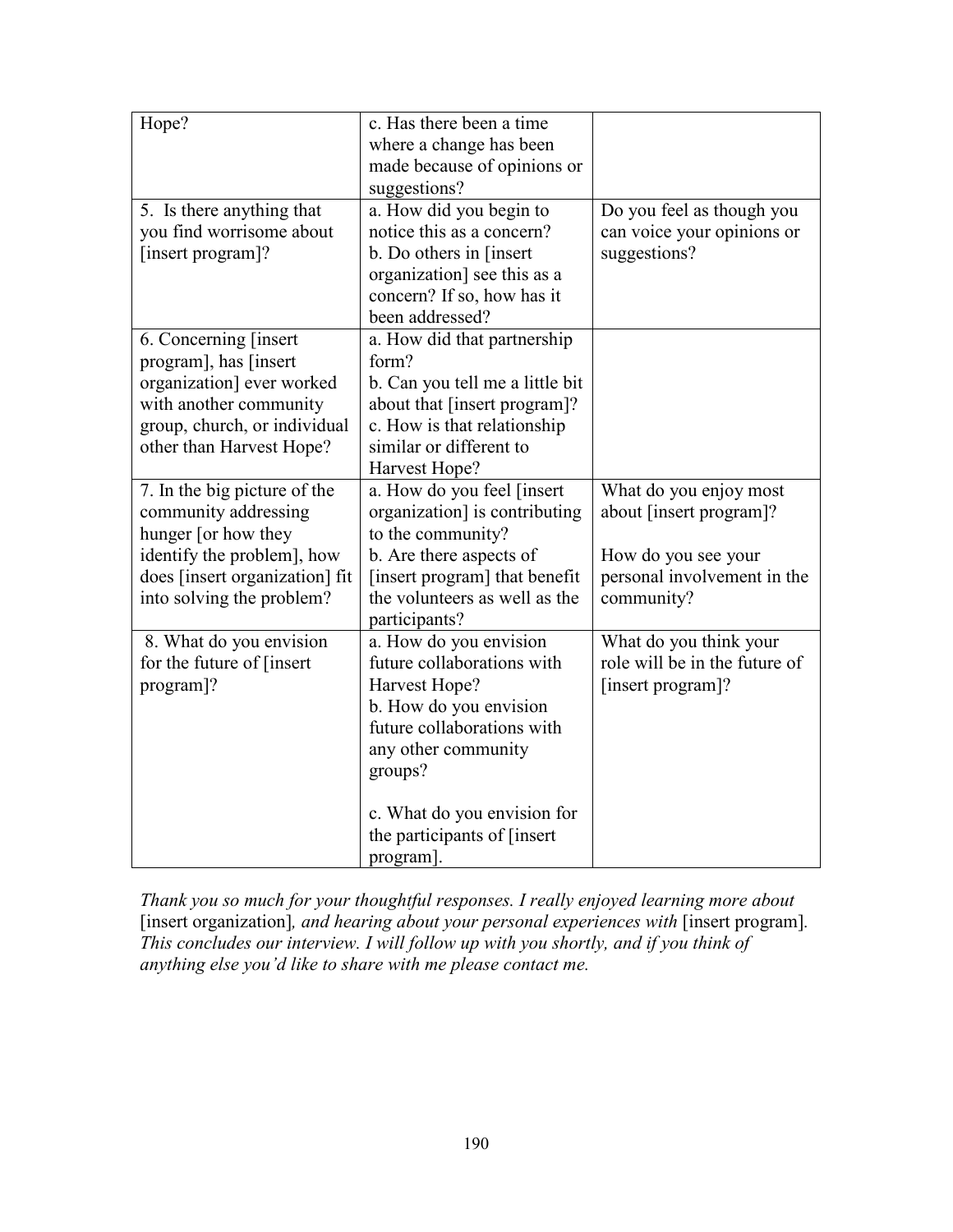### APPENDIX D – RECRUITMENT LETTER



 DEPARTMENT OF HEALTH PROMOTION, EDUCATION, AND BEHAVIOR ARNOLD SCHOOL OF PUBLIC HEALTH

You are invited to participate in a qualitative research study conducted by Ms. Eliza Fishbein, a doctoral student from the Arnold School of Public Health at the University of South Carolina.

*Purpose:* The purpose of the study is to learn more about how community members in religious organizations, and workers in local food banks work together to develop, implement, and continue to support emergency food programs in their communities. To accomplish this, I am interviewing volunteers and workers who are directly involved with various programs to better understand your perspectives and experiences.

*Study Procedures:* If you agree to participate, you will be asked questions about your perspectives and experiences with helpful programs in your community. Each participant of the study will complete an interview with Ms. Fishbein that will last no longer than 30- 45 minutes. This can either be in-person or by phone.

*Eligibility and Participation Benefits:* In order to be eligible for this study, you must be involved with a religious organization or a food bank that supports a program. Although participation in this study will have little direct benefit to you, the knowledge gained may benefit others. This knowledge may assist researchers and community activists who can in the future better assist needy families and inform policy decisions.

Please feel free to contact me with any questions about the study using the contact information provided below. Thank you in advance for your time and consideration.

Sincerely,

Eliza M. Fishbein *Research Associate*, South Carolina Rural Health Research Center *PhD Candidate*, Dept. of Health Promotion, Education, and Behavior 915 Greene Street, Suite 534 Cell: (443)812-5708 Email: emfandrolia@gmail.com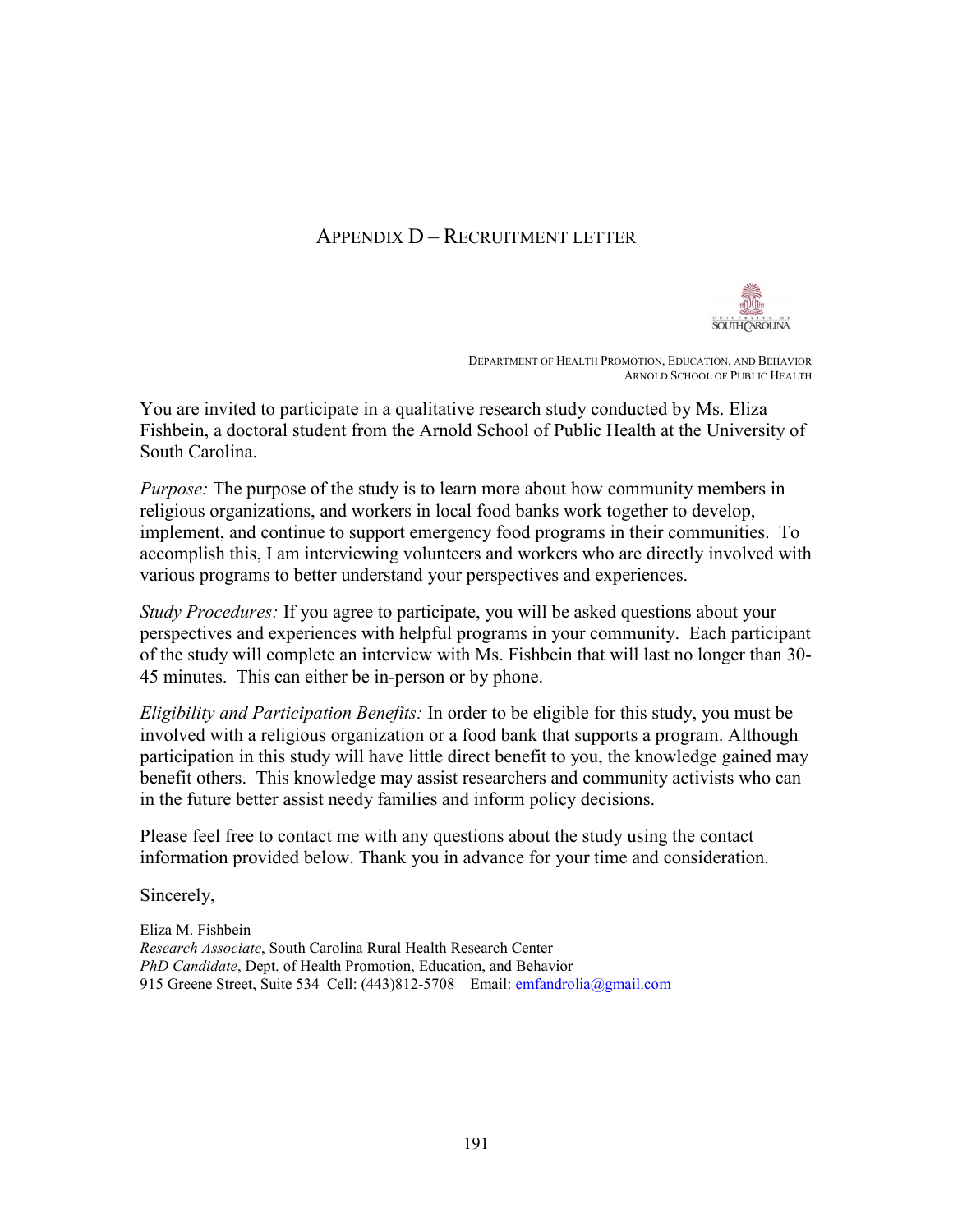# APPENDIX E– INFORMED CONSENT FORM



DEPARTMENT OF HEALTH PROMOTION, EDUCATION, AND BEHAVIOR ARNOLD SCHOOL OF PUBLIC HEALTH

# **PARTICIPANT CONSENT FORM:**

#### **Introduction**

You are invited to participate in research study conducted by a student from the Arnold School of Public Health at the University of South Carolina. The Institutional Review Board of the University of South Carolina has reviewed this study for the protection of the rights of human participants in research studies, in accordance with federal and state regulations. Your signature on this consent form will acknowledge that you received all the information and have been given an opportunity to discuss your questions and concerns with the investigator(s).

### **Purpose**

The purpose of the study is to learn more about how community members in religious organizations, and workers in local food banks work together to develop, implement, and continue to support emergency food programs in their communities.

#### **Description of Study Procedures**

If you agree to participate, you will be asked questions about your perceptions and experiences with preventive dental health in primary care settings, and your thoughts on its implementation. Each participant of the study will complete an interview with the research investigator. Interviews will be audio recorded and written notes will be taken. There is no right or wrong answers to the interview questions. Each interview should last no longer than one hour.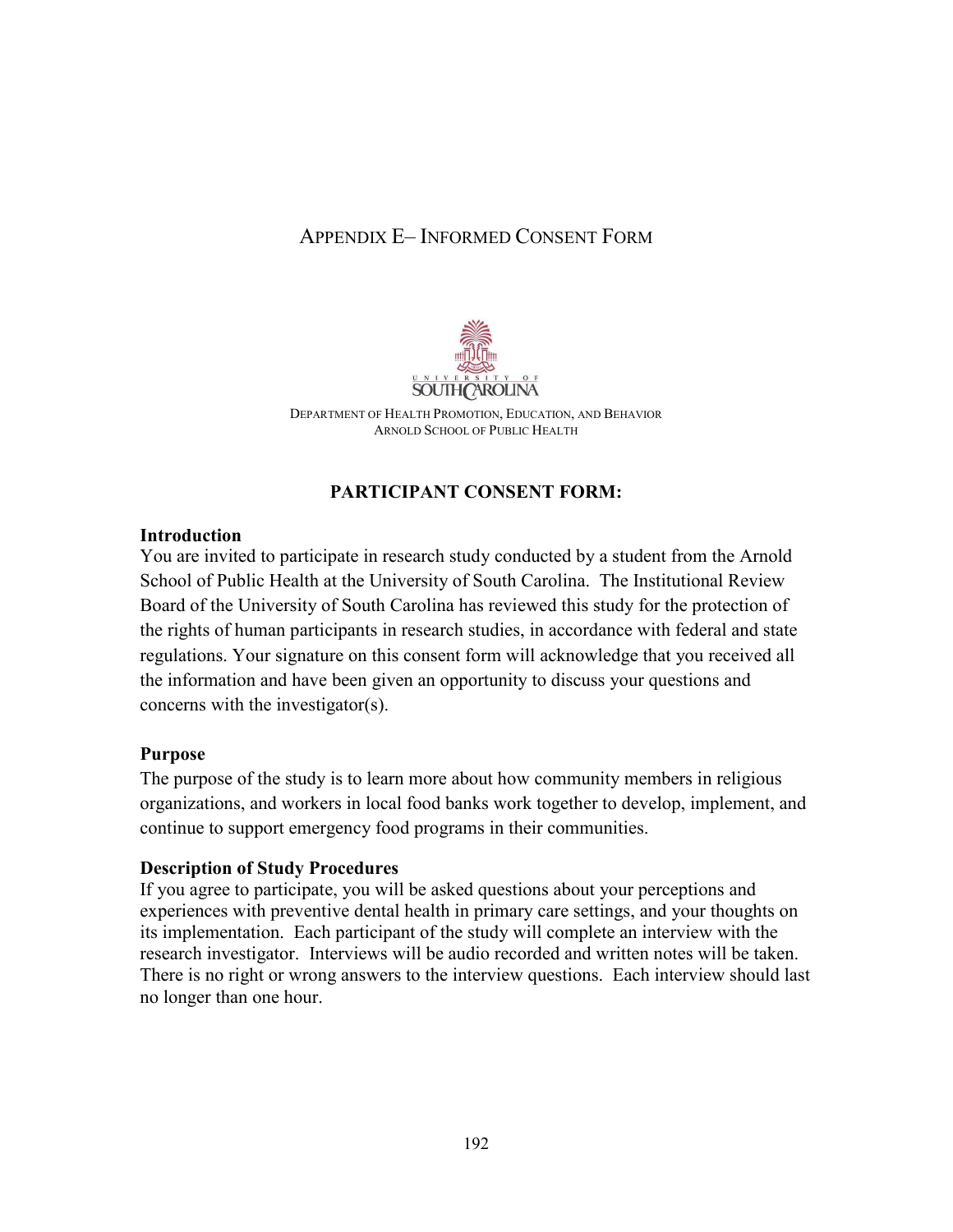#### **Risks of Participation**

There are no foreseeable risks associated with participating in this research. Appropriate steps will be followed to protect your privacy.

#### **Benefits of Participation**

There is no direct benefit for your participation. There will be no compensation for your participation. But, participants will receive complimentary, digitally formatted; dental preventive health materials for their practice. If you choose to participate, you will be helping researchers to better understand the process and development of food assistance in South Carolina.

#### **Voluntary Participation**

Participation in this study is voluntary. You are free not to participate or to withdraw at any time, for whatever reason, without negative consequences. In the event that you do withdraw from this study, the information you have already provided will be kept in a confidential manner.

#### **Confidentiality of Records**

Participation will be confidential. If coded, a number will be assigned to each participant at the beginning of the project. This number will be used on project records rather than your name, and no one other than the researchers will be able to link your information with your name.

#### **Contact Person(s)**

For more information concerning this research or questions about your rights as a research subject you can contact any of the research members below: Eliza M. Fishbein emfandrolia@gmail.com (443- 812- 5708) Dr. Edward Frongillo: efrongillo@email.sc.edu

#### **Signatures /Dates**

I have read (or have had read to me) the contents of this consent form and have been encouraged to ask questions. I have received answers to my questions. I give my consent to participate in this study, although I have been told that I may withdraw at any time without negative consequences. I have received (or will receive) a copy of this form for my records and future reference.

#### **Signature:** \_\_\_\_\_\_\_\_\_\_\_\_\_\_\_\_\_\_\_\_\_\_\_\_\_\_\_\_\_\_\_\_\_\_\_\_\_\_\_\_\_\_\_\_\_\_\_\_\_\_\_\_

**Date:** *\_\_\_\_\_\_\_\_\_\_\_\_\_\_\_\_\_\_\_\_\_\_\_\_\_\_\_\_\_\_\_\_\_\_\_\_\_\_\_\_\_\_\_\_\_\_\_\_\_\_\_\_* 

As a representative of this study (and Formal Witness), I have explained to the participant or the participant's legally authorized representative the research purpose, the procedures, the possible benefits, and the risks of this research study; the alternatives to being in the study; the voluntary nature of the study; and how privacy will be protected.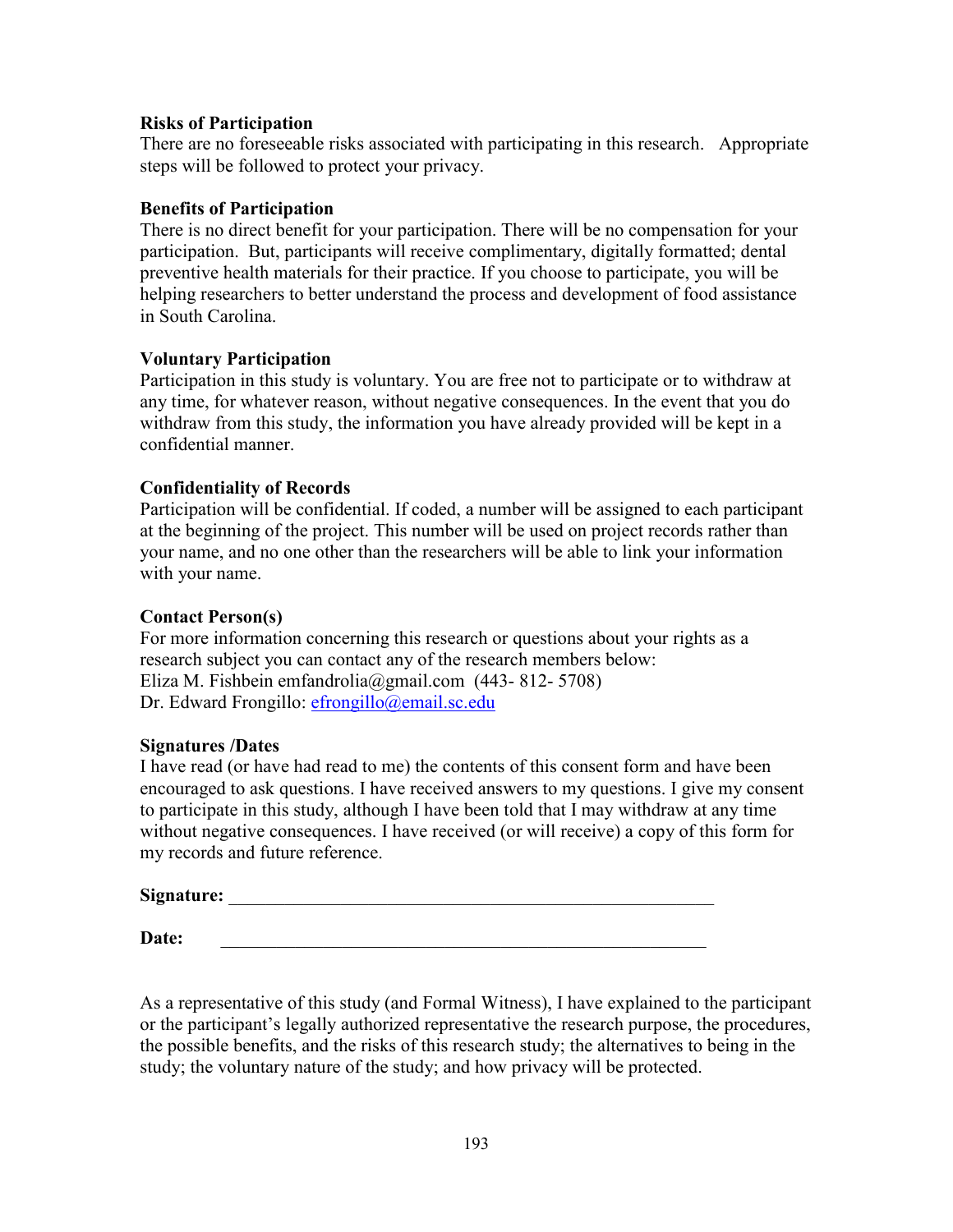Date: <u> 1989 - Johann Harry Harry Harry Harry Harry Harry Harry Harry Harry Harry Harry Harry Harry Harry Harry Harry</u>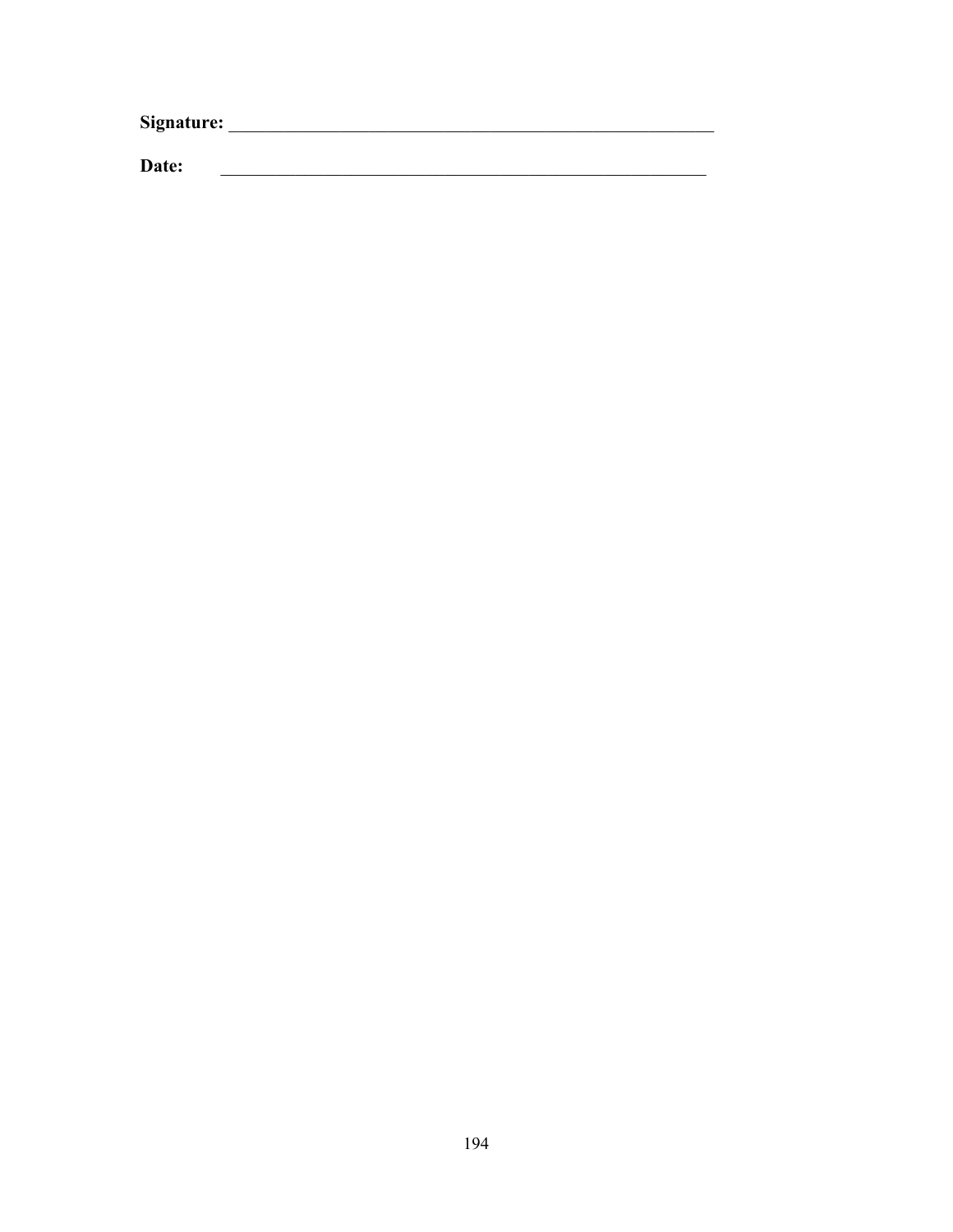| <b>ORGANIZATION</b> | <b>RACE</b> | <b>PROGRAM</b>          | <b>INTERVIEWS</b>           |
|---------------------|-------------|-------------------------|-----------------------------|
| Baptist 1           | AA          | Backpack, snack,        | 1: Volunteer leader         |
|                     |             | pantry                  |                             |
| Baptist 2           | AA          | Pantry, senior feeding, | 1: Pastor                   |
|                     |             | holiday boxes           |                             |
| Baptist 3           | AA          | Pantry                  | 1: Volunteer leader         |
| Christian 1         | AA          | Backpack, snack,        | 1: Volunteer leader         |
|                     |             | pantry, holiday boxes,  |                             |
|                     |             | senior feeding          |                             |
| Christian 2         | Mixed       | Pantry, backpack        | 2: Volunteer leader, Pastor |
| Christian 3         | White       | Pantry, backpack        | 1: Pastor                   |
| Lutheran 1          | White       | Backpack, pantry        | 1: Pastor                   |
| Lutheran 2          | White       | Backpack                | 1: Volunteer leader         |
| Methodist 1         | White       | Backpack                | 1: Volunteer leader         |
| Methodist 2         | White       | Backpack                | 1: Pastor                   |
| Pentecostal 1       | AA          | Funding for backpack    | 1: Volunteer leader         |
| LDS Mormon 1        | White       | Pantry                  | 1: Ward leader              |
| Presbyterian 1      | White       | Backpack                | 2: Volunteer leader         |
| Catholic 1          | White       | Pantry                  | 1: Volunteer leader         |
| Episcopal 1         | White       | Backpack, pantry        | 1: Volunteer leader         |
| Mosque 1            | Mixed       | Pantry, homeless lunch  | 1: Iman                     |
| Synagogue 1         | White       | Pantry                  | 1: Rabbi                    |
| Elementary 1        | Mixed       | Backpack, snack,        | 1: Guidance counselor       |
|                     |             | pantry, holiday boxes,  |                             |
|                     |             | lunch buddies           |                             |
| Elementary 2        | Mixed       | Backpack, snack,        | 1: Guidance counselor       |
|                     |             | pantry, holiday boxes,  |                             |
|                     |             | parent store            |                             |